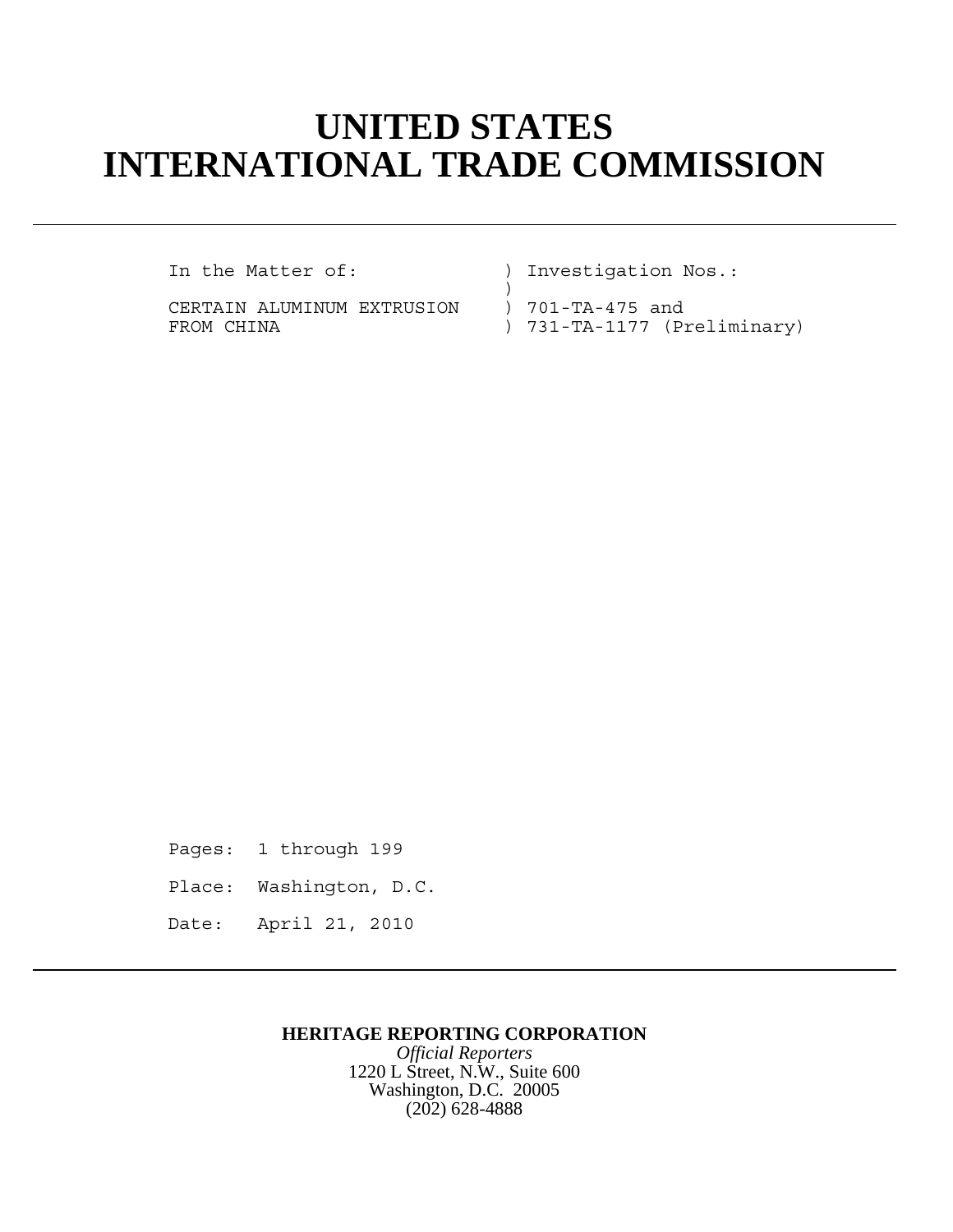#### THE UNITED STATES INTERNATIONAL TRADE COMMISSION

| In the Matter of:          | ) Investigation Nos.:       |
|----------------------------|-----------------------------|
|                            |                             |
| CERTAIN ALUMINUM EXTRUSION | ) 701-TA-475 and            |
| FROM CHINA                 | ) 731-TA-1177 (Preliminary) |

Wednesday, April 21, 2010

Room No. 101 U.S. International Trade Commission 500 E Street, S.W. Washington, D.C.

The hearing commenced, pursuant to notice, at

9:36 a.m., before the Commissioners of the United States

International Trade Commission, CATHERINE DEFILIPPO,

Director of Investigations, presiding.

APPEARANCES:

On behalf of the International Trade Commission:

#### Staff:

CATHERINE DEFILIPPO, DIRECTOR OF INVESTIGATIONS JAMES MCCLURE, SUPERVISORY INVESTIGATOR RUSSELL DUNCAN, INVESTIGATOR MARC BERNSTEIN, ATTORNEY/ADVISOR JAMES FETZER, ECONOMIST DAVID BOYLAND, AUDITOR VINCENT DESAPIO, INDUSTRY ANALYST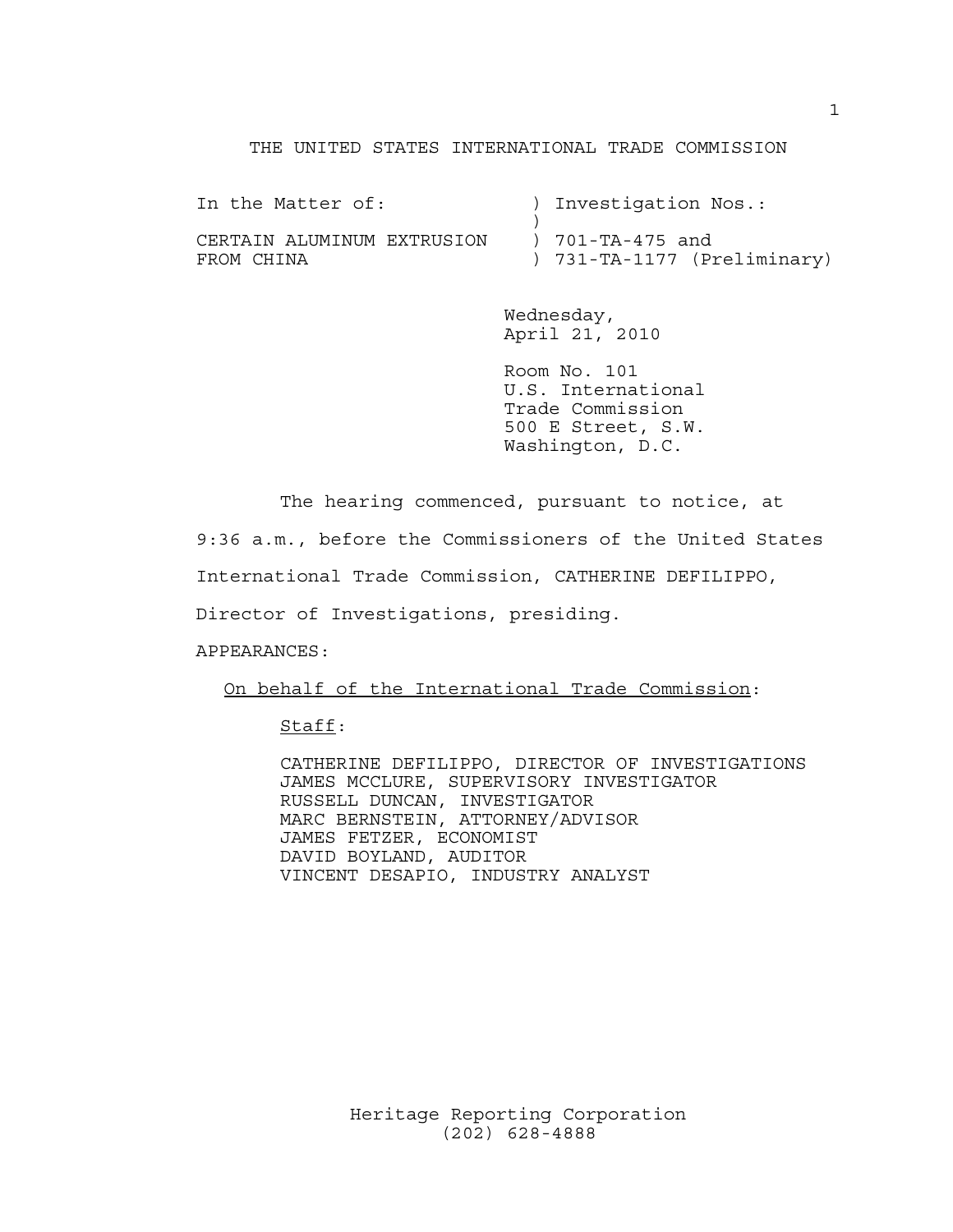APPEARANCES: (Cont'd.)

Organization and Witness:

On behalf of the Aluminum Extrusions Fair Trade Committee and the United Steel, Paper and Forestry, Rubber, Manufacturing, Energy, Allied Industrial and Service Workers International Union:

DUNCAN A. CROWDIS, President, Bonnell Aluminum JEFFREY S. HENDERSON, Director of Marketing, Sapa Extrusions, Inc.

PETER P. VANDER VELDE, ESQUIRE, Group General Counsel, Sapa Extrusions, Inc.

SUSAN D. JOHNSON, President, Futura Industries Corp.

LYNN BROWN, Senior Vice President, Sales and Marketing, Hydro Aluminum North America, Inc. LINDA ANDROS, ESQUIRE, United Steelworkers STEPHEN A. JONES, ESQUIRE, Of Counsel REBECCA L. WOODINGS, Consultant, Of Counsel

On behalf of Peng Cheng Aluminum Enterprise, Inc. (USA):

> SHAO JOHNSON, President CHARLIE POK, General Counsel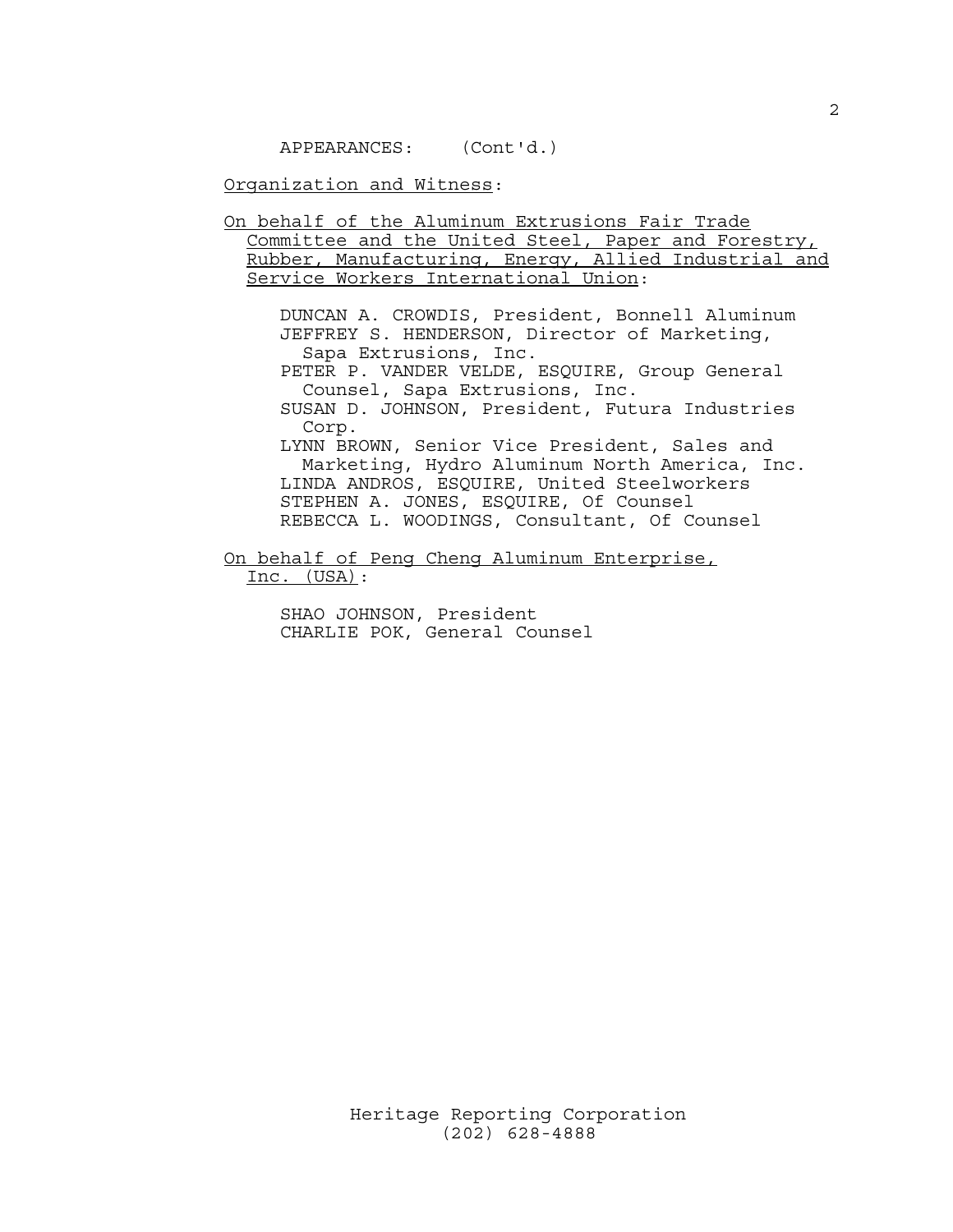# I N D E X

## PAGE

| TESTIMONY OF STEPHEN A. JONES, ESQUIRE,<br>KING & SPALDING                                                    | 9   |
|---------------------------------------------------------------------------------------------------------------|-----|
| TESTIMONY OF DUNCAN A. CROWDIS, PRESIDENT,<br>BONNELL ALUMINUM                                                | 13  |
| TESTIMONY OF JEFFREY S. HENDERSON, DIRECTOR OF<br>MARKETING, SAPA EXTRUSIONS, INC.                            | 20  |
| TESTIMONY OF SUSAN D. JOHNSON, PRESIDENT,<br>FUTURA INDUSTRIES CORP.                                          | 2.5 |
| TESTIMONY OF LYNN BROWN, SENIOR VICE PRESIDENT,<br>SALES AND MARKETING, HYDRO ALUMINUM NORTH<br>AMERICA, INC. | 2.9 |
| TESTIMONY OF LINDA ANDROS, ESQUIRE,<br>UNITED STEELWORKERS                                                    | 34  |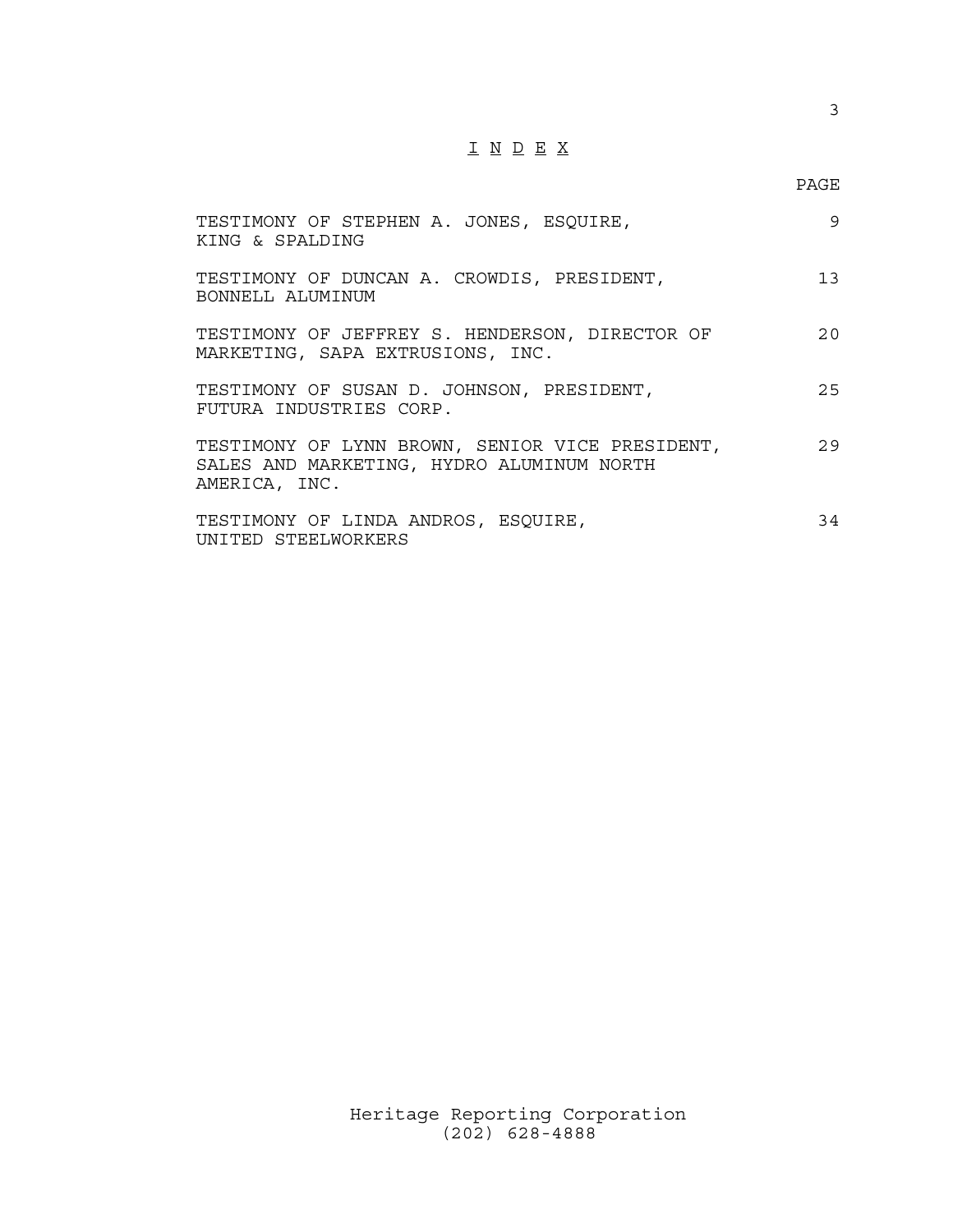| 1            | $\underline{P} \underline{R} \underline{O} \underline{C} \underline{E} \underline{E} \underline{D} \underline{I} \underline{N} \underline{G} \underline{S}$ |
|--------------|-------------------------------------------------------------------------------------------------------------------------------------------------------------|
| $\mathbf{2}$ | (9:36 a.m.)                                                                                                                                                 |
| 3            | MS. DEFILIPPO: Good morning and welcome to                                                                                                                  |
| 4            | the United States International Trade Commission's                                                                                                          |
| 5            | preliminary conference in connection with the                                                                                                               |
| 6            | preliminary phase of countervailing duty Investigation                                                                                                      |
| 7            | No. 701-TA-475 and antidumping duty Investigation No.                                                                                                       |
| 8            | 731-TA-1177 concerning imports of certain aluminum                                                                                                          |
| 9            | extrusions from China. My name is Catherine DeFilippo                                                                                                       |
| 10           | and I am the Commission's Director of Investigations,                                                                                                       |
| 11           | and I will preside at today's conference. Among those                                                                                                       |
| 12           | present from the Commission staff are, from my far                                                                                                          |
| 13           | right: James McClure, the supervisory investigator;                                                                                                         |
| 14           | Russell Duncan, the investigator; to my left, Marc                                                                                                          |
| 15           | Bernstein, the attorney/advisor; James Fetzer, the                                                                                                          |
| 16           | economist; David Boyland, the auditor; and Vincent                                                                                                          |
| 17           | DeSapio, the industry analyst.                                                                                                                              |
| 18           | Understand that parties are aware of today's                                                                                                                |
| 19           | time allocations. I would remind speakers not to                                                                                                            |
| 20           | refer in your remarks to business proprietary                                                                                                               |
| 21           | information and to speak directly into the                                                                                                                  |
| 22           | microphones. We also ask that you state your name and                                                                                                       |
| 23           | affiliation for the record before beginning your                                                                                                            |
| 24           | presentation. Are there any questions? Seeing none.                                                                                                         |
| 25           | If not, welcome, Jr. Jones. Please proceed with your                                                                                                        |

Heritage Reporting Corporation (202) 628-4888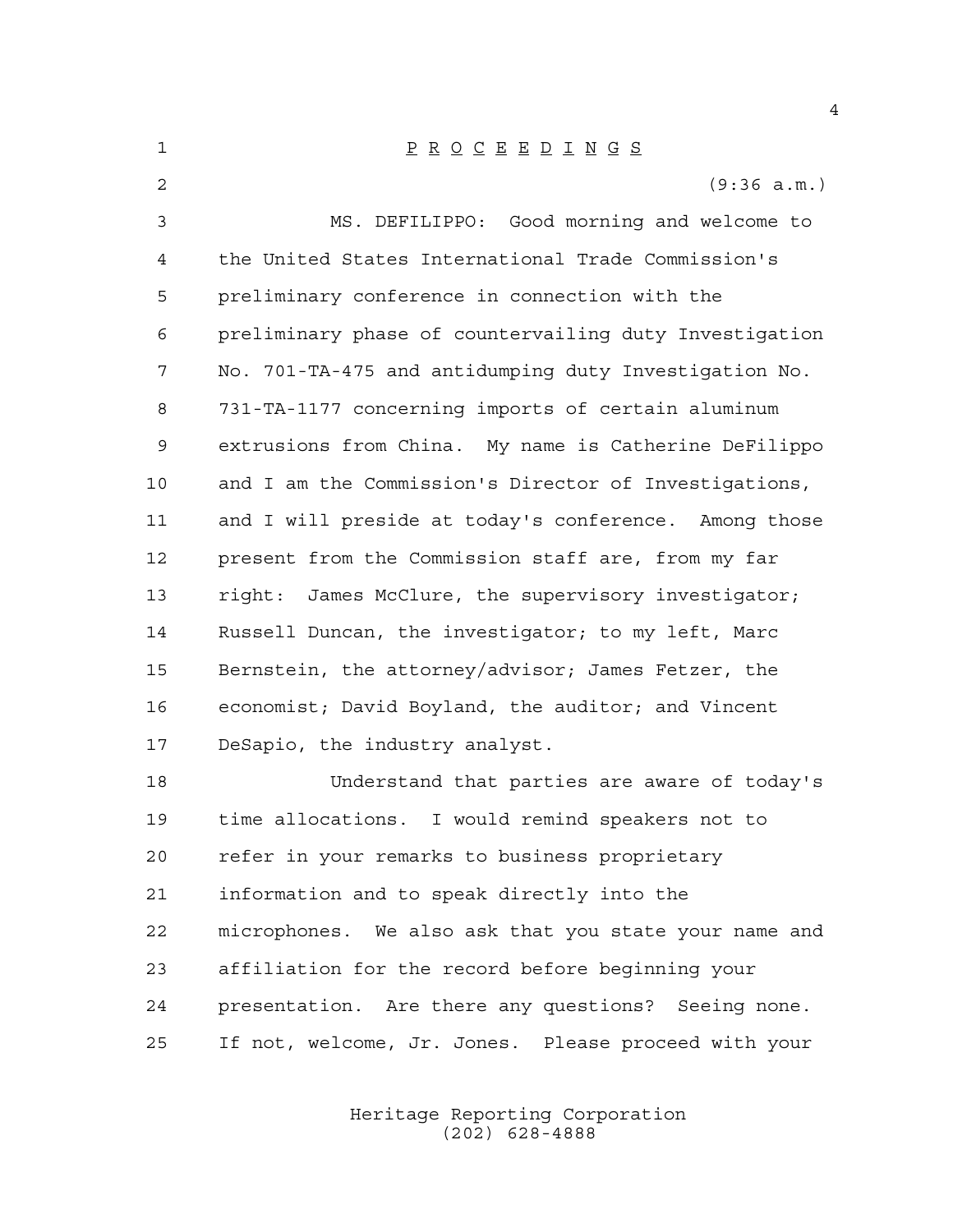opening statement.

| 2              | MR. JONES: Good morning, Ms. DeFilippo, and            |
|----------------|--------------------------------------------------------|
| $\mathfrak{Z}$ | members of the Commission staff. My name is Steve      |
| 4              | Jones, I'm with the law firm of King & Spalding, and I |
| 5              | am appearing today on behalf of the Aluminum           |
| 6              | Extrusions Fair Trade Committee, which is an ad hoc    |
| 7              | coalition of United States manufacturers of aluminum   |
| 8              | extrusions, and the United Steel Workers Union, which  |
| $\mathsf 9$    | represents a significant number of workers in the      |
| 10             | industry. The Committee is comprised of companies      |
| 11             | that together account for a significant majority of    |
| 12             | U.S. production of soft alloy aluminum extrusions,     |
| 13             | which is the domestic like product. The Steel Workers  |
| 14             | represent approximately 2,000 workers at 14 soft alloy |
| 15             | aluminum extrusion plants in the United States.<br>We  |
| 16             | expect today that the Department of Commerce will      |
| 17             | announce the initiation of antidumping duty and        |
| 18             | countervailing duty investigations.                    |

 Our research shows that imports from China are being dumped at significant margins and that Chinese producers and exporters are benefitting financially from a virtual smorgasbord of high value subsidy programs, including currency manipulation, that has skewed the market and resulted in severe overcapacity and distorted incentives to produce and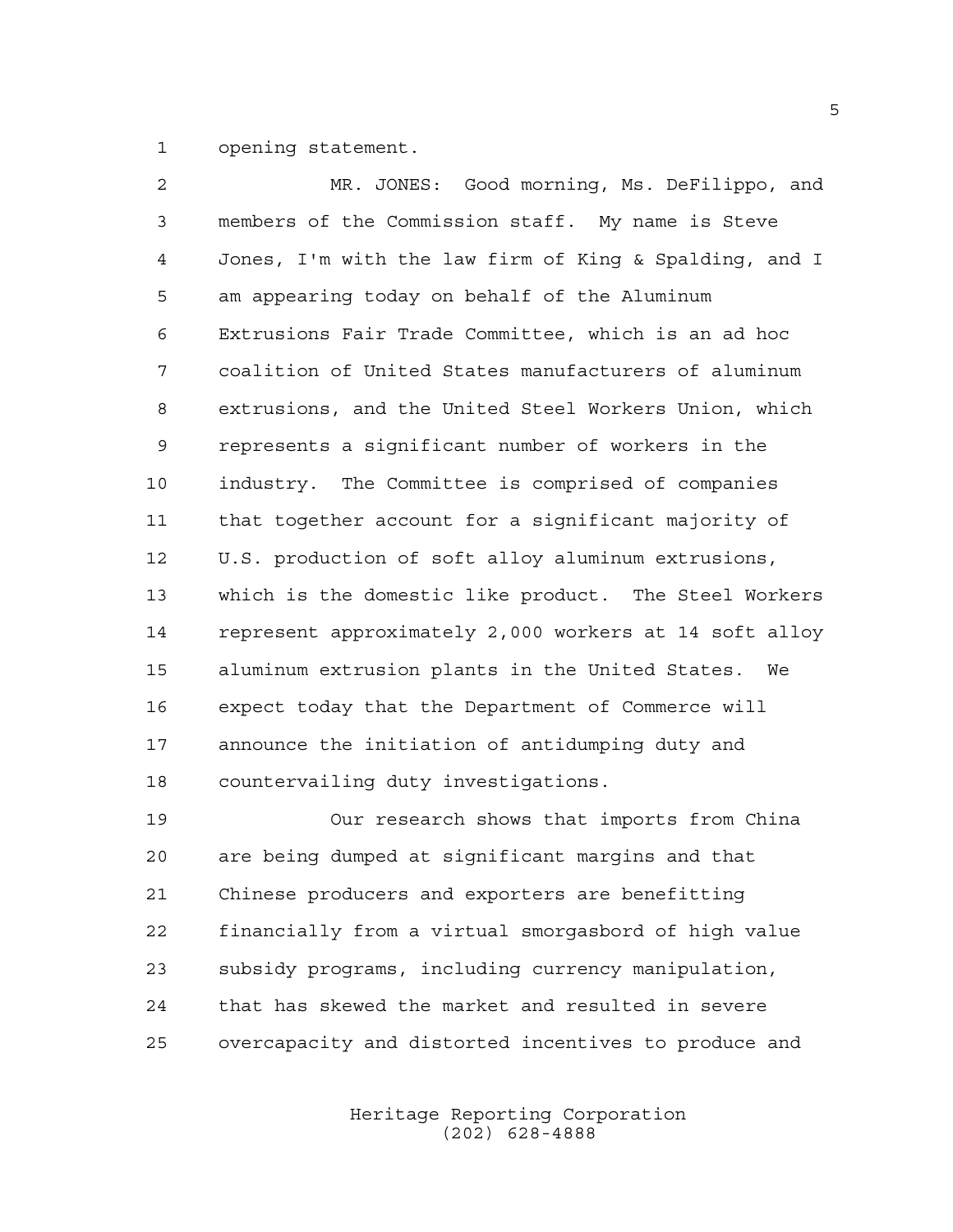export the subject merchandise to the United States. In our view, there is no question that imports of aluminum extrusions from China are unfairly traded and that the margins of dumping and rates of subsidization are large. The dumped and subsidized imports from China increased significantly during the time from 2007, the beginning of the period of investigation, to 2009, and the increase was significantly, absolutely, and in relation to both U.S. consumption and U.S. production.

 According to the official import statistics, subject imports increased 138 percent from 2008 to 2009 alone. An April 14 article appearing on a Chinese government-controlled website stated that the Chinese import share of the U.S. market has reached 20 to 25 percent, which is higher than the conservative estimate in our petition. How have imports from China been able to penetrate the U.S. market so quickly and deeply? The answer is simple: aggressive cut throat pricing. You will hear testimony this morning from industry witnesses that price is frequently the most important factor and that business is won or lost in this industry based on mere pennies per pound. Customers have learned to use the "China

price" in virtually every negotiation, which

Heritage Reporting Corporation (202) 628-4888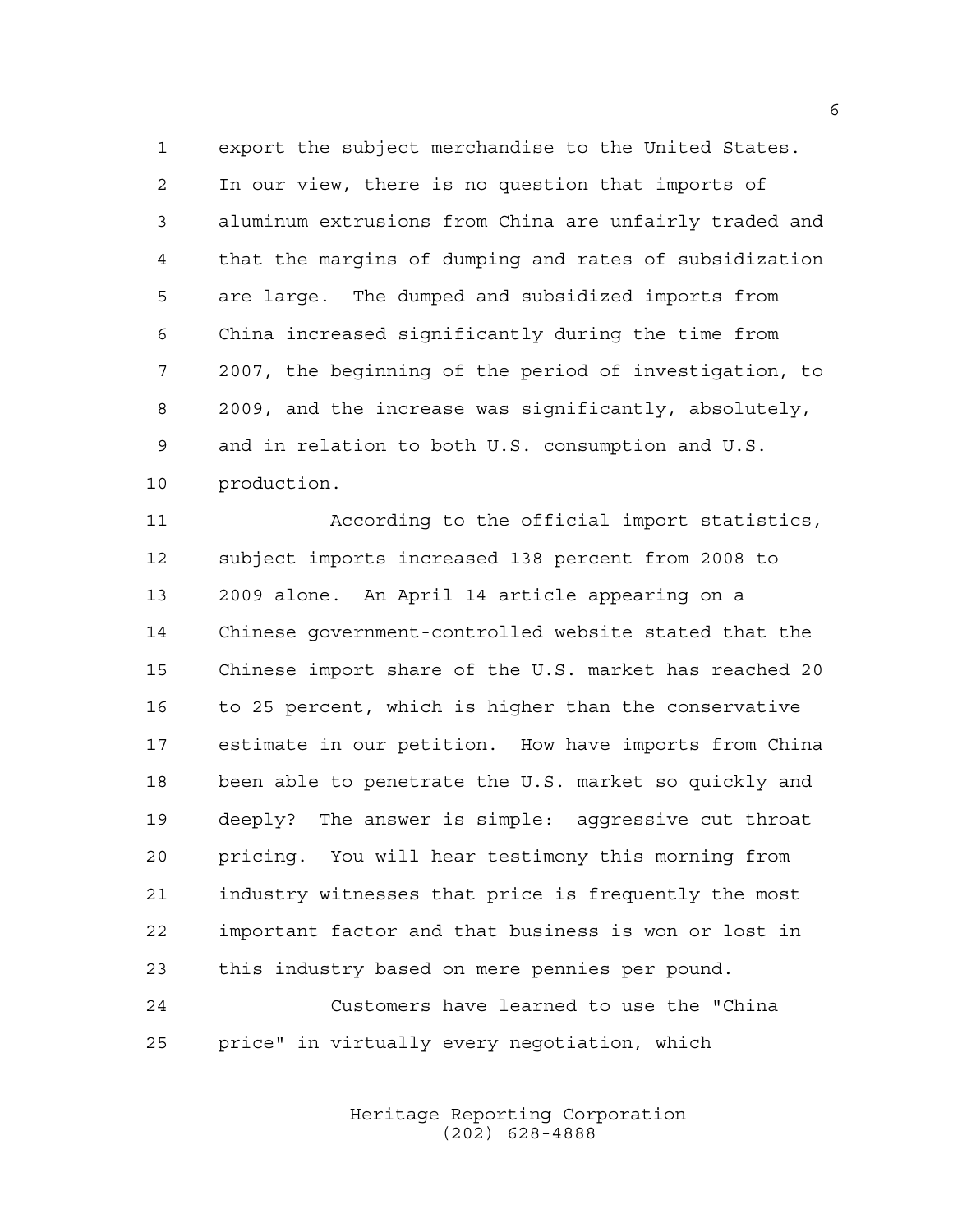frequently results either in lost business or a reduction in price. This industry has been severely injured by dumped and subsidized imports. A large number of questionnaire responses have come in and the clear picture that is emerging from the data is of an industry in severe economic distress. All of the key operational and financial indicators for this industry are down significantly from 2007 to 2009. There's no question that demand for aluminum extrusions declined during the economic downturn. There have been fewer business opportunities for U.S. producers due to economic conditions, but the competition for these fewer opportunities has intensified and dumped and subsidized imports from China have unfairly taken an increasing share of a smaller pool of business.

 The downturn has made the industry even more vulnerable to injury caused by imports of the subject merchandise. The results have been severe for a large number of businesses and communities. Our analogy shows that since 2007, 33 extrusion plants operating 79 extrusion presses have closed. Fifty-two additional presses have shut down at plants that are still open. The impact has been devastating. We expect the data to show that the injury intensified in 2009 at the time when imports from China surged. We

> Heritage Reporting Corporation (202) 628-4888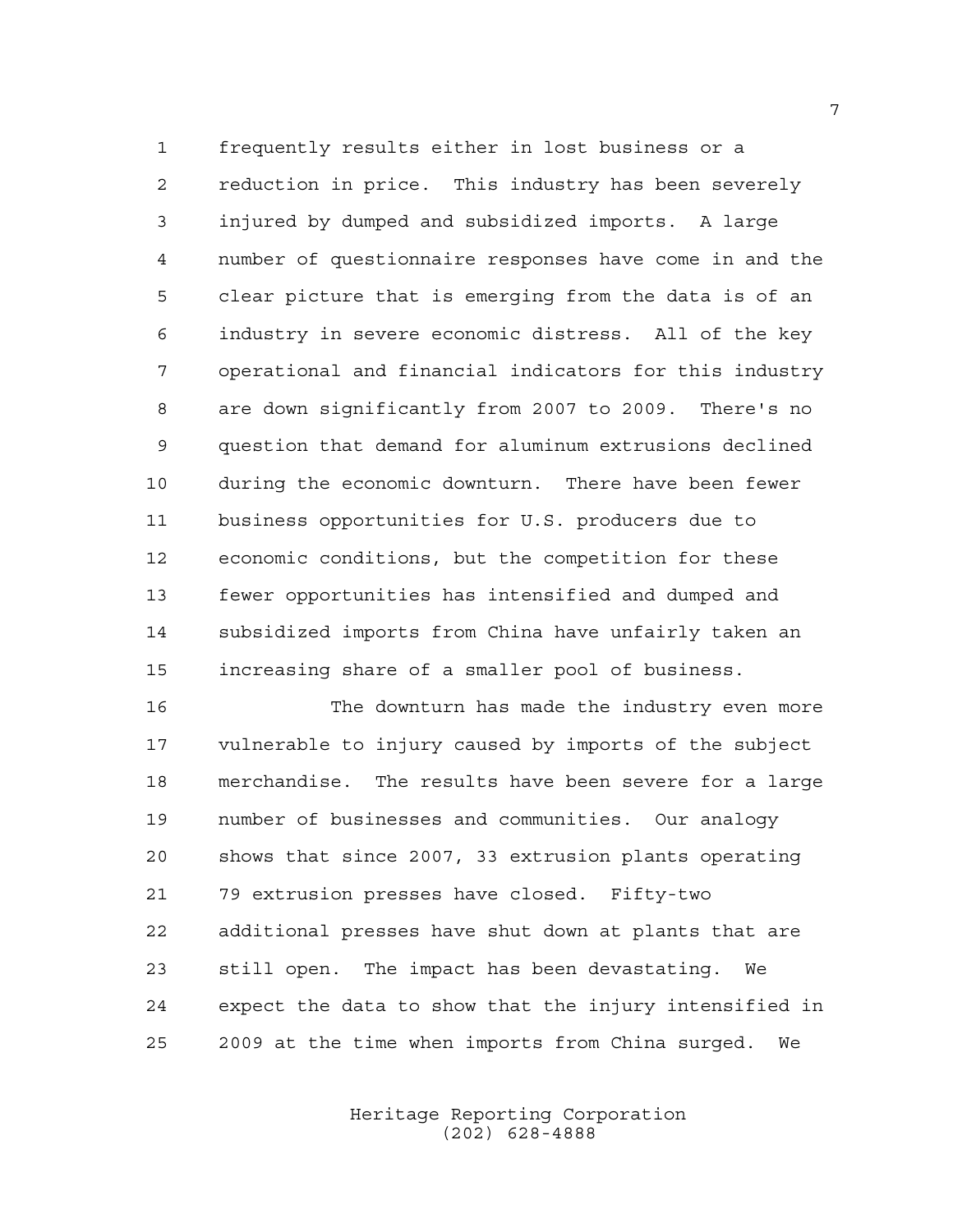also expect that you will confirm many of the lost sales and lost revenues reported by the industry, providing further evidence of injury caused by imports of the subject merchandise.

 Finally, the industry is also grievously threatened with future additional injury. There is massive underutilized capacity in China and the Chinese have every incentive to produce more extrusions and ship them to the United States. They have proven their interest in the U.S. market and their ability to penetrate this market. Their shipments to Canada are down significantly due to the antidumping and countervailing duty orders imposed there in March 2009, and an order is expected to be imposed in Australia this spring. If the Commission does not make an affirmative determination in this case, imports will continue to penetrate the U.S. and take business and market share from U.S. producers. While there is still an industry left to save, we urge the Commission to make an affirmative determination. That concludes my opening statement. Thank you.

 MS. DEFILIPPO: Thank you, Mr. Jones. As we do not have an opening statement for those in opposition to the imposition of antidumping and countervailing duties, I would ask other members of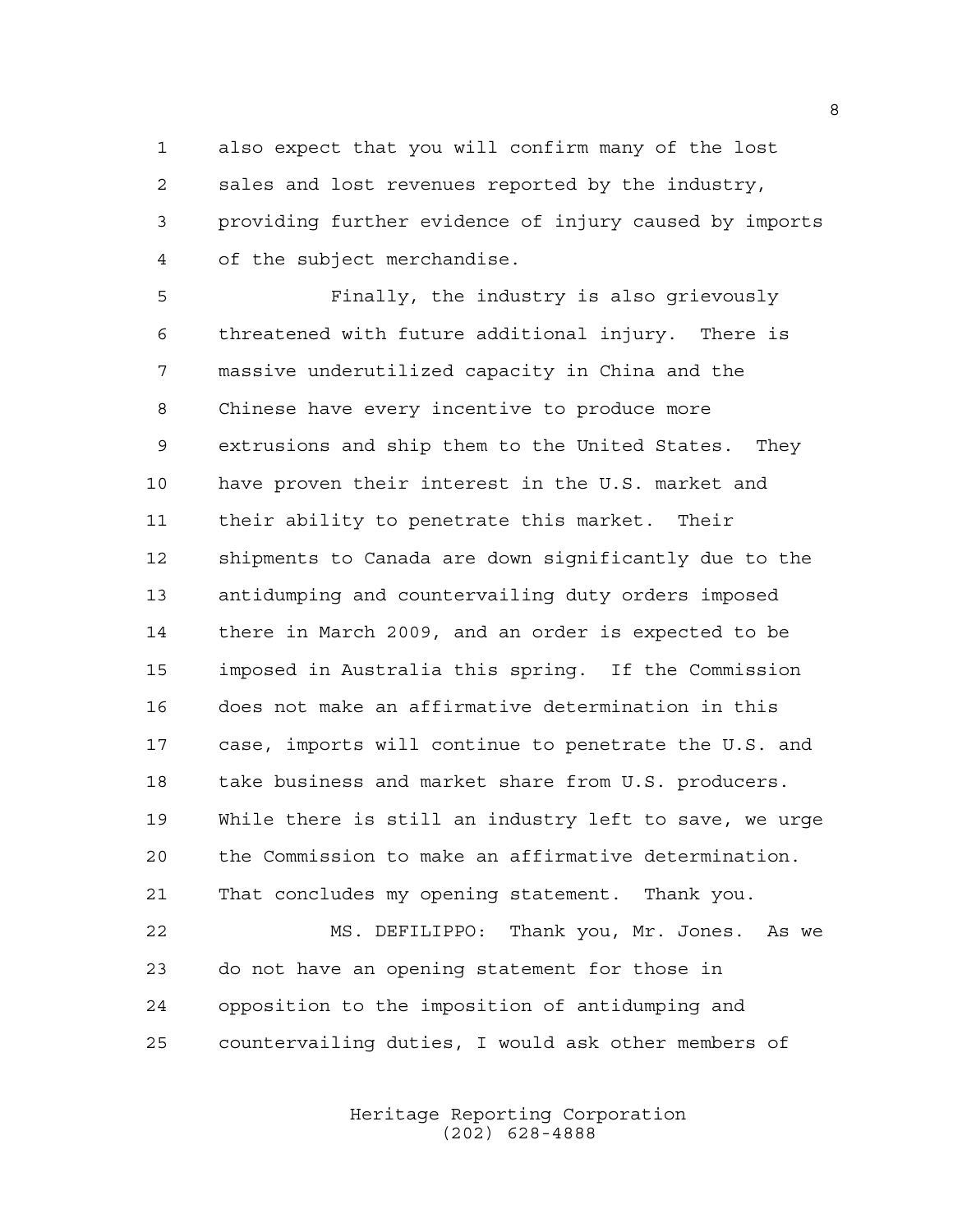your panel to please join me now. If you wouldn't mind, the name tags are over on the table. If you would grab one of those and bring it with you, that would be great. Then, Mr. Jones, please proceed when you're ready.

 MR. JONES: I think we're ready, Ms. DeFilippo.

8 MS. DEFILIPPO: Thank you.

 MR. JONES: Good morning, again, members of the Commission staff. For the record, my name is Steve Jones. I'm counsel to the Petitioners. Before we get started, on behalf of the Committee, I would like to thank you all for all of your work on this case so far. We realize that this is a big case with a large number of domestic producers and a lot of data to analyze and aggregate, and we know it is a lot of work. We'd also like to thank Mr. Duncan for taking the time to visit Bonnell Aluminum in Newnan, Georgia on April 13 for a plant tour. We hope that the time he spent there was productive and deepened his understanding of aluminum extrusions and how they're manufactured, marketed and sold.

 The panel we have assembled for the conference this morning represents a broad cross-section of the domestic industry and all of the major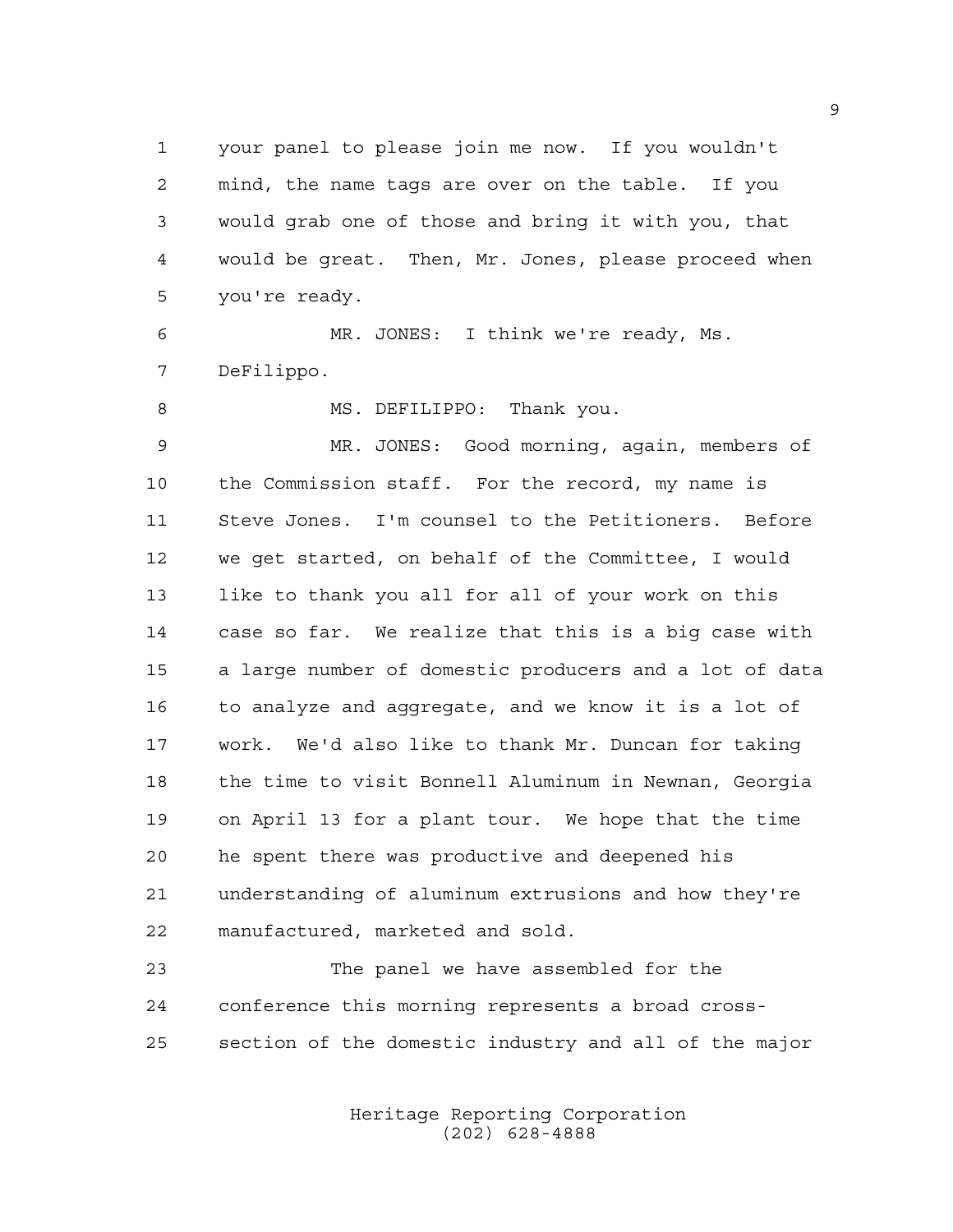products and markets served by the industry. You should be able to get most of your questions answered here this morning. We certainly hope so. It may be necessary from time to time to refer to proprietary information to answer your questions, and, of course, if that's the case, we'll defer to our postconference brief. There may be some questions that you ask where we need to check our facts and do a little bit of research, but we'll try to answer your questions as completely and accurately as we can this morning.

 Before I introduce our first industry witness I would like briefly to discuss the domestic like product definition in the investigation. To the best of our knowledge, this is the first time that the Commission has investigated aluminum extrusions, and we appreciate that you may have some like product questions. We think the domestic like product issues are actually very straightforward. The scope of the investigation covers only soft alloy aluminum extrusions, extrusions made from 1,000, 3,000 and 6,000 series aluminum alloy. There are some slight differences in physical characteristics between these alloys. All, however, are considered soft alloys. They import similar performance characteristics in terms of malleability and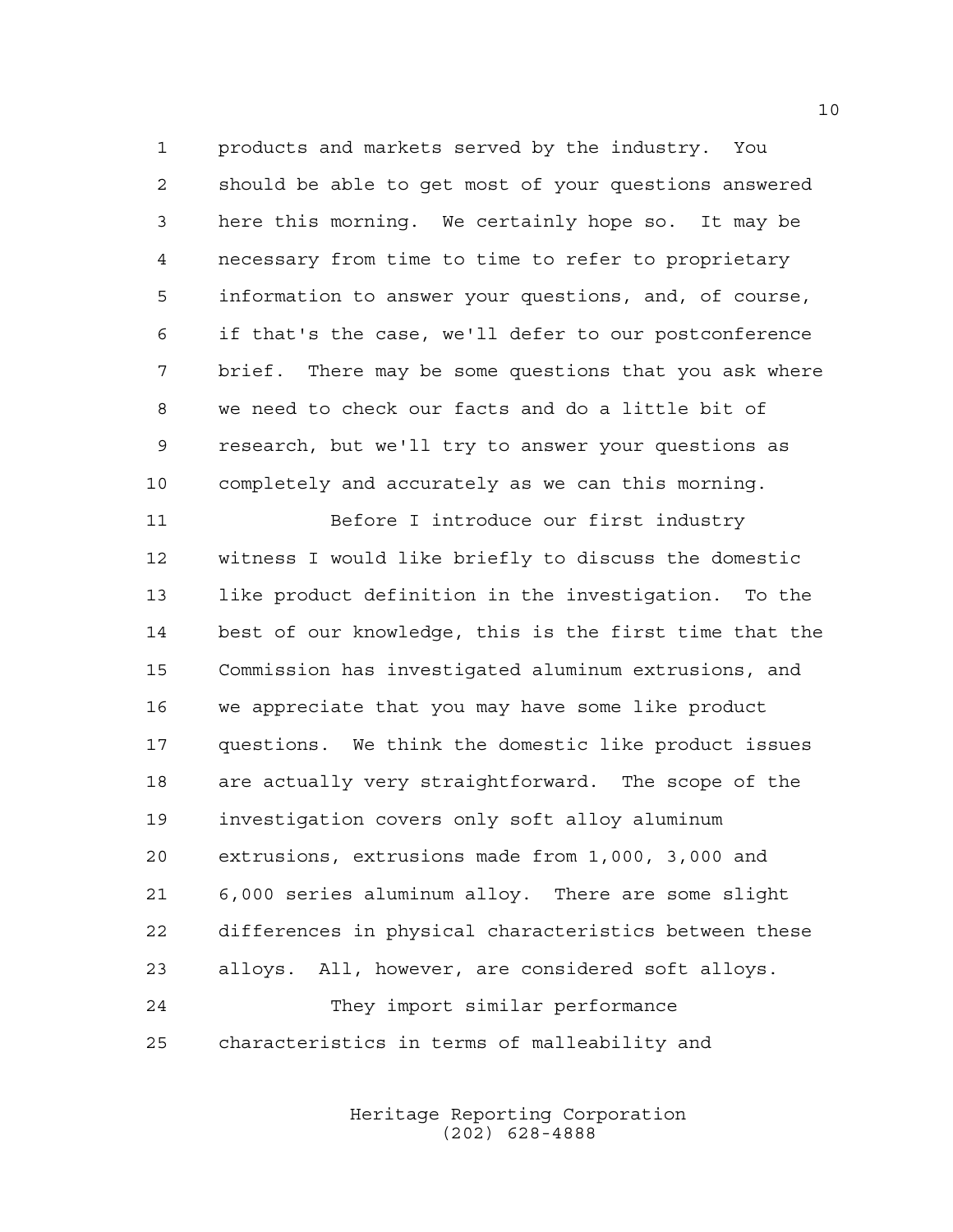workability. 6,000 series alloys are by far the most widely used soft alloys for aluminum extrusions. 2,000, 5,000 and 7,000 series alloys import significantly different performance characteristics and are generally referred to as hard alloys. Hard alloys are not included in this investigation, they are excluded. We think there is a very bright line between hard alloys and soft alloys. Subject aluminum extrusions are, by their nature, highly differentiated products in terms of alloys, shapes, sizes, finishes and fabrication.

 We think that there is a continuum, however, of soft alloy aluminum extrusion products that are of different shapes, different types of coating and finishing and different types of fabrication. When there is a broad continuum containing different forms of the same product, the Commission has generally found one like product. Regarding channels of distribution, all types of soft alloy aluminum extrusions are sold both directly to end users and through distributors. Soft alloy extrusions also have common producer and consumer perceptions in that they are relatively easy to work or machine, which in turn enables the formation of a wide range of shapes and forms.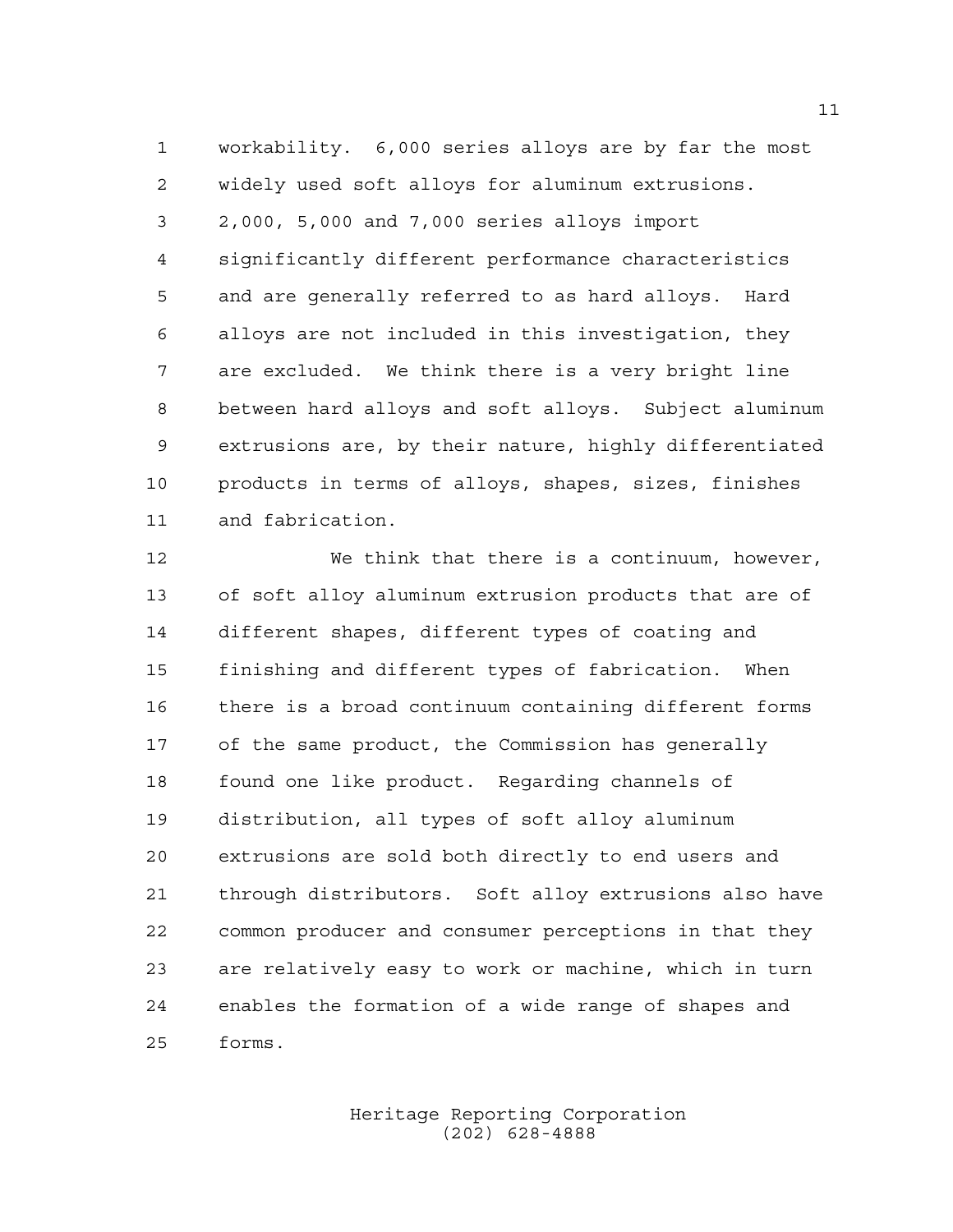Soft alloy extrusions are produced in common manufacturing facilities by the same employees using the same machinery and the same processes. Production can be shifted between different shapes merely by changing the dyes in the extrusion process. Hard alloy extrusions are produced in different plants in the United States and in the world, indeed, and generally cannot be produced on the same presses used to produce soft alloy extrusions. Finally, the prices of soft alloy extrusions are based on finish and level of fabrication. The range of prices is similar within 1,000, 3,000 and 6,000 series extrusions. Thus, our position is that the domestic like product in this investigation should be coextensive with the scope of the investigation.

 Soft alloy extrusions are a separate like product and a separate industry and no basis exists to define the like product more narrowly. There are no bright lines within the soft alloy category. With that, I would like to introduce our first industry witness, Duncan Crowdis, to my left, the President of Bonnell Aluminum and the Chairman of the Committee. Mr. Crowdis?

 MR. CROWDIS: Good morning, Ms. DeFilippo, and Commission staff. My name is Duncan Crowdis. I'm

> Heritage Reporting Corporation (202) 628-4888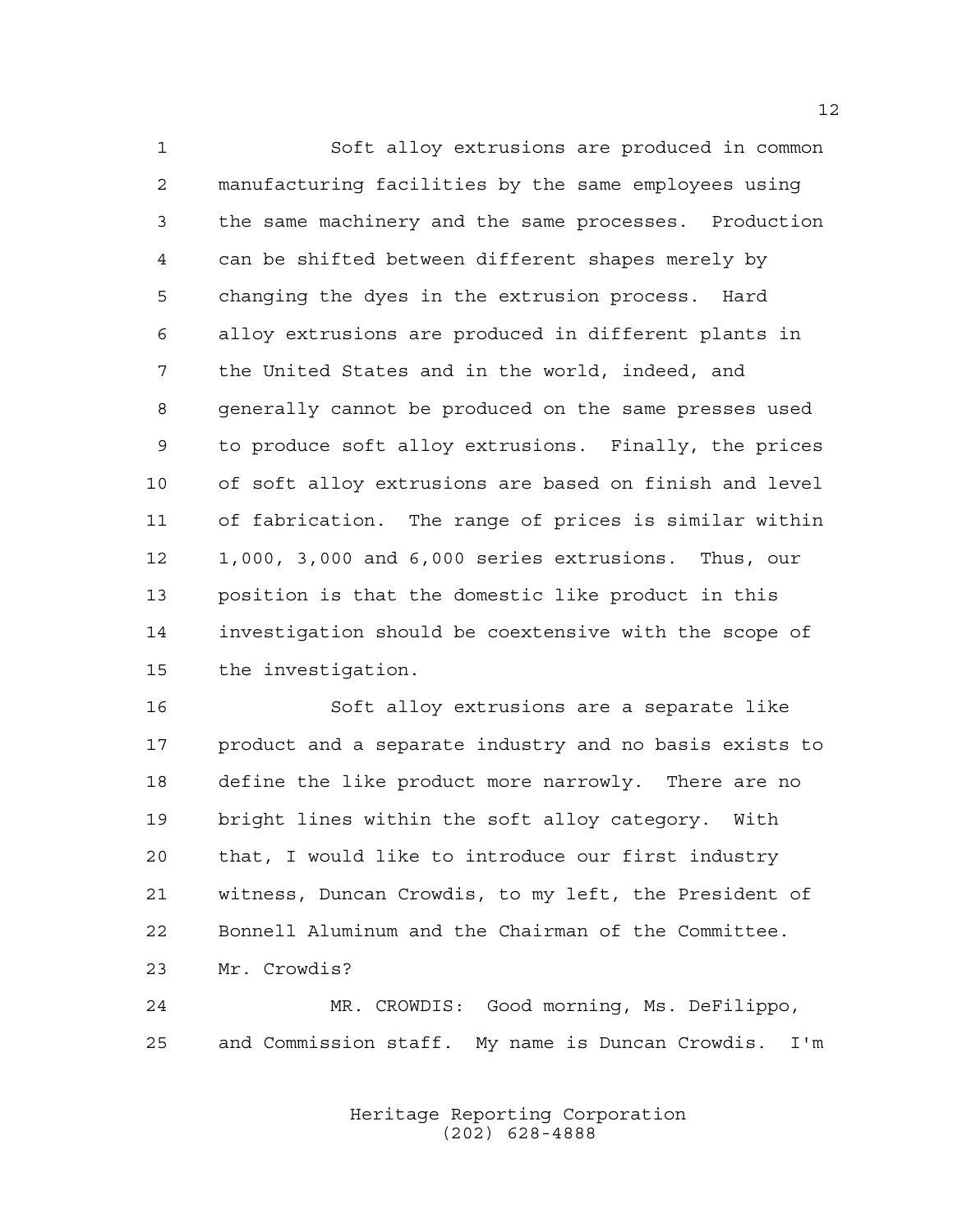the President of Bonnell Aluminum which is a manufacturer of soft alloy aluminum extrusions. Bonnell is a division of Tredegar Corporation which is a publicly traded company out of Richmond, Virginia. I'm also the Vice President of the Tredegar Corporation. Bonnell headquarters is in Newnan, Georgia, which is just southwest of Atlanta. Bonnell was founded in about 1953. It was spun off from a predecessor, along with several other portfolio companies, to create Tredegar in 1989.

**I** I joined the company in 1998 and have been President of the Aluminum Division since 2005. Our company has three production facilities, one in Kentland, Indiana; Carthage, Tennessee; and we have a facility, as well as our headquarters, in Newnan, Georgia. In these three plants we've got 13 extrusion presses, five in each of Newnan and Carthage in the Tennessee facility, and three in Kentland, Indiana. Unfortunately, we are currently operating only about half of these presses as we speak. In December 2006, we had over 1,300 employees. Now we're running just north of 800 employees. I'm here today because Bonnell has been severely injured by dumped and subsidized imports from China.

We have lost significant sales and revenues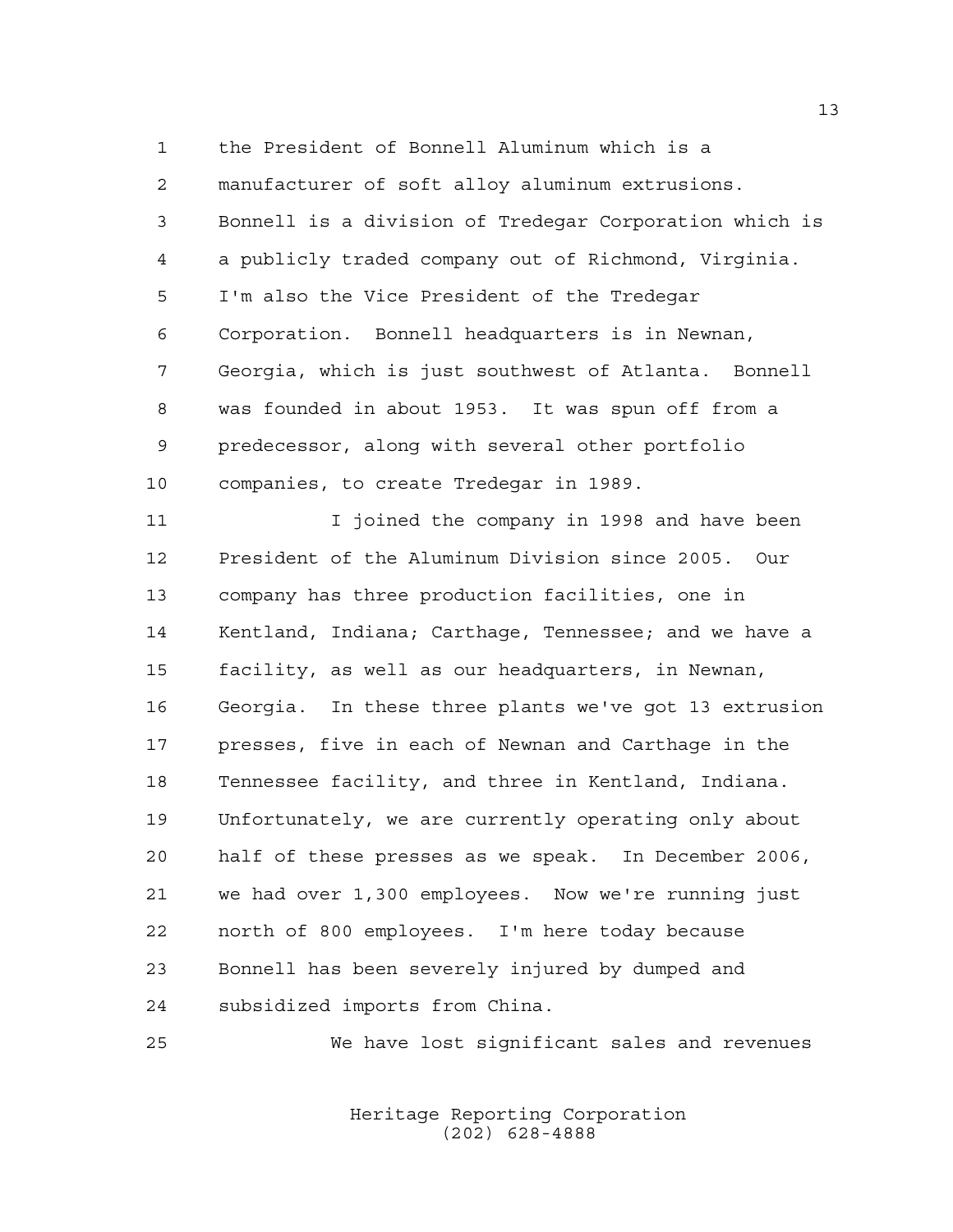due to unfairly traded imports, and we are particularly concerned about where this is going in the future, that we have more to lose as we move forward. We have outstanding production facilities and dedicated employees, and we manufacture what we believe are state of the art, world-class products. In our view, a strong view, is that we can compete with anyone, anywhere, at any time, as long as it's a fair playing field. Quite frankly, that's all we ask, that duties be imposed so the imports from China are simply fairly traded. Bonnell manufactures a wide variety of aluminum extrusions in all three of our facilities.

 While we do focus on the building and construction industry, residential as well, and, more particularly, in the nonresidential market sectors, we also have significant business and customers in automotive, electrical and consumer durables end uses, so we certainly play the gamut of markets. As a leader in the building and construction market, we have experienced what we would call the double whammy both from the significant decline in demand for our products due to the collapse of the residential and the commercial market sectors, as well as the significant surge in unfair imports underbidding us

> Heritage Reporting Corporation (202) 628-4888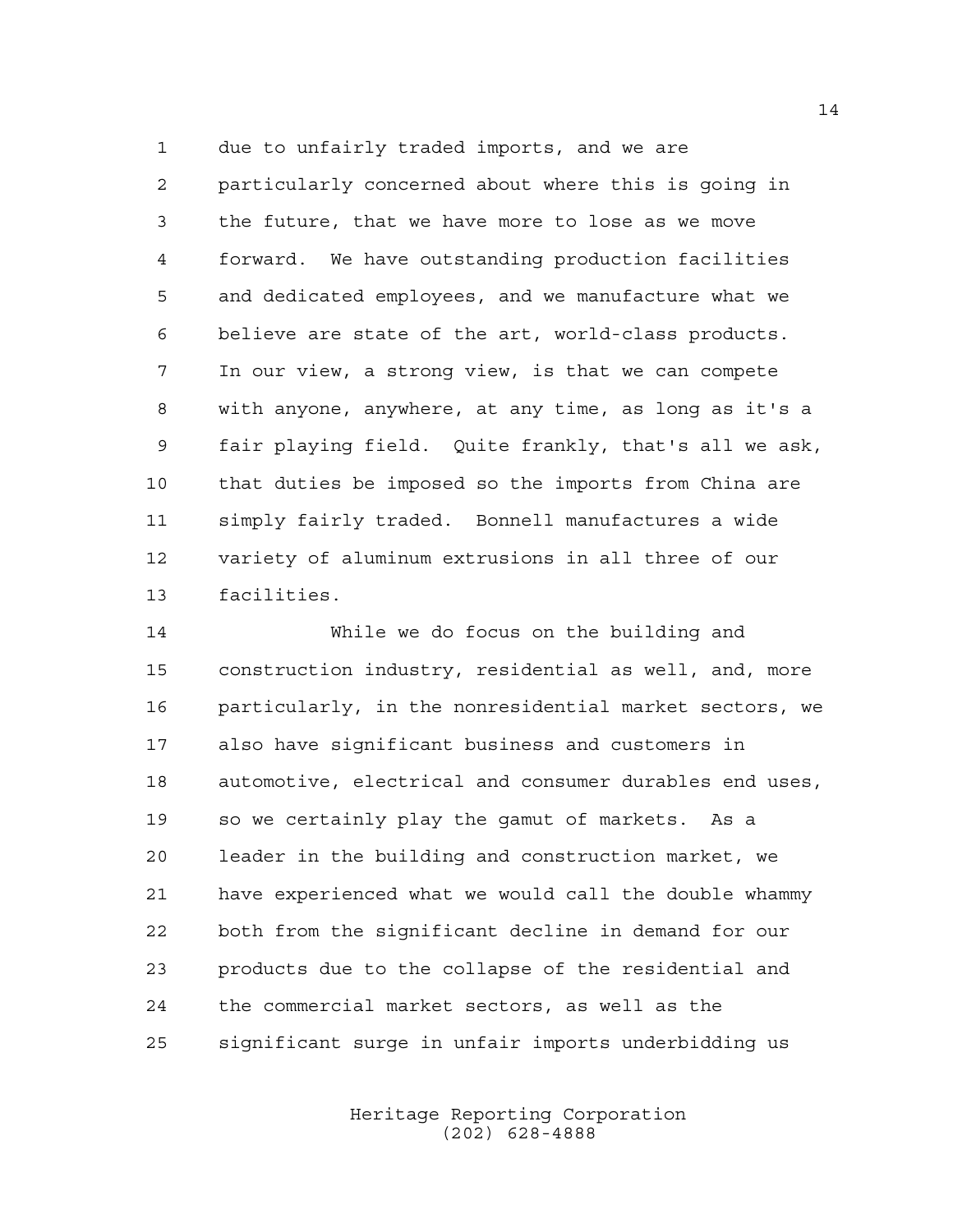for the fewer and fewer opportunities that come to bear in this kind of market conditions for us.

 It is frustrating enough to be faced with the contracting market declining demand for our products, but at the same time having to compete against an increasing supply of products that are dumped and subsidized that puts us in an untenable position. We certainly appreciate the time that Mr. Duncan was able to spend with us last week in Newnan. It was a very short timeframe, and we appreciate him being able to arrange his schedule to be able to come to Newnan. Unfortunately, he saw a plant running at half capacity which quite frankly mirrors the capacity utilization across our entire company as we speak.

 In Newnan, we are down from -- what we would normally run is three shifts a day, seven days a week. We're currently running two shifts five days a week, at times three days, if that's where the need is, while we're only running three out of the five of our presses that I mentioned, and, as I say, at times, a shortened work week. Mr. Duncan also may have noticed that in wandering through our headquarters a number of darkened offices reflecting the fact that we have been forced to let go of about 30 percent of our administrative sales staff over the last several

> Heritage Reporting Corporation (202) 628-4888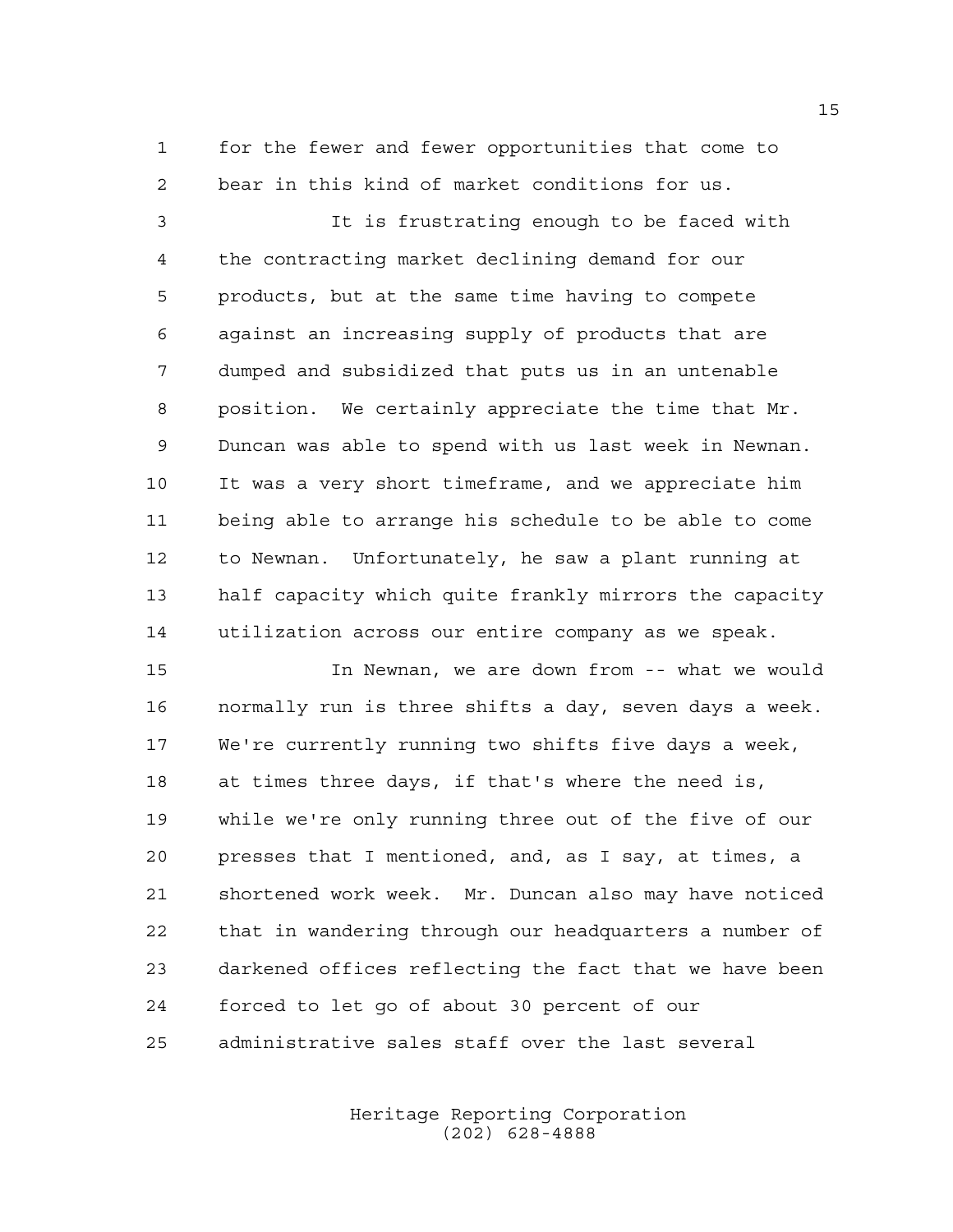years. We certainly hope that he was able to see and understand some of the basic facts of aluminum production. I know that was the primary purpose of the visit.

 At Bonnell, the process begins with casting aluminum logs which are then subsequently cut into billets which are the raw material, or the feed stock, that goes into the extrusion process. Not all producers have cast houses. Many will purchase their billet needs from aluminum producers around the country. Billets are produced to a very specific alloy needed by the customer that's made by mixing together aluminum ingot, scrap and alloying elements, such as iron, silicon magnesium and manganese. So we make that recipe, and then that goes into the billet. The extrusion process begins with a metal die, as Steve indicated, that is placed into the extrusion press. The aperture of the hole of the die actually matches the profile or the shape that's required by the customer.

 We have stories of dies in each one of our plants that number in the thousands so there's virtually an infinite number of shapes that can be produced from extrusions. All soft alloy extrusions, no matter what shape are all made in the same way,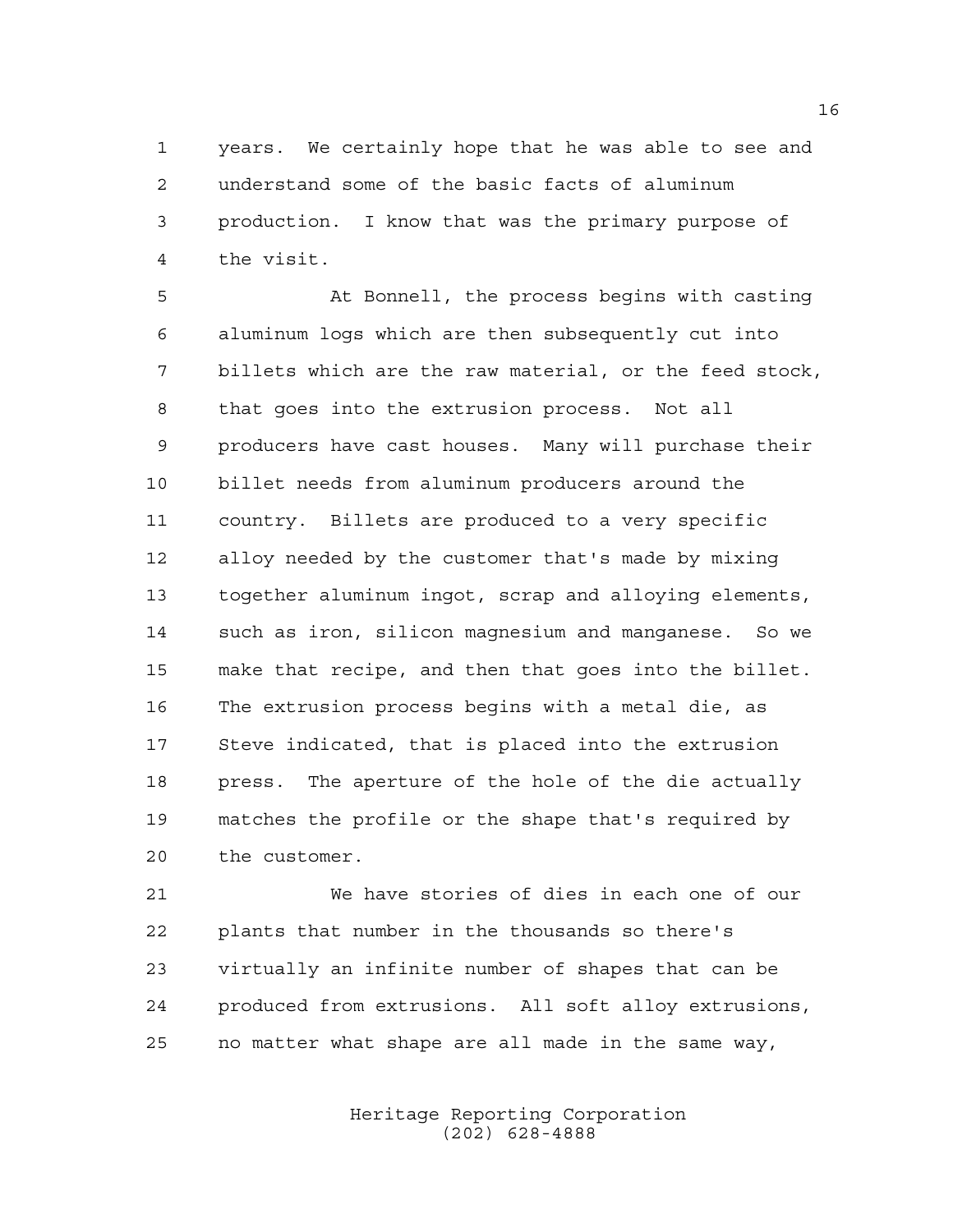though: on the same machinery, using the same material, by the same people. Billets are heated to soften the metal and then the extrusion press forces that metal, that billet, through the aperture or the opening of the die. The process, quite frankly, is very similar to squeezing toothpaste out of a tube under pressure and heat, or, for those that have children, a Play Doh machine where you put the little star in there and squeeze it and this long star-shaped thing comes out. That's exactly what we do. Little more technology, a little bigger, a little harder, but that's what we do.

 The profiles are produced to very exact specifications and very close tolerances, unlike the Play Doh. After the profile has been extruded, it can then further be fabricated. It can be cut to length, machine drilled, punched, notched, bent or assembled into a semifabricated product. Profiles can then be painted, anodized, brushed, polished, or it can be shipped in its sort of natural form, what we call in the industry mill finish. You'll see that term, and that's what we refer to as an unfinished aluminum extrusion. The same types of finish operations are performed with the same equipment on all the various sizes and shapes of extrusions.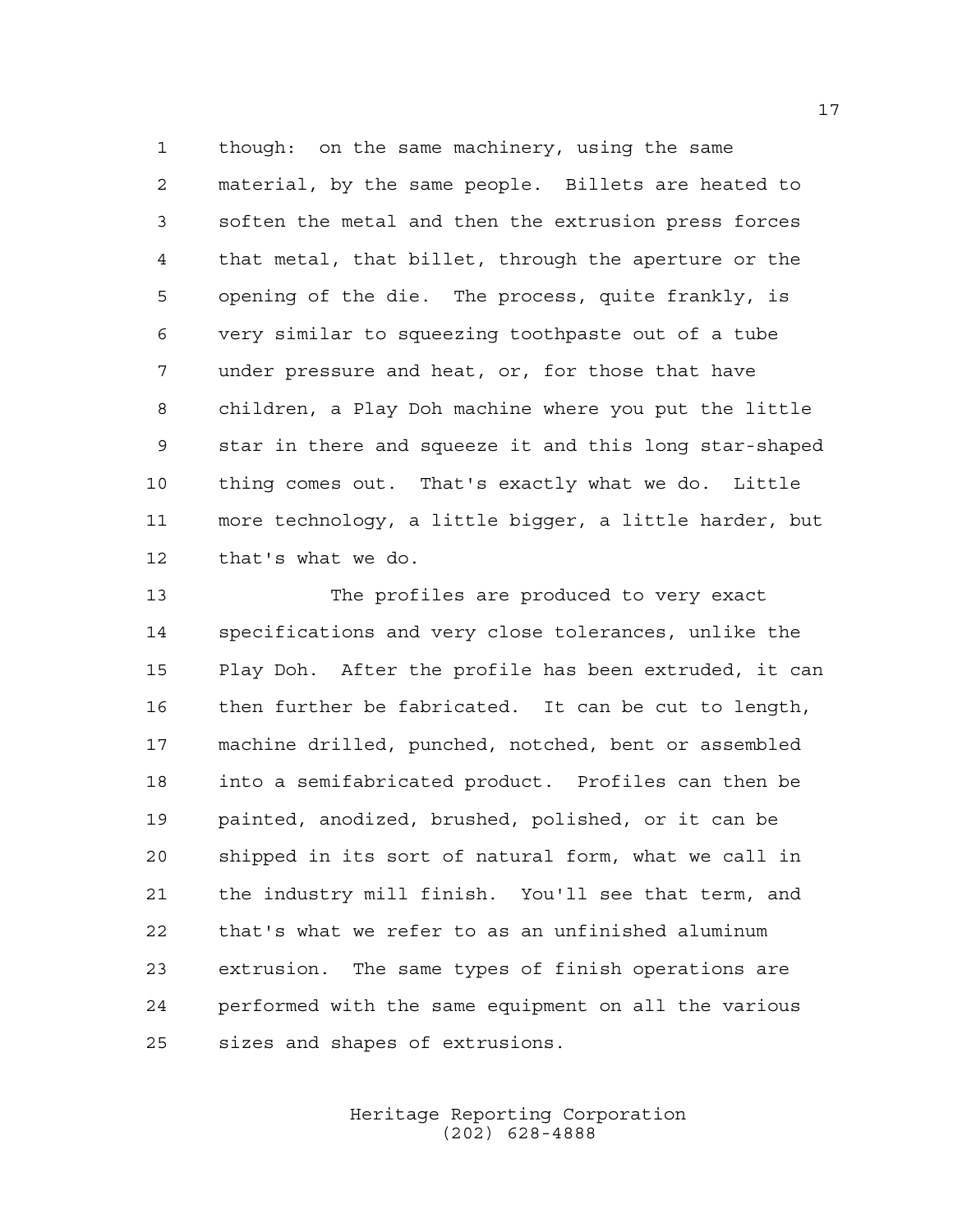Although we focus on custom shapes in our business for specific customers, we also produce standard shapes. These are the rod angle burn tubes. In addition, while metal distributors once dealt, the distribution business, the metal service centers, once dealt in only standard shapes, they are now currently providing much more design assistance and services to customers and selling customers custom shapes. Therefore, custom and standard shapes are now sold through a variety of different distribution channels the size of the extrusion that you can make. To enable Bonnell, our company, to manufacture the larger extrusion sizes and provide more design flexibility and freedom for the commercial architect, which is a big focus of our business, in 2007, we obtained approval from our board of directors for a significant capital project to install a large 5,500 ton extrusion press capable of producing 16 inch wide shapes and a new 72,000 square foot building in our Tennessee facility.

 That project was completed last year on time, on target, and was commissioned in December 2009. We made that decision to purchase that press in 2007. That was before the surge in imports of dumped and subsidized extrusions from China. During the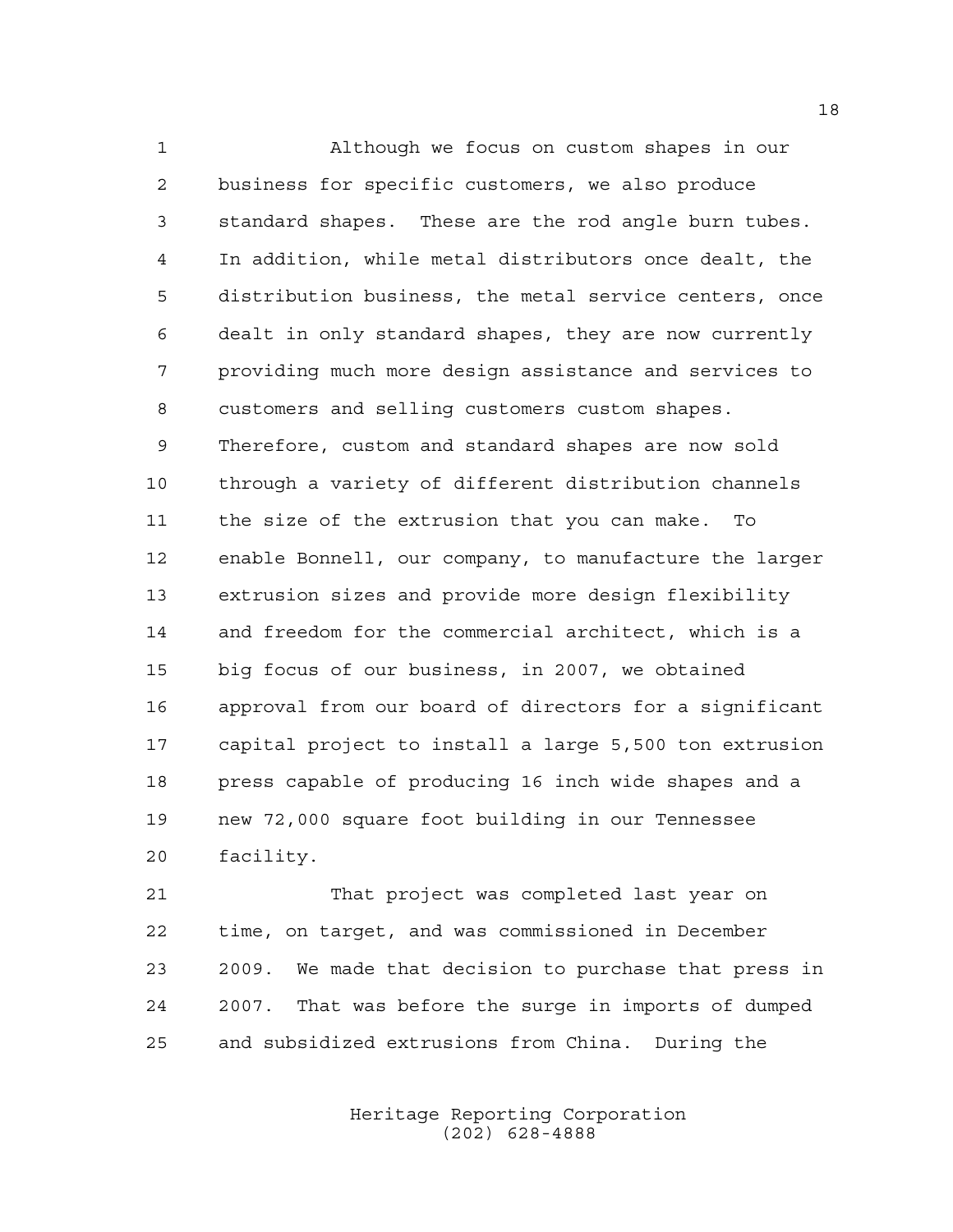construction of this project, the economy declined, without question, but we remained confident all along in the wisdom of that investment because, quite frankly, we were building for the future. We were positioning ourselves to grow when the recovery occurred, and we knew that it was going to occur. Now that imports from China have penetrated the U.S. market to such a significant degree, we're obviously very concerned about the wisdom of that investment and the impact of that investment.

 Under fair market conditions we would be confident that this new press would provide us with the differential advantage that we were looking for, and therefore be an outstanding investment and allow Bonnell to be successful and profitable into the future. Without duties on dumped or subsidized imports, however, now we're very concerned that it will jeopardize our ability to get the kind of return on that investment. It was significant. It was a \$26 million investment for a company that's medium-sized. One final note. Bonnell operated several soft alloy aluminum extrusion facilities in Quebec and Ontario in Canada which we sold in the early part of 2008. As you know, Canada imposed antidumping and subsidy orders on imports from aluminum extrusions from China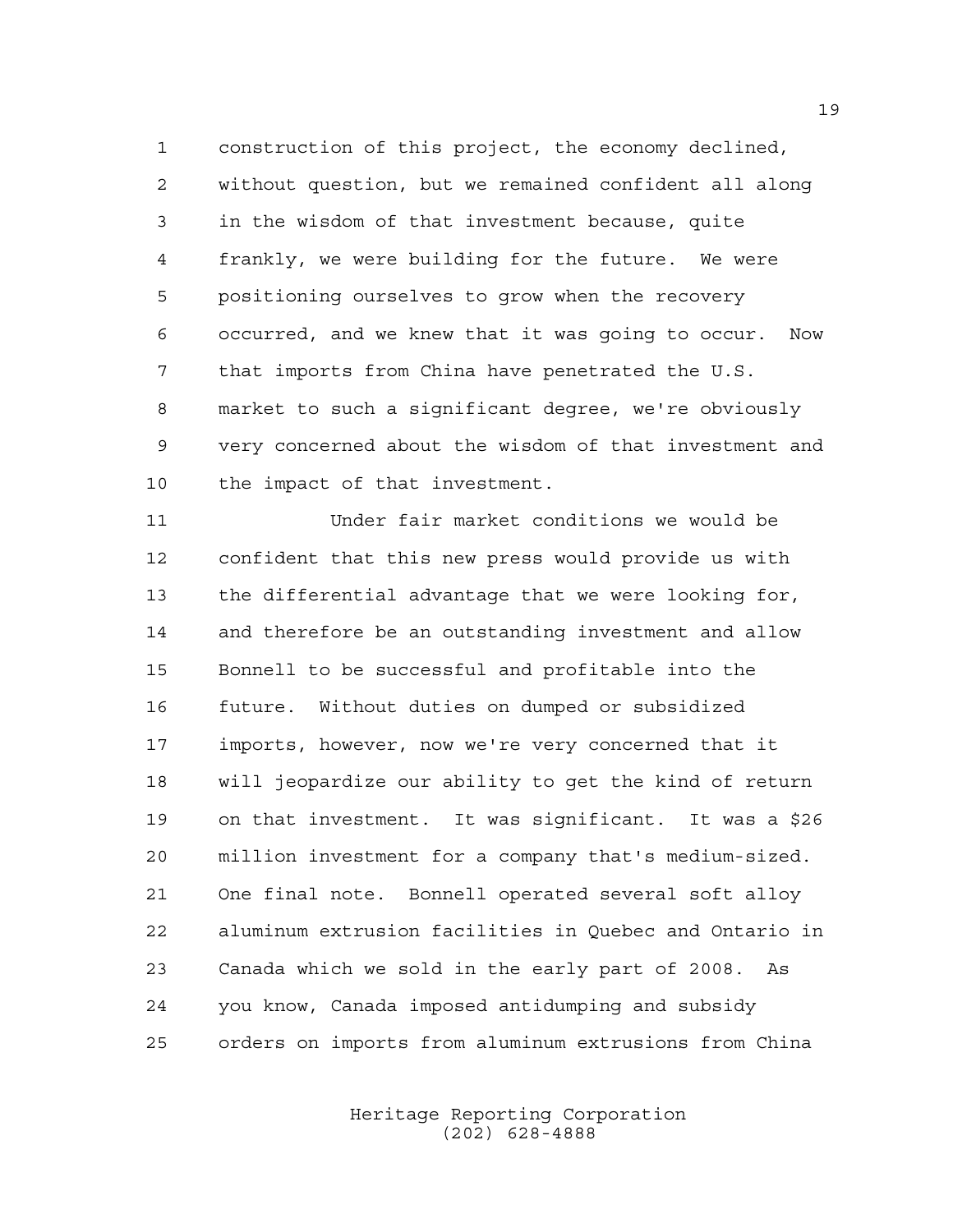in March of 2009.

| 2  | Before we sold the Canadian operations, we               |
|----|----------------------------------------------------------|
| 3  | were very involved in that case. It's striking to us     |
| 4  | now as I look back at how the imports in China have      |
| 5  | penetrated the U.S. market and are currently now         |
| 6  | injuring the U.S. industry just as I saw it happening    |
| 7  | two years ago in Canada. On behalf of Bonnell, I         |
| 8  | respectfully urge the Commission to make an              |
| 9  | affirmative preliminary determination and allow the      |
| 10 | Department of Commerce to move forward with the          |
| 11 | investigation on the extent of the dumping and           |
| 12 | subsidies in this market which we believe are very       |
| 13 | significant. Thank you for your time, and I look         |
| 14 | forward to answering any questions you may have after.   |
| 15 | MR. JONES: Thank you, Mr. Crowdis. our                   |
| 16 | next witness is Jeff Henderson from Sapa Extrusions.     |
| 17 | MR. HENDERSON: Good morning. My name is                  |
| 18 | Jeff Henderson, I am Director of Marketing for Sapa      |
| 19 | Extrusions, Incorporated. Sapa Extrusions is a U.S.      |
| 20 | company and a subsidiary of Sapa AB, a Swedish           |
| 21 | company. Sapa AB in turn is owned by Orkla ASA, a        |
| 22 | Norwegian company that is listed on the Oslo Stock       |
| 23 | Exchange.<br>In addition to aluminum products, Orkla has |
| 24 | operations in branded consumer goods, renewable energy   |
| 25 | and financial investments.<br>Sapa has been part of the  |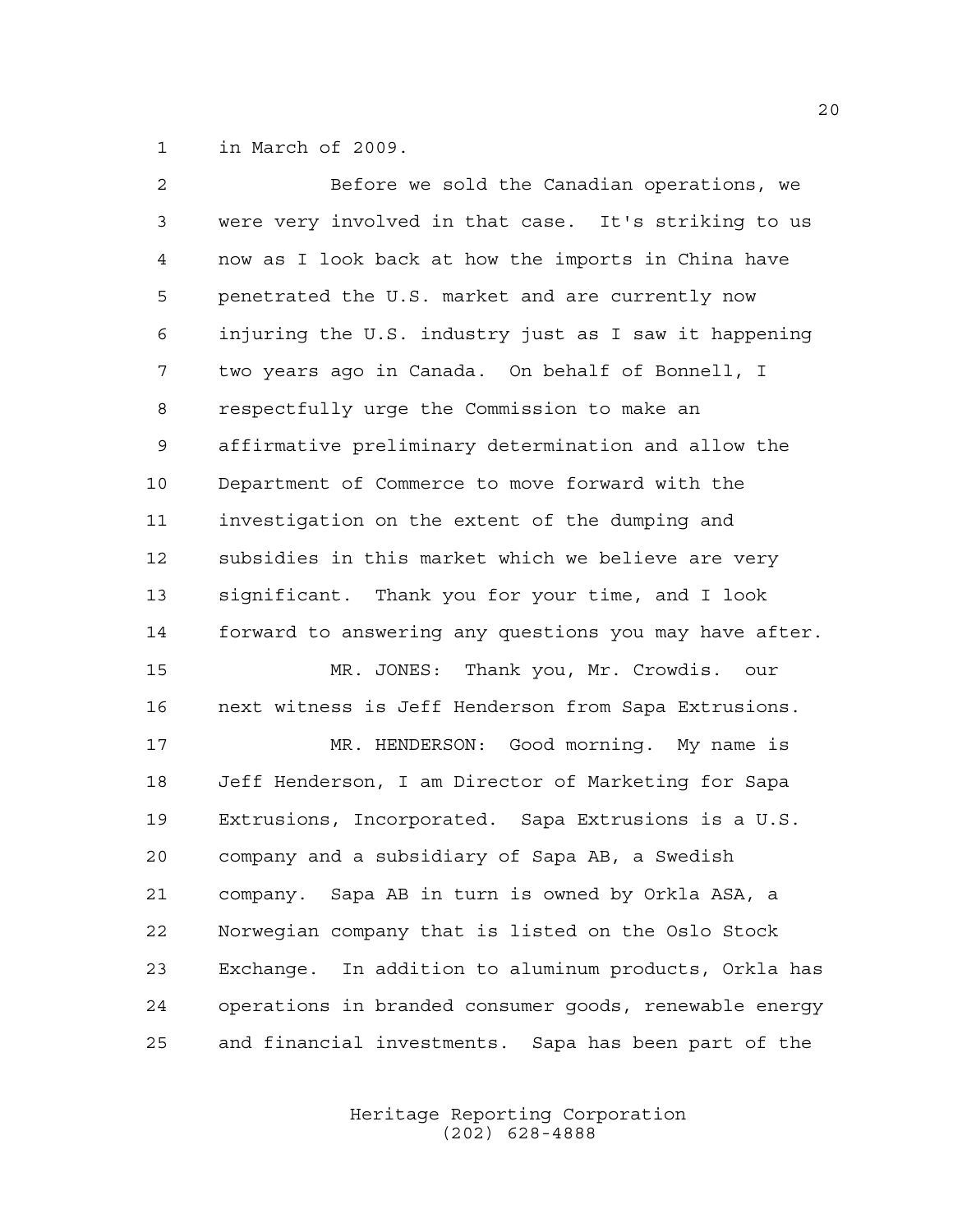Orkla family of companies since 2005. I've been with Sapa for three years. Before my current position, I was employed as the General Manager of Sapa's Delhi, Louisiana facility.

 In all, I've been working in sales and marketing in the aluminum extrusion industry for 17 years. Sapa is the largest aluminum extrusion manufacturer in the world, as well as the largest in the United States. We have aluminum extrusion operations in 26 countries. In the U.S., we currently operate 12 manufacturing facilities in nine states, employing approximately 2,800 people. We are a global company and believe strongly in the benefits of free trade, but trade must be fair. We cannot stand by and allow unfairly traded imports to capture our market share, idle our plants and force layoffs of our employees.

 Over the past two years, Sapa has invested heavily in the United States to grow our capabilities. However, these investments are now jeopardized by the displacement of our production and market share by low-priced imports from China. Since 2007, Sapa's investments in the United States, including the acquisition of extrusion businesses of both Alcoa and Indalex, have resulted in the addition of 13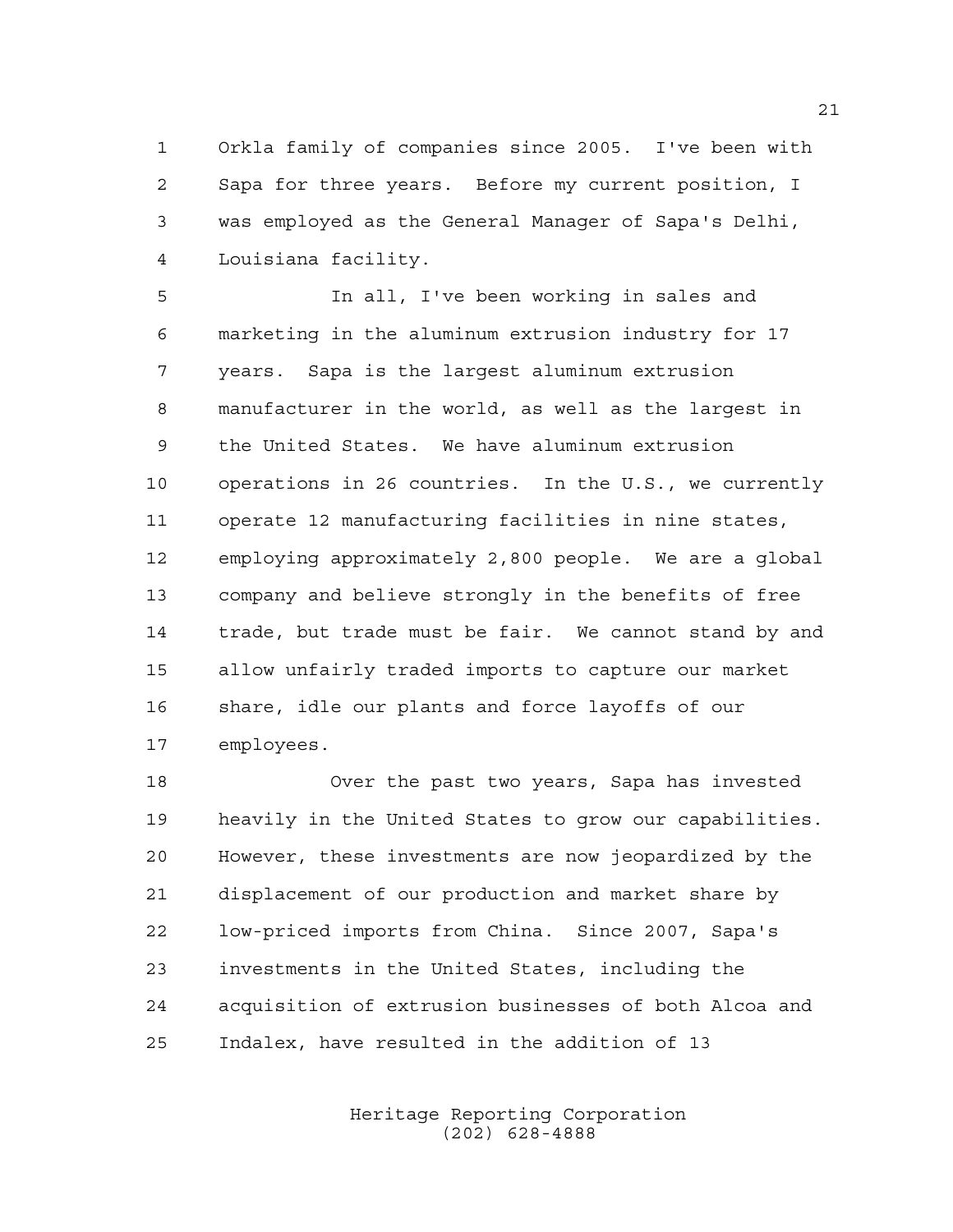production facilities and 48 extrusion presses,

 representing approximately 1.2 billion pounds of additional capacity. After our restructuring activities, we currently have the capacity that is reported in our producers' questionnaire. These investments represent significant and important steps for Sapa.

 They strengthen Sapa's geographic coverage in the United States, improve Sapa's logistic efficiencies and broaden Sapa's product range and value added services due to improved painting, anodizing and fabrication capabilities. These investments made economic sense for Sapa in a fair market environment; however, the viability of these investments is now threatened by imports from China. Sapa's product offering reaches into almost every end use area, including building and construction, transportation, various engineered products and standard shapes, such as rod and bar. While Sapa holds a strong position in the United States, we remain very vulnerable to injury from dumped and subsidized imports from China because many of the plants we own and products we make compete head to head with imports from China.

Sapa is very concerned about the increase in

Heritage Reporting Corporation (202) 628-4888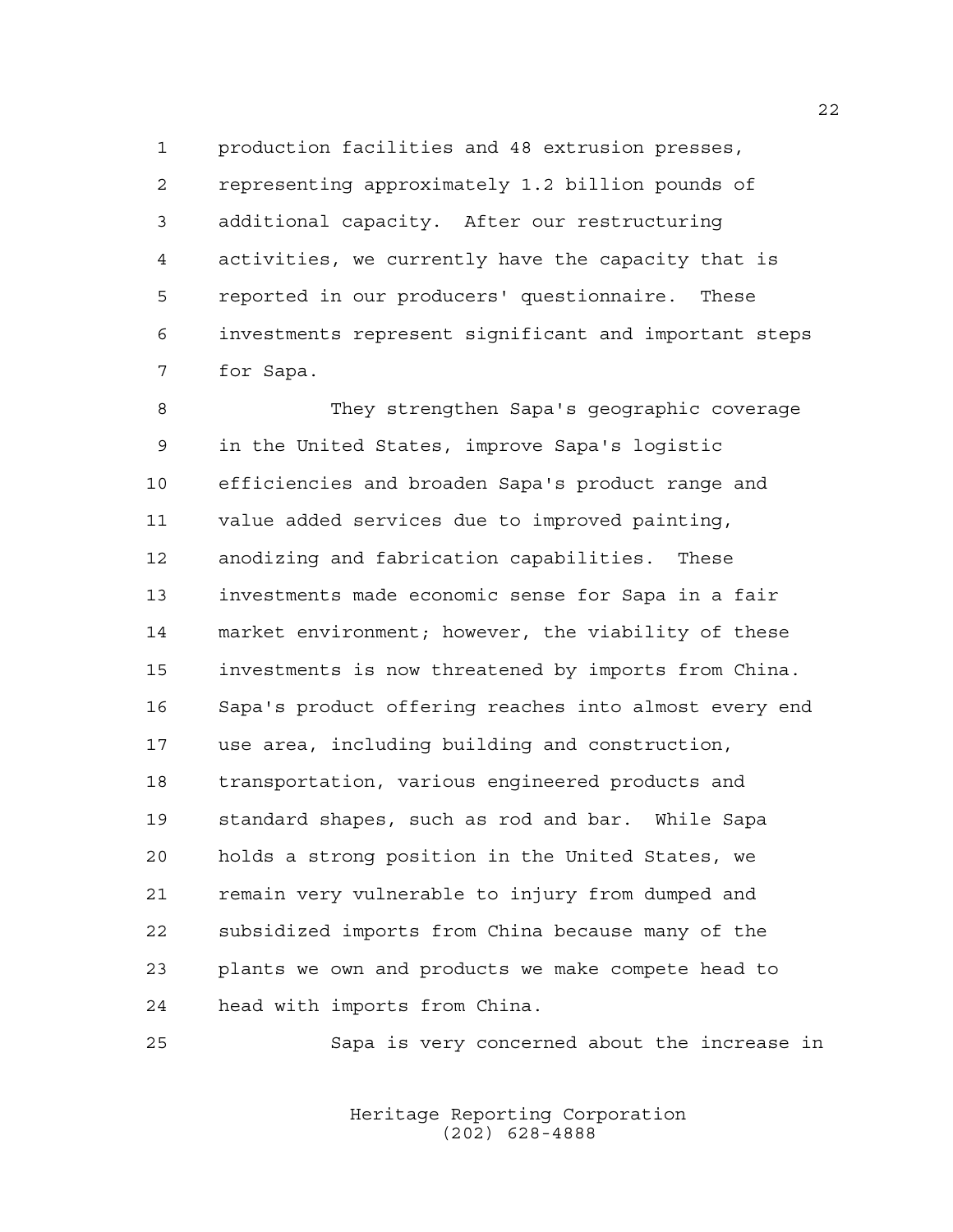Chinese imports since 2007, but especially during the calendar year 2009 to the present day. Imports during this period have displaced domestic sales and unfairly depressed prices in the United States. In addition, Sapa is also concerned about the adverse effects of growing Chinese imports evident even in 2007 and 2008. The entire time period of 2007 through 2009 has been one of the general downturns in overall demand. The significant rise in Chinese imports during a time when demand has been down increases our vulnerability. Sapa rationalized capacity during the 2007 through 2009 period, yet our capacity utilization has also continued to decline markedly throughout the period.

 The recession clearly is not to blame for the entire drop in our volume. Even in this down market, imports from China have been able to increase their market share in the United States by taking sales volume away from our company and other producers. We have analyzed this situation as thoroughly as we can and the data strongly suggests that dumping and government subsidies have enabled imports from China to further penetrate the United States. There is no comparative advantage to produce aluminum extrusions in China. The products imported from China and the products we and other U.S.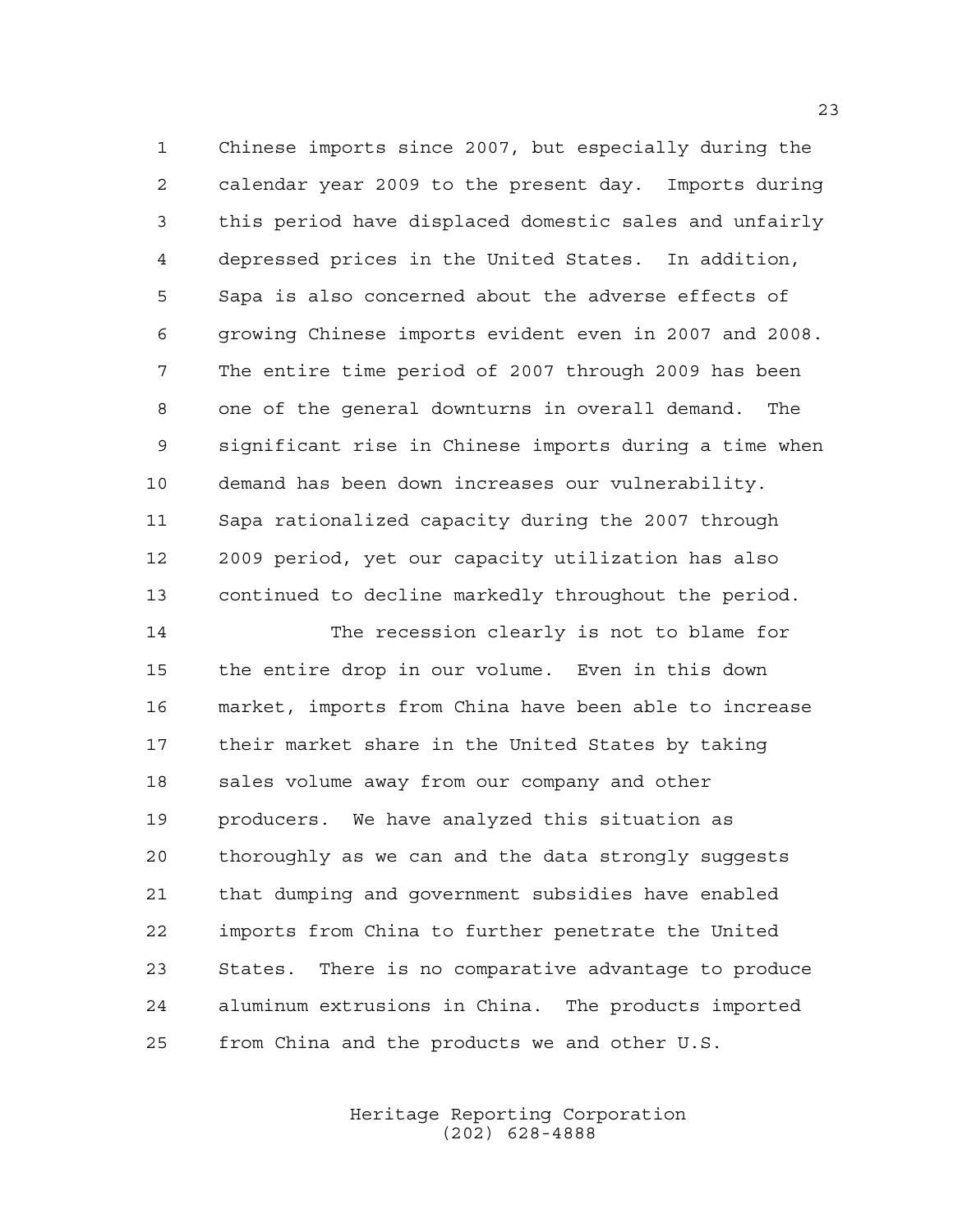producers make are comparable in terms of quality and product availability and could beat head to head.

 Accordingly, the most important factor in the customer's mind is usually price. Imports from China have been able to increase their U.S. market share through aggressive pricing, and this has been particularly injurious as the market has contracted during the recession. We have lost significant business to imports from China. For example, our Magnolia, Arkansas extrusion manufacturing operations were idled because the end uses that it served, primarily bath enclosures and shower doors, were overwhelmed by low-priced imports from China. Similarly, our Delhi, Louisiana plant is under pressure due to imports of anodized aluminum extrusions from China.

 We have already lost significant business at the Delhi plant and feel that additional losses are threatened. All of our plants and products are exposed to potential injury from unfairly traded imports. The recent investment and growth demonstrates Sapa's long-term commitment to the U.S. market, but we cannot be sure of a satisfactory return on our investments unless the playing field in the United States is level and fair. We therefore urge

> Heritage Reporting Corporation (202) 628-4888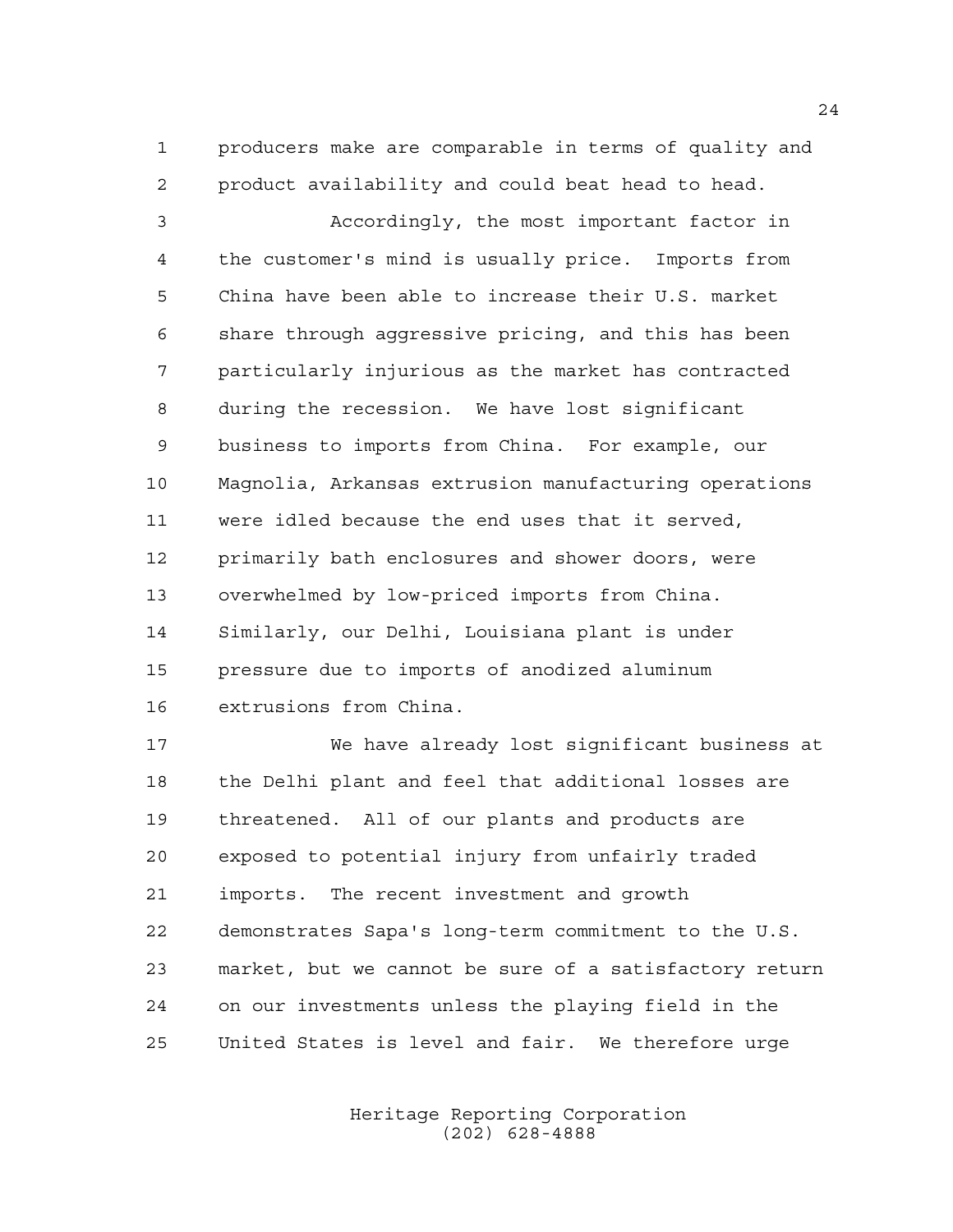the Commission to make an affirmative determination and continue this case. Thank you.

 MR. JONES: Thank you, Mr. Henderson. Our next industry witness is Sue Johnson from Futura Industries.

 MS. JOHNSON: Good morning. My name is Susan D. Johnson, and I'm the President and CEO of Futura Industries Corporation, a producer of soft alloy aluminum extrusions in Clearfield, Utah. We're located in the greater Salt Lake City area. Futura Industries has been in business 65 years. I've been the President of this company for 15 years. I'm a mechanical engineer by education. Prior to Futura Industries, I was President of a wholly owned subsidiary of Mack Trucks. Futura Industries is a smaller producer than the other companies represented at this panel. I'm here to represent the smaller extruders because most aluminum extrusion producers in this country are smaller, single plant operations.

 Given the custom nature of the production and the wide range of end products and markets, smaller producers compete very effectively in this industry. Smaller producers often focus on particular types of products or specific markets or regions. The aluminum extrusion industry is what I consider a basic

> Heritage Reporting Corporation (202) 628-4888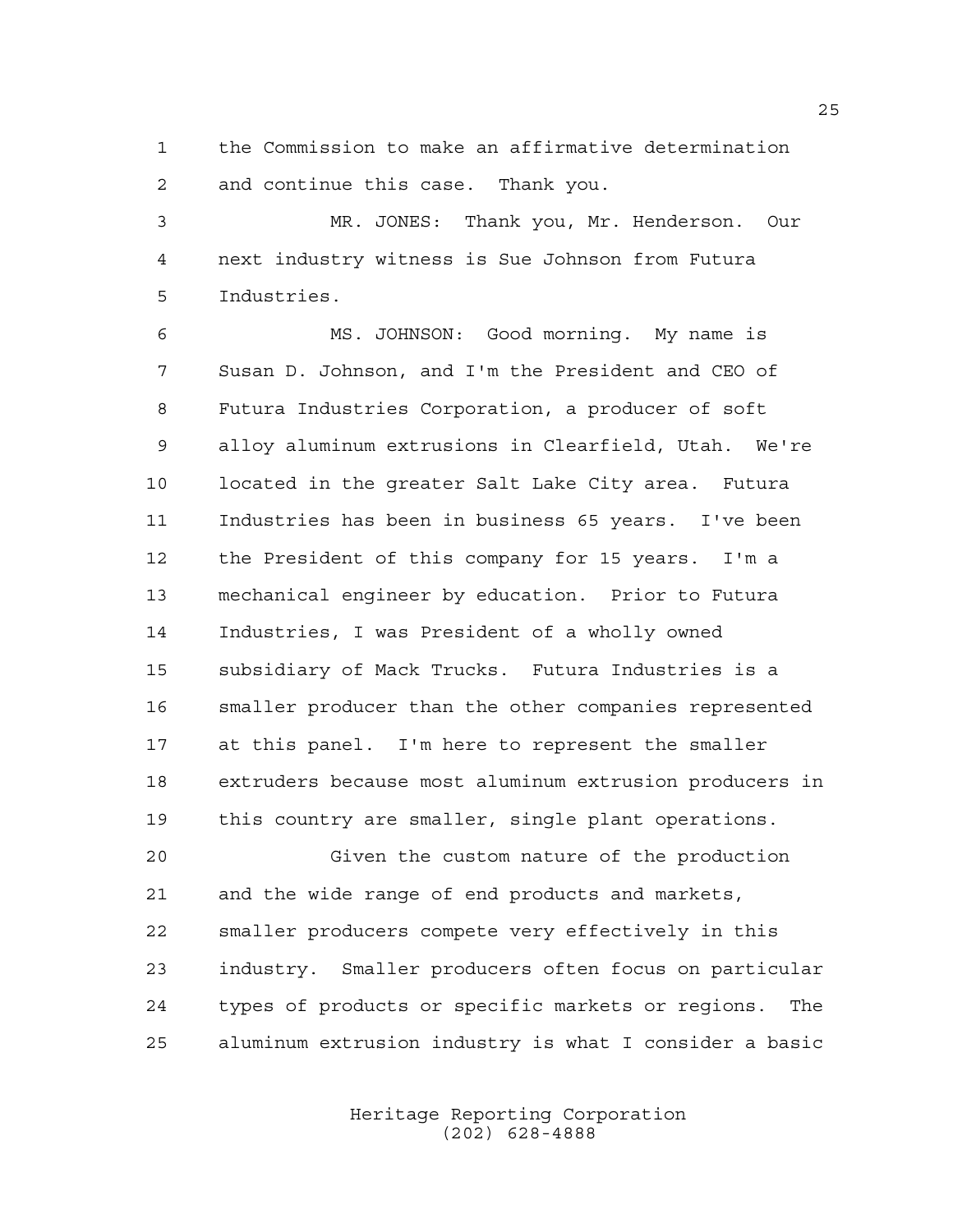infrastructure industry and is important to our country. At its high water mark this industry sold roughly 4.2 billion pounds of aluminum extrusions in North America for every use in every kind of product, building and transportation type imaginable and employed thousands of people. The products our industries make are necessary for all aspects of our lives and in fact is so fundamental that most of us don't even realize that they're there.

 What I'd like to talk about today is that although this industry is large, it's very diverse. The smaller extruders, such as Futura Industries, tend to focus and serve smaller high expectation customers and highly fabricated products. We serve roughly 600 customers with every kind and type of product you can think of. Originally, the Chinese focused on high volume products and customers. Today, there is almost no part of the aluminum extrusion market where they don't focus. My company specializes in highly fabricated complex parts, as I said, in a variety of markets. In our products there's typically a special need and demand on the part of the customer. Despite this, we have run into the Chinese extruders in highly fabricated, highly value added accounts.

This has been happening for several years,

Heritage Reporting Corporation (202) 628-4888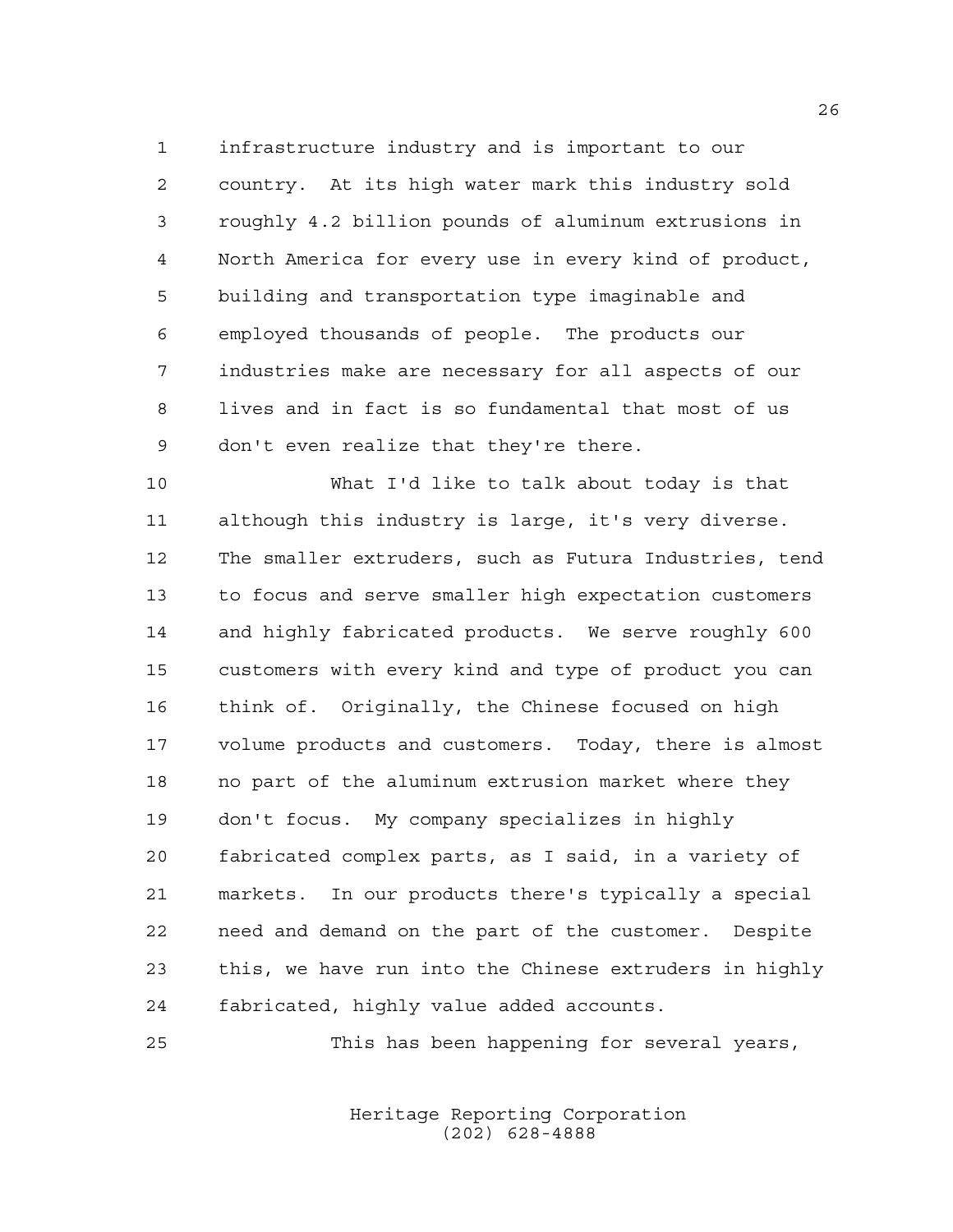but has been increasing in frequency in the last year. The hallmark of every one of these incidents is the ridiculously low price presented to the customer by the Chinese extruder. Futura Industries, we participate in a broad of array of markets and we sell products internationally. One of the traditional markets we serve has been the bath and shower enclosure business. This was one of the first markets targeted by the Chinese suppliers, as just mentioned. This market has been now deeply penetrated by Chinese suppliers. We've lost sales and revenues for bath and shower enclosure extrusion for customers whose facilities are located on the west coast, close to us.

 Another target of Chinese suppliers is the solar panel industry. Unlike certain other end markets where demand has declined since 2006, demand has soared for solar panels. We have been competing against the Chinese suppliers in this growth market for a number of years now, but this competition has intensified significantly since 2008. We have provided the Commission with lost sales and revenues in the solar market starting in 2007 and continuing in 2010. In highlighting these two specific markets, let me emphasize that at Futura Industries the China price is held over our head in every price negotiation. No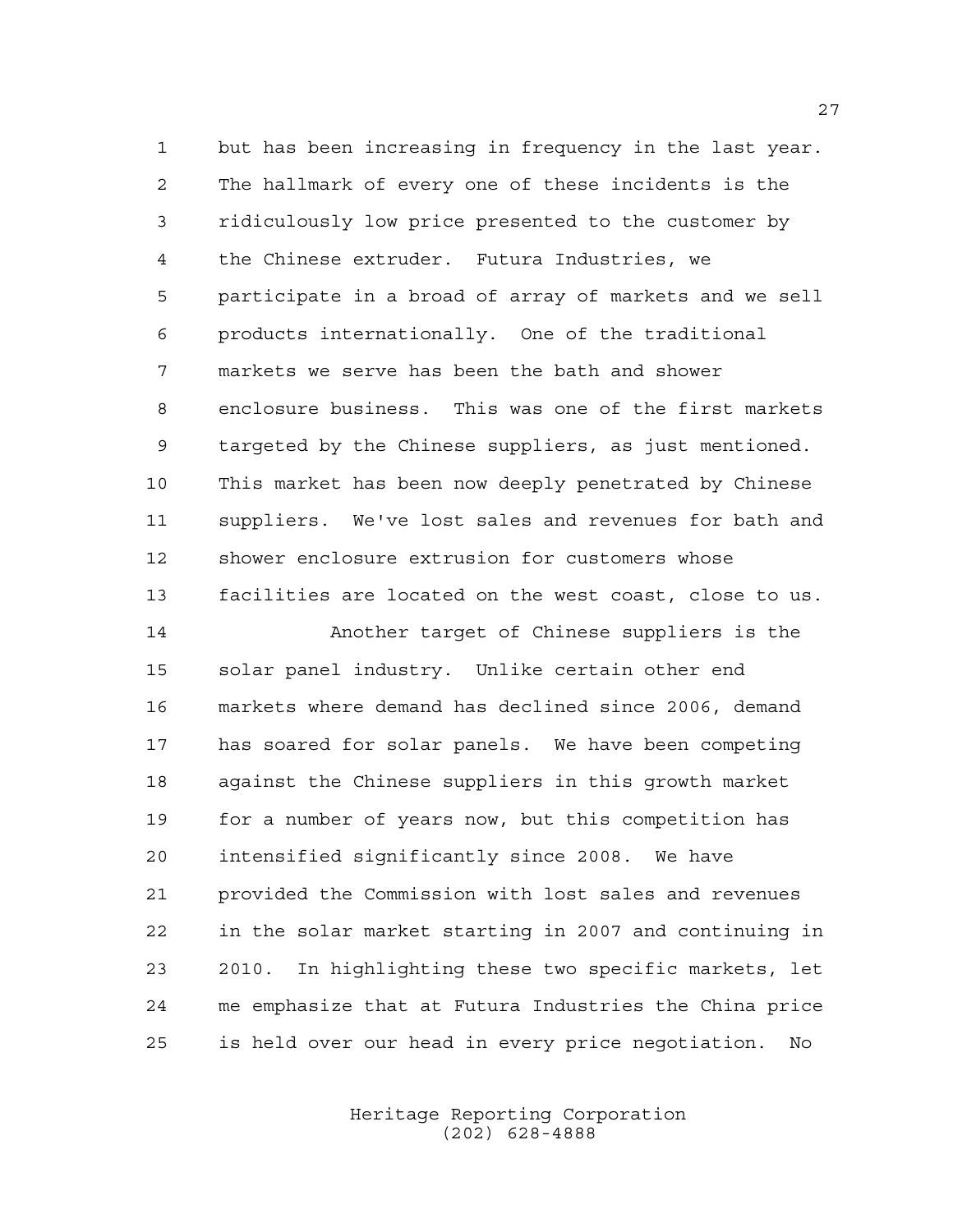account is insulated from this competition, even for highly engineered, custom fabricated extrusions.

 The fact is that Chinese suppliers can do the same type and range of fabrication that we do. No type of value added work is insulated from competition. How have we responded to this low-priced competition from China? Well, part of our strategy has been to focus on automated work stations for our fabricated products. We've literally taken almost as much labor out of the fabrication part of our product as possible. For example, several years ago we reduced our price to put the large volume customer in the face of the Chinese price even though we would initially realize negative margins on the product. Streamlining our work stations achieved sufficient savings and enabled us to increase our returns for the time being.

18 Let me assure you, however, that our concerted efforts to increase efficiencies have not allowed us to keep a significant portion of the business where we are faced with Chinese import competition. This company is quickly running out of options for cost and production efficiencies. We have already provided the Commission with one more example of potentially zero sales in 2010 from a long time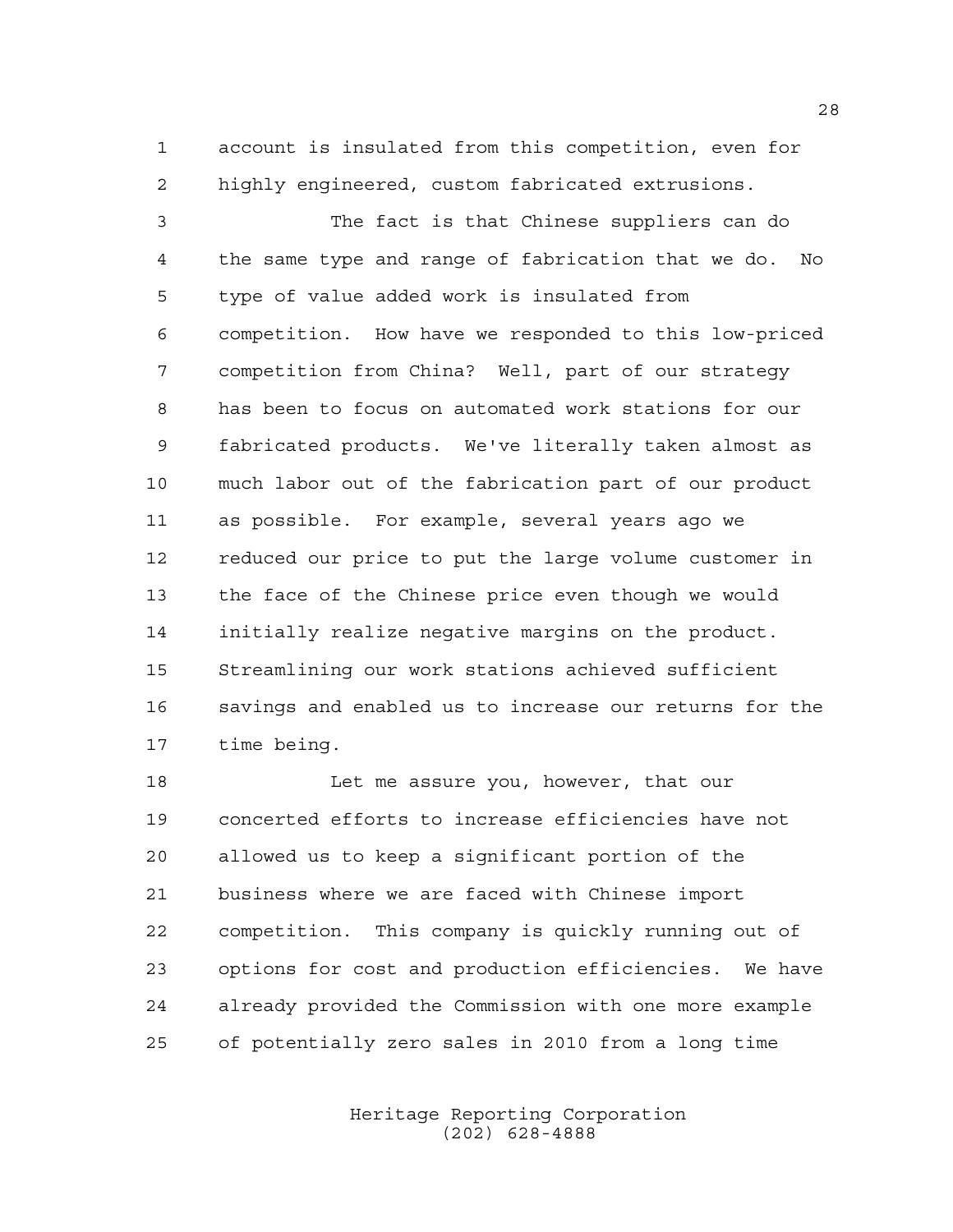customer that is planning to shift its business to imports from China.

 Please keep in mind that many U.S. producers operate on the scale that Futura Industries does. We're a small part of a big industry, but we are a significant local employer with 275 to 300 employees, and we are a great corporate citizen, reinvesting continually in the long-term viability of our business, as well as in the well-being of our employees. On behalf of the many U.S. producers and communities like Futura Industries across the United States, we ask the ITC to act now to enforce the trade laws and keep us viable employers into the future. Thank you.

 MR. JONES: Thank you, Ms. Johnson. Our next industry witness is Mr. Lynn Brown from Hydro Aluminum.

 MR. BROWN: Good morning members of the Commission staff. My name is Lynn Brown, and I'm Senior Vice President for Sales and Marketing at Hydro Aluminum North America. Our parent company, Norsk Hydro, is a major global producer of aluminum with operations in Europe, the Middle East, Asia and the Americas. Hydro Aluminum North America, which I'll refer to as Hydro, is a major U.S. producer of soft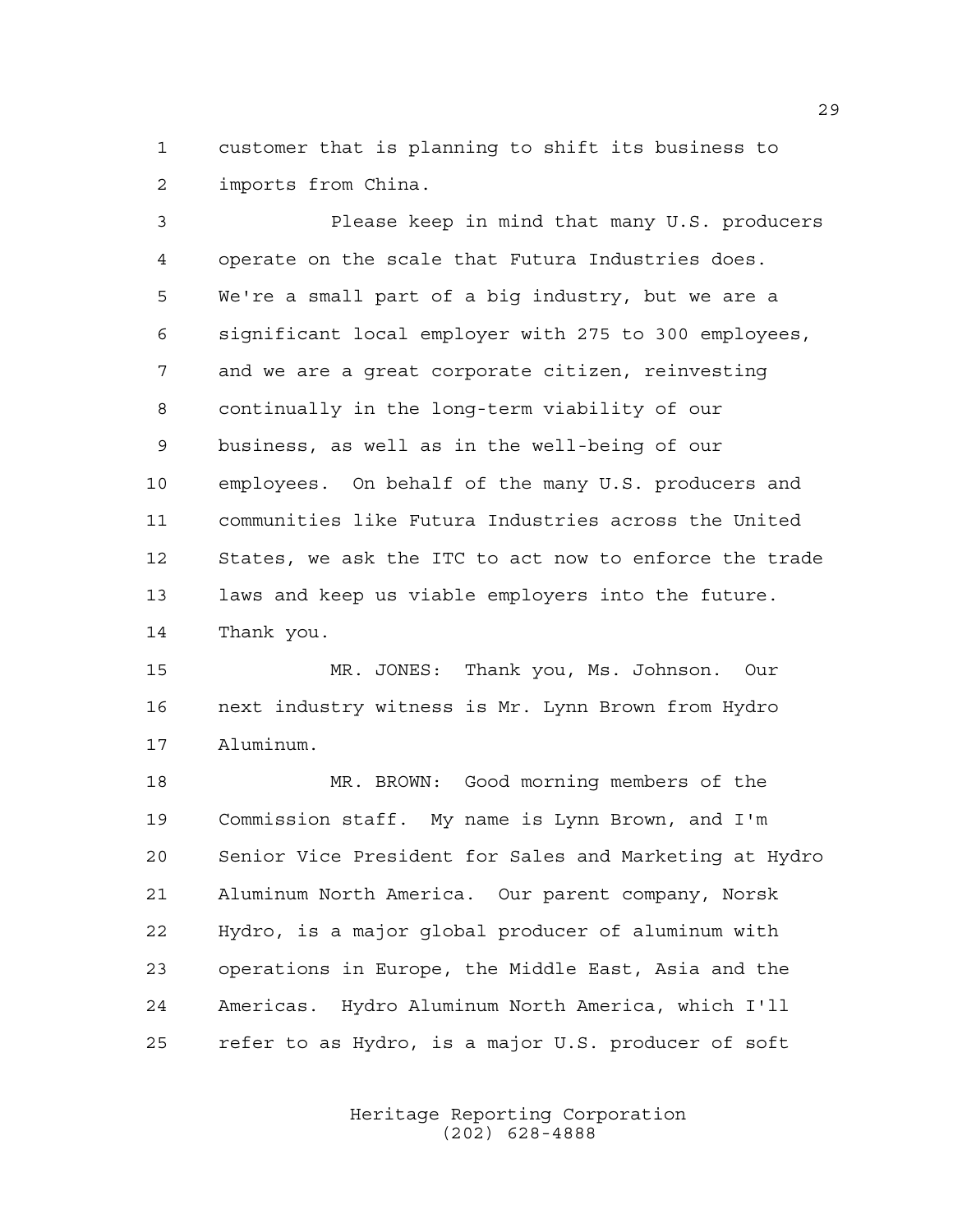alloy aluminum extrusions. We had seven extrusion plants operational during the period of this investigation. In addition to producing soft alloy extrusions, we cast and sell aluminum billets. I'd like to walk you through the typical way in which aluminum extrusions are priced and marketed.

 The starting point for all pricing is the cost of aluminum, which, as you know, is a globally traded commodity. In those markets with which I'm familiar, North America, South America and Europe, aluminum billet is priced according to the London Metal Exchanger, LME. That LME price on any given day is publicly reported and known throughout the industry. For example, yesterday's LME price for aluminum ingot was just over \$1.08 per pound, up from the day before. On top of that, you have to pay delivery and handling on that metal. This additional cost, at least in the U.S., is referred to as the midwest premium.

 That's reported by industry sources, including Platts. Yesterdays, midwest premium was 6.2 cents per pound, giving a total midwest transaction price for aluminum in the U.S. of just over \$1.14 per pound. Keep in mind that you can't extrude that. There is an additional process to cast that ingot into

> Heritage Reporting Corporation (202) 628-4888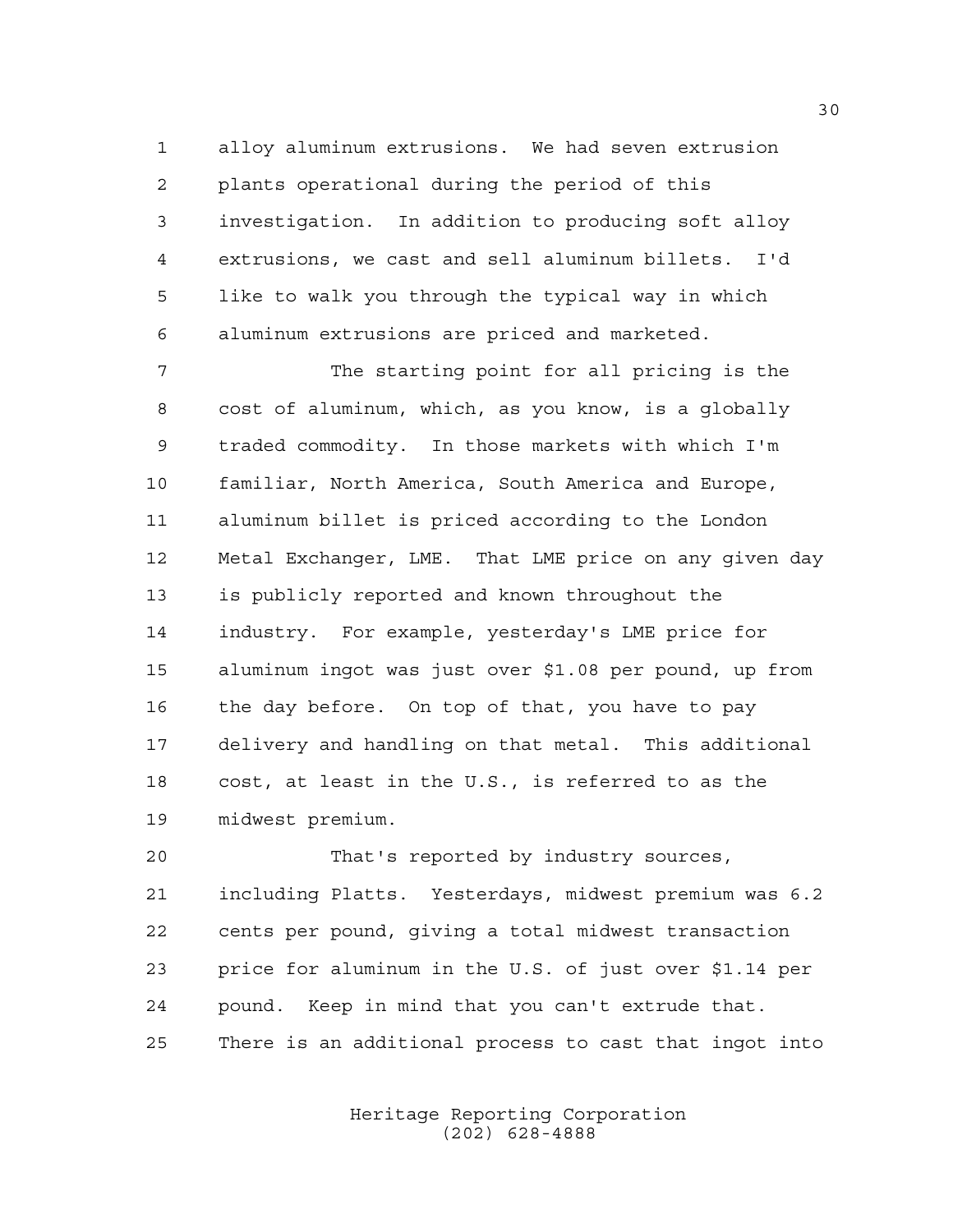aluminum billet or aluminum log to create the feed stock for our extrusion presses. Depending on the alloy, the cost of doing that is anywhere from eight to 10 cents a pound. So the total cost we're looking at before we do the first manufacturing operation is someplace in the \$1.24 per pound range yesterday. There is very little opportunity to negotiate or affect any of those metal costs.

 For most finished aluminum extrusions, that cost, that aluminum billet cost, accounts for the majority of our total cost. It would not be unusual to see that billet cost representing over 70 percent of our total cost of manufacture. Once you get into fabrication, the cost of conversion can exceed the cost of metal depending on complexity, but much of the business is transacted in that area where billet is a substantial element. Each producer has different incremental costs for extrusion, finishing and fabrication.

 Faced with the level of Chinese pricing, you end up with extremely little room to negotiate on price. At Hydro, we try to emphasize our supply chain efficiencies and our extensive value added services. Most of the continental U.S. is within a day's drive from one of our facilities. Nevertheless, even with

> Heritage Reporting Corporation (202) 628-4888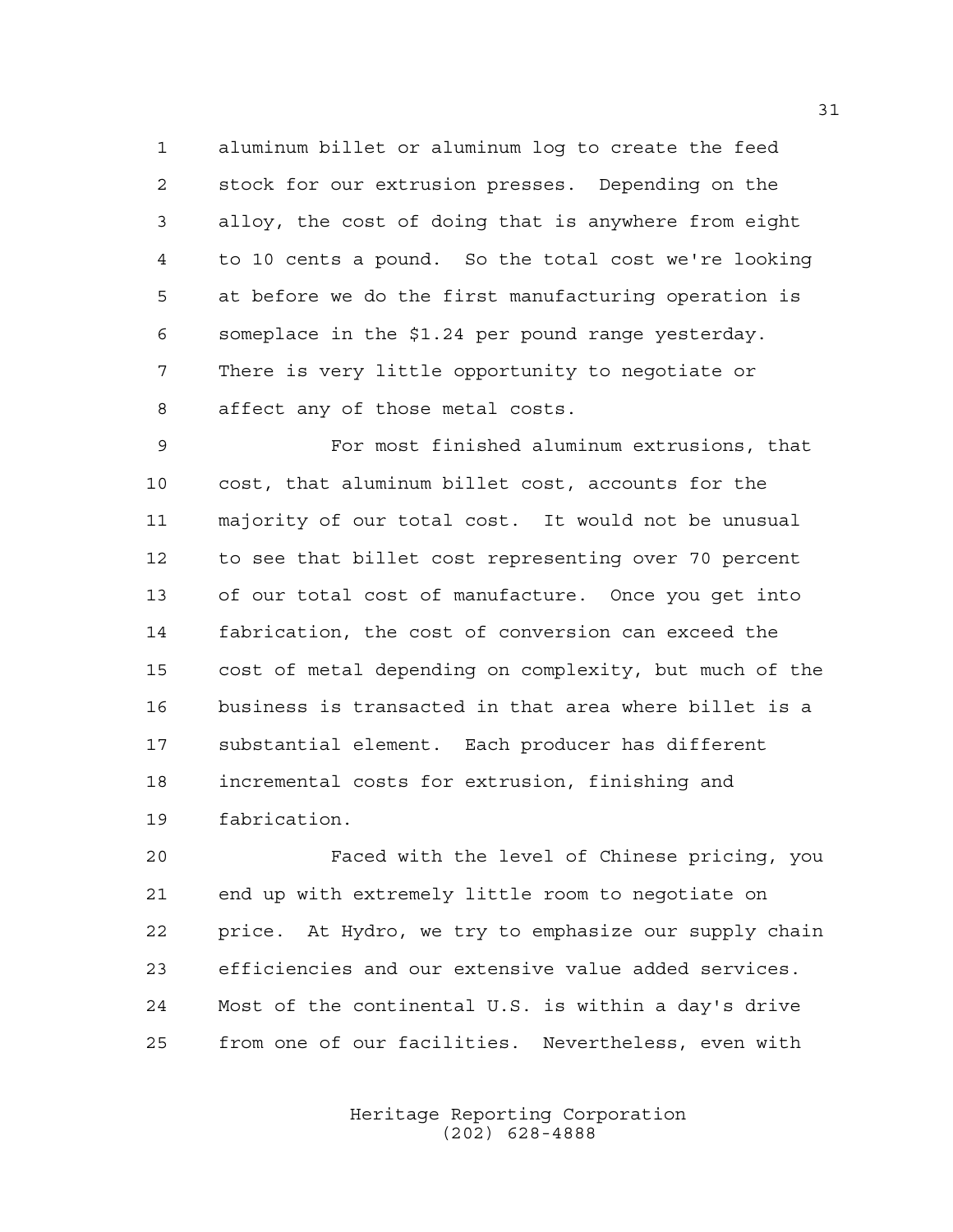significant geographic advantage over imports from China, we have faced significant pricing pressure and that pressure is increasing. Hydro participates in a wide variety of market segments, including solar energy, transportation, electrical, consumer goods, industrial, building and construction. We have lost sales or revenues to Chinese imports in every one of these markets. Sampling of the accounts where we encountered Chinese competition would include storm doors, exercise equipment, mounting frames for solar energy, windows and doors electrical conduit, drawn tubing, fencing, the list goes on.

 Aluminum extrusions as a whole can constitute a fairly significant cost component for many of those end products. A manufacturer of windows or storm doors or fencing can expect aluminum to be their largest material input. Extrusion aluminum is also a major input material for tractor trailers, recreational vehicles, exercise equipment, other types of machinery.

 This contributes to price being a leading criteria in purchasing decisions. In fact, bids are most often lost or won based on pennies, and we're talking pennies per pound. To illustrate, within the last year we had Hydro put together a very competitive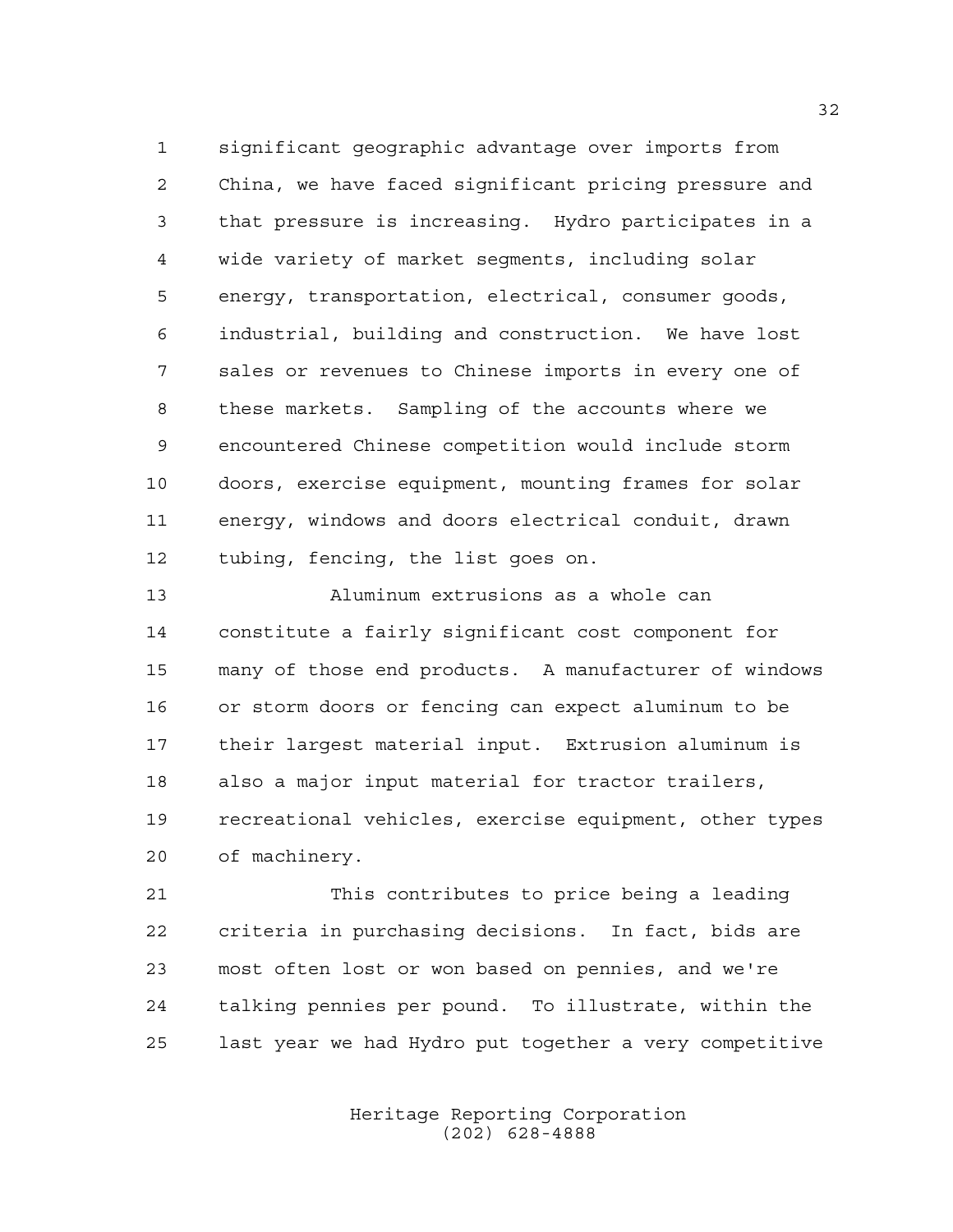bid for a large volume of extrusions for a fencing supplier. The prospective customer was within three hours of one of our plants. The Chinese underbid us by 25 percent, and we lost over \$10 million in sales.

 In another situation quoting out large volumes of thresholds, we lost over \$5 million in sales to Chinese extrusion priced less than 7 percent under our prices. That shows how critical the pricing factor is, but it's not just large volume purchasers that are buying on price. We were shut out of quoting on a small volume of marine parts because the producer was buying from China. We also lost out to Chinese imports on parts for office furniture, hunting equipment and fire suppression products. There is simply no market that we see is safe from the Chinese price competition.

**I** started off by mentioning our seven extrusion facilities. We have already closed one of these plants in Ellenville, New York, with approximately 150 jobs lost. In addition, extrusion process at three additional plants were idle during 2009 with other reduction in employees, work shift and work weeks. As a publicly held company, it is increasingly difficult for us to justify capital to upgrade our capabilities at existing rates of return.

> Heritage Reporting Corporation (202) 628-4888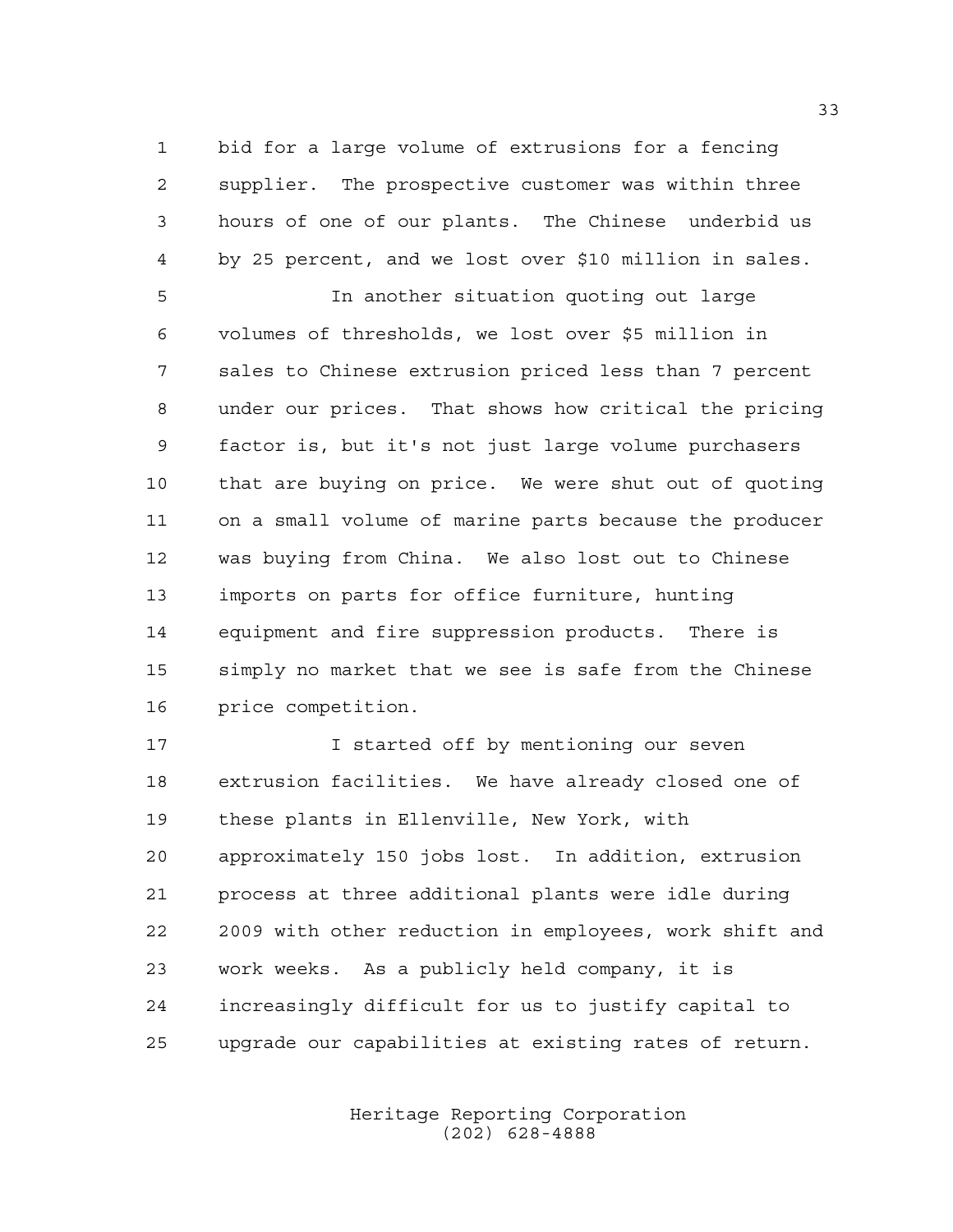This industry is facing a potential downward spiral in which we can't afford to invest thereby losing competitiveness which leads to yet further declines in production, sales, revenues and of course employment. The time to act is now. The Commission can stop the loss of yet another U.S. industry to unfair import competition with affirmative determinations in this investigation. I thank you for your time.

 MR. JONES: Thank you, Mr. Brown. Our next witness is Linda Andros, who is legislative counsel with United Steelworkers Union. It's a longer name than that now, but I'm not going to read the whole thing out. We'll just refer to Linda as union to the steelworkers, and, Linda, on behalf of the committee, thank you for being here today.

 MS. ANDROS: Thank you very much, Mr. Jones. Ms. DeFilippo, good morning. Good morning everyone. I thank you for the opportunity to appear here today before you. My name is Linda Andros, and I am the legislative counsel for the United Steel, Paper and Forestry, Rubber Manufacturing, Energy, Allied Industrial and Service Workers International Union or the United Steelworkers, and I'm very proud to say that because the USW is the largest industrial union

> Heritage Reporting Corporation (202) 628-4888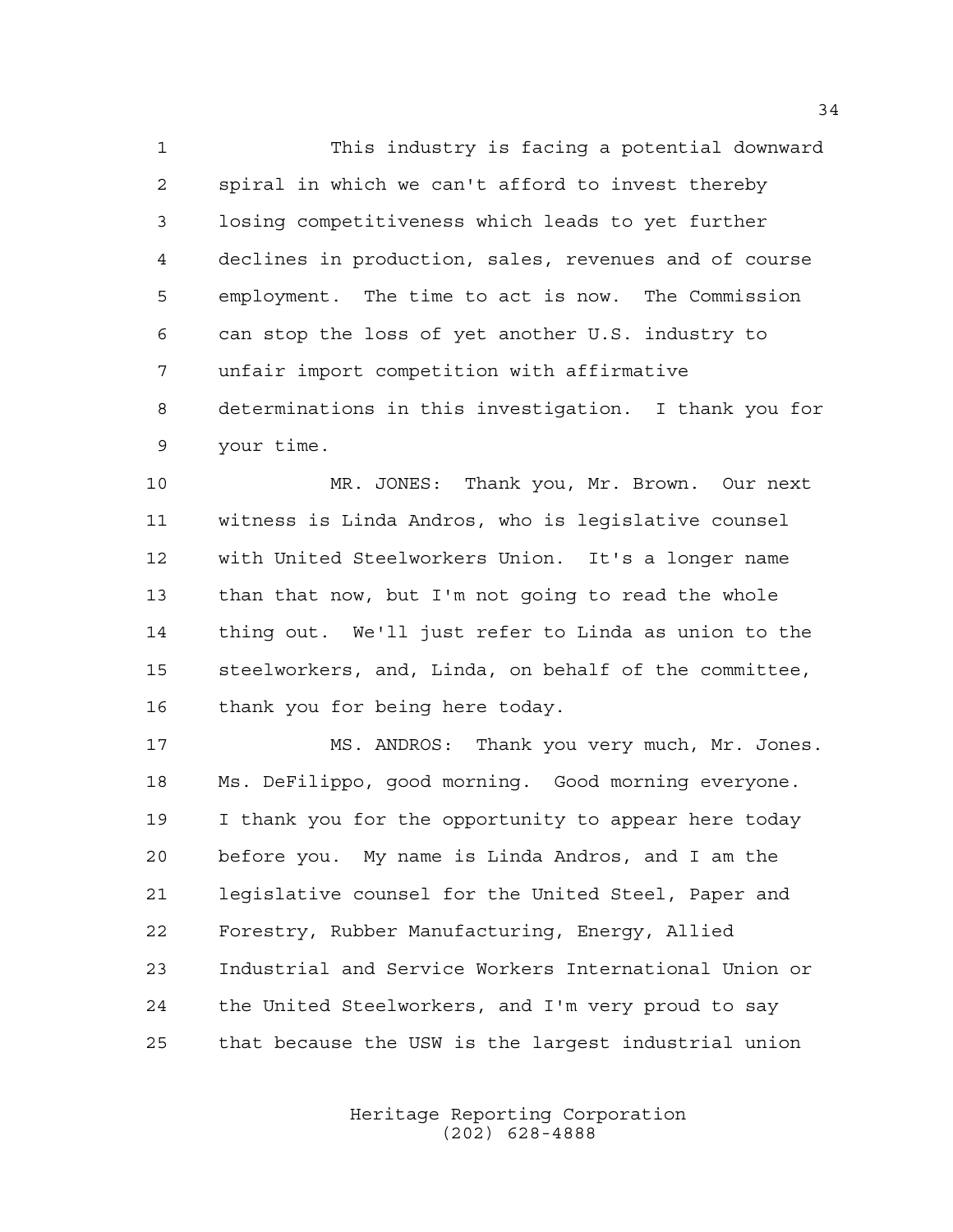in North America, and we represent workers across a broad swath of the nation's manufacturing base, including the U.S. aluminum industry.

 As you all well know, the USW has been on the front lines battling against unfair import competitions for a very long time, and our members have suffered serious harm as a result of unfair trading practices of foreign competitors and countries. In particular, since China joined the WTO in 2001, what we see as the extent of unfair import competition coming from that country on an order of magnitude that we've never seen before, it's really daunting, but we keep fighting, and that's why I'm here today.

 In aluminum, we represent workers involved in various facets of production, including mining, primary production of aluminum, secondary smelting, refining and roling, extruding die casting of aluminum products, so we're in all aspects of it. In 2009 in particular, we represented approximately 1,945 workers in the soft alloy aluminum extrusions industry, which is the subject of these investigations.

 The USW members at that time were working in 14 soft alloy aluminum extrusion facilities across the country in places like Aerolite Extrusions, which is

> Heritage Reporting Corporation (202) 628-4888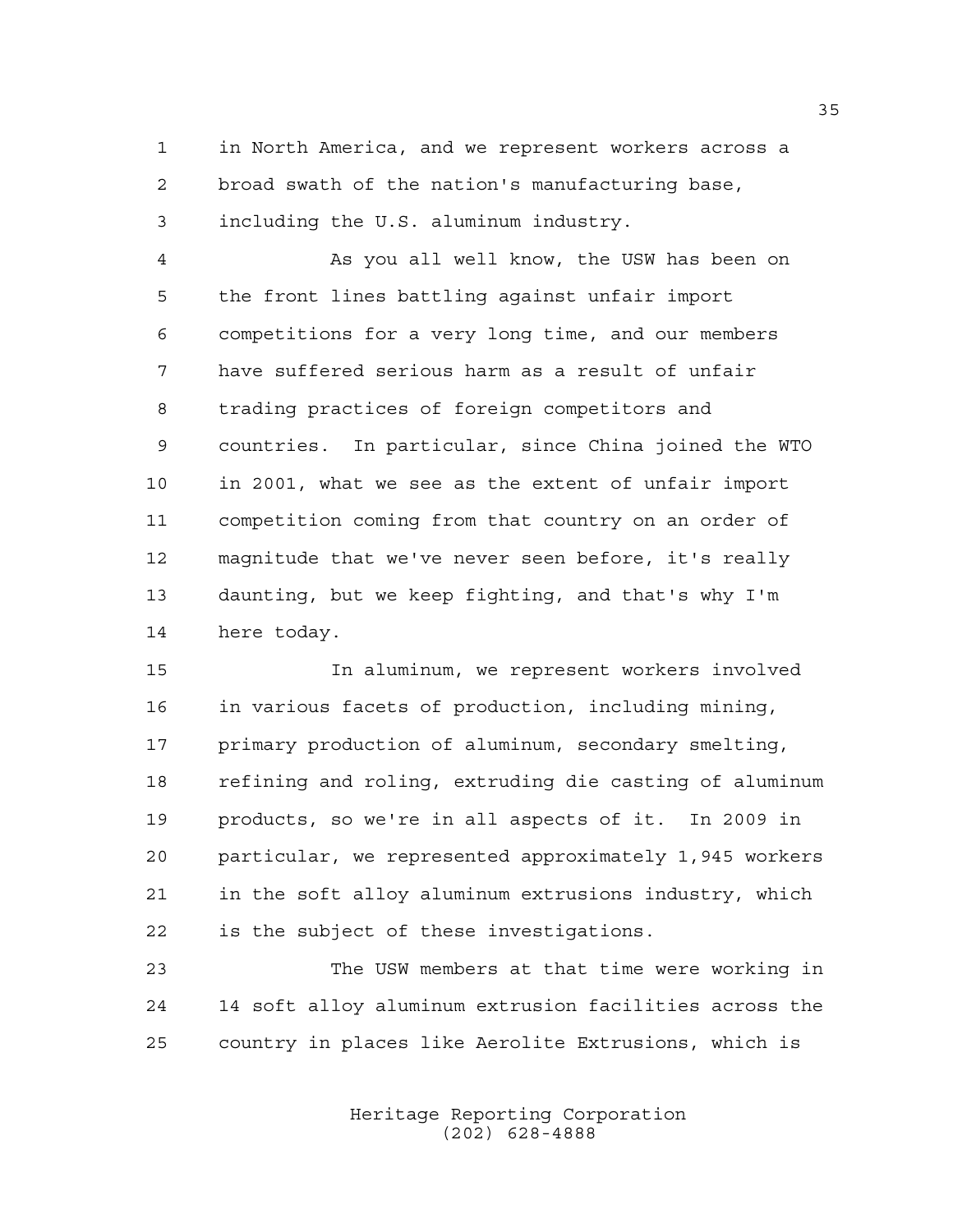in Youngstown, Ohio, Bonnell Company in both Kentland, Indiana, and Newnan, Georgia, Hydro Extrusions in Kalamazoo, Michigan, Kaiser Aluminum in Bellwood, Virginia, Sapa Industrial Extrusions in Cressona, Pennsylvania, and Taber Extrusions in Gulfport, Mississippi.

 The USW brings this case with the domestic industry because over the past three years, increased imports of aluminum extrusions from China have, as referred to here today, put tremendous pressure on our producers. Increasing imports and very depressed prices have resulted in a host of plant closures. Again, as you've heard here today, idling of presses, employee layoffs, shorter work weeks, reduction in number of shifts for U.S. producers and workers generally.

 In 2010, USW local union officials report that there had been layoffs at Aerolite Extrusion Company in Youngstown, Ohio, General Extrusions in Youngstown, Ohio, Hydro Extrusions in Kalamazoo, Michigan, and Bonnell company both in Kentland, Indiana, and Newnan, Georgia. As these petitions show, imports from China increased 138 percent in the year between 2008 and 2009.

Just stop to reflect on that magnitude of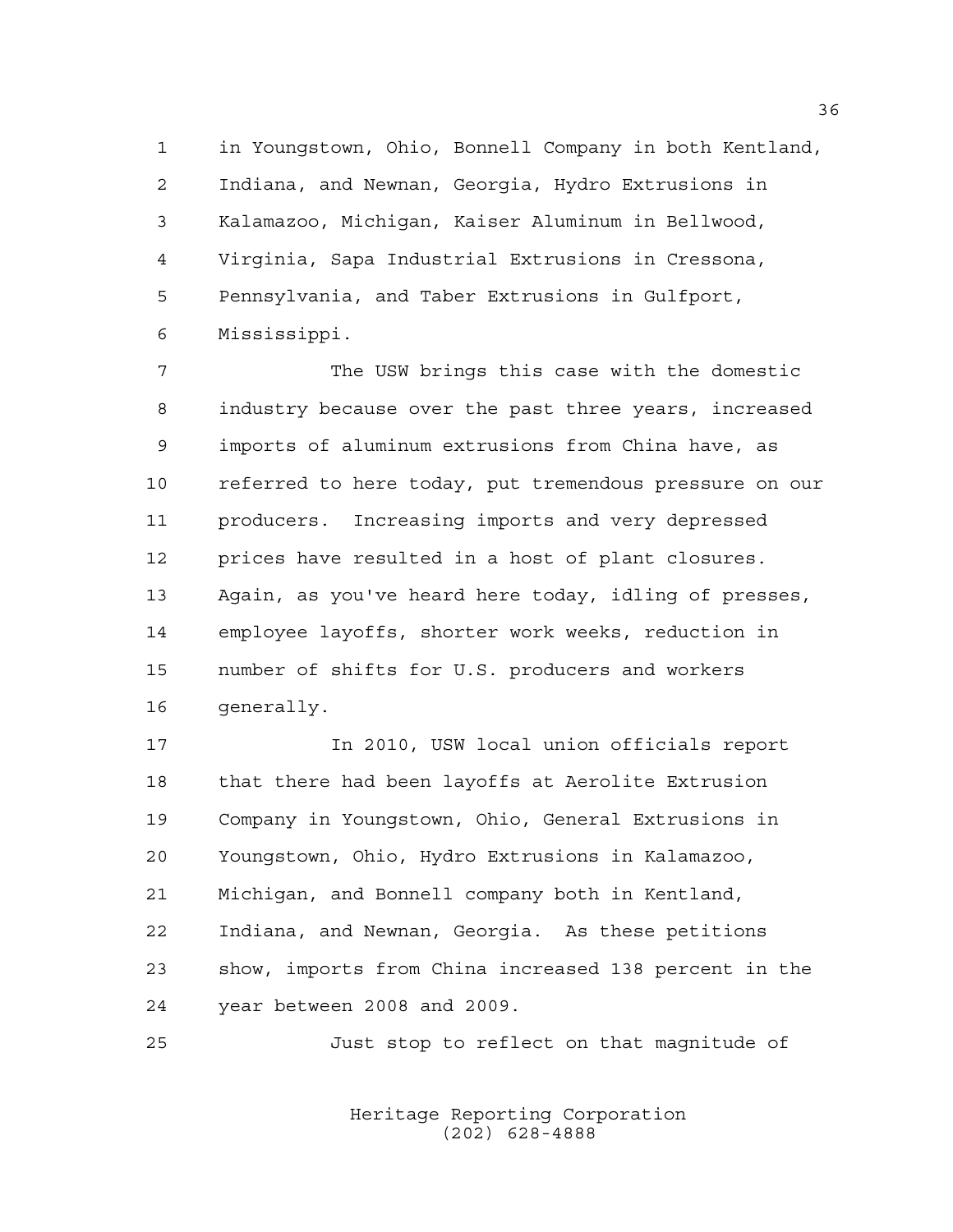increase while imports from other countries were actually falling during that time because it was a period of economic contraction, but increased imports from China actually when they came in in a period of such decreased demand were able to gain a significant fear of U.S. domestic consumption, so it's a view of the United Steelworkers that these gains in the market share by China were facilitated by unfair trade practices.

 They clearly have closed-home markets, a severely undervalued currency, which is an issue in this case because we allege it's an export subsidy, and it allows Chinese aluminum producers to dump in the U.S. market. They're kind of doing duty petition before you also documents the wide variety of government subsidies that benefit Chinese aluminum extrusion producers ranging from subsidized lending to tax programs, preferential procurement programs, debt forgiveness.

 We think the United States has a highly talented and dedicated work force producing aluminum products, and the USW I can say is proud and very privileged to represent approximately 2,000 workers in this vital industry. Certainly, the work force reductions that the industry and the workers have been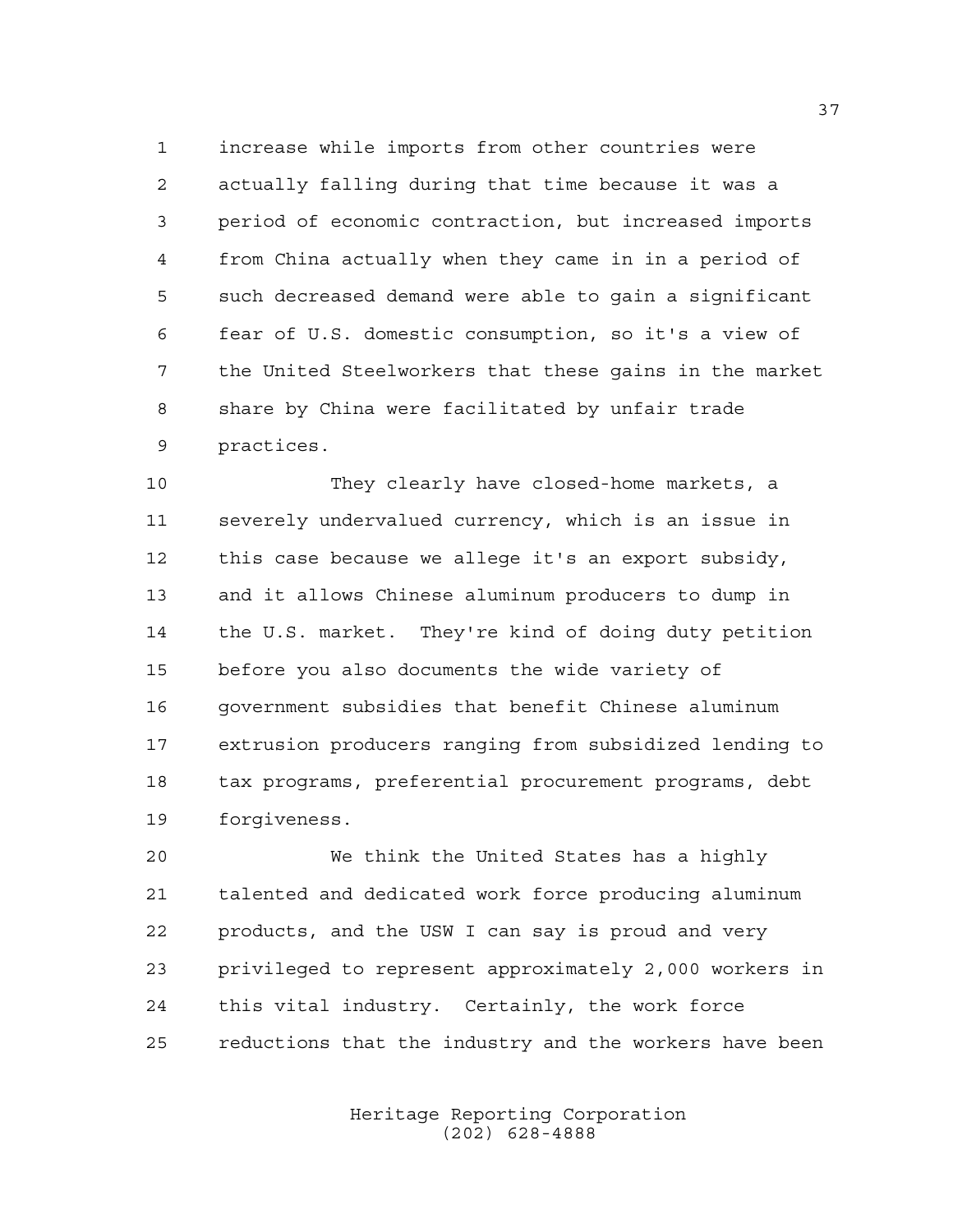experiencing over these past three years and

 continuing into 2010 have been and always will be devastating to those workers and their families and of course the community in general.

 We trust that the Commission, after you've had the time to review the substantially negative impact Chinese imports have had on our jobs in the industry, you'll render an affirmative finding in this preliminary determination so Congress can proceed with its investigation. Thank you very much.

 MR. JONES: Thank you again, Ms. Andros. Last but not least from King & Spaulding, Rebecca Woodings.

 MS. WOODINGS: Good morning, Ms. DeFilippo and Mr. McClure, and other members of the Commission staff. My name is Rebecca Woodings. I'm a consultant with King & Spaulding. It's always a pleasure to return to the ITC, and Today I'm honored to be here on behalf of U.S. producers of aluminum extrusions and their employees. I will review the statutory indicia for the Commission's causation and material injury determinations. I will also address threat and material injury.

 I will discuss in aggregate U.S. industry data in very general terms. Obviously, you, the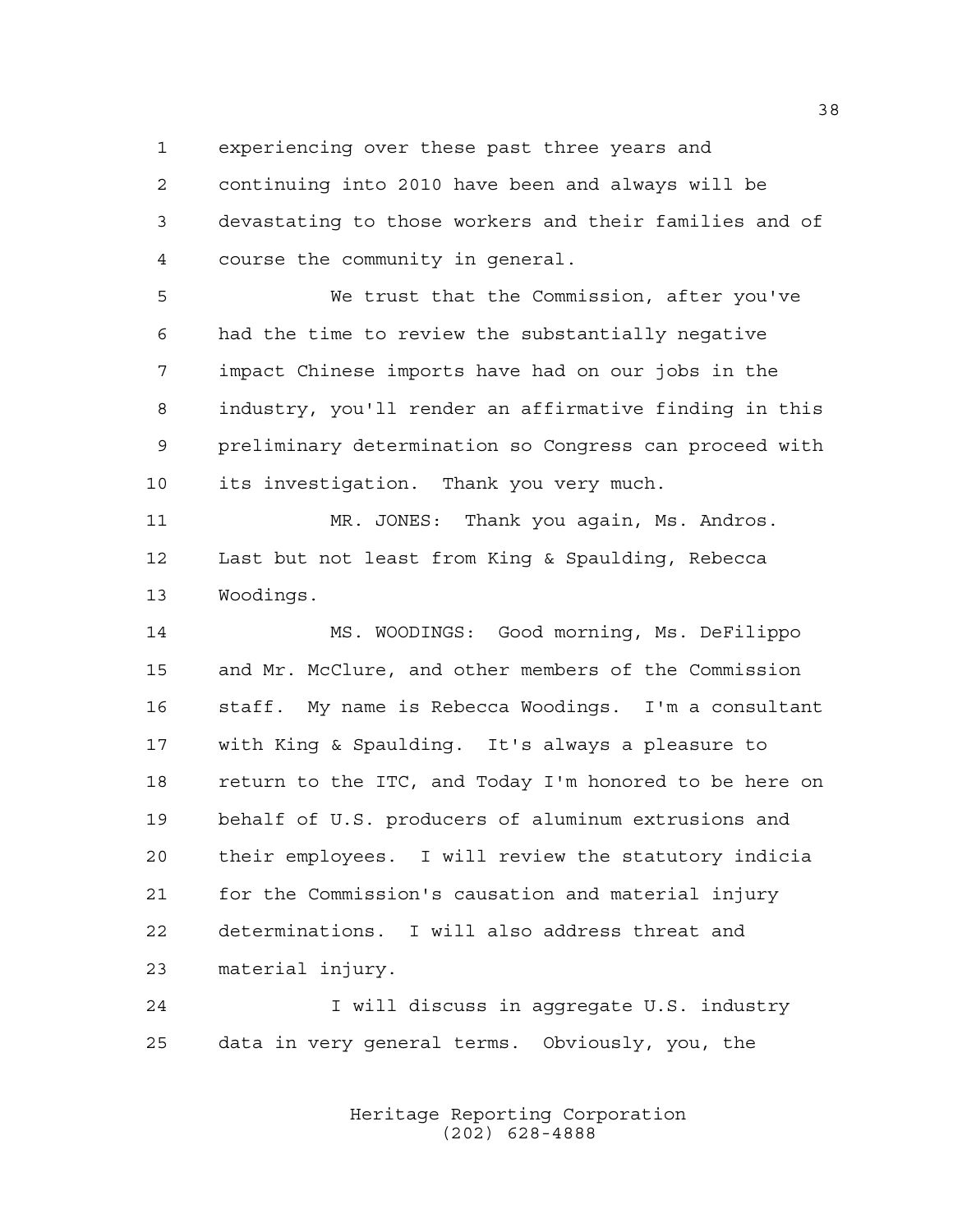Commission staff, are involved in aggregating all the Commission's questions and responses. The data we have aggregated represents about three-quarters of the U.S. industry, and review the transit representative of the industry as a whole.

 I begin with several importation conditions of competition. First, quite obviously demand for aluminum extrusions has declined over the period 2007 to 2009. In fact, this kind of started in 2006 with the slump in the housing market. The reason for declining demand is a net result of demand in various end-use markets. There are exceptions, including significant growth in the solar area, but in the aggregate, end-use markets are down.

 Second, a discussed price is a critical purchase criterion. Mr. Mike Browand, the CEO of Peng Cheng Aluminum, an importer of the subject merchandise, confirmed this in commenting in an industry publication that every U.S. buyer is looking for a price advantage, everyone. That's what he said, and Lynn Brown with Hydro has just testified that most bids are won or lost on the basis of pennies per pound.

 The third and final condition of competition that I will highlight is the high variable cost of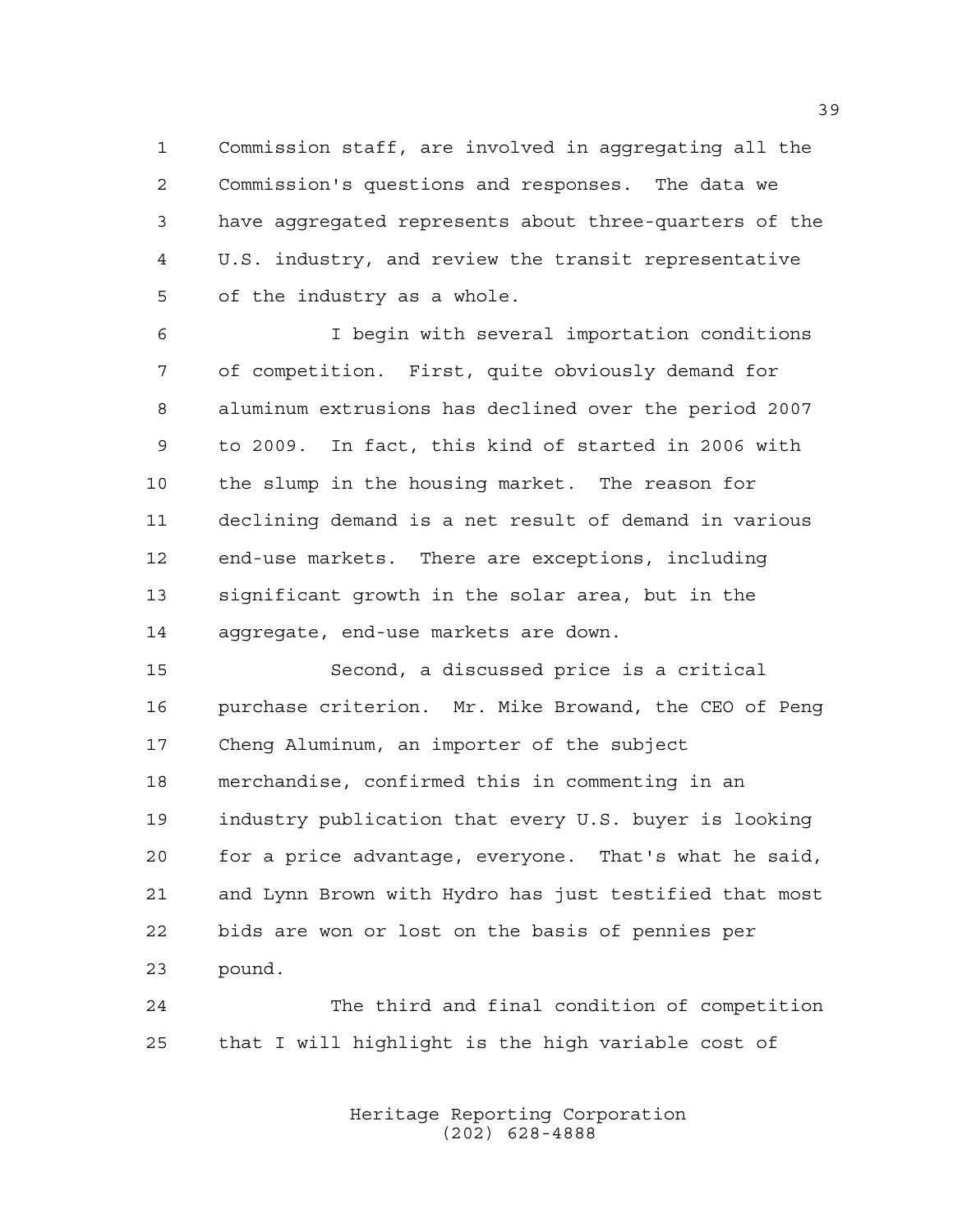production in this industry. As Mr. Brown also described, metal cost is generally not negotiable. U.S. producers' pricing flexibility is limited to conversion cost, and that's most frequently a minority of total cost. Your producers' questionnaires will show that aluminum steel stock costs accounted for 50 to 60 percent of net sales values. That's a very high cost associated with a single-material input. Obviously, there are other variable costs in this industry.

 In industries with high variable costs, the Commission generally can expect relatively larger volume effects associated with low-price imports and relatively smaller price effects. Before we look at the industry data however, I will address the volume and price effects. The statute directs the Commission to determine whether or not the volume of imports subject to investigation is significant. As you know, this determination can be made on several different bases. I would submit that the volume of imports in this case satisfies the criteria on every basis.

 Petitioners have quantified inputs of soft alloy aluminum extrusions using eight HTS numbers that we believe account for most of these imports. Official import statistics show unquestionably a 130

> Heritage Reporting Corporation (202) 628-4888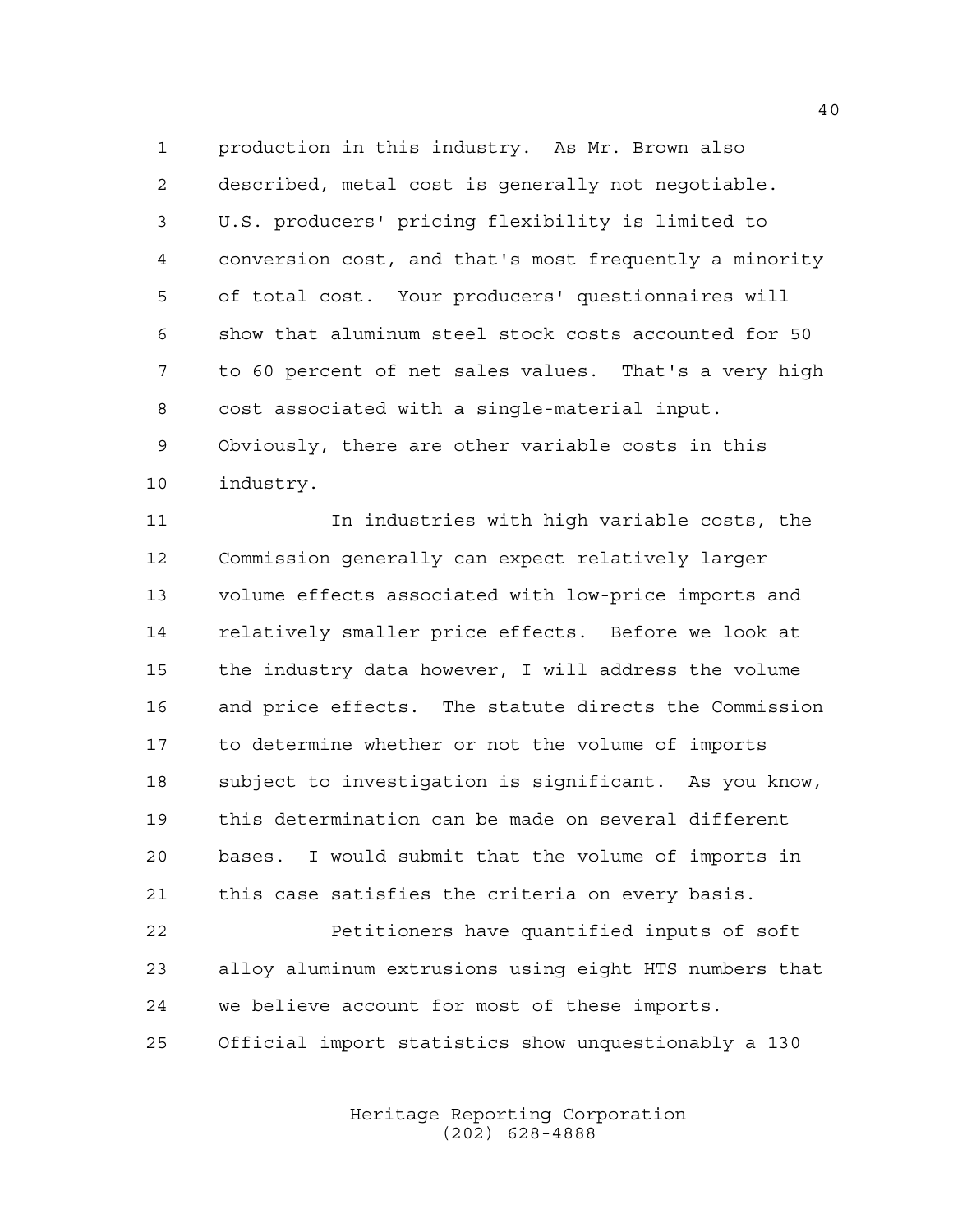percent increase in imports from China in 2009, and that's against the backdrop of declining demand so that we conclude the Chinese market share almost tripled last year.

 As you have noted, the subject imports likely also enter under several other import categories so that actual market share of the subject imports is higher that as set forth in the petition. Indeed, Mr. Johnson just alluded to an article that was published by a source affiliated with the Chinese government, and that source estimates that the Chinese share is between 20 and 25 percent of the U.S. market. In any event, the volume of subject imports is significant both absolutely and relative to consumption and production. Increases in subject import volume and ratios are also clearly significant.

 The statute also addresses the Commission to determine whether there is significant underselling by the subject imports. The Petitioners have documents underselling ranging quite often from 30 to 50 percent in connection with lost sales and revenues in the petition, but remember what Mr. Brown said. Underselling in the single digits can also cost millions in lost sales, or as Mr. Browand from Peng Cheng Aluminum has stated, and I quote this, "In an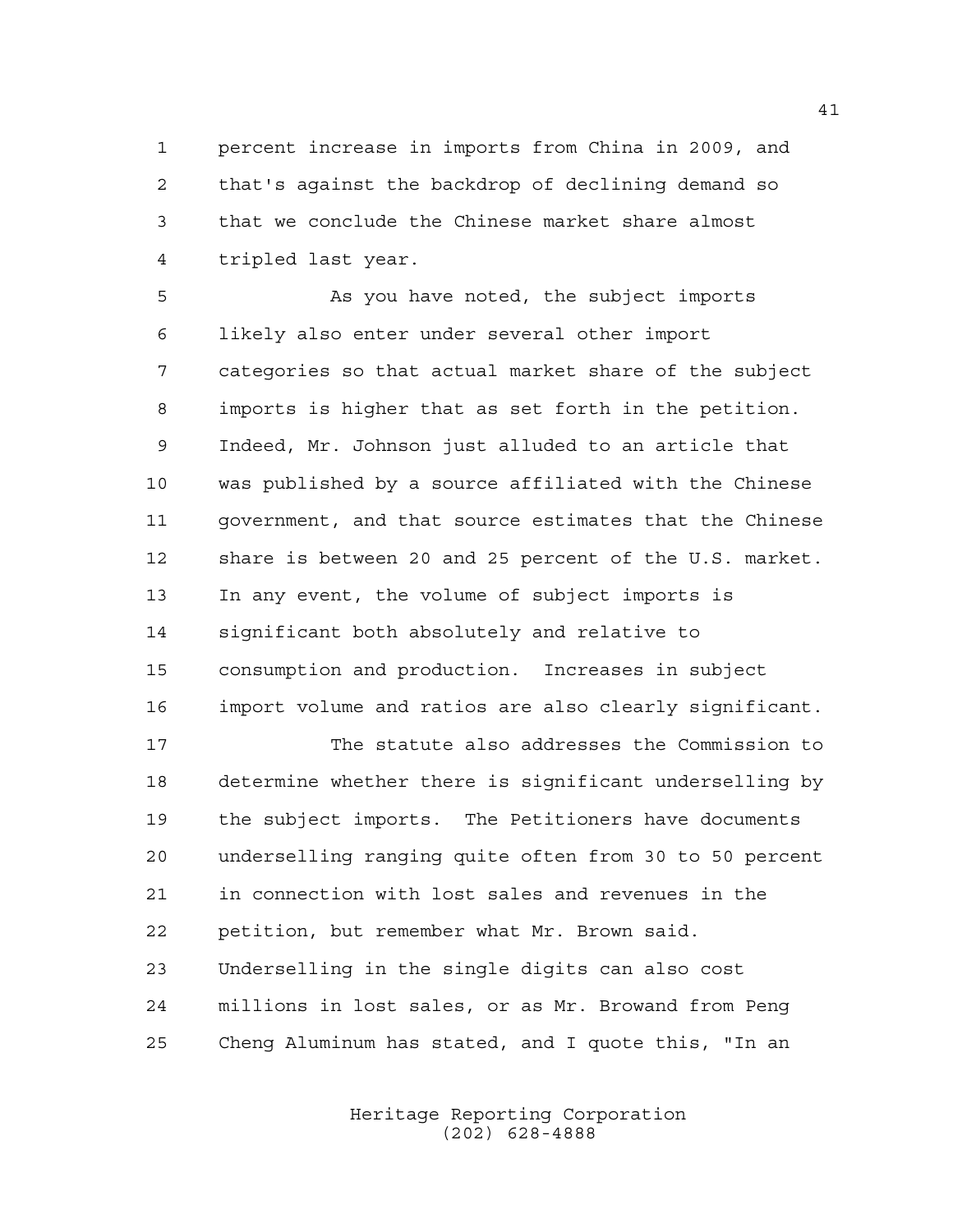industry built on pennies, if you offer a price advantage, people are interested in talking to you."

 Hence, we submit that abundant evidence exists to demonstrate significant underselling. As regards to the importers' pricing reported in the questionnaires, we will be addressing that in confidence in our post-conference brief. Adverse price effects are also shown through significant price depression or suppression. Again, as regards to the PO data reported by the importers, we'll address that in our brief.

 I do offer the following thoughts, however: Our initial analysis indicates that prices for the like product declined overall during 2007 to 2009. In examining the question of significant price depression by reason of the subject imports, I note that the Commission already has numerous examples of where U.S. producers have been forced to reduced price in response to imported prices from China. I indicated that the nature of a high variable cost industry is such that you would expect significant volume affects as producers are unlikely to reduce prices below variable costs.

 Indeed, the aggregated industry data reviews substantial decline in production and financial

> Heritage Reporting Corporation (202) 628-4888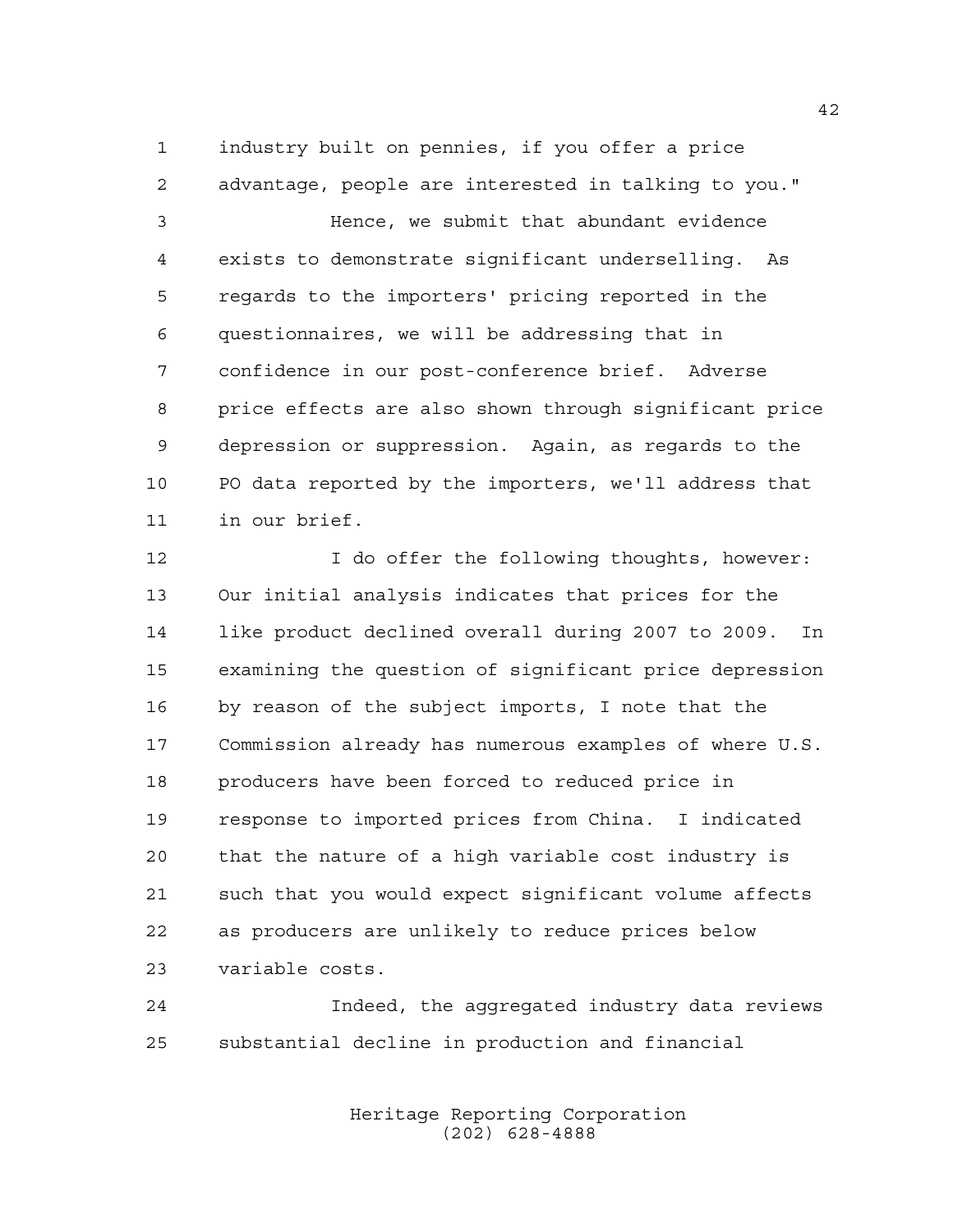indicia. We have identified, as Mr. Jones also alluded to, as many as 33 extrusion plants with 79 presses that have been shut down since 2007, and there are an additional 52 presses that have been shut down in plants that continue to operate. Reported capacity to the ITC fell. Reported production fell even further on more than a third. Thus, capacity utilization slumps badly reaching close to 50 percent by 2009.

 U.S. shipments were off by a third in volumes, but down almost 50 percent bi-annually. This clearly signals a declining unit value. Ms. Andros has testified that employees have been particularly hard hit in this industry. This is because U.S. producers aren't able to match Chinese import prices that sometimes been below their raw material costs have been forced to shut down plants and idle numerous other presses. Employment fell by approximately 40 percent in the facilities we examined. Hours worked are also down slightly more than 30 percent and total wages down on the order of a quarter.

 Consistently, shipping trends, net sales volumes were down by a third and net sales values also down by one-half. Gross operating and net results deteriorated over 2007 to 2009. Keep in mind that

> Heritage Reporting Corporation (202) 628-4888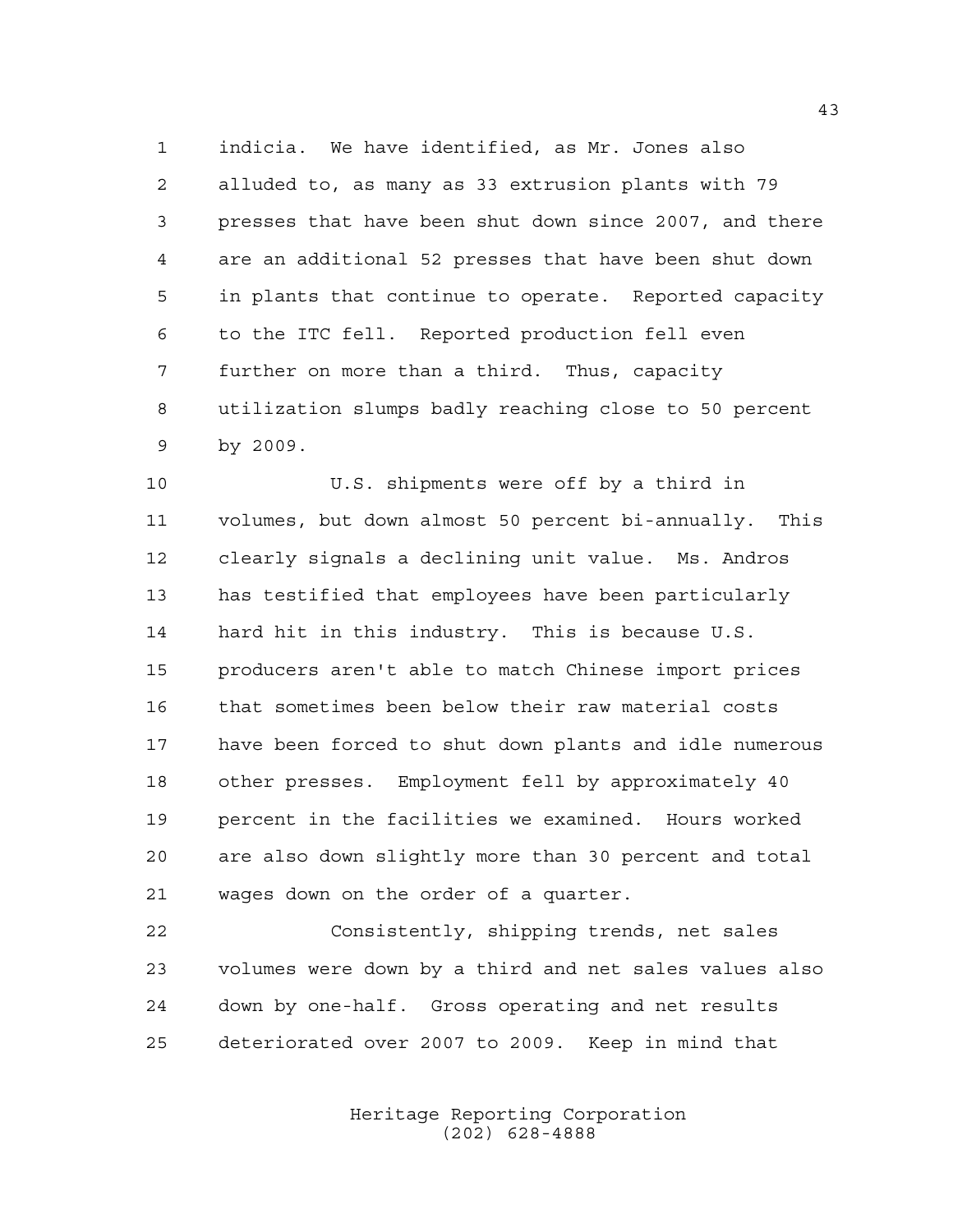2007 was a down year for residential construction, including important extrusion end markets for windows, doors and bath and shower enclosures. Yet, the industry still reported positive cash flow and positive operating returns. Two years later, in the face of surging Chinese imports, cash flow and operating results were both negative.

 There's also a very telling story regarding capital expenditures. A substantial proportion of individual producers reported slashed in strength capital expenditures over the period examined. R&D expenditures were also down substantially. The Commission has report after report of producers pulling back on planned expansions or investments or curtailing capital expenditures.

 We identified some of the bankruptcies in this industry in the petition and numerous other U.S. producers have experienced other financial difficulties including, for example, curtailed lines of credit. We would submit that the record clearly establishes a state of present material injury caused by significant Chinese import volumes and their associated adverse price effects. The case is equally strong regarding threat.

We start with a 138 percent increase in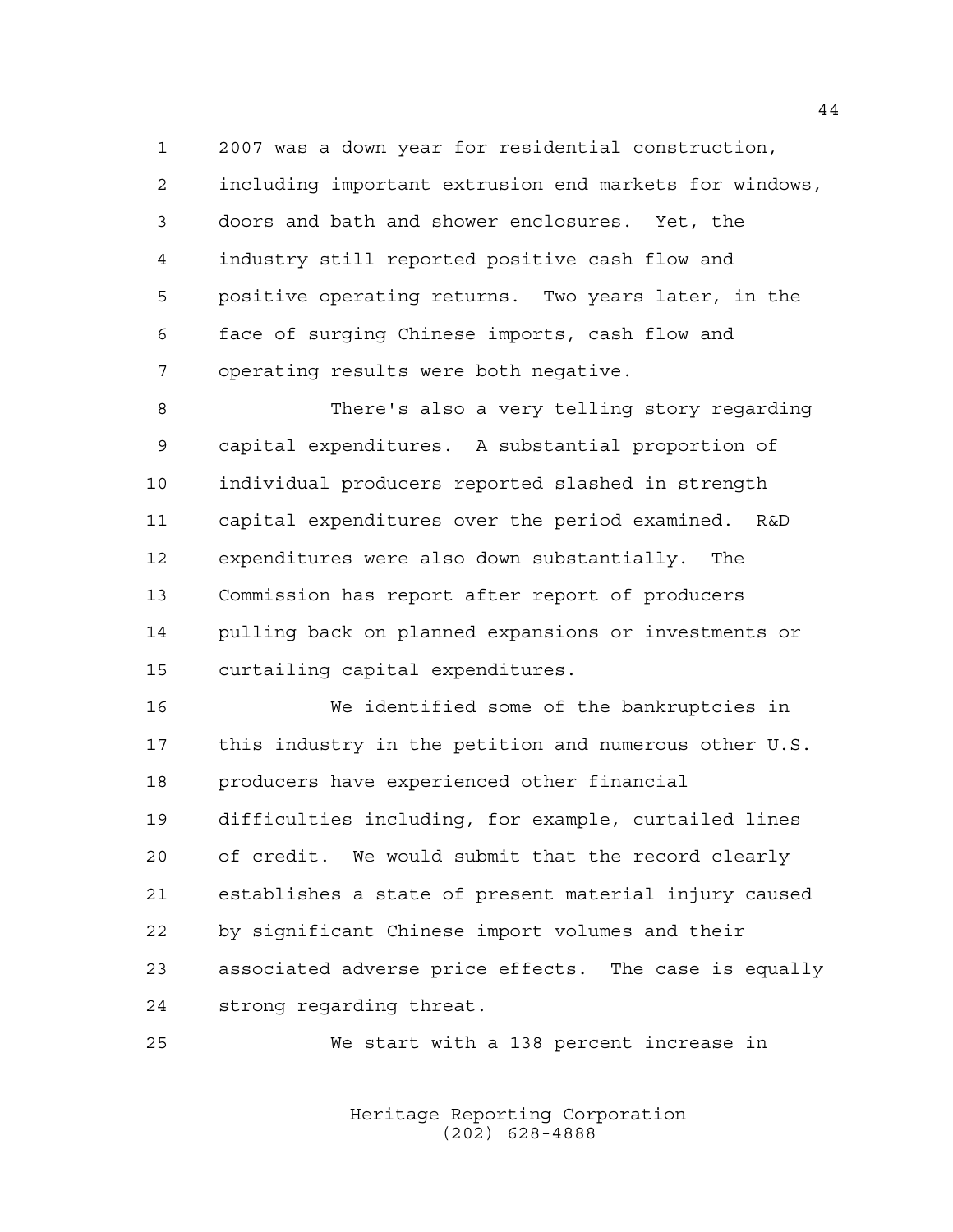import volume in the last calendar year. The search surge started specifically in May 2009, and it's directly correlated with two events last April both of which are also relevant to the question of threat. First, on April 1, 2009, Canada issued its affirmative determination of dumping subsidies and injury caused by imports of Chinese aluminum extrusions. Second, the government of China of reinstituted a 13 percent rebate of value-added taxes or VAT on exports of aluminum extrusions from China. That also took effect on April 1, 2009.

 As you know, Australia has also reached preliminary affirmative determinations regarding dumping subsidy and injury with regard to Chinese extrusion imports into Australia. Let me turn back a moment to the theme of the nature of the Chinese subsidies. You are likely aware that China's use of VAT rebates on exports, and this has been cited in numerous other investigations. That's a favorite tool of the Chinese government.

 In addition, there are numerous counter- available subsidies available to the Chinese aluminum extrusion producers. We provide a summary in the petition. I would like to point out one program, the nonferrous metal industry restructuring and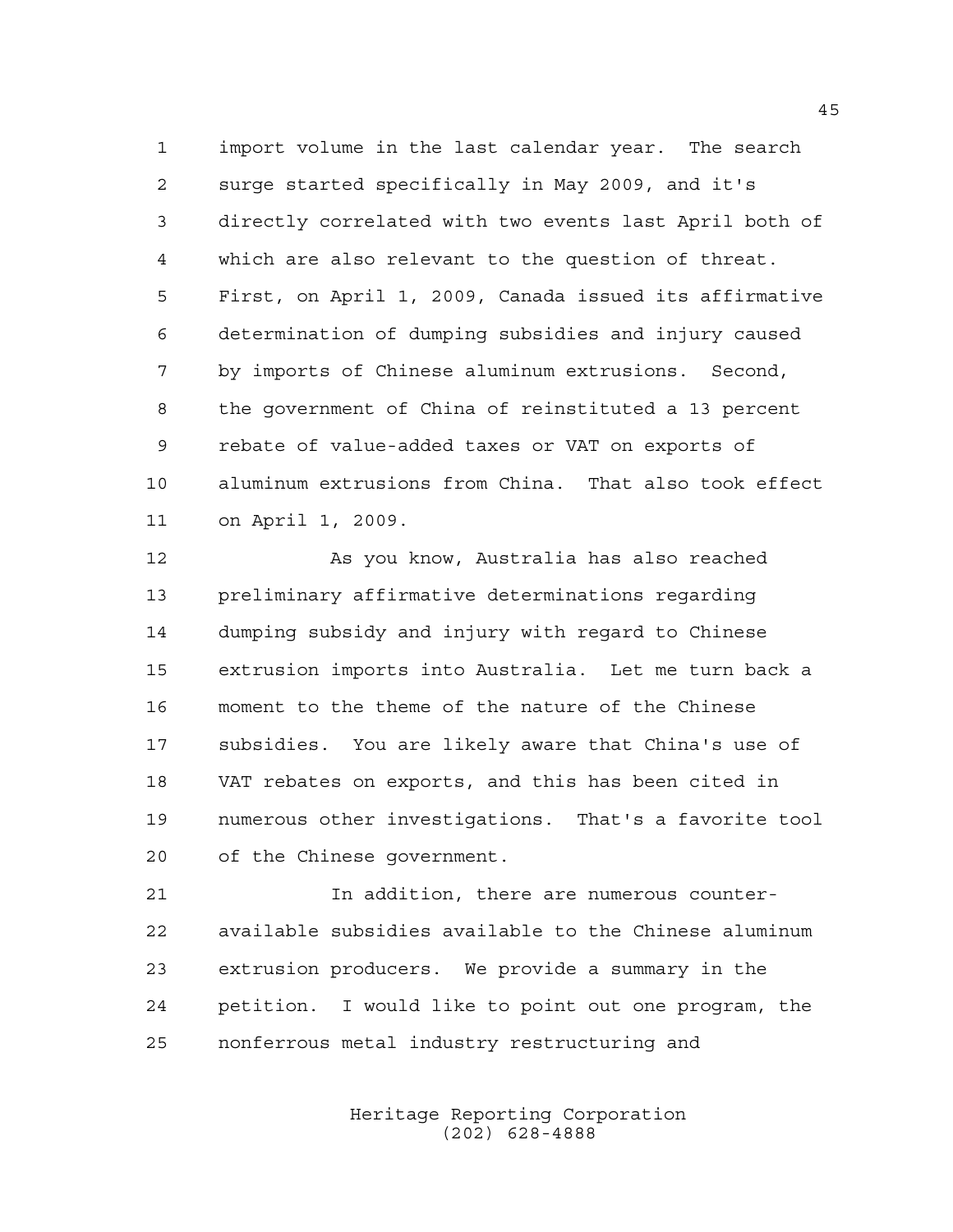revitalization plan. This program was instituted for the sole purpose of assisting Chinese manufacturers weather recent global, financial and economic crises, so that whereas U.S. producers have been negatively affected by declining demand going back to 2006, Chinese producers receive direct government assistance to tide them over.

 Of course, decades of government support have also led to substantial increases in Chinese capacity for aluminum extrusions. China has become the world's largest producer of aluminum extrusion products. China produced 9.2 million metric tons of aluminum extrusions in 2008 and compared to only 750,000 metric tons back in 2000. That would reveals a compound annual growth rate of 36.8 percent. China's total production capacity for aluminum extrusions reached 10.5 million metric tons in 2008.

 Commensurate with its rise as a producer of aluminum extrusions, China has also become the world's largest net exporter of these products. Between 2001 and 2007, China's exports of extrusions increased from approximately 70,000 metric tons to approximately 700,000 metric tons. That's a compound annual growth rate of approximately 45 percent. We are reviewing the foreign questionnaire responses and will be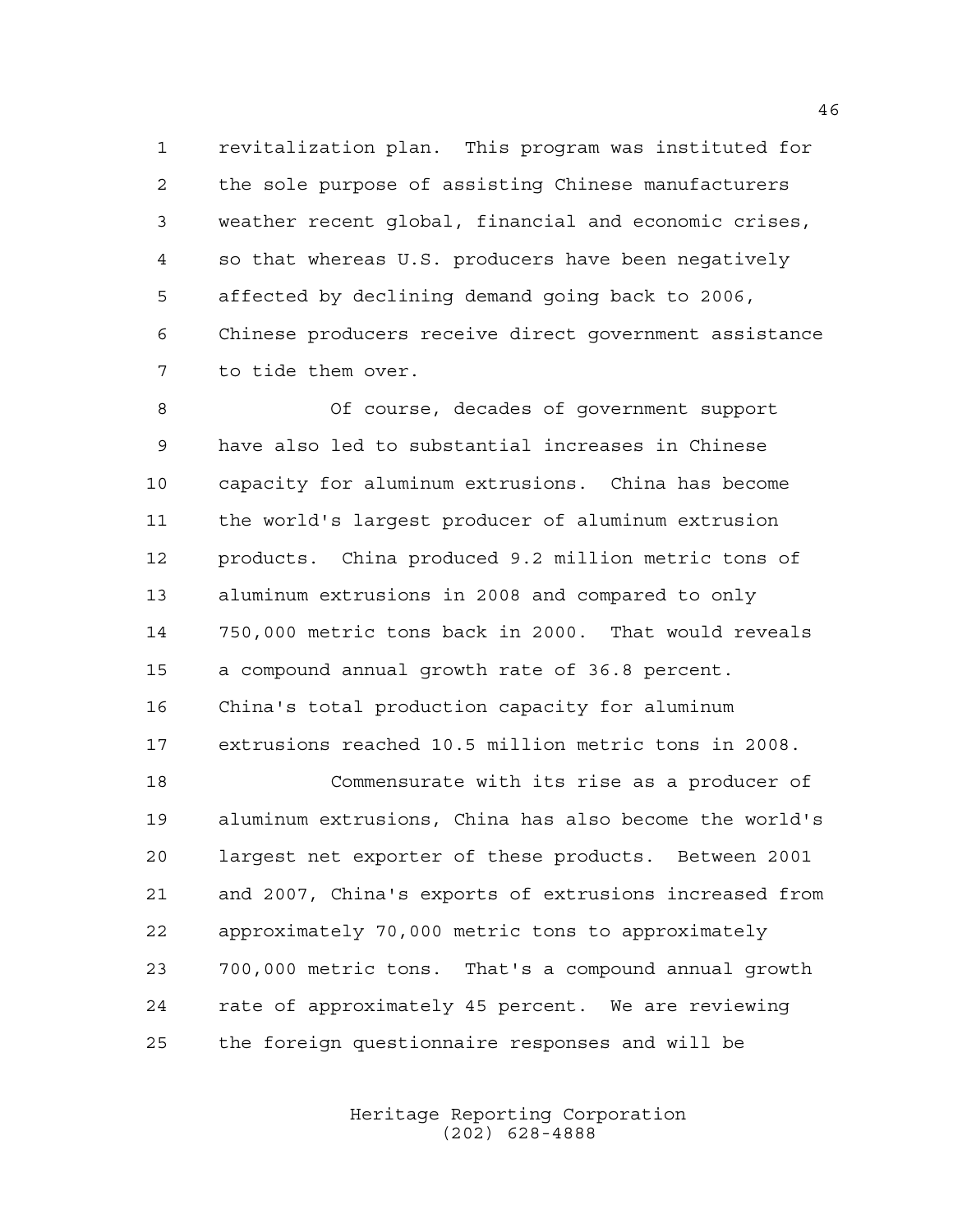providing additional information in our brief.

 I have already addressed the significant real underselling during 2007 to 2009. Adverse price effects will only intensify in 2010 and beyond. As the data show and our witnesses have described, Chinese imports are now present in every end-use market. The China price is raised in every price negotiation. We have also reviewed some of the evidence of curtailed capital expenditures and R&D. These raise a very real threat of future negative effects on development and production efforts.

 Such expenditures are necessary not only to remain competitive in existing markets, but also to innovate and address new markets and new applications. The solar industry is one example, both the solar panels for residential and commercial buildings but also in the large array market. That's where U.S. energy companies are looking for more of our basic energy needs in this country in the future.

 In another investigation involving a high- variable cost industry, the Commission stated as follows: "When the market clearing price drops below a firm's average variable cost, that firm will likely choose to cease operations." Here, you already have in 2009 and industry where many producers are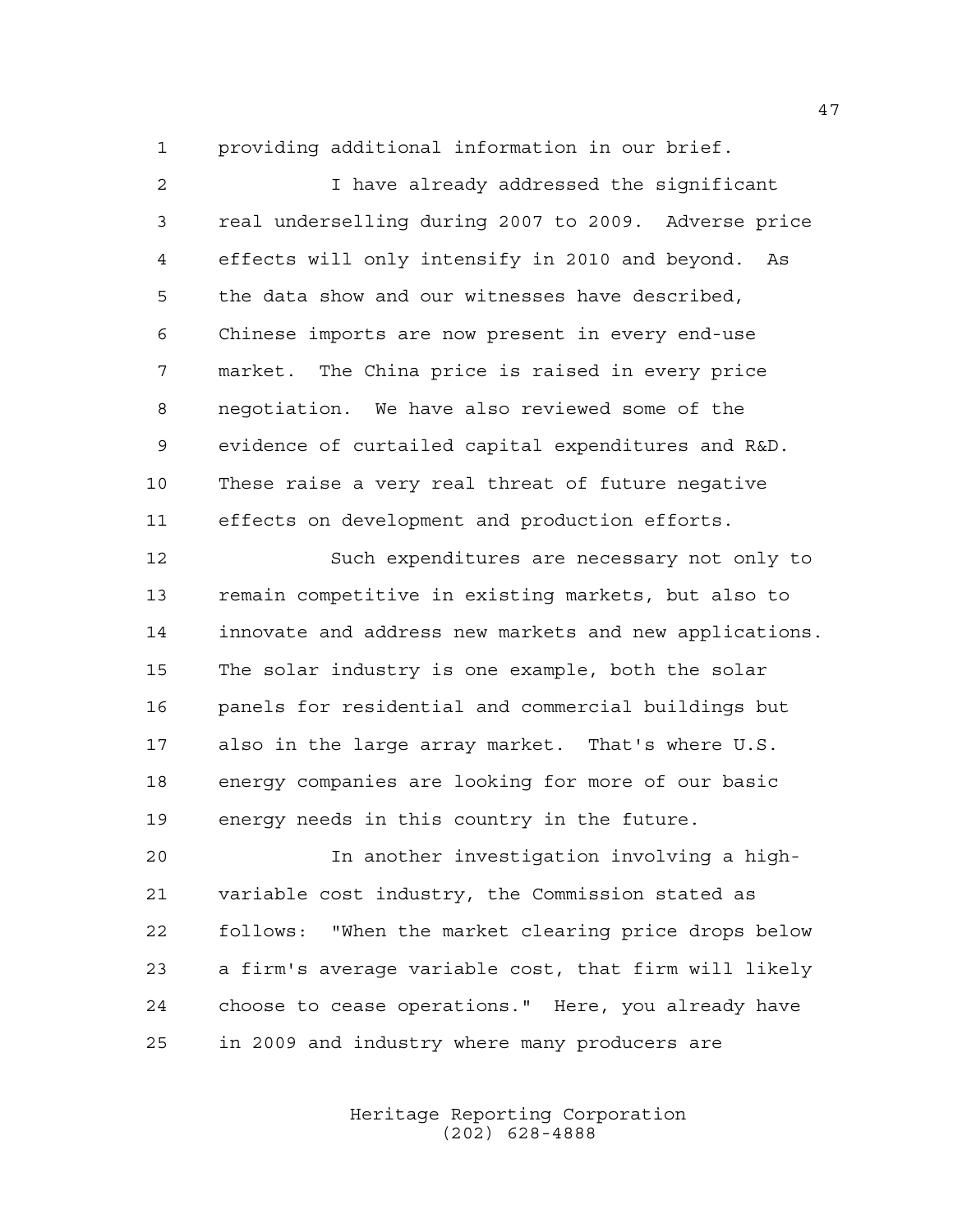operating at a loss. An affirmative determination in this investigation is critical to keeping those companies and others in business. I'm happy to respond to any question you may have.

 MR. JONES: Thank you, Rebecca, and thank you all for your attention. That concludes our presentation, and we'd be happy to answer your questions at this time. Thank you.

 MS. DEFILIPPO: Thank you, Mr. Jones, and I'll turn to the staff in a minute for questions, but I did want to say thank you to all the industry representatives that are here. I know it takes you away from your business to come, but it's extremely helpful for us to hear from all of you and have the opportunity to ask questions, so I thank you. We will start questions this morning with our investigator, Mr. Duncan.

 MR. DUNCAN: Welcome, everyone. I'd like to begin asking a couple of questions related to the domestic-like product. You discussed in your presentation this morning the issue of hard alloy versus soft alloy. Are hard alloy aluminum extrusions produced on the same production equipment as soft alloy aluminum extrusions?

MR. JONES: My understanding, Mr. Duncan, is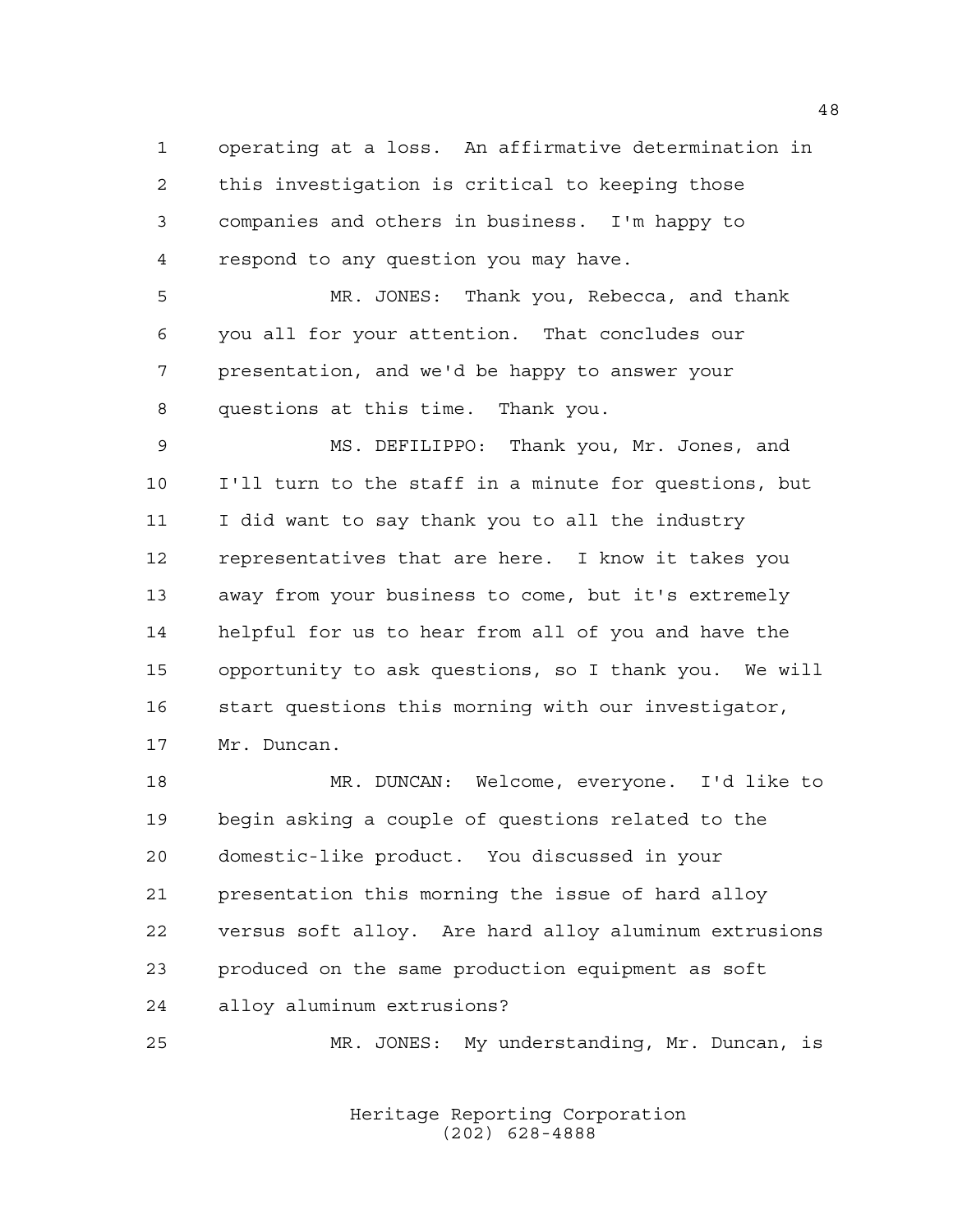that they are not, but we have some industry folks here who can speak to that with more expertise than me. Mr. Henderson and Mr. Crowdis might be able to speak.

 MS. JOHNSON: They could be, but they're typically not very effective way to do it.

 MR. DUNCAN: Okay. Everyone's view of this? 8 MR. CROWDIS: Yes, they can be physically, but generally they're not. They're not compatible.

 MR. DUNCAN: Of the universe of U.S. producers of the subject merchandise, the soft allow aluminum extrusions, do these firms, your firms and others in the industry also produce the hard alloy extrusions?

 MS. DEFILIPPO: Mr. Johnson, you're nodding your head. If you could just --

 MR. JONES: Yes. There are companies in the industry that produce those hard and soft alloys. One is Kaiser Aluminum, which unfortunately is not represented here today, is in our petition group however, but the hard allow extrusions are produced in separate facilities at Kaiser. Kaiser has dedicated facilities for hard alloy and dedicated facilities for soft alloy, so produce different plants, different machines, different people.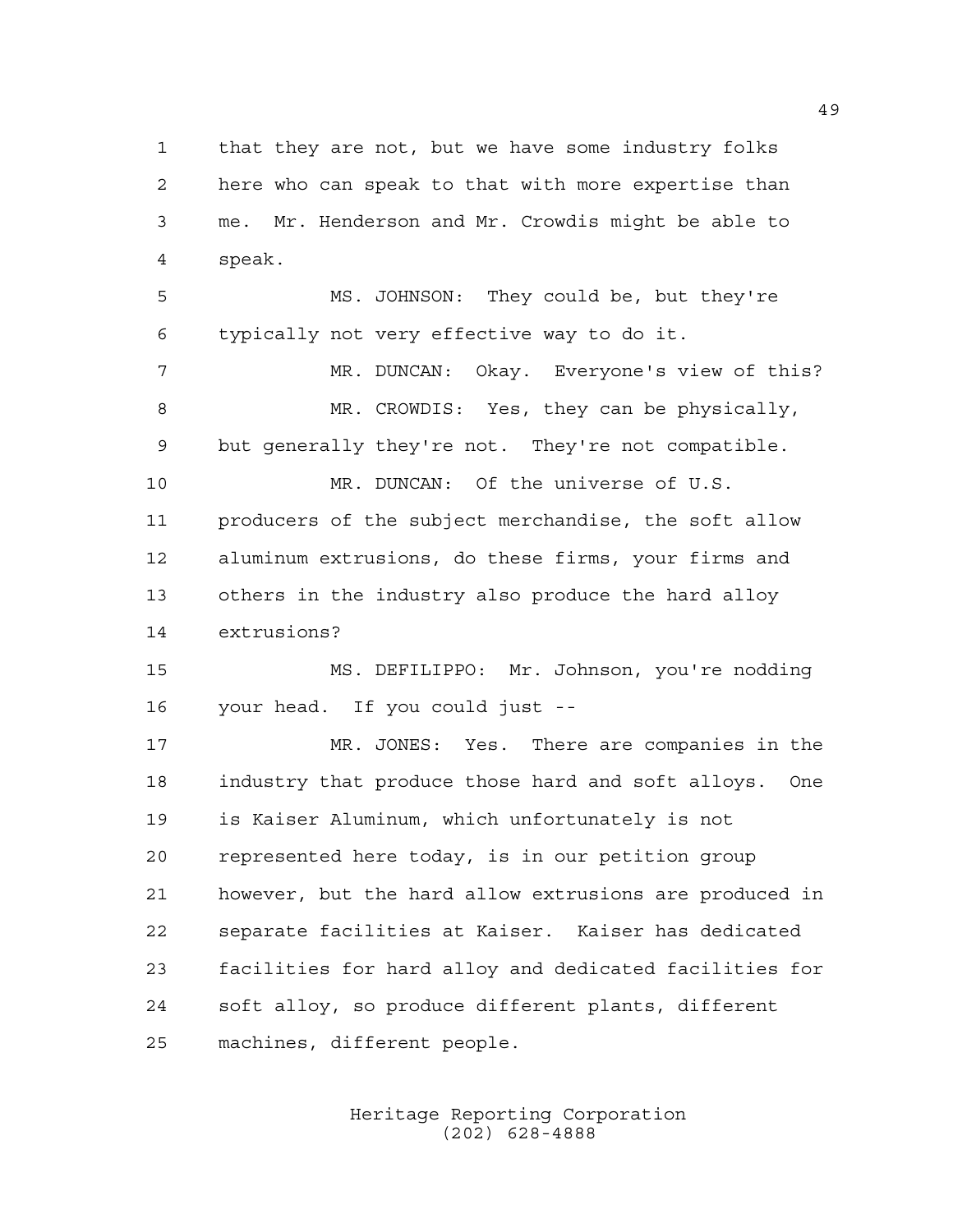MR. CROWDIS: And that would be typical of others in the industry as well.

 MR. DUNCAN: Thank you for that. When looking at information related to these products, the subject merchandise, the soft alloy extrusions, on the equipment that you use to produce these products, would you produce other products on this equipment, or is it exclusively the merchandise subject to these investigations?

 MR. HENDERSON: It's exclusively the extrusions.

 MR. BROWN: Likewise, I think we would produce nothing other than the subject extrusions on this equipment, and I think that's true throughout the industry.

 MR. DUNCAN: Okay. So should I get a questionnaire response that indicates that there are other products extruded on these mills, I should query these firms as to what exactly they are reporting? Is that your understanding?

MR. CROWDIS: I would suggest.

 MR. DUNCAN: Thank you. It helps because not knowing an industry like this, we develop these questionnaires, garbage in, garbage out. Unless you can actually clean up the data submitted, you can't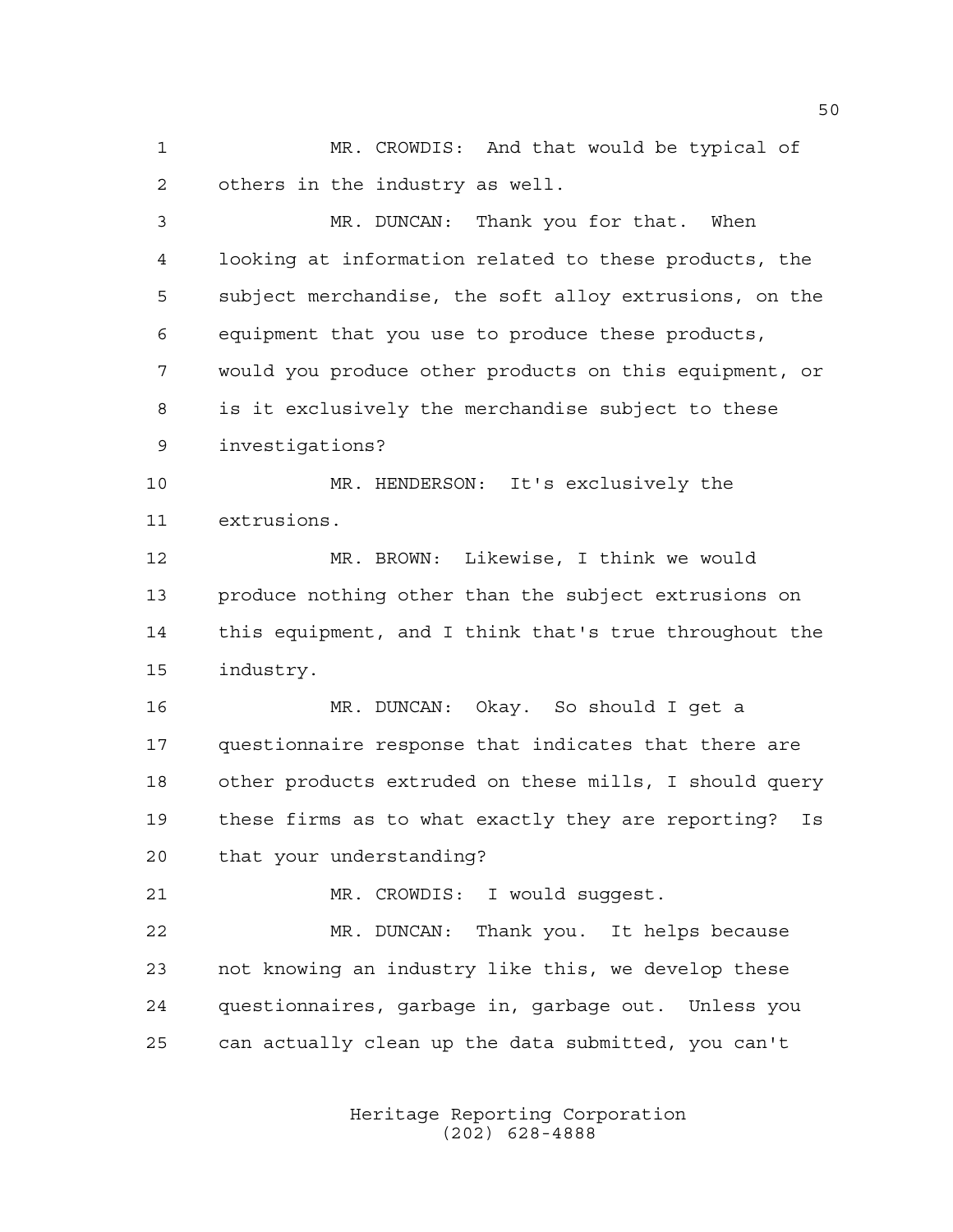rely on it, so thank you for that information, that discussion. Within the subject merchandise, soft alloy aluminum extrusions, we were, as staff, shocked at the wide variety of products that appear to be produced on extrusion machines.

 You already discussed in your testimony that you consider these to be part of one single domestic- like product, but do end users view that as a single product? For example, if you extrude a product that's for use in a construction structural application, would a construction non-structural application consider using that product?

 MS. JOHNSON: I think you might think about the correlation to another industry. Fabric is used for clothing, it's used in cars, it's used in furniture, but it's all fabric, so aluminum extrusions are everywhere, and I don't necessarily think that equipment manufacturers see themselves highly aligned with quasi truck manufacturers, but they both use aluminum extrusions, soft alloy aluminum extrusions in their final product.

 MR. DUNCAN: Thank you. MR. CROWDIS: Another way to put that, Mr. Duncan, is that if someone was looking for an extruder to do something, and they understood that they were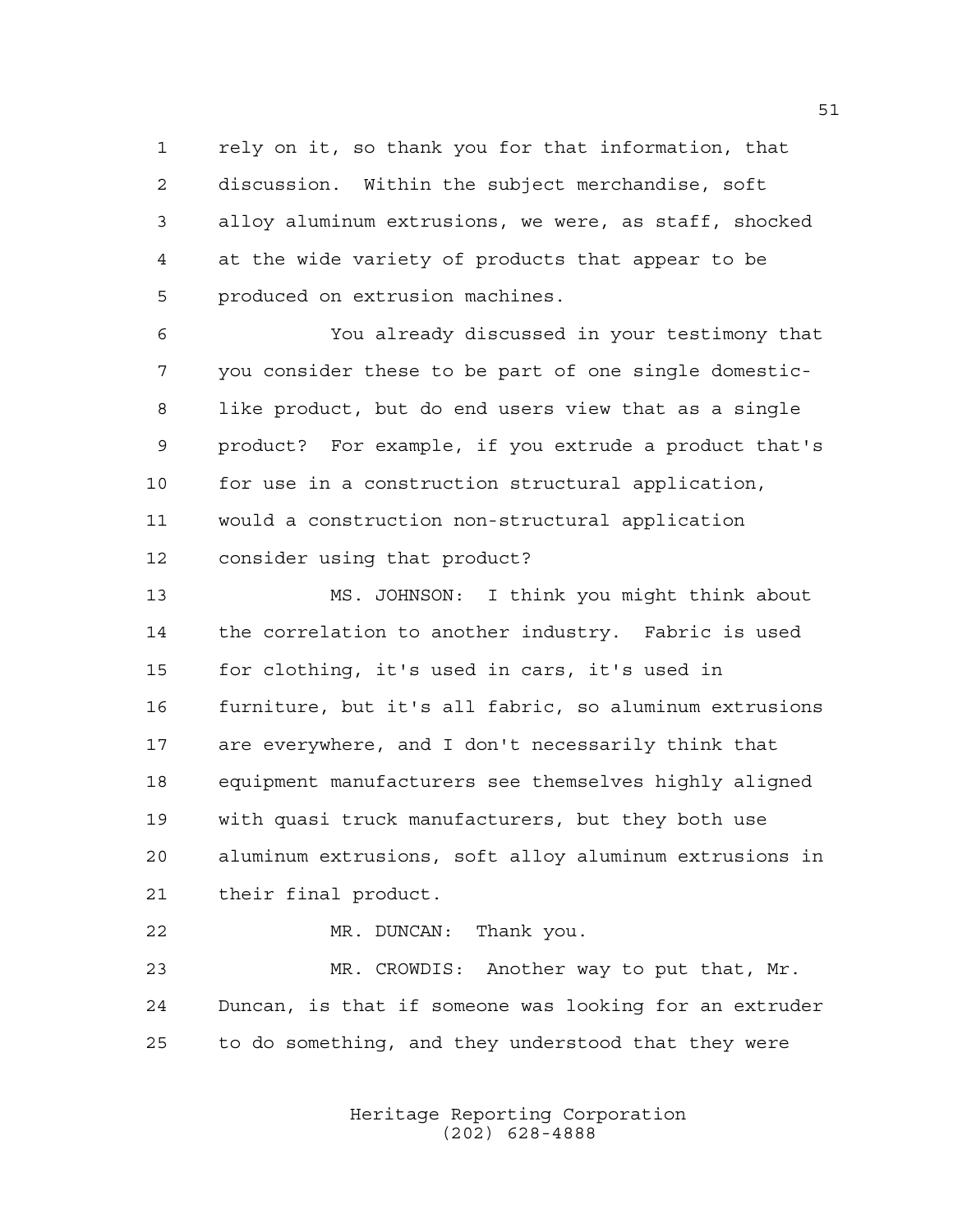doing a lot of building construction, they would think nothing about asking us about an automotive application as well because they see it as being all part of the same process. We may choose not to do that because that's not what a facility specializes in, but that's the way they would see it.

 MR. JONES: Let me just also add, Mr. Duncan, that the interpretation of the end-user perception or the customer perception is going to be that narrow. As we said, there are an infinite number of potential extrusion shapes and so forth. If we think that the interpretation that cannot be so narrow such that the expectation for use of a specific shape is given prominence in like-product determination, else you would you have tens of thousands potentially of different like products, obviously a customer is going to have an expectation with respect to the shape that it purchases.

 We think that the perception should be interpreted more along the lines of the way Mr. Crowdis has interpreted it, and that is that the customer knows that a supplier like Bonnell or any of these companies can produce a wide variety of shapes for a wide variety of specific uses, and that is the perception that we think is relevant for the analysis.

> Heritage Reporting Corporation (202) 628-4888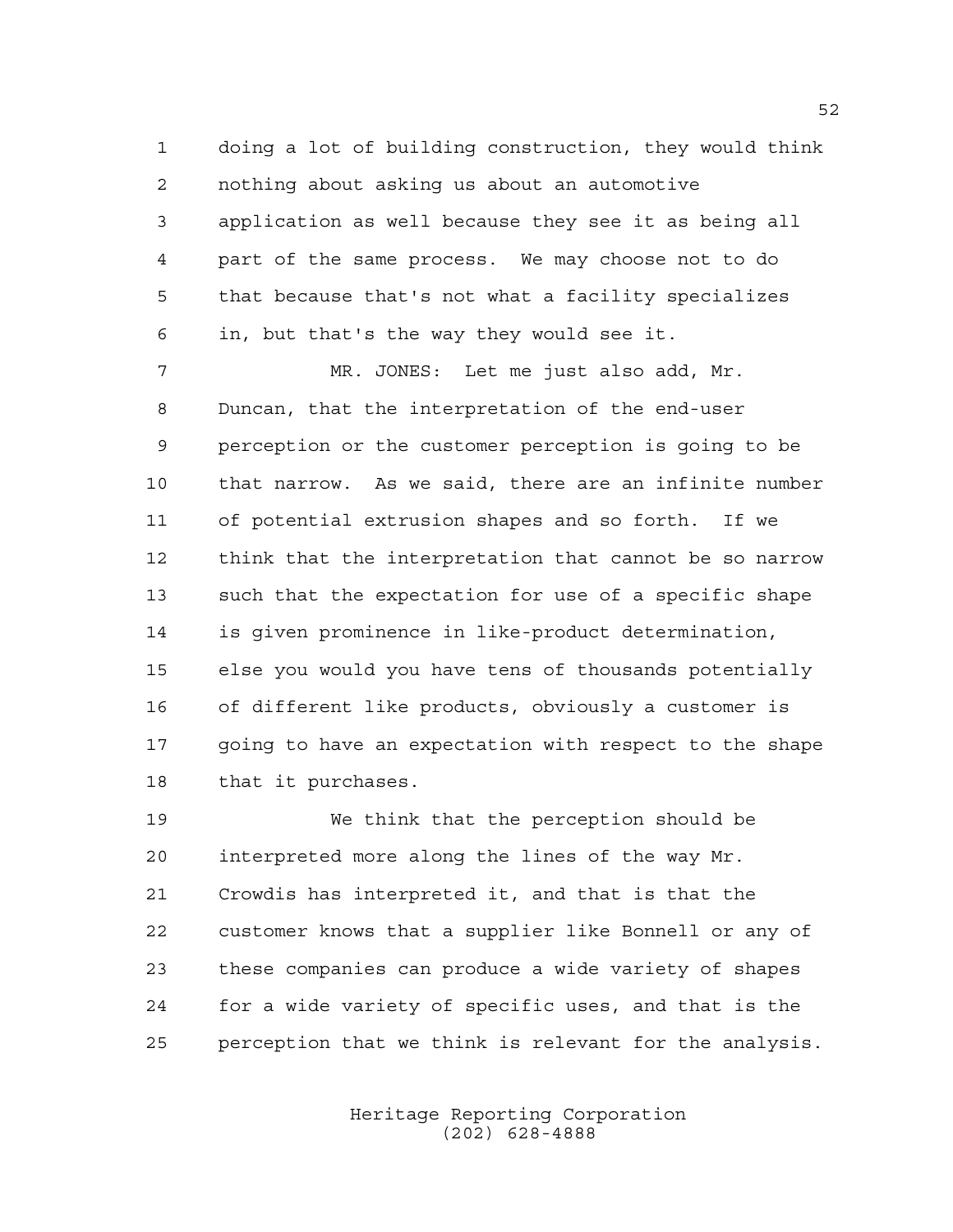1 MR. DUNCAN: Thank you. That's very helpful. Other questions involve the scope of these investigations. You indicated that Commerce you believe is going to initiate its investigations and provide a final scope determination with that, but in the petition, in the language and the draft language that you've been working on with Commerce, you have included hits and partially assembled aluminum extrusions. Can you discuss the reasons for that? MR. JONES: Sure. I'd be happy to. What we have done is we've included partially assembled products, but we've actually excluded completed kits,

 and by a kit, we mean a completed downstream product that contains an unassembled form all of the parts that are needed to assemble the product. For example, in a window, the window kit would contain the glass for the window, or a shower enclosure would include the glass for the shower.

 We've excluded completed kits. We've included partially assembled kits or partially assembled downstream products, and the reason we have done that is we think that there are some imports coming in that are partially completed, but what we we're much more concerned about is the prospect of circumvention. If we were successful in the

> Heritage Reporting Corporation (202) 628-4888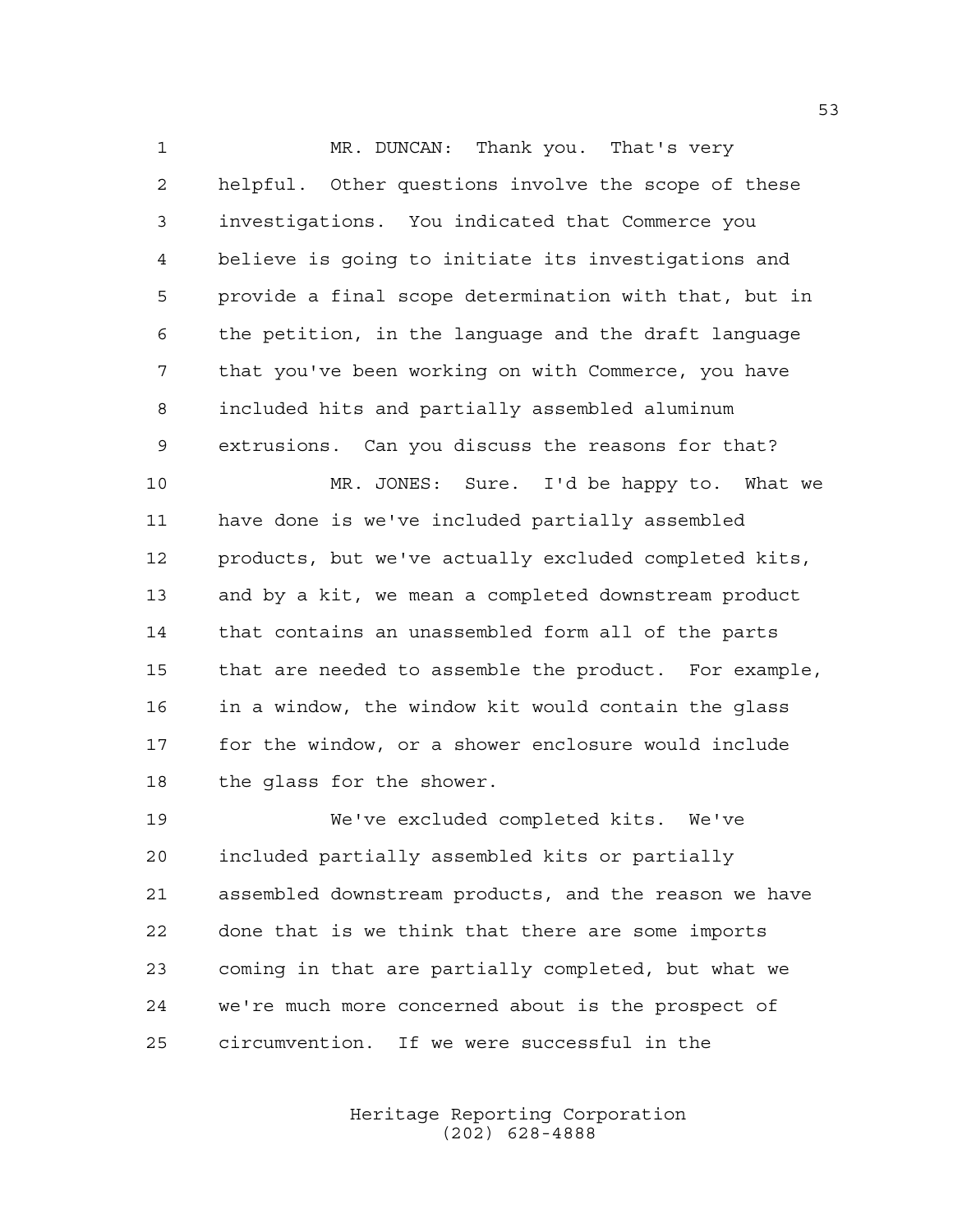investigation, without including in a very minor way a partially assembled product, it would be easy to circumvent the order, so we're very mindful of that.

 We've tried, and we've discussed this with Commerce obviously, to come up with scope language that will result in, if we are successful in the investigation, an order that is actually effective, and I think that concern primarily has driven this. I should also say that as we continue in the investigation, we're going to be continuing to look at the scope.

 We don't expect that the actual coverage of products is going to change at all, but there may be some things that we can do with the language to tighten this up. Obviously, that's got to be done earlier rather than later in an investigation. We realize that, but we're going to be looking at that really over the next few weeks to see if there are things that we can do to make the scope even tighter and harder to circumvent.

 MR. DUNCAN: Thank you for that. Now turning to the group of soft alloys. The petition identified three of the series, the 1000, 3000, the 6000 series as meeting the definition of soft alloys. Can you indicate what each of those series is briefly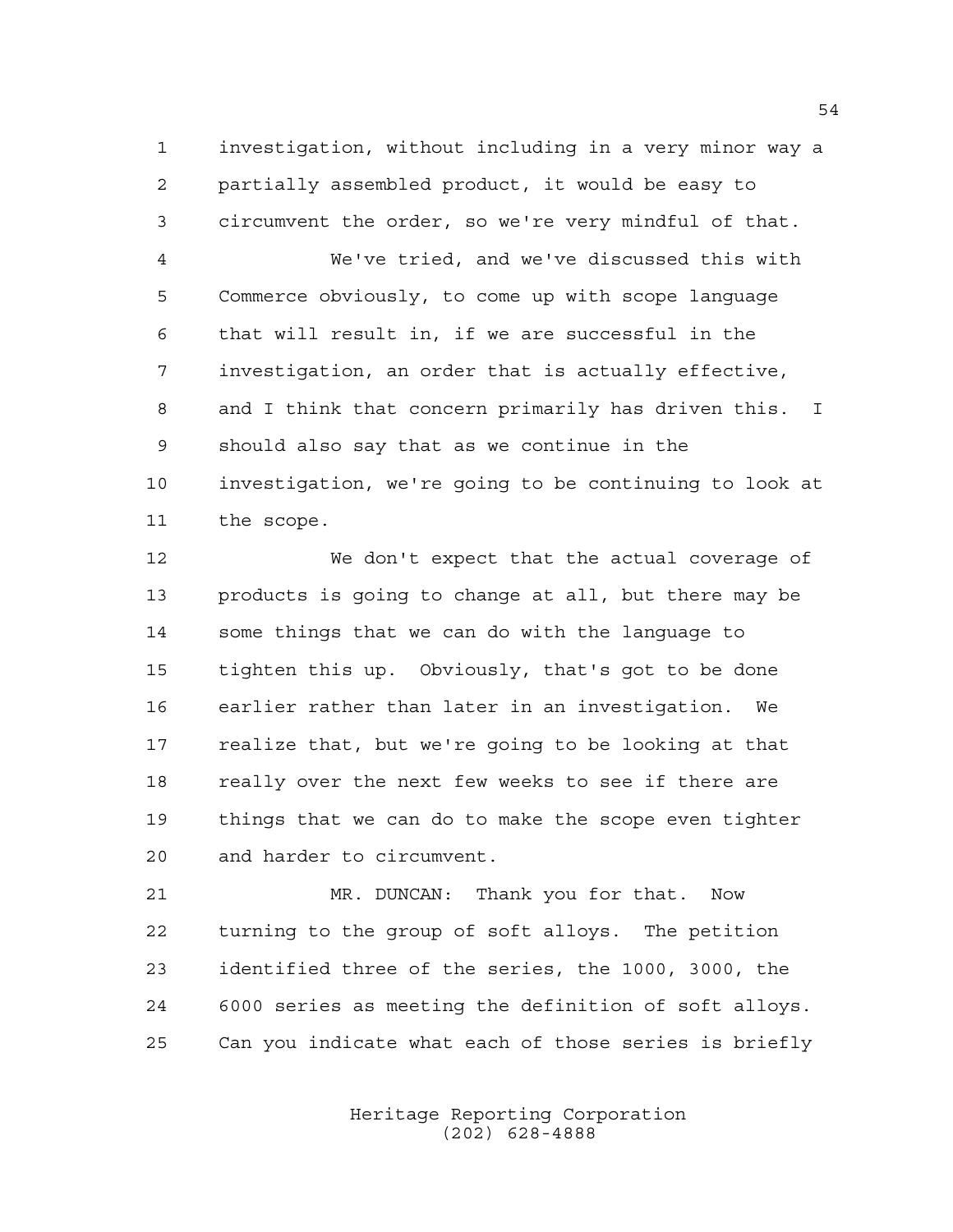and where the bulk of production is in these products? MR. CROWDIS: The bulk of production, meaning the end uses that they would go into? MR. DUNCAN: No, the shear poundage coming off your presses. MR. CROWDIS: Well, 6000 series is, and I defer to the group, probably 85 percent? VOICE: It's very, very high. MR. CROWDIS: It's a very high part, and the other balance would be between the 3000 and the 1000 series, which are largely a heat exchanger, thermal- and electrical-type applications. MR. DUNCAN: And there's no real differentiation between the equipment used to produce the extrusions of the 1000 or 3000 series with the 6000? 17 MR. HENDERSON: That's true. MR. DUNCAN: Okay. Thank you. Within the 6000 series, what sort of delineations are there? Are there any specific 6000 series that are predominant in the industry? MR. CROWDIS: Yes. I don't know how many variations. There's probably many, but the common ones that are known in the industry are an alloy called 6063, which is an architectural-grade product

> Heritage Reporting Corporation (202) 628-4888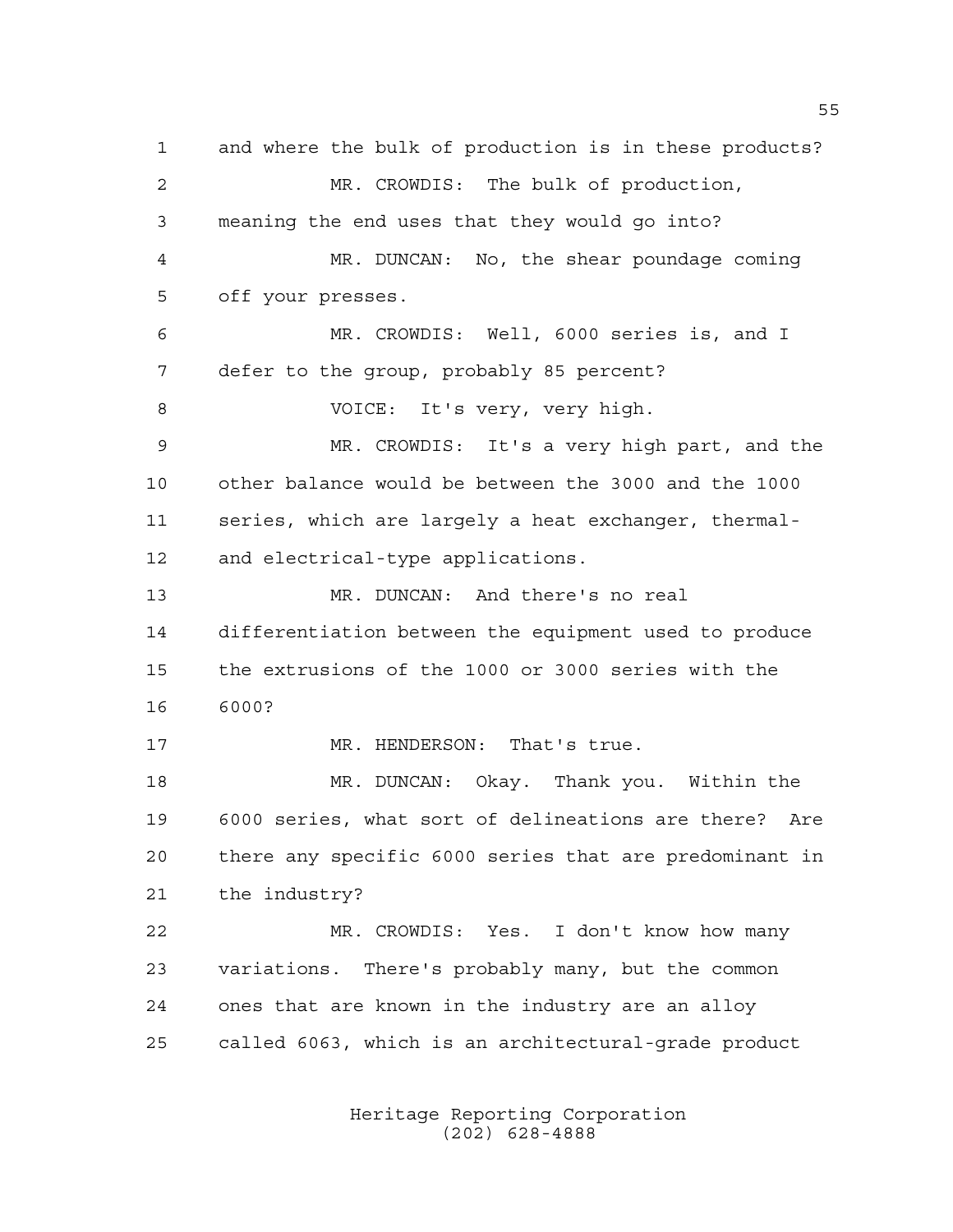and 6060, similarly an architectural-grade alloy, and 6061, which is a medium-strength to soft alloy but goes to the truck-, trailer-type industries that Lynn was stalking about. MR. DUNCAN: Okay. MR. CROWDIS: Those are probably the three -- MR. DUNCAN: Predominant ones? Okay. Is there a difference in terms of pricing within those specific series you've indicated, or are these products typically just priced per pound? MR. BROWN: Typically, they're priced per pound. They're very much in the same range when they 14 go to the end customer, something like 6061 might be a little bit more on the billet premium because the alloy in the casting process that the product goes through before it ever gets to the extruder, but it's within the same range. MR. DUNCAN: The smaller? Thank you, and then in terms of U.S. producers being integrated backwards into the casting of billets, what share of U.S. producers do you estimate have that business model and what share purchase the billet for their production? MR. CROWDIS: I don't have that, Mr. Duncan,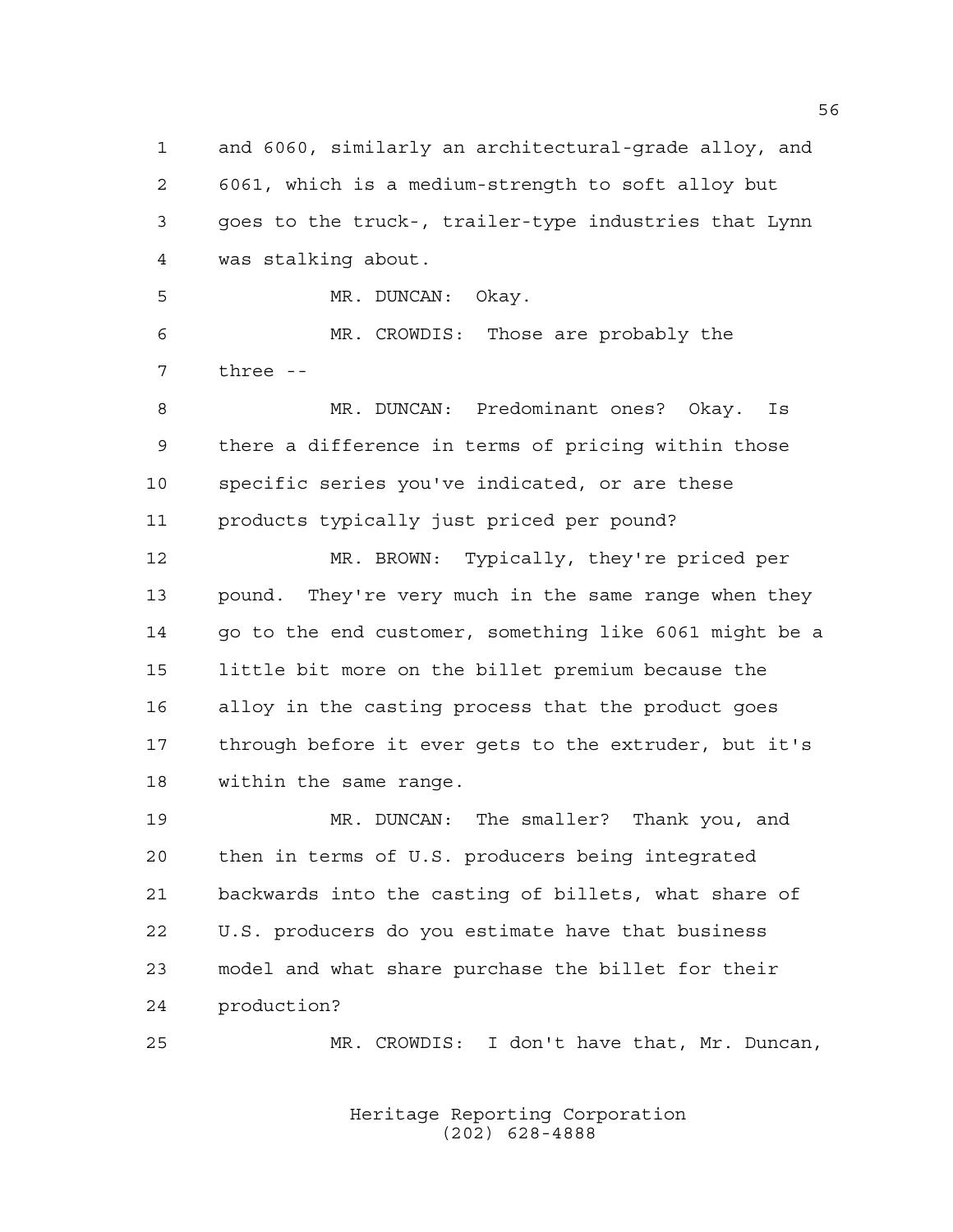precisely obviously, but the decision to cast or purchase your own billet would be largely a function of six. In view of the slides of the operations that you saw in Newnan, Georgia, it's worthwhile to case our own billet, so as Ms. Johnson indicated, most of the extruders in North America are small, one-plant operations. None of those I would suggest would have cast houses.

 MR. DUNCAN: Okay. So it would be the larger producers?

 MR. CROWDIS: It would be the larger producers, several that are represented on this panel and a view others, but it would be certainly a minority.

 MR. DUNCAN: In your discussion earlier, there was talk of construction a price of per pound based on element prices. In that discussion, I believe it was, Mr. Brown, you had indicated that there was roughly a 10 cents premium on whether you have integrated backwards into the casting. Is that about right on the per pound basis?

 MR. BROWN: That eight- to 10-cent premium would be called the billet premium.

MR. DUNCAN: Yes.

MR. BROWN: And if you are purchasing your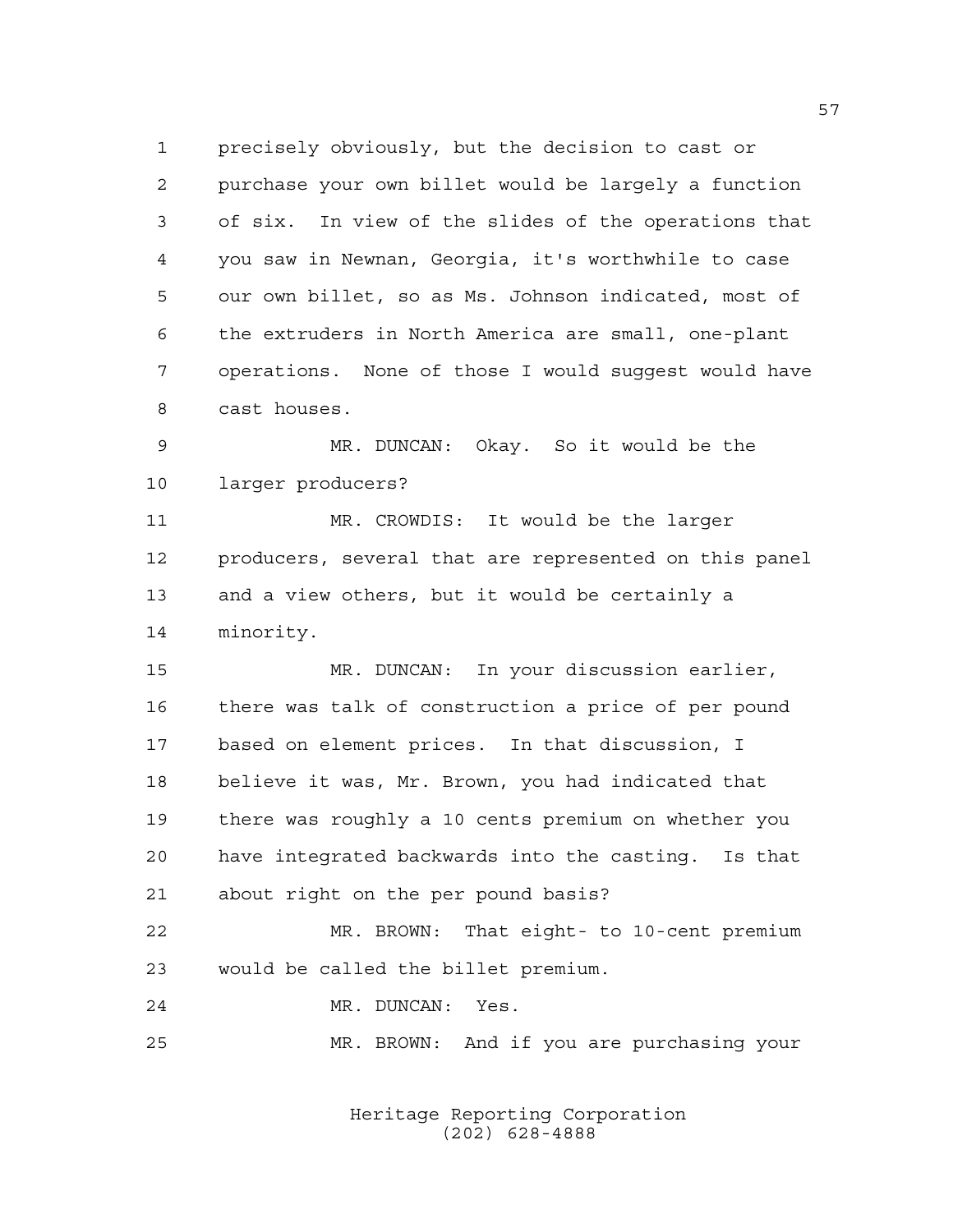billet from a third-party supplier, you're going to pay that on top of the midwest transaction price. In our case, we have cast houses, and actually they transfer price to our extrusion operations at that same premium. Now, that premium will vary a little bit, depend on supply-demand balance in the market, but it moves within a fairly small band, typically eight to 10 cents.

 MR. DUNCAN: So if I understand correctly, what you're indicating is that we're not going to be reflected in the reported financials for your particular company, that you would have the transfer price of the casting operations included?

 MR. BROWN: That is correct. Our accounting, and I believe the accounting that we utilized in completing the petition treated that as an outside transfer price, so that's not in our financials.

 MR. DUNCAN: Are there any additional verses of profit in terms of having a casting operation, profit from scrap metal, for tolling, for other producers or sales of billets?

 MR. BROWN: No. If you have a cast house, 1) you want to keep it busy, so it's typical that you would try to supplement your internal demand with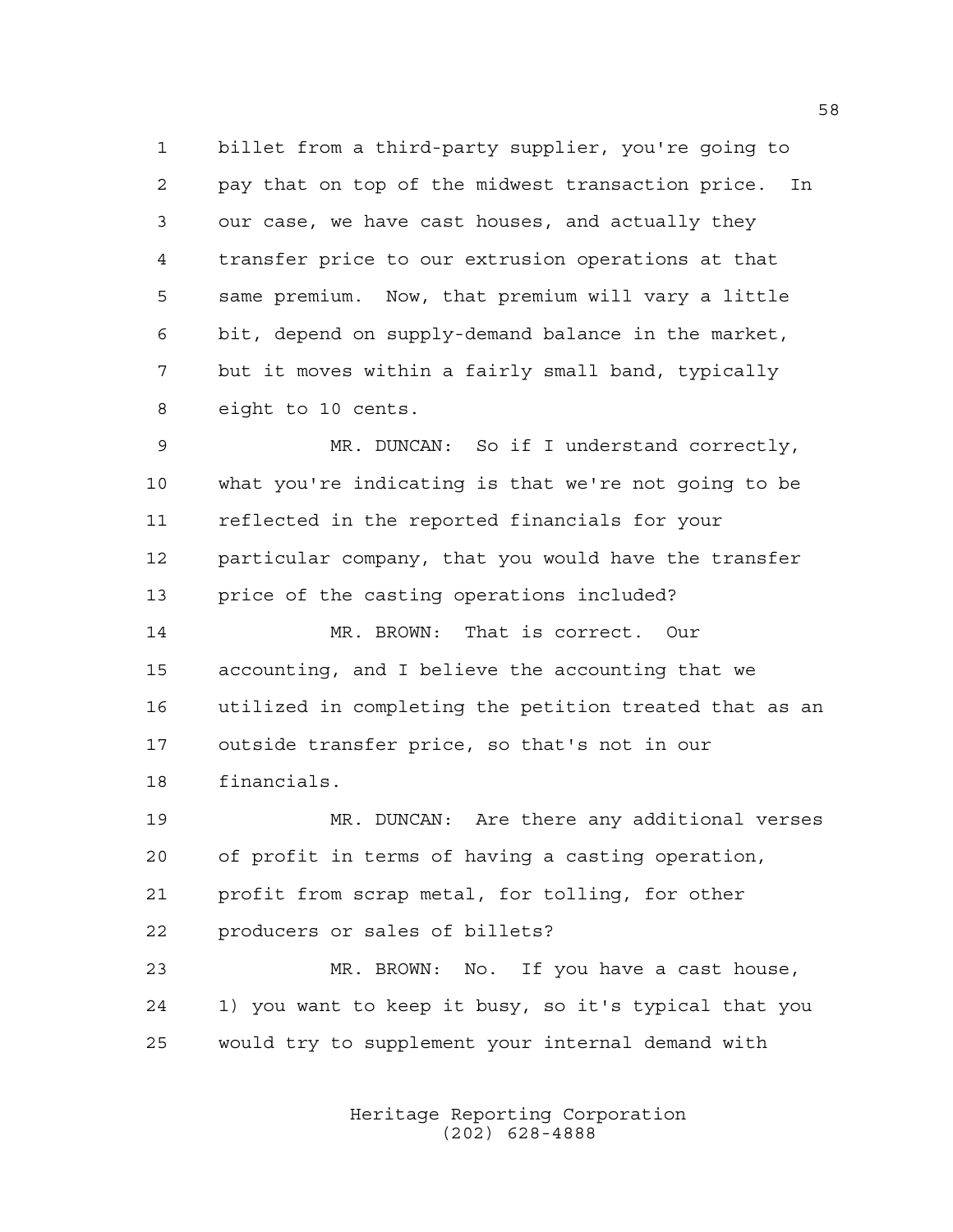external sales that could be tolling operation. It could be independent purchase and sale.

 MR. DUNCAN: Okay. Thank you. That's helpful. Going back to this discussion of the partially assembled products that are included within the scope and the kits that are either completely ready for assembly or are already assembled that would be excluded from the scope of these investigations, have any of you at the table here found that in some of your lost sales in terms of these products were the result of imports of the downstream products completely manufactured where the extrusions are already incorporated into the product? MR. JONES: I'm not trying to prevent industry witnesses from answering obviously, but let me just say that in our reported lost sales and lost revenues, in our reported lost sales, we didn't include any lost sales of downstream products. 19 MR. DUNCAN: Okay. MR. JONES: They may have some, but nothing they could talk about here today, but it hasn't been reported. MS. JOHNSON: The competitive landscape for

 the OEM producers in this country is similar to the competitive landscape we are faced with, and that

> Heritage Reporting Corporation (202) 628-4888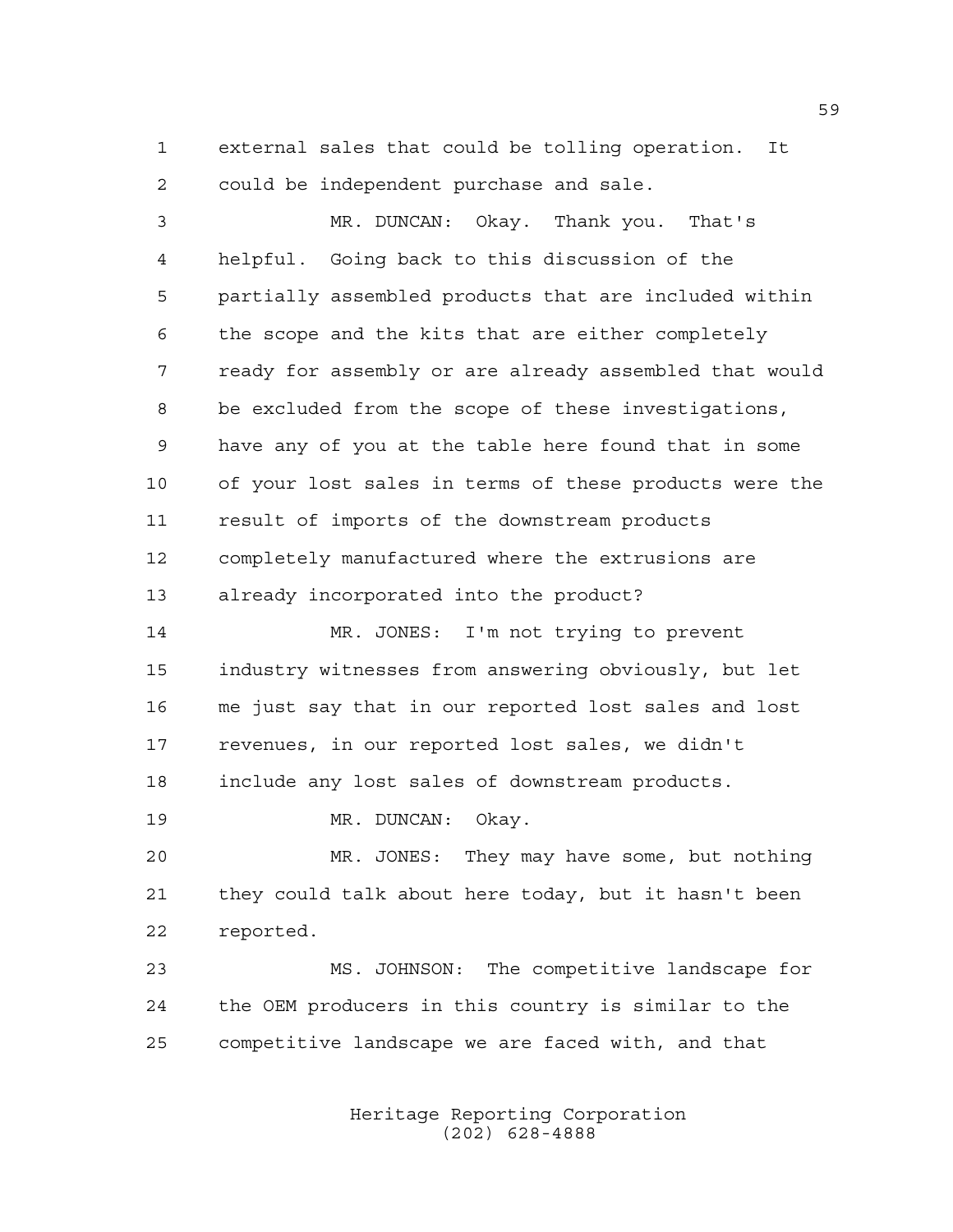would take every form from the Class A trucks that you see all over Washington, those are the big guys, to exercise equipment, to refrigerator manufactures, so solar panel manufacturers. Those people are called OEMs, and their competitive landscape will determine whether or not they take their completed product off shore for production.

 That is a very important point. The partially assembled kits is critically important for inclusion of this because of the circumvention that Steve mentioned that we have seen.

 MR. DUNCAN: Thank you. Going to a more general discussion of sectors for end uses of these products, I believe it was Mr. Henderson had discussed building and construction as one, transportation as another. I was wondering if you could go through and provide some specific examples of products, aluminum extrusions that go into those sectors and also indicate whether there are any other large sectors for downstream uses besides those two?

 MR. HENDERSON: Yes. In terms of building and construction, you'll see that in the windows of this building, framing materials, if you will, thinks that hold glass up. That's typically where you'll see that take place in a number of different levels.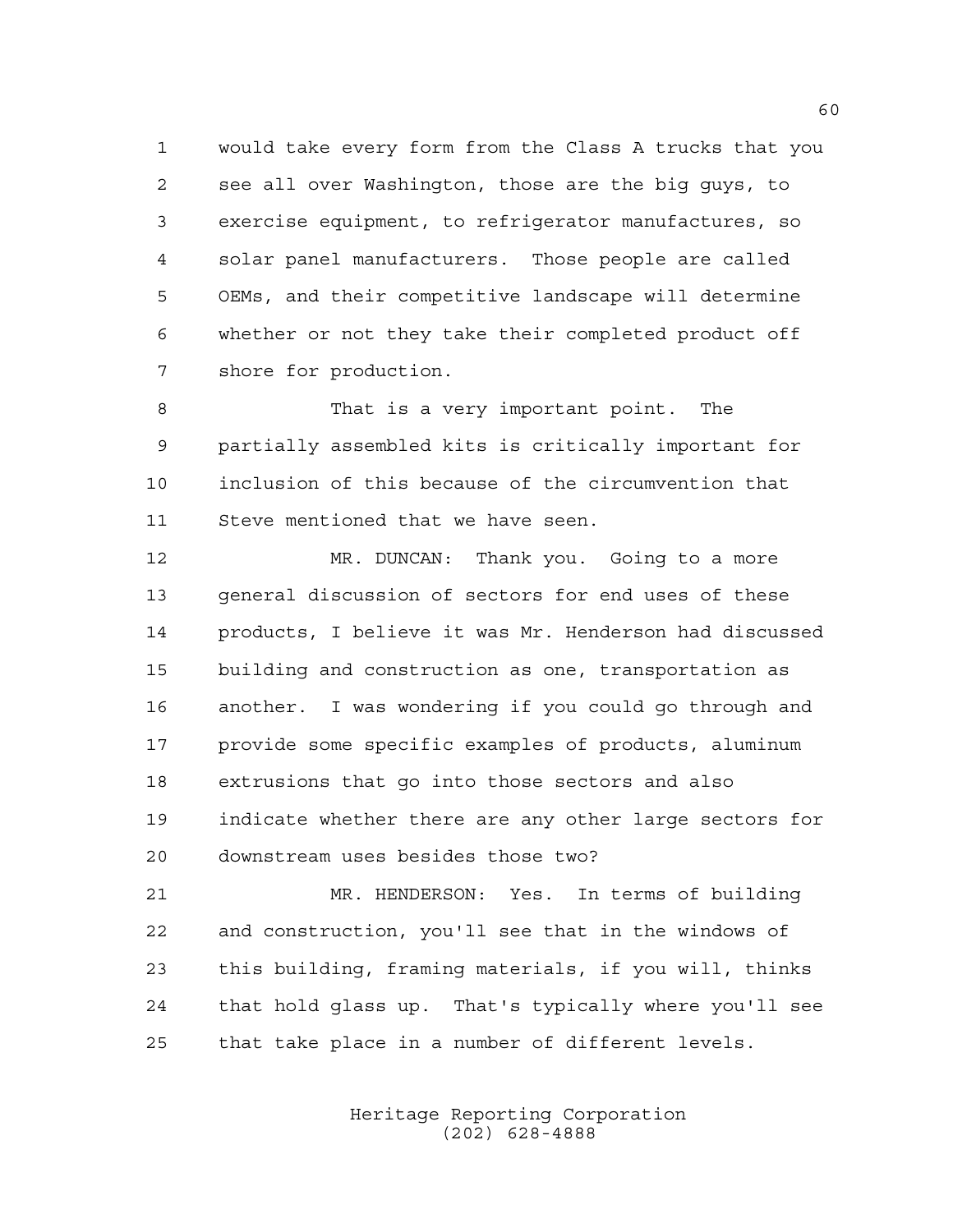Transportation, you're going to see it in trailer manufacturing, the high-intensity usage of aluminum extrusion in trailers. Ms. Johnson has spoken about Class A trucks, the actual tractor rigs themselves, also in automotive applications, a number of parts, everything from the manifold blocks to the brackets that your seats slide on in a car.

 Extrusions really are, and it kind of answers your other question earlier, I mean, when a customer comes to us, they don't come to us to say hey, I'd like to buy some roof rails for my Audi. What they say is that we're trying to design a part, and we think we need to make it out of aluminum, but it needs to look like this, so we'd like you to help us design the shape. Can you help us and design that, build a dye and push it through your press, and so we're viewed that way, so it really can just go on and on, Mr. Duncan, as far as the number of applications that we would find.

 MR. DUNCAN: Okay. For example, what sector would you classify the exercise equipment that you made reference to?

MS. JOHNSON: Health.

 MR. DUNCAN: Health? So there's like a health sector?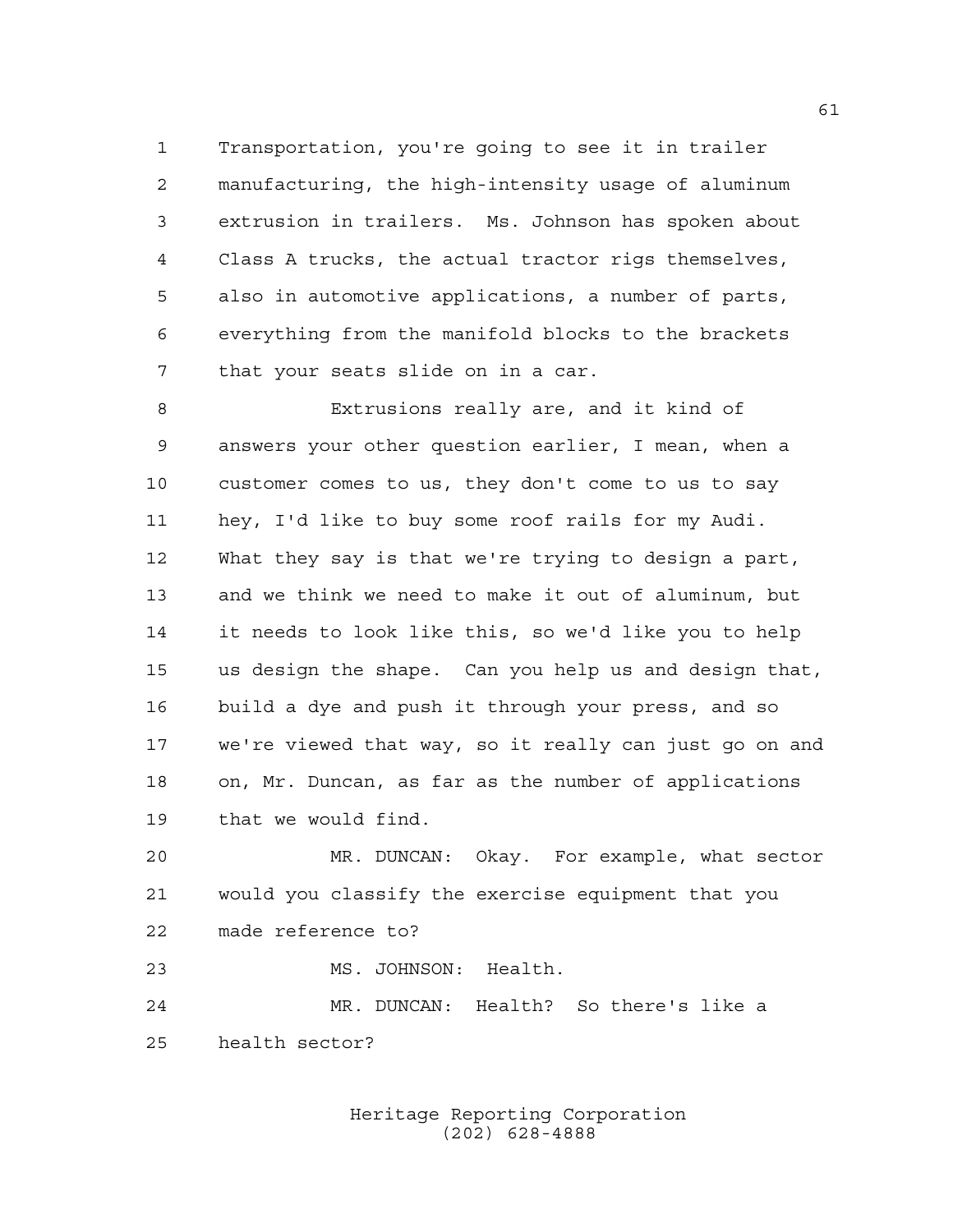MS. JOHNSON: No. They're OEMs, and there's a number of them out there. We're reluctant to talk about specific ones because we have competition sitting in the room, but a number of us participate in that market, so think about when you look at a treadmill, the different parts that you will see on the outside of that, so that sector would be OEM. 8 MR. DUNCAN: Okay. MR. BROWN: We consider that part of the consumer durables sector, which is probably the third largest segment after transport and building and construction, and that encompasses a whole wide range of things. MR. HENDERSON: What might be helpful to you is the Aluminum Association actually has designated different market codes, and the industry reports in shipments based on those market codes. 18 MR. DUNCAN: Okay. MR. HENDERSON: There's some interpretation as to what particular product would fall under. MR. DUNCAN: Fall under? MR. HENDERSON: But at least we have some defined buckets. MR. DUNCAN: All right. Were those data included in the petition?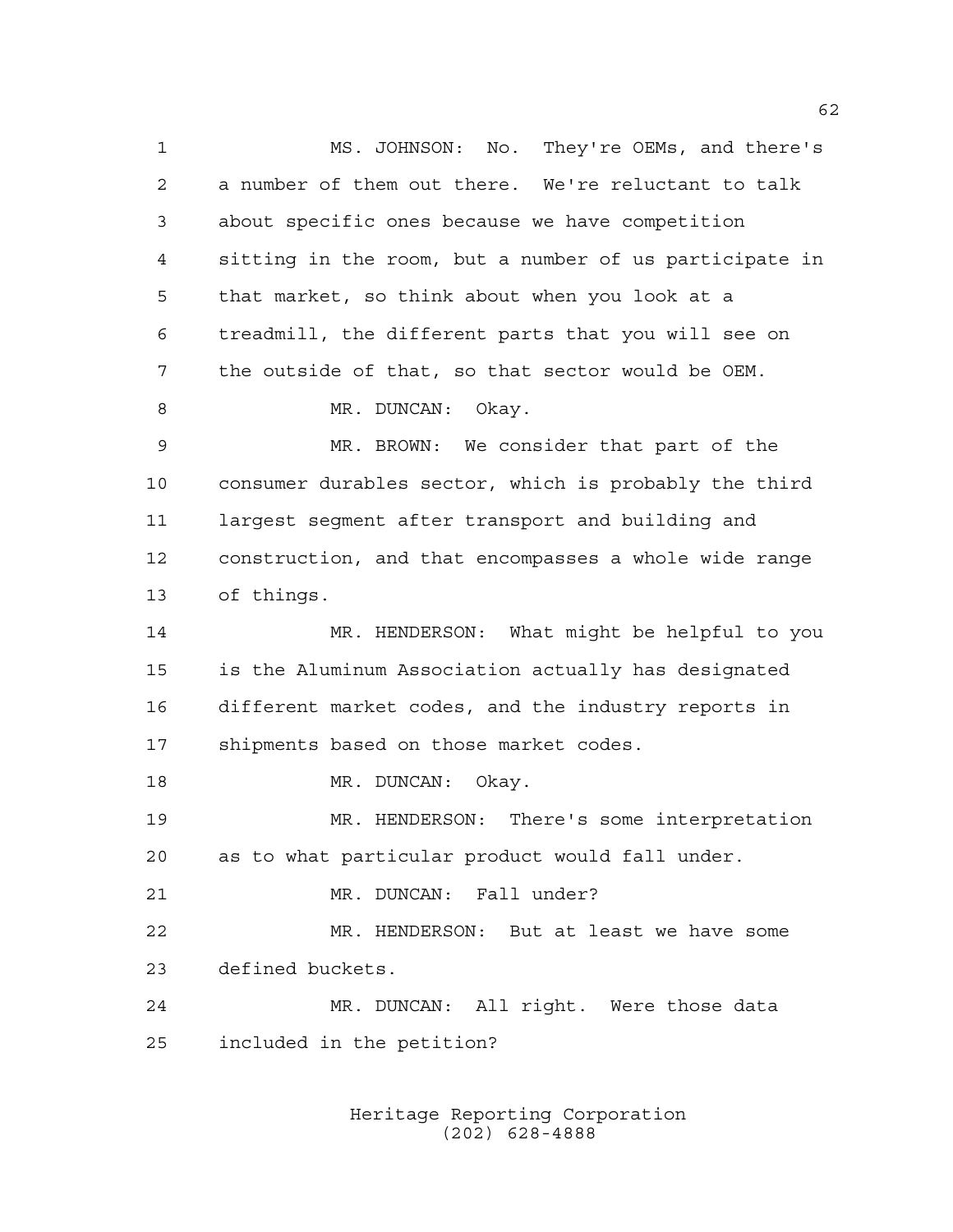MR. JONES: I don't believe so, no. MR. DUNCAN: Okay. Well, we'll work on getting that ourselves or in concert with petitioning counsel. I want to next discuss the role of fabrication in the industry because it has come up in several discussions internally and with you all here at the table in our questionnaires, what exactly is fabrication in this industry? Where is it done? Is it done in the producers, your facilities? Is it done in your end users? Is there a group of third-party firms that fabricate in between you and an end user? MR. BROWN: I'll tackle that. The short answer is yes. Let me try to elaborate. Fabrication can range from cutting an extrusion to the desired length for the next application to taking that extrusion, punching holes in it, bending it, welding it to something else and producing a highly complex component that would be used in a final end product, so there's a huge spectrum. When people in the industry talk about doing fabrication, that can be anywhere along that spectrum.

 Virtually, everything that we produce has some degree of fabrication before it's ever really used, so we may do that. Our customer may do that. They may prefer to buy what we would call sticks,

> Heritage Reporting Corporation (202) 628-4888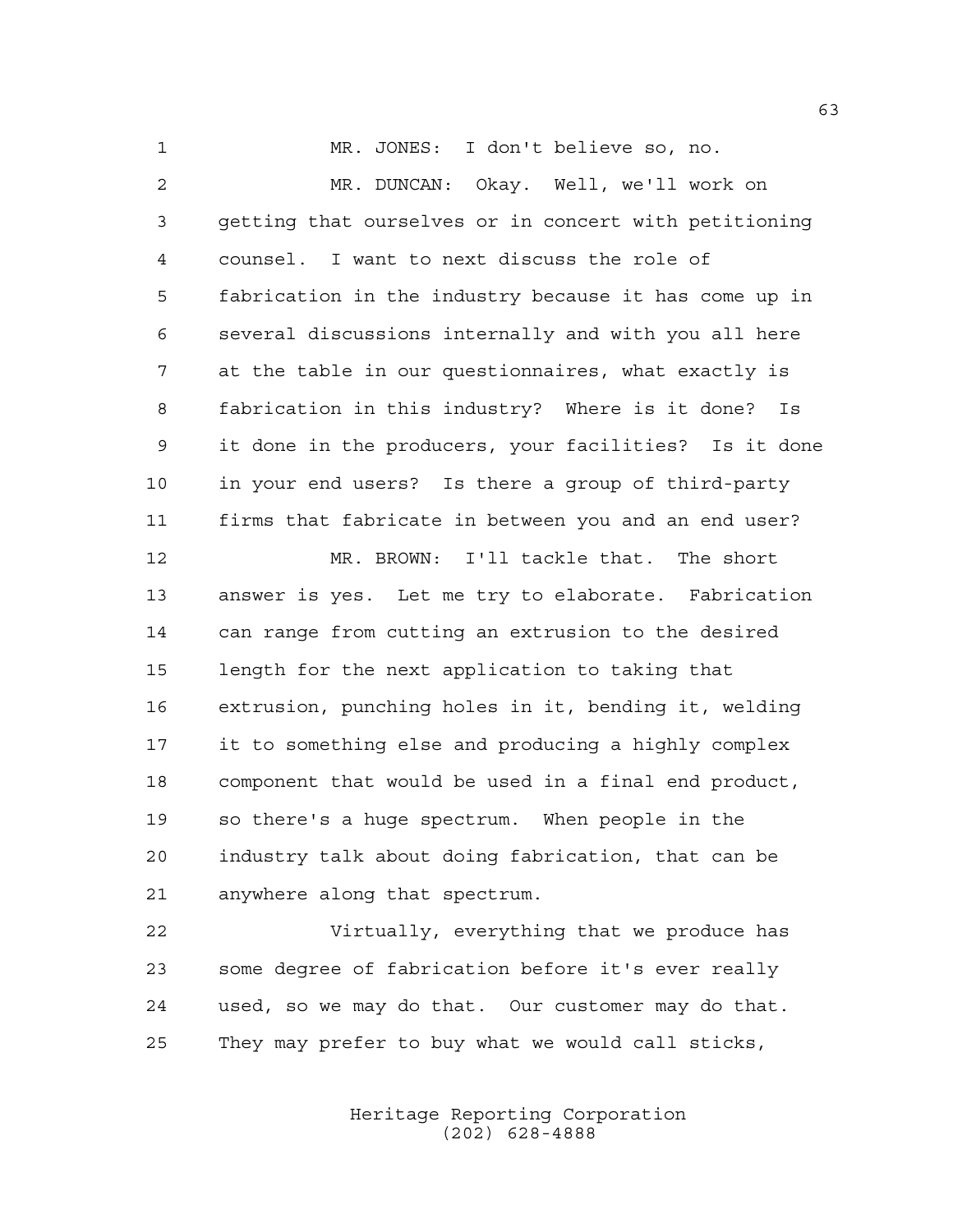longs lengths, do all that fabrication in house. They may alternatively contract with an independent fabrication shop to do fabrication for them. They'll purchase extrusion, deliver it to a third party where the fabrication is done, and then it's brought back in for final assembly, so there's a wide variety of business models and a wide variety of processes that would fall under that fabrication heading.

 MR. DUNCAN: So that raises the question on the spectrum of fabrication between something as simple as cutting to length to a more highly complex fabricated product would largely influence the unit value of those sales. I mean, if you have a high value-added fabrication product, it would be a very different product in terms of the unit value than something newly off the press.

17 MR. BROWN: That's correct.

 MR. DUNCAN: And in terms of the size of the industry, do you have a sense of how much of the volume of your production goes to these more complex highly-fabricated end uses?

 MR. BROWN: I can only speak for our own operations. It is a small total percentage on a pound basis. We'd like to do more of that. Many of our customers like to do more of that because it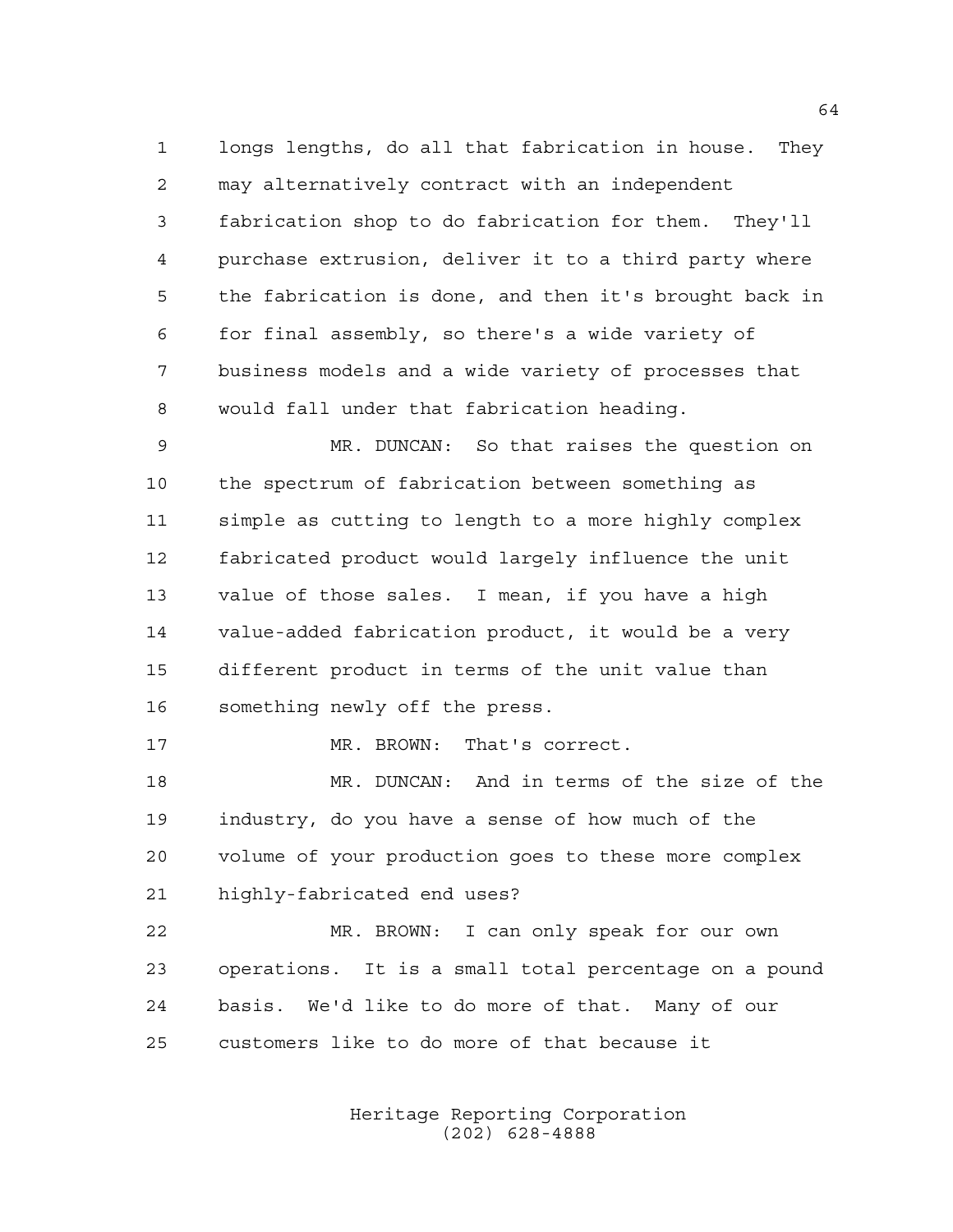simplifies their supply chain, but the highly complex fabrication would be a relatively small percentage.

 MR. DUNCAN: And it would be more hand- holding with the specific customer to provide that specific product?

 MR. BROWN: Very close interaction with the customers' engineering and procurement team. We provide --

 MS. JOHNSON: Let me give you an example of a complex part that we make. These gentlemen wouldn't. Shortly after 9-11, there was an expectation that cockpits for commercial airliners would have a special locking mechanism on the outside of the door. My company produced those, so when you look at them, they were very small. They were thin-wall extrusion-type talances.

 We produced the extrusions. We cut to length. We did a lot of machining, and we actually assembled the final product, so when it left the plant, it was in a box. It was a final end-use product. That would be an example of not a lot of poundage, but high-unit value.

 MR. DUNCAN: Thank you. That's very helpful, but going back to what Mr. Brown was saying, in terms of the overall percentage of the production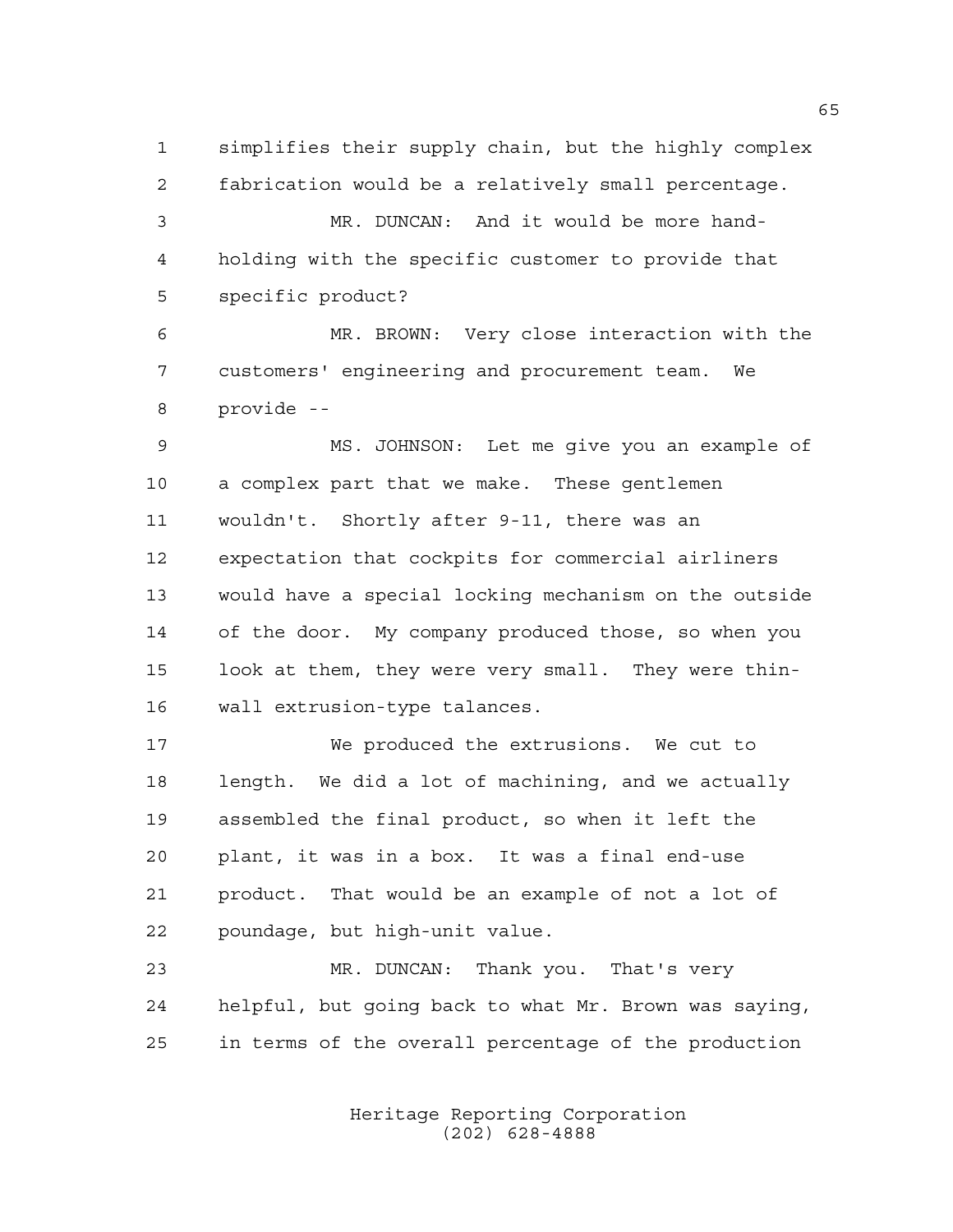of these products, the soft alloy extrusions, there wouldn't be much of a product mix issue because it counts for such a small share of the overall production, is that correct, for the industry? MS. JOHNSON: You know, we said that the top was building and construction. The second was transportation, and the third was durable goods. 8 MR. DUNCAN: Durable goods. MS. JOHNSON: With the exception of building and construction, there is some form of fabrication that goes into the transportation as well as the durable goods. Would you dispute that? MR. BROWN: I think the complexity in responding is that a significant volume of our extrusion has some degree of fabrication, but a lot of that could be very straightforward fabrication. A small percentage has highly complex fabrication, and we go so far as to build essentially a complete door for a truck. I think perhaps, Steve, this is something that we should research a little bit more. MR. JONES: Well, I think what you'd find, Mr. Duncan, is that with the larger companies, there may be on a percentage basis anyway less fabrication than you would find in a smaller company like Ms. Johnson's company where pretty much everything they do

> Heritage Reporting Corporation (202) 628-4888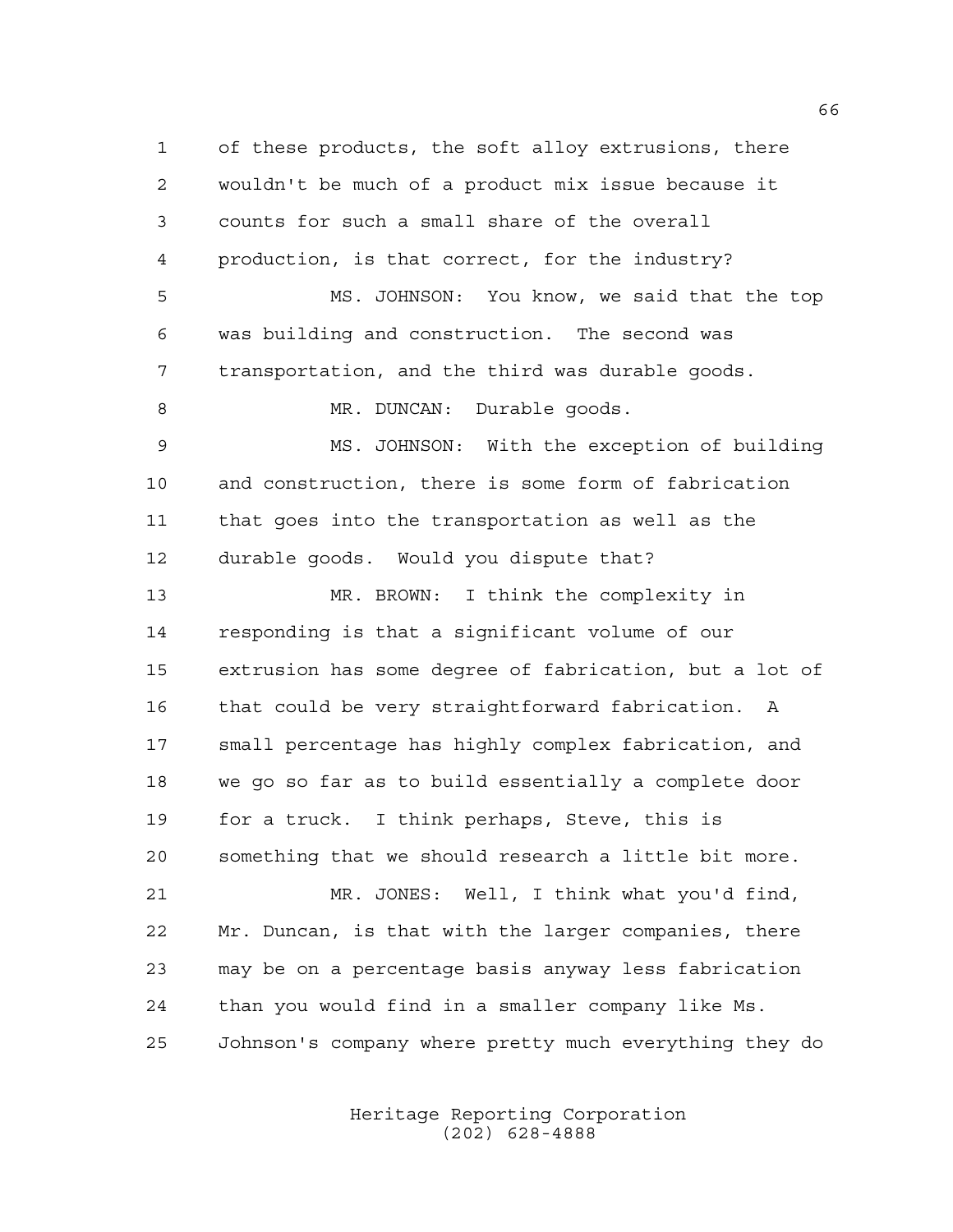is fabricated and some of it very highly fabricated, so smaller producers generally will tend to specialize and try to compete based on their expertise in fabrication, and larger producers generally not as much. Although, as you heard from the testimony, they're all trying to do it to some extent.

 MR. DUNCAN: Going back to what you were saying, Ms. Johnson, about having that one example, a product that pretty much shipped out as a fabricated finished product, how much of these sectors would go out as sort of other products that would maybe if they were classified in the HTS system not be classified under the numbers that have been highlighted in the petition?

 MR. JONES: Mr. Duncan, that's a very good question, and I think we'd like to answer that one in our post-conference briefs. I don't think we have an answer for you. We'd be happy to address that in our brief.

 MR. DUNCAN: Yes, please. That will be very helpful for us. All right. And going back to what you indicated, Mr. Brown, in terms for the fabricators, there's a bunch of different business models, and one of them you said that there may exist, these independent fabricators that serve in between

> Heritage Reporting Corporation (202) 628-4888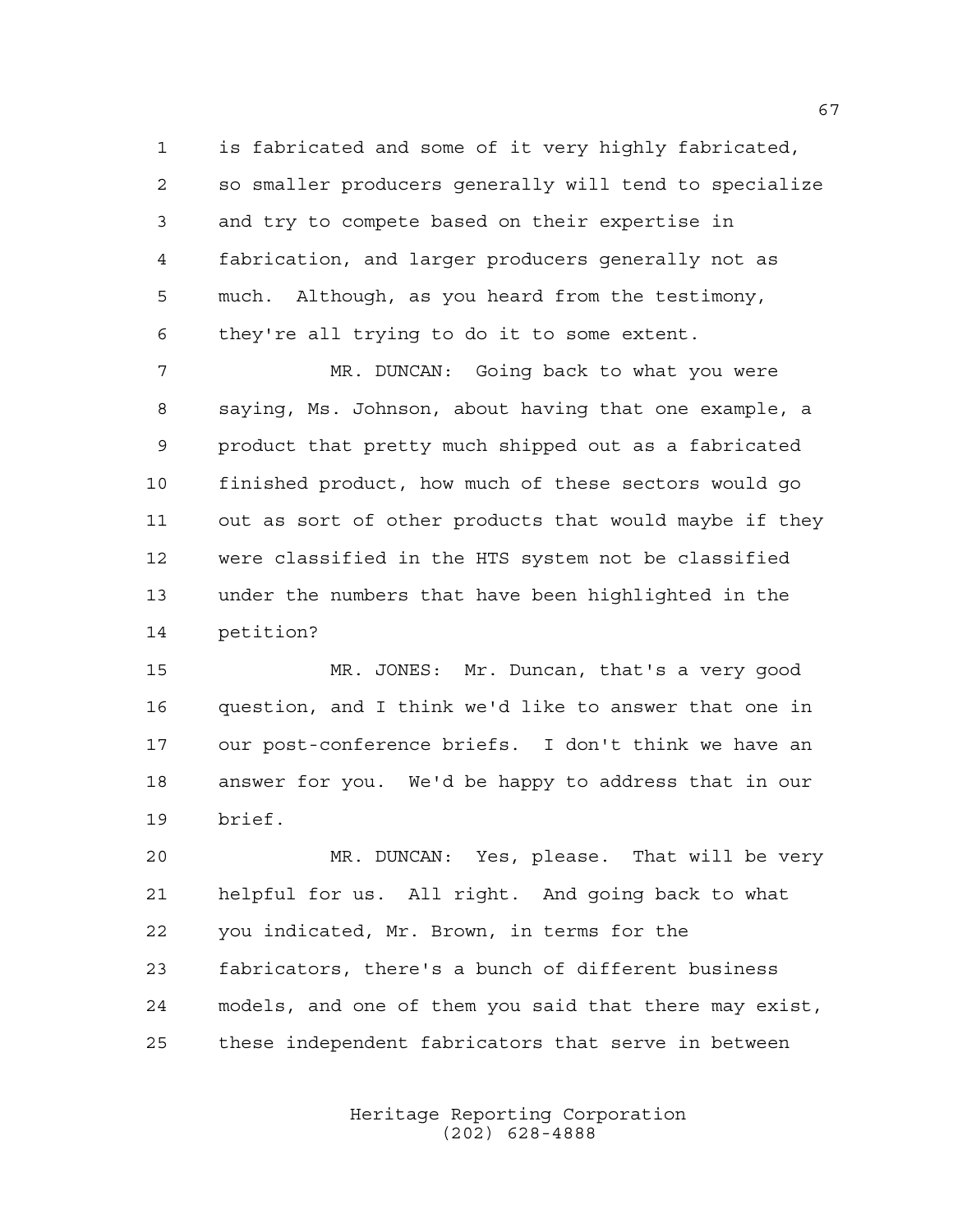the U.S. producers of extrusions and the actual end users. Yet, it was my understanding in the visit to the Bonnell facility in Georgia, that was likely very small. Mr. Crowdis, you might want to answer that.

 MR. CROWDIS: That's certainly my view as I expressed to you when you were in Newnan. We find that if there are some small jobs that have to be done or the ones where we don't know how long it's going to be, we may use or the customer may use an outside facility just to get things going, or if it's a small job, we're not going to set up for it because we're a mill, so what you saw in Newnan is if there's long runs of the same thing, we'll take that one and do it internally. If not, it generally gets farmed out. It's a relatively small part of our business. 16 MR. DUNCAN: Okay. 17 MR. CROWDIS: And this gets complicated when

you get other people involved in the pipeline.

 MR. DUNCAN: Okay. Any other industry witnesses want to comment on it? I have a question. You made a distinction in your testimony between your primary markets, these building and construction, transportation, consumer durables, which you characterized not as necessarily growth markets but more mature markets, where would the solar panel

> Heritage Reporting Corporation (202) 628-4888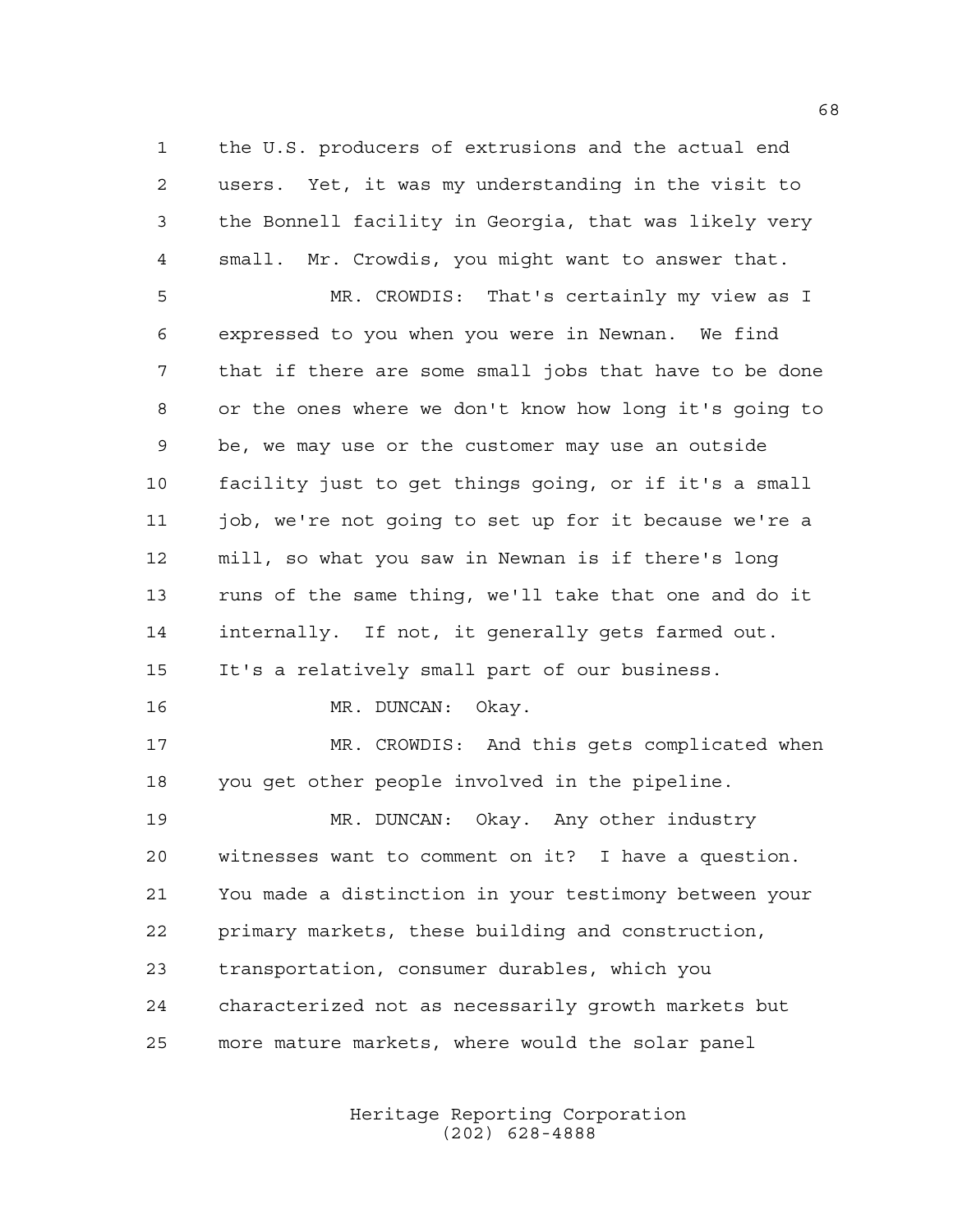market on the other hand fall within those broad categories?

 MR. BROWN: Mr. Henderson referred to the Aluminum Associations categorization of end markets. It is only this year that the Aluminum Association has recognized in their terminology that there is a distinct market for alternative energy, and that's considered as part of the electrical sector, so in addition to building construction, transportation, consumer durables, there's also an electrical sector and a machinery and equipment sector and distribution. Prior to this year, it could have been anywhere as far as the official statistics are, but at least at this point, the Association is trying to collect more data on those applications. MR. DUNCAN: Thank you. That's helpful, so in terms of it being part of this electrical alternative energy group now and going forward for your industry association, what would be roughly the share of that sector out of all the sectors currently? MR. BROWN: It will still be quite small relative to the others. MR. DUNCAN: Okay. So while that solar sector is a growth sector, it is a relatively small sector?

> Heritage Reporting Corporation (202) 628-4888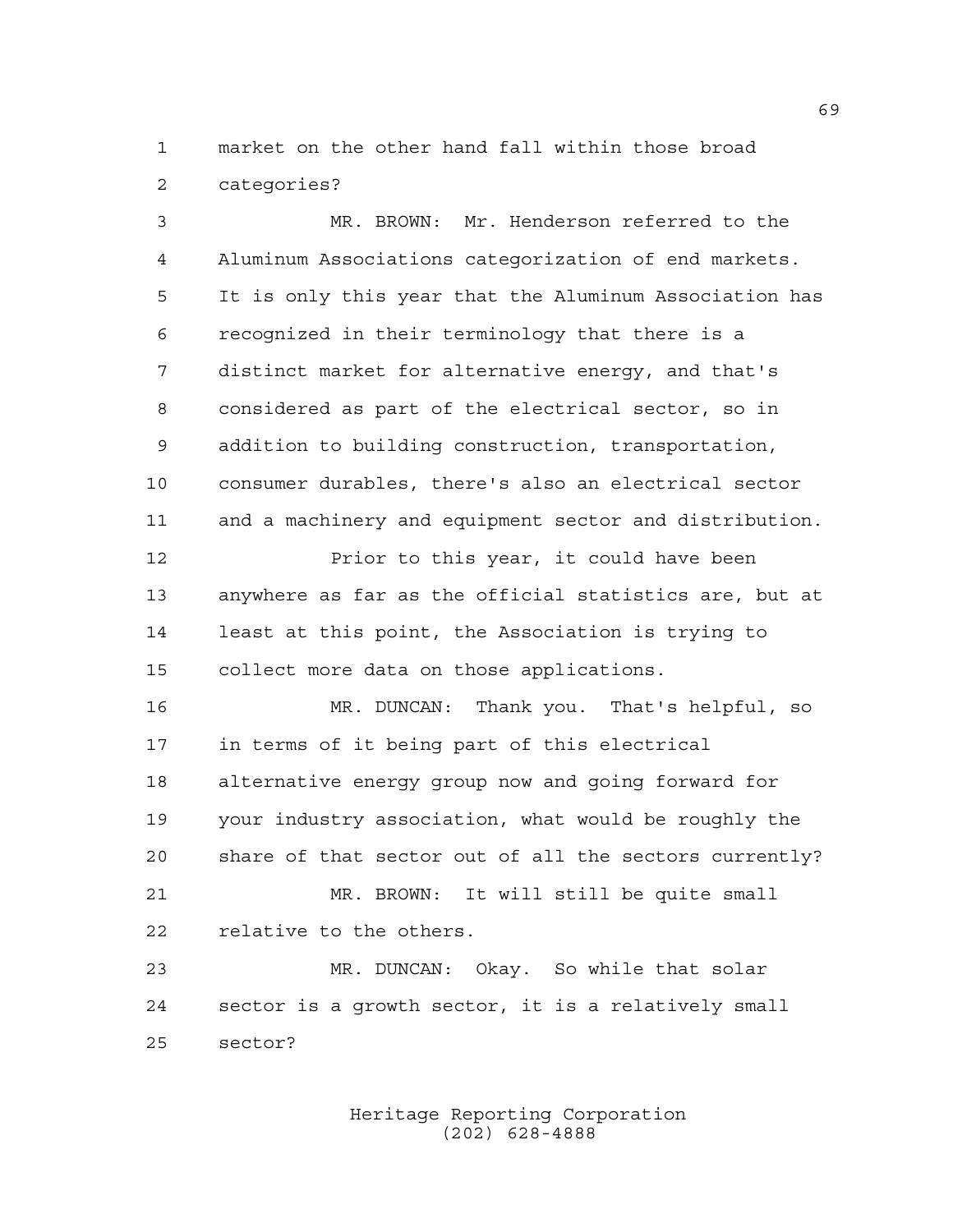MR. BROWN: It is a relatively small sector today.

 MR. DUNCAN: So most of the products that you purchase are for use in these more mature sectors? MR. BROWN: That would be correct. MR. DUNCAN: And also going back to this discussion of competition for the process, down-the- stream products after perhaps it would lose the designation of an aluminum extrusion and become part of another product, I was just reading this morning an article in the *Economist* on how solar panel installation in California has gone from three percent Chinese origin solar panels in 2007 to 49 percent Chinese origin solar panels in 2009, so it goes to this issue of are you also losing business to the imports of the downstream products, i.e. your customers also losing this? MS. JOHNSON: Yes, yes. We compete heavily in that market I think more than the other producers here, and we were producing at one point 2,000 to 3,000 solar panel frames a day for a significant U.S. manufacturer of solar panels, and we are competing directly with the Chinese for that, and they in turn are competing with the Chinese for the solar panels

themselves, so it's fairly convoluted, but there's a

Heritage Reporting Corporation (202) 628-4888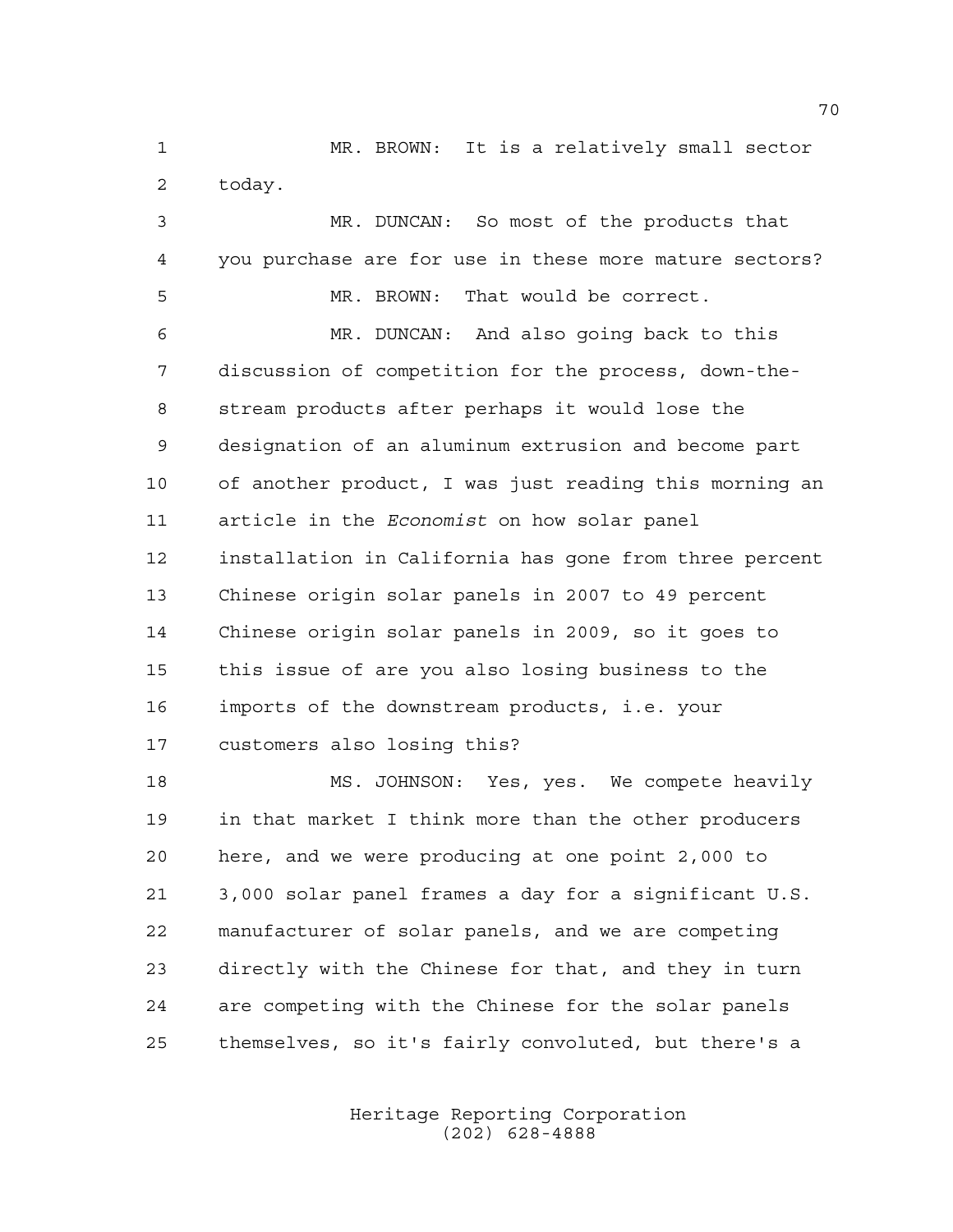tremendous amount of activity going on in that market. MR. JONES: Just to clarify something. When we talk about a solar panel, we're talking about the aluminum frame with the photovoltaic panels installed. MR. DUNCAN: In the frame, right. MR. JONES: So you've got the frames, which these folks and others in the industry are competing for business in frames, and then photovoltaics, it can either be assembled in China and imported already assembled, or photovoltaics by themselves -- MR. DUNCAN: Just the wafers can come in? MR. JONES: Correct. Correct, and the frames can be sourced in the United States, and it can be assembled in the United States, and where business has been lost in this industry, and whether competition from imports is intense in the solar industry is a competition for frames here in the U.S. 18 for people who are putting frames together here. MR. BROWN: I'll give you another example. We recently had a discussion with a new company that is producing modules, the photovoltaic modules, and we

 got into a dialogue with them about framing, and as we got into this dialogue, we asked about potential volumes in year one, two, three. Their response was well, we're really only talking about year one because

> Heritage Reporting Corporation (202) 628-4888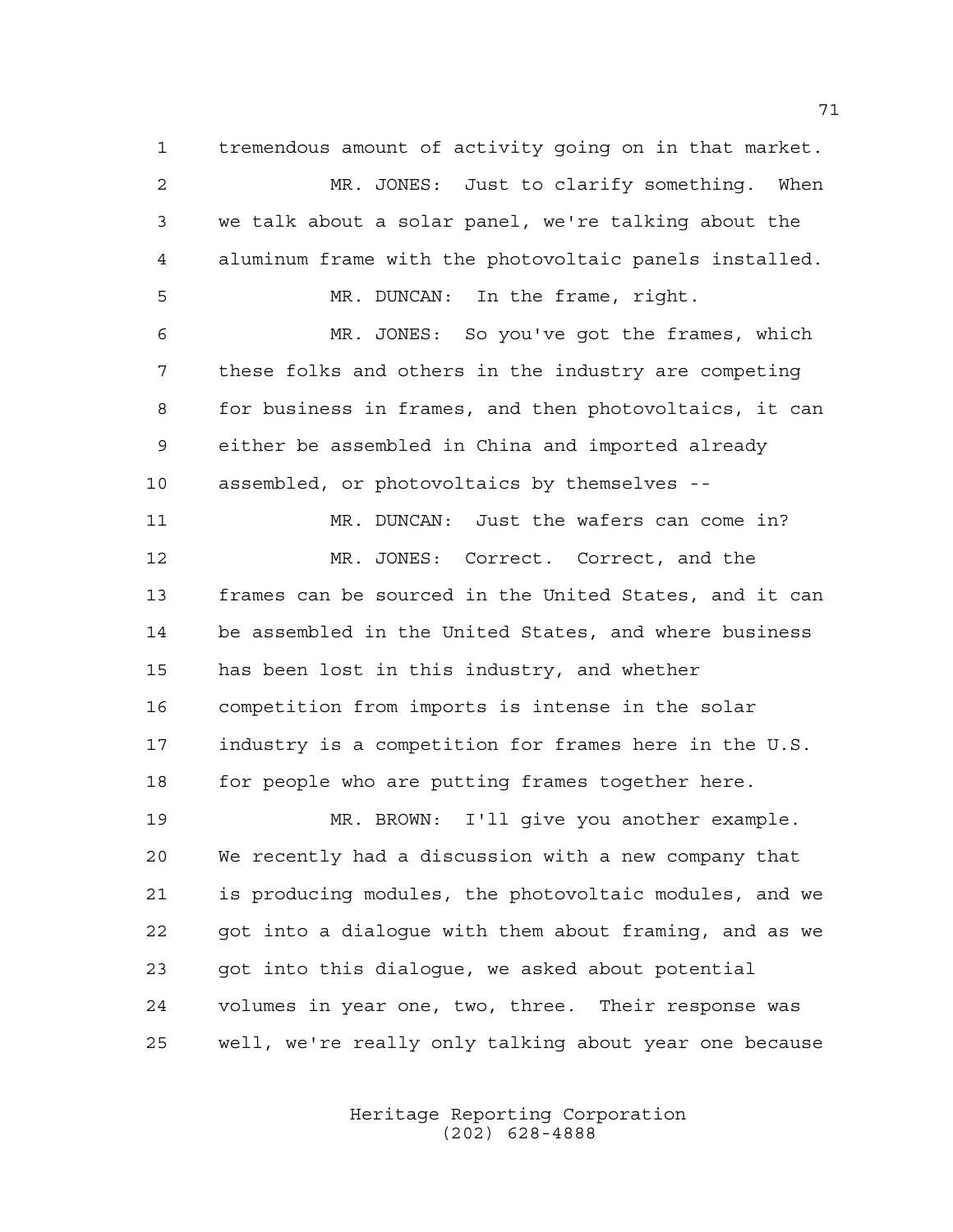once we get this up and running, we're going to import all the frames from China. It's just a question of price.

 MR. DUNCAN: Well, thanks for that. Moving from that relatively small sector to a much larger one for your industry, the building and construction, do you find that, for example, the extrusions you might produce for framing a window are also now being imported as complete windows with the panes and the extrusions attached?

 MR. HENDERSON: Typically, we're finding the penetration there to be more in the extrusions themselves, generally from very large buyers and large manufacturers of the end products.

 MR. DUNCAN: So most of the volume would be still as their extrusions before they're assembled into a product?

18 MR. HENDERSON: That's right.

19 MR. DUNCAN: Okay.

 MR. HENDERSON: Now, there are some exceptions in some areas of the U.S., but for the most part, that's been our experience with it.

 MR. DUNCAN: All right. Thank you. That's very helpful. I want to go next to this discussion returning to the pricing of the primary aluminum, and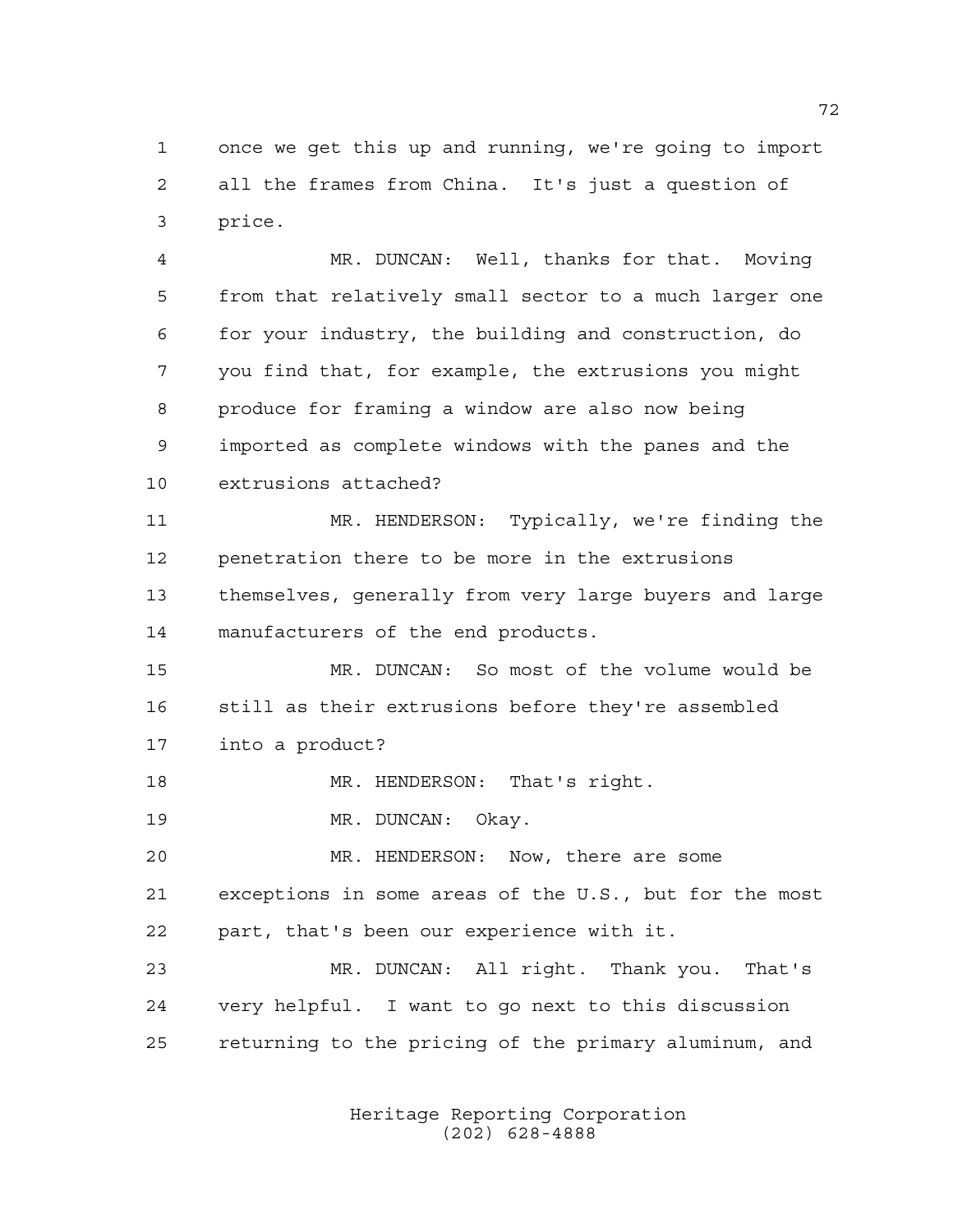I think it was also you, Mr. Brown, that was discussing the LME price as a benchmark for a North American price? I think the terms you used was midwest that's published by one of the local metallurgical magazines, so are Chinese manufacturers of these products also looking to the LME bench price? MR. BROWN: I don't know. We would like to know that, but it is very tough to discern that. MR. DUNCAN: Well, let me ask this another way. Is the market for the inputs to your industry a completely globalized market, the primary aluminum? MR. BROWN: We view it as a global market, yes, and if I can elaborate on my prior response. I cited an example where we were 25 percent higher on a substantial quote. Given that metal can be up to 70 percent of our costs, and the nature of that business was such that it was probably in that range, we were seeing a competitive price that was within pennies of the metal value that we were looking at. So I don't know how that gets fabricated into extrusion, gets from China to the heart of the Midwest, for pennies. MR. DUNCAN: Are there in addition to or within the allegations you have made to the Department

> Heritage Reporting Corporation (202) 628-4888

of Commerce specific program that can account for that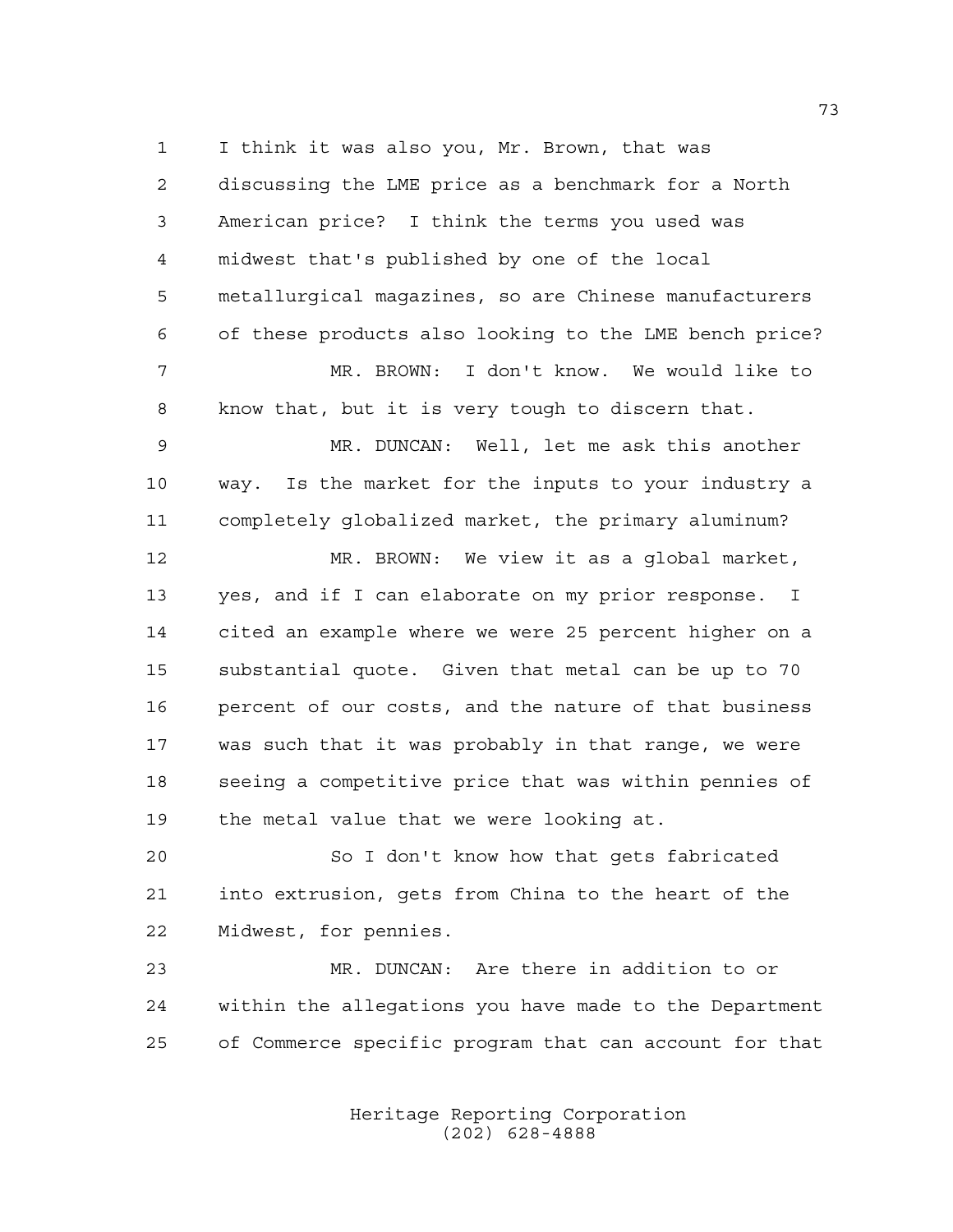price differential?

| $\overline{2}$ | MR. JONES: We have asked the Commerce                  |
|----------------|--------------------------------------------------------|
| 3              | Department to look at how aluminum is bought and sold  |
| 4              | in China, and whether there is an countervailing       |
| 5              | subsidy there. So that should be part of the           |
| 6              | countervailing duty investigation. We hope it will     |
| 7              | be. We will find out in about 45 minutes.              |
| 8              | MR. DUNCAN: In addition to those                       |
| 9              | allegations, and what was included in your petition -- |
| 10             | I do not recall, but that doesn't mean that it is not  |
| 11             | there -- a discussion of export restraints in China.   |
| 12             | Do you know what the effect of certain export          |
| 13             | restraints -- for example, export duties on primary    |
| 14             | aluminum and aluminum scrap --- that could bring 15    |
| 15             | percent ad valorem -- has on the price for the input   |
| 16             | products for the Chinese manufacturers?                |
| 17             | MR. JONES: I'm sorry, Mr. Duncan, but that             |
| 18             | is something that we have looked at, but I just am not |
| 19             | prepared to discuss that here. We would be happy to    |
| 20             | talk about that in the brief if you would like more    |
| 21             | information about.                                     |
| 22             | MR. DUNCAN: That would be very helpful, and            |
| 23             | also I don't know if Ms. Woodings has information, but |
| 24             | she mentioned briefly the VAT program, and the rebate  |
| 25             | program for the VAT. Is it straight up? The fact       |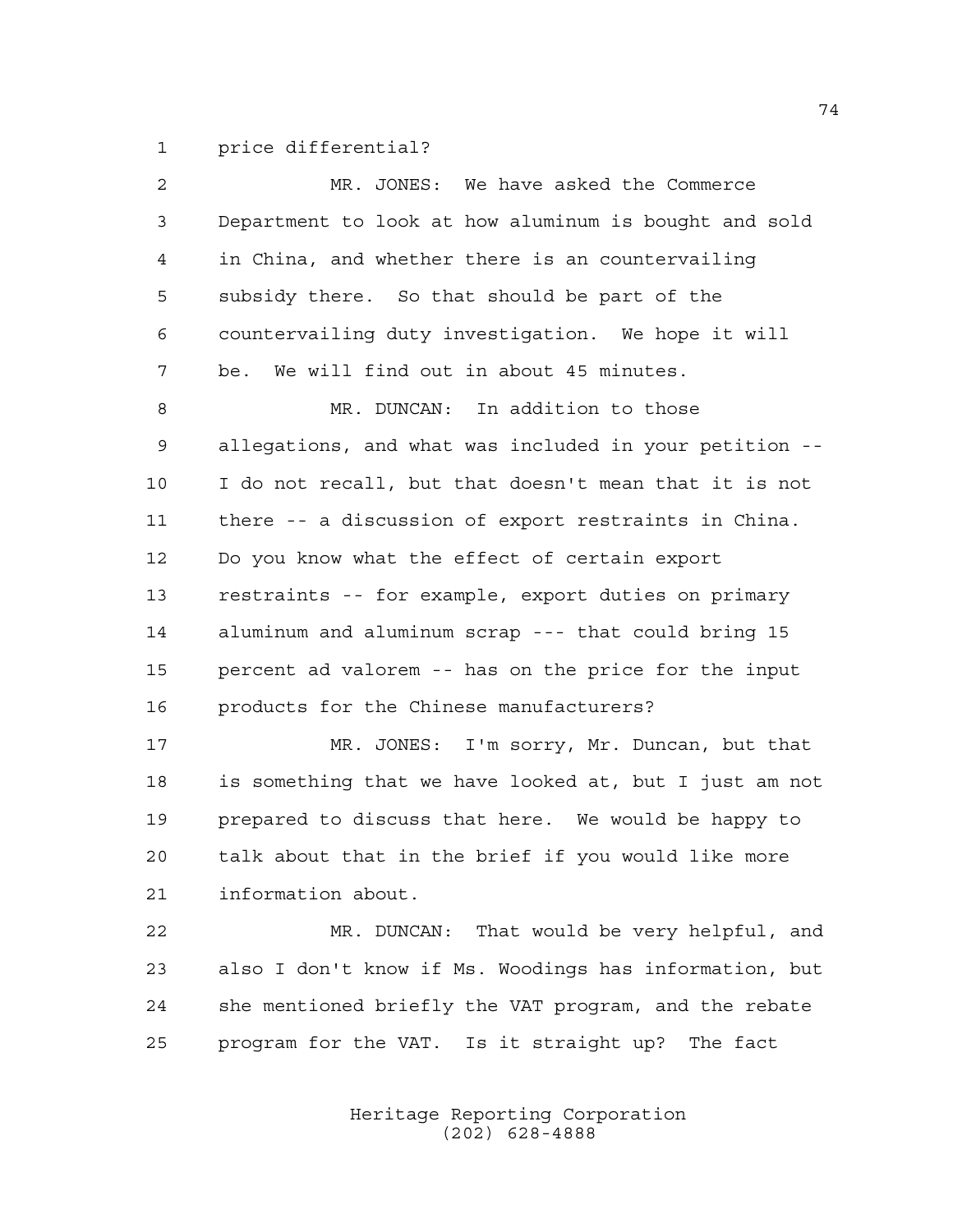that they are rebating the VAT, or is there a

 differential application of the VAT depending upon the level of sophistication of the manufacturing process in this industry?

 MS. WOODINGS: Mr. Jones is actually going to have some more direct information on that particular program than I will.

 MR. JONES: My understanding is that it is just straight up across the line, but we will check on that, and if the information we find is different from what I just told you, we will clarify it in our brief. MR. DUNCAN: Okay. Going back to testimony from Ms. Johnson, as a small producer of these products, I believe you indicated that you have around 270 employees that work in your mill? MS. JOHNSON: In that range.

 MR. DUNCAN: And this strikes me as a small -- well, you preface that by saying that you are a smaller producer. Yet, we have seen plenty of petitions that a single domestic manufacturer will have only 20 to 25 employees. So just the size of this industry is obviously very important in terms of the number of employees.

 But that 270 number, is that generally what you would associate with a single press, or do you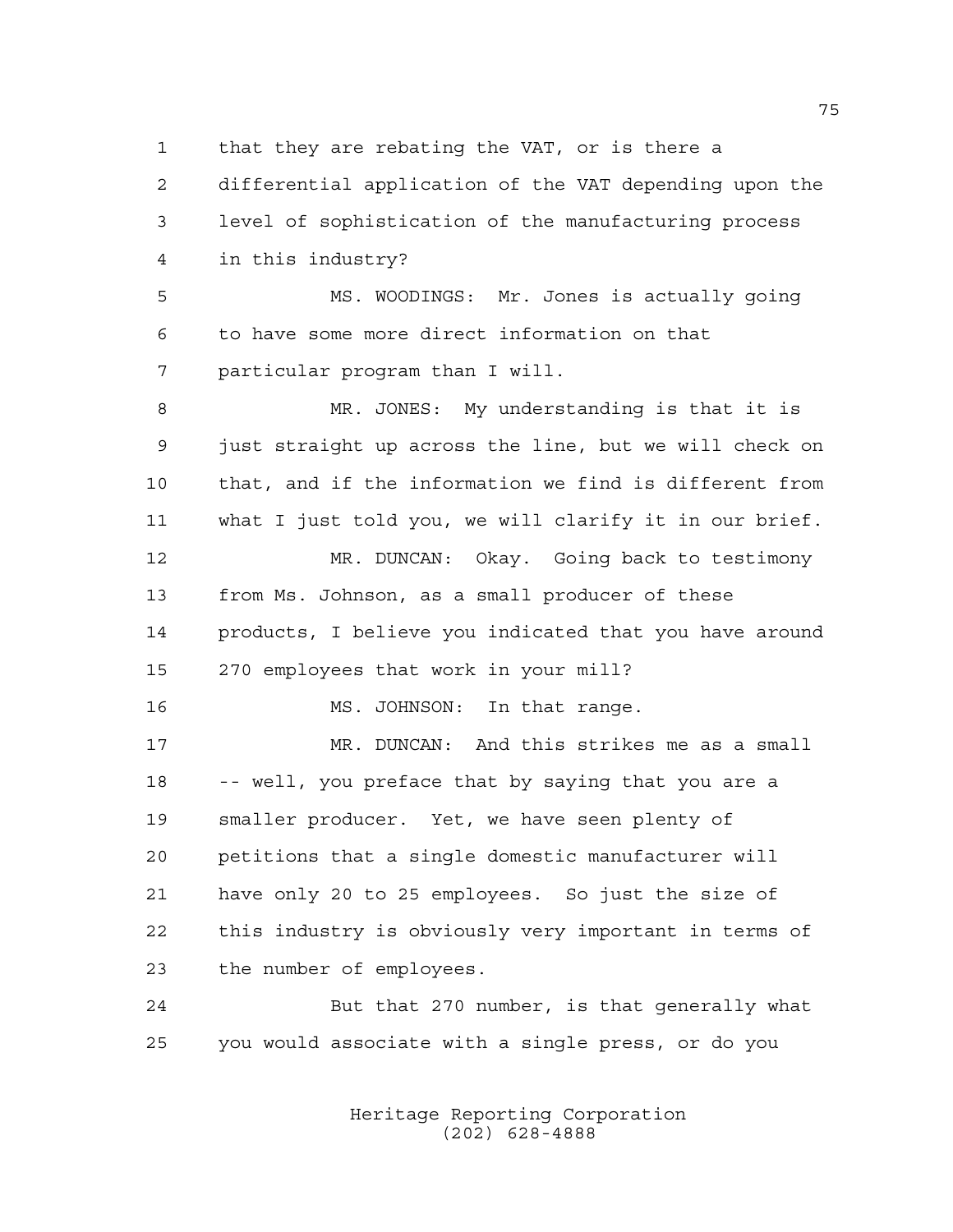operate more than one press?

 MS. JOHNSON: We own three presses. We are currently operating two of them. MR. DUNCAN: Okay. MS. JOHNSON: You know, there is a large amount of capital investment in this market. So, we don't spend millions and millions of dollars. We just put a press in last summer that we bought from a distraught extruder, and the installation was in the \$6 million range, and then not run volume through it. And by necessity, this is a volume driven organization or industry, even for the small producers, if that makes sense. We are small obviously and still could use other extruders sitting there. But we are not small within our community as an employer. 17 MR. DUNCAN: So would it be accurate to say then would your firm be representative? Would roughly a hundred to 130 or 140 employees be associated with a single press? MS. JOHNSON: We tend to add a great deal more value. So, for instance, Sapa has a plant in Spanish Fork, Utah, about two hours from us, where they primarily have a cast house. They extrude and their finish operation is putting the metal on the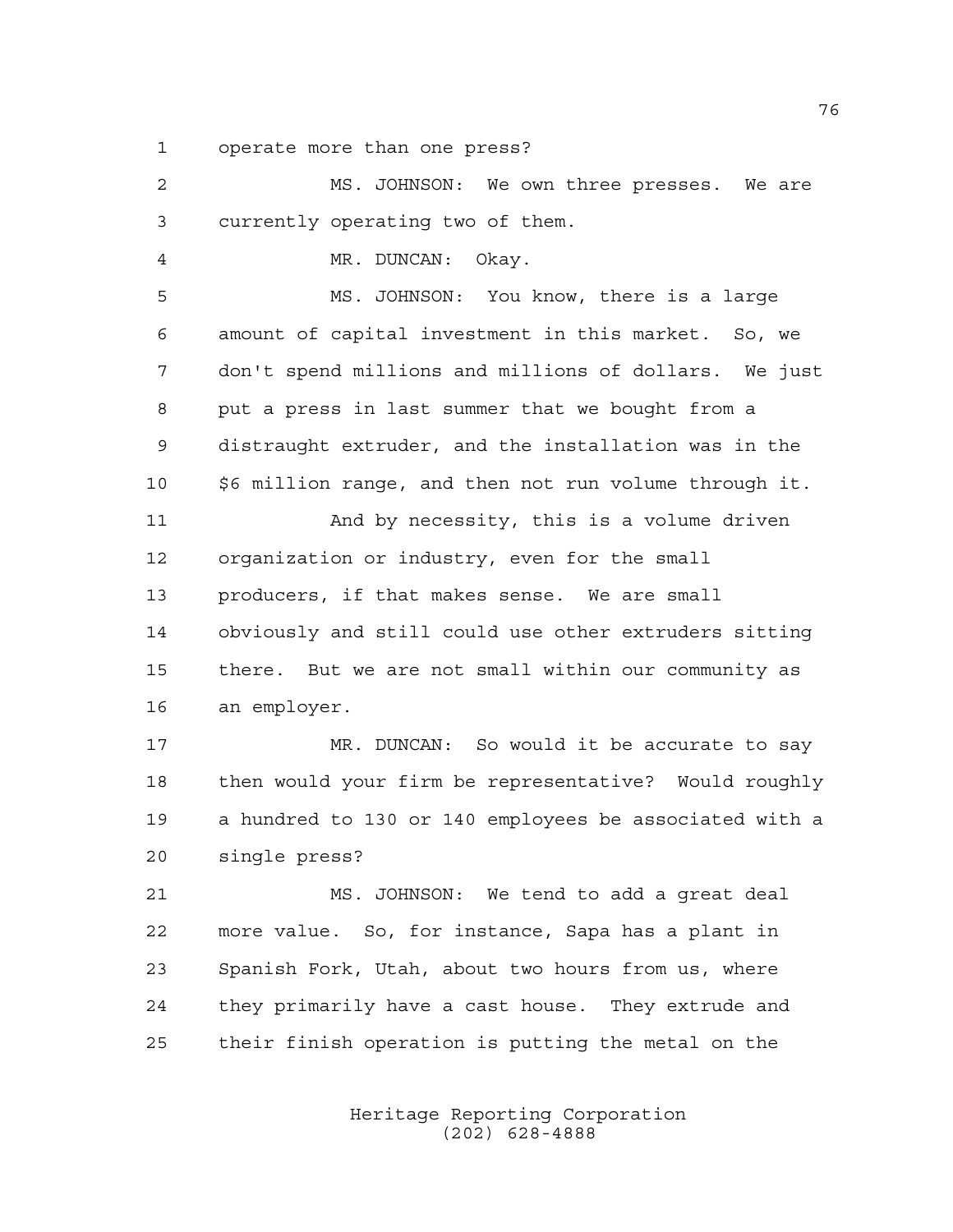truck.

| 2  | And they have two presses and they have                  |
|----|----------------------------------------------------------|
| 3  | nowhere near the amount of employees that we have.<br>We |
| 4  | run our own delivery trucks to the West Coast. We are    |
| 5  | in product lines that are more labor intensive.          |
| 6  | MR. DUNCAN: Thank you. So the average                    |
| 7  | number of employees that a particular firm would have    |
| 8  | and associated with a single press would depend          |
| 9  | largely on the degree of balancing fabrication that      |
| 10 | they would realize? Okay. Thank you. That is             |
| 11 | helpful.                                                 |
| 12 | Going back to the discussion of the LME                  |
| 13 | prices, and looking at the import unit values, I was     |
| 14 | struck by how imports from all sources, in terms of      |
| 15 | the unit values, largely reflected the evolution of      |
| 16 | the LME prices.                                          |
| 17 | MS. WOODINGS: Mr. Duncan, as I mentioned,                |
| 18 | the aluminum itself accounts for a very high             |
| 19 | proportion of total costs, and as was testified, that    |
| 20 | metal cost has to be pushed forward, and the amount      |
| 21 | of, to the buyer.                                        |
| 22 | So there is going to be a very high                      |
| 23 | correlation between aluminum costs and prices for all    |
| 24 | producers.                                               |
| 25 | MR. JONES: Let me just add that that                     |
|    |                                                          |
|    |                                                          |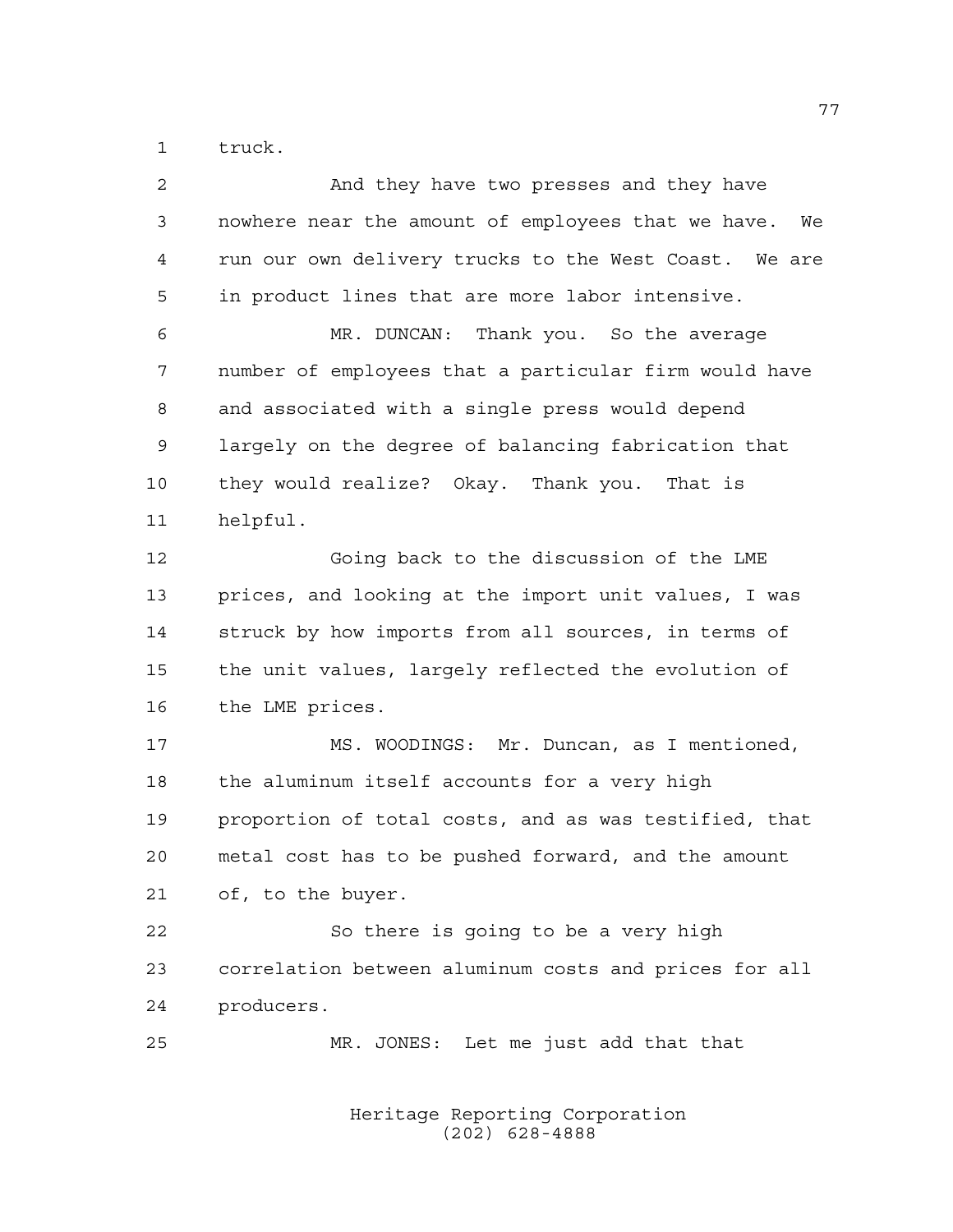doesn't mean that all producers in all countries follow the LME necessarily. But the LME is the best indicator probably of what the world market price is to the extent that there is a world market price for aluminum.

 So it is not surprising that the imports would track generally the LME, in terms of averaging the value.

 MR. DUNCAN: In terms of the number one economic indicator for your outlook for this industry, what would you look at of all the government published statistics?

 MR. CROWDIS: I think it would depend on what end use you are primarily in. We would look at, quite frankly, employment and housing starts, in our business.

MR. DUNCAN: Residential?

 MR. CROWDIS: Residential. We also look at permits on the commercial side, but generally commercial lags the residential by about a year. So the residential is a good forward looking indicator for the commercial side of the business.

 It tailed off about a year-and-a-half later than the residential and we suspect that it will be a year-and-a-half getting cranked up again.

MR. DUNCAN: Okay.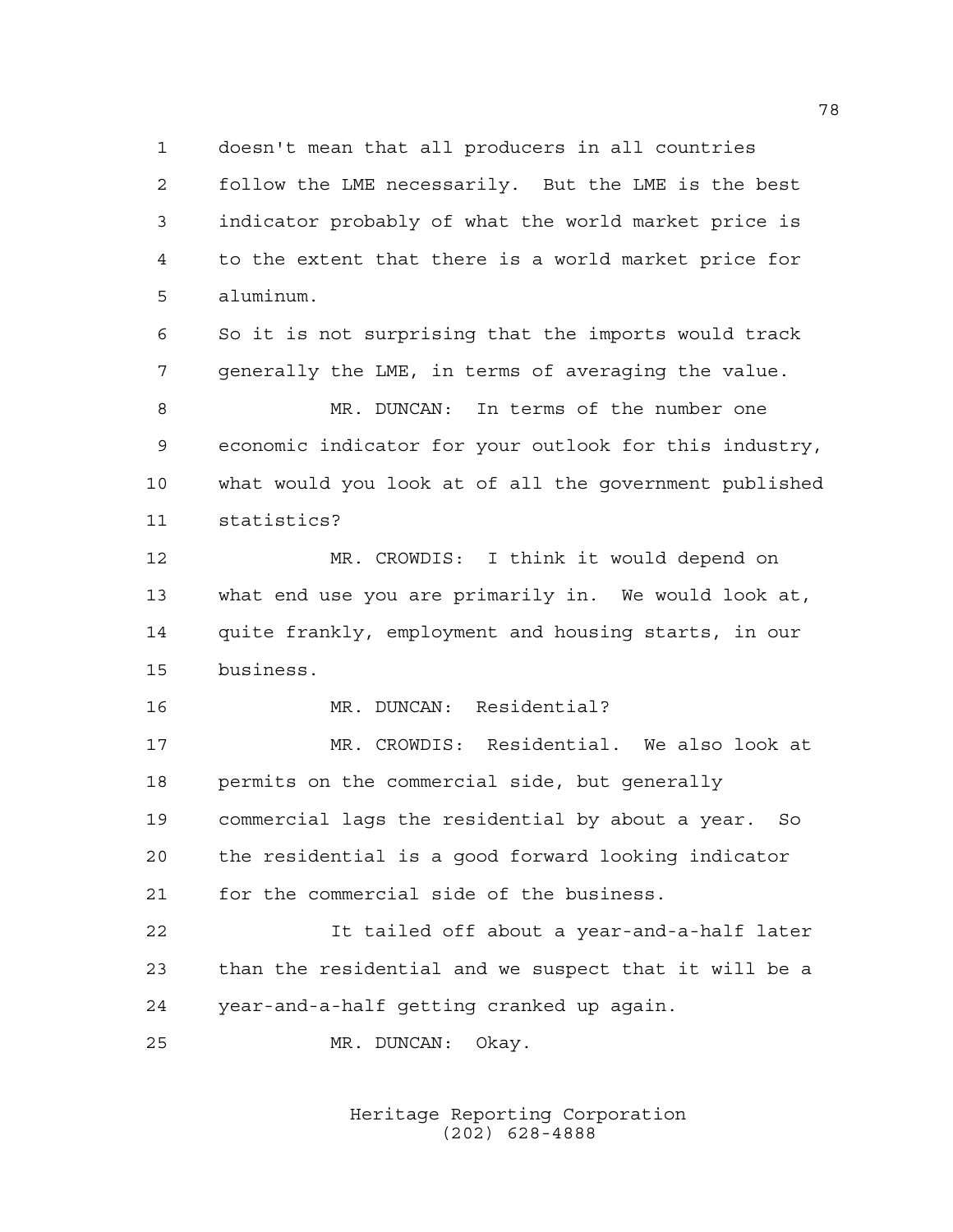MR. HENDERSON: In Sapa's case, we are across several end-uses, but we will typically start with the GDP outlook.

 MR. DUNCAN: Okay. Thank you. The last thrust of my questions will relate to the third- country AD/CVD owners, the ones in China and Australia. Is it your contention that some of the products that you allege has caused material injury in the 2009 period is the result of trade diversion?

 MR. JONES: From looking at the statistics, it certainly appears that way. The imports, the line of imports into Canada has dropped significantly after the imposition of orders in Canada, and it increased in the United States.

 So it certainly looks that way. I don't have a specific instance that I can describe to you or talk about where someone has decided to send product to the U.S. instead of Canada, but just looking at the import statistics, it appears to be the case.

 MS. ANDROS: But if I might add, it is also the case of price suppression or the price effects have been here since 2007, on top of what is already a tight market with demand down. So, that has added, if you will, injury to insult throughout the 2007 through 2009 period.

> Heritage Reporting Corporation (202) 628-4888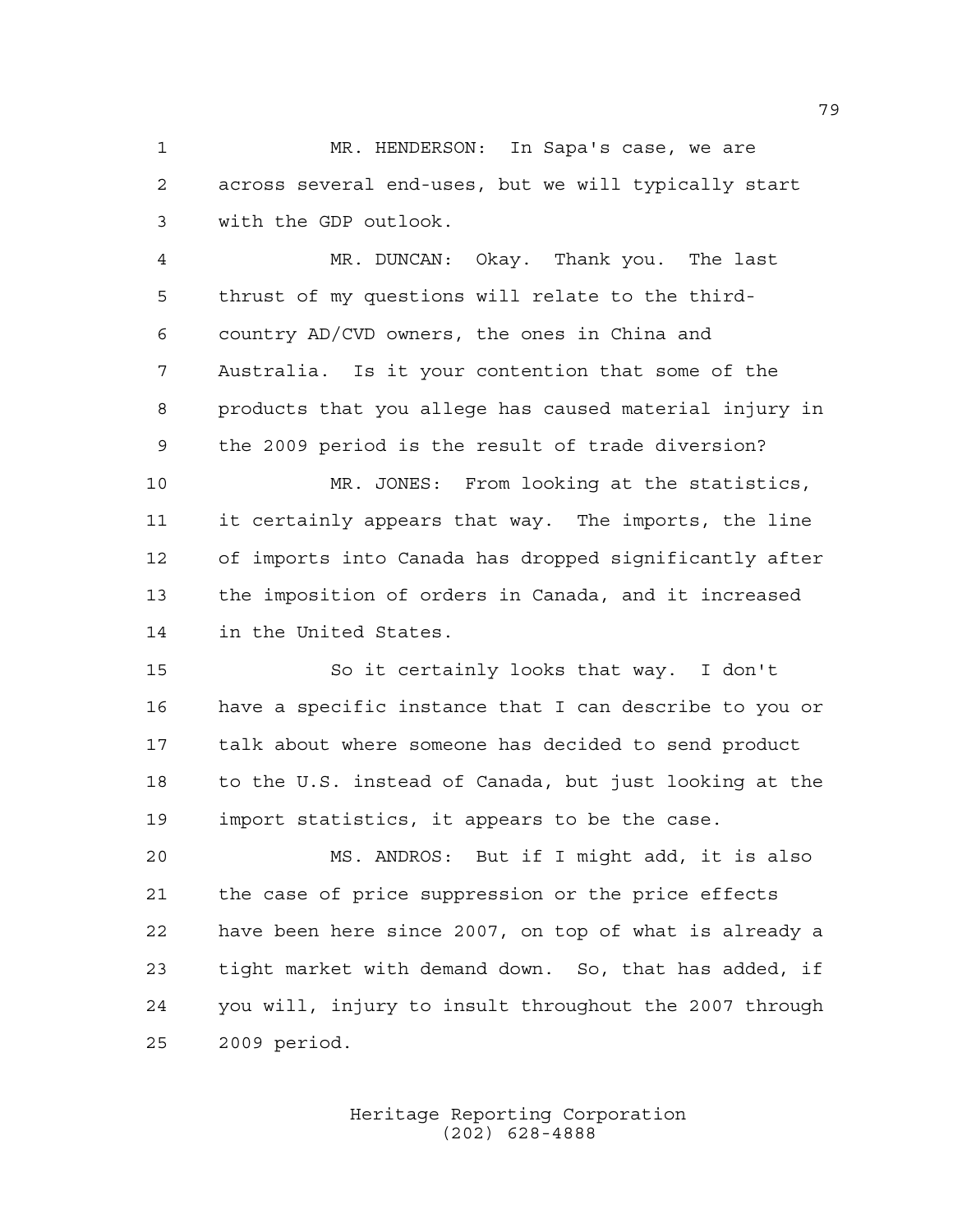MR. DUNCAN: Perhaps it has gone up a notch as the more volume of Chinese product is in the market. MS. WOODINGS: It's possibly has gone up or not. The pricing has been a factor throughout this period though. MR. DUNCAN: It would be interesting if you could provide data, and if the data are largely comparable at the six digit level on China exports to your products. MR. JONES: We will take a look at that and provide what we can pull together in the next few days. 14 MR. DUNCAN: All right. Thank you. Ms. DeFilippo, that is the end of my questions. MS. DEFILIPPO: Excellent. Thank you, Mr. Duncan. We will now turn to Mr. Bernstein, our attorney advisor. Marc. MR. BERNSTEIN: Thank you, Ms. DeFilippo. Again, I would like to thank the people on the panel for coming, particularly the industry witnesses who have traveled some distances to get here. While Mr. Duncan covered a lot of product issues, I still have a few. Mr. Crowdis, in your prepared testimony, you

> Heritage Reporting Corporation (202) 628-4888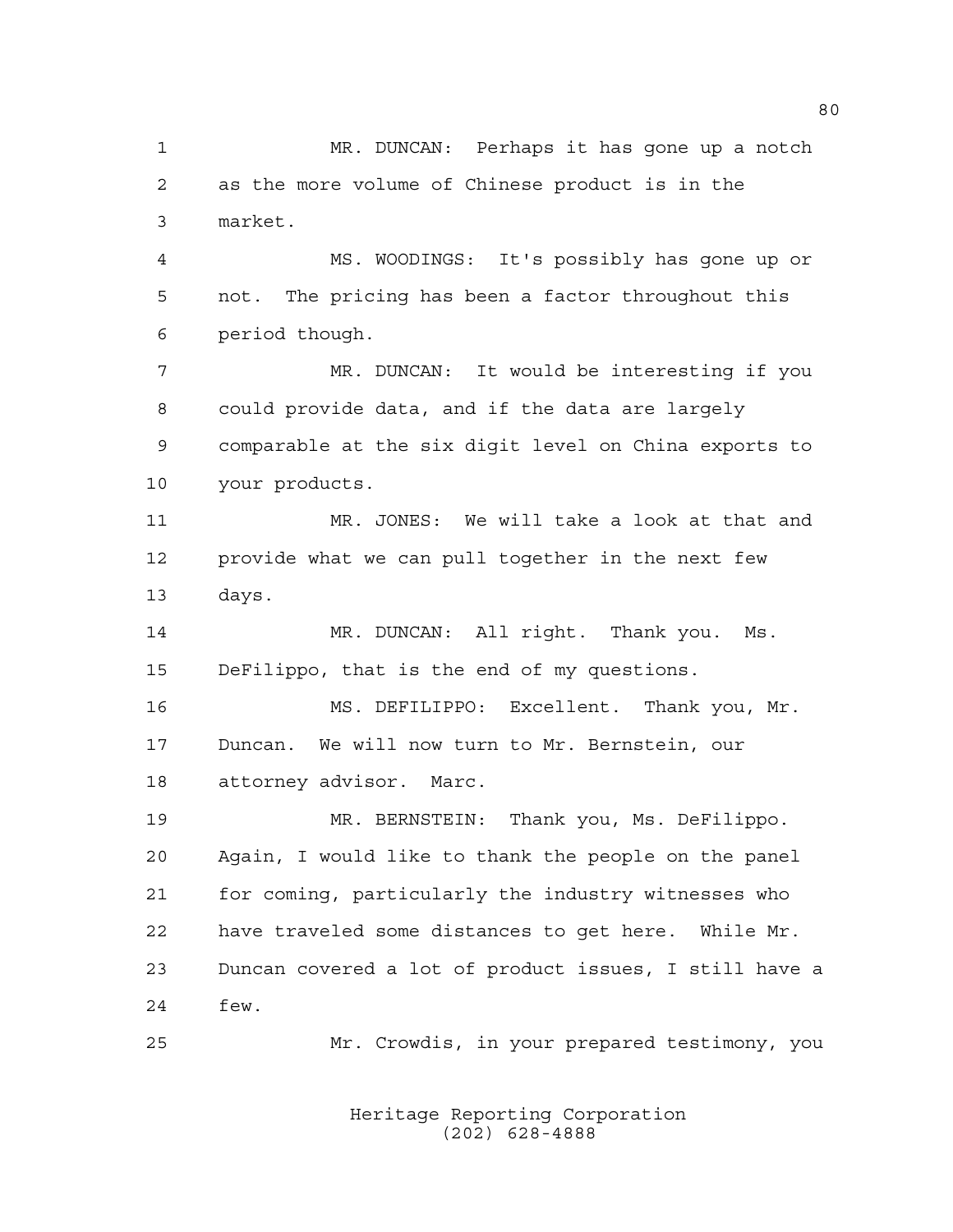had at one point distinguished between standard shapes and custom shapes. Could you explain to me how you perceive the difference between the two, or what you perceive the difference between the two to be?

 MR. CROWDIS: Yes. I think in the industry that we understand there is a distinct difference. Standard shapes are the standard wrought angle burn tube. If someone wants 1-1/4 by 1-1/4, one-eighths inch wall angle, we all know what that is, and most places have dies that are comparable to that.

 And traditionally that has gone into the distribution and service centers, because the consumer doesn't want a truck load of angles. He wants five pieces, 20 foot long. So that is how that market has 15 generally played out.

 There is some OEMs that ask for those kinds of things. A custom shape is one specific and proprietor to a specific account. He has got a window design, and it is his design, and he has asked us as an extruder to create a die that is proprietary.

 I can't sell that die, that shape, to anyone else. That is what we call a custom shape, and what my indication is, is that at one point in time those were two sort of separate distribution channels; the service center business, and custom shape business.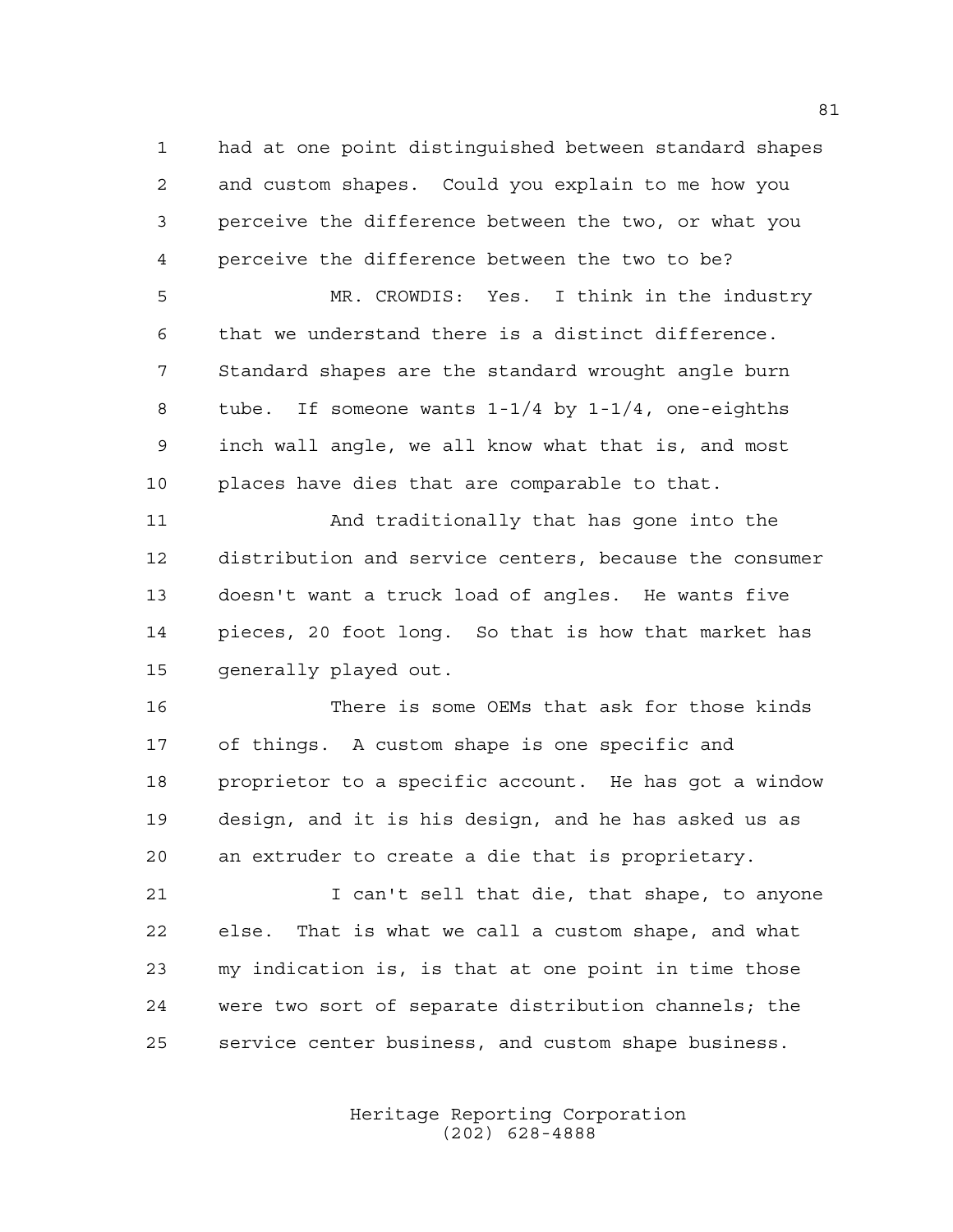The service centers now are getting more into custom shapes. They are providing value added activities, such as design assistance, and then moving custom shapes through this service center for all the right reasons.

 But there is no longer a delineation between the distributors that do this stuff and the rest of us who do the other stuff.

 MR. BERNSTEIN: Okay. Can you give some indication of what degree of business the standard shape versus the custom shape is, and whether to the extent that there is, I guess, movement in what direction, there is movement?

 MR. CROWDIS: I am not sure there is any movement in general.

16 MR. BERNSTEIN: Okay.

 MR. CROWDIS: Maybe I could ask Mr. Brown to answer that question. In our business, quite frankly, we do some as I indicated. You know, some standard shape, but that is not our bread and butter.

 MR. BERNSTEIN: Well, actually, Mr. Henderson, since you are the largest producer and I guess it has been said by other panelists that you tend to produce goods with perhaps lower value added. Could you address that for Sapa?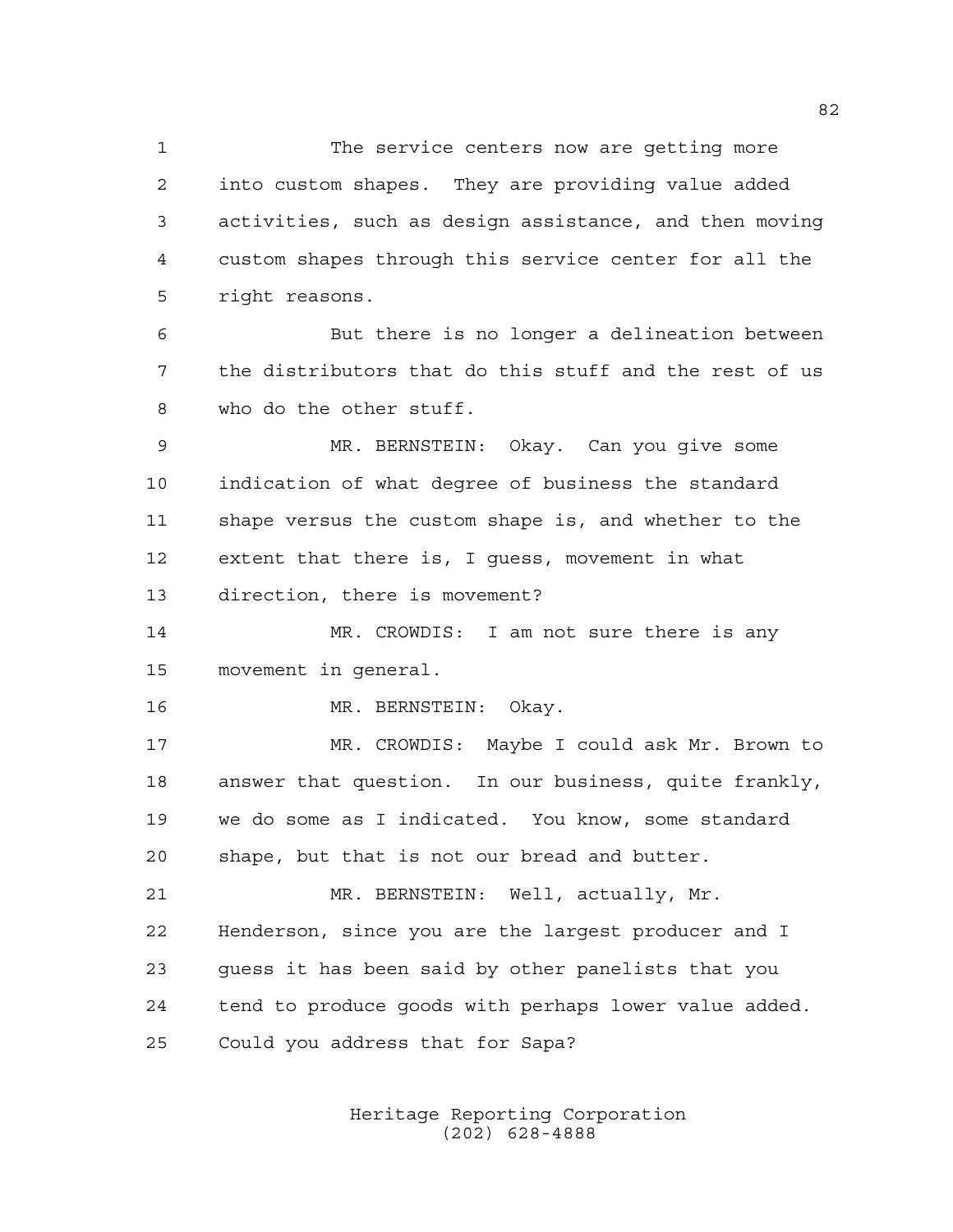MR. HENDERSON: Yes. I think we have made comments about the aluminum association codes, and they have a section for distribution, and generally it will run 15 to 20 percent of the total market size. It is difficult to know what is inside that number, and how much of it would be the standard shapes that Mr. Crowdis addressed, and how many are custom. But generally at its maximum the distribution channel will move about 15 to 20 percent of the extrusion volume in this country. And I would say it is typical, or rather it is safe to say that inside of that number the strong majority of it would be standards. MR. BERNSTEIN: Okay. Is the competition from the Chinese imports any different in kind or magnitude in the standard shape, as opposed to the custom shape? This is for any of the industry witnesses that might answer. MR. HENDERSON: I have the microphone. MR. BERNSTEIN: Okay. MR. HENDERSON: I would just say that we find it to be apparent in all end-uses, and in each of those uses it is a bit of a different phenomena. It is a little bit of a different kind of competitive nature.

> Heritage Reporting Corporation (202) 628-4888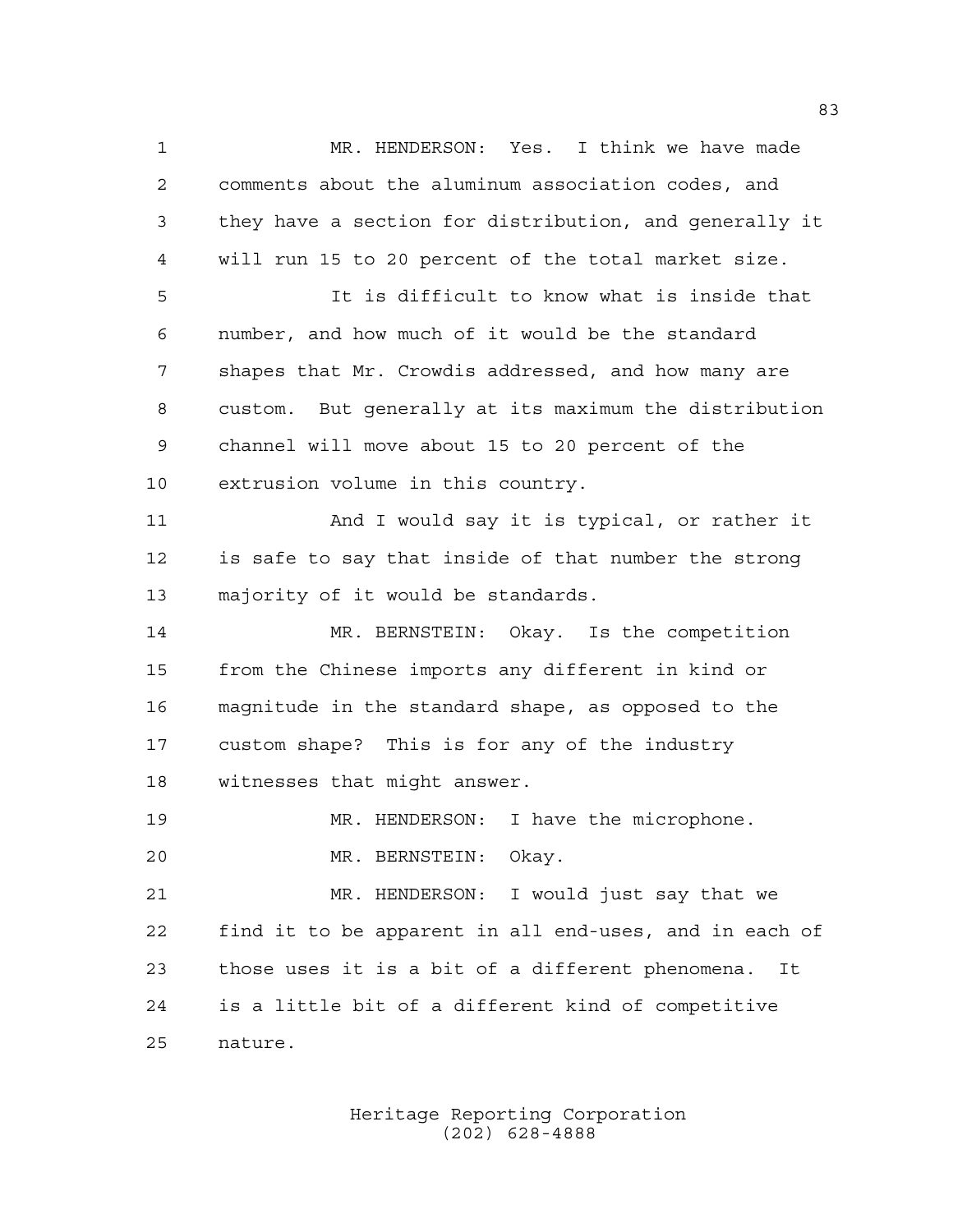MR. BERNSTEIN: Okay. Any other thoughts by people on the panel?

 MR. CROWDIS: What we have found that has evolved over the past decade is that a lot of the Chinese competition started off in the standard lines, because you can get large quantities very easily into the service centers where they are managing inventories.

 That has progressed significantly and now they are much more prevalent in the custom shapes as well. It started off that way, but now there is a lot of competition as I think you have heard right across the panel in all sectors, and in custom shapes on the top of that.

 MR. BERNSTEIN: Let me ask a very basic question which may betray ignorance of this industry, but with respect to the service centers, will the service centers only be dealing with domestically produced articles, or will they be dealing with both domestically produced articles and imports from a number of countries concerning China? What is the situation there?

 MR. HENDERSON: Distributors will generally work with a variety of sources.

MR. BERNSTEIN: So you would find

Heritage Reporting Corporation (202) 628-4888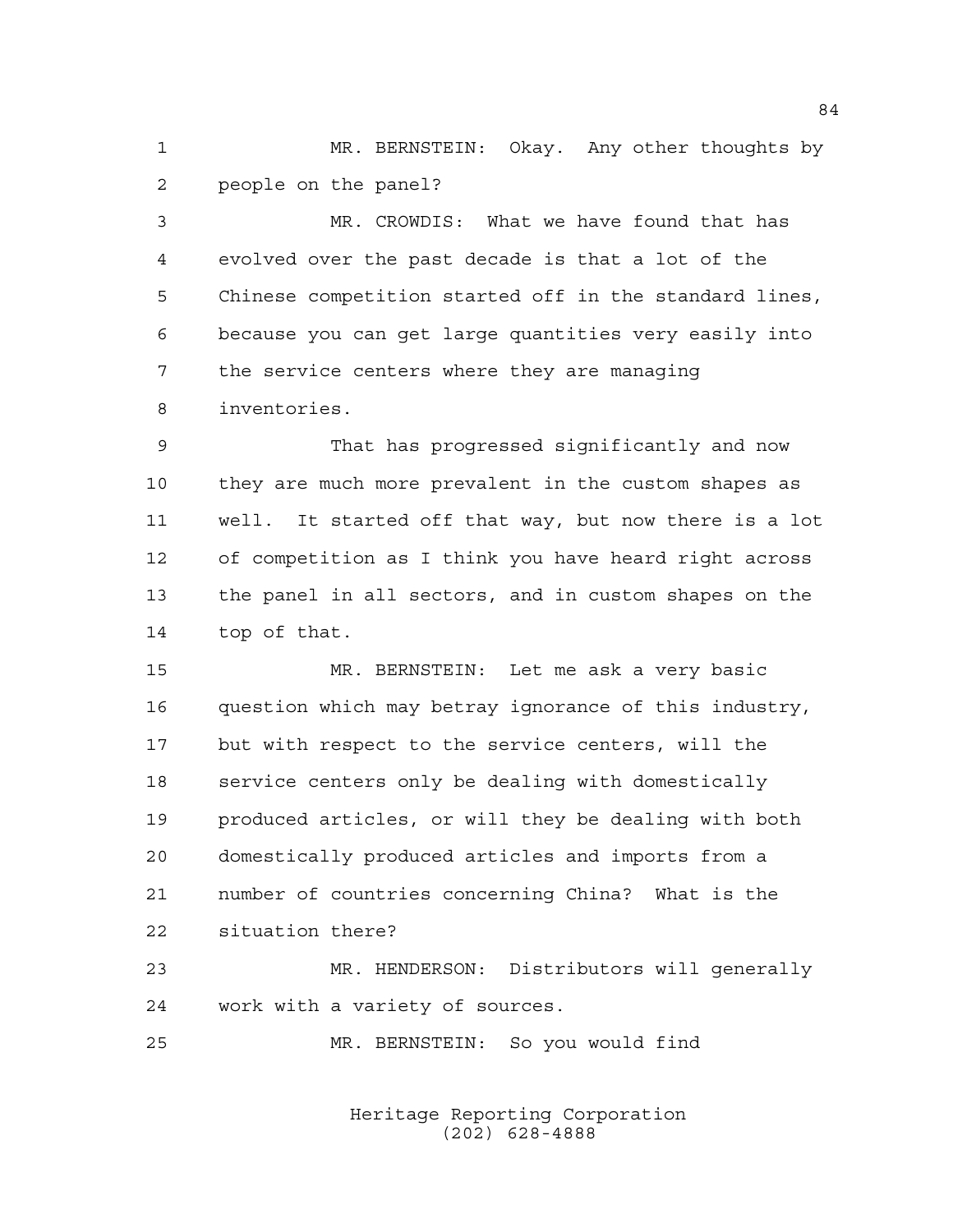domestically produced articles, non-subject imports, and subject imports? MR. HENDERSON: That's right, and other metal products, and a variety of other products as well. MR. BERNSTEIN: When you are dealing with the products that go to a distributor, I assume the

 distributor is the purchaser and the distributor is the entity with which you are involved in price

negotiations?

11 MR. HENDERSON: Yes.

MR. BERNSTEIN: Okay. Thank you.

 MR. BROWN: Let me just make one additional comment.

MR. BERNSTEIN: Sure.

 MR. BROWN: In some cases the distributor will be a third-party, because if the distributors have pursued more of the custom business as Mr. Crowdis has mentioned, they will often do so by providing a just-in-time service for the OEM.

 In those cases the price negotiation may be with the OEM, and the distribution group provides a -- basically buys it and delivers it to that OEM on an adjusted time basis. So it is a three-party transaction in that scenario.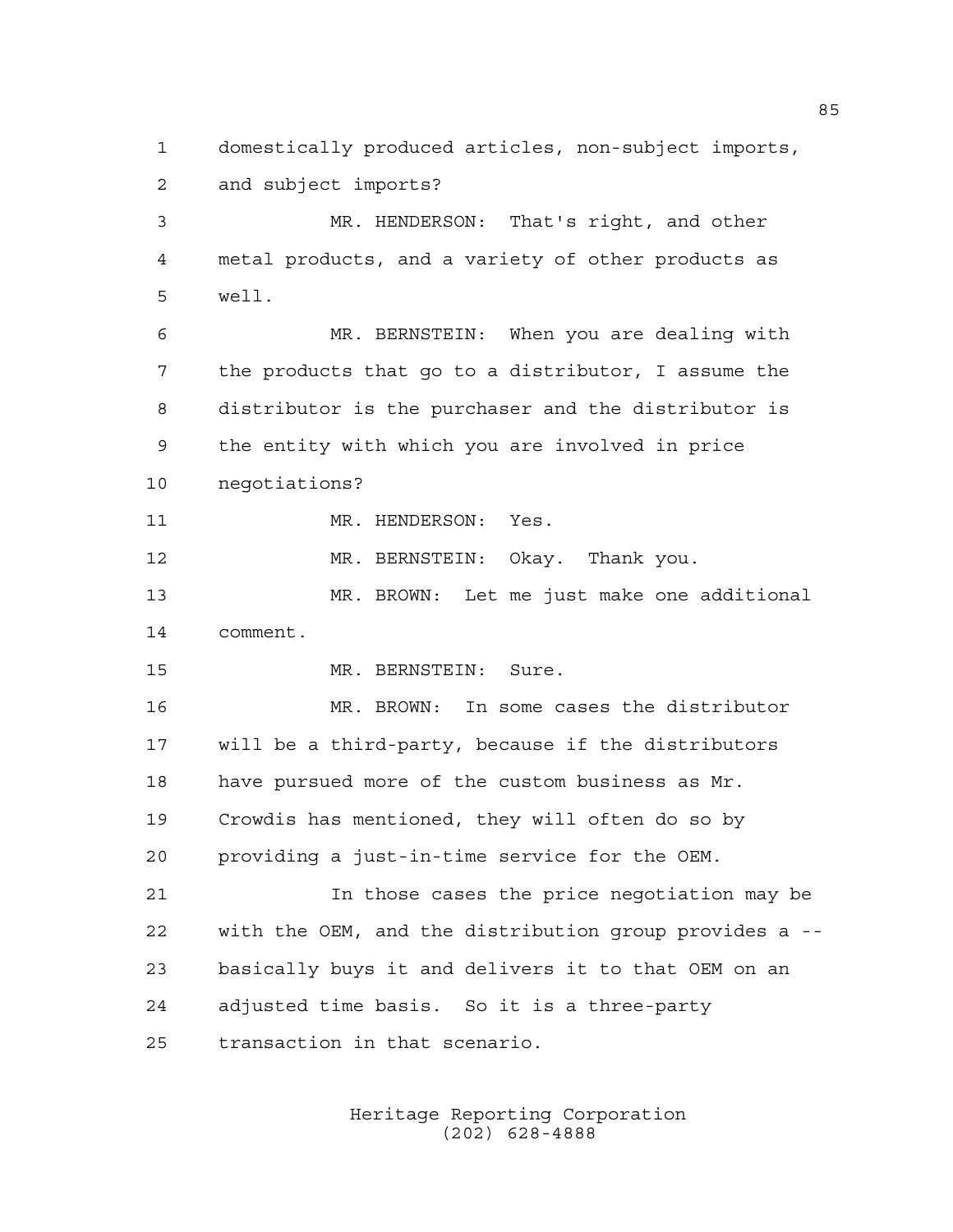MR. HENDERSON: I would agree with that, yes.

 MR. BERNSTEIN: Okay. With respect to going back a step, but with respect to the production process, your facilities are making the standard shapes and the custom shapes, or is it true that your facilities are making the standard shapes and the custom shapes along the same lines and same processes, but it would just be a different extrusion, die, or different extrusion mechanism? Am I understanding this correctly?

 MR. HENDERSON: Yeah, we would say that is generally a true statement. However, in our organization there are some facilities that focus more on those standards, because from an efficiency standpoint the more volume you can get off of a single run the better it is. So we tend to concentrate on production, but only by our own choice. Not because of the equipment.

 MR. BERNSTEIN: Okay. Are there some facilities where you produce both? MR. HENDERSON: All facilities. MR. BERNSTEIN: Okay. Thank you. Ms. Johnson, just to clarify, is this discussion pertinent to your firm at all? Does your firm do standard

> Heritage Reporting Corporation (202) 628-4888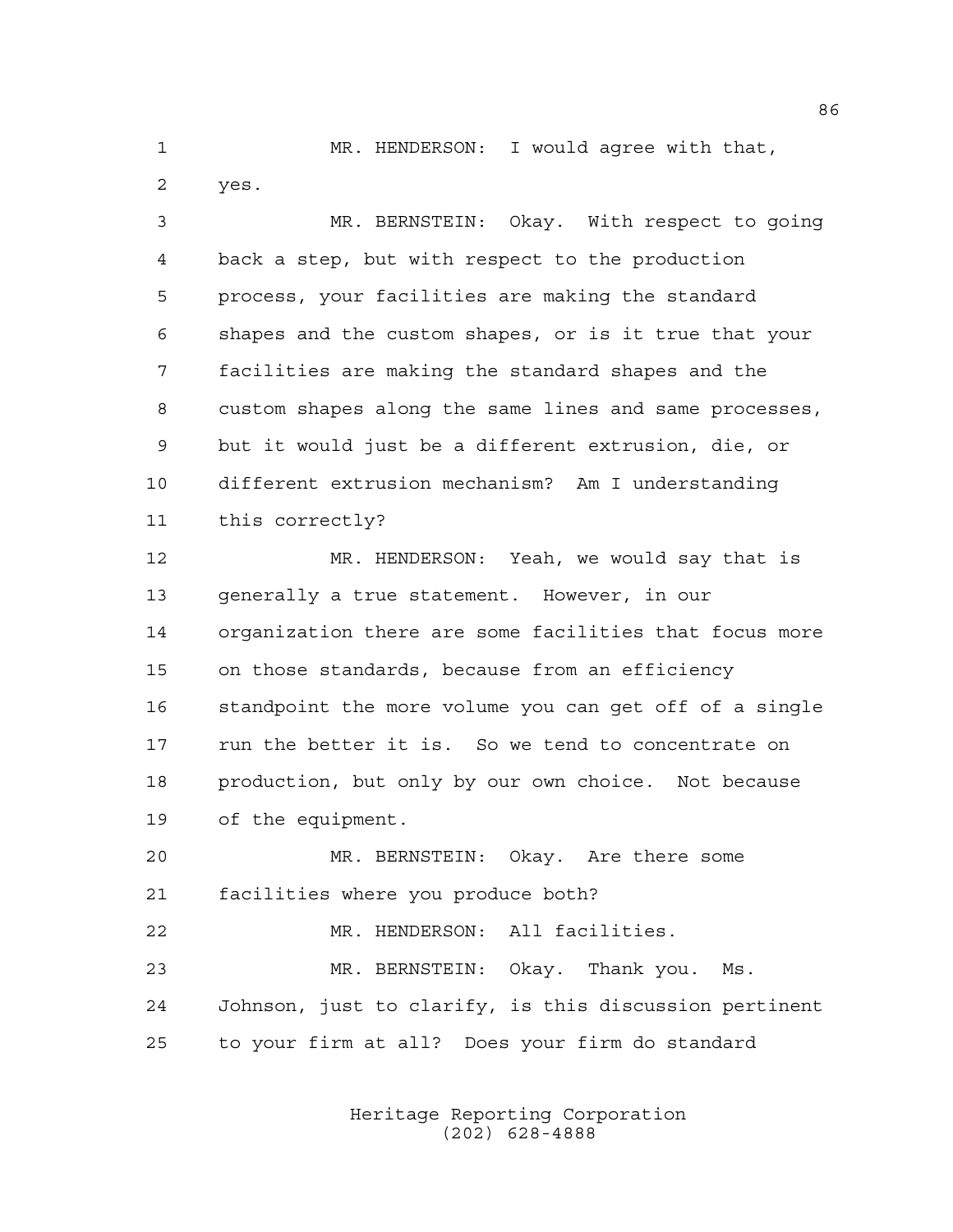shapes, or --

| 2  | MS. JOHNSON: We sell mill finish.                     |
|----|-------------------------------------------------------|
| 3  | MR. BERNSTEIN: Okay.                                  |
| 4  | MS. JOHNSON: Which generally is standard.             |
| 5  | Actually, we are in a market where pretty much all of |
| 6  | the products are standard, and then we ship the next  |
| 7  | day after we get the order.                           |
| 8  | MR. BERNSTEIN: Okay. Thank you. Let me                |
| 9  | also go back and ask one follow-up question to        |
| 10 | something that Mr. Duncan covered. This concerns the  |
| 11 | various alloy series within the scope of the six.     |
| 12 | I think I heard some testimony, and I am not          |
| 13 | sure that I understand this fully, but where one and  |
| 14 | the three series go principally to an electrical      |
| 15 | application first? Am I -- okay. Mr. Jones is         |
| 16 | nodding in the affirmative. Would you also find       |
| 17 | electrical applications in the sixth? I mean, are     |
| 18 | these distinctions --                                 |
| 19 | MR. JONES: I am going to defer to Mr. Brown           |
| 20 | to answer the question.                               |
| 21 | MR. BERNSTEIN: Okay.                                  |
| 22 | MR. JONES: But I would say that the one and           |
| 23 | the three are primarily electrical because of the     |
| 24 | higher percentages of aluminum in those alloys, which |
| 25 | make them better for electrical conductivity. but Mr. |
|    |                                                       |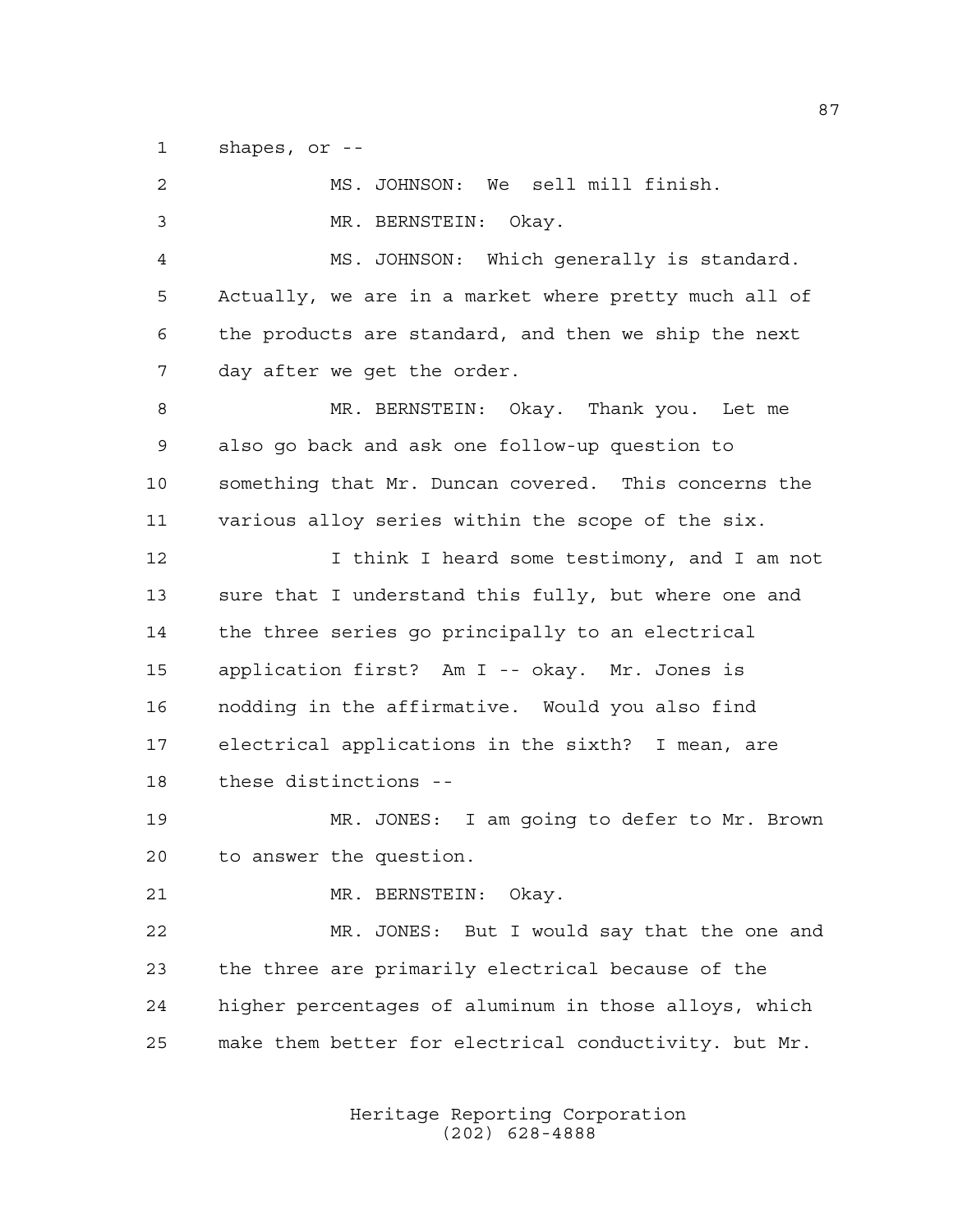Brown, please go ahead.

| 2  | MR. BROWN: Certainly there are a lot of                |
|----|--------------------------------------------------------|
| 3  | applications, electrical applications, where we would  |
| 4  | be running six thousand series alloys, and there are   |
| 5  | also three thousand series alloys which go into very   |
| 6  | different types of products.                           |
| 7  | For example, we produce a tubing out of a              |
| 8  | three thousand series which goes into digital printers |
| 9  | as part of the unit transfer mechanism.                |
| 10 | MR. BERNSTEIN: Thank you. Mr. Sapa or Mr.              |
| 11 | Henderson, you testified that Sapa produces a aluminum |
| 12 | extrusions in 26 countries. Is China one of them?      |
| 13 | MR. HENDERSON: I don't believe we have an              |
| 14 | extrusion operation in China.                          |
| 15 | MR. BERNSTEIN: Okay. To what extent does               |
| 16 | Sapa rationalize production between countries? Do you  |
| 17 | import certain articles from other Sapa facilities     |
| 18 | outside the U.S. because it is more efficient to make  |
| 19 | them there? Are there certain Sapa facilities          |
| 20 | overseas or outside the U.S. that specialize in        |
| 21 | certain items?                                         |
| 22 | MR. HENDERSON: It is very rare. Typically,             |
| 23 | the only other time that we would do that would be a   |
| 24 | rare exception. Generally, from some legacy issue      |
| 25 | that a part had been produced in that plant for quite  |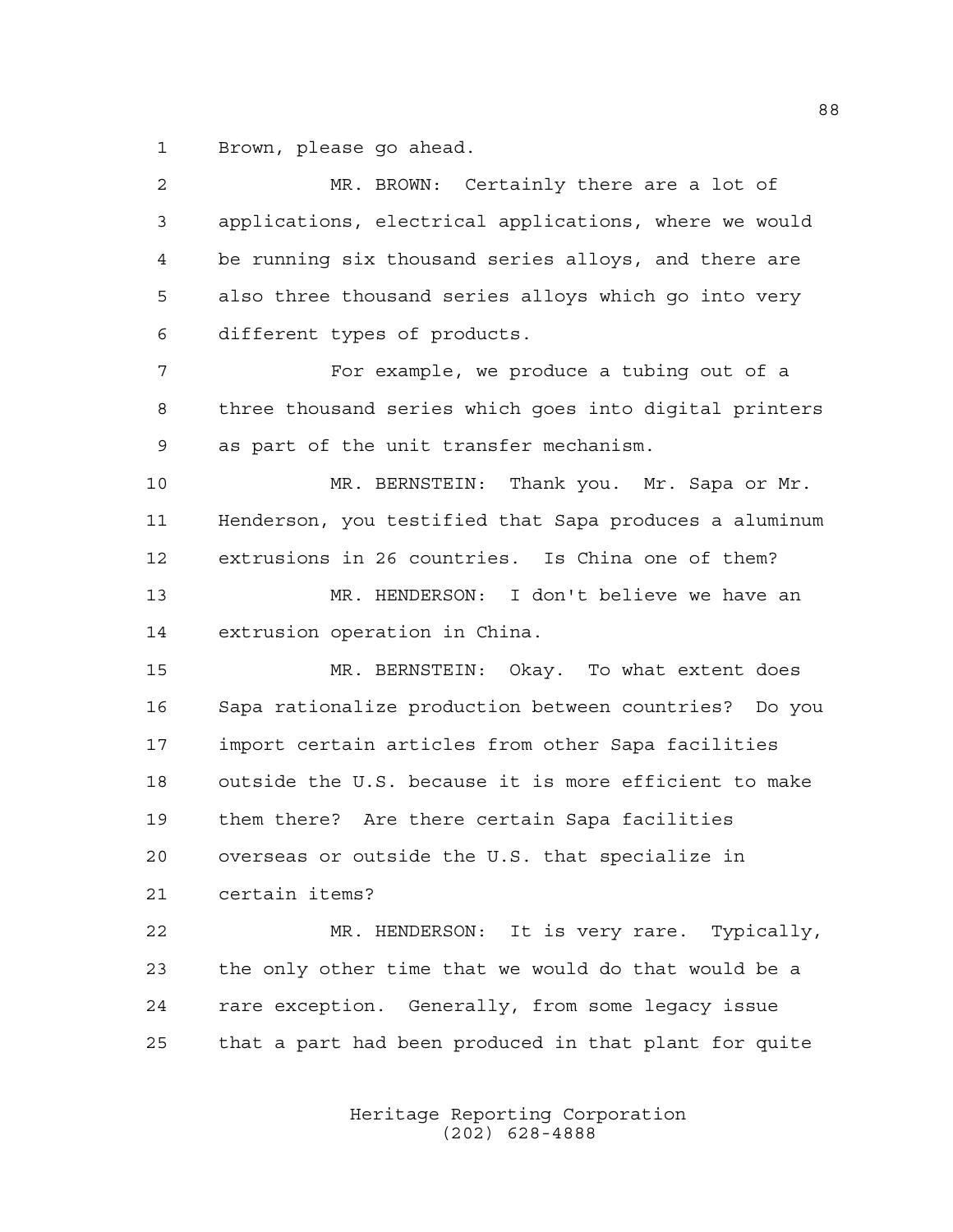some time, and the customer wants to continue to buy from that producer because they are comfortable with them until we can transfer the production to a closer facility.

 But I can't think of an example where we would make a habit of purposely wanting to do that. 7 MR. BERNSTEIN: Thank you. MR. CROWDIS: Excuse me, Mr. Bernstein, but I think ironically we rationalize, with all other things being equal, our mix between plants geographically. As Mr. Brown indicated, it is a game of pennies, and so if we can save a penny-and-a-half freight by shipping from an Indiana plant versus shipping it from Georgia, that is what we do. MR. BERNSTEIN: Okay. But just to make

 sure, your testimony concerns solely plants in the United States?

MR. CROWDIS: Correct.

MR. BERNSTEIN: Okay.

 MR. CROWDIS: But even then it is a geographical delineation.

 MR. BERNSTEIN: Okay. Thank you. A request for Mr. Jones for the brief. According to what I have been told by some of my colleagues that some responses indicate there are domestic producers who also import

> Heritage Reporting Corporation (202) 628-4888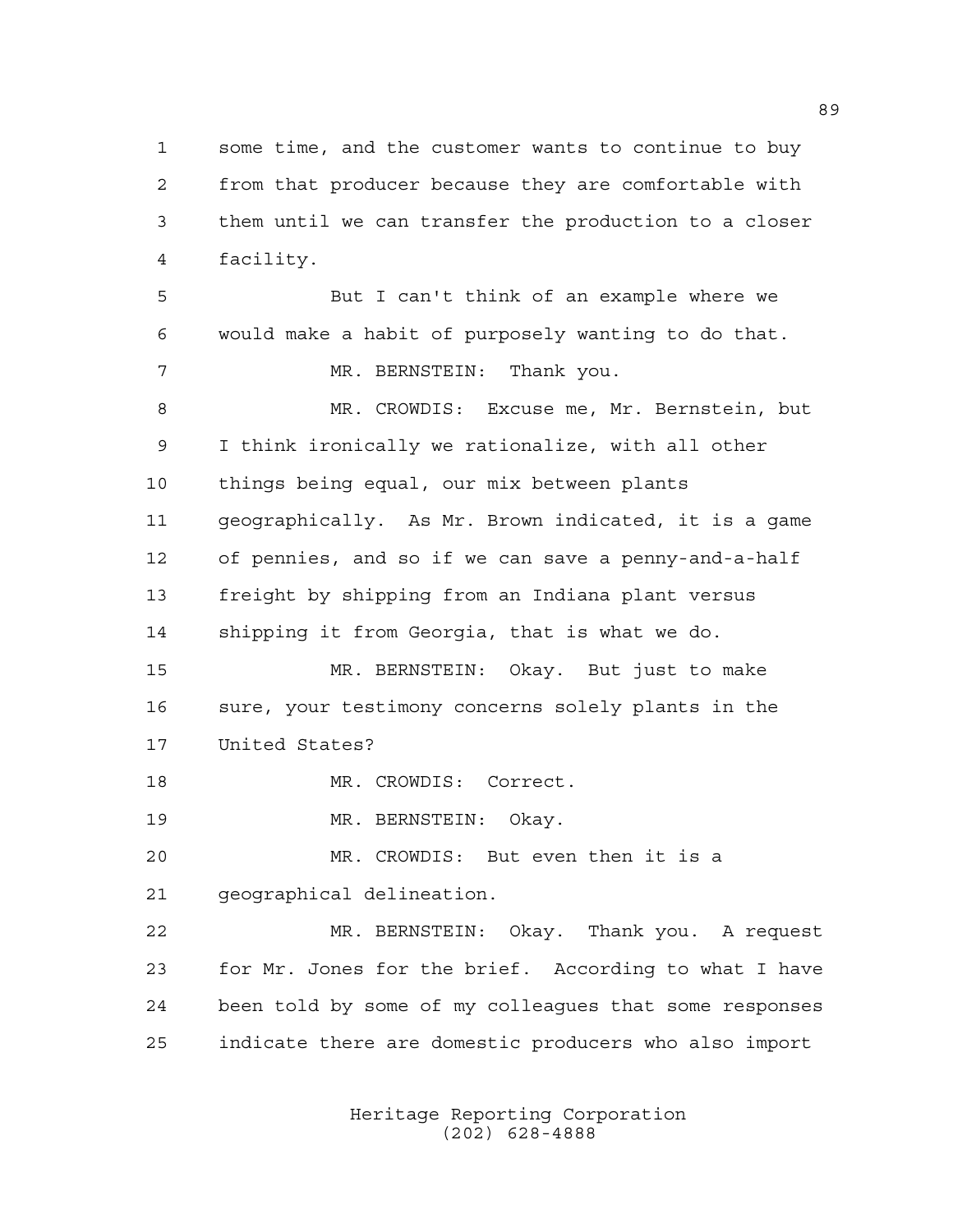the subject merchandise. If the Petitioners have a position on whether producers should or should not be excluded from the domestic industry pursuant to the related parties provision, you are certainly welcome to address that in your post-conference brief.

 MR. JONES: We would be happy to do that, Mr. Bernstein.

 MR. BERNSTEIN: Okay. I have a few questions here just to make sure that I understand what I will call customer-purchaser interaction. I mean, your testimony on lost sales and the importance of price has been fairly clear.

13 13 I think it is probably helpful to me if we had a little more basic information on the record about sort of the nature of the communications with your customers. Let's say that I am a customer who comes in who is going to want to make or is going to need aluminum extrusion for proprietary usage.

 So I more likely to be dealing with the people on the panel rather than a distributor. There was some testimony about coming in with a design phase. Now, how does this work? Do I, the producer - - I mean, do I basically set out a list of specifications and send it out for bid?

Could you help with sort of understanding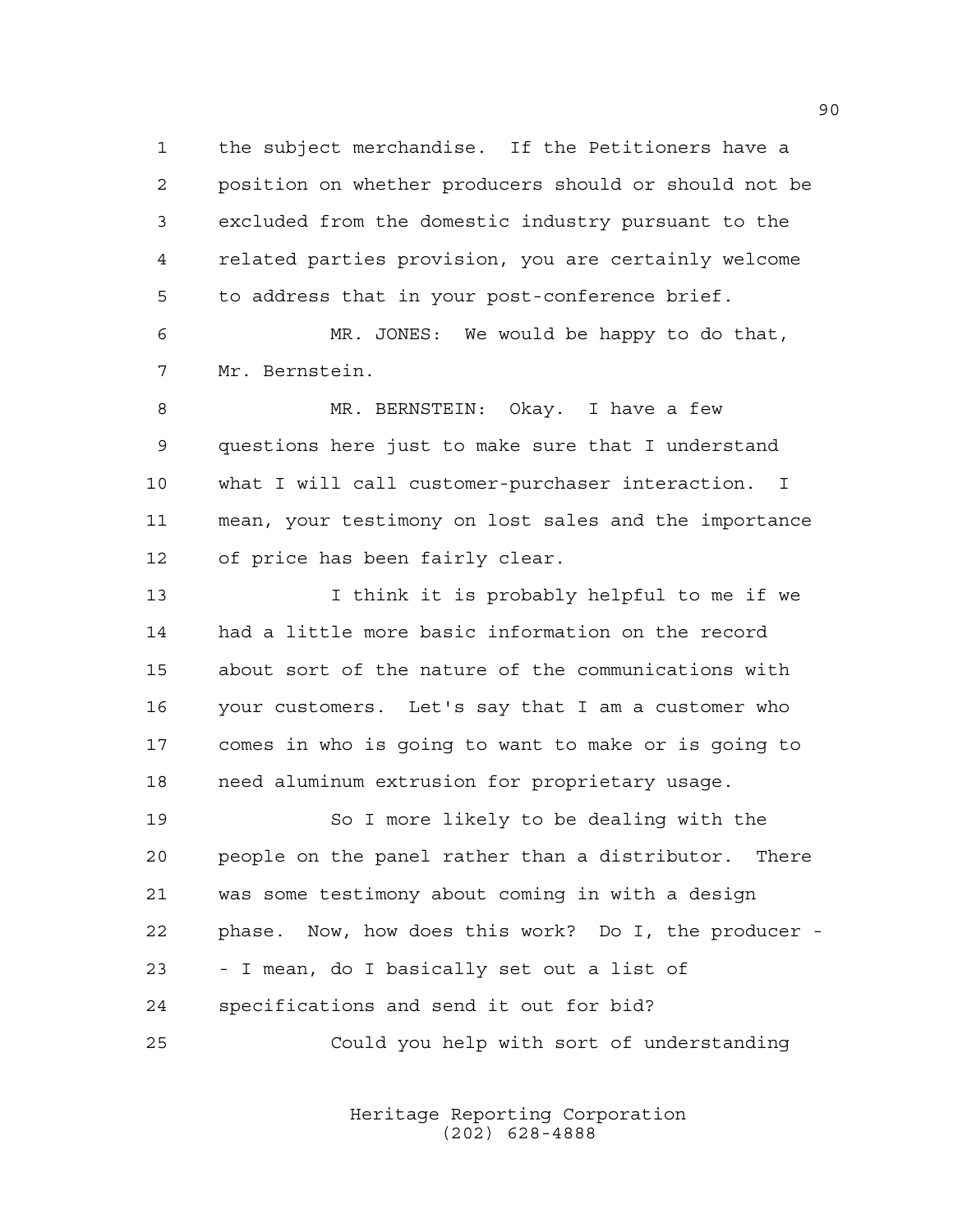how this process works in your industry?

 MR. BROWN: I'll take that. Very typically a prospect would come to us with a drawing, a drawing of a part. They are designing a new product, for example, and they have part drawings. They would sit down with one of our people.

 In some cases, we may make suggestions about how that part could be extruded more effectively because hopefully we know the extrusion process better. They know the end product, and so there is a dialogue there.

12 But most likely they are having those same discussions with a couple of other supplies as well. We all propose on those. We provide quotes to that prospect, and depending upon the nature of the discussion, it may be that the customer may want to be quoted on a part basis, a per part basis, or it may be per pound, or if he is in the window business, it could be per foot.

 So there is a lot of dialogue on what is the appropriate way, and what does the customer want, and what is the appropriate way to quote that part. Very often if it is a larger prospect, with intended recurrent purchasing, it will be quoted -- the metal will be quoted separately.

> Heritage Reporting Corporation (202) 628-4888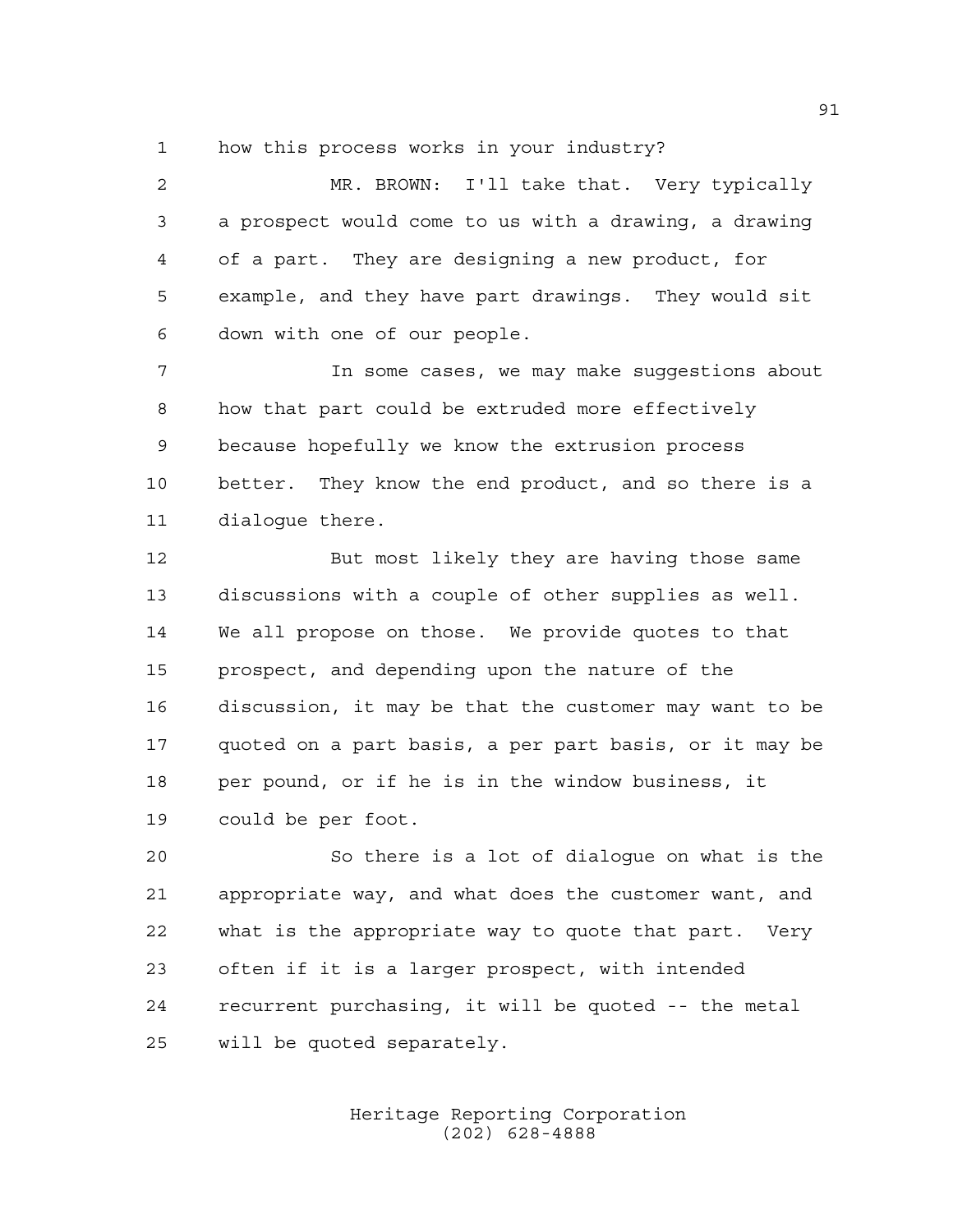999 So we would quote a conversion price, which will be added to the prior month's midwestern transaction price, for the metal for each month the net price that is paid by that customer indexes. MR. BERNSTEIN: Is it correct to infer that these type of negotiations would start again in the design phase well before there is a product being produced? MR. BROWN: it can happen both ways. Hopefully it is before the product has been produced, but very often it is someone who is already producing a product and is looking for an alternative source. They are unhappy with their current source, and they think there is a new way to go about it or whatever. MR. BERNSTEIN: Are these type of proprietary arrangements, because they believe -- well, one of the responses to one of Mr. Duncan's questions was that if somebody came in with a new product, and they will be purchasing it from you for a year, and then they will go off and buy some imports. I mean, is there a typical duration to these programs when you are helping somebody design a proprietary product? How long term do these arrangements tend to be?

MS. JOHNSON: I think it depends on the

Heritage Reporting Corporation (202) 628-4888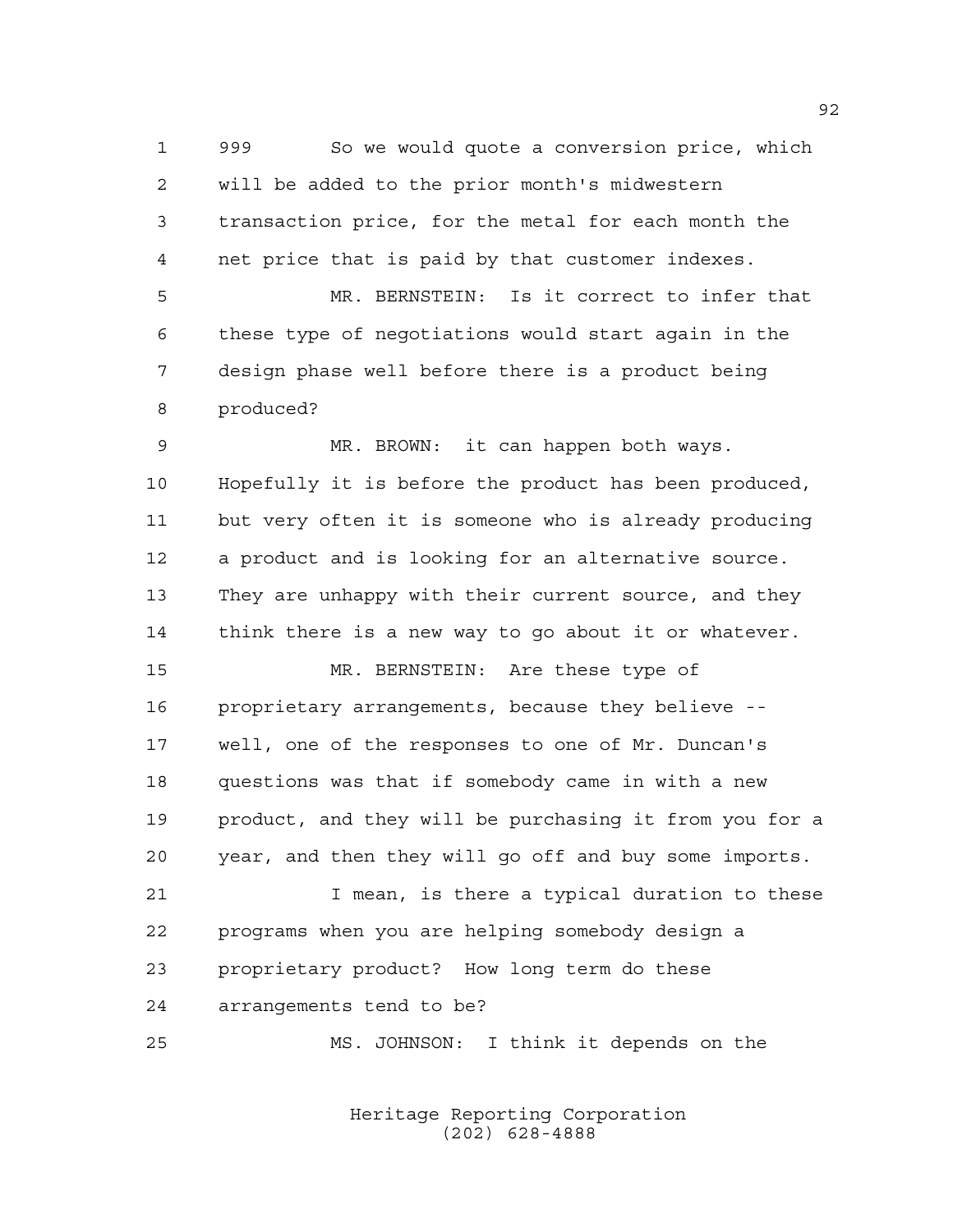value added of the extrusion. We had a particular situation where we went through five design iterations of a solar panel frame for a producer in the Silicon Valley area. Upon the completion of that the part was quoted and sourced from China.

 MR. BERNSTEIN: Okay. Any other comments? MR. BROWN: This is a business for the most part that does not work on contracts. It works on discussions, and yeah, give us the right price, and 10 give us the right product, and we will be with you for a long time. And that is worth about what it is worth.

 MR. BERNSTEIN: Well, let me ask in that respect. I was involved in an investigation last year which tended to involve test and design products, where the purchaser testified that one of the things that was most important was that the supplier be a reliable source of supply. That they be a reliable source of supply and be a high quality operation.

 Is this -- what are the similarities or distinctions between the U.S. and a Chinese product in this regard? Often we find in some investigations a delivery advantage, liability advantages, quality advantages, of a U.S. product over a Chinese product. To what extent are these concerns relevant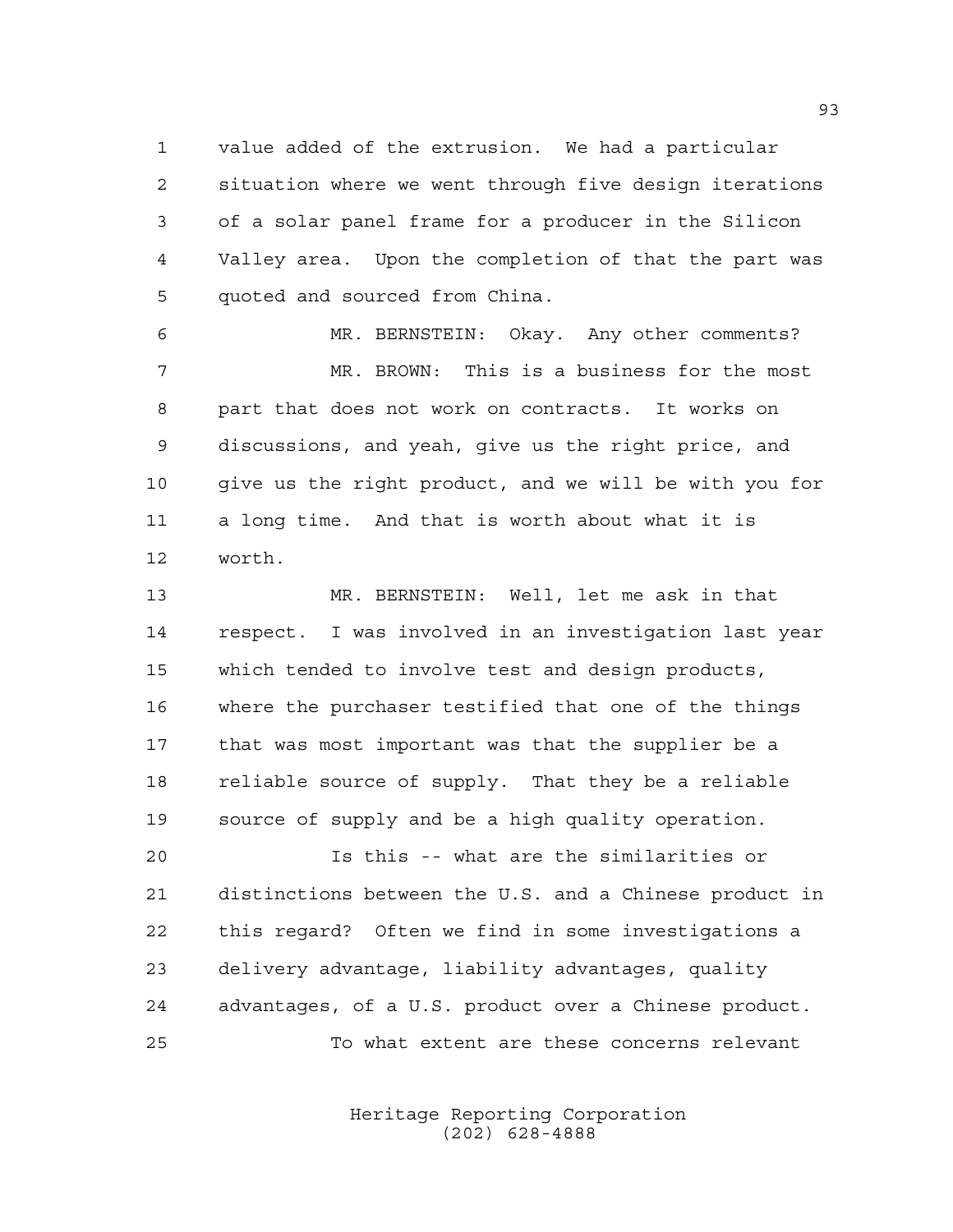or not relevant here, and again --

 MS. JOHNSON: I mentioned the China price, being faced with the China price, and although we are faced with that, obviously we are still in business, and so we have not lost every bit of work that we have had to the Chinese. Our customers, and domestic customers, have become dependent on the great reliable responsive service that they get from us and from this industry. But they also want the China price. Not the least of which is because they are in competitive positions in whatever market they participate in. And when their competitors get a China price, they feel a tremendous amount of pressure to have that same cost advantage. But there is value. I mean, the smarter purchasers understand the total cost of acquisition versus today's price, and there is a total cost of acquisition, and obviously that is what we try to sell because we are right here. MR. BERNSTEIN: Any other thoughts from the panel members? MR. CROWDIS: I think what we've found is

 that as the skids are getting greased over the early part of the decade, and quite frankly the Chinese industry, I think, has demonstrated that they have got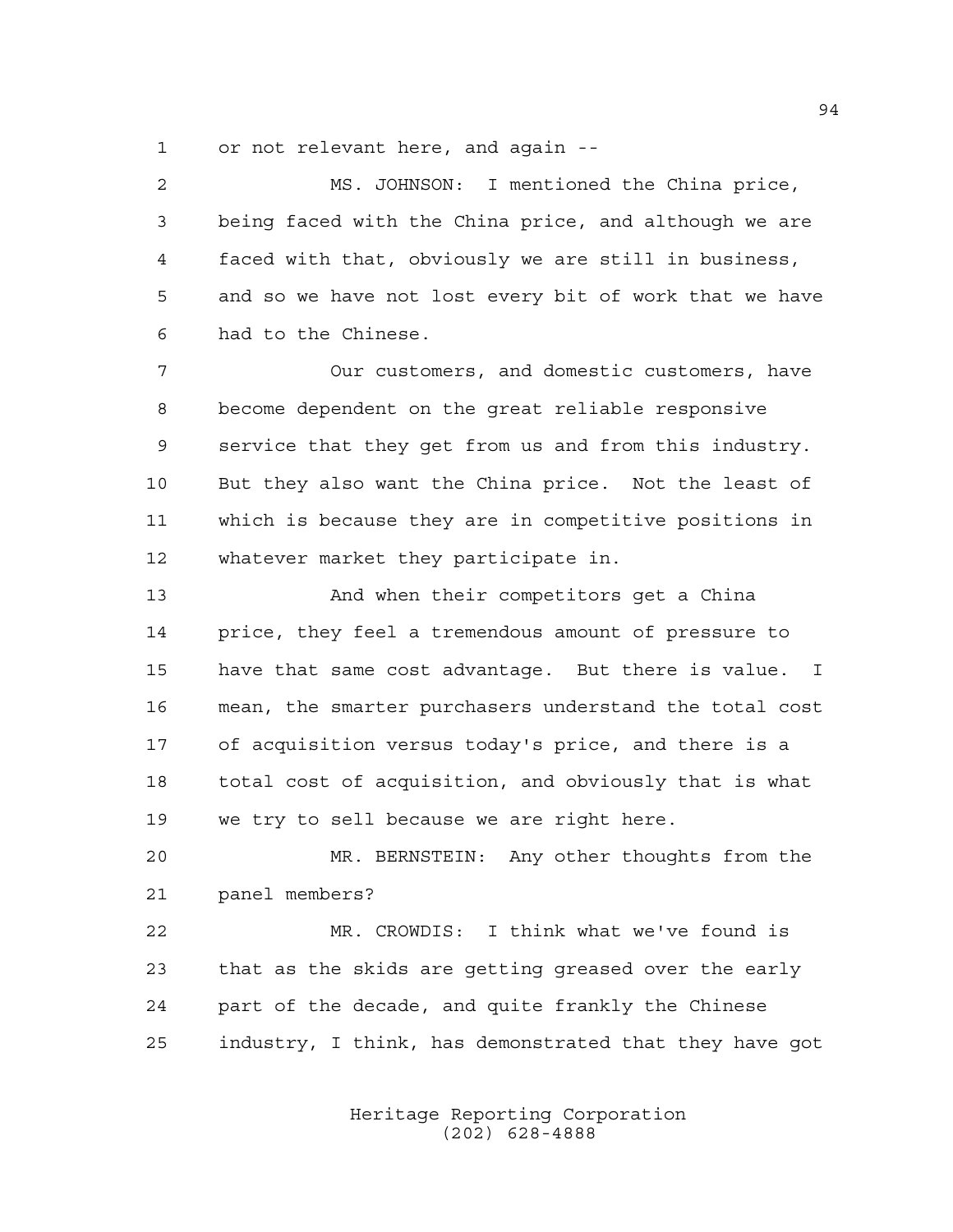decent or a similar kind of quality products that we have, and they are able to, in whatever way -- you know, from a far, to find out a way of shipping in and satisfying the needs of many customers. Not everyone probably, but many customers. So it ends up coming down to price. MR. BERNSTEIN: Mr. Henderson, it looked as if you might have something to say. MR. HENDERSON: Yes. I think just to give it some scope. Keep in mind that the advantages that Ms. Johnson makes a comment about, and the logistical issues that were referred to earlier, I mean, in spite of those clear advantages, we have seen markets just absolutely be overwhelmed by the Chinese. It just shows the impact of price. If you plug some numbers into that, and you are that same buyer, and you come in and you want this

 widget. You want to buy a truckload of it, 40 thousand pounds, and in this case you see that 25 percent savings that Mr. Brown reported, and the price was two dollars, that is 50 cents on that truckload, that is \$20 thousand.

 I mean, is it worth \$20 thousand to have a personalized salesman come and help you draw your drawings, and the answer is clearly no. There we have

> Heritage Reporting Corporation (202) 628-4888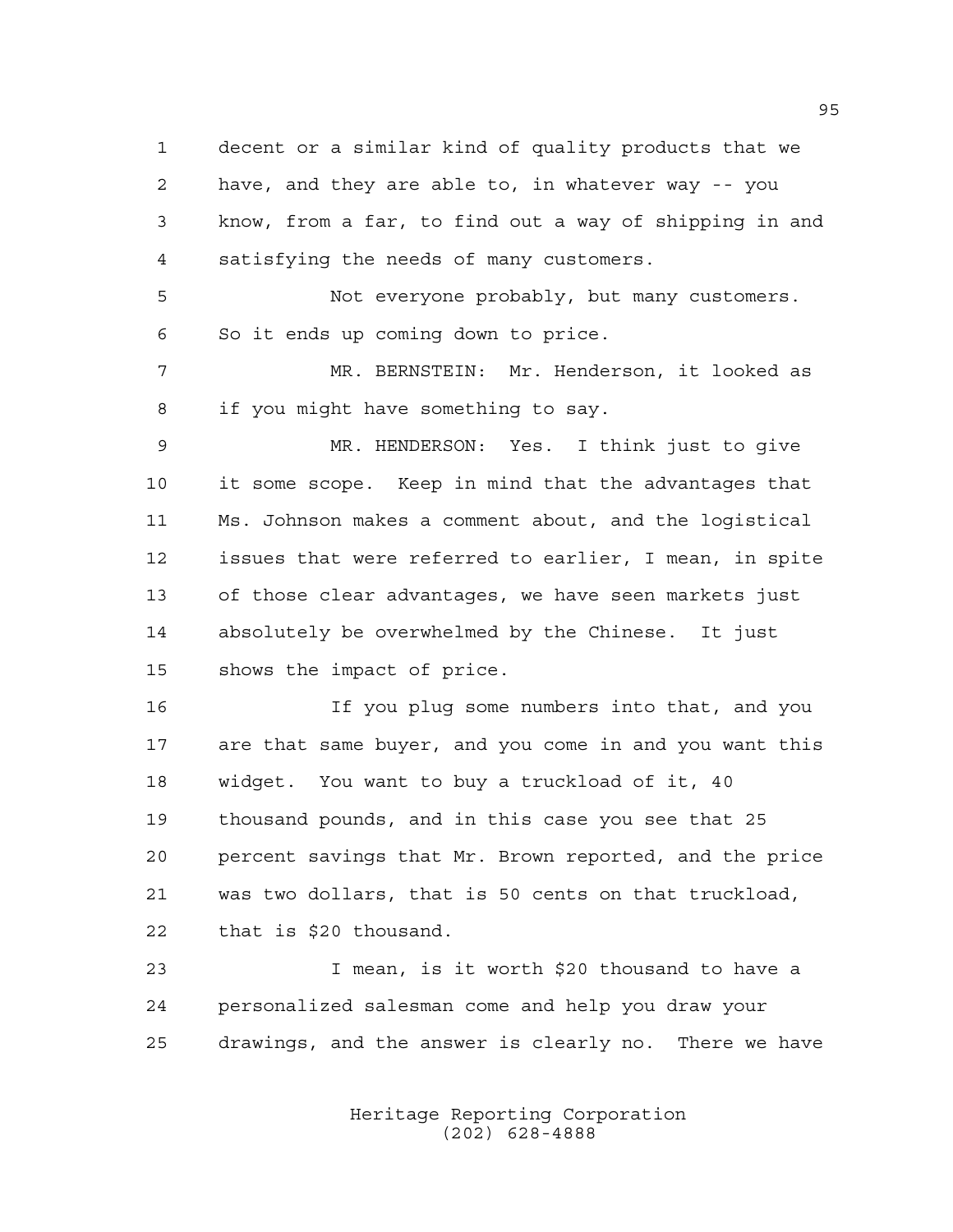it.

 MR. BERNSTEIN: Okay. Let me ask one question. I will ask a final series of questions, which is essentially on a legal issue, but I will try and start off by asking it to the industry witnesses in a non-legal way.

 There has been testimony -- and I know that Ms. Woodings indicated in her presentation, and I think perhaps a few of the industry witnesses did, that the industry is having some difficulties of the overall economic conditions in the U.S.

 They are involved in a lot of sectors where demand is declining, and this would have had some adverse affects on you, regardless of whether the Chinese product came in or not. The question that I would like the industry witnesses to attempt to answer if you can, if you can give your thoughts on how you believe the problems you are incurring is because of the Chinese imports, or are different in nature or magnitude, or character, than declines that you would have faced anyhow due to economic conditions.

 And once could certain envision that if demand is declining in the U.S., there would be competition within the industry to get the remaining customers. There would be price competition there,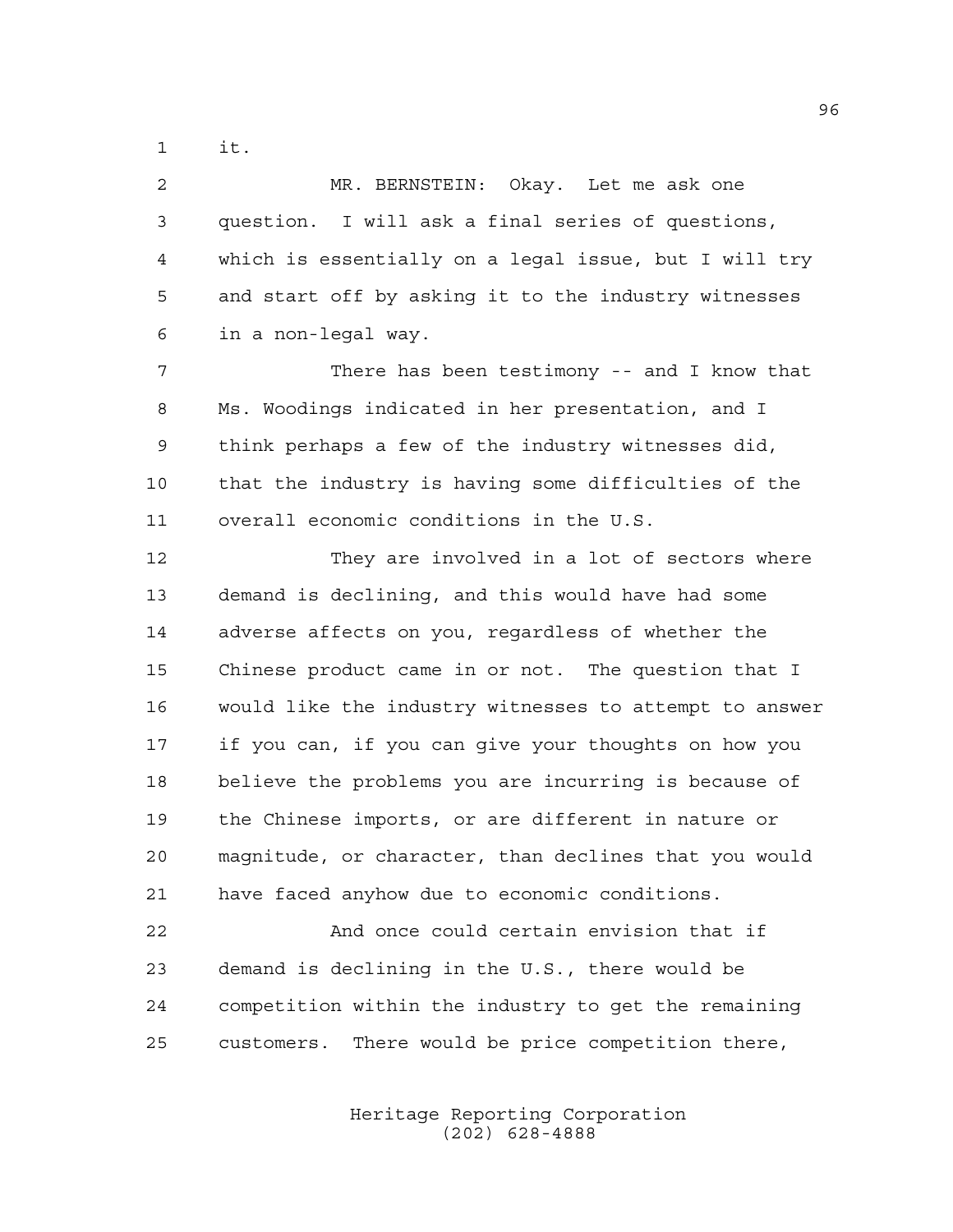and you all might have some degree of pricing

difficulties simply because of that.

 How do you perceive again the problems that you are getting from the Chinese imports to be different in kind?

 MR. BROWN: Let me comment on that. I have been involved in the industry for about 15 years, and this is an industry that is used to fairly extreme cycles. Seeing an eight percent downturn, a 10 percent downturn, maybe a 15 percent downturn, is not that extreme over that time frame.

 Partly that is demand, and partly that is destocking, and that tends to come up equally dramatically in many cases. When I joined the industry, one of the things that somebody told me is that this industry goes through cycles.

17 And the key thing is that when times are 18 good, we make enough money so that we are still there after the times are bad. That is the way that the industry has operated. The other thing was that we run five days a week to keep the doors open, and we make money on Saturday.

 So you don't make money unless you are running at high volume. The concern that I have, that we have, as we go through this cycle, is that recovery

> Heritage Reporting Corporation (202) 628-4888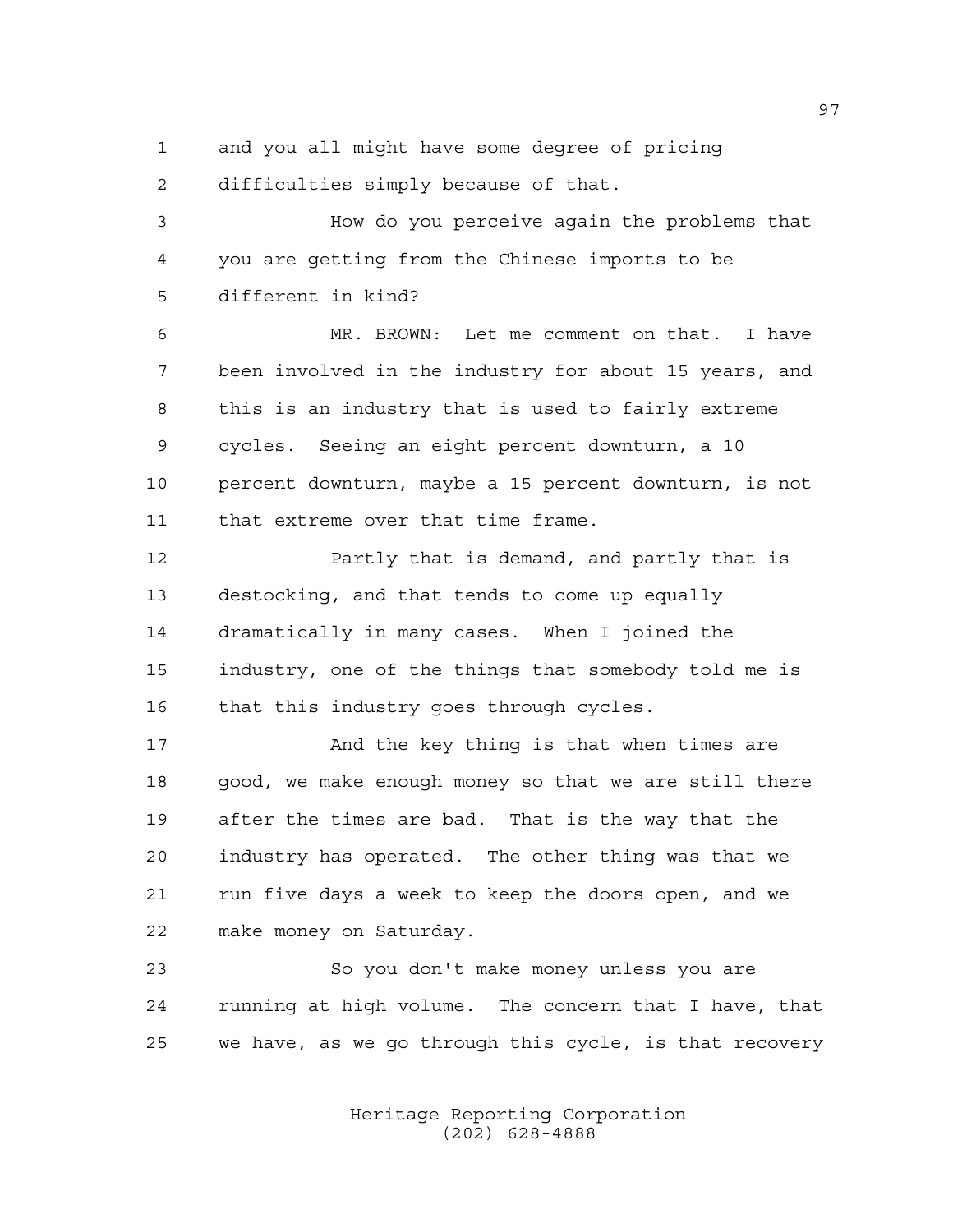which is so vital to keeping this industry stable, and dramatic going forward, the opportunity for that is being greatly reduced by the price and the share actions that we are seeing right now. So my question is what happens when the next downturn occurs, and will this industry be strong enough.

 MS. JOHNSON: As an industry, we feel like we are trying to hold back. We are being swamped. MR. HENDERSON: And directly to your question, the cat fight that we have amongst ourselves for that domestic share that is still available is more intense as a result of these imports. They essentially have grabbed 10 to 15 points in market share in the last few months, which has intensified.

 So whatever the effects that would have been without them, they are much greater with them, and that is really the reality of what we have found. 10 to 15 points of additional market share that they have taken in recent times and a price in a market that is 2-1/2 billion pounds, is give or take 300 million pounds.

 That is 10 extrusion plants worth of volume in a decent year. That is a lot. That's a lot. MR. BERNSTEIN: Okay. MS. JOHNSON: We have seen China pricing

> Heritage Reporting Corporation (202) 628-4888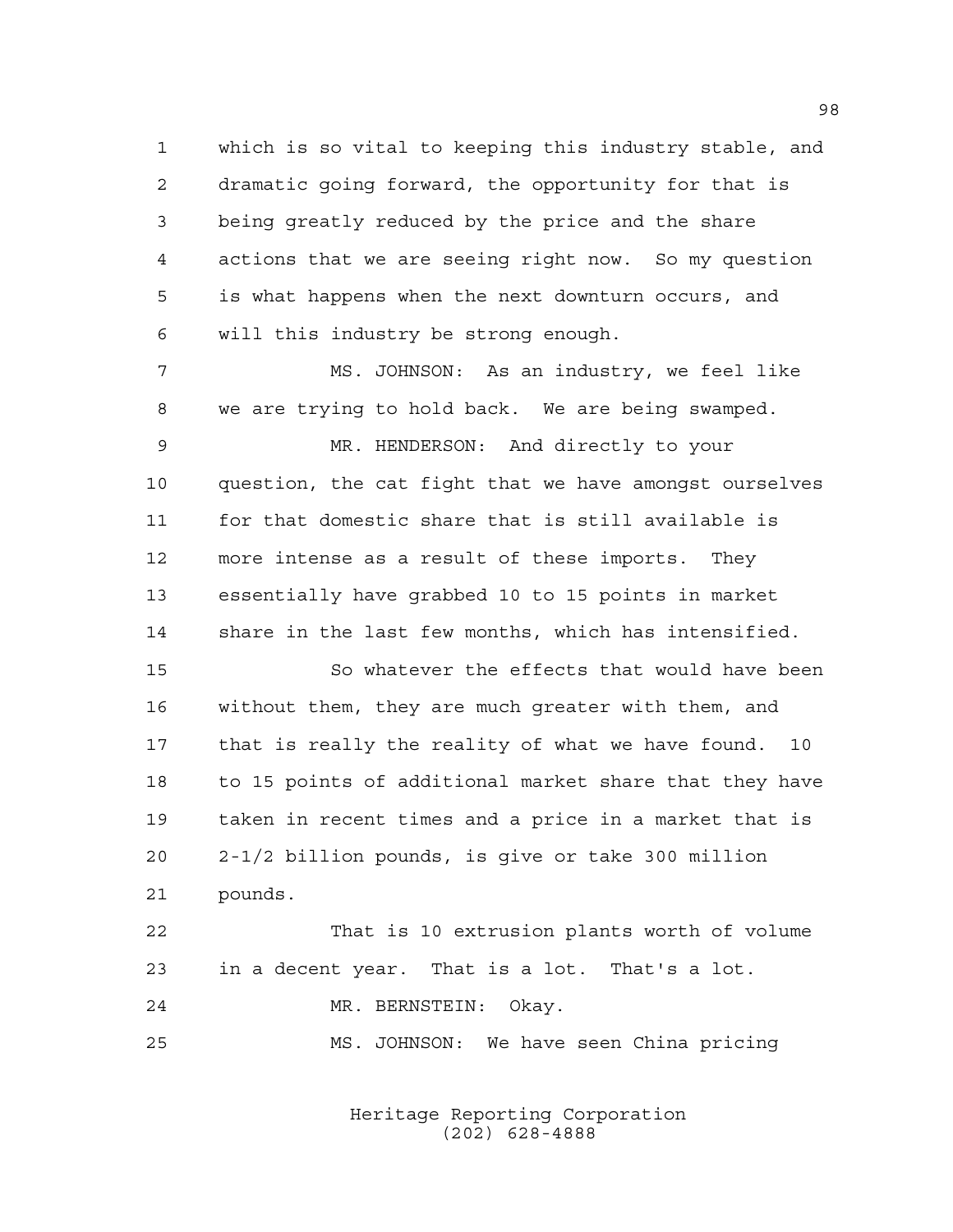below the cost of metal, and we all sit and scratch our head, and wonder how that works. You know, the U.S. producers, we are in a predicament certainly because of the economic downturn, but they are not irrational.

 MR. BERNSTEIN: Thank you, and Mr. Jones, I will ask you in your post-conference submission to -- I will now ask a legal question in a legal way. As you are aware, our reviewing courts and the Commission itself has had things to say the need to find a requisite causal link between the injury or threat of injury that the domestic industry may be experiencing, and the subject imports, where they are also other factors in the market that may be hurting the industry.

 And I think the Petitioners here seem to be acknowledging that demand declines is one of them, and if you could address in your post-conference submission a legal -- you know, make a legal argument why you believe that there is the requisite causal link there between the imports and the difficulties and injury that industry is experiencing. With that, I have nothing further. Thank you.

 MS. DEFILIPPO: Thank you, Mr. Bernstein. I'll next turn to Mr. Fetzer.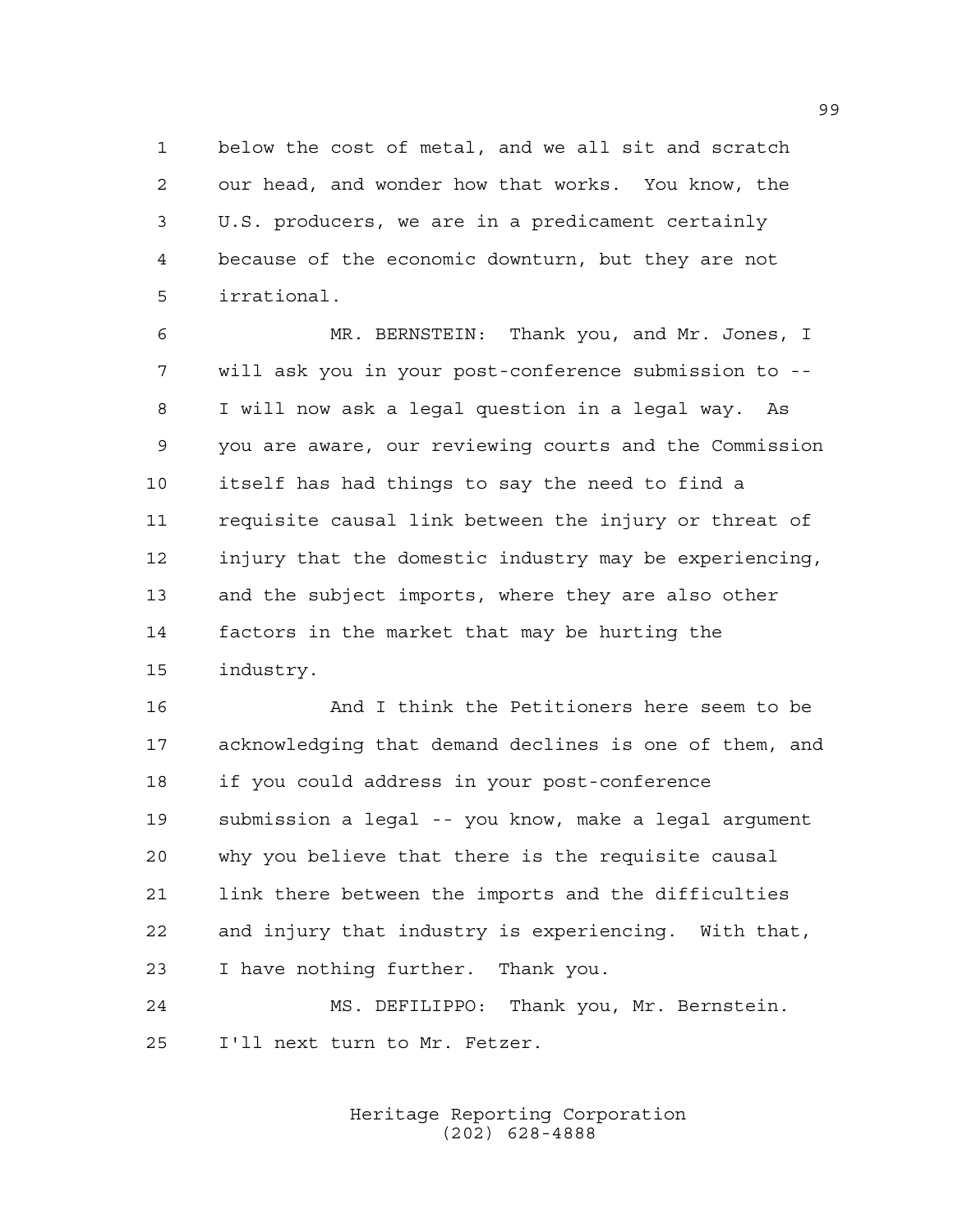MR. FETZER: Thank you. Jim Fetzer, Office of Economics. I would like to thank everybody for coming today and enduring all of our questions. This is a new industry for us and so we are just trying to figure out what is going on.

 So some of my questions have already been asked, but I have a few to go. One is on cost share of aluminum in the final end product, and I took a preliminary look at the questionnaire responses that we have gotten, sorting out what I thought were the usable answers.

 I seem to get the impression that it was on the low side, maybe 20 percent or less, and in some cases less than one percent. But there was some testimony earlier, I believe, by Mr. Brown that aluminum is a high share of the cost of end use product. So I just wanted to maybe clarify that.

 MS. JOHNSON: We add a tremendous amount of value. We are a high value added extruser, and our average cost of goods sold, the percent of aluminums is in the 45 percent range.

 MR. FETZER: I'm sorry, you mean of the -- I am looking for the cost share of the aluminum extrusions as a cost of those as a share of the final product that are coming out downstream. So is that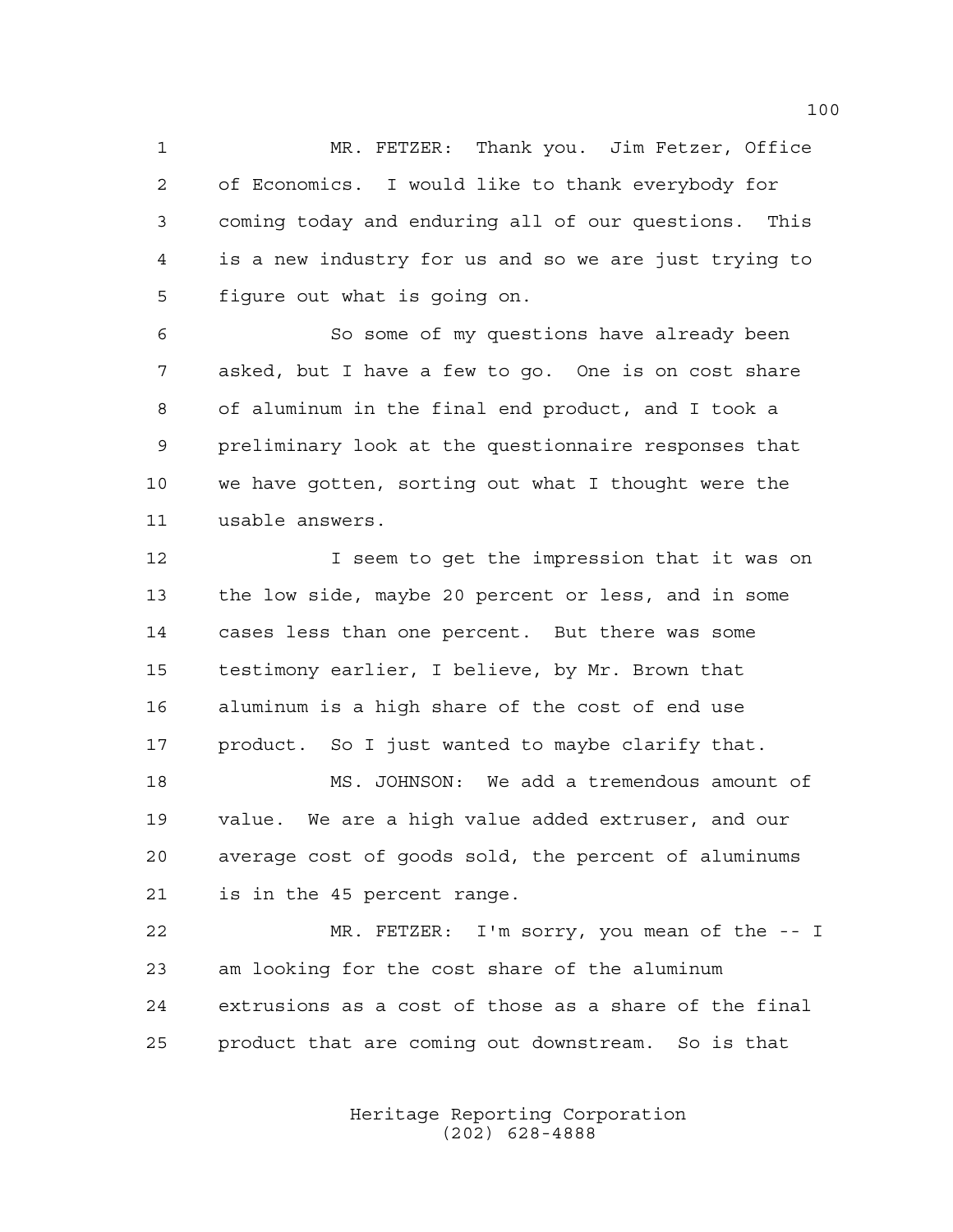generally, or would that also be very high?

 MR. BROWN: That will vary widely. You know, for example, there are applications like electrical conduit, where the extrusion can represent 85 percent, or 90 percent, of the costs that conduit seller incurs.

 There are other applications -- and let's say a storm door -- where the aluminum extrusion can be 25 percent. A classic truck tractor, maybe it is 5 percent. Being a custom industry, we sell into so many diverse end markets that it is hard to come to a conclusion.

 MR. FETZER: Okay. I appreciate that. We do run into that where there is a wide range, but I 15 just wanted to see if we could narrow it down, from 85 down to 5 percent.

 MS. WOODINGS: Mr. Fetzer, one thing that you might want to take into consideration is that individually extruded parts may be a smaller portion of, say, a window. But when you combine the number of extrusions and the quantity of extrusions in a window, that is more significant.

 So it is in-part how you define whether a company is supplying a particular -- and I used the example of a window, but in a building, and a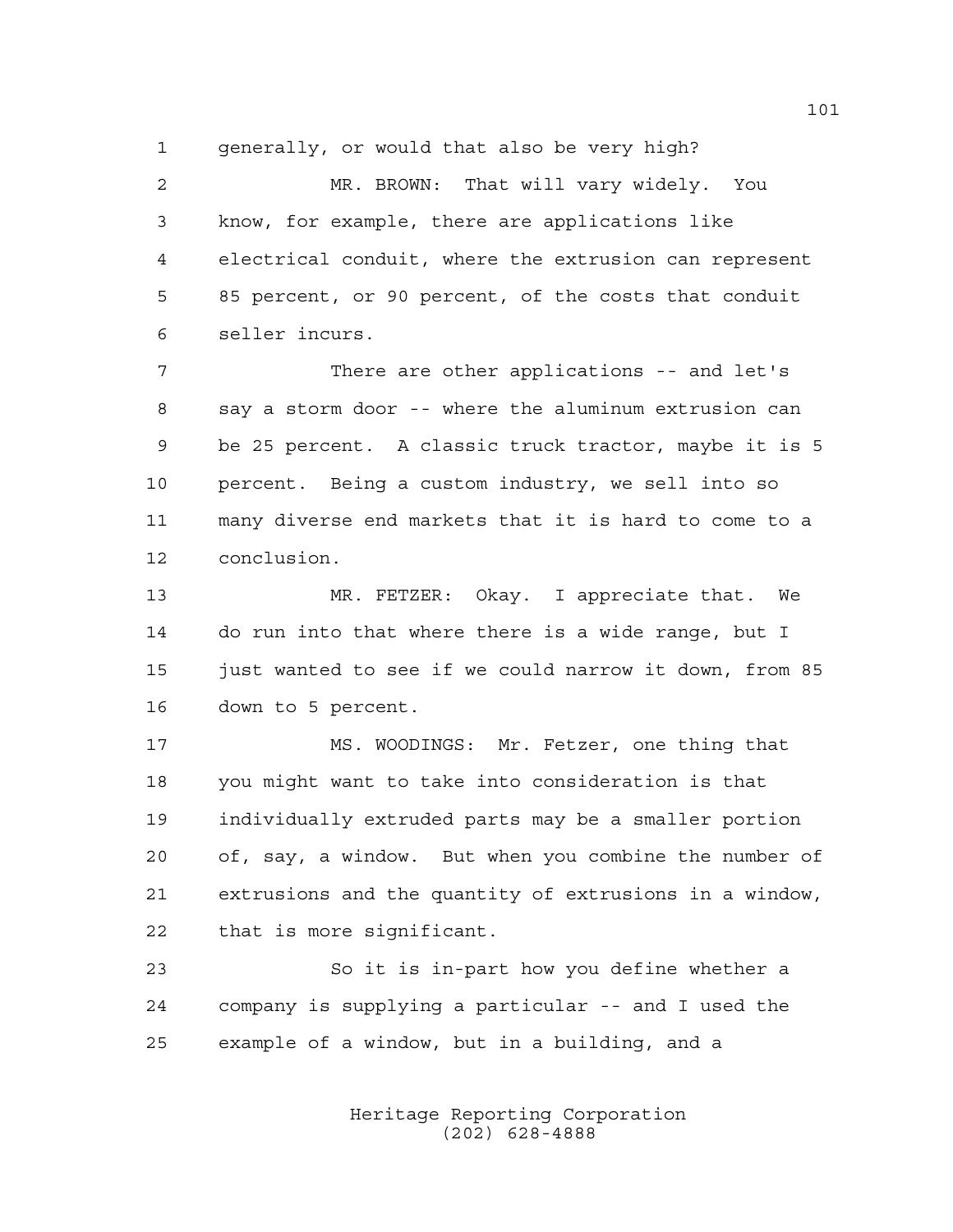particular part may be a small part inside the whole building, but the aluminum infrastructure within the building can be quite significant.

 MR. FETZER: Okay. I appreciate that. Substitutes. Looking at the questionnaire responses, it looks like about two-thirds of the responses say that there is no substitutes, but the other third mention that in some cases steel, copper, vinyl, could be used as substitutes.

 Any comments from the panel in terms of the viability of substitutes for -- substituting other products for aluminum extrusions?

 MR. BROWN: Given the engineering content in a lot of our products, they are not really immediate substitutes. There can be substitutes over a longer period of time, and that goes both ways. For example, aluminum extrusions have displaced steel in a variety of automotive applications over the last 4 to 5 years.

 Right now much of the framing for large scale solar arrays is still steel. We are moving in to penetrate that market based on a variety of attributes that we have, and we are substituting for steel over time.

 Similarly, in the residential window industry, 15 years ago, vinyl was a major factor and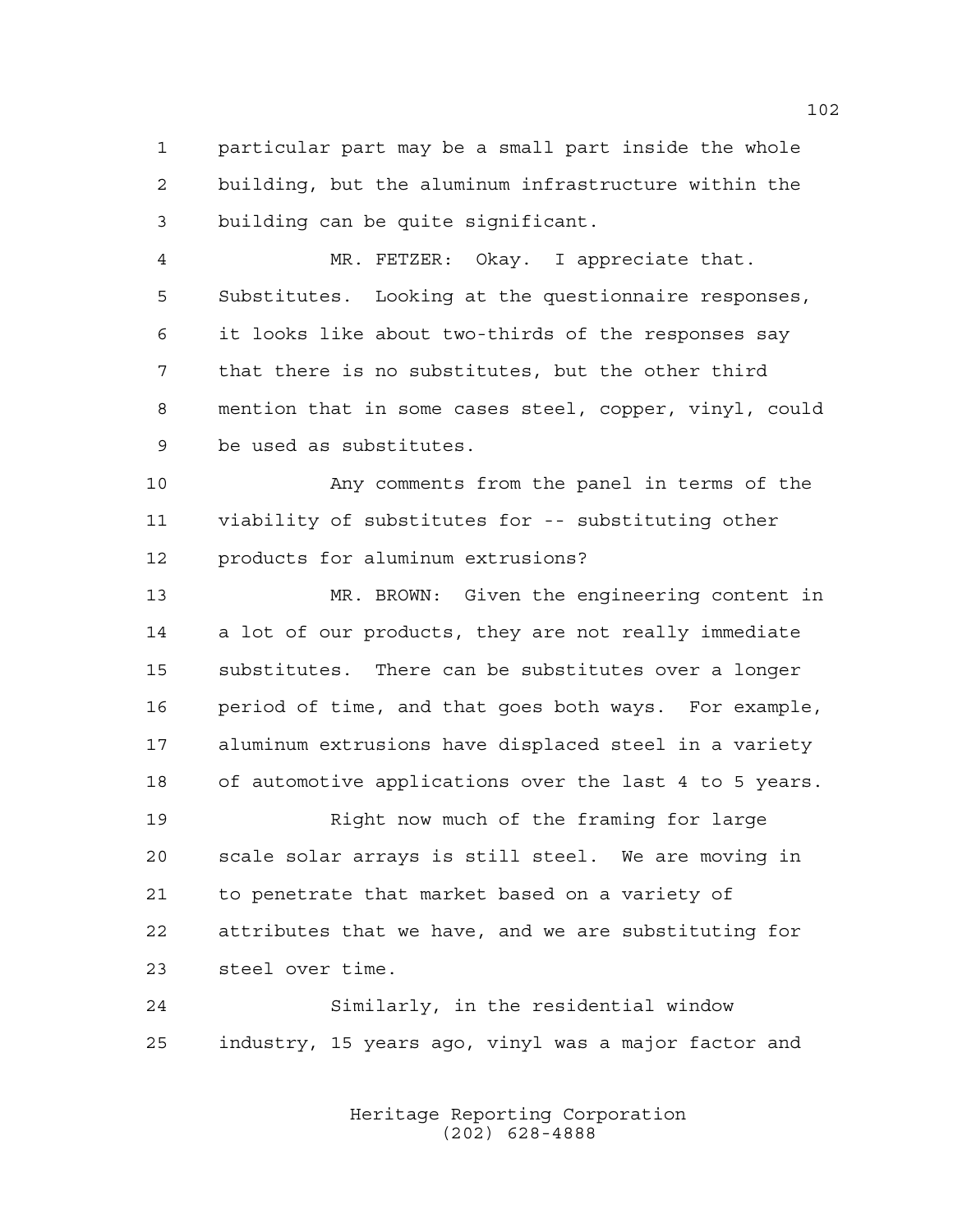displaced a great deal of aluminum. But to say that there is significant substitution going on, on a short term basis, would be very rare.

 MR. FETZER: So it would need to go through the product development cycle, I guess, over time has become an accepted thing, but someone wouldn't just say, oh, yes, aluminum or steel will work. Steel or copper is a little bit cheaper, and so let's just switch. They would have to maybe switch and stick with that for a while?

 MR. BROWN: There are engineering costs. There are tooling costs. There is inventory liquidation costs. It is not a trivial exercise, except in some commodity pipe or something like that, where there may be a fairly close substitution, but that would be very rare.

17 MR. CROWDIS: Yes, there is some very small applications, and one that comes to my mind is high tension cable connectors, and they flip back and forth between steel and aluminum on a monthly basis, and they would set up for that. That is a rare, and it is a small, situation.

 MR. HENDERSON: We would like to add to that, because I suspect that we were on the one-third of that. The context in which we answered about vinyl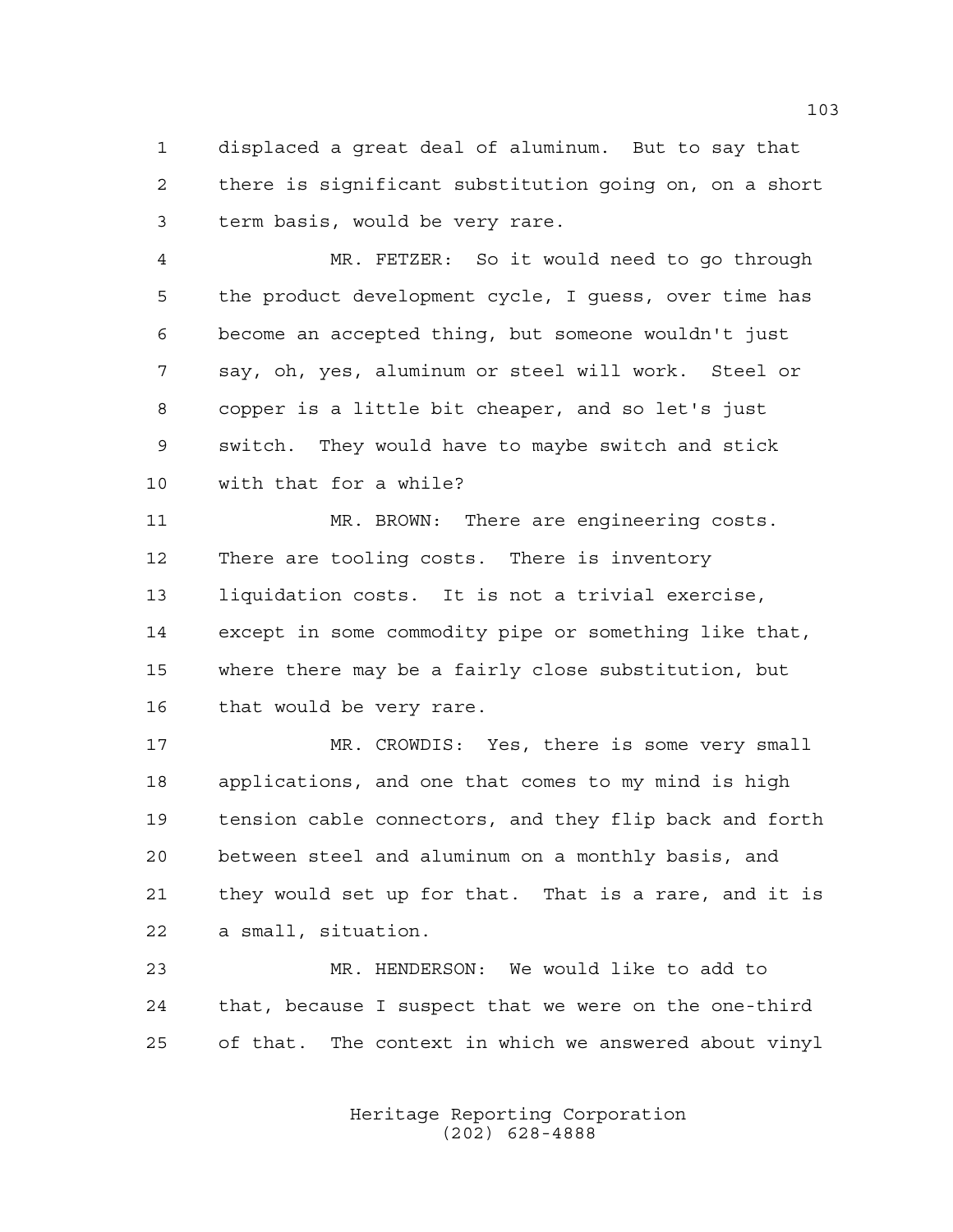was more in the history of usage. Certainly in the recent years any switching that took place in the billet construction market towards vinyl took place in the '80s and '90s, and now we don't see that.

 And in order for that to actually take place, you know, given an OEM would virtually have to convert their entire product line. It is not just take out the aluminum and put the vinyl in. That just is not practical. So we wanted to make that clarifying statement, because it might have added confusion.

12 MR. FETZER: No, I appreciate that. Thanks. Turning to business cycles. I think that Mr. Crowdis made a comment about the fact that there is cycles in this industry, or I'm sorry, maybe Mr. Brown.

17 And looking at the questionnaire responses, there were a lot of producers and importers who said, yes, there are business cycles, although there was a variety of answers, in terms of describing, and some people said it followed GDP, or it was seasonal, in terms of the winter being different than the summer, in construction.

 Is there a standard cycle or does it vary as Ms. Johnson said earlier? That it is a diverse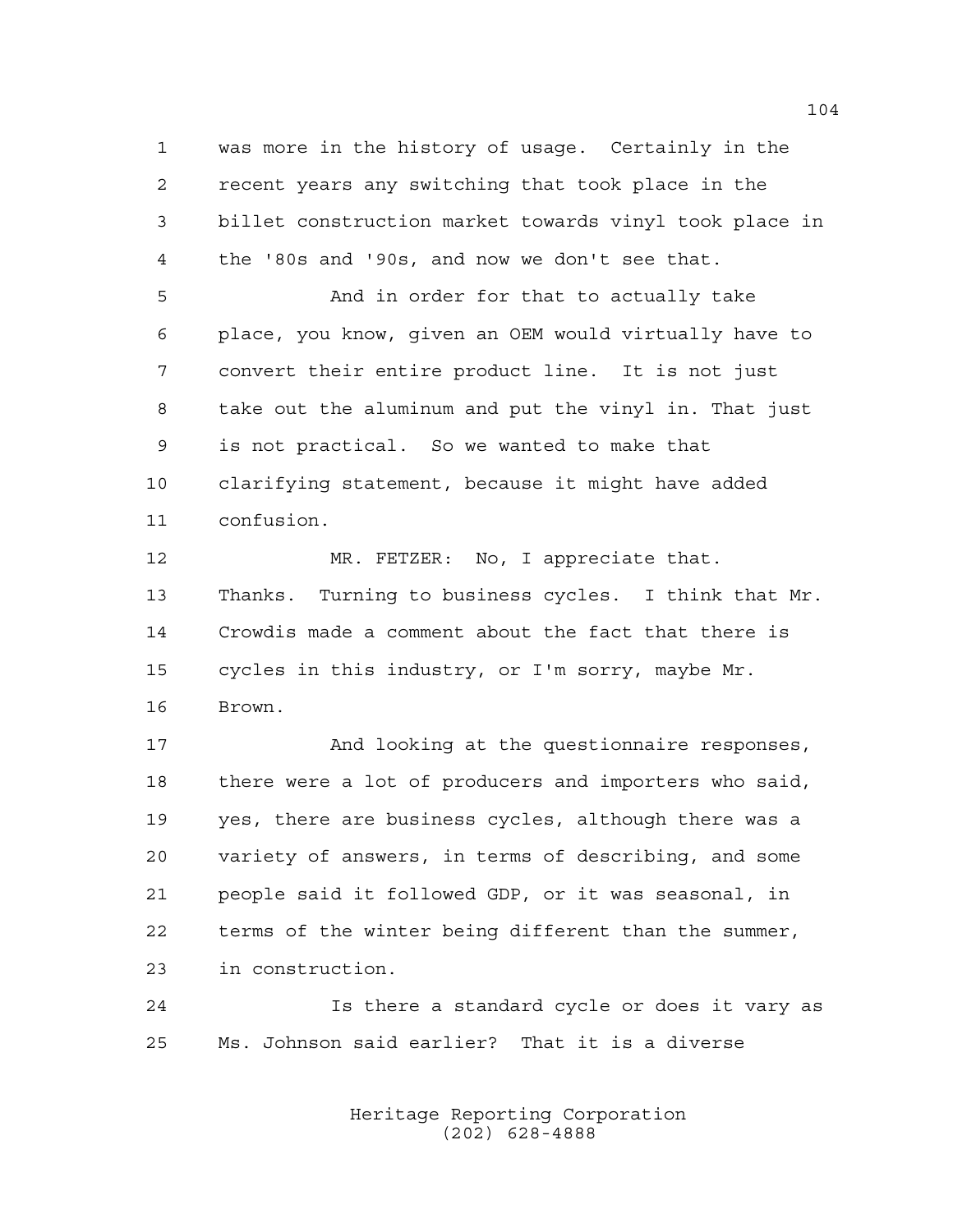industry, and maybe there is different cycles for different types of products? So I would be interested if anybody on the panel wants to reply to that?

 MR. CROWDIS: It's what I would call both a seasonal and a cyclical business. I think you need to separate those out. The seasonality of our business between summer and winter is whether there is either a strong or a weak economic cycle.

 In the sort of December through the end of January and February time period is always down relative to the second or third quarter. That is the building construction, and that is sort of the growth period across the seasonality, particularly in the northern part of the United States.

 So that happens every time, regardless of cycle, and then the economic cycle, we are very connected to. I guess I am not an economist, and I'm sure that some economists say that is the perfect oscillation of some sort, but I am not sure what it is, but we do follow that economic cycle of the country.

 MS. JOHNSON: We make boat trims, like boat windshields. If you have been on a boat, a 30 foot and under, you have seen that along the windshield. There has not been a lot of demand for boat windshield

> Heritage Reporting Corporation (202) 628-4888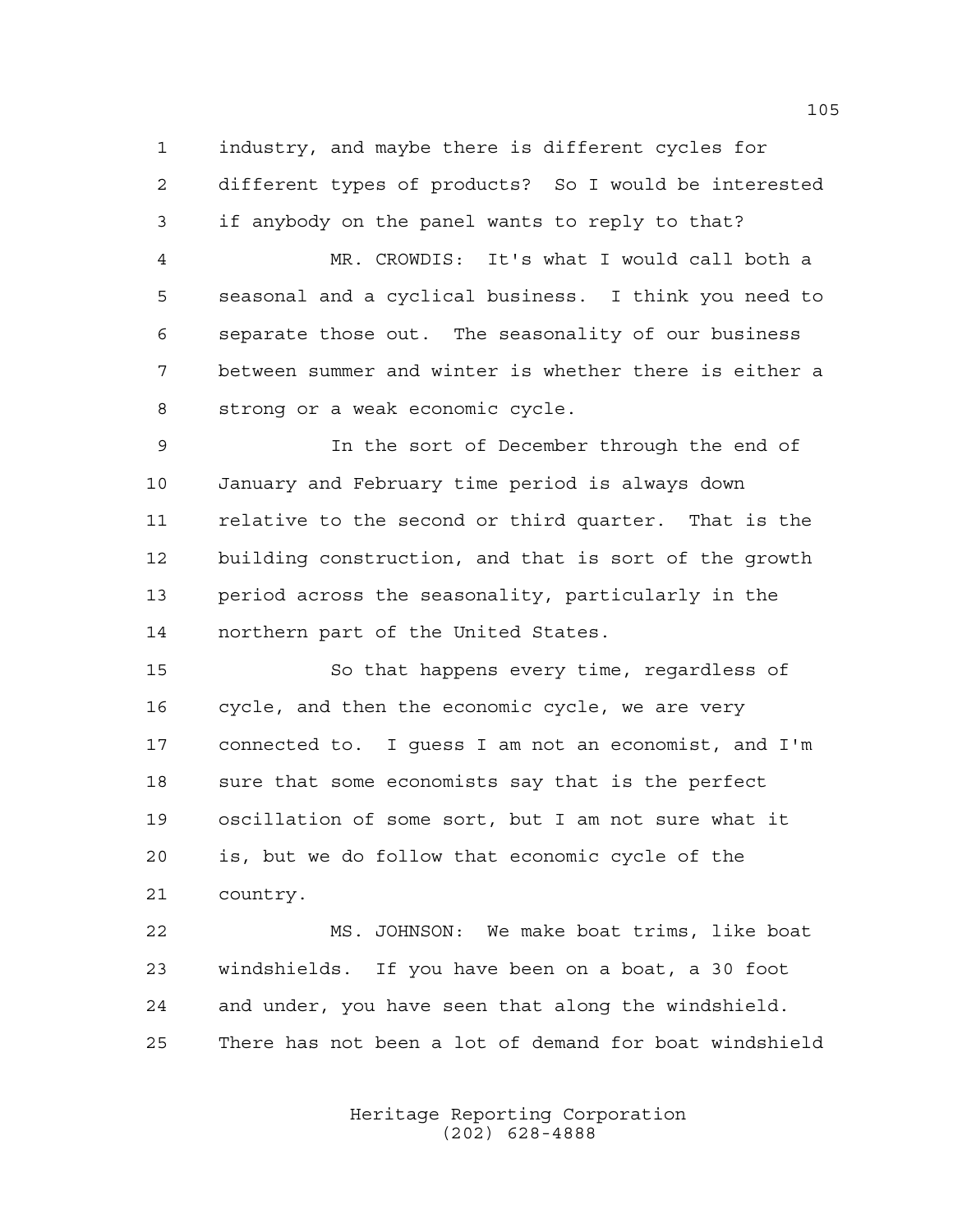metal over the last couple of years.

| $\mathbf{2}$ | But there is the solar side and so some of             |
|--------------|--------------------------------------------------------|
| 3            | the products have cycles that are opposite each other. |
| 4            | MR. FETZER: Okay. So the products                      |
| 5            | themselves can have a lot of different end-users here, |
| 6            | and so the cycles could vary depending on what demand  |
| 7            | is for those products?                                 |
| 8            | MS. JOHNSON: Yes, we have seen Class A                 |
| 9            | truck demand go up immediately preceding engine fuel   |
| 10           | economy standards going into effect. The producers of  |
| 11           | Class A trucks, you know, increase their production    |
| 12           | immediately before that because they are tooled up to  |
| 13           | produce that particular kind of vehicle.               |
| 14           | MR. FETZER: Thanks. Any other thoughts on              |
| 15           | that?                                                  |
| 16           | (No response.)                                         |
| 17           | MR. FETZER: Okay. I believe there was                  |
| 18           | testimony earlier that -- and maybe this was Mr. Brown |
| 19           | -- that in terms of the design phase that there might  |
| 20           | be different companies -- that if someone comes to you |
| 21           | with a design, and they are also talking to somebody   |
| 22           | else.                                                  |
| 23           | But to your knowledge do your purchasers               |
| 24           | tend to like to have multiple sources to make sure     |
| 25           | that they have reliable supplies, and where in some    |
|              |                                                        |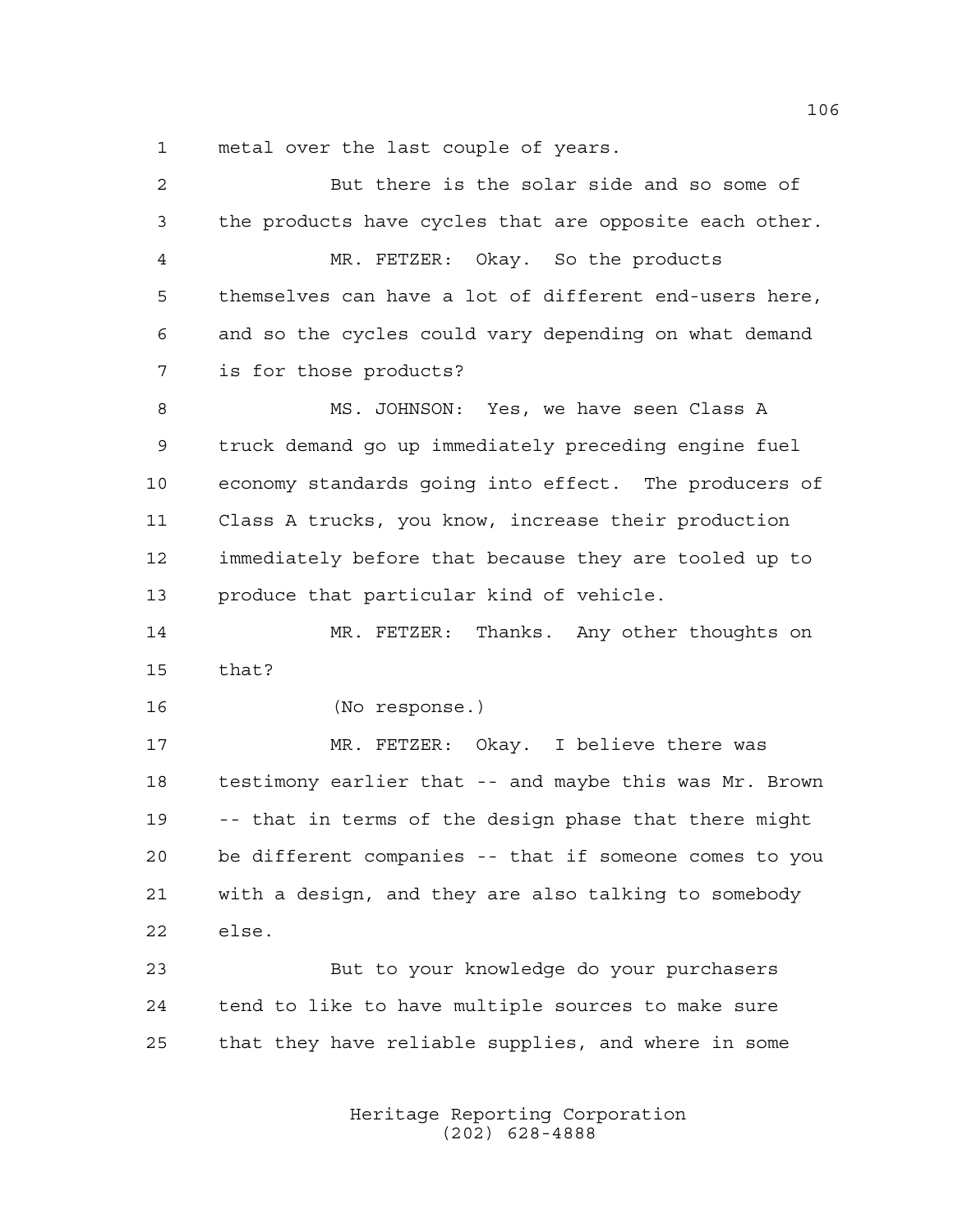industries where one particular line of supply might go down?

 So, I mean, they consult with multiple different suppliers, but do they tend to insist on multiple suppliers for their products?

 MR. BROWN: We see many companies that do. They want to have a primary supplier and a backup supply. We see others who are moving to eliminate secondary suppliers because they believe that it is to their advantage to have a closer relationship with a single supplier, and ensure stability in some other ways.

 But I would say that if I think about our own portfolio, there are a variety of situations where we are the only supplier of extrusion. There are also a lot where we play between the 20 yard lines.

 MR. FETZER: Okay. Thanks. In terms of Chinese and U.S. product, there is testimony, I believe, at least from this panel that the quality is pretty similar between the U.S. products and the Chinese products. Is there any other thoughts on that?

 (No response.) MR. FETZER: Okay. In terms of -- and I have looked through some of the questionnaire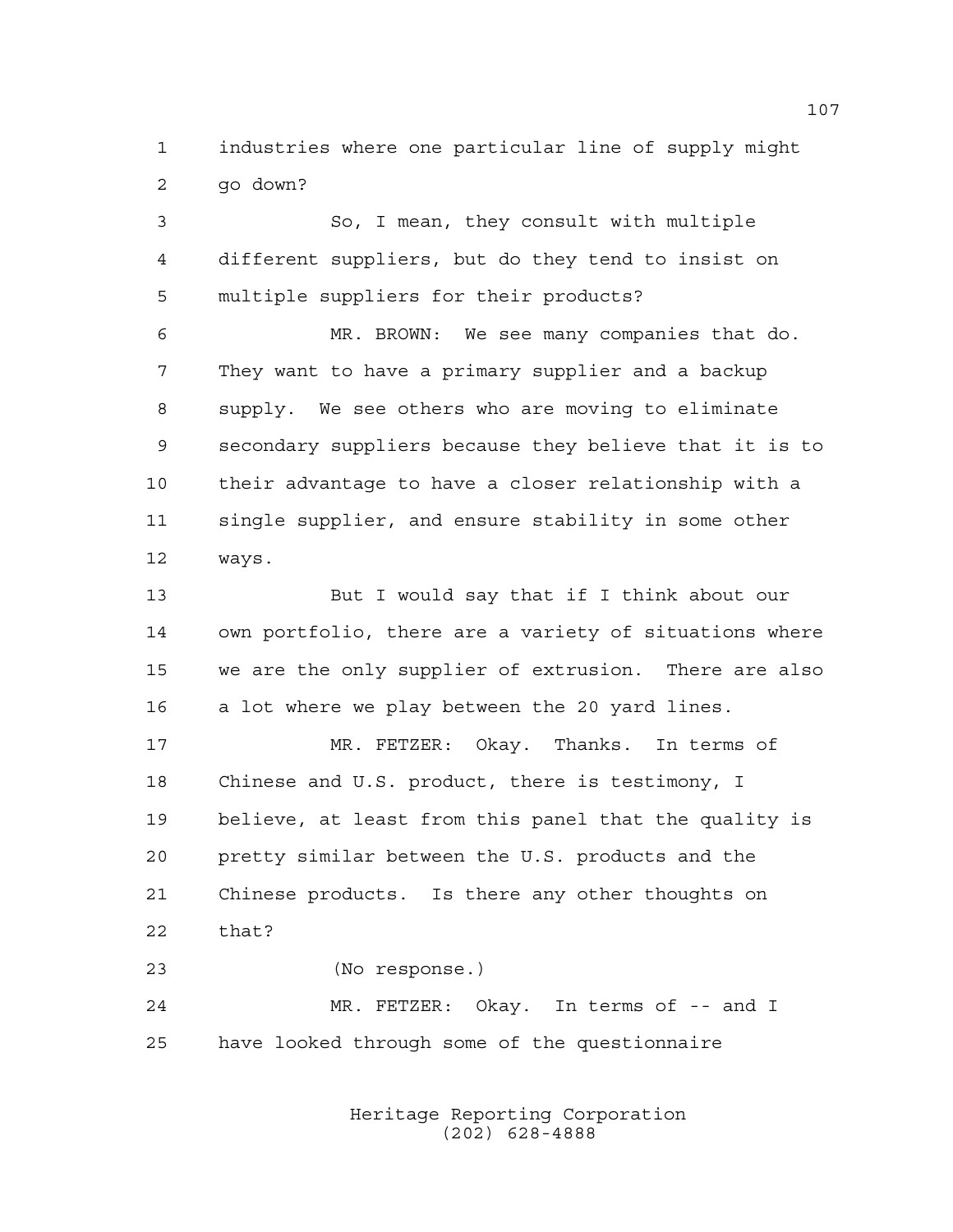responses, and also some of the lost sale responses, and we obviously can't get into any specifics, but the issues of different specifications has come up, and the availability of different products.

 Some purchasers are saying, well, I can't always get products to my specifications from a particular supplier, or maybe types of products that are maybe thin, or long, or has some type of holes in it.

 Do you know of any products particularly that aren't available from U.S. suppliers that the Chinese made, or vice versa, that U.S. producers make for the U.S. market that the Chinese can't supply, that you could talk about?

 MR. CROWDIS: I don't know of any, Mr. Fetzer. I would say none. I certainly have a number of examples where what the customer wanted, we couldn't even come close to the price. So it is not an ability perspective, and it is not a capability perspective. It is strictly price.

 MR. FETZER: Okay. Any other thoughts on that? MS. JOHNSON: This industry has been around

 since like World War II, and we have learned a lot along the way. I mean, this is a highly competent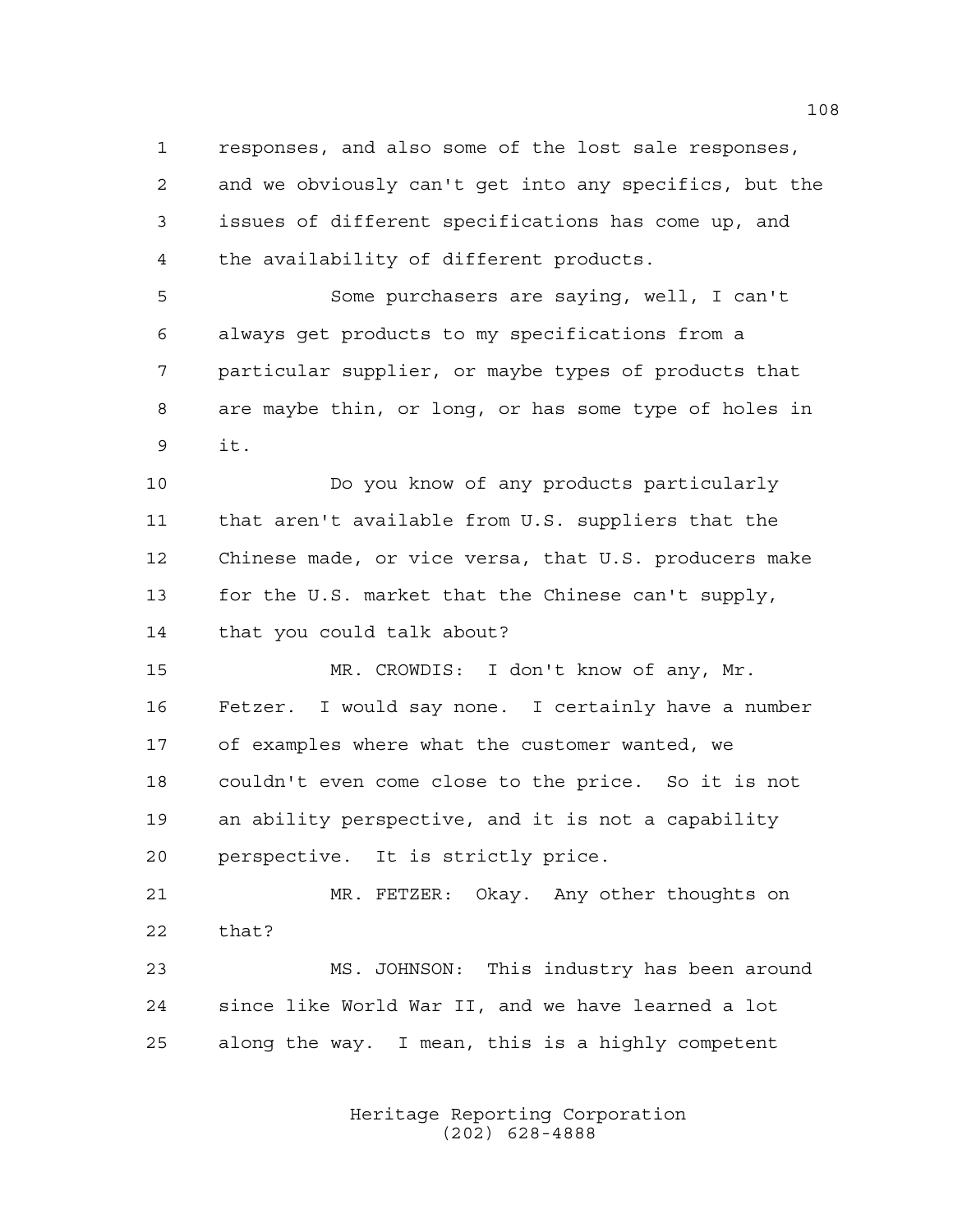industry. I couldn't see there being products

available elsewhere that we can't produce here.

 MR. FETZER: Thank you. In terms of lead times, I guess since -- well, are lead times generally longer from China, I believe? Is that a fair statement? And do you find that you have customers, some customers that matter more than others? 8 Are there some that may need to have products within a short lead time, and they are going to have to come to you, or whereas others may have m ore flexibility and be able to take on a longer lead time from China? Or is it pretty much that most customers are the same in regards to that? MS. JOHNSON: Well, the initial lead time would be long, but once that pipeline is filled, the lead time becomes irrelevant except for product obsolescence, redesign, and that kind of thing. What I mean is that once you have passed that initial -- whatever period it is, 18 weeks to source from them, if that pipeline is full, there is boats on the water with product in them, then it is a continual supply. MR. FETZER: Is that because once you make the order, then -- well, I'm sorry. MR. BROWN: I don't know a customer today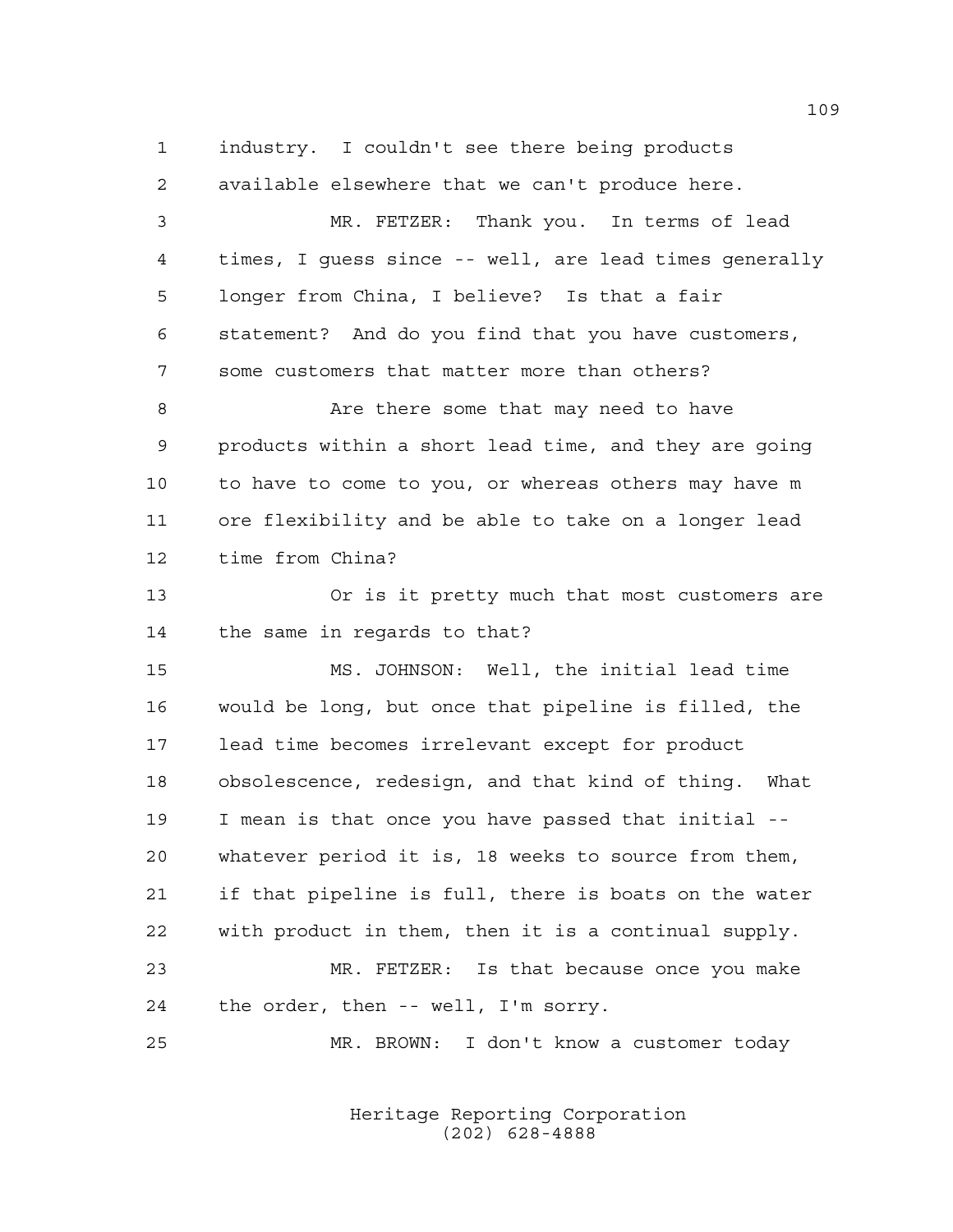for whom lead time is not important. Our customers are still extraordinarily nervous about the nature of any recovery, and the last thing they want is inventory. They are under very tight capital requirements.

 So the thing that we are hearing daily is get it to us faster. Now either we can produce it quickly, or alternatively, we can have it sitting in a warehouse and you can still get it to them quickly.

 So that is the alternatives. We will say we will produce it, and we will figure out how to get it to you within a matter of days. If they are being supplied by an importer, it may be coming out of a warehouse.

 MR. FETZER: And to Mr. Brown's point, where he stated that the subject imports have penetrated the market and have been adept in doing so because they built logistically networks in the United States to facilitate that penetration.

 There are importers in the United States, such as Peng Cheng, which has an affiliated producer in China, and we have in our petition in Exhibit 12, an article in which Peng Cheng's operation are discussed in great detail.

And one that in this article prominently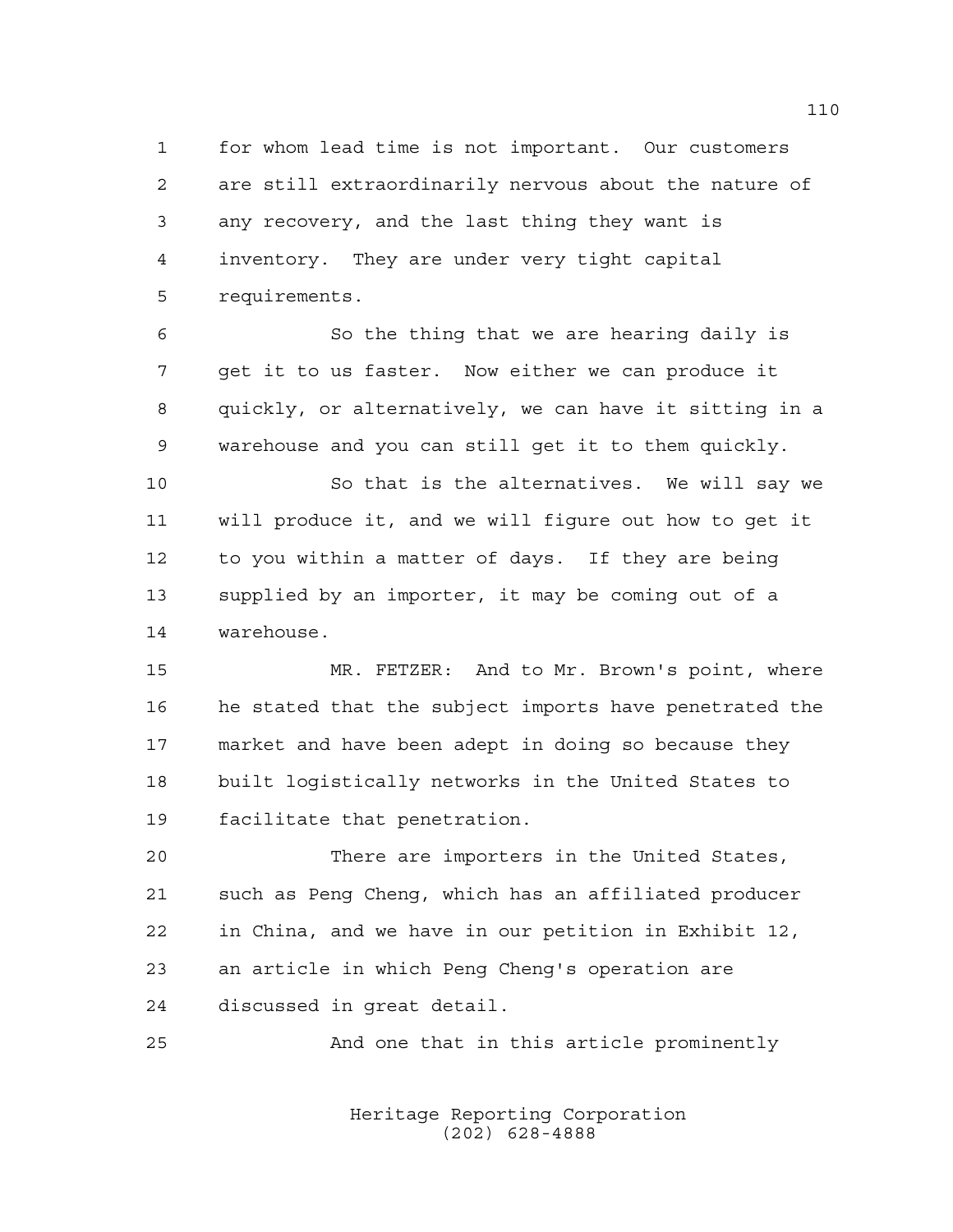mentioned is the operation of warehouses. You know, Peng Cheng is located in Southern California, and the operation of the Peng Cheng aluminum warehouse is in the Atlanta area.

 So with lead times, subject imports have been able to eliminate that advantage through warehousing throughout the United States, and even miles and miles from the port of import entry.

 So you are saying they are pretty much similar lead times. Once the product is obviously developed, and brought over; is that correct?

MR. JONES: That's correct.

 MR. FETZER: Have there been any instances since or during our period of investigation, which I believe starts in 2007, where you weren't able to supply products? Maybe your lead times had to be extended for some reason, or were longer than usual, that you could discuss publicly?

 MR. CROWDIS: Well, certainly over the time period that we are talking about, I can't think of one.

 MR. FETZER: Okay. Mr. Henderson? 23 MR. HENDERSON: The same answer. MR. FETZER: Thank you. Okay. Do you require minimum purchases from your purchasers? I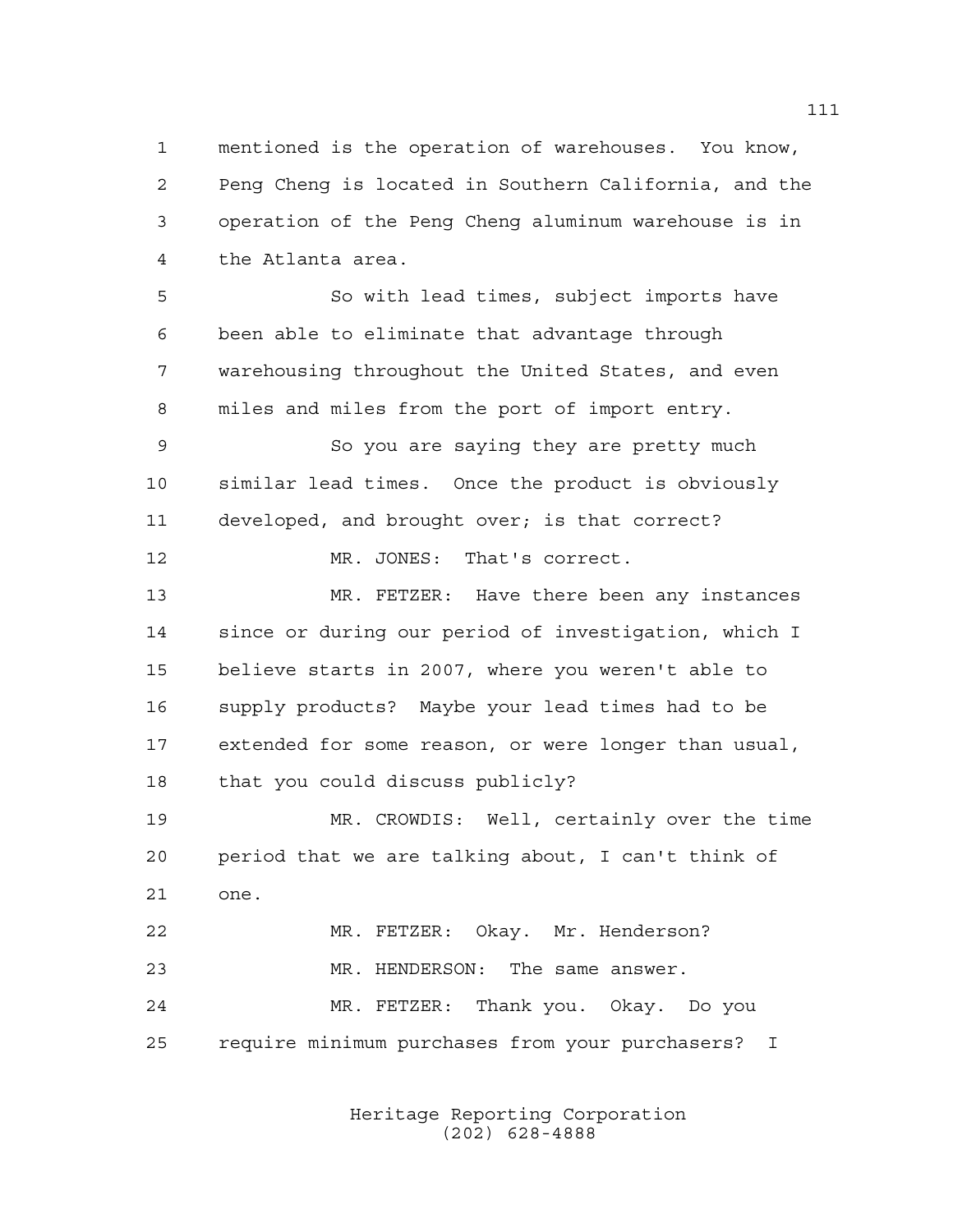mean, obviously with development, I would assume that, and does it differ any from the Chinese suppliers to your knowledge, in terms of what the --

 MS. JOHNSON: That's one of the ways that the smaller extruders differentiate themselves from the bigger guys, and that we don't in many cases don't require a minimum balance if the customer is willing to pay for it.

 MR. BROWN: We typically as part of our pricing specify a minimum order per die, and how that compares to Chinese practice, I couldn't tell you. But those minimums are there, and sometimes there is an up charge if they go below those minimums.

 But just the efficiency of our internal operations, putting dies into a press, and taking them out, and changing a press over, you have got to be able to recover that cost.

 MR. FETZER: Thanks. Actually, those are all my questions. Thanks for your responses.

 MS. DEFILIPPO: Thank you, Mr. Fetzer. We will now turn to Mr. Boyland.

 MR. BOYLAND: Thank you for your testimony. Just a couple of questions. Mr. Brown, you referred to the billet premium in your discussion with Russell. I just wanted to clarify. Billet premium is getting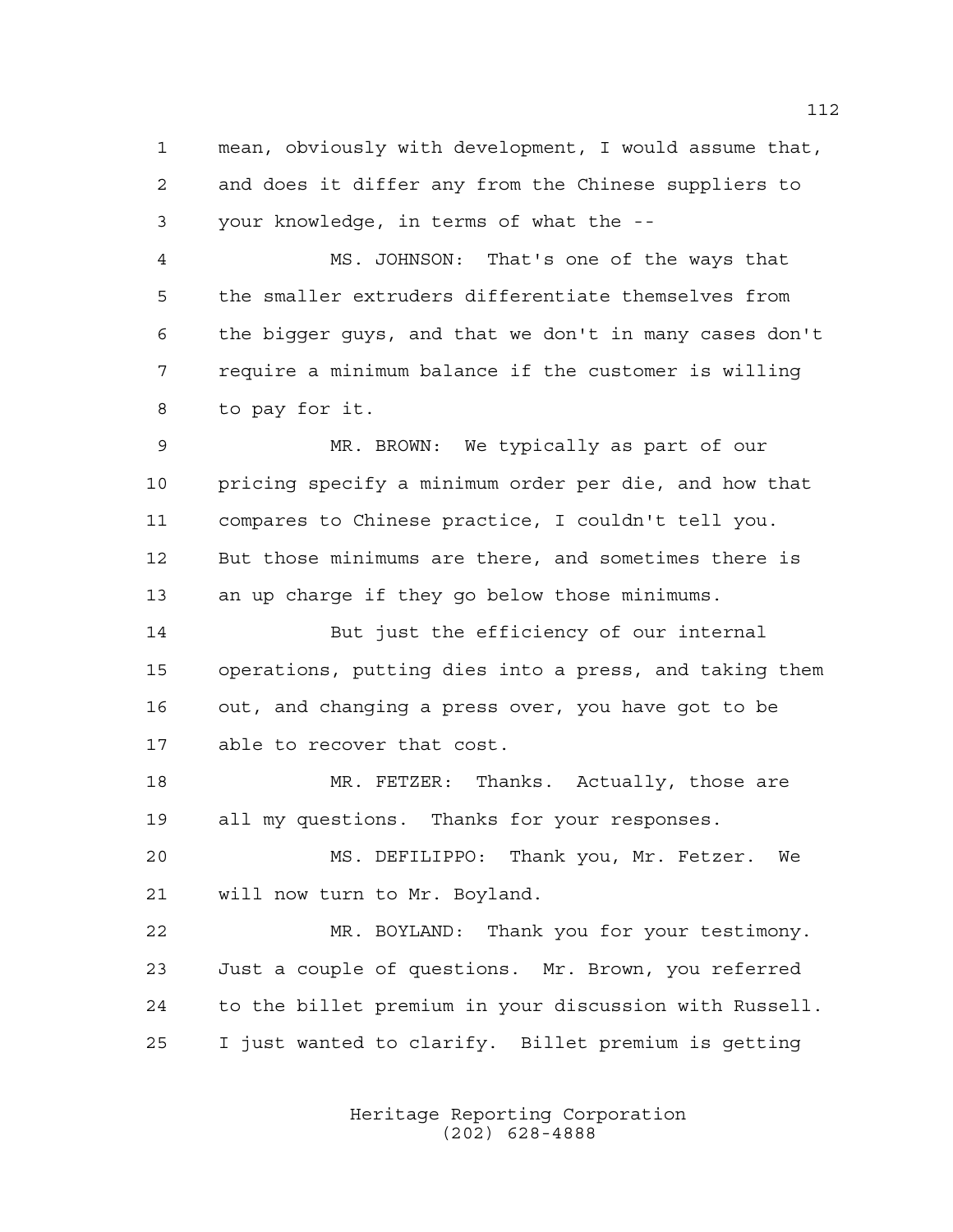the ingot to a billet form, and that is all the costs associated with transforming it into a billet? MR. BROWN: Yes, it's the cost of alloying elements of melting it, of casting it into a log or a billet, yes, and cutting it. MR. BOYLAND: And you said that was 8 to 10 cents as a general practice? 8 MR. BROWN: Yes. MR. BOYLAND: And in terms of casting, I am more familiar with the steel industry, electrical arc furnace. Is that how billets are cast, starting off with an ingot? MR. CROWDIS: We use natural gas fire generally, or oil fire derivatory furnaces. MR. BOYLAND: Okay. MR. CROWDIS: And casts, and that is something that we melt in, and we mix it all up, and cast it into those furnaces. MR. BOYLAND: So that is the standard for the industry? Okay. So would it be fair to say that was the primary energy source during the period that we are looking at, and fluctuations in costs, and energy costs, would be primarily the natural gas to convert? MR. CROWDIS: For a caster that would be the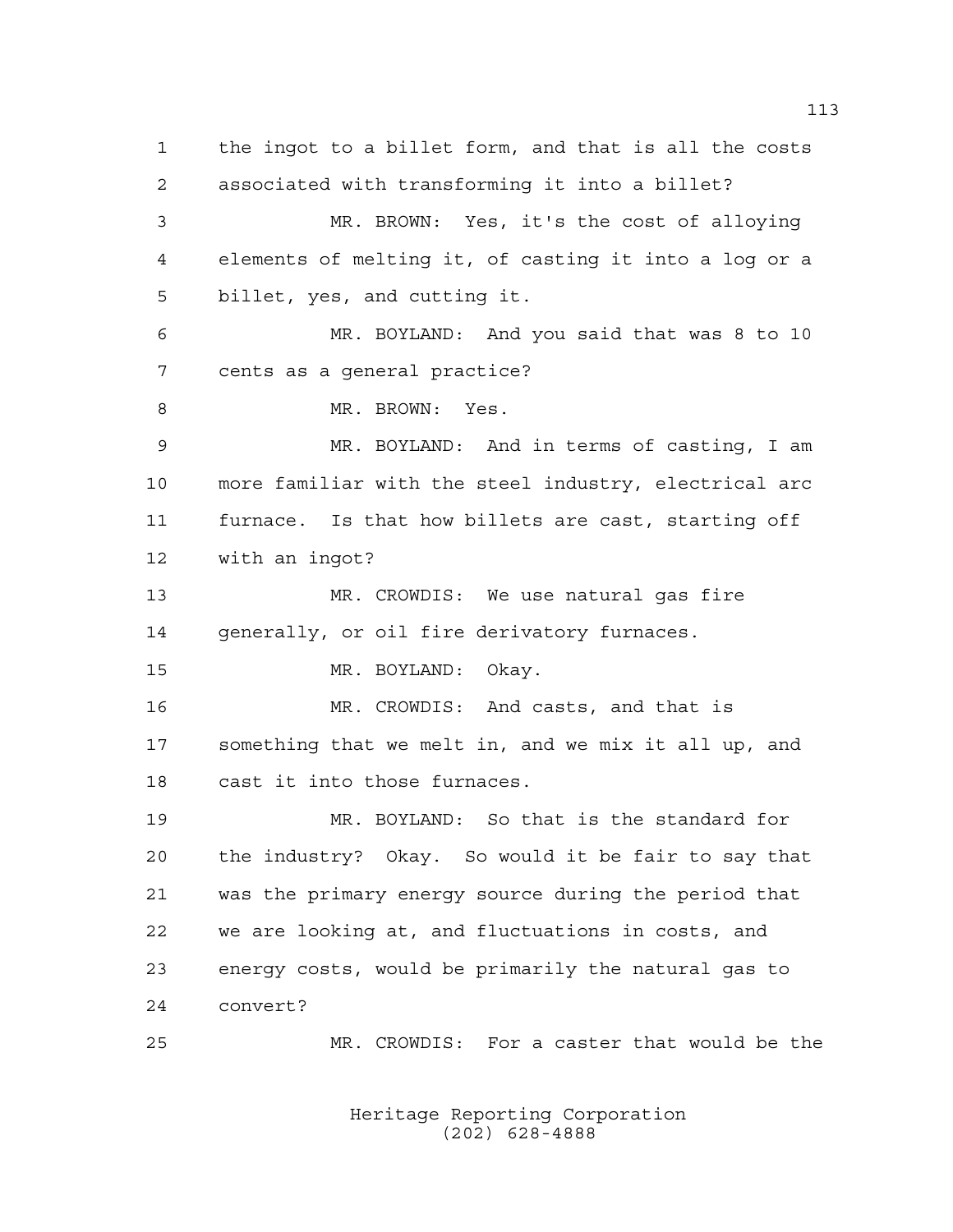case, as well as that obviously impacts the billet premium if you were to buy it. It affects no matter who is casting it, whether you cast it yourselves or someone else does. MR. BOYLAND: So the billet premium is going to go up and down, depending on -- MR. CROWDIS: Yes, over that period. 8 MR. BOYLAND: Now, Mr. Crowdis, you referred to the new press that I believe was installed in a Tennessee facility. MR. CROWDIS: Tennessee, that's correct. MR. BOYLAND: And does the Tennessee facility have a casting? MR. CROWDIS: Yes, it does. MR. BOYLAND: It does? MR. CROWDIS: Yes. MR. BOYLAND: So all three facilities produce -- MR. CROWDIS: No, we have two cast facilities, one in Georgia and one in Tennessee, and the Tennessee facility supplies billet to our Kentland, Indiana facility. It is a three press operation. It would be difficult to warrant a third cast facility. We can do all of our own needs if we need to.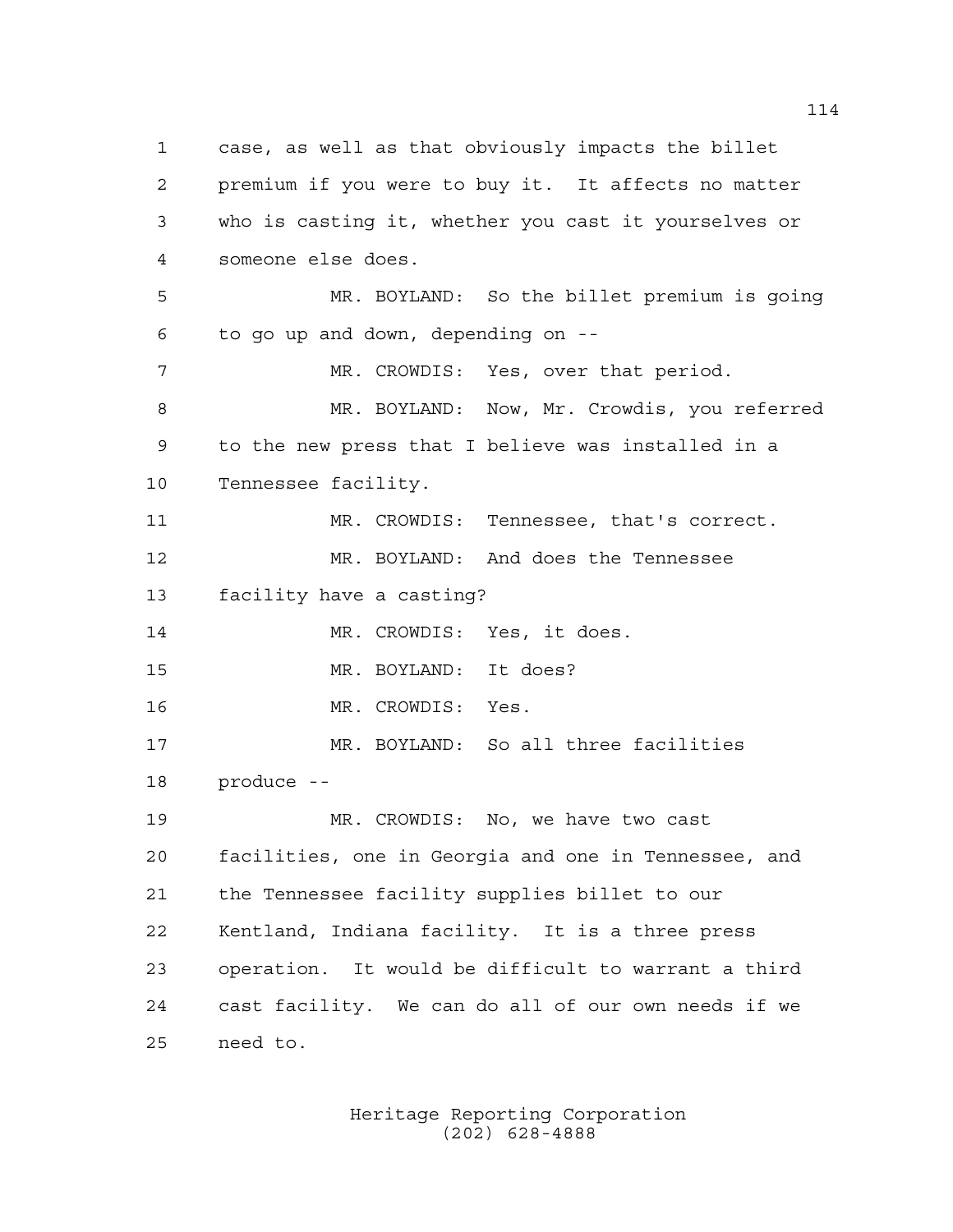MR. BOYLAND: With respect to the engineering costs that Marc was referring to, the design of the die, and the engineering support, are those costs passed through directly to the customer, or is it something that essentially companies incur and try to pass through in the price itself? Is there any direct mechanism for passing through engineering? MR. BROWN: In some cases there is, or the die costs particularly on a large complex program, there will be a discussion of what the total tooling cost is, and how that cost can be recovered. But more often than not the engineer costs component is absorbed by the company. MR. BOYLAND: Okay. So if you ultimately don't get the order, all those costs are essentially expensed and that's it? MR. BROWN: Yes. MR. BOYLAND: Okay. MR. CROWDIS: The only exception would be is in the automotive business. Automotive OEMs are more -- well, typically, they will look at engineering and other costs associated with prototyping and getting started. But in the bulk of our industry that is not the case.

> Heritage Reporting Corporation (202) 628-4888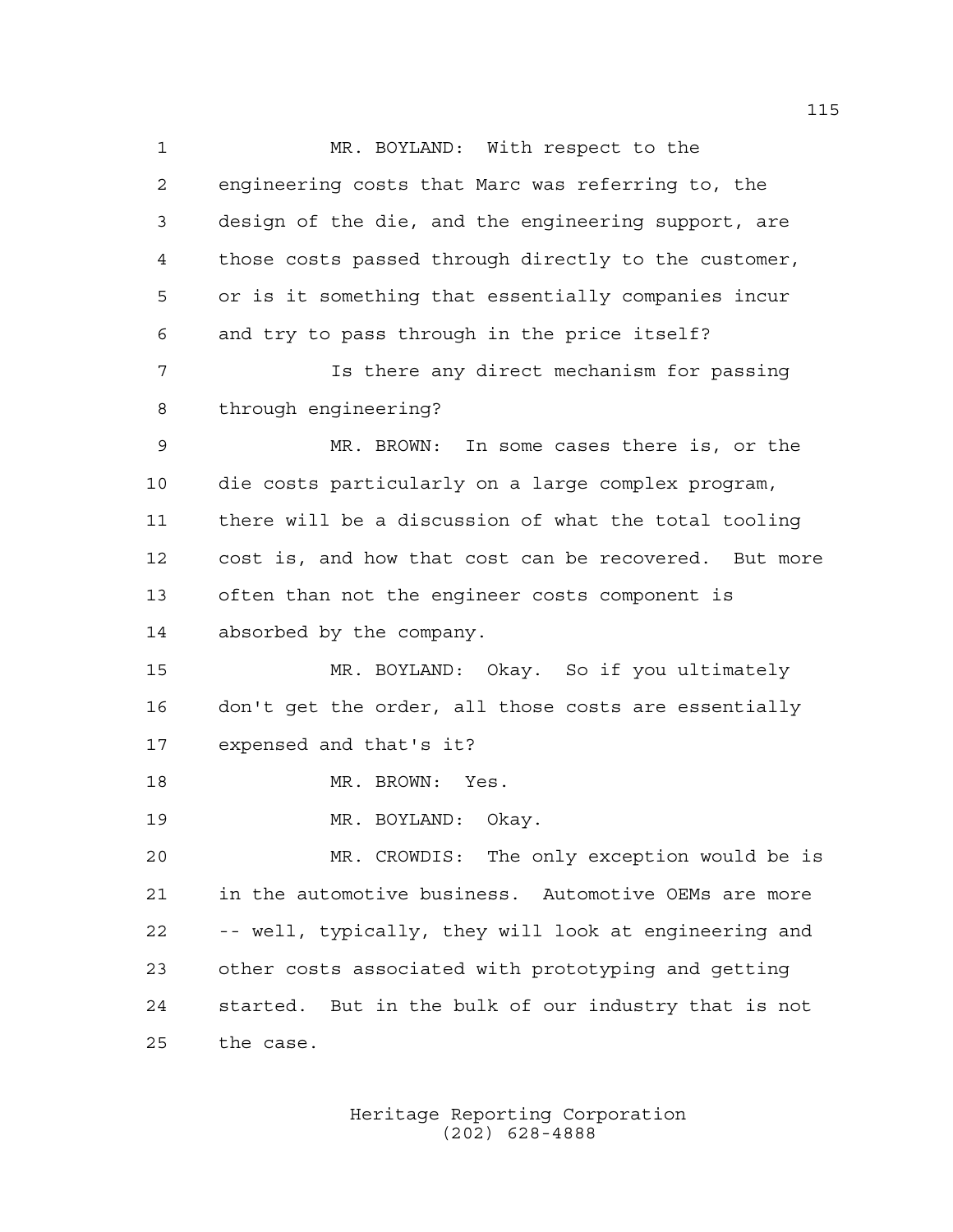MR. BOYLAND: Okay. Again, this is sort of a general question, but when we look at the average sales value during a period, we are obviously aggregating a number of different companies dividing the total volume by sales, and we get an average. And the testimony today suggests that a large part of the period-to-period change in average sales values could be essentially the aluminum

 component, notwithstanding pressure from other sources.

 But is that fair to say that when we look at the average sales value during this period, it is not a product mix issue as much as it is aluminum? I mean, if there are changes in product mix, were there? MR. CROWDIS: I think what you are looking at is an aggregate for the size of the Petitioners' volume. That is very fair to say.

 MR. BOYLAND: I mean, realizing that there is going to be some variability from period to period. MR. CROWDIS: And within any company that is maybe the case, but not total industry.

 MR. BOYLAND: And I think this is my final question, but I believe the testimony that Ms. Woodings gave originally suggested that the industry starting off the period that we are looking at was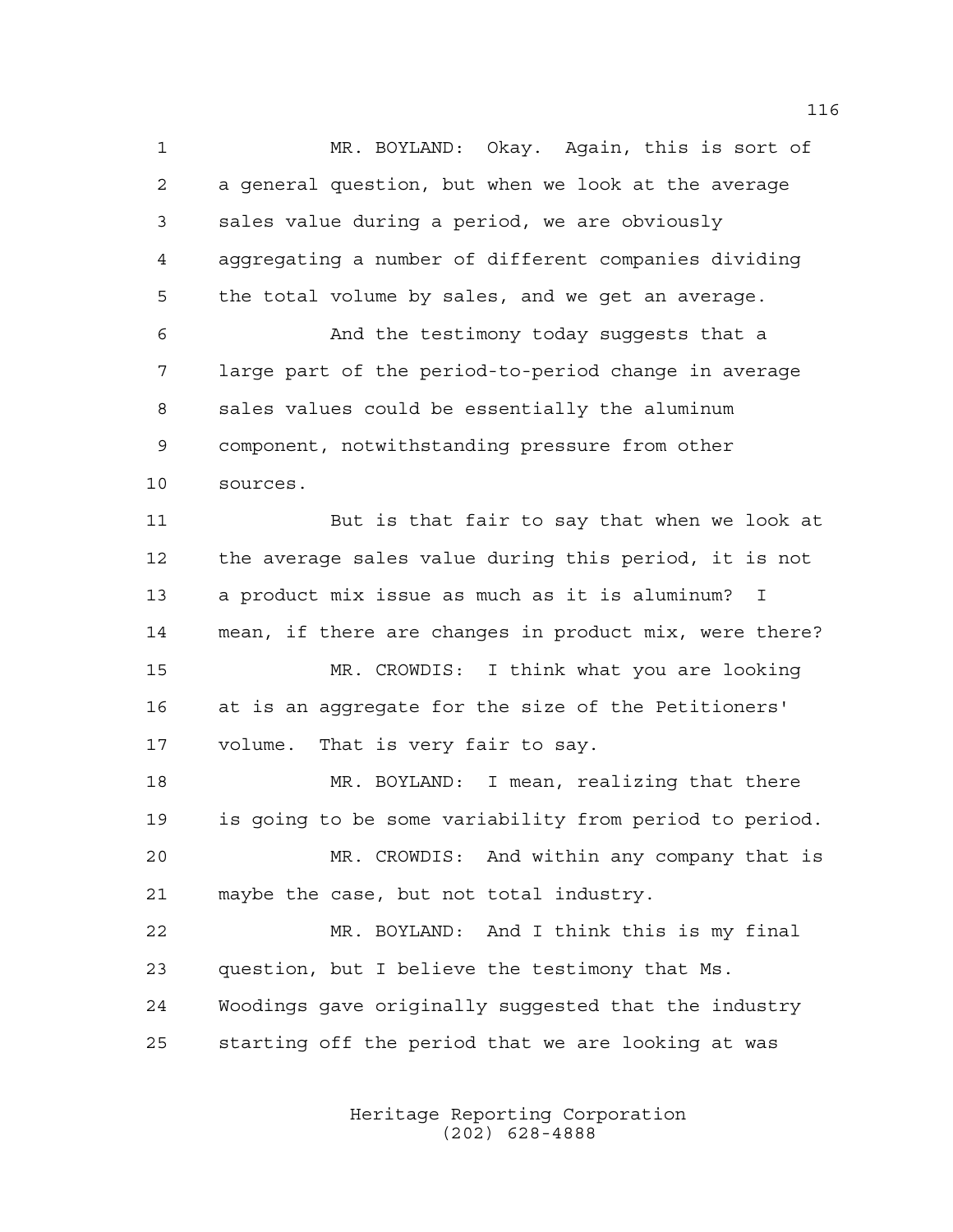already essentially suffering, and I guess I just wanted to kind of clarify that the margin that we calculate, the operating income margin, is still sort of in flux because we are calculating new companies that are coming in essentially.

 But the margin itself, should we look at that as sort of a -- 2007 was a poor period to begin with, and not --

 MS. WOODINGS: 2007 was definitely down in billeting construction because it was a decline that started in 2006, but I would also point to the fact that there was price pressure on Chinese imports during that period.

 MR. BOYLAND: I guess my point was mainly that when people look at the numbers, they see the trend. It would be fair to say that '07 should not be looked at as a benchmark for, well, this is what the industry would typically be shooting for?

 MS. WOODINGS: I'm turning to the industry analyst and the witnesses to see if they considered 2007 to be a particularly banner year.

 MR. CROWDIS: If you look in our case, in Bonnell's case, absolutely, because not everyone is in the residential market, but certainly anyone that was in the residential market, they started feeling the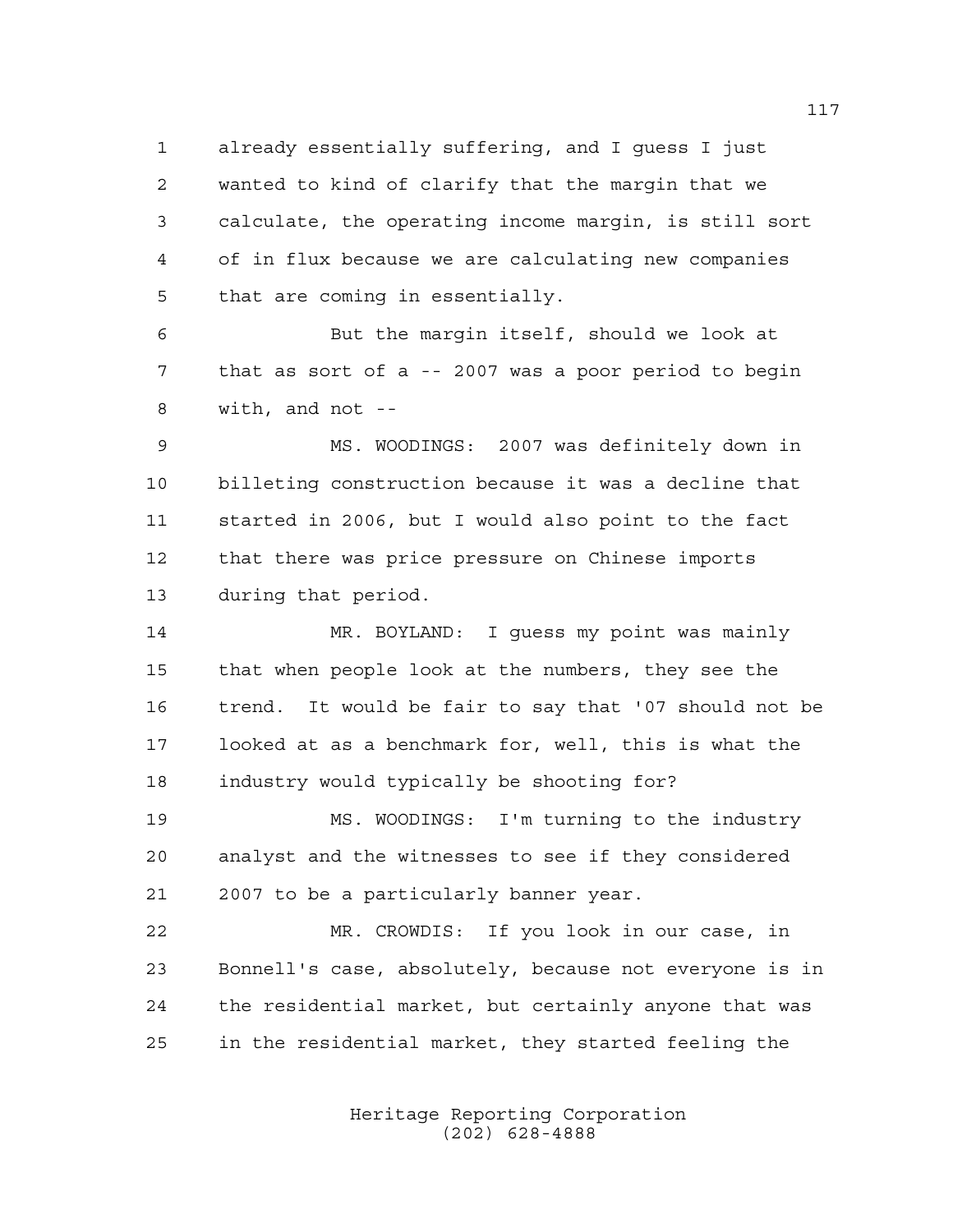effects in 2007, and so that would not be the year that I would put up as a benchmark to shoot for.

 MR. BOYLAND: And just stepping back, I realize that there are a number of different companies being combined to generate a single number. So I realize that it is not going to be the same for every single company.

 But I guess I just sort of wanted to make it clear that we are going to look at a trend in '07, and clearly from everything that has been said today would not appear to be a standard that you would want to shoot for essentially.

 MS. WOODINGS: And just keep in mind, of course, that when housing starts to turn down, it also has an effect on the consumer durables market to the extent that people quit buying equipment or machinery, washing machines and all these different pieces of equipment or appliances, that would be associated with a residential construction project or industrial.

 MR. BOYLAND: Thank you. That's all the questions that I have.

 MS. DEFILIPPO: Thank you, Mr. Boyland. I'll now turn to Mr. McClure.

 MR. McCLURE: First of all, I want to thank you for your testimony, your answers, and for making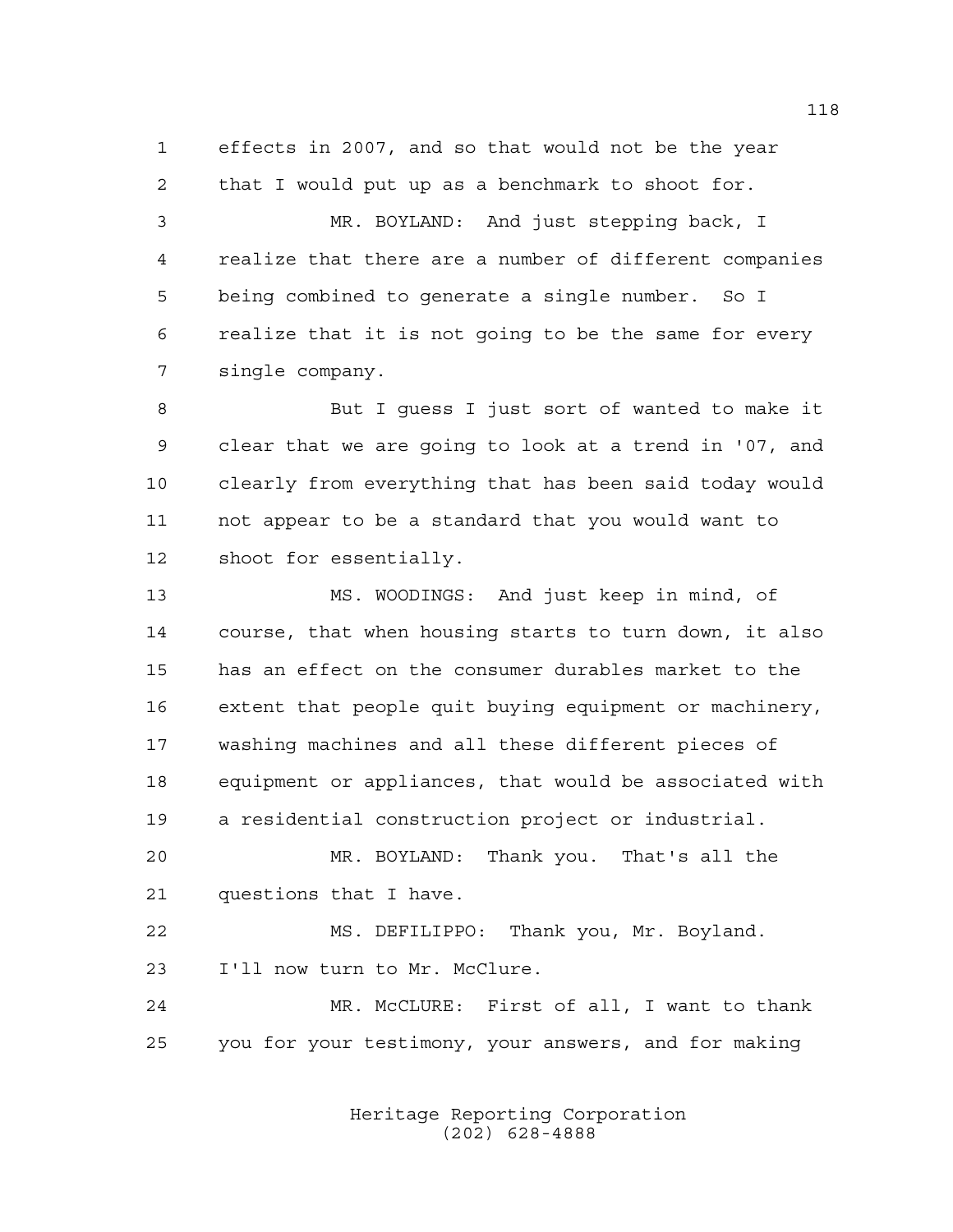the trip to Washington. I do want you to all go back home and tell how you observed that the government is saving taxpayers money by not feeding you at the hearing.

(Laughter)

 MR. McCLURE: I apologize for the lack of -- I do have just a few questions. And I don't know how much you know about the various import operations. We sent out a boatload of importer questionnaires. Now, obviously, in a few minutes, we're going to have testimony from Peng Chang. Is it your experience that the importer operations that bring in product are a fairly concentrated group of -- a few firms, say, would account for maybe 75 percent of imports, and then just a whole bunch of smaller operations?

 MS. WOODINGS: Besides looking at the -- and you have your own sources in timely using a source like PIERS to identify volume. We have certainly looked at PIERS to identify some high-volume producers. We can have HTS categories. But this is an indication that there are some high-volume importers. That's the -- that has got to be the half. And so I will be as interested as you are in looking to see what actually comes in in questionnaire responses.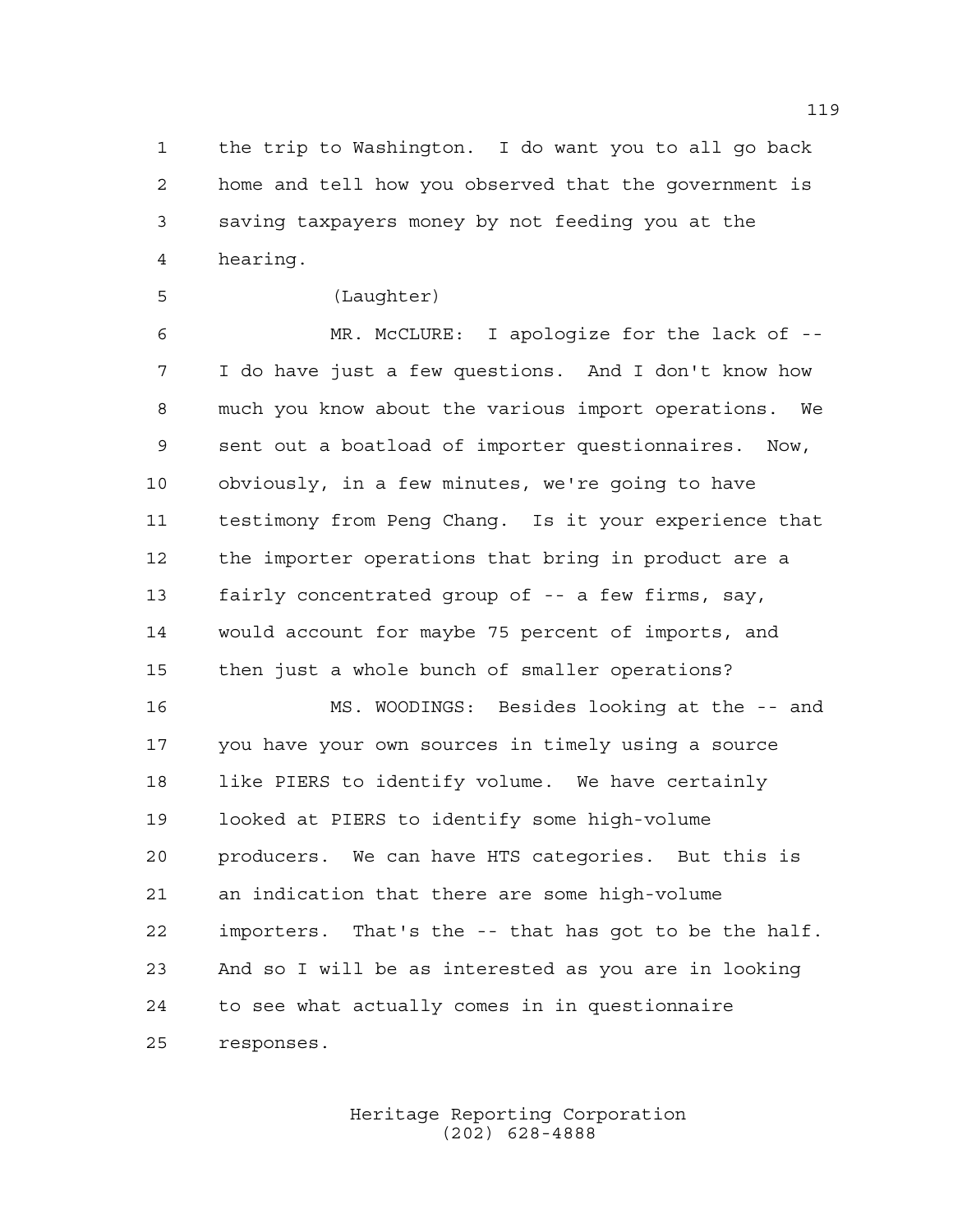MR. McCLURE: Is it your view that you're competing against a few high-volume importers or -- MR. JONES: I don't think that question is for me, but -- MR. McCLURE: No, no. MR. JONES: -- if you know -- you know, one of the problems, of course, that we have is, you know, PIERS is a source of information. PIERS is of varying reliability. Sometimes it can be very accurate, sometimes not. We have the official imports statistics. We can do, and we did do, a port-by-port

 analysis, by month of imports. And we tried to identify the HTS classification numbers, where most of the subject merchandise should be classified.

 I think that what -- I suspect -- and I haven't had a chance to look at the importer questionnaires, but I suspect that there will be subject imports being classified in other categories. And we're going to take a close look at that and try to quantify that, or help quantify that, because we think -- I think anyway -- that the official import statistics that we provided in the petition are understated. And we're going to be taking a closer look at that to see if there are other imports that we can find out there because it is a diverse scope, it's

> Heritage Reporting Corporation (202) 628-4888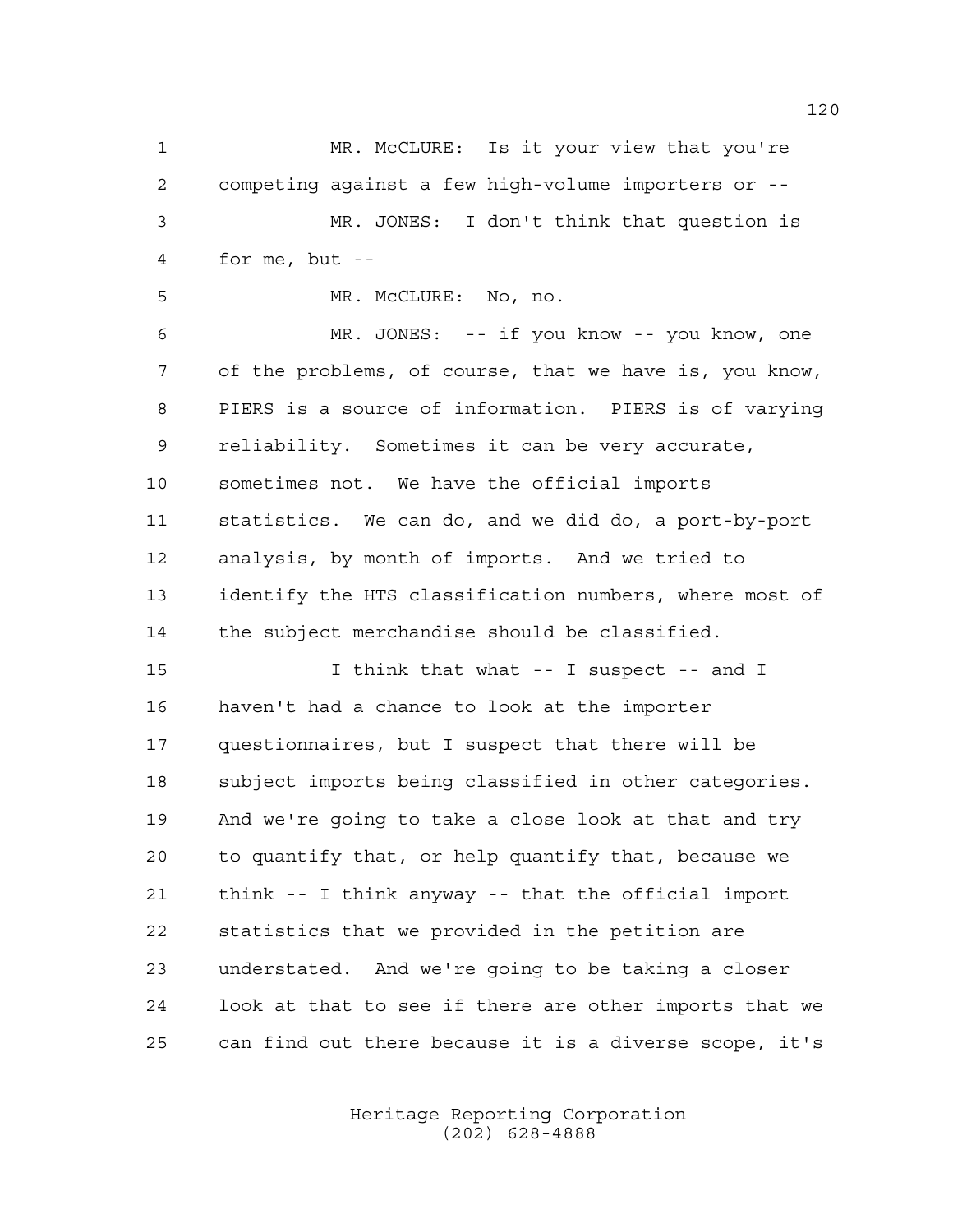a broad scope, it's a diverse scope, and we think there are probably subject imports being classified elsewhere.

 MR. McCLURE: Okay. Getting back to the guys who are on the front lines, though, are you running into many importers who are competitors, or do you continually run into the same few large operations as your experience?

 MR. BROWN: If I could speak for our experience, I think there are a couple of names that keep cropping up, but then there are a variety of new ones. And very often, it is unclear to our sales people whether they are talking about a manufacturer in China, whether they are talking about an importer. Not surprisingly, customers are not always fully forthcoming. So sometimes we just get information that it's China.

 MR. McCLURE: And this is the price. MR. BROWN: But it is a very diverse -- there are a lot of names, and we'll say, who is that, haven't heard of them before.

 MR. CROWDIS: I think that is very well said. That's exactly our experience. There are some names that pop up, the ones that are commonly known, and they are sort of represented with the customers in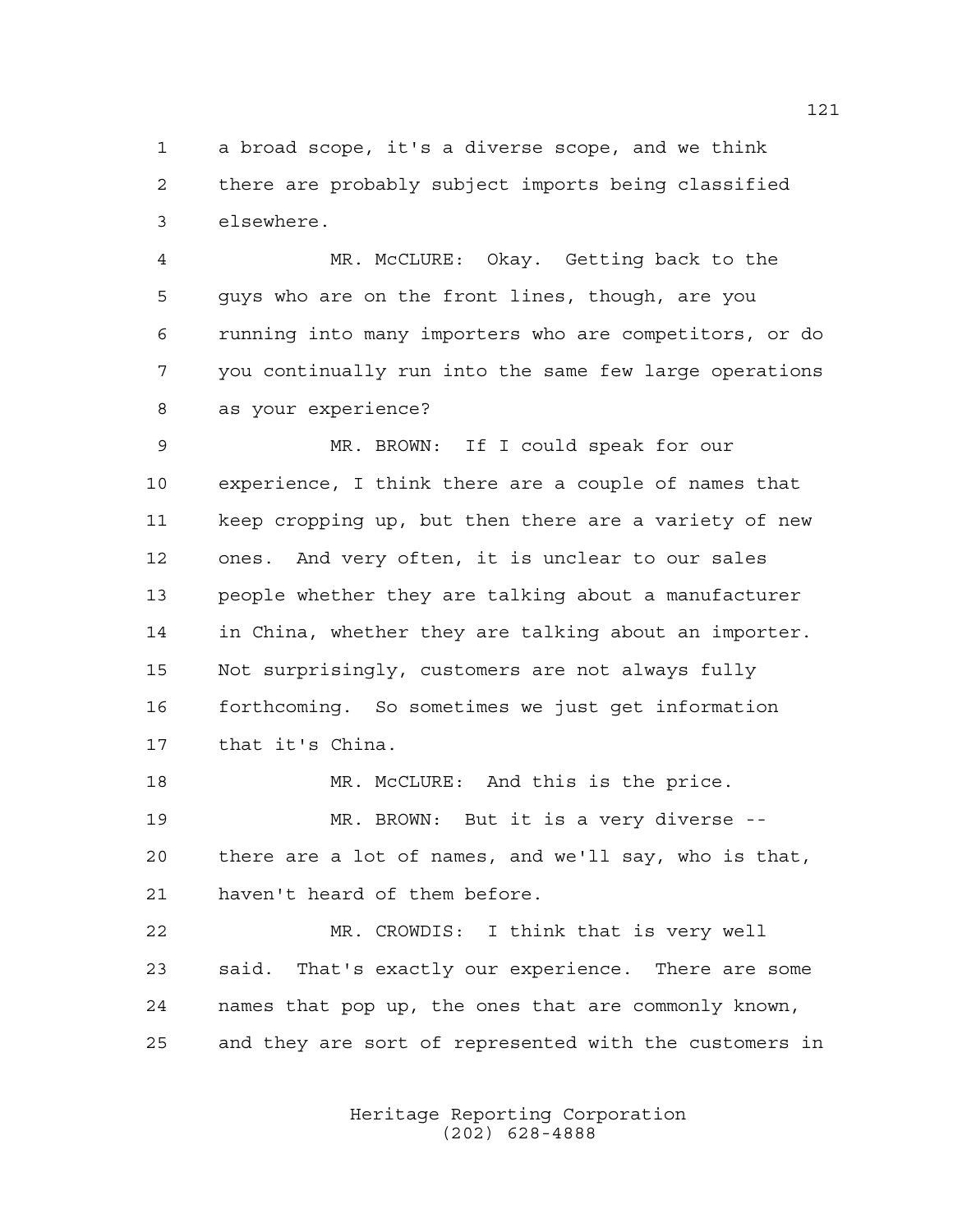those names. But there are a bunch of others that we've -- you know, that just seem to come out of the woodwork. So I think Lynn is has wrapped that up very nicely.

 MR. McCLURE: Do the ones that come out of the woodwork tend to be if the product gets more and more specialized, maybe you could --

8 MS. JOHNSON: Well, they are all brokers also.

10 MR. McCLURE: Right.

 MS. JOHNSON: Yeah. It's difficult to know. MR. McCLURE: To know who, okay. As far as importer operations, do them most of them bring in the product, and it just goes straight to the end user, or do you encounter a large number who are bringing in to fabrication, and then send it on? What is the general view of that? Are they fabricating after it gets here, or does it come in with some fabrication and go to the --

 MS. JOHNSON: I might as well just throw the whole thing out here. In the solar panel example I gave you, we are extruding the metal, anodizing the metal, and doing full fabrication ourselves, including granite block testing because there can be no twist involved. The fabricator in the U.S. is importing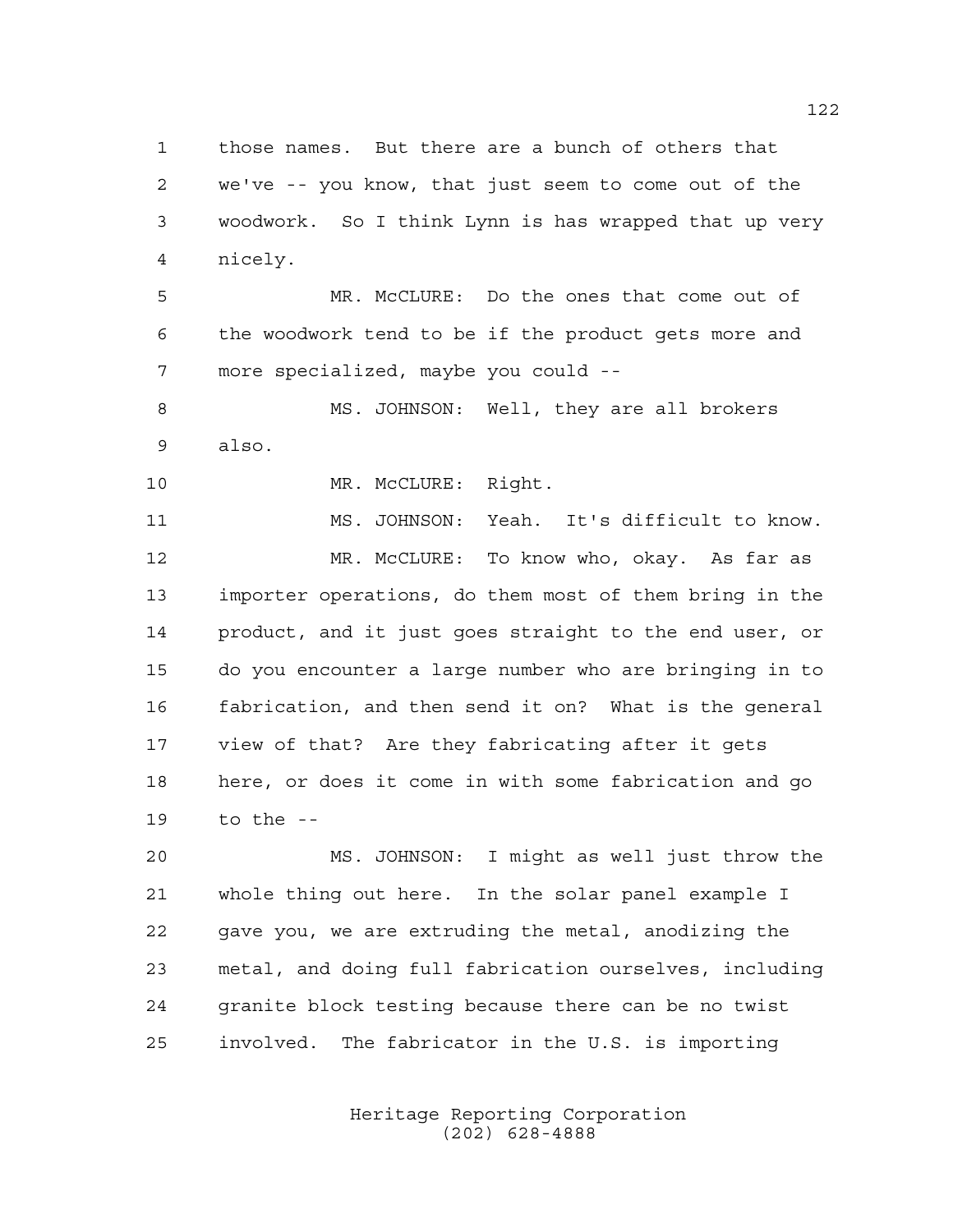Chinese extrusions doing the secondary fabrication,

and selling to the same end customer.

 MR. McCLURE: Okay. MR. CROWDIS: Our experience is probably a little different than that. Our experience is it comes in and goes to the out customer, and they use it in the same form as we would have shipped it to them, and they use it like that. MR. McCLURE: So a difference for the bigger guys as opposed to the smaller guys. Any one of you can answer this. As far as non-subject imports, what -- obviously, Canada; I assume there is a fair amount of product coming in from Canada. What other non- subjects have any kind of presence in the U.S. market? MR. BROWN: Well, you're exactly right. Canada would be the biggest trading partner. 17 MR. McCLURE: Right. MR. BROWN: And, of course, that is going both ways. We're sending extrusion to customers located in Canada, so we that fair bit of cross-border trade there. We see some coming in from Europe, but that tends to be in our experience mainly very specialized products, often imported by European companies who have established operations here. We see some materials coming in from South and Central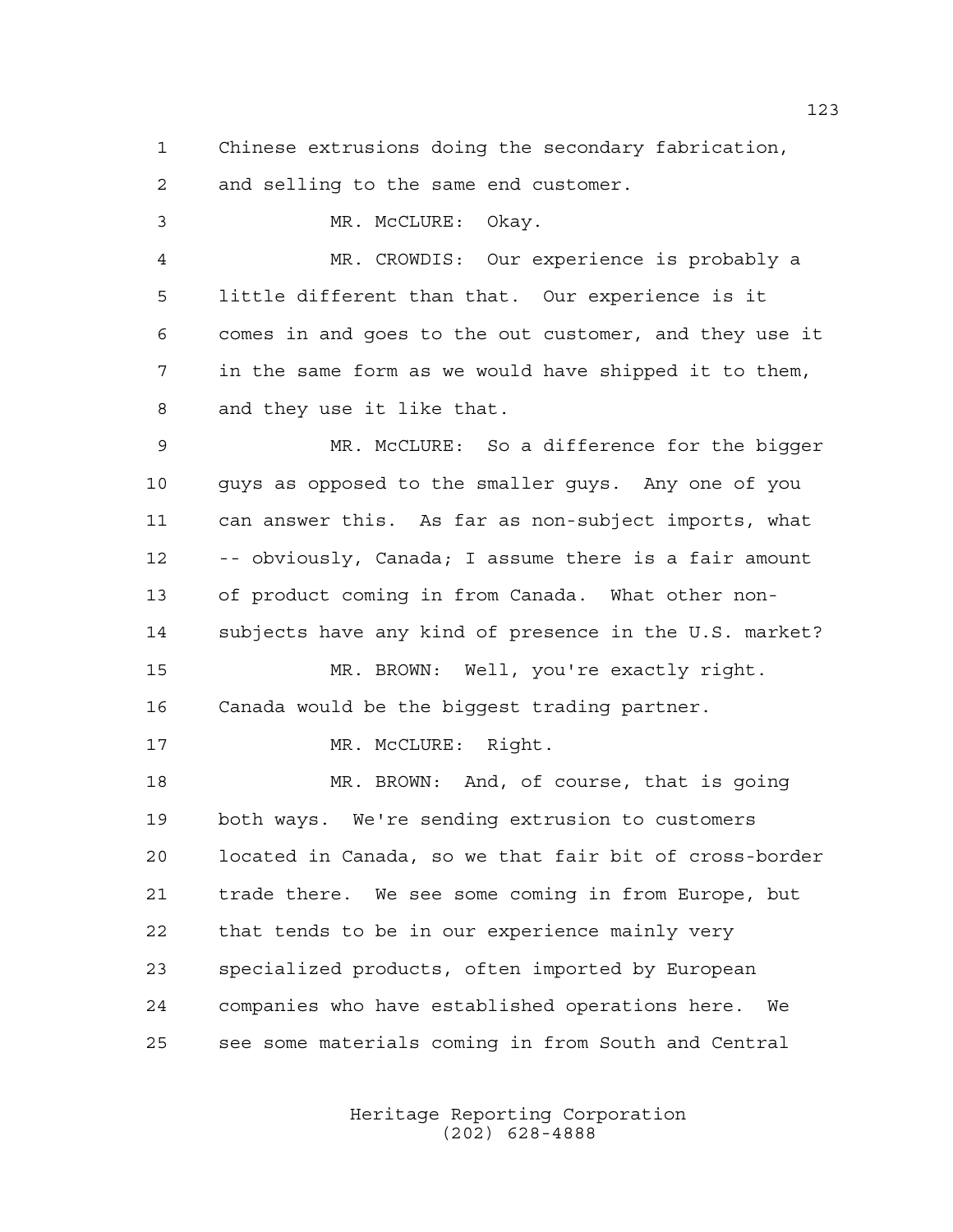America into Florida and some other markets. But, you know, so it comes from a variety of different sources, but not with the concentration and not with the volume that we are seeing here, or the pricing that we're seeing here.

 MR. HENDERSON: Sapa has operations in Canada, and we ship both ways across the border, and mostly it's driven just by the capabilities of those given plants feeding, you know, kind of the regional market along the border. Price and cost are pretty much a push.

12 MS. JOHNSON: And we export.

13 MR. McCLURE: I'm sorry, what?

 MS. JOHNSON: And we export. We export to Canada, Australia, and some products to Germany.

 MR. McCLURE: Mr. Crowdis, you indicated that Bonnell had some Canadian properties.

MR. CROWDIS: Yes.

 MR. McCLURE: That they have sold. And was it the same for you, that it went both ways?

 MR. CROWDIS: Absolutely, absolutely. We're no longer doing it, through a non-compete we have through the acquisition, but absolutely, when we had those facilities.

MR. McCLURE: Okay.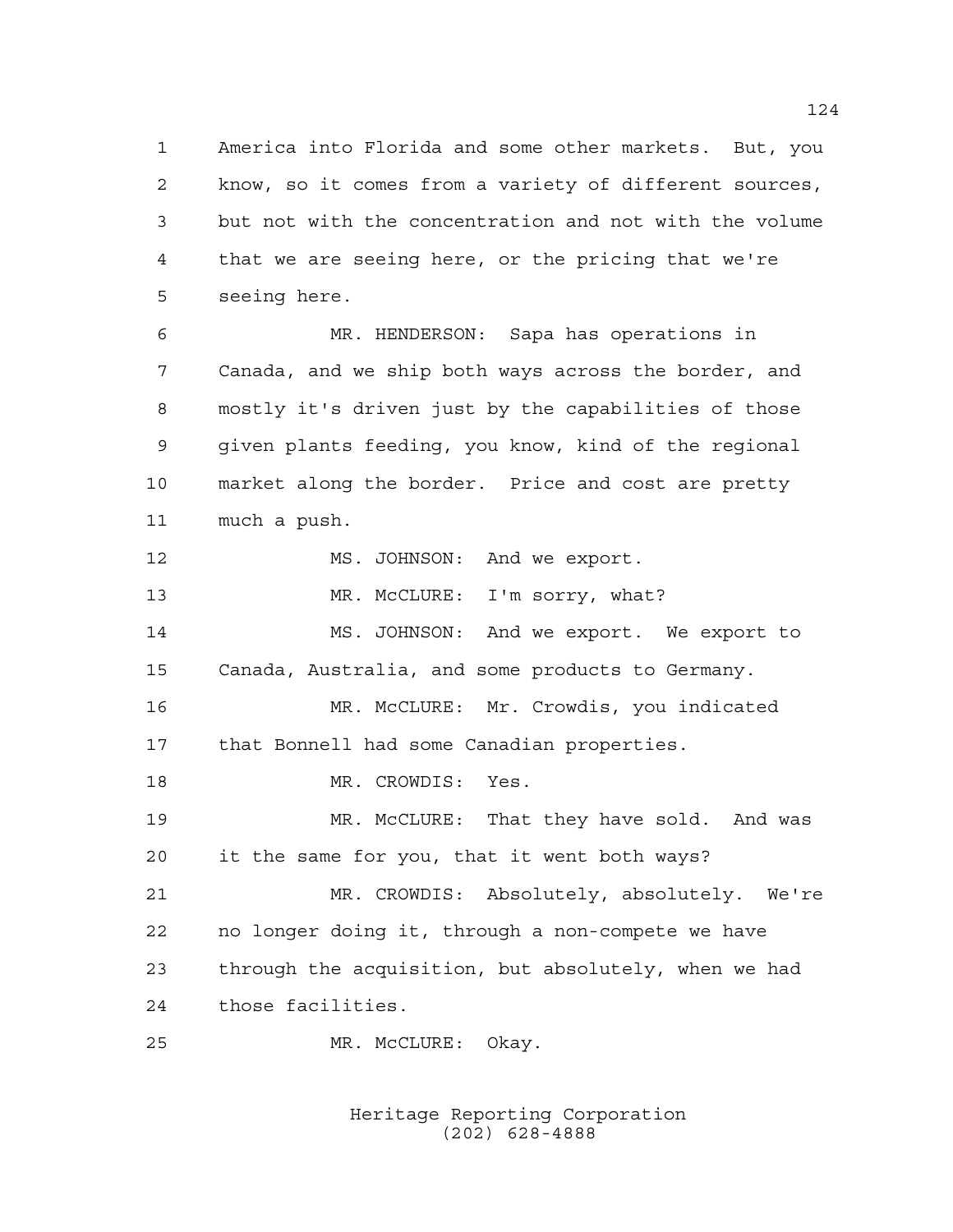1 MR. JONES: Mr. McClure, if I could just add, it is striking when you look at the import statistics that the volume of non-subject imports is down during the period from every non-subject source, and the contrast with China is striking. MR. McCLURE: I had noticed that. Ms. Johnson, just to get a handle on large versus small, I guess my question is how small is small. I mean, in the pantheon of going from large down to small, you characterize yourself as a smaller producer. Obviously, you are. But if we just segregate the smaller producers, are you in the high end of the food chain, and there are -- MS. JOHNSON: No, we're not. We're very representative. MR. McCLURE: Of the size of -- 17 MS. JOHNSON: Of the size. MR. McCLURE: -- what you would characterize as a small -- MS. JOHNSON: It doesn't get much smaller. 21 MR. McCLURE: Okay. MS. JOHNSON: Two-plus operation. We happen to have two facilities, but we call it, you know, single plant. MR. McCLURE: Okay. Well, now I know how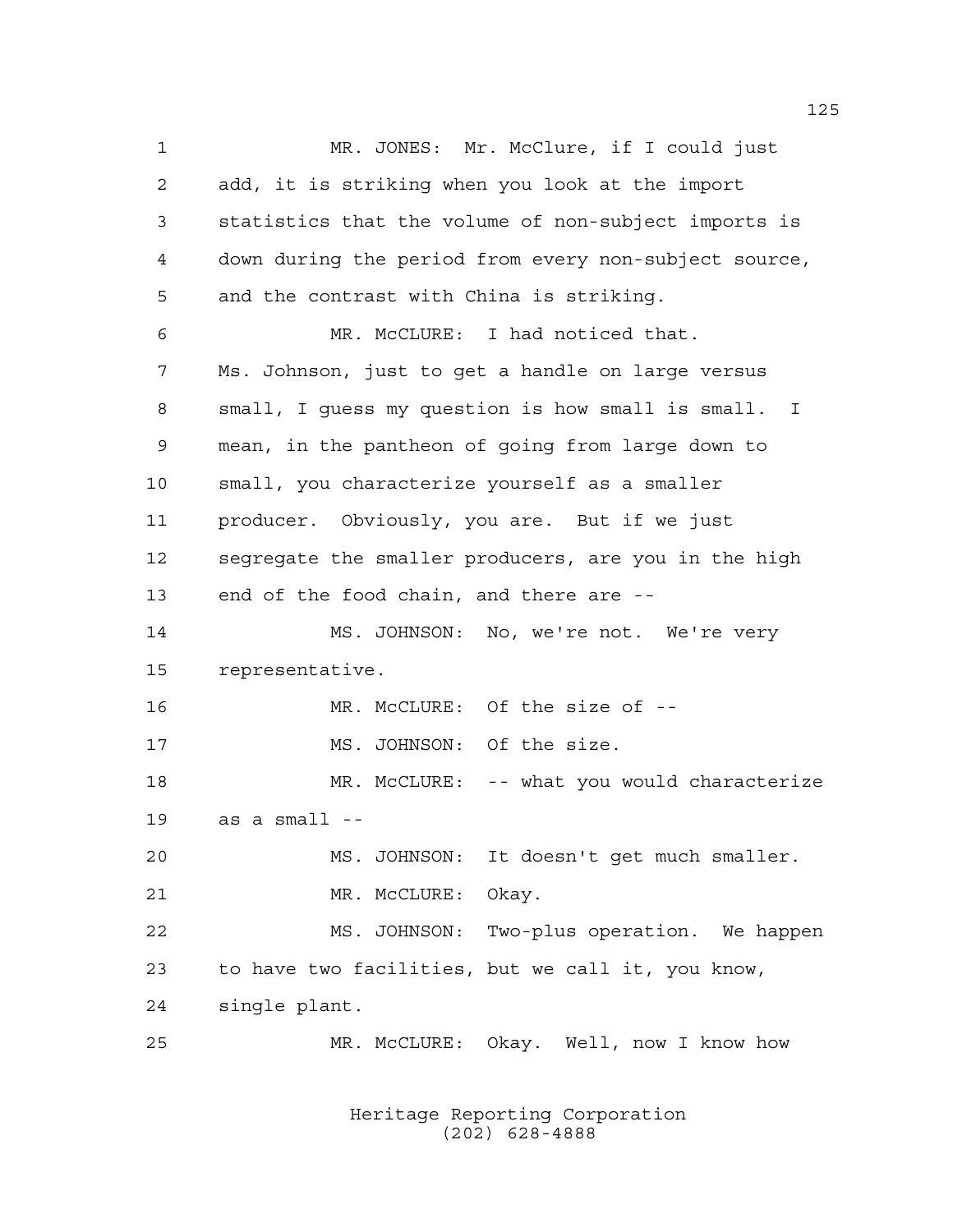small small is. One last thing -- and I think maybe this would go to you or Mr. Jones, talking about the impact of the LME price. Do I get the sense that it's your view that the Chinese just basically ignore the LME price? I know there was some mention in the petition about the Shanghai Metal Exchange and the allegation at least that the Chinese government had intervened there. What is the difference, let's say, between the Shanghai Metal Exchange and the London Metal Exchange?

 MS. WOODINGS: Mr. Jones is going to discuss the difference to the extent that we're able to do that right now. I did want to add one point. It may be what you're seeing -- because beyond what is discussed, it is the most common reference tool by U.S. producers. And so you may be seeing conversations or contacts between importers and customers that reference use of the LME. That doesn't mean that they are paying that price. But it could be used as a reference tool in pricing. But again, it doesn't mean that that's the price that China is paying.

 MR. JONES: Ms. Woodings said pretty much what I was going to say. And I think Mr. Brown said it in his response to an earlier question. We don't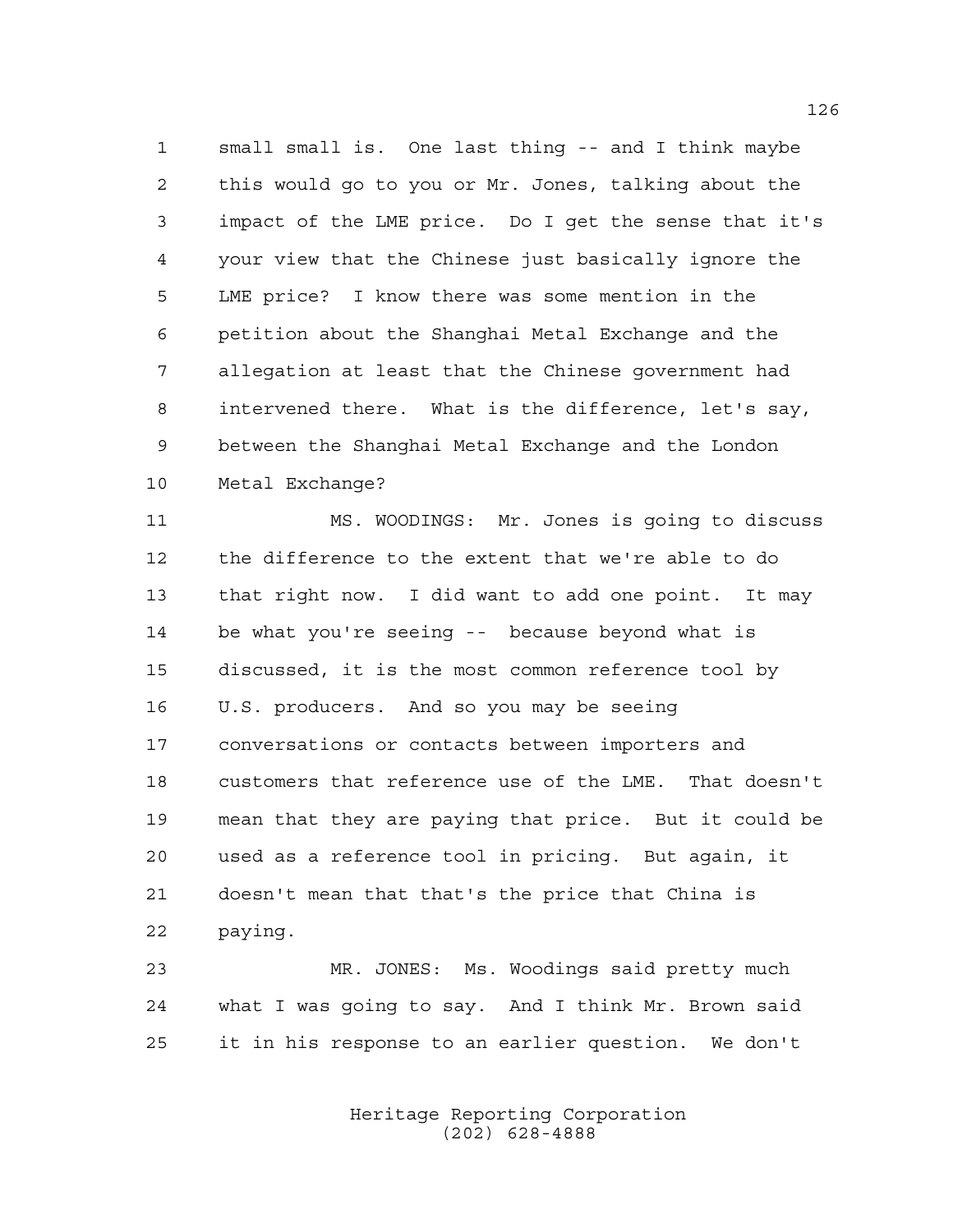know what the Chinese are paying for metal. It seems to us, based on the prices that customers are telling us and what is being quoted to us that, you know, we're at a loss to explain how they can ship extrusion to the United States if they are paying the same price for metal that U.S. producers are paying.

 And it is important also to note that really where the squeeze is taking place, even if they were paying the same price for metal -- and we don't know that they are. But even if they were, the prices are causing U.S. producers to reduce their margin. You know, you have got your metal price, and then you've got the fabrication cost, the cost to extrude, finish, and fabricate, pack, and ship, and so on. That's above the metal cost. And these ridiculously low prices that are being quoted from China are causing that fabrication cost to squeeze, and the producers are being forced to lower that aspect of the price that they're charging and the dependent prices that they are quoting in order to get business.

 And in fact, if that fabrication cost gets too low, they'll just walk away. They will not be able to take the business. And that's what we've heard from folks on the panel, but also, and more broadly, from others throughout the industry.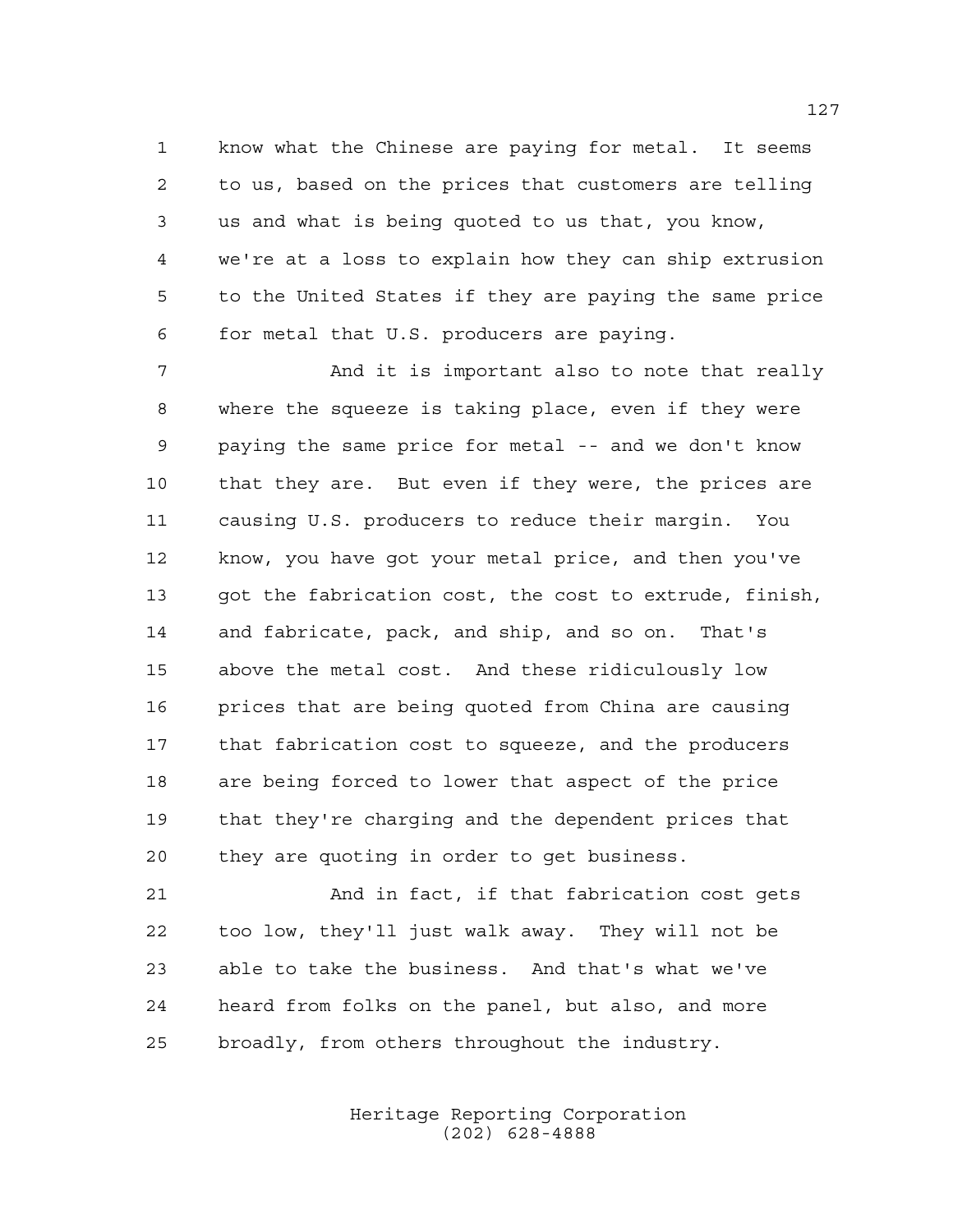MR. McCLURE: Thank you. I do have one question, and it is just out of idle curiosity. And somebody may have given an example. What would be an example of the hollowed extrusion? I mean, what is that used in? MR. HENDERSON: Typically aerospace. You'll see a lot for airplanes, and some automotive. But we think about it in that way, and some defense applications on occasion. But mostly aerospace. MR. CROWDIS: Aerospace, marine, military applications. Those kinds of things, very specialized, very specialized. MR. McCLURE: That does it for me. Again, thank you for coming. Thank you for, as someone said, enduring all these questions. It has been very instructive. MS. DeFILIPPO: Thank you, Mr. McClure. And as usual, staff has had a lot of very good questions. And as a cleanup hitter, I try to cross them off my list and make sure I don't repeat, but I apologize in advance if I do duplicate. I do have a couple, but again, you have been answering questions for a long time. So I will try to be brief in them. A couple of questions following up on some of what staff asked in terms of the custom business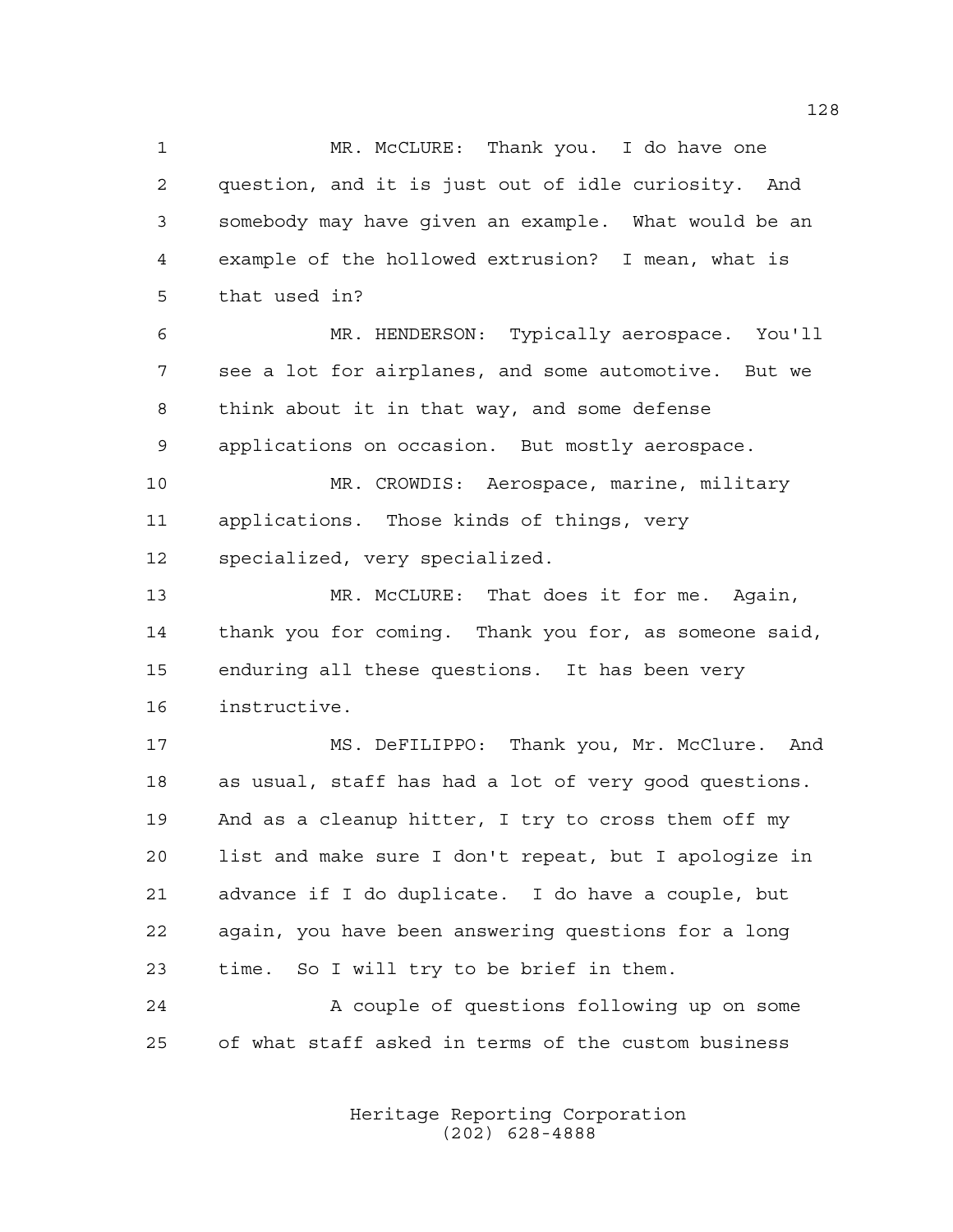with the dyes in terms of -- I understand there is sort of a period where you're discussing and going through, looking at the dye. Once you actually get that business, and you are now supplying that person, who does the dye belong to? Is it yours or is it the customer?

 MR. BROWN: Typically, our agreements are that we own the dye. We are responsible for maintaining and replacing that dye. But the design -- the product is proprietary to that customer. So we cannot produce an item off of that design, off of that dye, for anyone else.

 MS. DeFILIPPO: And the flip side then, if I am the customer and I have the design, and I own that, and you own the dye -- I guess I'm trying to get at how easy is it for me to switch to buying from someone else. I clearly could take the design to someone else, but I can't take the design from you and go elsewhere?

 MR. CROWDIS: Yes. I mean, you need someone else to listen to. And my answer I know would be the same as Lynne's. You know, the steel is ours; the proprietary shape is theirs. They could take that shape and draw it up, and they could actually take our dye drawing and just blank out the name of the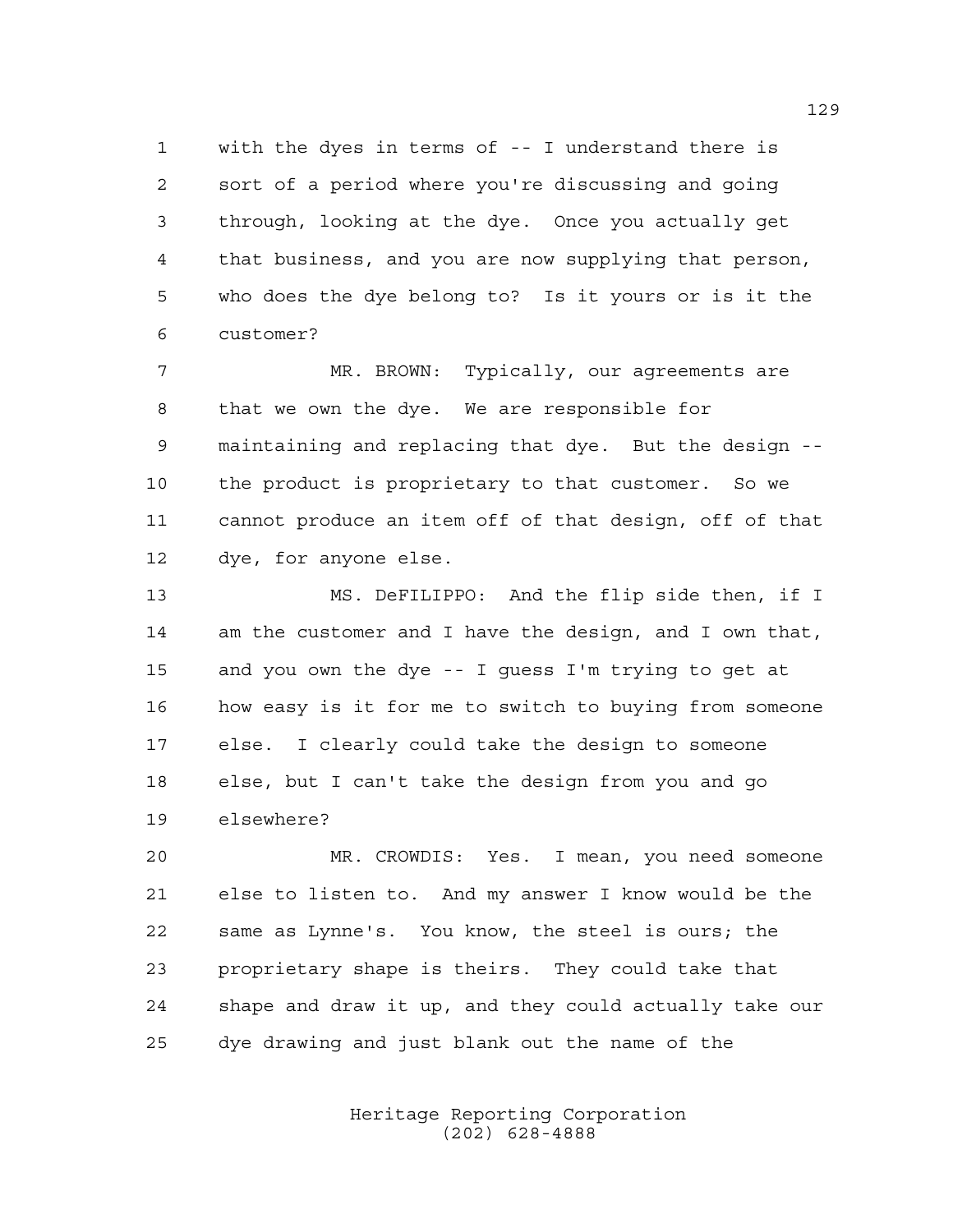supplier -- and they do this all the time -- and then send it off to extruder XYZ and say, you know, give me a quote on that. And if you have got \$1,000 generally for a dye, that other extruder can be in business. It's very simple.

 MS. DeFILIPPO: And on the flip side, I guess, if you didn't win, you know, the business of that particular custom extrusion product with the custom dye, do you have another bite at the apple anywhere down the line? Do you keep trying to pursue that business, or do you know that -- you know, are there other opportunities for you to perhaps win back that business?

 MR. CROWDIS: We'll always try. We're pit bulls when it comes to business, no matter who we're competing with. So yes.

 MS. DeFILIPPO: In some of the discussions today about how you actually get to the price and how the price is negotiated and set, it sort of reminded me of a case we did recently on copper piping tube, where there was a copper price. And really, all that was on the table for negotiation was that fabrication price. So that's kind of how I was hearing this, but I wanted to make sure I was understanding correctly. When you are negotiating the LME price for the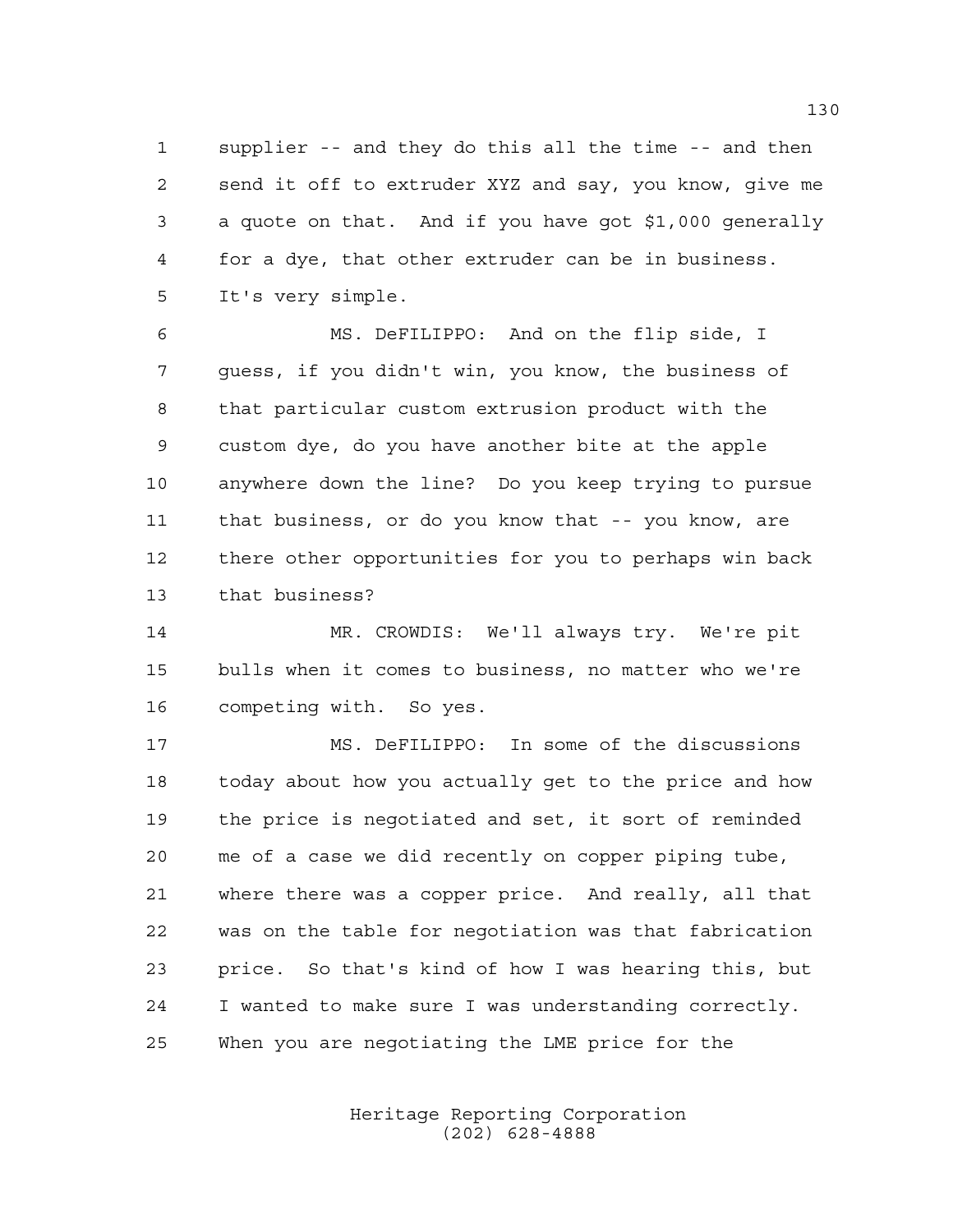aluminum, is that sort of a given, and really what you're working with the customer on is the fabrication? Or do you talk in terms of total price of the product?

 MR. BROWN: A lot depends on the customer. A small customer for whom the extrusion is not a big component, they just say, give me a price, and, you know, we'll come back and talk about it next year. But that's a very small portion of the volume in terms of pounds. The much more typical situation is you're discussing, and the negotiation is about the conversion.

 MS. DeFILIPPO: And if you -- and I don't know. We talked a little bit about how long you might be selling to that customer. If the price of aluminum goes up -- I mean, are prices set for a given time? Or is it always -- is it changing over the course of a month, a year, whatever, depending on the price of aluminum? Do you talk about sort of escalator clauses in terms of, okay, this is the price that we can do for this shipment. If the price goes up for aluminum, then it will change according to that.

 MR. BROWN: Again, a significant portion of our business is transacted at the conversion price on top of the prior month's aluminum average. So the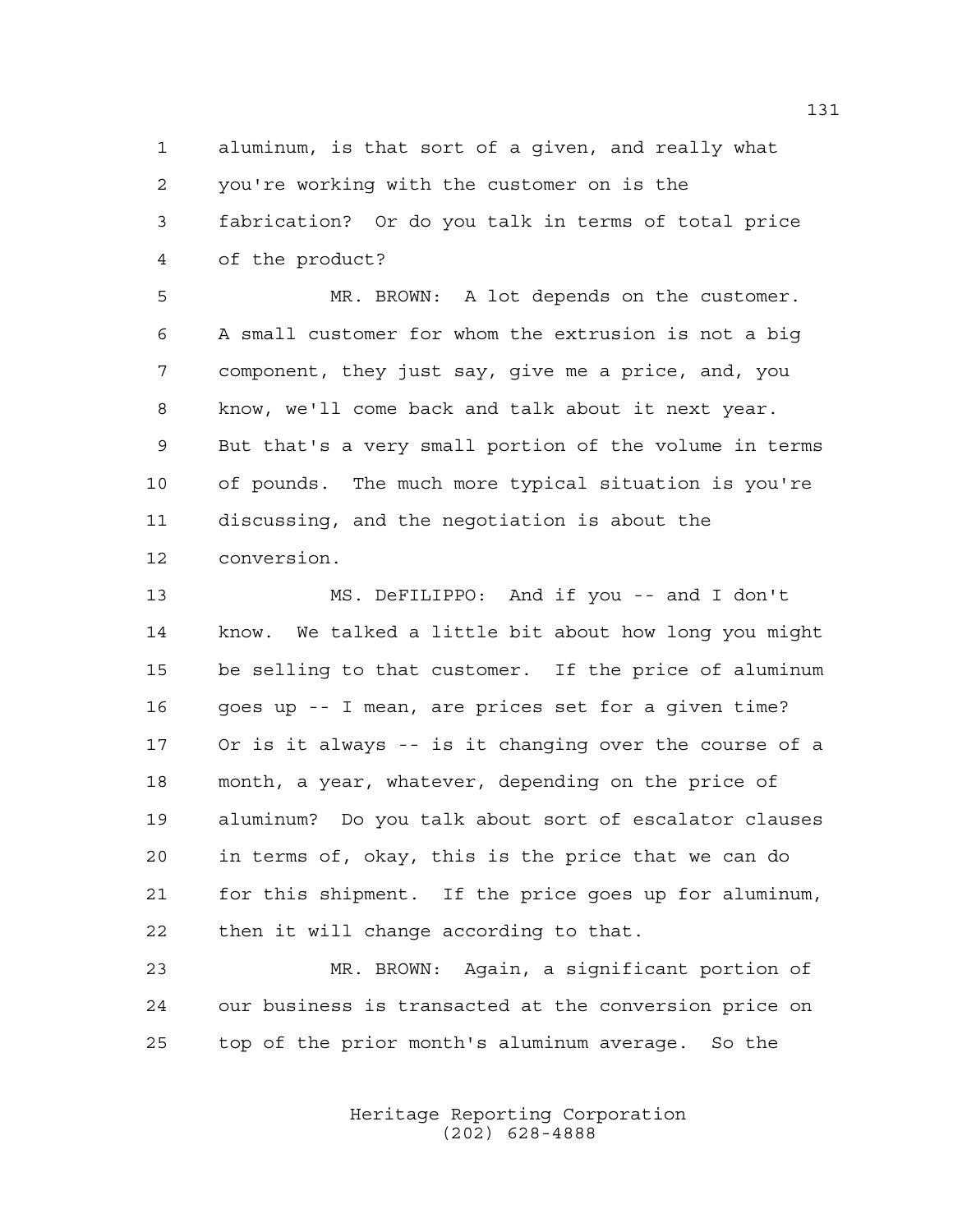first of every month, we sent out our notice to our customers and say, this is your metal basis for this month.

 MS. DeFILIPPO: Okay. That's helpful. MR. BROWN: Sometimes there is a three month roll. It depends on the negotiation.

 MS. DeFILIPPO: Okay. That's helpful. Thank you. Earlier, we talked -- someone mentioned in their testimony that there had been several that have been shut down, several presses that have been shut down. Would it be difficult to restart those presses that have been shut down? Are they just sitting, waiting to potentially have more demand to be restarted?

 MS. WOODINGS: There are presses. There is a lot involved in bringing the entire facility back on line. Then there are presses that are shut down and facilities that are still operating. And I'll ask the witnesses. Several have kind of mentioned their situation as to how quickly that can be brought on line.

 MR. HENDERSON: We've had to do both. We've had some that have been actually scrapped and removed from the facility, or facilities that have been closed and sold. And then we've simply idled some presses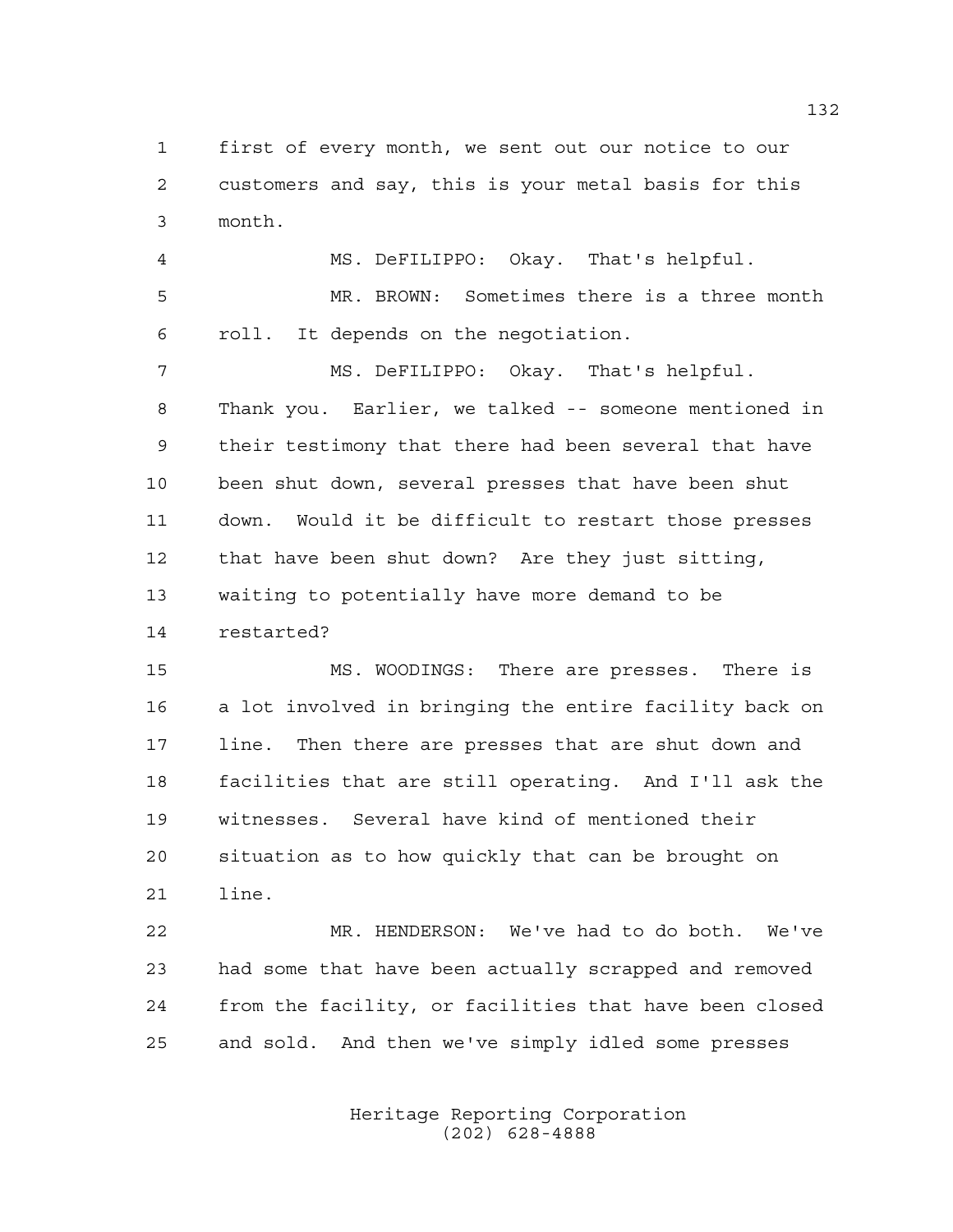with the hope that, you know, when the recovery begins that we'll have capacity to be able to meet that need.

MS. DeFILIPPO: Okay.

 MR. HENDERSON: Depending on what the strategy is with that press going in, you know, you're going to position it. So if you -- I mean, obviously, if you cut it up and dismantle it and sell the facility, it's gone. But when you idle it, I mean, there are ways you can store it so that it can come up in a few days. And that's typically the way we would handle it.

 MS. DeFILIPPO: Okay. Tying together sort of the discussion on sort of the economic downturn and how that has affected your industry, as well as many others -- we talked a little bit about solar panels being a growing component, or that that is one end use that has seen some growth. Are there others that you are looking -- looking ahead, do you see -- overall, do you feel like the recovery will help your industry? But are the specific segments that are, like solar panels, that have a brighter future, so to speak? MR. HENDERSON: Well, I think one of the trends that we have seen take place is light-weighting of stuff that uses energy, so things with wheels,

> Heritage Reporting Corporation (202) 628-4888

right? And we offer that advantage. So these have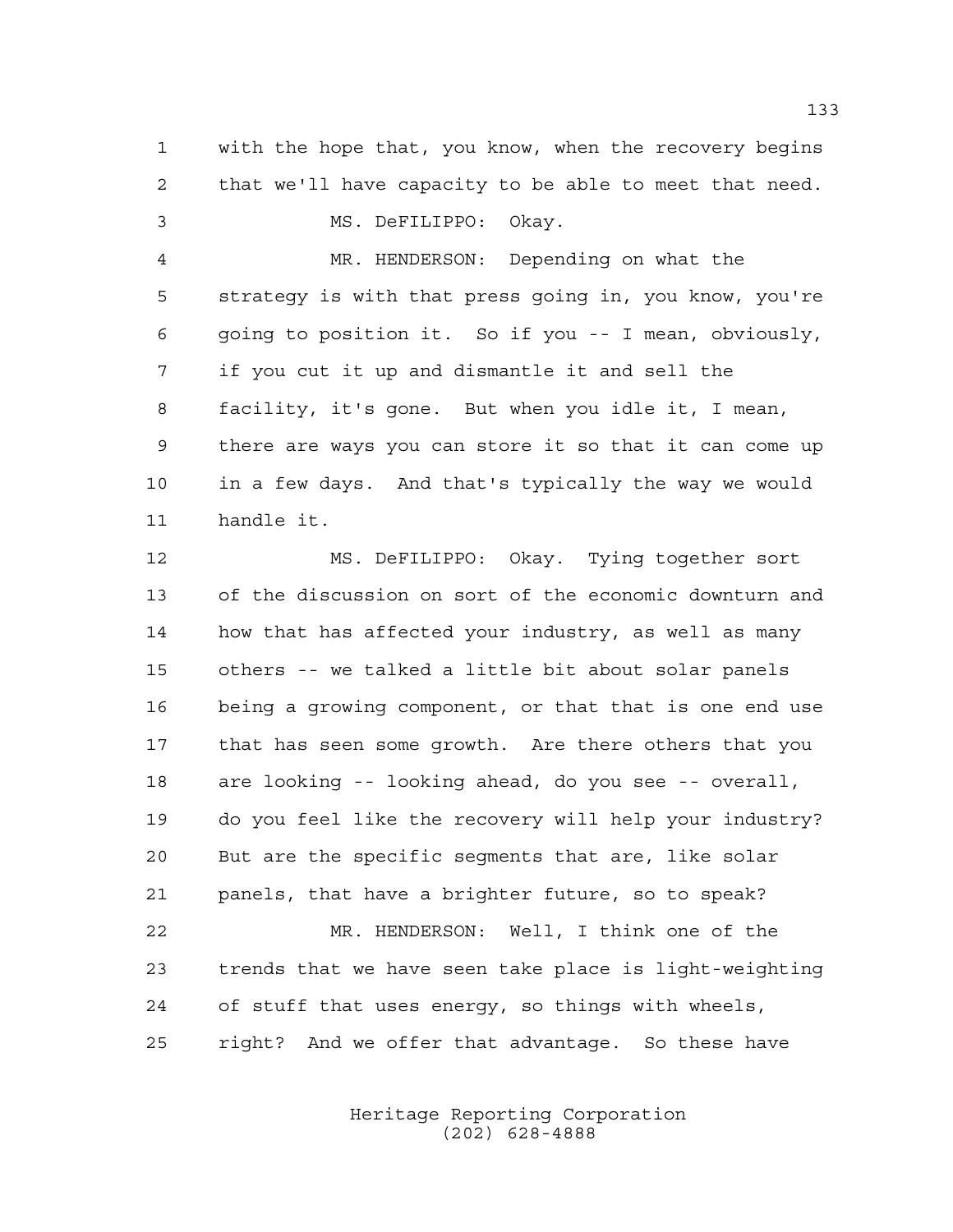been growth for quite some time, and it has

 accelerated here recently. So I think the automotive, transportation -- you know, things with wheels.

 MS. DeFILIPPO: Okay. Just a quick question on the issue of fabrication. I understand that it can be from something very small to something more sophisticated. And this may be something you want to address in the post-conference briefing, and I apologize if it is already something that is addressed in the questionnaire. But in terms of looking at how much value is added by the fabrication -- granted, I understand it is probably going to be a range, and it could be wide. But when you're talking about fabrication, what kind of value does that add to the value of just the extrusion itself?

 MS. JOHNSON: It depends on the end application for the product. Is there a context, a bigger context, to the question that I can perhaps answer? Because a fabrication operation could consist of cutting an anodized stick of metal direct, or it could end up turning it into a grill for a class A truck.

 MS. DeFILIPPO: Well, in different contexts, are you adding 1 to 2 percent, or is it 70 percent, you know, in terms of the cost , I'm sure it's not 70,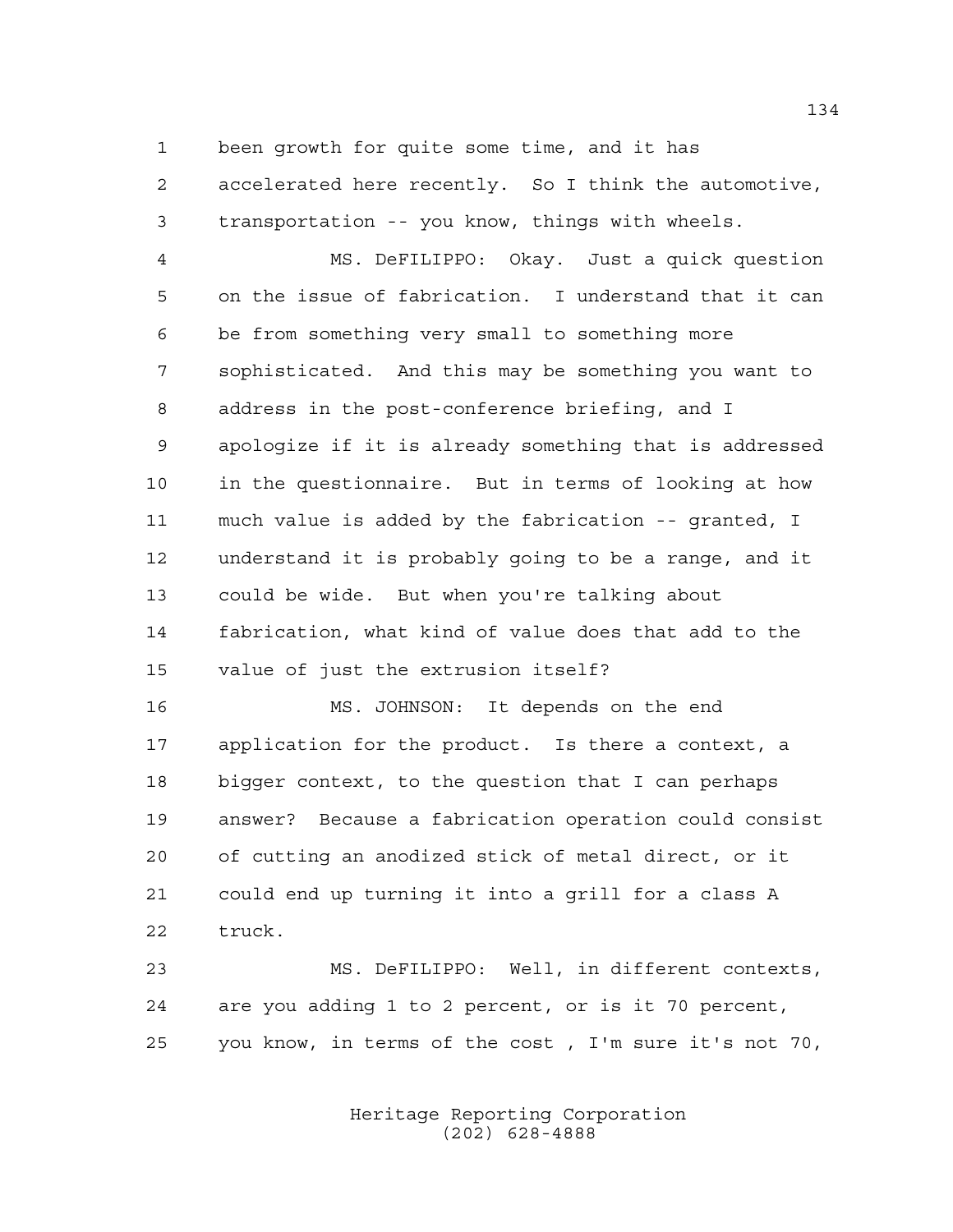but in terms of when you're taking sort of the value of the extrusion, how much value can be added by fabricating it for different --

 MS. JOHNSON: A tremendous amount. I can give an example that I don't think anybody would come after this product. We make hanging systems for museum-grade artwork. And they're pretty intricate little -- they're cool. They're intricate little systems that get shipped with all the other parts that go with it. Well, if you think about what that mechanism would look like, the aluminum part would be really small. The engineering component is a big part, and the ultimate end application is a pretty high price. So the fabrication on that product would be, you know, 90 to 95 percent of the price of the product.

 MS. DeFILIPPO: Is there any pattern in terms of who does more difficult fabrication? For example, I think somebody just indicated that there were some importers that were actually importing product and then fabricating it some. But in terms of when you get to the more complicated or difficult fabrications, does that tend to be done you guys, or could an importer be doing that also?

MR. HENDERSON: An importer could be doing

Heritage Reporting Corporation (202) 628-4888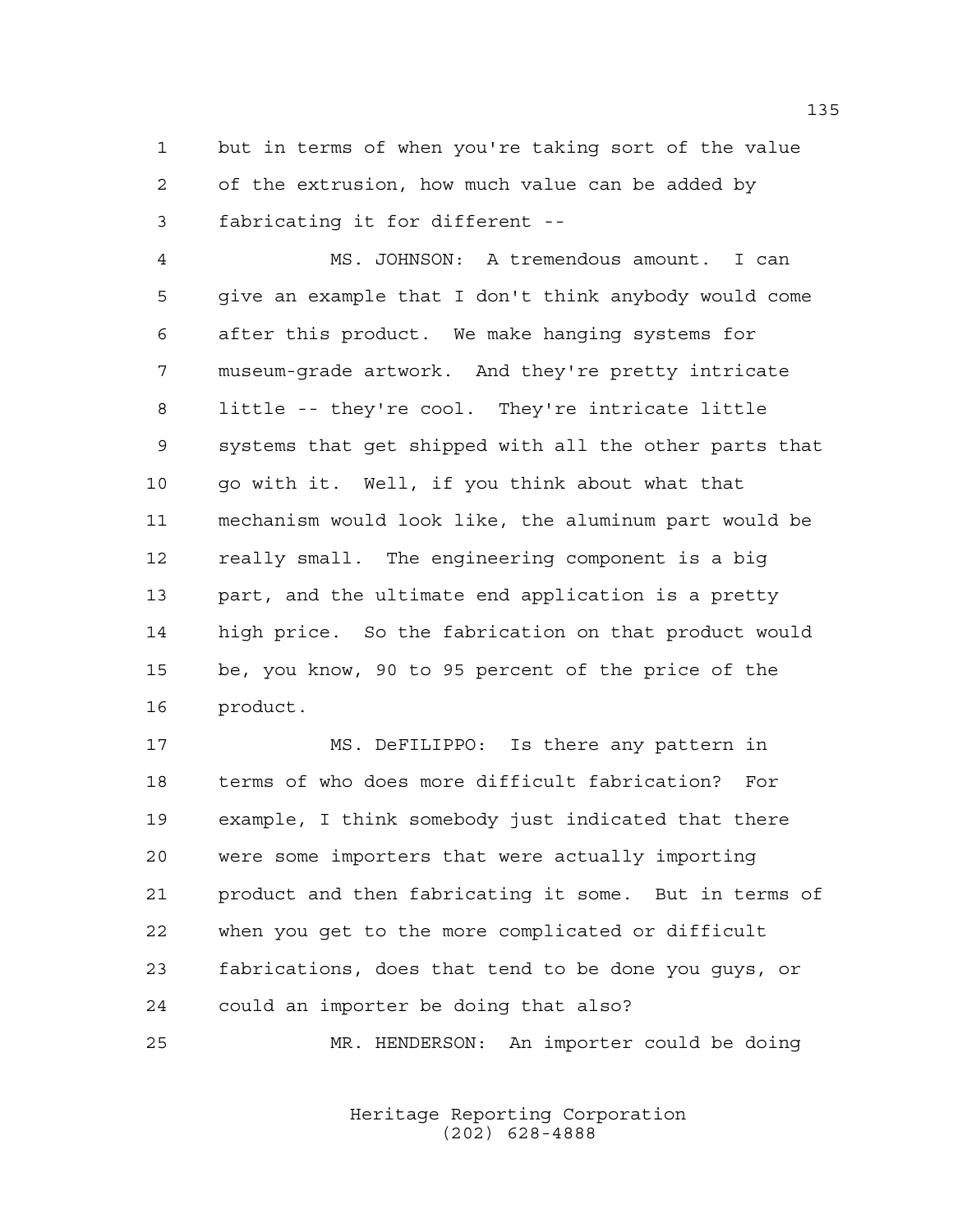it. And normally, in our business -- because we have 12 facilities in the U.S., as we mentioned. Some of them are very -- have quite a degree of devotion to the high-end fabrication. So they would look a lot like Ms. Johnson's operation just on their own because there is a lot that goes into it, you know, all the equipment investment, the engineering staffing, and so on, and the type of customers that you relate, automotive or whatever, may have certain requirements.

 But we have seen that as the value increases in the extrusion product, the competition from China becomes even worse, the differential between the prices. And they have been there in some cases, yeah, competing with us.

 MS. DeFILIPPO: Does anyone have any information on sort of the industry in China in terms of, you know, is it a lot of little companies, or are there some big producers there? And if you don't, if there is anything you find that can be added into the post-conference brief, that would be helpful.

 MR. JONES: We'll address that in our discussion of threat of injury in the post-conference brief. But the article that we've talked about or that we've reference a couple of times today that was published upon a MOFCOM-sponsored web site on April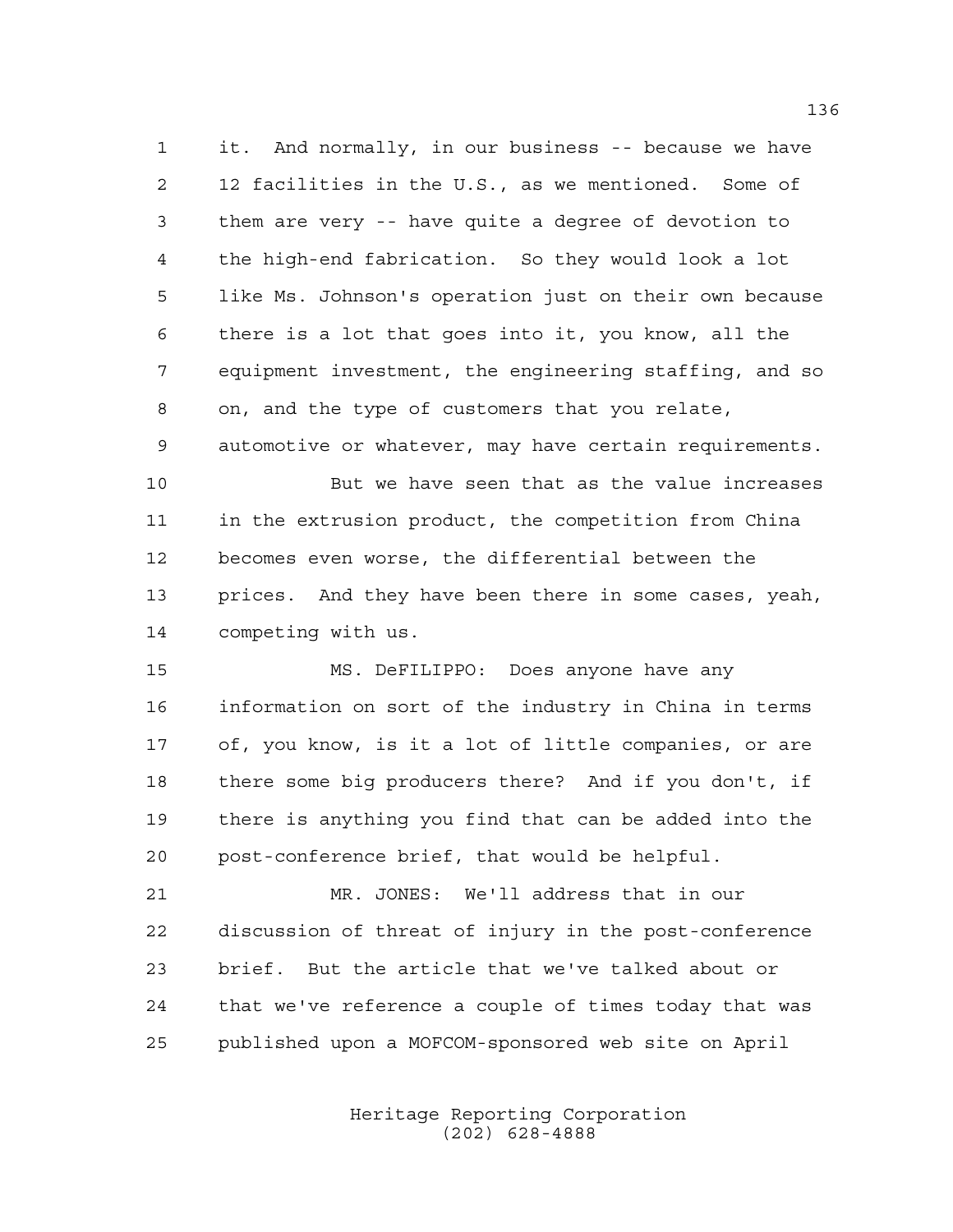14th speaks of 700 aluminum extruding companies in China, 100 of which had exported to the United States.

 So that's the Chinese government information. Among those companies, there are some very large aluminum extrusion companies, and some that would be among the largest in the United States, were they located here. So you have those. And I suspect -- you know, we don't know a lot about the smaller producers in China. We know some of the larger ones and who they are. And I would note that what we've heard about them is that there have been significant investments in capacity in those plants, a lot of new capacity added and a lot of state-of-the-art production equipment.

 The extrusion presses are manufactured -- I think I was told by these guys here -- in Europe and Germany and Italy, and the Chinese are buying the same equipment that U.S. producers are buying. These are not second-class operations. They are doing state-of- the-art aluminum extrusion production, and adding a lot more capacity.

 MS. DeFILIPPO: That was my next question, so that's one less. Actually, I have just one more request. And we talked some earlier about some of the information that was available from the Aluminum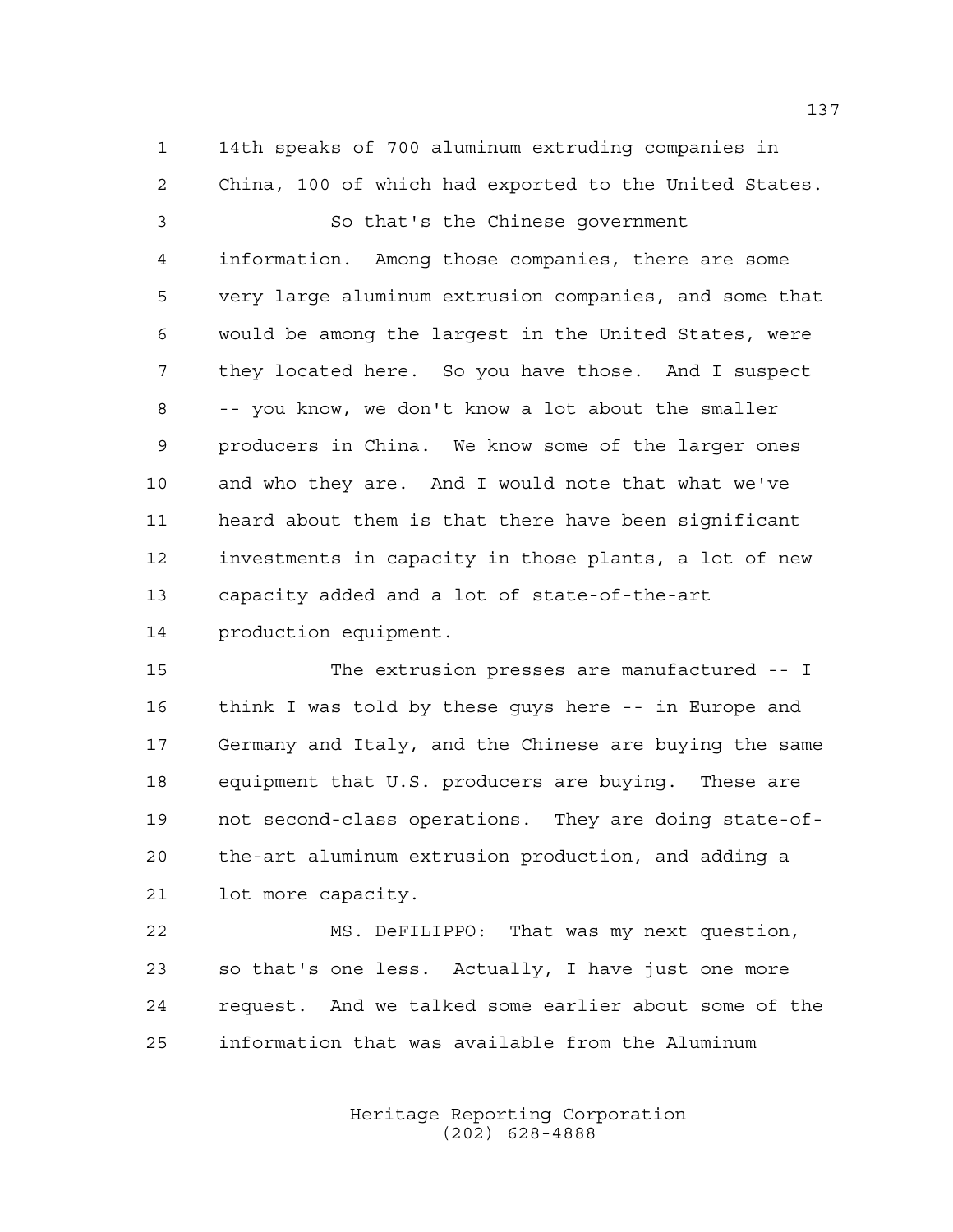Association. And to the extent that they publish reports or something, if you have those and could include them in your brief, that would actually be helpful for us. So we'll try to get it. Sometimes it's easier for you all to get it. I am being signaled that Mr. Duncan may have a couple of follow-up questions, so you are not quite off the hook yet. MR. JONES: That's fine. MS. DeFILIPPO: But I appreciate your answers to my questions and the other staff. MR. JONES: I'd just say we will try to find those Aluminum Association statistics. I think what you're referencing are the shipments by end-use market? MS. DeFILIPPO: Exactly. I think that was the primary -- MR. JONES: We'll look for that. MS. DeFILIPPO: -- information. I think we also talked maybe a little bit about distribution channels, that they may have information on that. And that would be helpful if you could find that also. Thank you. MR. JONES: Okay. MR. DUNCAN: Yeah. I have a couple follow-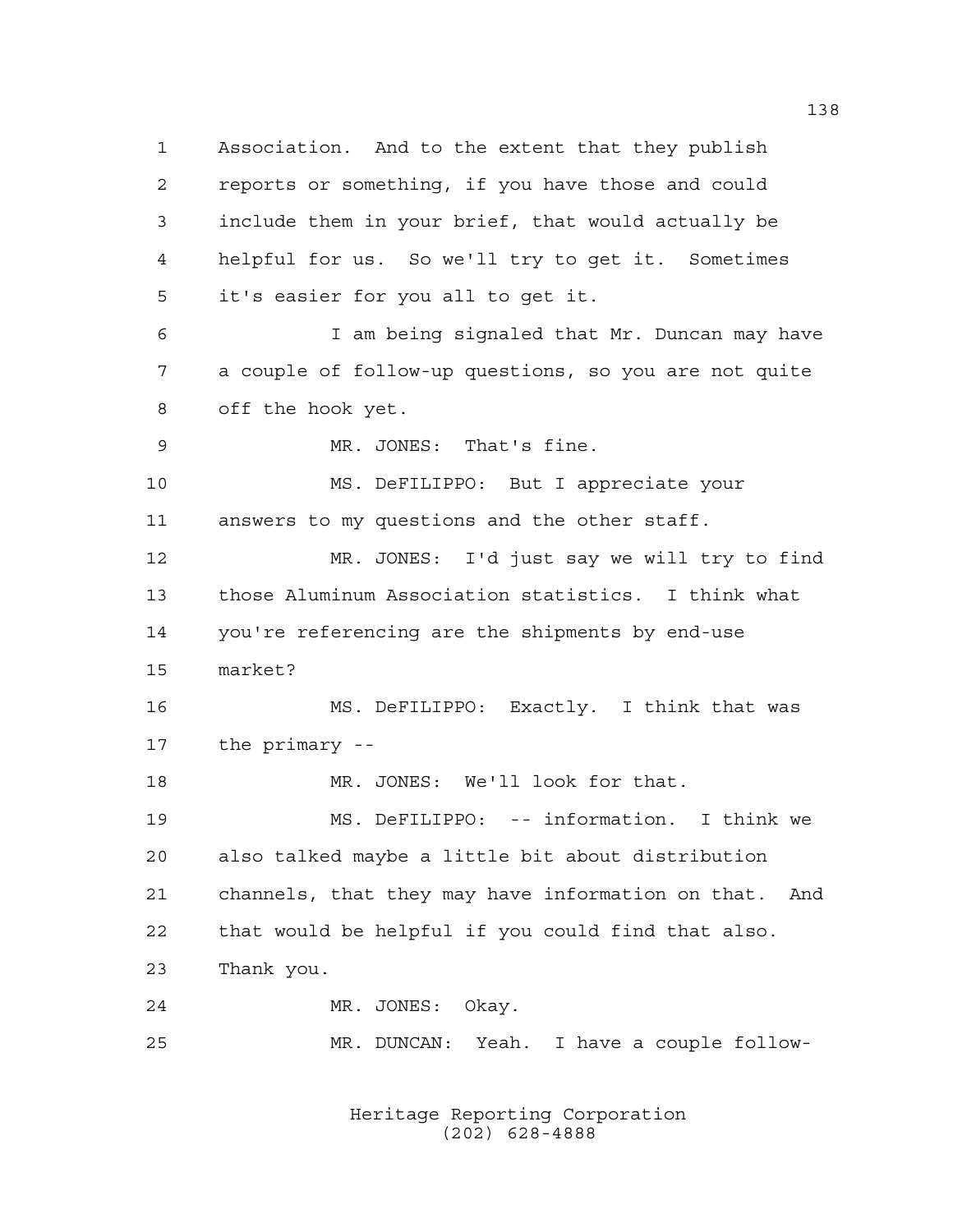up questions based on the testimony and my colleagues' questions. And one relates -- if you're at a cocktail hour with a bunch of other executives in this industry, what are the primary topics that come up that you talk about in the last three-year period? Obviously, I think, based on our discussion today, you'd discuss solar market and the China price. But are there any other things that you'd have a discussion on? MR. CROWDIS: Well, first of all, we would have a lawyer present, if that was the case. (Laughter) MR. DUNCAN: Good answer. MR. CROWDIS: You know, I think you probably hit on two of them, you know, the growth industries, whatever that may be -- and it could be alternative energy; solar is certainly one of them. The whole thing around China has been a buzz now for well over a year, and then the just general -- you know, what is going on with the economy because that is obviously a factor in our business. MR. DUNCAN: Other panelists? MS. JOHNSON: We have industry meetings at least once a year, and so we are together. It's a large industry, but it's a small industry. We know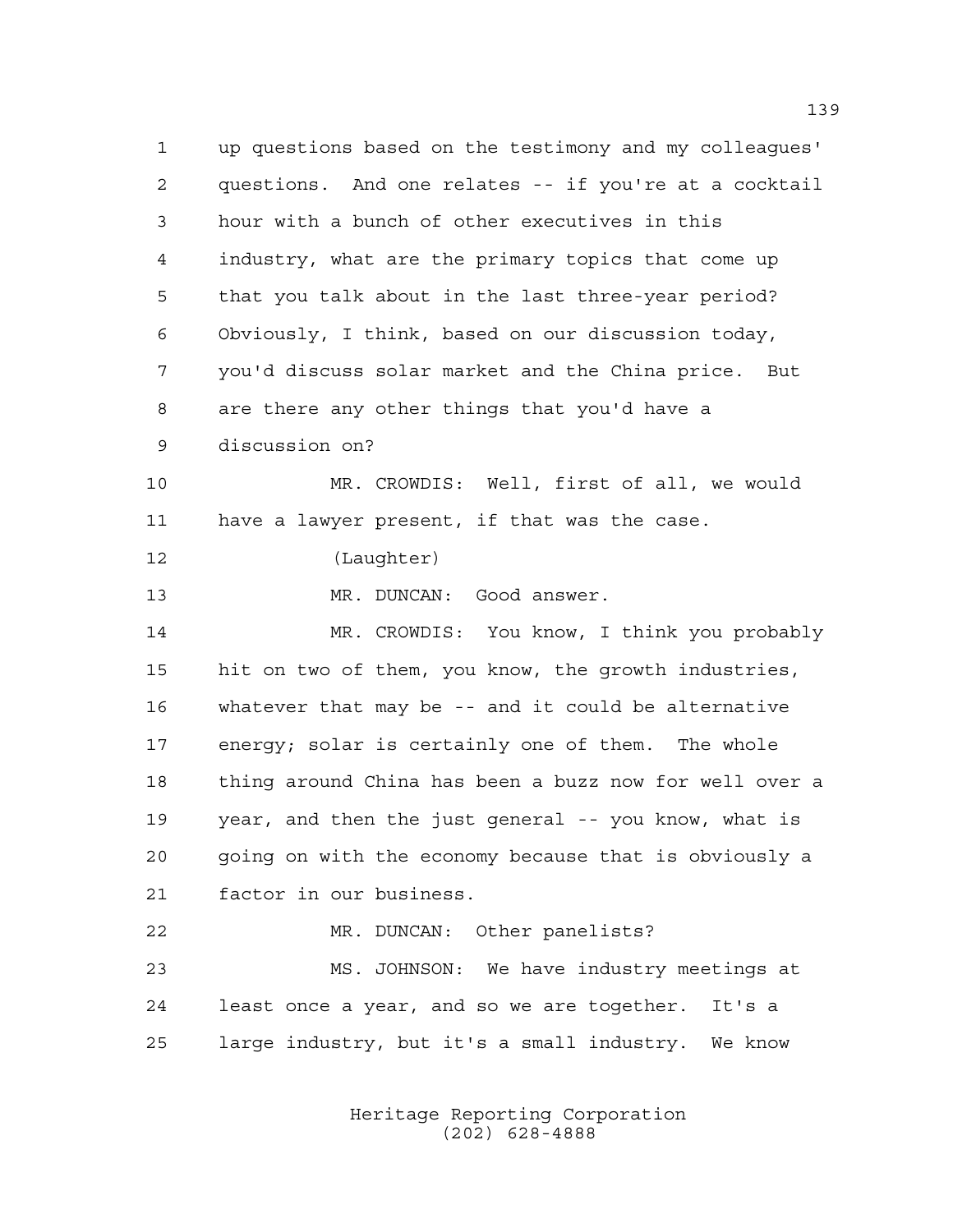each other.

 MR. DUNCAN: That's not the question. It's what the topics are.

 MS. JOHNSON: Yeah, what the topics are. Well, the topics are what is of relevant concern to the extruders, which -- you know, the viability of the business, of their businesses and of those other extruders that may or may not be present as the pioneering --

 MR. DUNCAN: Does bankruptcy in the U.S. market come up as a topic of conversation?

 MR. BROWN: I was going to add two topics. One is the price of metal, which frankly is a little bit like talking about the weather. You know, there is nothing we can do about it; it happens. But, you know, we always try to figure out if it is going to be warmer or colder tomorrow. And it causes significant challenges to us in our operations when the metal price changes significantly. And certainly over the last couple of years, there has been a fair bit of speculation as to who is the next extruder to declare -- to file for chapter 11.

 MR. DUNCAN: And in this period, do you have a sense of how many extruders have filed for chapter 11 in the three-year period?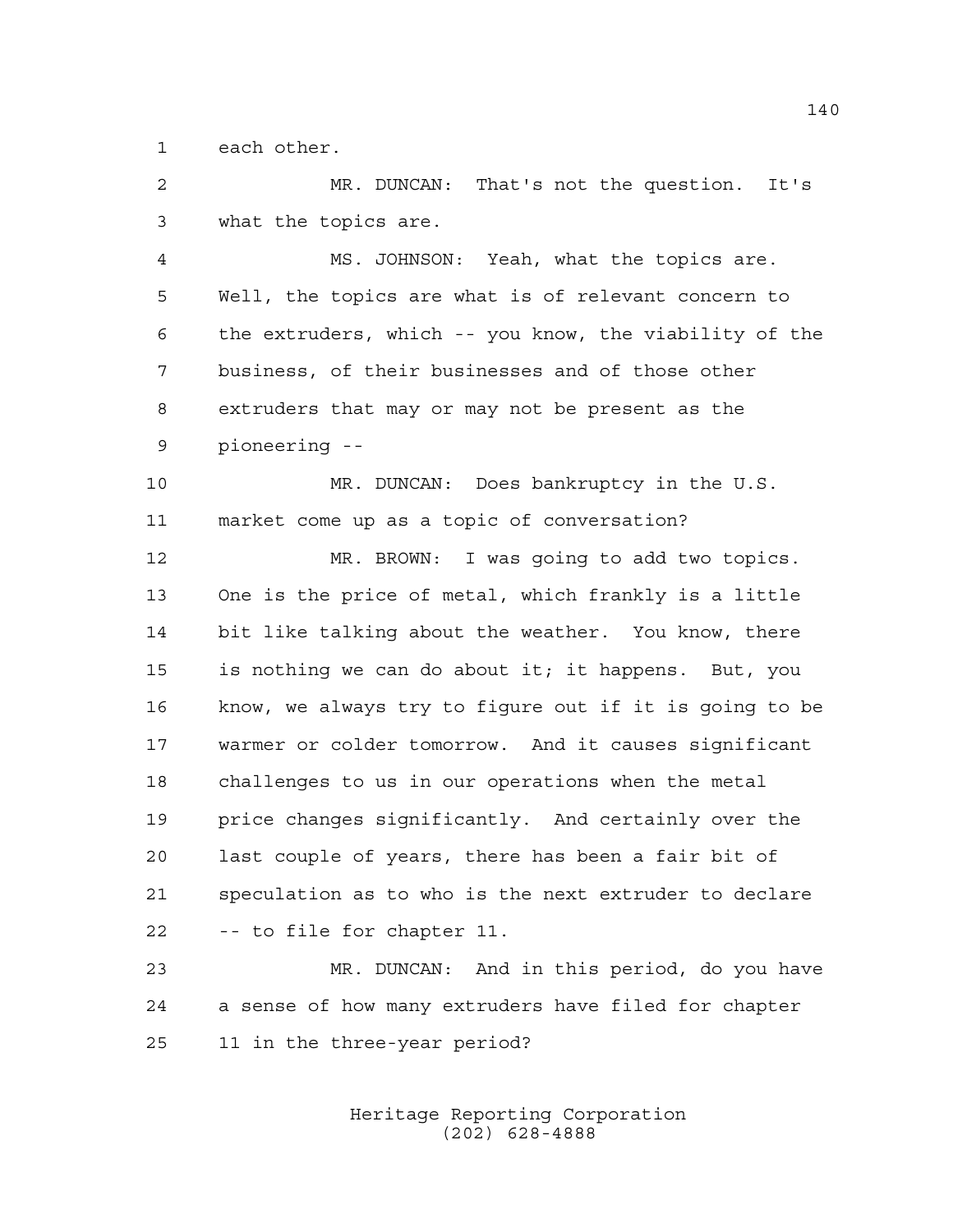MR. BROWN: I think my latest count is four since the beginning of the year.

 MR. DUNCAN: Since the beginning of 2010? MR. BROWN: Since the beginning of 2010. And there is probably half a dozen at least last year. MR. DUNCAN: Typically, when these companies go through a chapter 11 -- and I think Ms. Johnson made testimony earlier that you've acquired certain assets from a firm through chapter 11. What sort of cost advantage does that give you for the acquisition of assets? MS. JOHNSON: There is a lot of used equipment for sale at rock bottom prices right now, not just in our industry, but in a lot of others. MR. DUNCAN: Does that allow companies like those additional pricing ability? MS. JOHNSON: Of the end product? At the end of the day, we're still competing primarily with the China price. MR. HENDERSON: Yeah. I would add to this, just to be open. I mean, Sapa has been investing in the U.S. market, and part of that investment last year was purchasing the assets of Indolux, which at the time was one of the largest extruders in North America. And as your follow-up question, I mean, that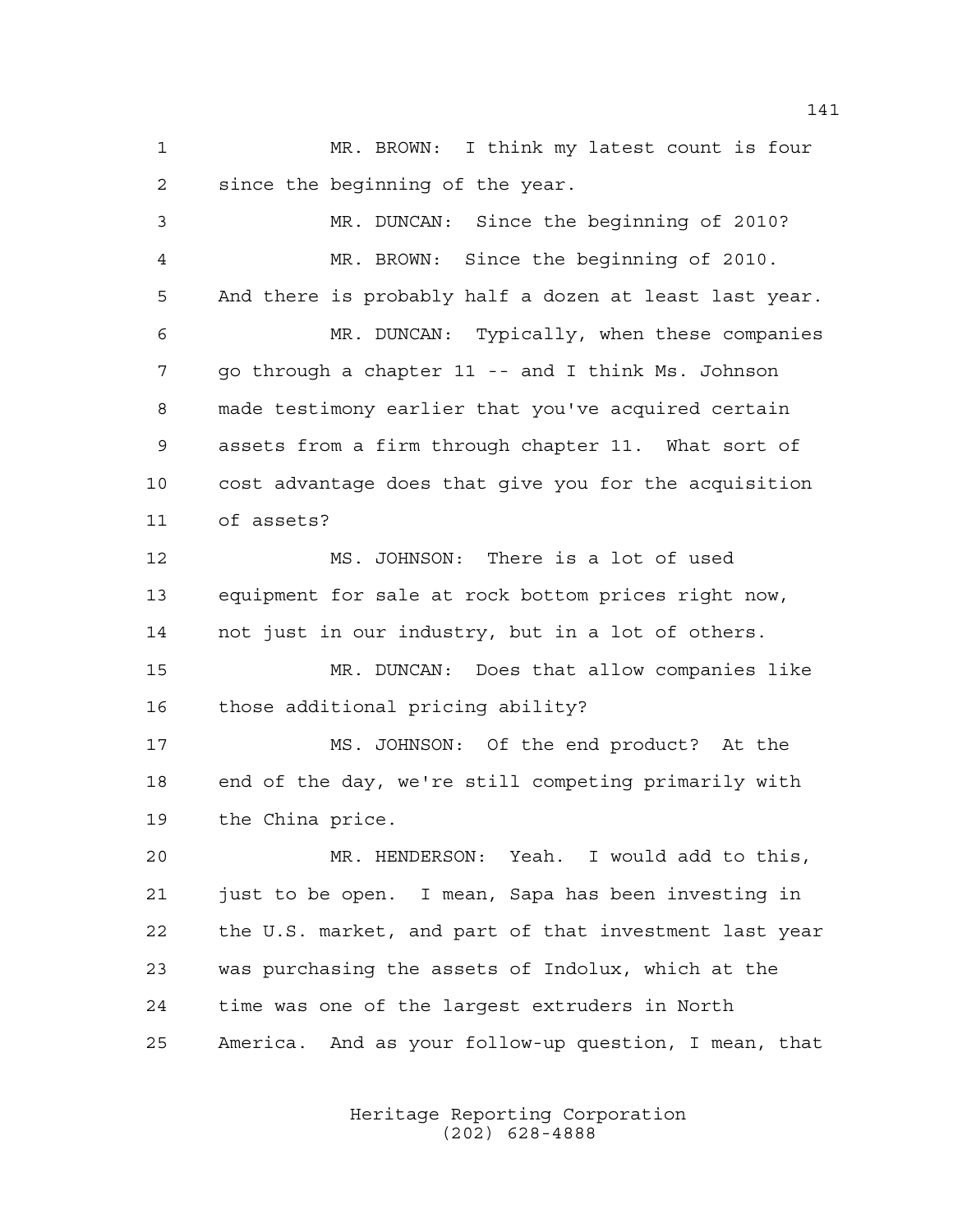didn't particularly help us in terms of cost or price. What it just does was the range of capabilities that we could offer and how we could serve our customers in a wider scope. That was interesting to us.

 MR. DUNCAN: But it provided you some market openings in the U.S. market?

 MR. HENDERSON: Exactly, both geographically and also in terms of capability. And Canada was a part of that.

 MR. DUNCAN: Well, this discussion is helpful. It sort of leads into this related question of what are the -- because we discussed other competitive factors for this industry, suppliers, buyers, concentration, and substitutes. But what are the barriers of entry for extruders, for aluminum extruders?

 MR. CROWDIS: I think from a capital perspective, the barriers of entry are relatively low. But the operational issues are significant. You know, cash flow is tough. It's tough to get someone to finance your working capital. So I think the barriers of entry are not -- I think it would be misleading to think about cheap equipment being a way to get in. You know, you can set up, buy a press, and stick it in a garage somewhere, and actually run a business these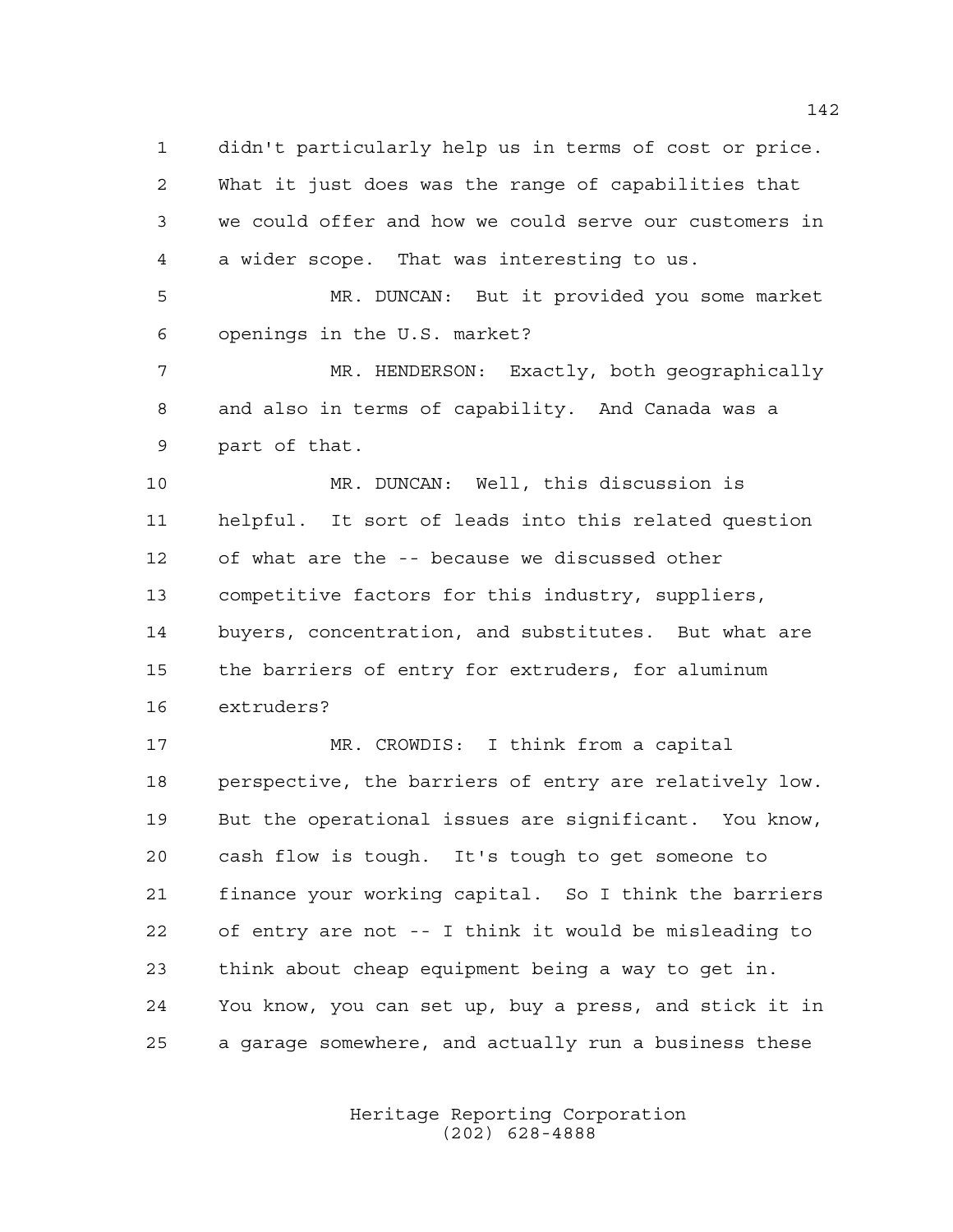days. You know, with the economy what it is and the onslaught of the Chinese imports, it gets pretty scary. You end up with fixed costs outside of the capital depreciation that can put you under real quick. And quite frankly, I believe that's where the companies that have declared chapter 11 -- and there was one chapter 7 last year that ran into trouble. They just ran out of cash. I think that's a bigger risk for our industry, quite frankly, than, you know, the capital opportunity of getting into the business.

 MR. DUNCAN: Okay. Thank you. I want to return also to testimony that was subsequent to my initial questioning that addressed this larger business cycle scale substitution. On one hand, you described the markets that you are in as primarily mature, but then I hear testimony that there are, or was in the most recent four- or five-year period, a sort of shift within the automotive sector, where you substituted aluminum products for steel. Is that still ongoing? Is that a growth sector?

 MR. BROWN: That is ongoing. We hope it's a growth sector, and fundamentally it is driven by fuel economy. And if we can replace a pound of steel with a pound of aluminum, that's good. It is a huge challenge. As you might expect, there is very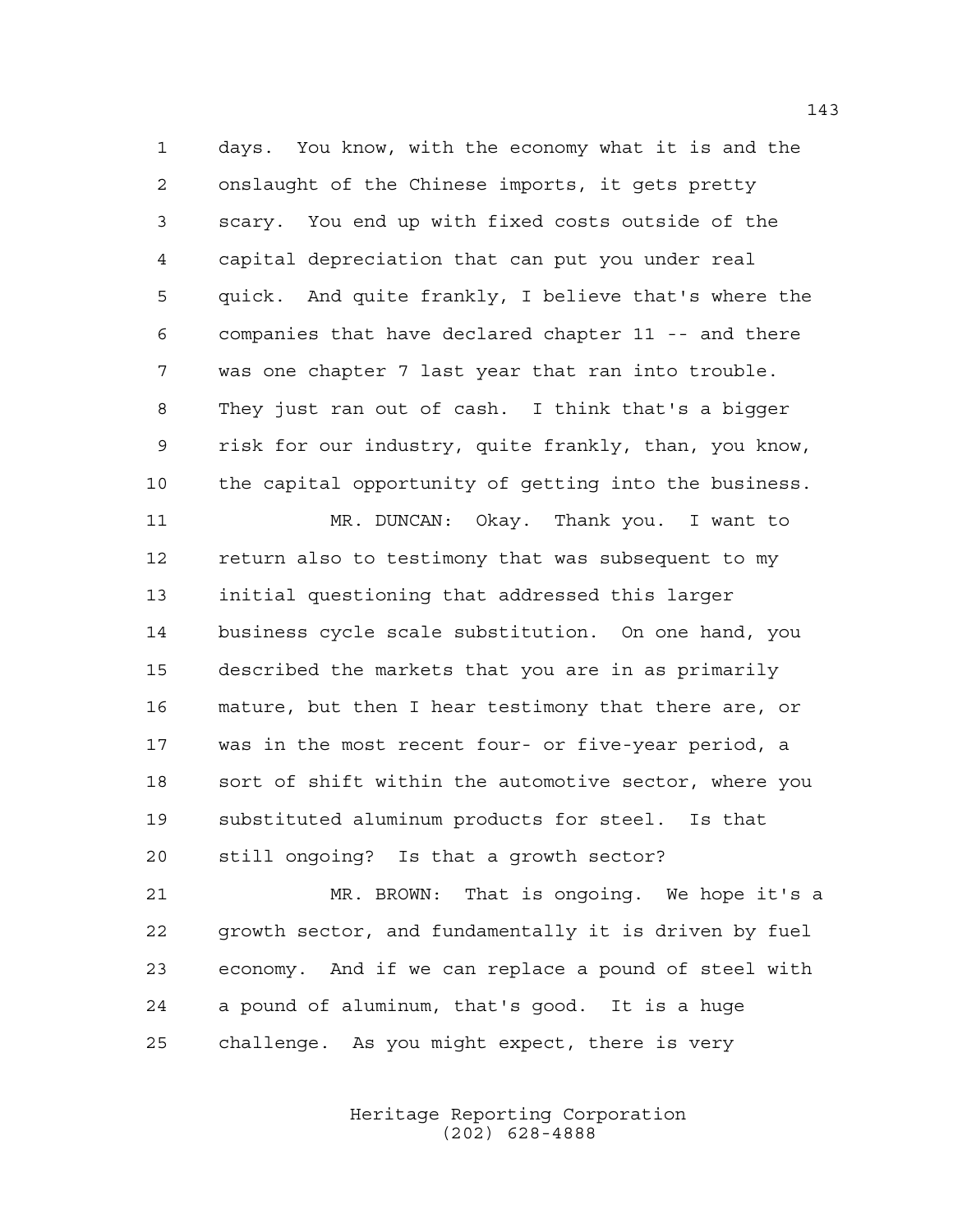substantial engineering challenges in doing that. And a lot of the low-hanging fruit has been harvested.

 But as we look forward, we fully expect that there will be more aluminum and more aluminum extrusion in vehicles. Mr. Henderson also commented that almost with wheels -- and we are also seeing other parts of the transport industry saying, okay, we've got to do something to get fuel efficiency from five miles an hour to -- I mean five miles per gallon to five and a half. So that is an opportunity. Tough fighting, but it's there.

12 MR. DUNCAN: Okay. Thank you.

 MR. CROWDIS: I think as Lynn has described this industry, we're fighters. And we'll, you know, continue to look for opportunities where we can grow the pie. You know, the scary part is we're hoping we're growing the pie for us. But we're fighters, and we have been for a long time, and we have been through these economic cycles. We have survived. We just are afraid of what we can't control.

MR. DUNCAN: All right. Thank you.

 MR. HENDERSON: And in terms of barriers of entry, I might expand just a bit. You know, barriers to growth in this is that, you know, like Lynn Brown was talking about, you know, in these new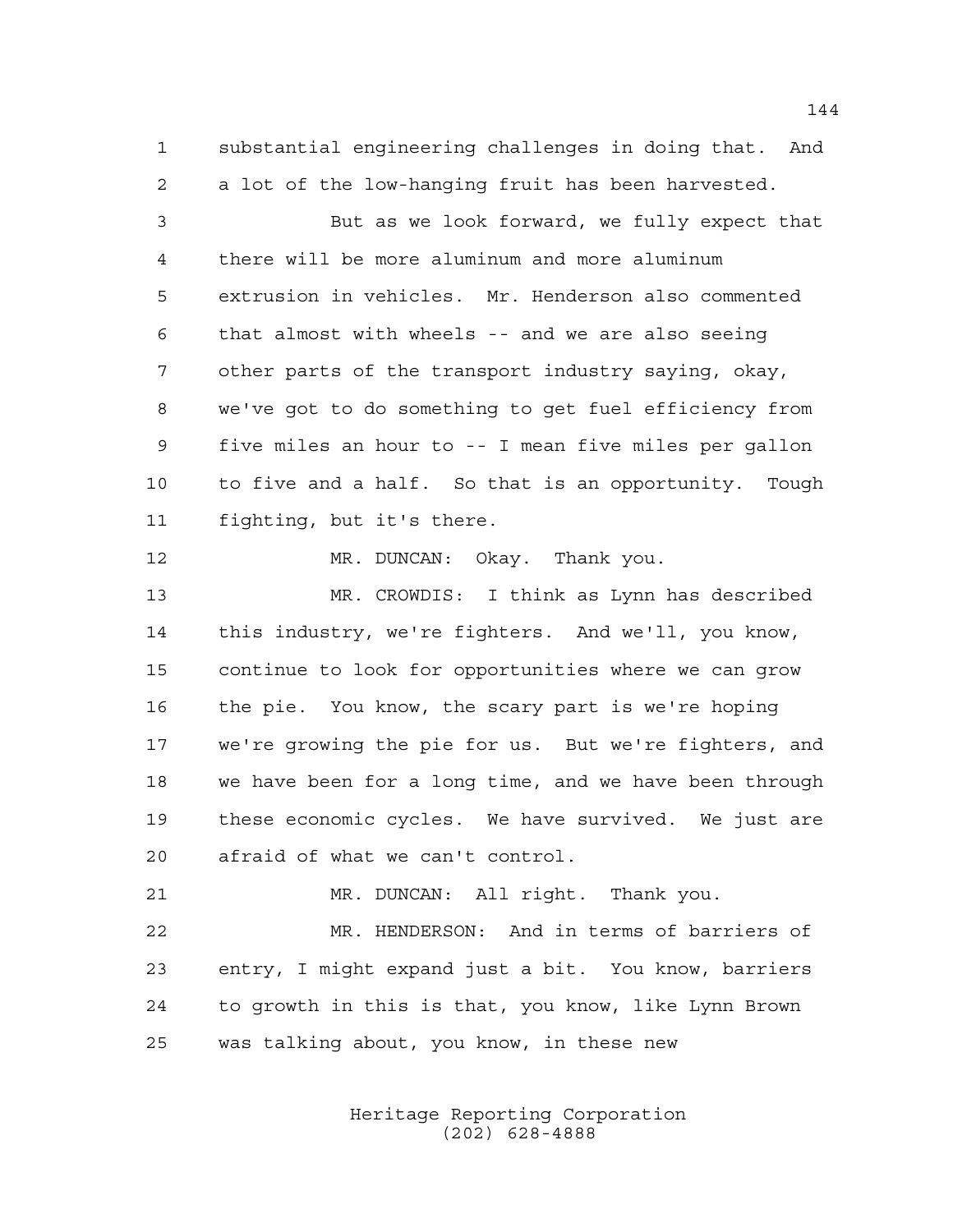applications, intensive in engineering -- I mean, this condition that we're in with the imports and the price attack, this is not an easy internal sell for us to go to our corporate folks and ask for the capital to invest in the kind of equipment and human resources we need to compete in those areas.

 So this actually hurts us to grow and take advantage of these opportunities that are in front of us.

 MS. JOHNSON: I just might add, this is a tough industry, and we're not characterized by a lot of whining. I was at a customer's supplier event about five years ago. And they are in the Midwest. They make storm doors, and we had just received this award of supplier of the year. We were shipping a lot of fabricated parts to them. At the cocktail party, do you want to know what we talked about at the cocktail party? Another extruder said to me, you know, they have got a container of your parts on the way from China, don't you? And that was the first we'd heard of it. And they said, well -- when I finally go the purchasing agent in a headlock and got it out of them, it was a 30 percent price reduction. Upon taking that back to our company, you know, I didn't allow a lot of gnashing of the teeth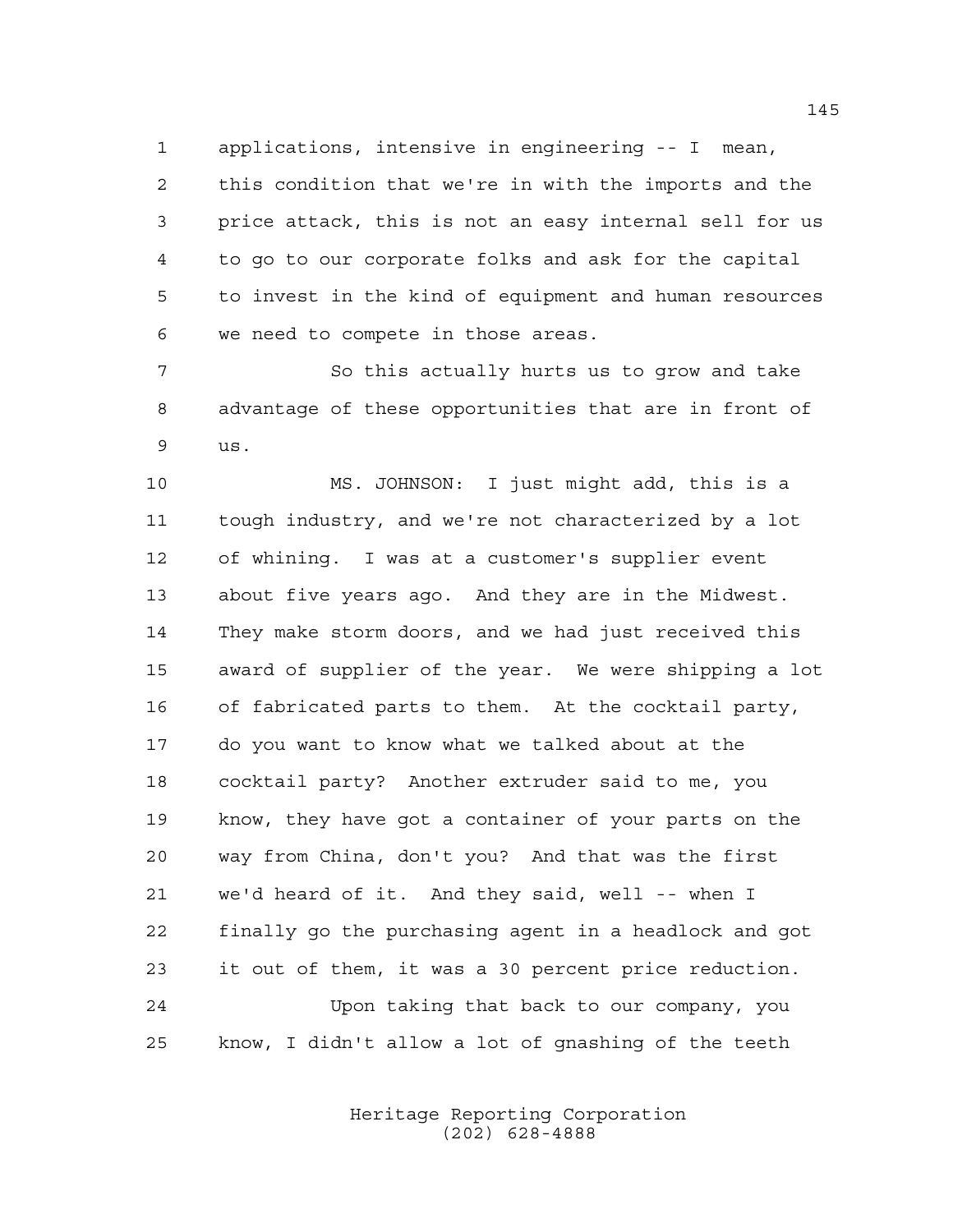and wailing. I said, okay, guys, if we can't compete with them, and we're right on top of our customers, then maybe we deserve to lose. And we've got to be smart. How are we going to compete in this emerging market? And, you know, to a large degree, the entire industry has faced the exact same situation. But the ship is getting swamped at this point. MR. DUNCAN: A couple more things. One should be a quick answer. Do you ship any product to China? MR. BROWN: No. MR. HENDERSON: I don't believe Sapa does. MR. DUNCAN: Thank you. For thought, this is for the counsel. When moving towards a final phase investigation, should we get to that point, some additional thought should be made as to where the definition of aluminum extrusion ends and a downstream, further fabricated product begins, and how we should report that in our trade, financial, and other data tables. MR. JONES: As I indicated, Mr. Duncan, we're going to continue to look at the scope and hopefully further clarify the scope so that the orders that we get with -- that we hope to get are

> Heritage Reporting Corporation (202) 628-4888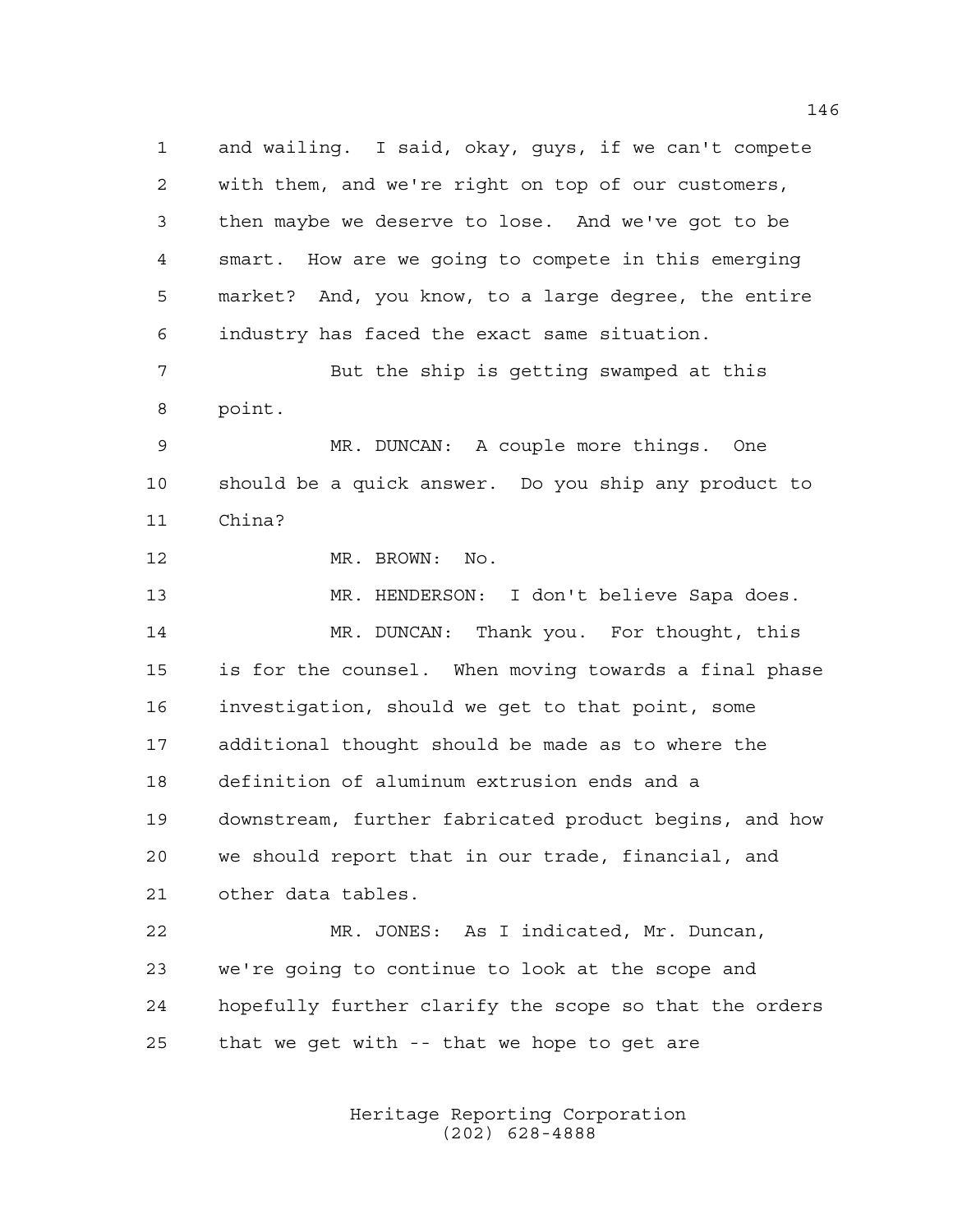administrable by Customs, understandable by the trade, and provide effective relief to the industry.

 MR. DUNCAN: Thank you. And then this last question -- we don't have to go into detail. However, it is my understanding that Sapa has purchased the assets of at least two former U.S. producers or products to augment and build up its capacity in the U.S. market, and has been doing a very diligent job in terms of reporting data for the purposes of our questionnaires. I just want to thank you first off, and then second confirm that that is true for both the U.S. importer questionnaire and the U.S. producer's questionnaire. You can answer that in confidentiality. MR. HENDERSON: What is true? MR. DUNCAN: That you've consolidated data for both the U.S. production and historical import. MR. JONES: We will look at that and verify that for you in our post-conference brief. That is

our understanding, but we will verify that.

 MR. DUNCAN: And in addition to that, which will be very helpful, just provide an indication to staff where you see holes in our data may have occurred in industry coverage due to the inability of firms to report because of bankruptcy. For example,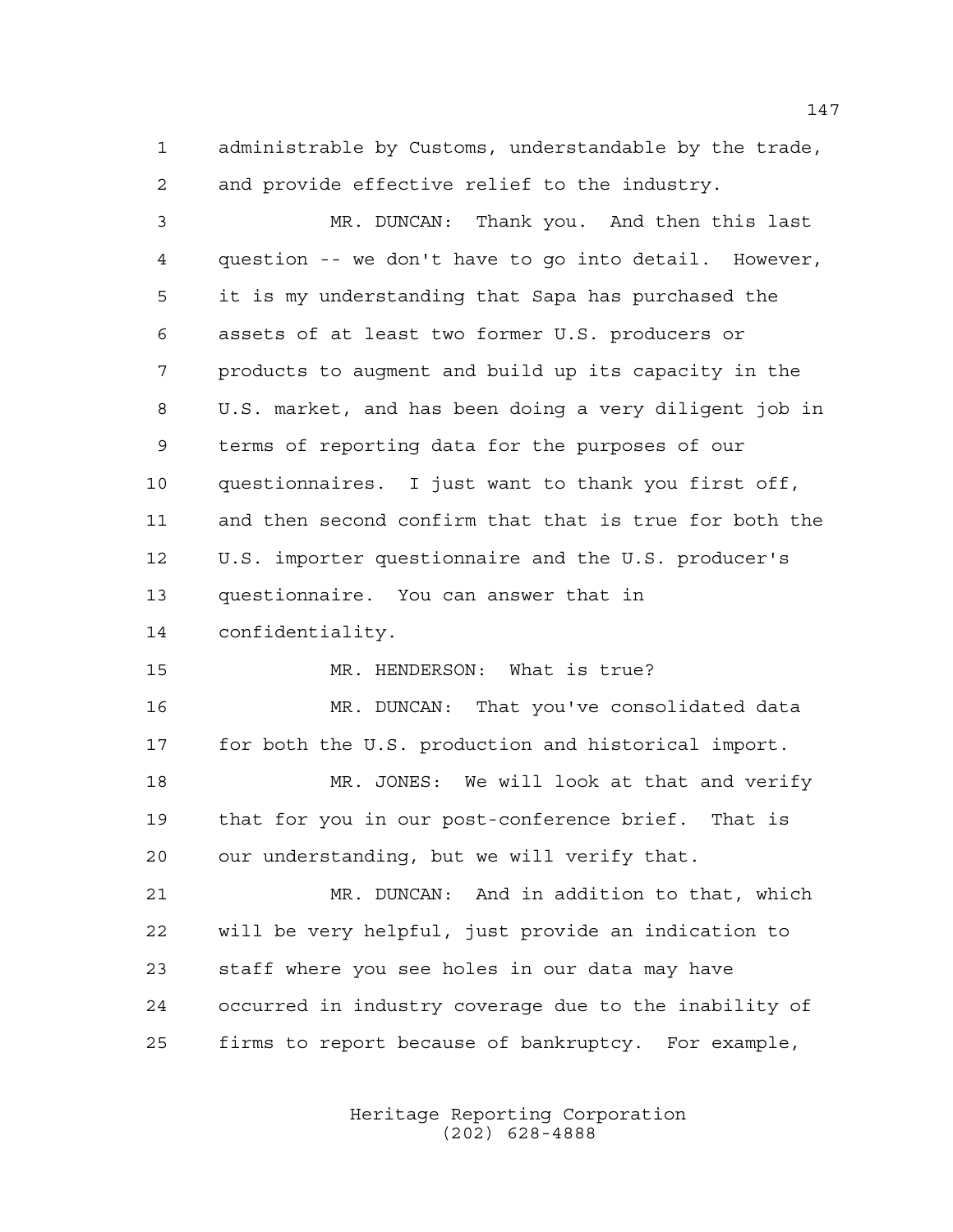if they go out of business in 2007 and we sent them a questionnaire, but they're no longer there to respond, they're not going to be in our data set. It's going to bias our trend figures without the inclusion of those data. So, if you could indicate where you see those holes, it would be helpful. MR. JONES: We'll try to do that. MR. HENDERSON: Mr. Duncan, I just want to be clear. You asked about if we exported anything to China and I said Sapa did not. I meant Sapa U.S. They may in Europe and I'm just not aware of it. 12 MR. DUNCAN: Okay. MR. HENDERSON: But, that's to be clear. 14 MR. DUNCAN: That's fine. MS. DEFILIPPO: Any other questions from staff?

 (No additional questions from staff.) MS. DEFILIPPO: Thank you, very much. You have answered a lot of questions and provided a great deal of useful information. We will take a quick break for people to stretch their legs. So, it's eight minutes before 1:00, so we'll come back a couple of minutes after 1:00 or two. We'll get a 10-minute break and I'll see you back here then. Thank you. (Whereupon, a brief recess was taken.)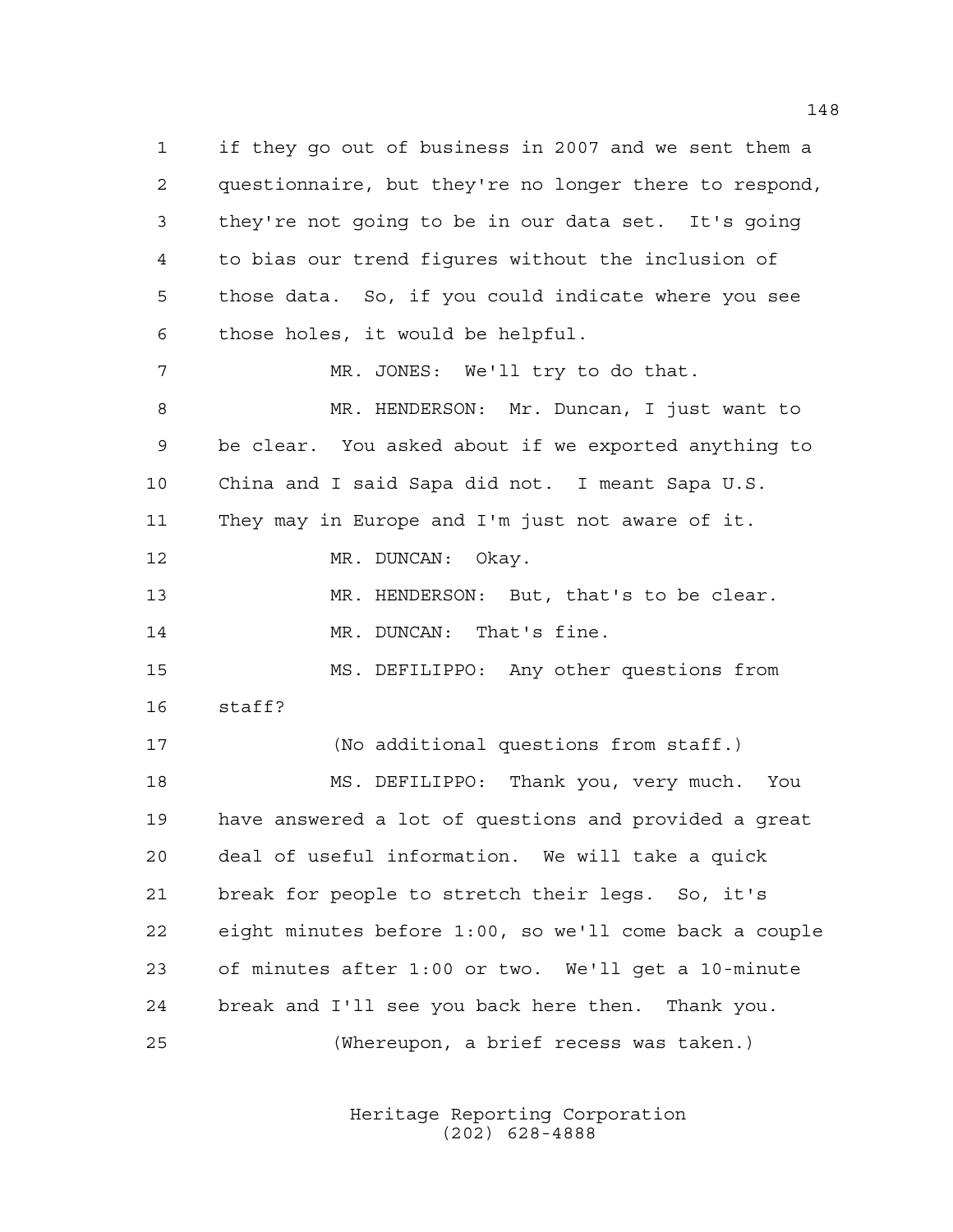MS. DEFILIPPO: I think we're going to get ready to start with the second panel of those in opposition to the imposition of antidumping and countervailing duties. We've listed as having representatives from Peng Cheng Aluminum and I'm trying to see if I see them. Hi, welcome. That's okay, please just join us at the table and when you get settled in and are ready to begin, please proceed. Gentlemen, yes, good afternoon. Thank you for coming and please proceed when you're ready.

 MR. POK: Good afternoon, ladies and gentlemen. Thank you, very much, for the panel to give us time and the patience. Nobody had lunch yet and you are still staying here listening to us. We really appreciate it. And it's cool here, but it's still very comfortable. Sometimes California sun can be too hot, as well.

 My name is Charles Pok. I'm the general counsel for Peng Cheng Aluminum. And our name has been mentioned several times in today's proceedings, we want to join and provide information, so that the ITC can make a very informed and educated decision to this issue.

 Originally today, we have Mr. Johnson Shao, our president, is going to speak. But, today, we're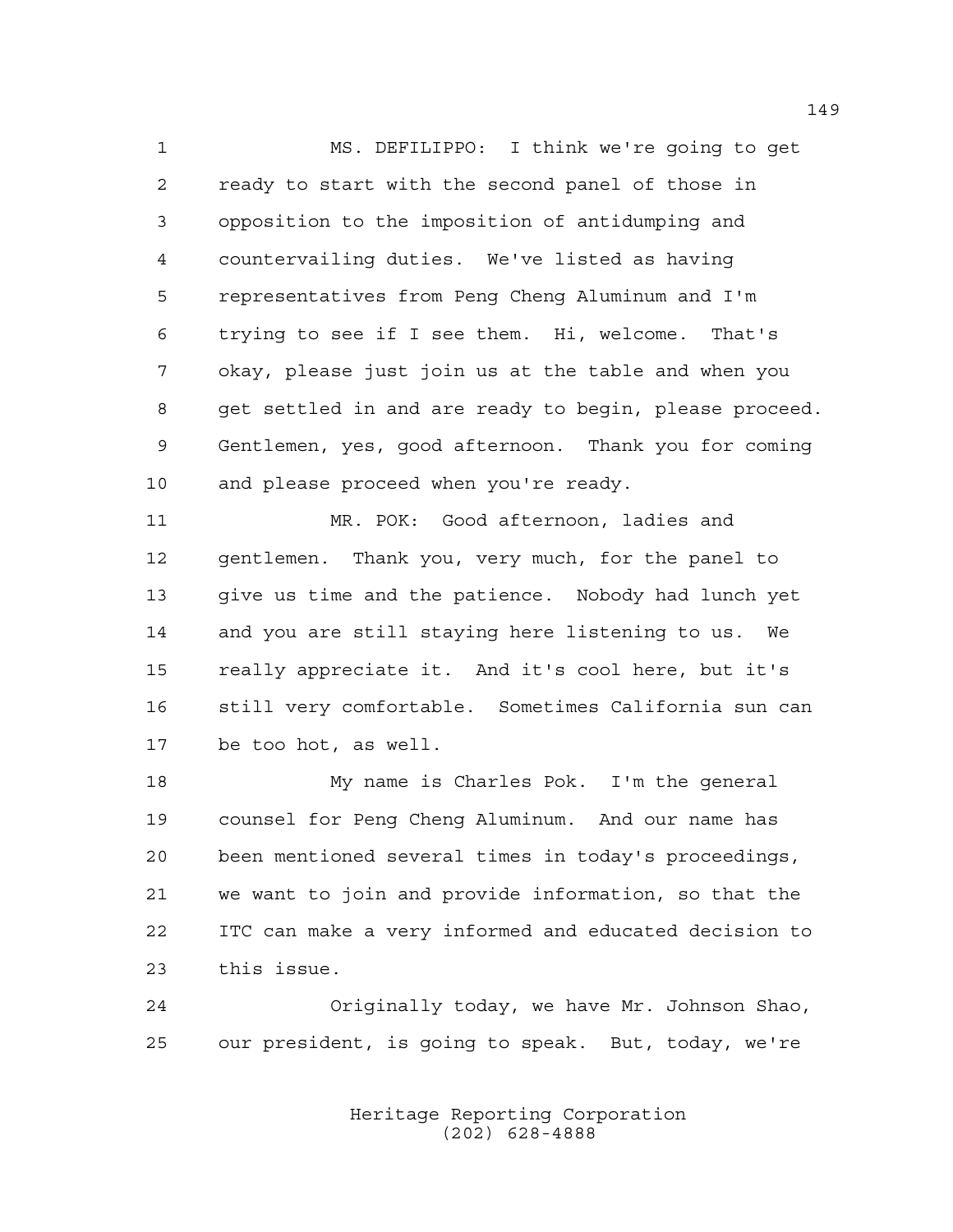very fortunate to have our marketing and region south manager, Mr. Christopher Boland is going to help us to give us a lot more on-hand experience, front-line experience, where the real market is. Okay. So, I will defer the podium to Mr. Boland. MS. DEFILIPPO: Excuse me. Could you introduce yourself, so we can get your last name, so the court reporter has it again? Thank you. MR. BOLAND: Christopher Boland, B-O-L-A-N- D. 12 MS. DEFILIPPO: Thank you. MR. BOLAND: You're welcome. Okay. So, we're here on behalf of Peng Cheng Aluminum and we've been referenced several times here this morning with regard to the article that appears at - MS. DEFILIPPO: Excuse me, Mr. Boland, can you make sure the microphone is on? The court reporter wasn't catching it. Thank you, very much. MR. BOLAND: So, we've been in the U.S. now for about five years marketing extrusions that we've been purchasing from China in the U.S. And we've began somewhat modestly on the west coast and have since begun to sell product elsewhere in the United States. And today, we operating primarily out of the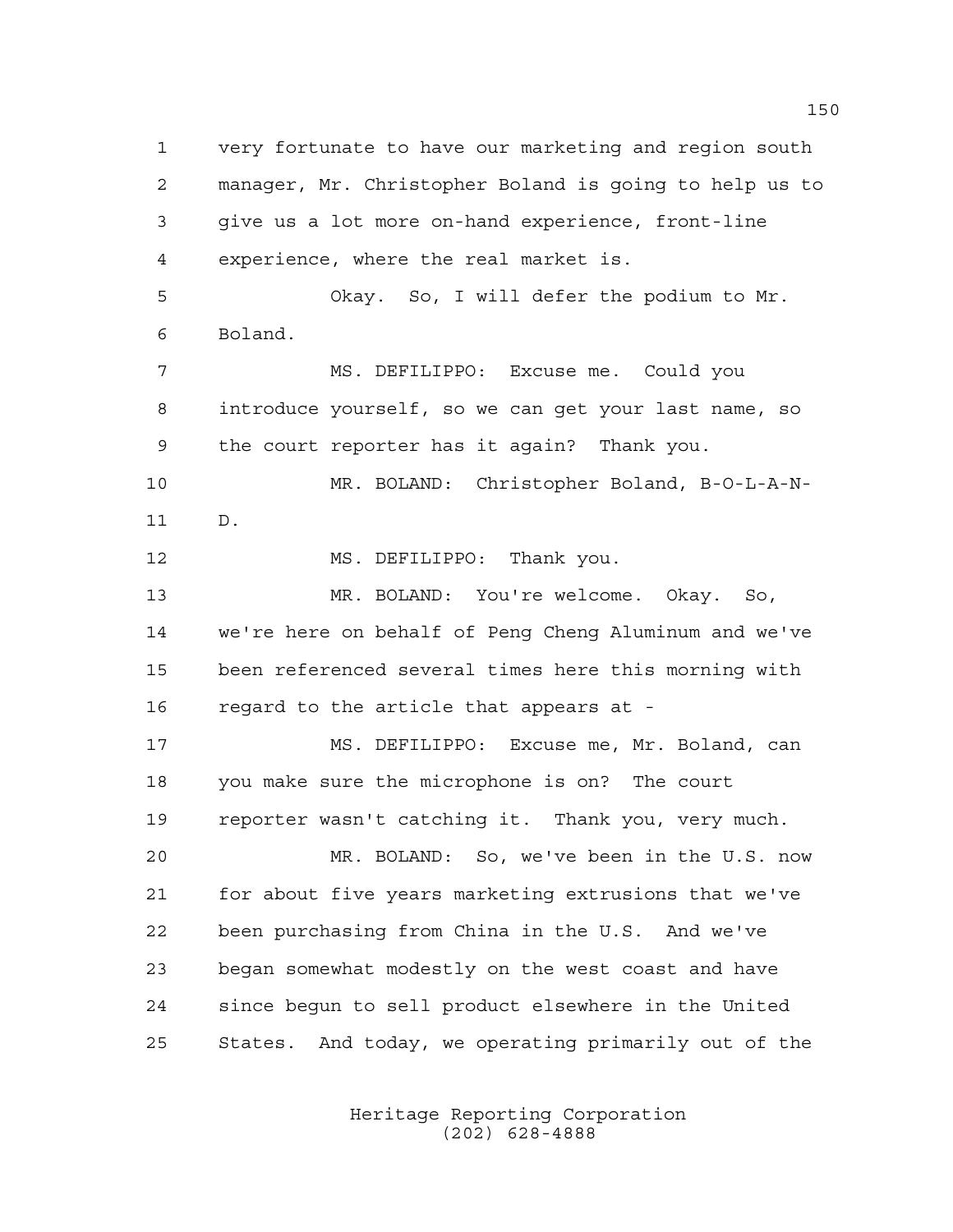facility in southern California, Walnut, California, through which we bring material for further resale throughout the United States.

 We sell to a fairly diverse range of industries in the U.S. We have access to some of the broadest ranges of products, both in terms of alloys, as well as circle size. You heard the term "circle size" mentioned this morning. And there are some products that we are marketing in the U.S. that, from my point of view, are either not readily available in the U.S. or not exactly in the same configuration of circle size. So, we think that we bring a value added aspect to customers who are interested in having a global source of extrusions. Some of our customers that we've been successful with are multinational firms that have operations in China and are certainly very interested in having a global supplier that can supply them both in their China operation, as well as U.S. operations.

 We heard a great deal a lot today with regard to pricing coming in from China and so forth. And it's our view that, at least from the standpoint of Peng Cheng Aluminum, that we would not view the import situation with as broad of a brush as perhaps the industry has been presented here earlier this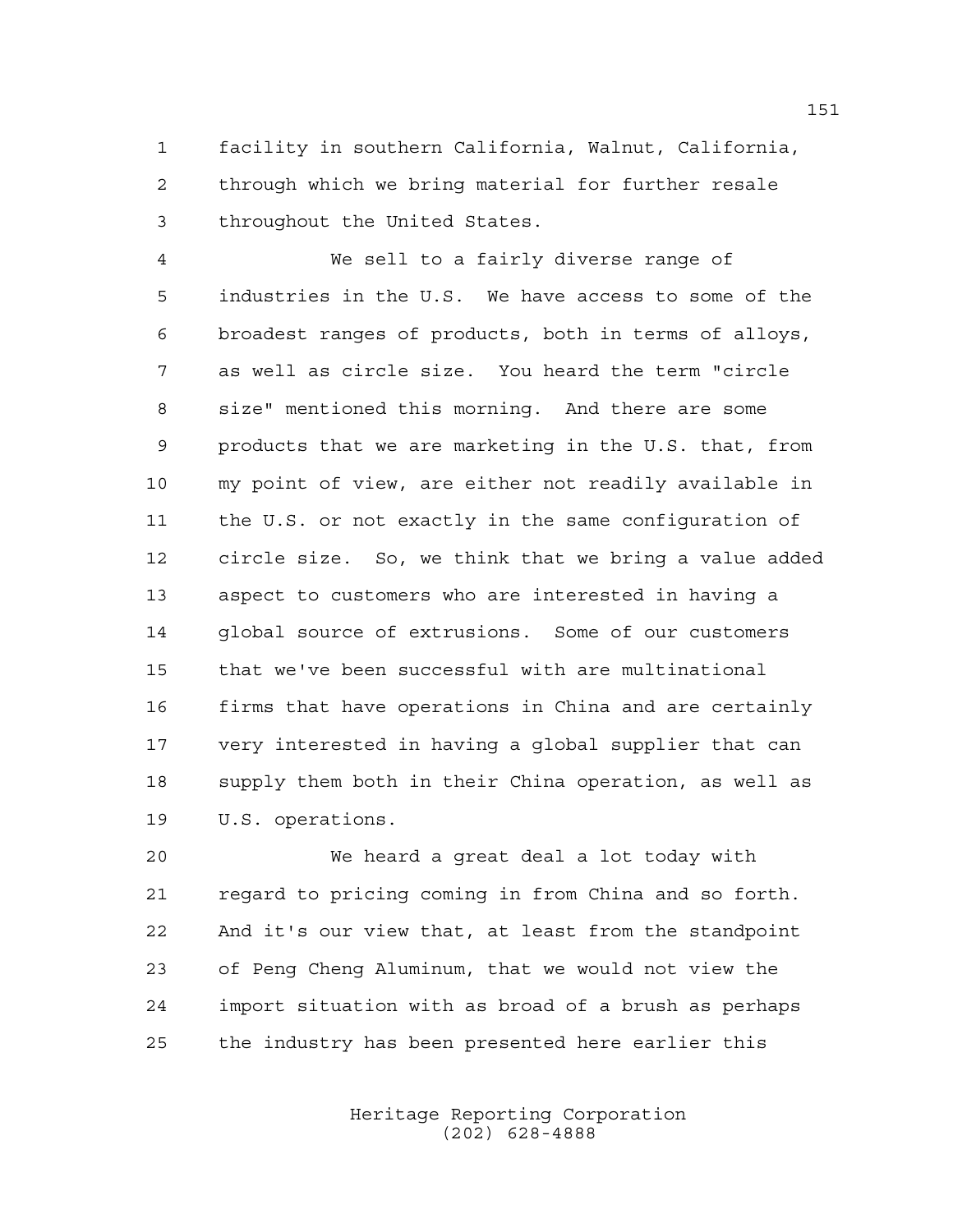morning.

 Since I joined the company -- and I've been in extrusions 25 years, I had executive positions with Alcoa, with Kaiser and Alcan here in the U.S. So, I know the industry pretty well. I understand the dynamics of the market, particularly on the extrusion side. And I can say that in my brief tenure here at Peng Cheng Aluminum, I've seen our company write more lost order reports to Mr. Johnson here than we have booked orders. And there truly is a competitive advantage that the U.S. producers have and retain and the number of the comments this morning spoke to that, in terms of proximity to the market, serviceability. And despite the notion of once a supply chain is full you can have a regular flow of material, in some cases that's true for a very large producer or manufacturer, who has a steady stream of requirements, but very often those requirements change so much that it's difficult to really be effective and successful bringing that product in from offshore. So, we continue to not be successful in a lot of segments of the market where service is certainly paramount or where there is a lot of value added aspect that the sources that we have access to are not particularly strong in that part of the business.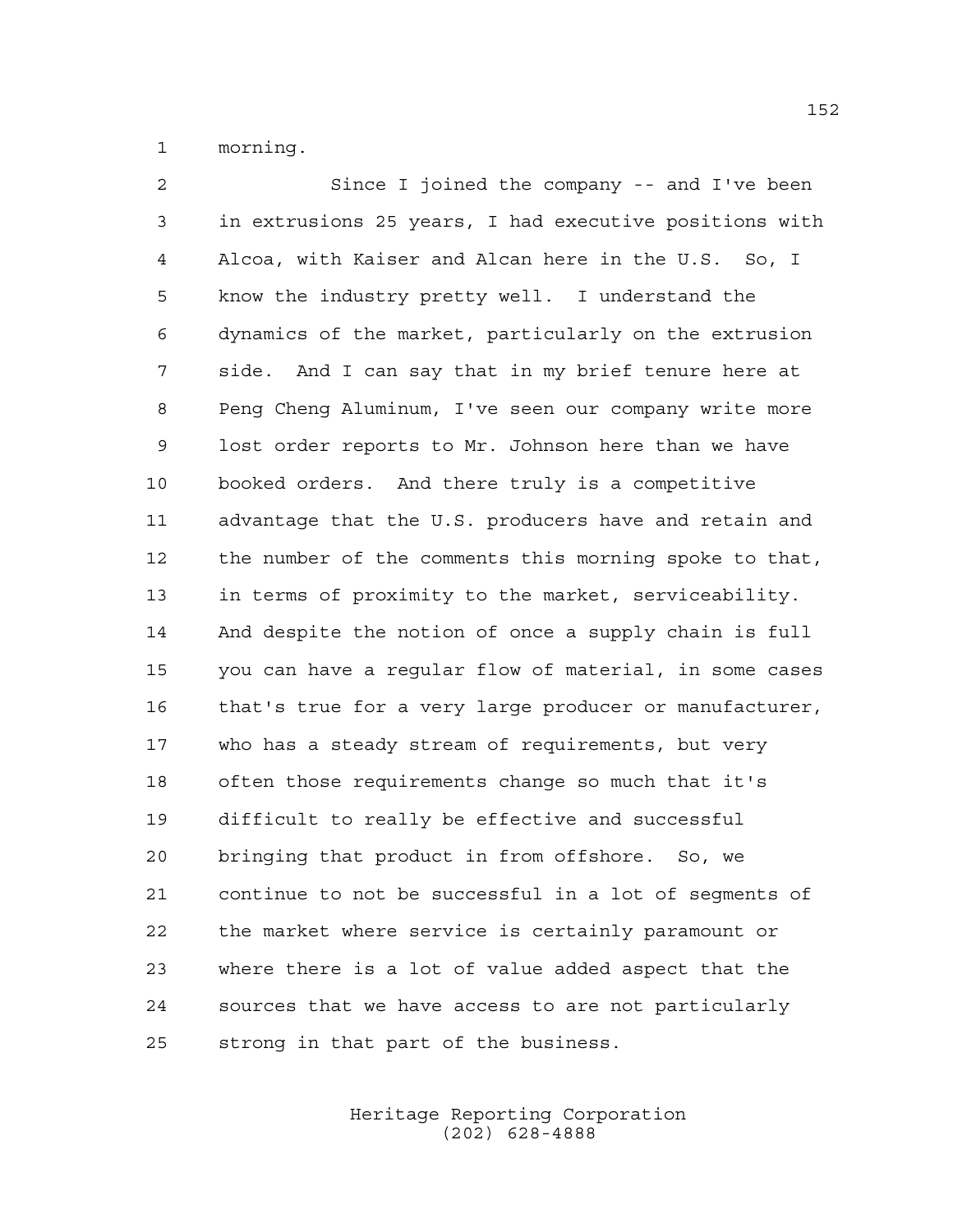So, we feel that our, again, value to the U.S. industry is to provide products that aren't as readily available to the market as they would be or could be here in the U.S. We currently supply a customer a very large circle size shape, actually two shapes, that are only available from Europe. They're not extrudible here in the United States. And it's in those particular areas that we try to differentiate what we're doing in the marketplace from a product offering and from a price strategy standpoint. Those are our opening comments. MS. DEFILIPPO: Thank you, very much. MR. BOLAND: You're welcome. MS. DEFILIPPO: And I, also, thank you all for coming today. It's always helpful having industry participants that are here and we will ask some questions. So, hopefully, you'll be able to answer or provide us later. But, we appreciate very much you coming today. I'm going to start with Mr. Duncan. MR. POK: Before -- I have a little bit supplement. I'm so sorry. MS. DEFILIPPO: I'm sorry. MR. POK: Today, we mentioned about this Modern Metals. There is an article. I think it is fair for us to say we have to put the right background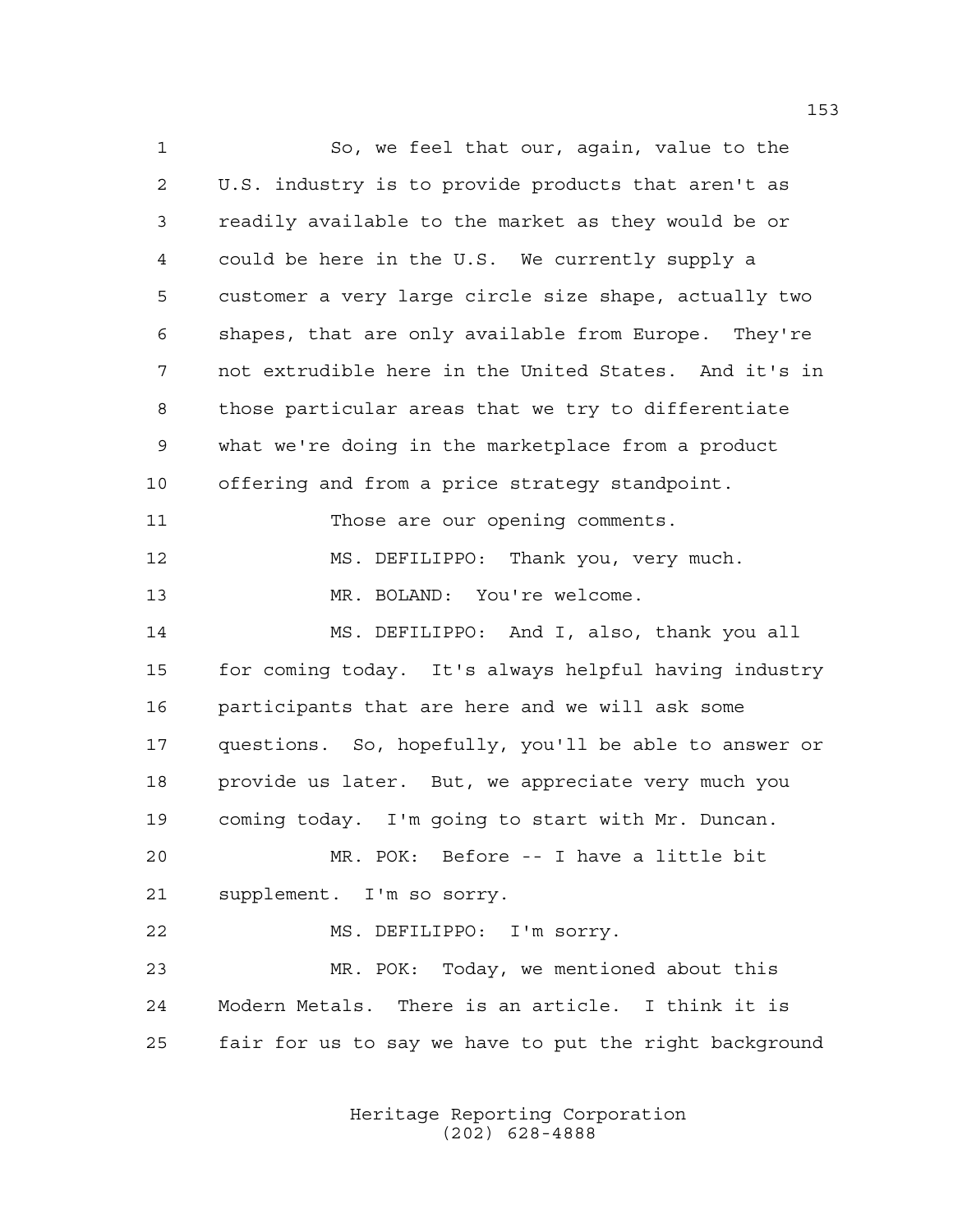to the article. Modern Metals is a trade advertising magazine. It's not a very scholarly prepared study material. So, if we look at it, it's basically advertisement, but written in a form -- and it was not even written by us. It was written by the editor of that magazine in 2008. And quoting some of it and use as a basis of a determination, may create some type of misunderstanding or prejudice. So, we strongly urge that the committee to look at it and form a whole perspective of the magazine and also the whole article.

 And to give you some specific information, we do provide LME or the Shanghai Exchange Price to our customers for them to choose. So, our pricing is directly related on mirroring those international price indexes. It's not that we disregard those prices, no. We definitely have to follow that and we put in a mechanism. I can tell because I've seen the contracts we have and we have done that.

 As to talking about we have some warehouses in other places, it's just regular. We try to provide services. This should not be considered a factor that is unfair trading, you know. And those transportation costs, those warehousing costs are money spent in the United States. So, it cannot be said, you know, we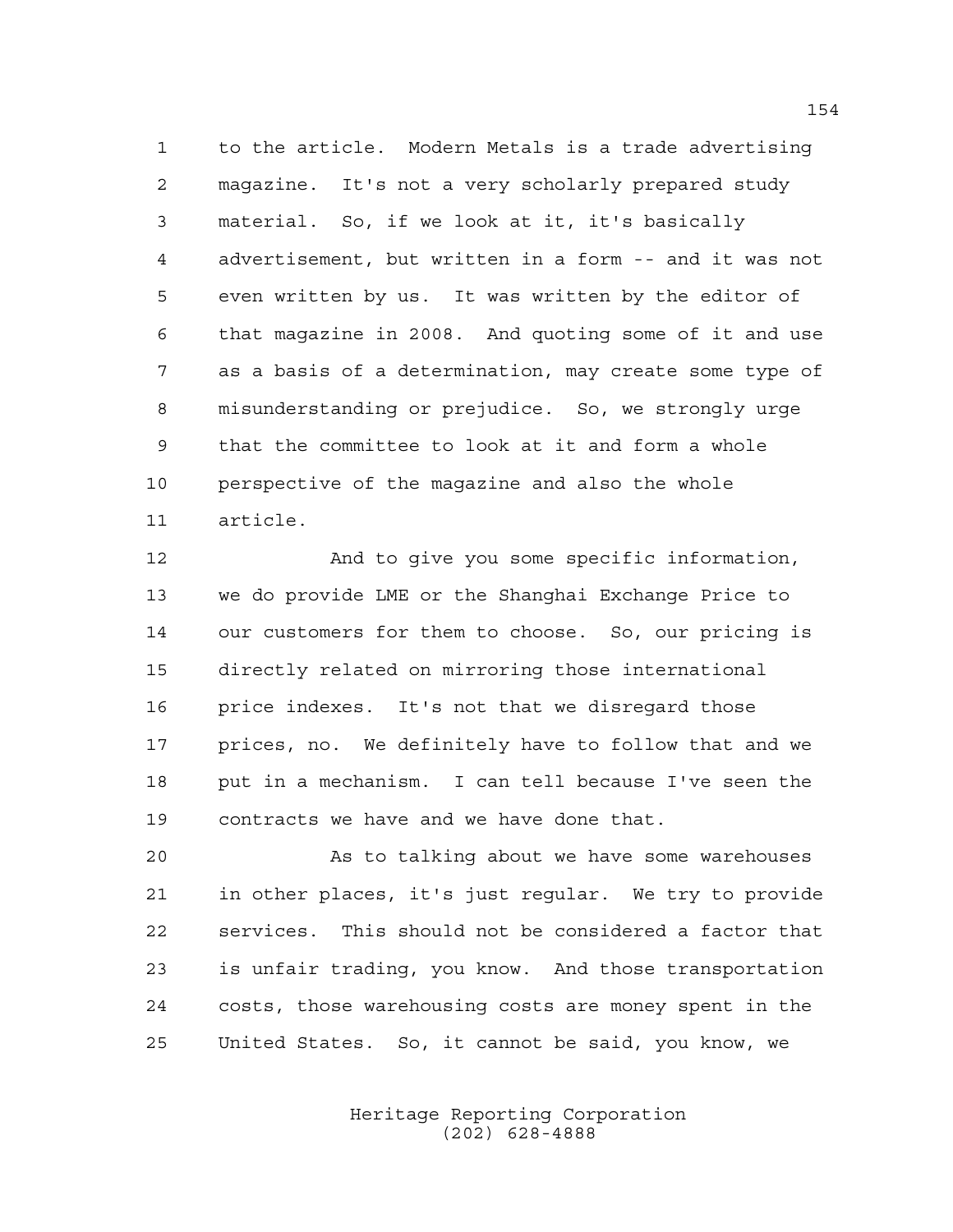tried to say it's not unfair. And today, Pension Aluminum is a totally independent importer and a marketer of aluminum product in the United States. We have our suppliers. Yes, we have suppliers in China. But, we are independently owned and are working in the United States.

 Another point we want to -- I think we have to say this, among different business models, we actually started a partnership with our local extruders for reprocessing and fabrication because a lot of our customers do need localized fabrication and reprocessing. And we, also, to work in a partnership with our local, especially in southern California areas, extruders, small scale we talk about, that 100 people, 20 people extruders, develop products, so we can resell to the international market. So, it's not a situation where we only bring cheap stuff, you know, as these allegations. There are different sectors in the market. But, we have started a partnership with our local businesses. So, we are actually helping out the local extruders and our fabricators to develop a better product and that they can take advantage of our warehousing and our supply chain.

 So, these are the models, I think, we should also put into consideration. As you can see from the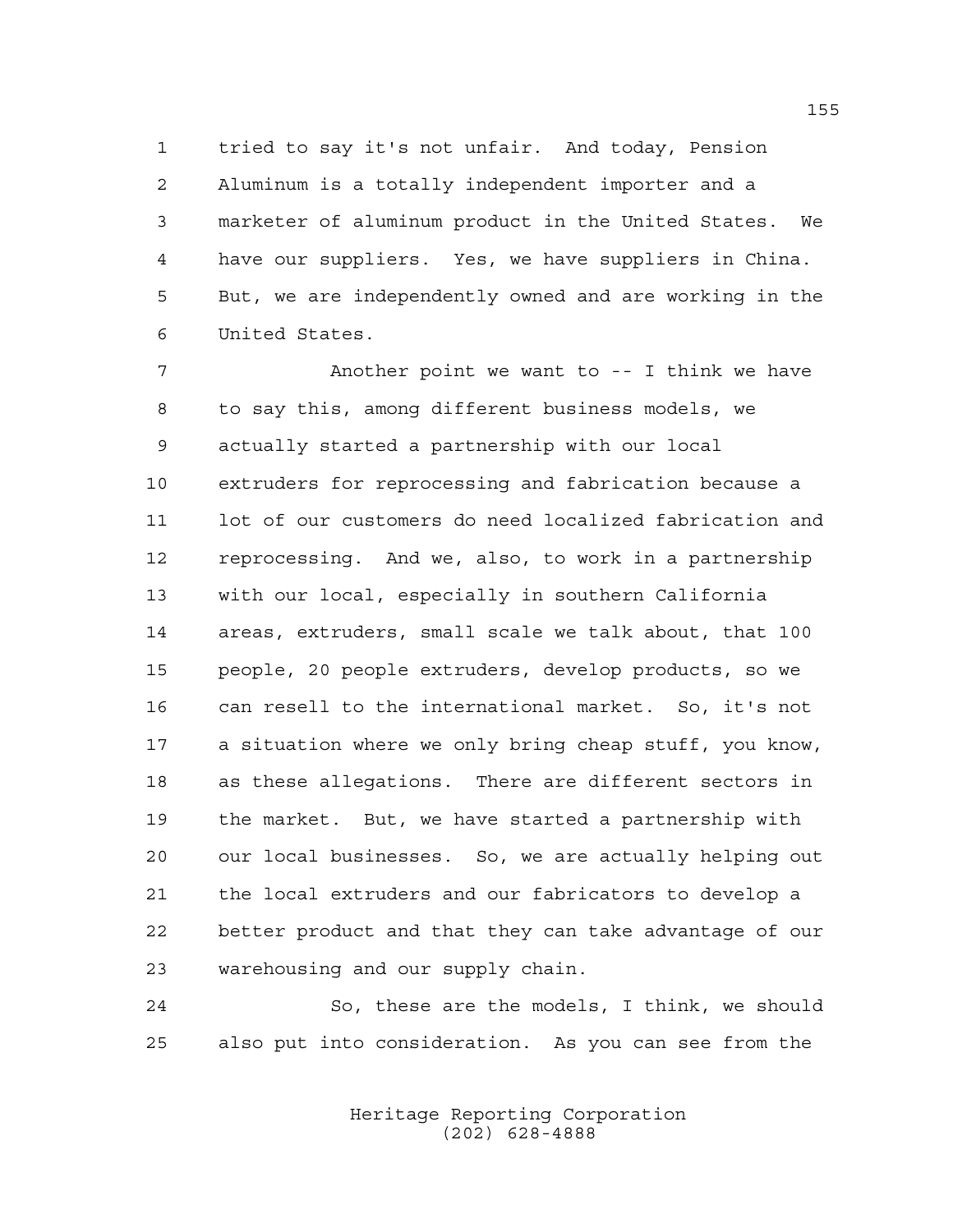panel today, there are a wide variety of different type of business models and Peng Cheng is working a model, which is to be more localized, working with our southern California extruders. Southern California extruders, business has been very good. We have problem even in telling them taking our orders.

7 And the last point I want to address is I think Mr. Bernstein told very well is a causal effect, the records of causal effect. I think it's not very clear at this moment as to what really caused the industry, the U.S. aluminum industry, the damages. I think there are people -- there are industries, which goes into bankruptcy, which we understand. But, maybe we want to study more into what's the real reason for that bankruptcy. For example, according to my information, Indolux, which went into bankruptcy, they are also importers of Chinese aluminum. So, the causal effect is not very clear. We strongly urge that the committee will take more of a consideration of different sectors, variety of business models, before we have overall slap of punitive measures on that.

 That's all I have and we will defer the podium to the more specialized experts to answer your questions.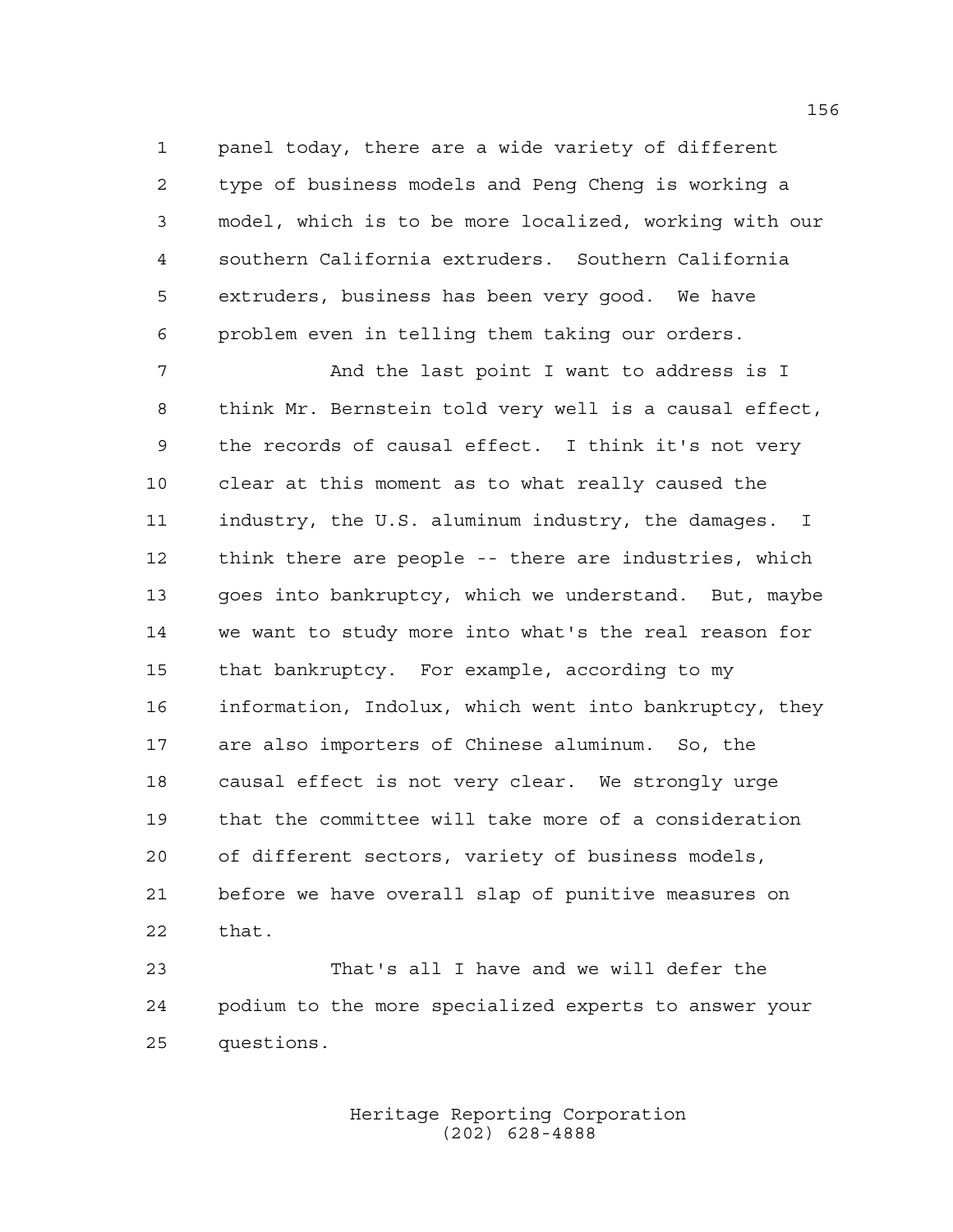MS. DEFILIPPO: Thank you, Mr. Pok. So, Mr. Johnson, no statement, just ready for questions? Yes? MR. JOHNSON: Yes. MS. DEFILIPPO: Okay, thank you. We'll start with Mr. Duncan. MR. DUNCAN: First off, thank you for coming in today. How large of an operation is Peng Cheng in the United States? MR. BOLAND: Well, in terms of the scale of the organization, it's a relatively small company. We have, oh, perhaps a couple of dozen employees throughout the United States. MR. DUNCAN: Do you have an estimate roughly of size out of the pool of U.S. importers of these products? Would you characterize yourself as the largest? One of the largest? MR. BOLAND: I would say over the past number of years looking at the statistics, that we would characterize ourselves as one of the smaller importers. MR. DUNCAN: Is this by virtue of the fact that you are offering these specialized products that you claim are not able to be produced in the United States? MR. BOLAND: Partially so.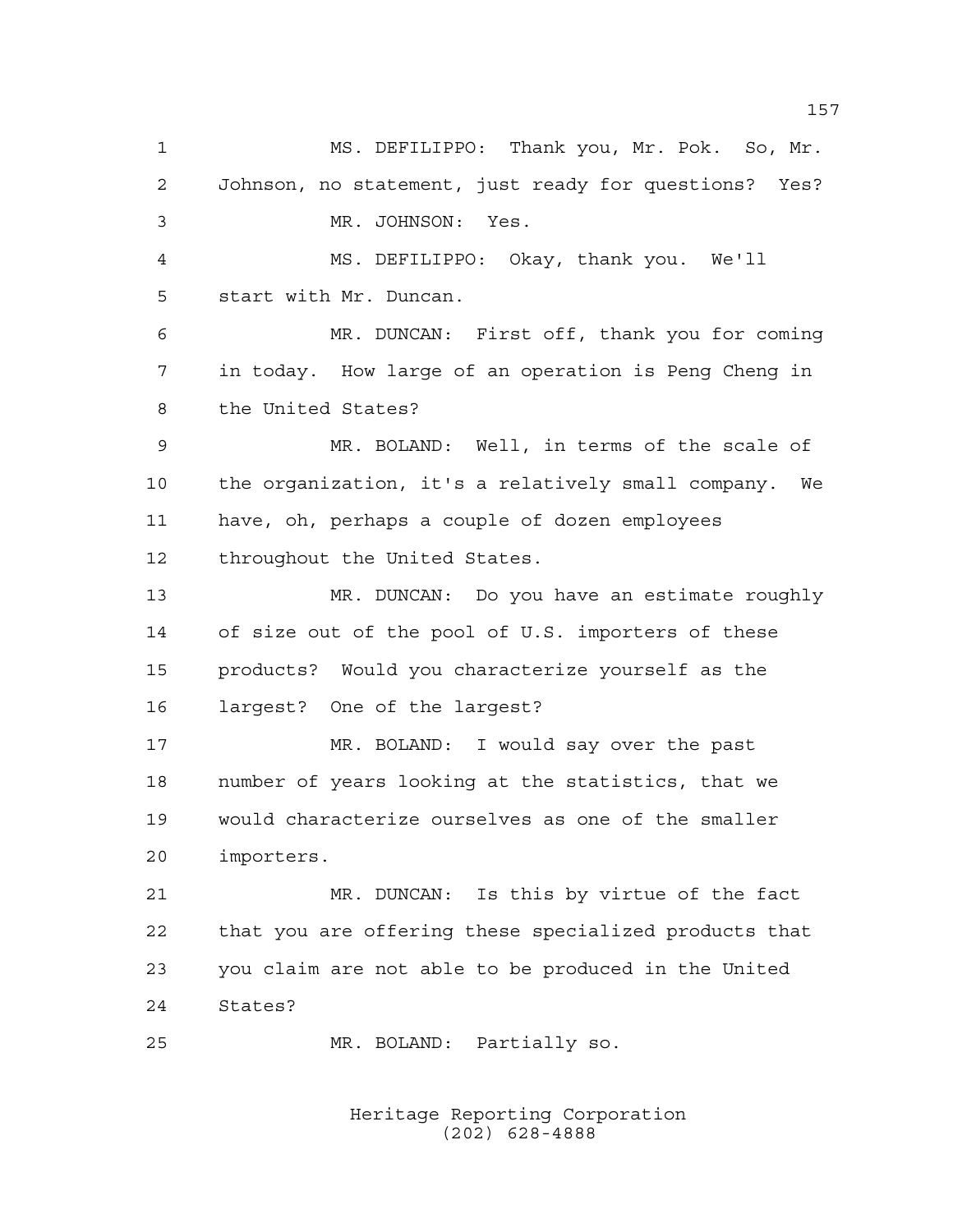1 MR. DUNCAN: Okay. Along those lines, when you're talking about some of these products that you say cannot be produced by the U.S. manufacturers, how representative is that of your total imports of these products? I mean, is that just anecdotal evidence of one or two products that cannot be produced in the United States and the vast majority of what you import can be produced here?

 MR. BOLAND: I would say the vast majority can be produced here, but the percentage that cannot or at least not in kind is growing for us.

 MR. DUNCAN: Okay. Thank you for that. You had indicated, and not having specific trade counsel, you don't know sort of like some of the legal issues we discuss at the Commission, but you made a comment about the petitioning party painting too broad a brush stroke for imported products. Can you further elaborate what you meant by that?

 MR. BOLAND: Well, the only -- what I meant by that comment was that the import -- the profile of the importer from a price perspective seemed one dimensional in what was presented today. And I would suggest that it's more complex than that; that between importer, one versus another, depending upon what market segments are focused on, depending upon what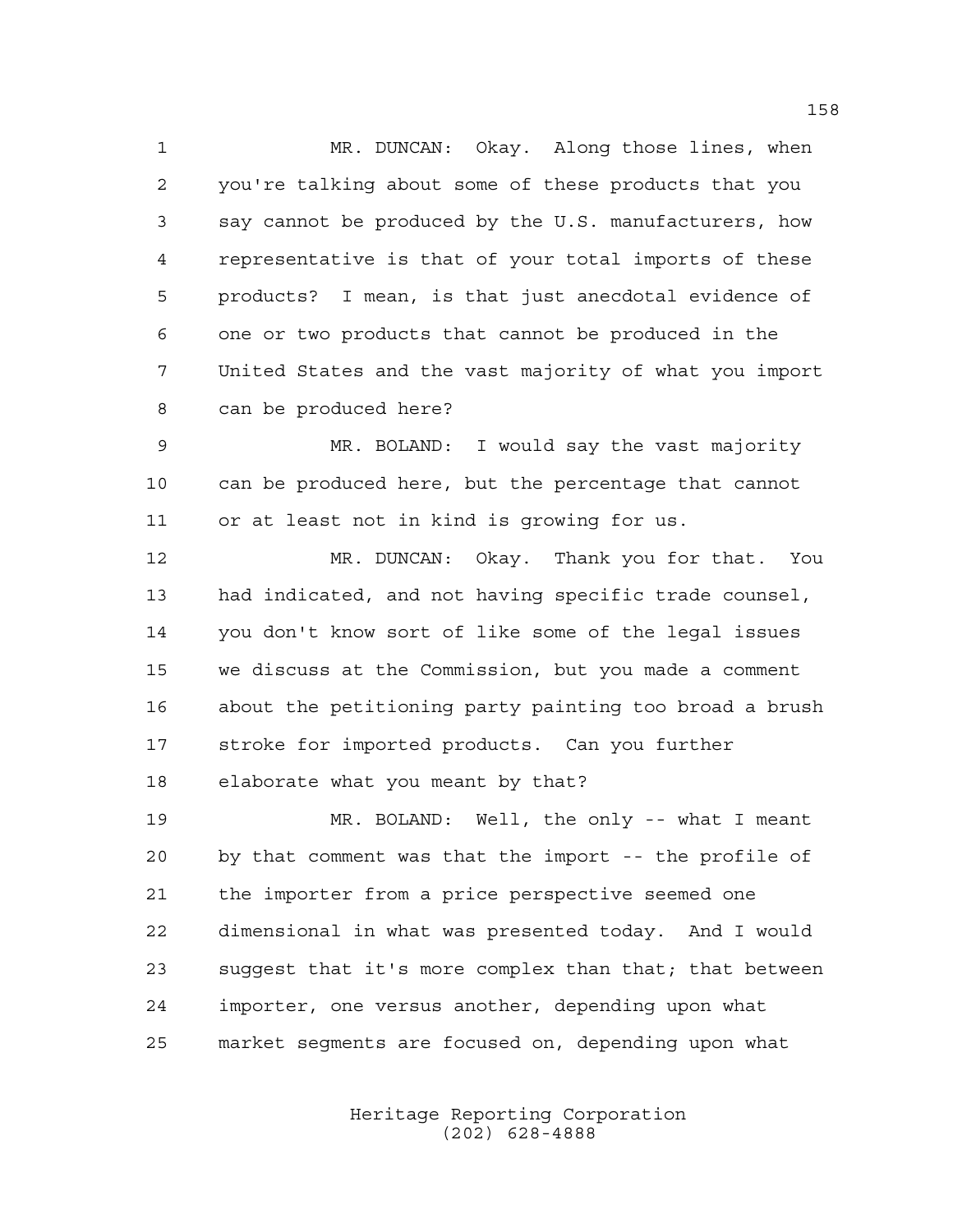their source of supply is, that that profile is vastly different.

 MR. DUNCAN: So does that mean that you would look at group of products as distinct from each other within the category of aluminum extrusions? MR. BOLAND: Well, they're all distinct and I think the testimony this morning spoke to some degree that there's a differential between types of extrusions, whether it's a custom or whether it's a standard. There's a differential between whether or not it's mill finished or additionally finished or fabricated. The alloy composition has a factor on that. Circle size, complexity of the shape has a factor bearing on the price structure. So, there are very discrete categories of pricing for extruded products. It's not all one price. 17 MR. DUNCAN: Okay. Thank you. That's helpful. As information that's been made publicly available to the filing of the petition, according to the specific HTS numbers that were identified as being most likely contained most or, you know, primarily the subject merchandise, import quantities first decreased between 2007, 2008, and increased between 2008 and

MR. BOLAND: I would say probably in 2008

2009. Was that the experience of your firm?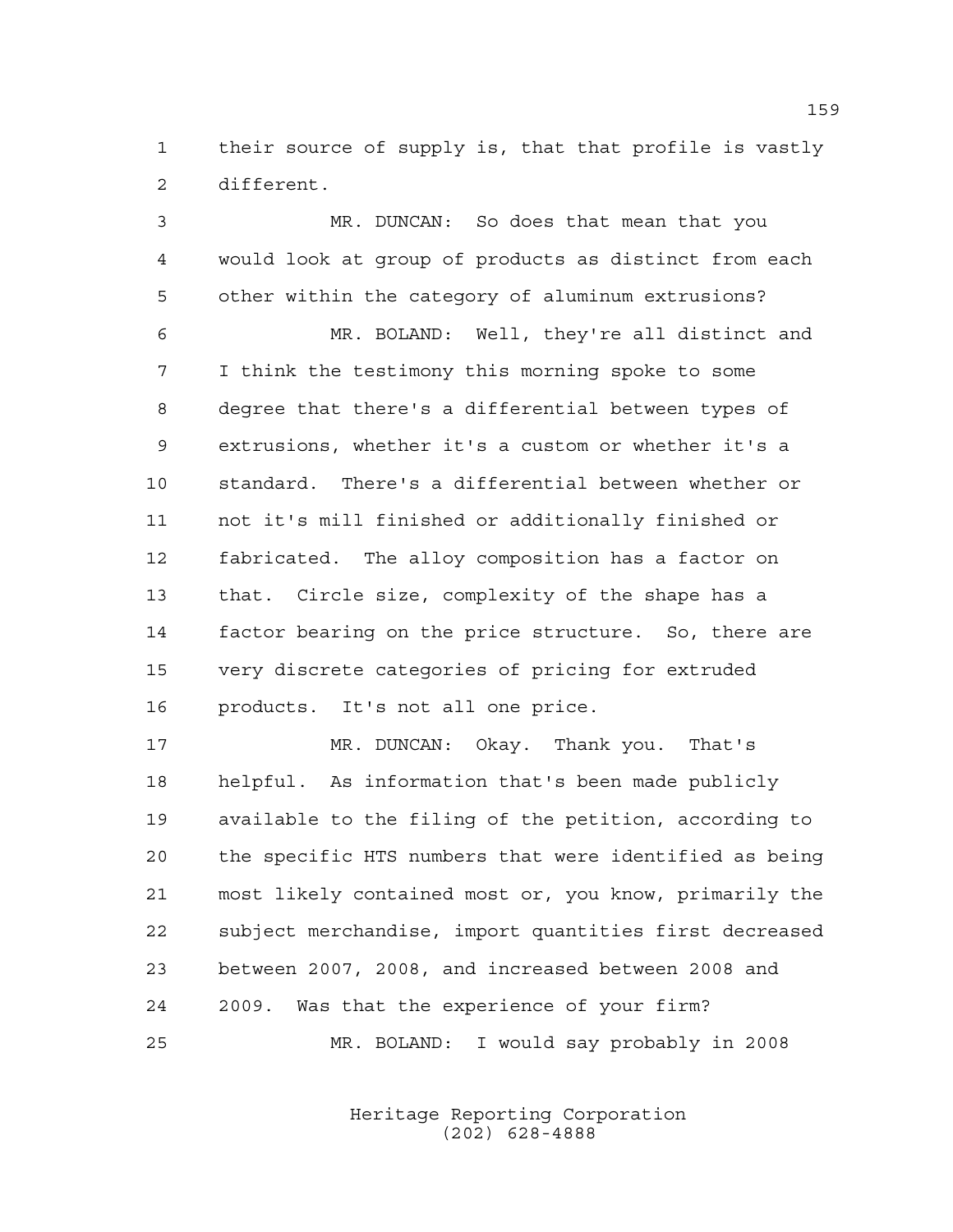and 2009, our sales decreased during that period of time. Is that correct? You were here before I was. MR. JOHNSON: About the same. MR. BOLAND: They were about the same? MR. JOHNSON: About the same and 2009, almost the same. MR. DUNCAN: So, level off there. Was there a decrease between 2007, 2008, or same as well? MR. JOHNSON: Almost the same. MR. DUNCAN: So, same all three? MR. JOHNSON: Yes, 2008 and 2009. MR. DUNCAN: Okay. So, if your firm did not really change the quantity level of imports that you're bringing in of these products, do you have market knowledge of why there was an increase in imports of these products from China in 2008, 2009? 17 MR. JOHNSON: We have some -- MS. DEFILIPPO: Thank you. It's just hard for the court reporter to transcribe. MR. JOHNSON: We have some project with some customer. This sometime maybe we present it there, that is equal to another country for some project there. There's no business for us. MR. POK: So, I think to clarify that, our import level almost didn't increase that much. But, I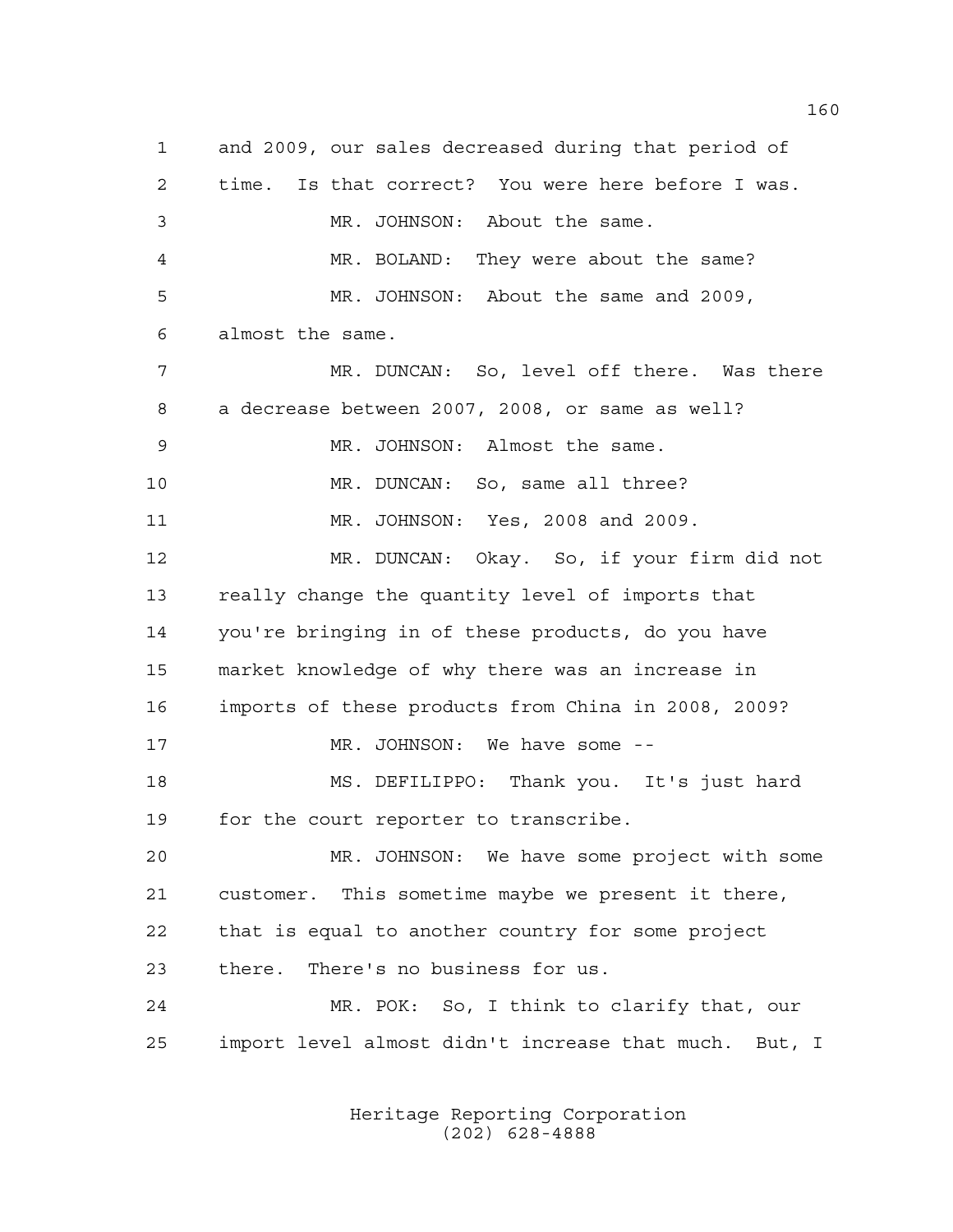think in industrial market knowledge-wise, we are encountering some more projects that we're going to process the aluminum here. Then, it will be eventually shipped -- exported to other countries. So, there is a trend of -- first one is expectation of recovery and those import is naturally going to go up because they expect that maybe some increase in the usage or the demand for that product. But, our company, we're in negotiation with quite a few projects where the U.S. will be the processor of fabrication. As the previous panel said, there are some processing, which has to be done in the United States, and people, especially out of the United States, has some confidence in the United States fabrication process and that's a very good advantage of the U.S. local, especially in our specialized aspect.

 MR. DUNCAN: Well, thank you for that. That raises sort of this other issue that we're trying to grapple with in the morning's panel and that is the degree to which fabrication is within the industry. In terms of Peng Cheng's operations, do you guys import certain aluminum extrusions and then sometimes further fabricate them in the U.S.? Or are your products ready for end use when they enter the U.S.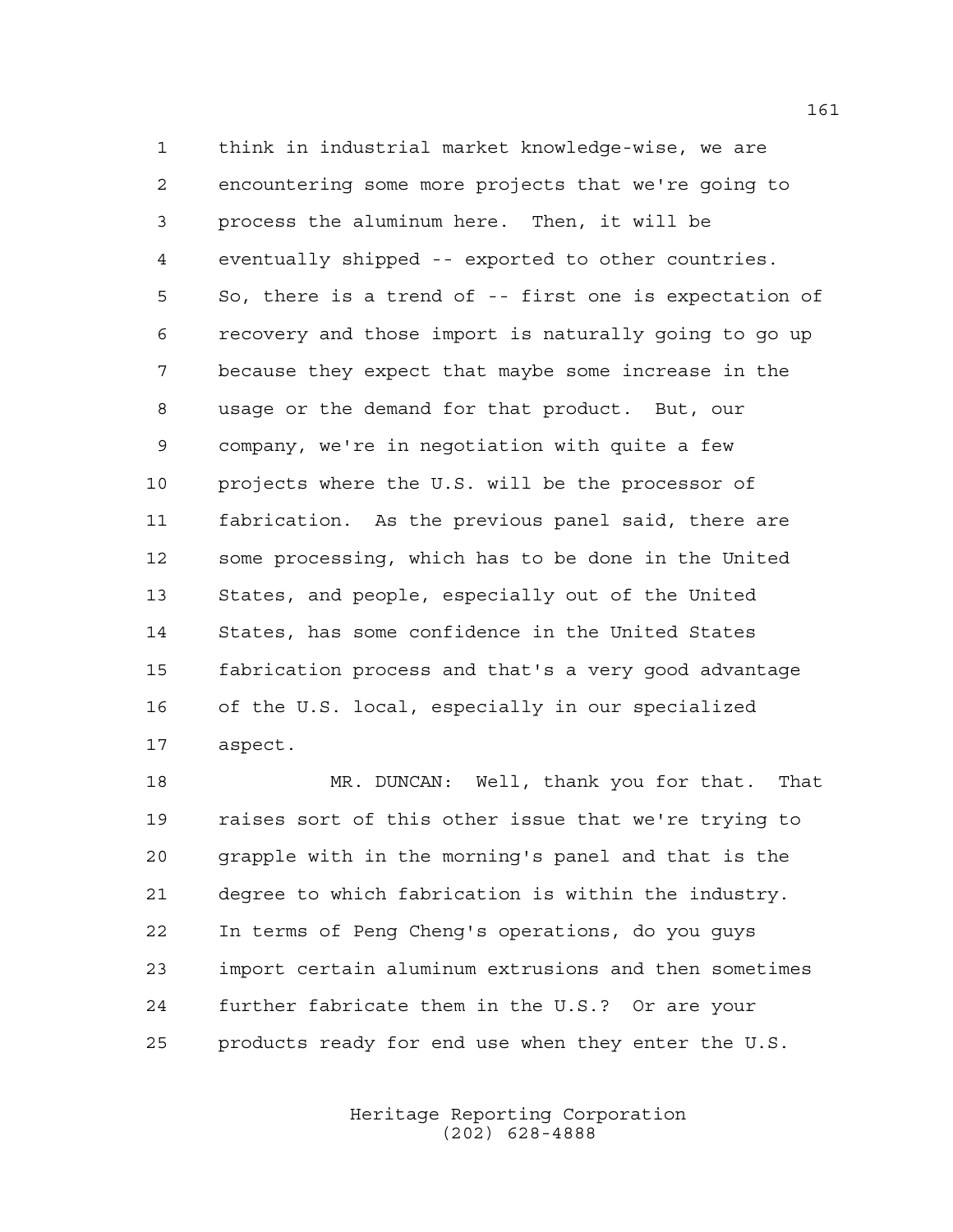Customs?

 MR. JOHNSON: Some producers will be fabrication there. MR. DUNCAN: In China, some? Oh, here. MR. BOLAND: Here and in China. MR. JOHNSON: We got the fabrication charge half, half from China. MR. DUNCAN: And so the fabrication that you do in the United States system by your firm or third company? MR. JOHNSON: Lower down, our supplier. MR. DUNCAN: Okay. Thank you for that. You, also, discussed in your testimony that you take LME or Shanghai prices for your aluminum, in terms of incorporating the cost of aluminum in your extrusions. Are the prices of the LME or Shanghai indices highly correlated or do they often differ in terms of directional price movements? MR. JOHNSON: We give the price to customer. Customer, they make a choice. If a customer place an order, use LME, later continue with LME price. If a first-time user is Shanghai price, continue to use the Shanghai price. That's all policy. MR. DUNCAN: Okay, thank you. I understand that. But my question was the prices on these two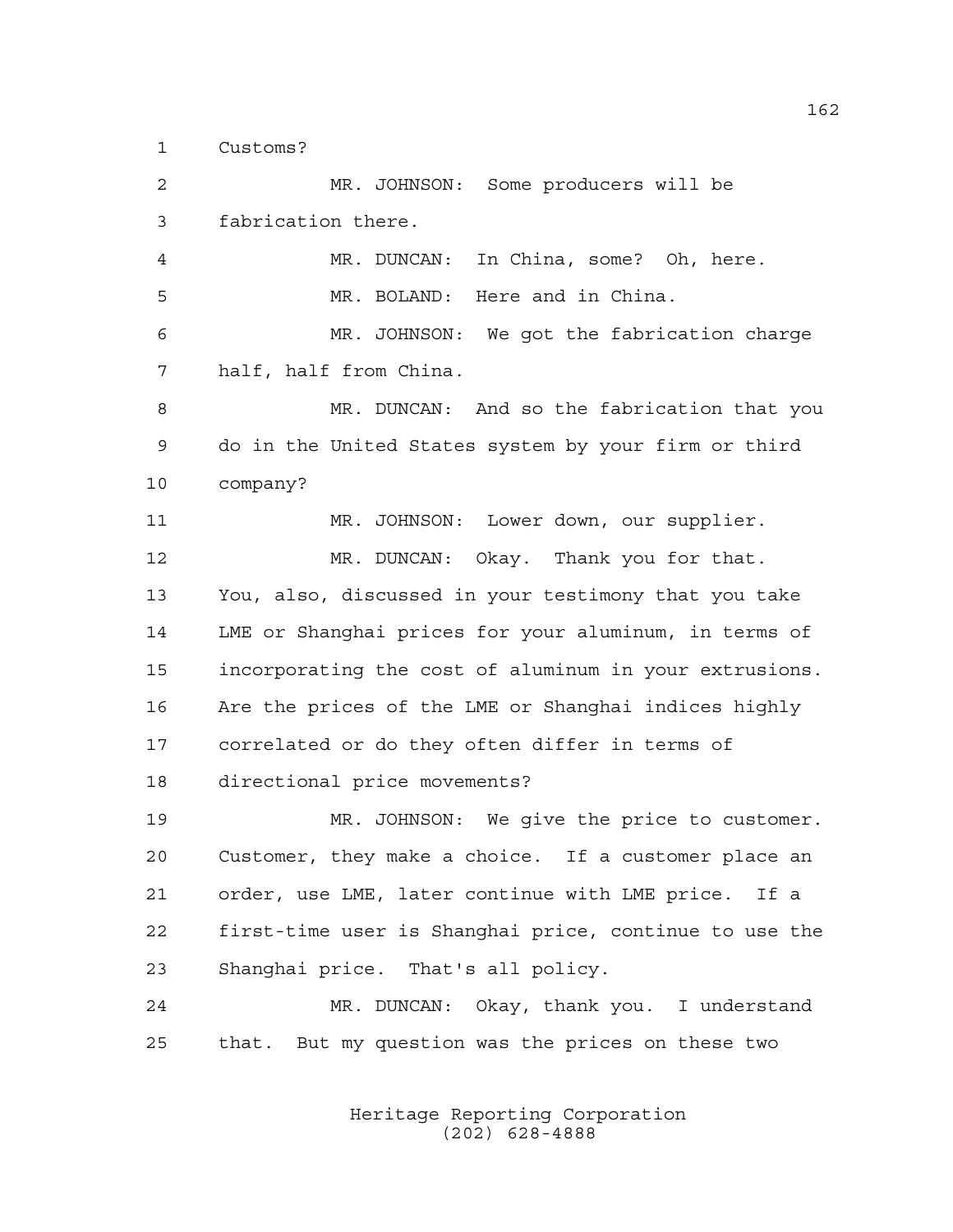indices, do they move in tandem together; if one goes up, the other goes up? Or has it occurred that one goes up and one goes down? MR. JOHNSON: One must arise -- all three must arise. MR. DUNCAN: Okay. Would you be in a position to -- MR. POK: We didn't have specific data as of today; but, of course, we can easily go back and search those historical numbers. But, I think -- you know, I cannot go from the historical data; but from here, our customers have very watchful eyes on those numbers. And we give them a choice and the reason being is you never know which one come out to be more advantageous. So, our customers have a choice. MR. DUNCAN: But, if you've locked them into a single index, then, I mean, hopefully they've made the right choice. MR. POK: Yes. But, it seemed to have lost also to -- MR. JOHNSON: We make price list monthly. 22 MR. DUNCAN: What? MR. JOHNSON: We have price list monthly. MR. POK: We give them price list every month.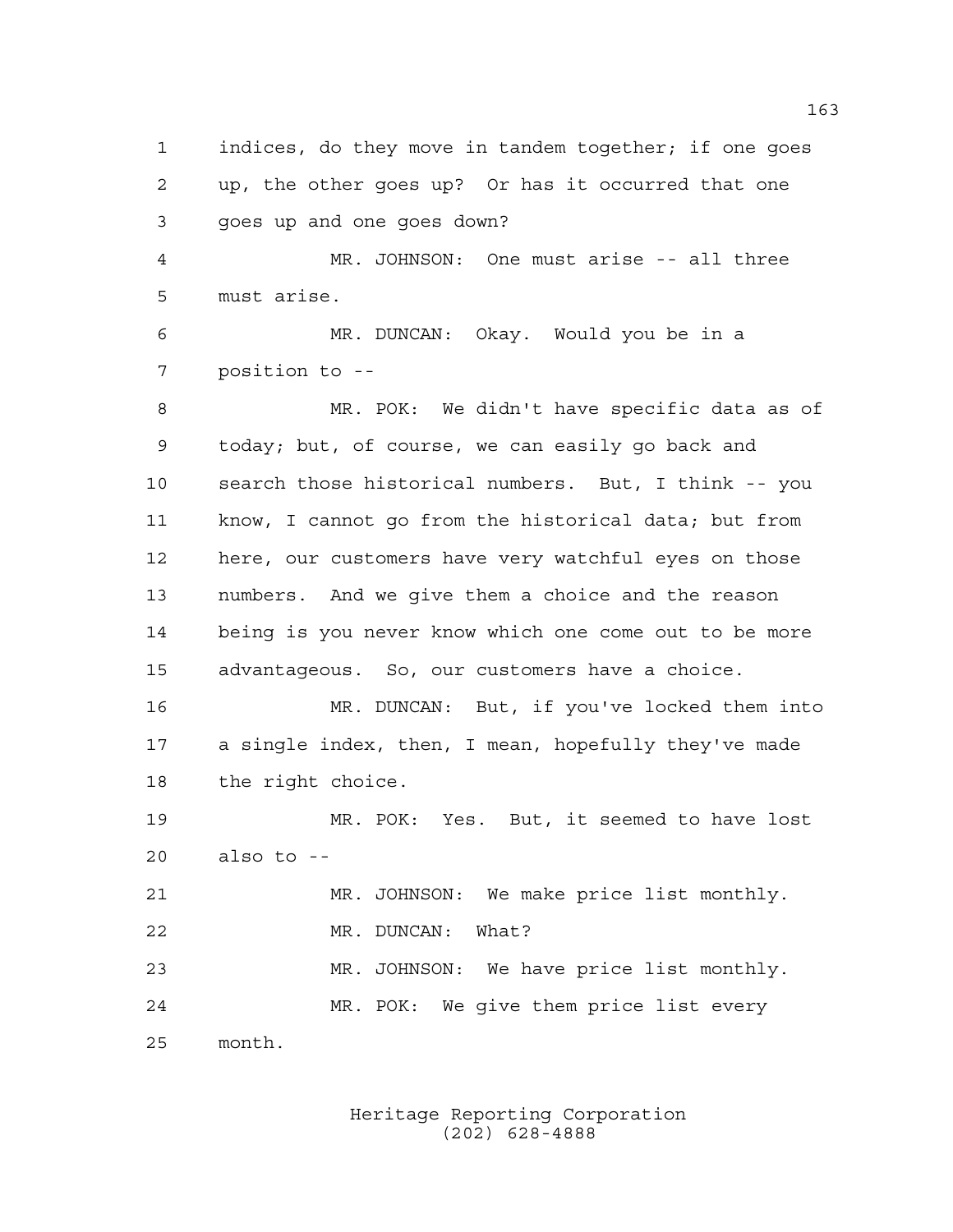MR. JOHNSON: Every month, every month. MR. POK: We give them price list every month. MR. DUNCAN: Oh, okay. MR. BOLAND: The price changes each month. MR. DUNCAN: Okay. And so if you can provide data, historical data over this period 2007- 2009 on the evolution of the prices for the two indices based on your records, that would be very helpful for us. MR. POK: We can search for that, definitely. MR. DUNCAN: You mentioned this article -- or magazine Modern Metal. I did not understand what you were talking about. MR. POK: I think that in today's panel discussion, they quoted quite a few -- one or two times that Mike Broward, Peng Cheng's former CEO, talked about -- I think they -- MR. DUNCAN: Is this the quote on the single penny, the price -- MR. POK: Yes, yes. MR. DUNCAN: Okay. MR. POK: Yes, yes, exactly. That's what I mentioned about. I think the whole --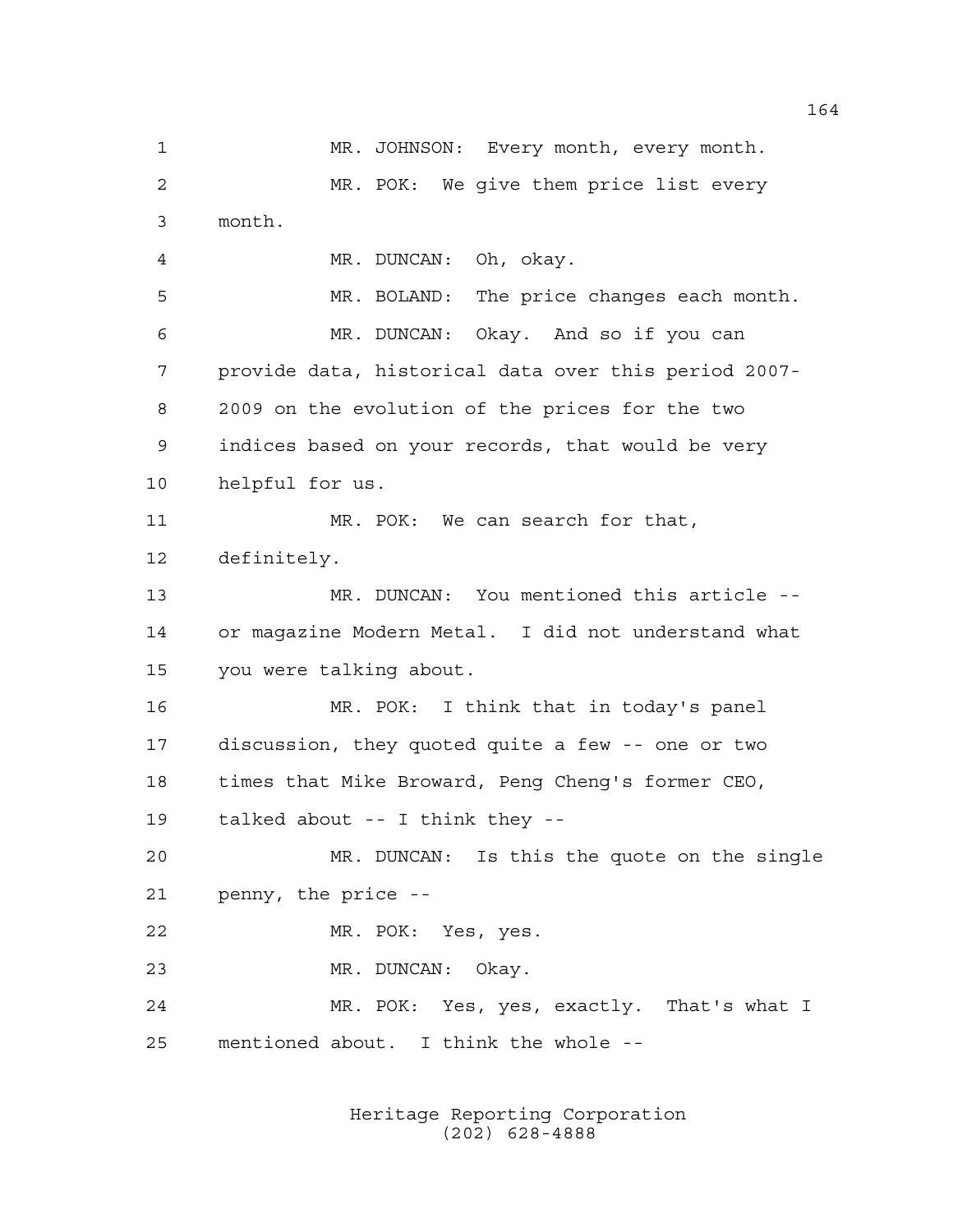MR. DUNCAN: And your allegation is that this was not a reputable source for that quote? MR. POK: No, it's not a not reputable source. The purpose -- first of all, the author of that article or the essay was not from Peng Cheng. It was by one of the editors of Modern Metals. And the purpose of that article or the magazine is not to give a very categorical study or the price or the trend of the industry. It is more an opportunity for Peng Cheng to advertise. So, in layman's term, that's give a grain of salt. MR. DUNCAN: Okay, thank you. That's clear now. Thank you. MR. POK: I'm so sorry. Maybe I didn't get -- because today, our name was mentioned quite a bit. That's clarifying where the source is. It's not like from an academic standpoint. MR. DUNCAN: In this morning's panel discussion, I think there was testimony that originally, historically, in some period prior to our period that we're looking at for this case, most of the imported Chinese material competed sort of in standardized products. And then as time went on and closer to the present day, the Chinese product entered into more end use specific for the fabricated products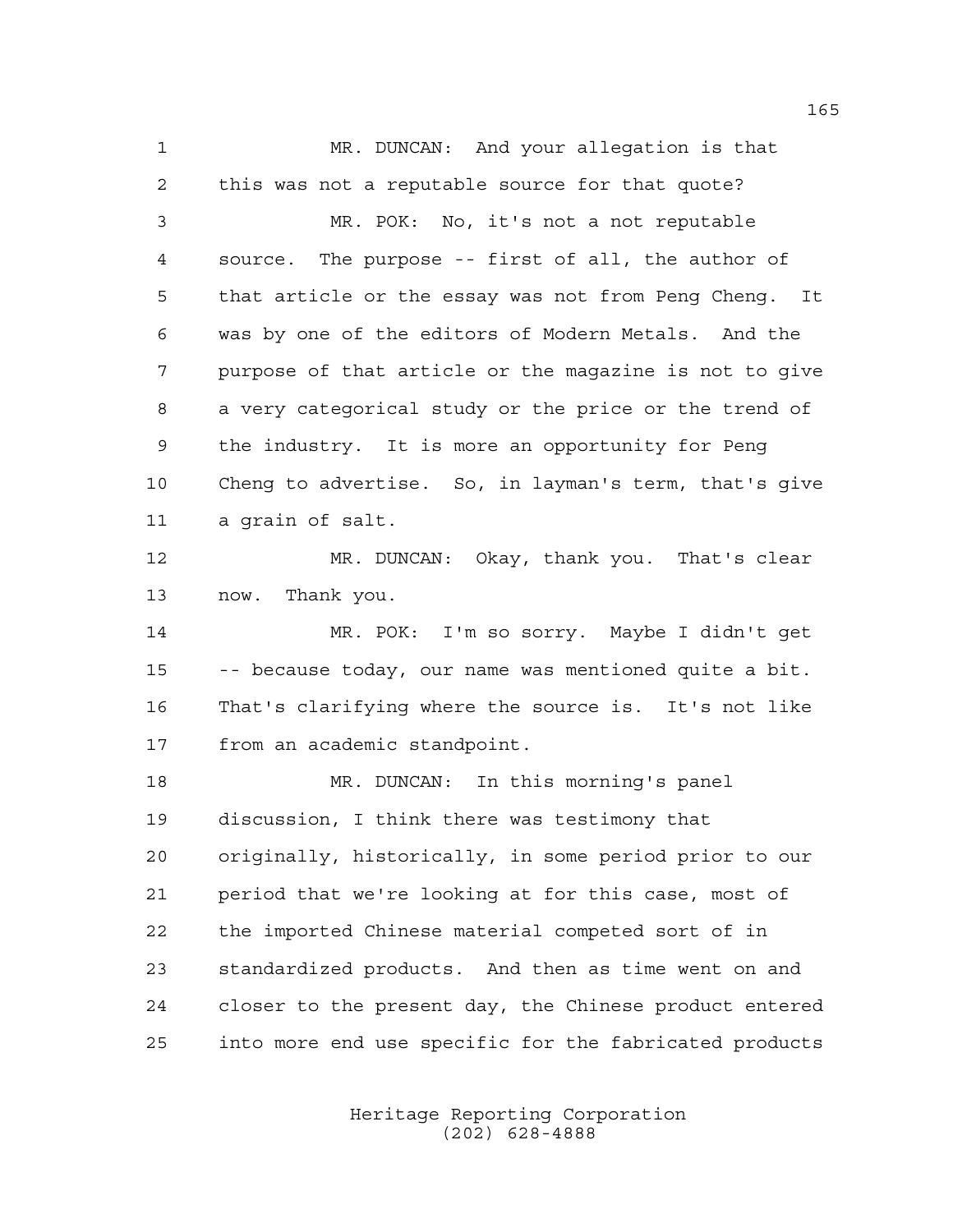and so, they compete, according to the first panel, on a wide range. Is that your understanding?

 MR. BOLAND: Well, I believe that's accurate and I think that's the natural evolution of any industry growth situation. And I think as the panel or the presenters this morning discussed, developing your relationship with an OEM takes time, you know, to understand their business. They understand your capabilities. There's a trust. There's a business relationship that evolves and develops over time. There's a natural evolution that occurs, if you're successful at all, to which you begin to convince the customer that you can provide more value for their operation than maybe initially.

 And, also, back say 10 years ago and maybe not even that long ago, there were a lot of standard extrusions brought in from China by some mills, some extruders here in the U.S., I believe to subsidize their cost structure, to either improve profitability or compete, as well as a number of metal service centers. You heard the term "distributors" this morning. Distributors very early on began importing standard extrusions for the purpose of trying to improve their costs or maybe get access to products that they couldn't get access to here in the U.S. So,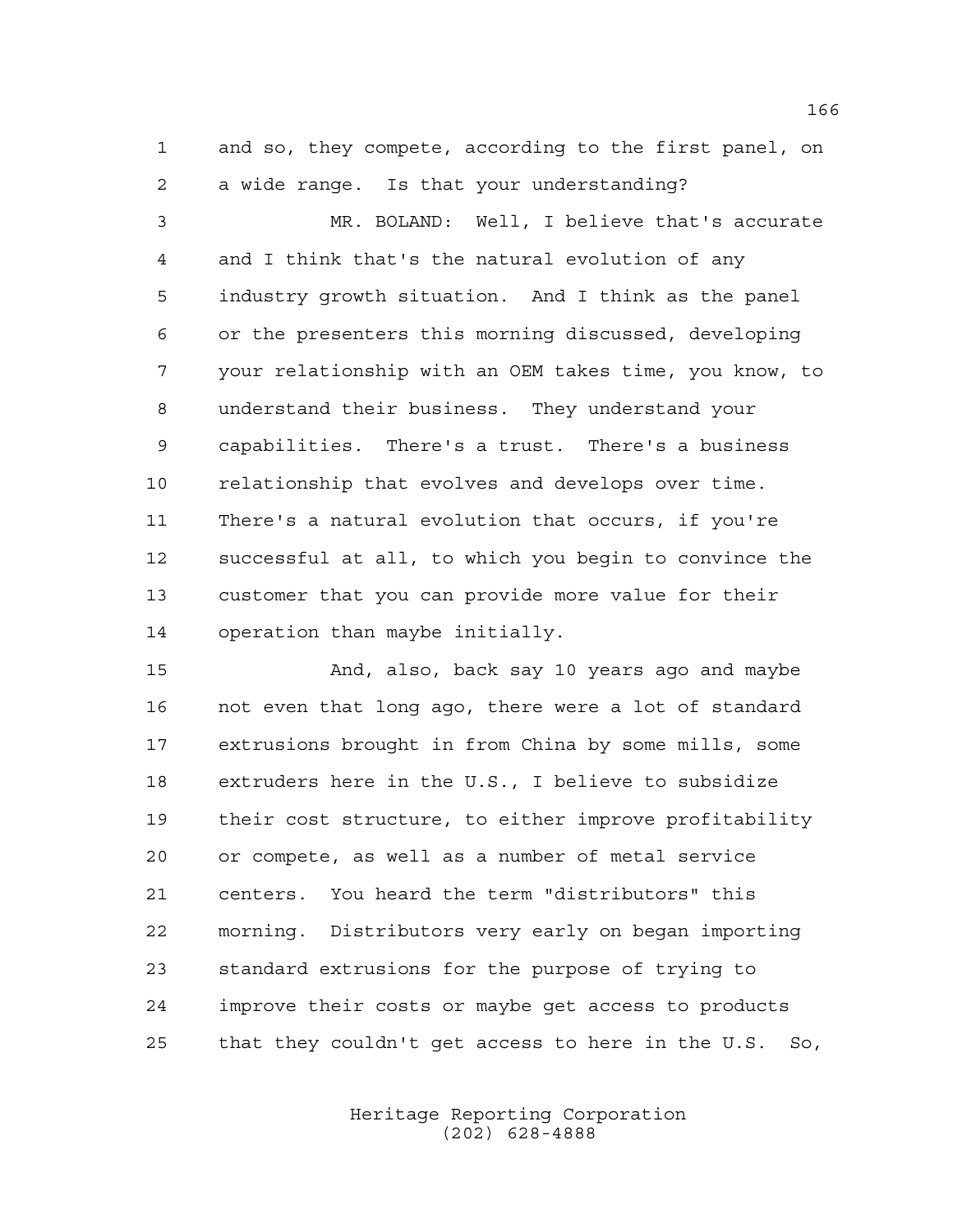I think those two elements may have skewed the percentages more to the standards early on than today.

 MR. POK: And also want to supplement that. For Peng Cheng, our model, yes, is the market moving to more highly specialized products. We're involved in local fabricators because only local fabricators and the reprocessors can provide that specific and high quality and time saving sources. So, there's a buy side to that. We involve the local business. MR. DUNCAN: Which is in the United States? MR. POK: Yes. MR. DUNCAN: And these are third company parties in between the end user and yourself? MR. POK: Yes. Sometimes end users need a product and we have to -- and we are put in partnership with our local fabricators to make it to work. We are actually in the process -- we're having a lot of partnerships setting up. MR. DUNCAN: Does most of the product that your firm brings into the United States come in on the west coast? MR. BOLAND: Yeah, the majority would come in through the west coast. MR. DUNCAN: The majority?

> Heritage Reporting Corporation (202) 628-4888

MR. BOLAND: Uh-huh.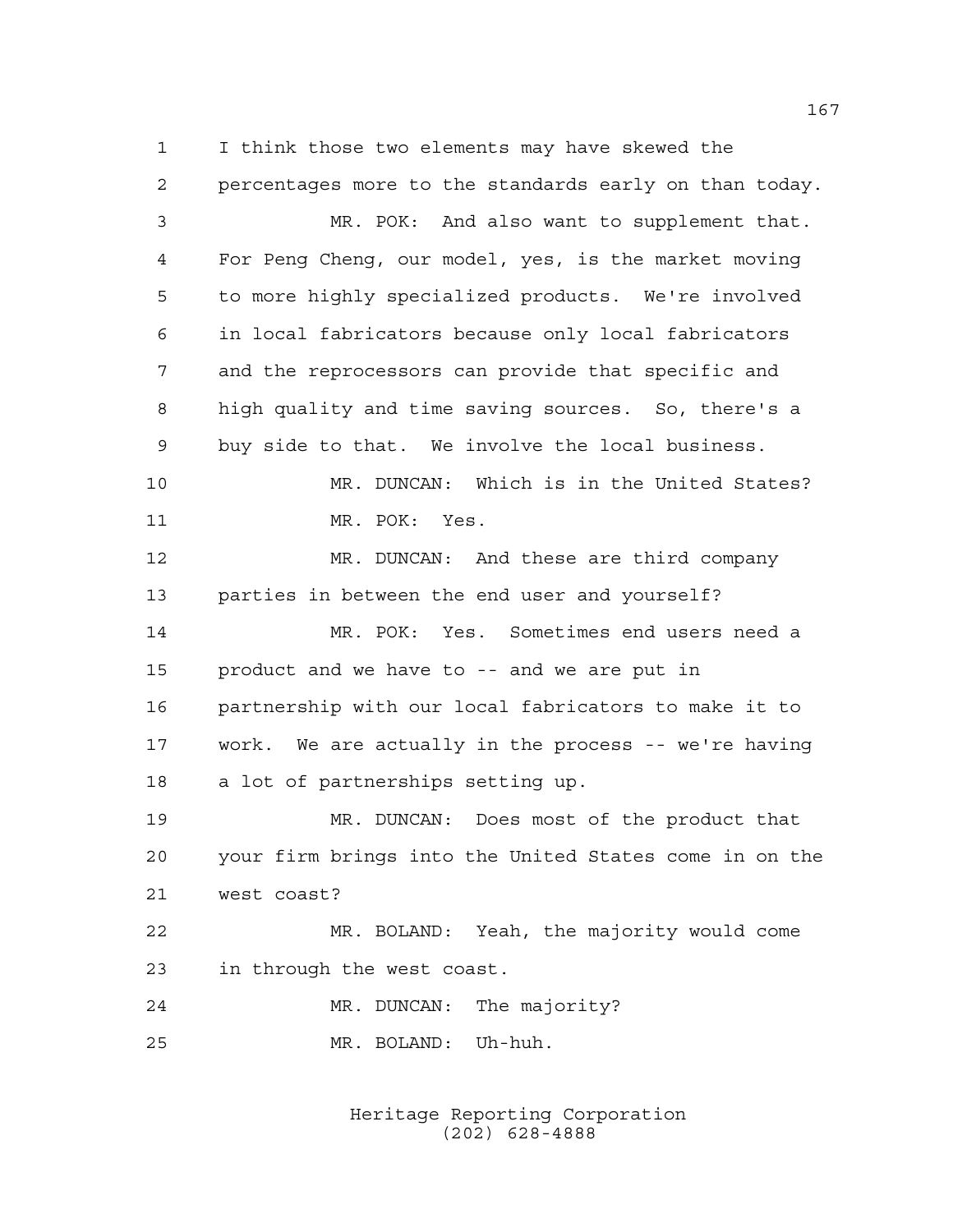MR. DUNCAN: But some of it might come in on the east coast? MR. BOLAND: Some of it would come in on the east coast or the gulf coast. MR. DUNCAN: So is that just a matter of transportation costs, what's most efficient to get to the end user? 8 MR. BOLAND: I think it's partly that, sure; yeah. MR. DUNCAN: And how big a role does transportation costs play in this market? MR. BOLAND: I think transportation costs is a very important role, very important percentage of the cost of doing business. MR. DUNCAN: Is there a market in the United States that you cannot get your products to because of transportation costs? MR. BOLAND: There are a lot of markets. I think back to the comment of standards, standard extrusions, low value added extrusions, we can't compete outsourcing material here in the U.S. with the duties that the government has today on imports of extrusions, with the duties or the taxes that the Chinese government has self-imposed on a wide class of extruded products coming out of China, such as rod and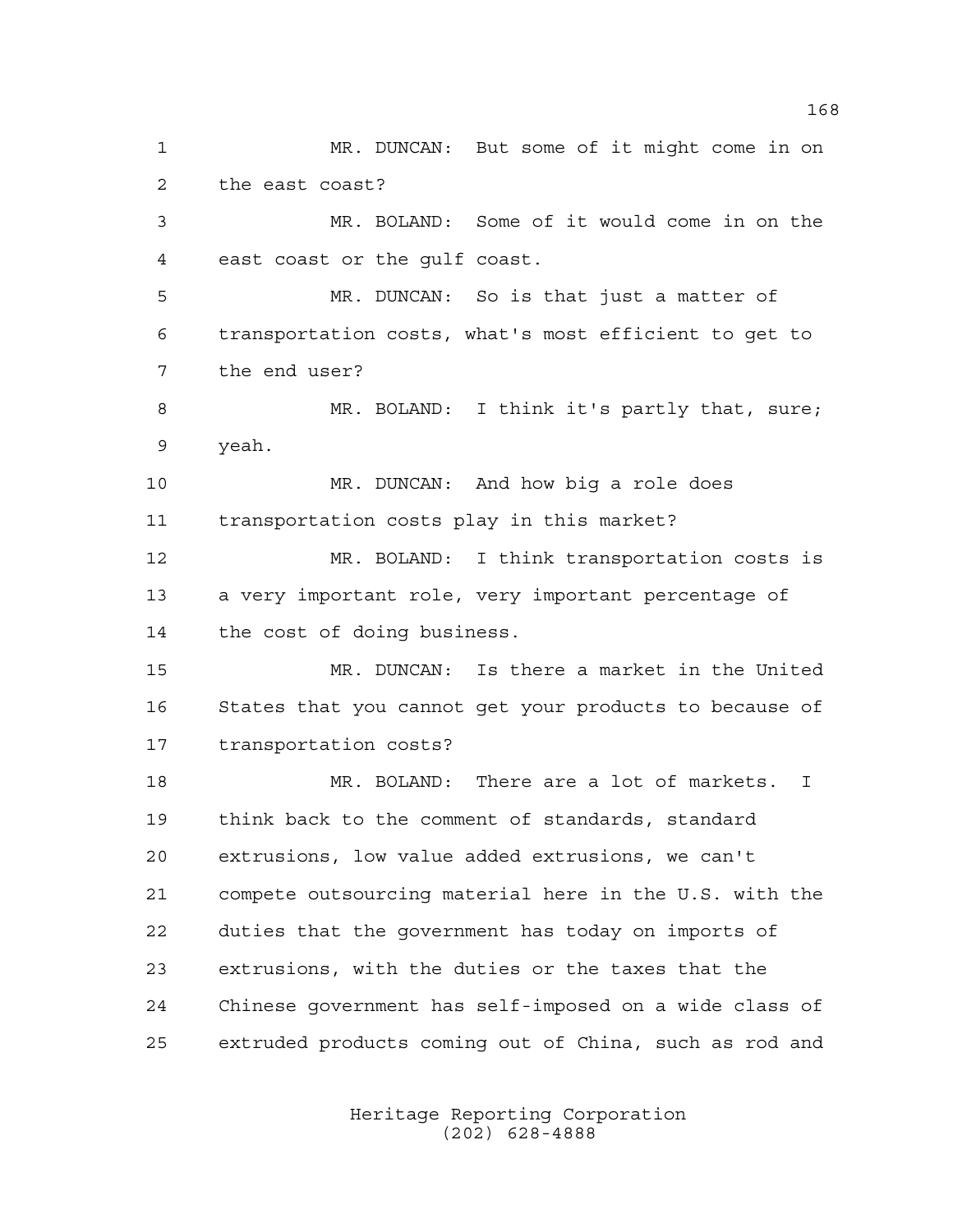bar over a certain perimeter inch. We can't compete on those basic commodity extruded products. So, we don't try to go after those segments of the industry. MR. DUNCAN: When you say "rod and bar," is that the billets or is this products subject to these orders? MR. BOLAND: No, these would be extruders. This would be extruded rod and bar from machine applications. MR. DUNCAN: If I understand your testimony, you're saying that certain areas you cannot service in the United States in the standardized products that are more high volume, less end-use fabrication? MR. BOLAND: Well, service is -- by service, I believe you mean compete. MR. DUNCAN: Yes. MR. BOLAND: We cannot compete, that's right. MR. DUNCAN: Okay. But, then, if you have products that have more individual value added and fabricated to an end-use specification, because of price, you can get those to your end users? MR. BOLAND: More of a custom shape configuration, on an angle or a channel or a simple rod or bar. They may be in straight lengths, 12-foot

> Heritage Reporting Corporation (202) 628-4888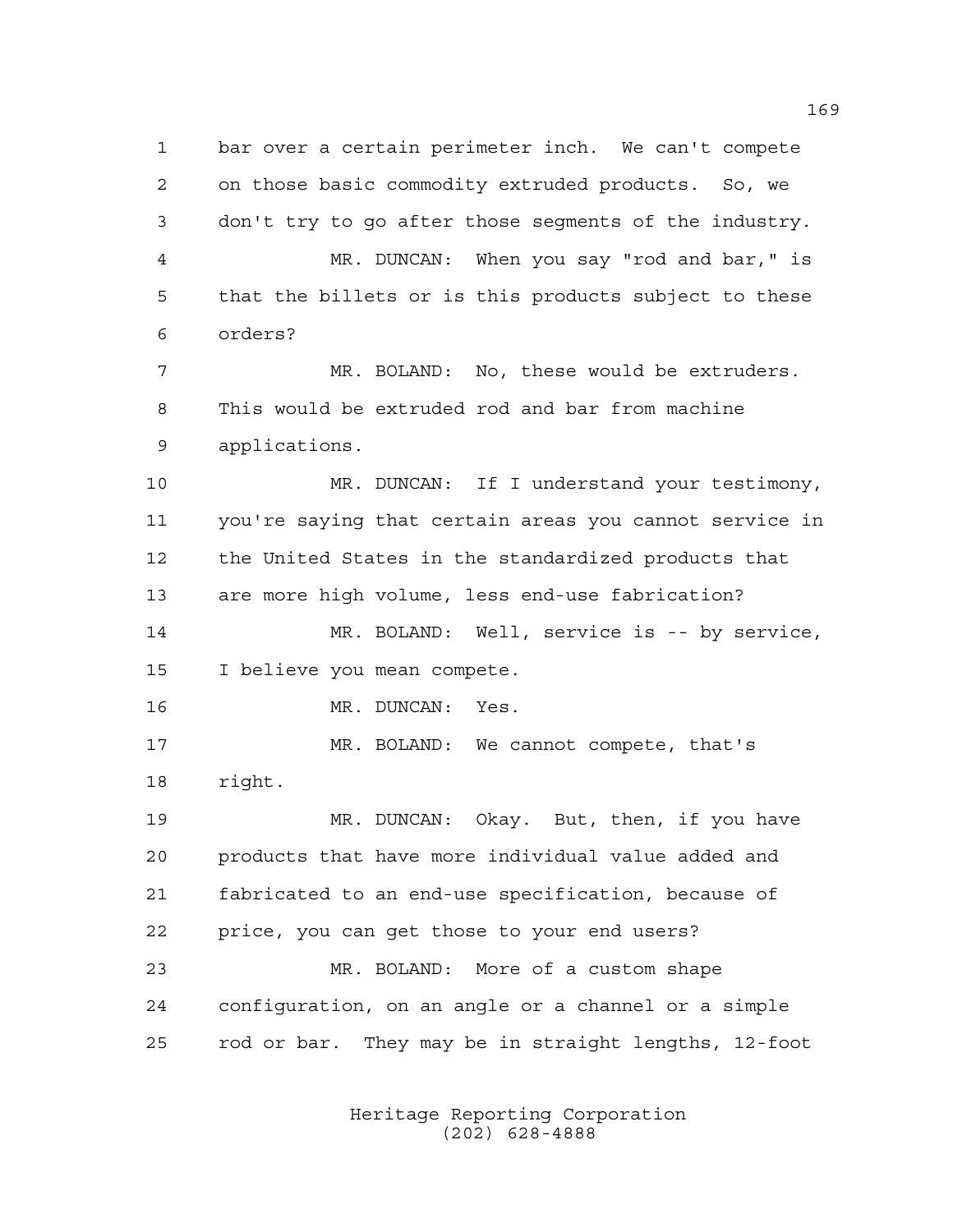lengths. They may not necessarily be fabricated, although if we can add more value, then obviously there's more opportunity to compete.

 MR. POK: And to the competition, our experience is with customers, price is not only concern. They want it simply because we have people here to help them go through the process and the specialized -- with our partnership with the local business, that's also a very important aspect in that.

 MR. DUNCAN: I would be very interested if you could also provide following this conference -- I know you're not going to submit a brief, but just as an interested party, information on these export duties you were talking about in the Chinese party. That would be very interesting because I'm well aware of the fact that Chinese authorities place a 15 percent export duty on primary aluminum ingot. And so that, all things being equal, will depress the price of aluminum in the domestic Chinese market and raise the world price, assuming China is a large producer of these products, giving a cost advantage to the U.S. producers. But, if they're also putting export duties on the product subject to these investigations, I would like to know that.

MR. BOLAND: We'll get back to you.

Heritage Reporting Corporation (202) 628-4888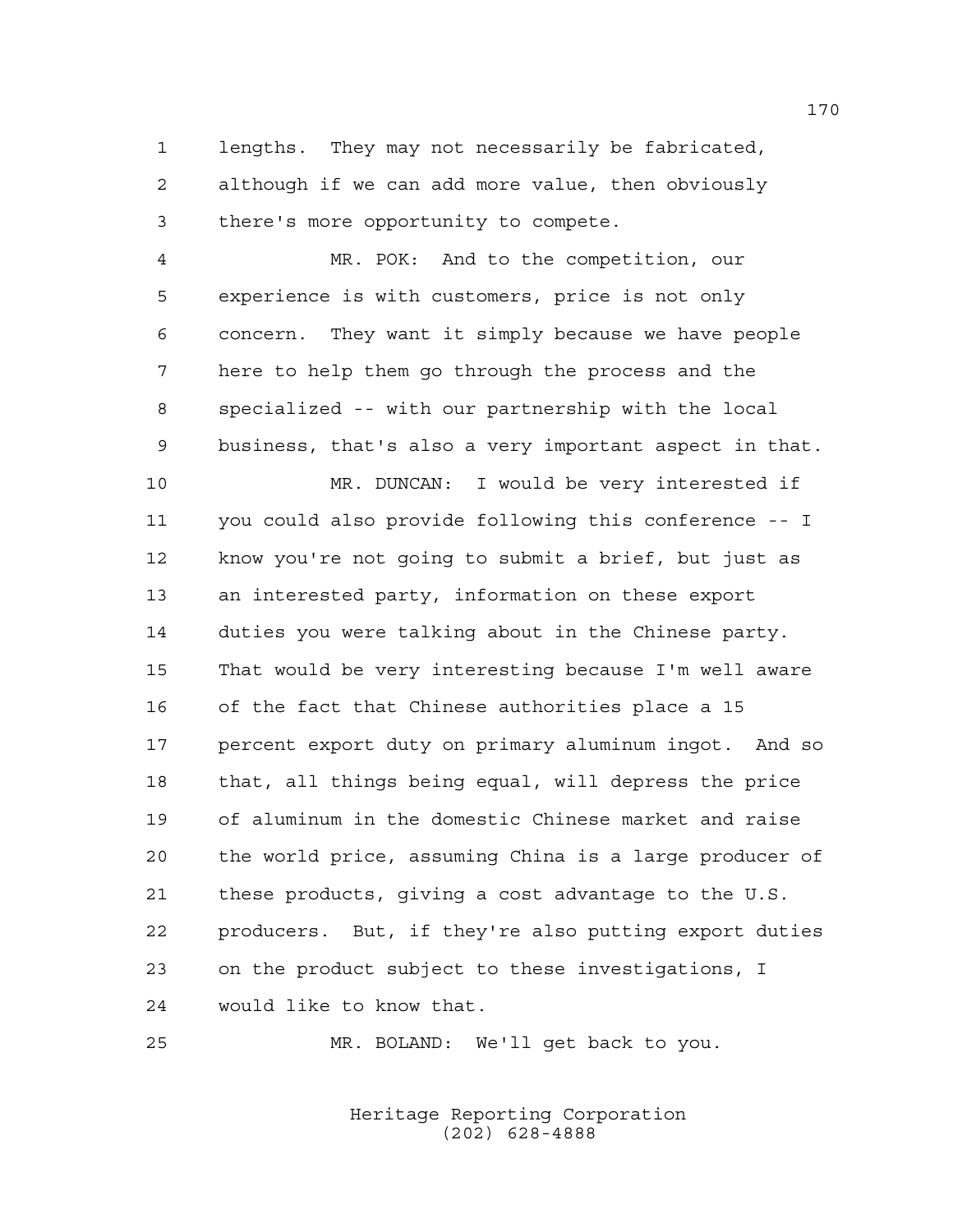1 MR. JOHNSON: Yes. MR. DUNCAN: Thank you. There was discussion also at this morning's panel about price differences in the products between the type of finishing, not just the fabrication, but whether mill finish or anodized. Is that your experience in the market? Are there these differences? MR. BOLAND: That there's a difference in the price, yes. MR. DUNCAN: Yes. Okay. And your firm supplies the U.S. market for both anodized and -- 12 MR. BOLAND: And painted. MR. DUNCAN: Okay. In terms of growth in the U.S. market, demand for these products, what sectors do you see that growth taking place in? Where would you target most of your -- if one were to try to enter as an extruder and try and service a growing market, where would you look at in the United States? MR. BOLAND: Well, that depends on the company. It depends on the marketeer. But, I think in the more mature markets where the margins are the most depressed, those aren't particularly attractive targets for us to be looking at. So, we're trying to develop niche positions in the growth industries. Transportation is one area.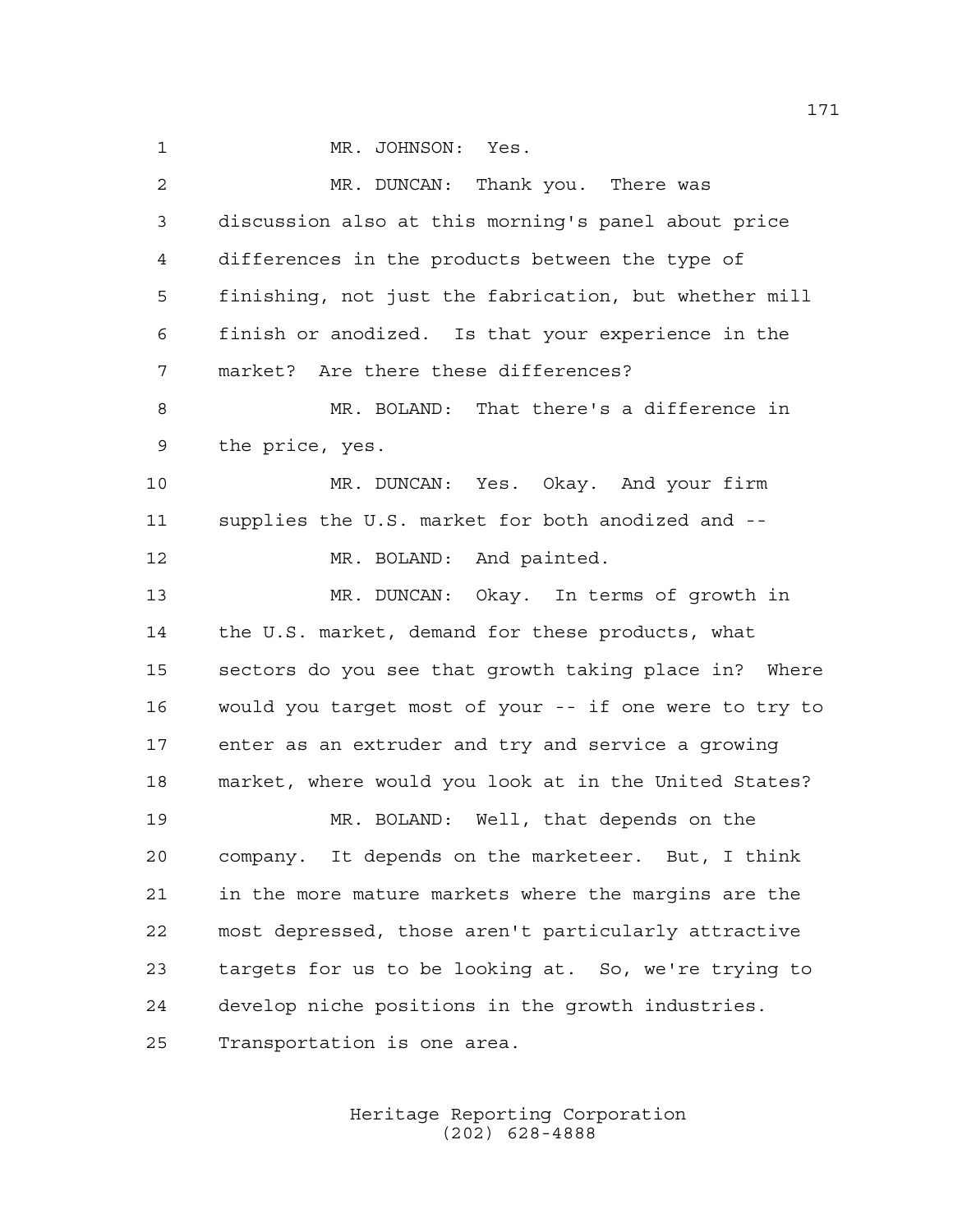MR. DUNCAN: I know you are probably not familiar with the data provided in the petition to a great extent, but one thing that struck me, it appears that imports of these products from China have apparently both displaced U.S. produced product and other sources of imported extrusions. When you are in the marketplace, are you products competing also with imports of extrusions from Canada? From Russia? MR. BOLAND: Sure, absolutely. MR. DUNCAN: Okay. And do you find that the products you are able to offer into the marketplace are, as have been allegated, the cheapest out there? MR. BOLAND: I'm sorry, would you repeat that? MR. DUNCAN: Do you find that by and large the products you are able to offer into the United States market do offer a significant price advantage compared to other sources, whether domestic or -- MR. BOLAND: No, that's not our experience. MR. DUNCAN: That's not your experience? MR. BOLAND: No. MR. DUNCAN: So, you are offering prices roughly the same as -- MR. BOLAND: In some cases, higher. We have had customers -- I have had customers, who have said,

> Heritage Reporting Corporation (202) 628-4888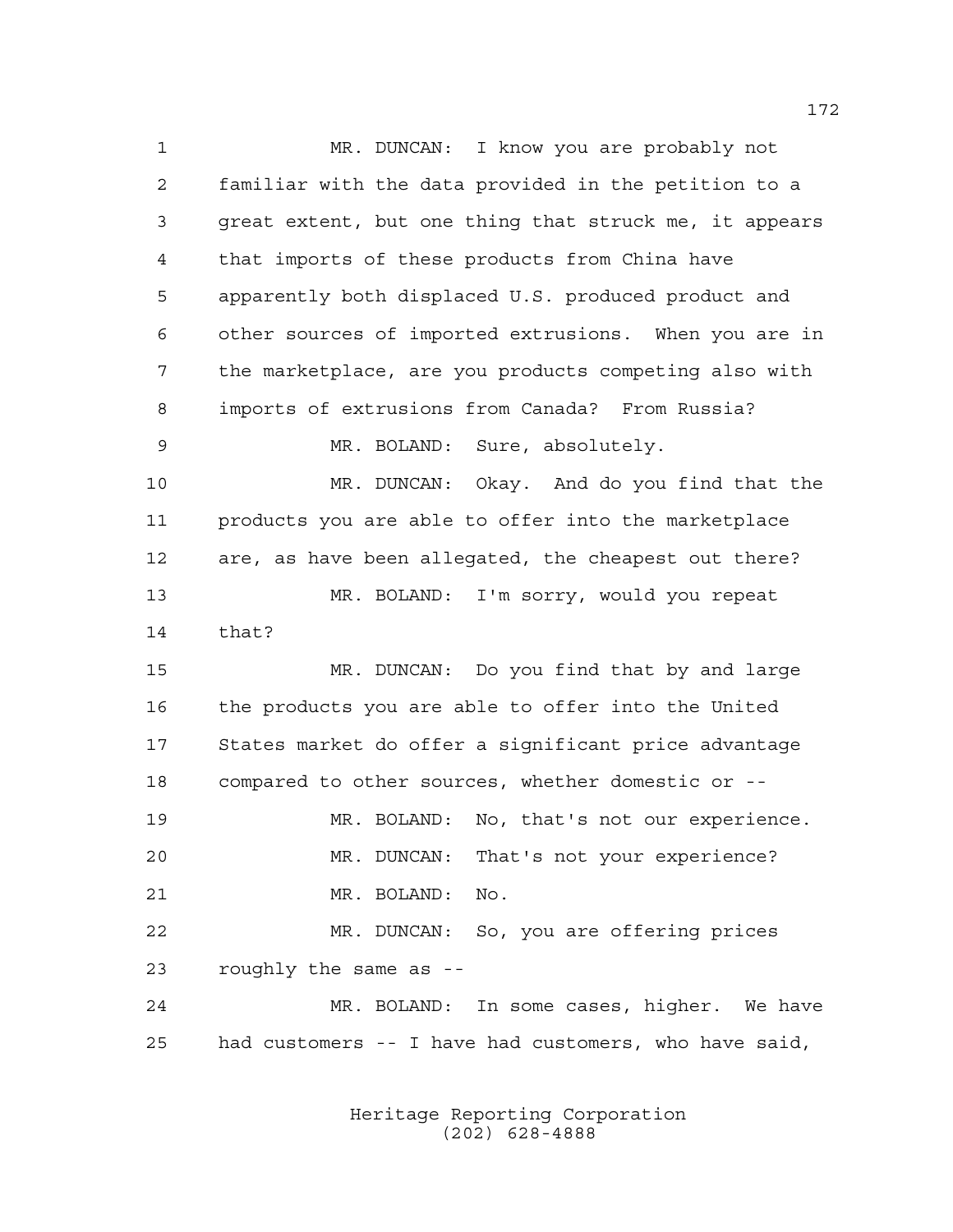you know, you're not competitive. Your price -- we're surprised your price is high. We thought you would have a more competitive price. And so in some circumstances, our price level is higher. MR. DUNCAN: Okay. Thank you. For me, Ms. DeFilippo, I am finished with my questions. MS. DEFILIPPO: Thank you, Mr. Duncan. I will now turn to Mr. Bernstein for questions. MR. BERNSTEIN: Thank you. I would like to thank the panel for joining us. Mr. Boland, let me ask you a few more questions about these products you say that Peng Cheng sells that are not necessarily widely available from domestic producers. You describe these very generically, circle sizes, the domestic producers don't make, and sizes they don't make. Could you be a little more specific about what the specifications of these products are? Quite frankly, I'm not going to be able to understand them, but other members of the staff may and also members of the petitioning coalition may, that they can then address in their post-conference submission their ability or lack of ability to produce these products. MR. BOLAND: Well, not particular class of products I was referring to. That could be a combination of specialized alloys that we've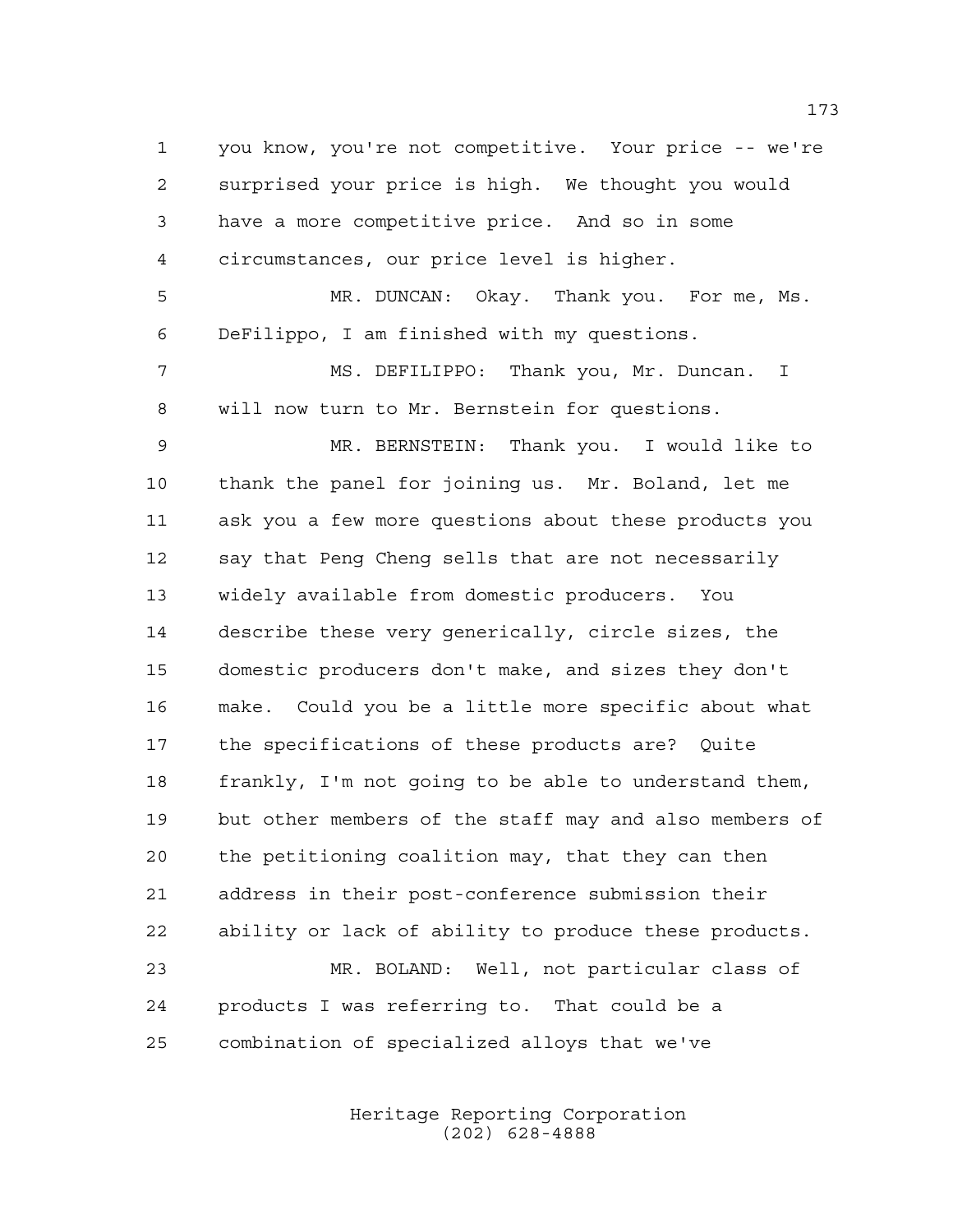developed. We have proprietary alloys in some cases. And it would include, again, extrusions that are outside the extrusion size capability of U.S. manufacturers. We have a 13,000 ton extrusion press, which is one of the largest extrusion presses in the world. That has the capability that, in several applications, exceeds the capability of press capability here in the U.S. So, it would be how big you could make it or how thin of a wall you could make for a particular hallow shape that we have been successful in extruding, versus what our customers here said they were able to get here in the U.S. That would be an -- those would be two examples.

 MR. BERNSTEIN: Let me ask a question of one of those because one of the things that was mentioned in this sort of famous article in Modern Metals that appeared in Exhibit 12 of the petition is that, at least there was a statement by the Peng Cheng CEO at the time, that container size was a constraint on the size of parts you could bring in to the U.S. So --

MR. BOLAND: Right.

 MR. BERNSTEIN: -- I'm not understanding from this how you could bring in something that's bigger than the U.S. would make.

MR. BOLAND: Great point. So let me draw a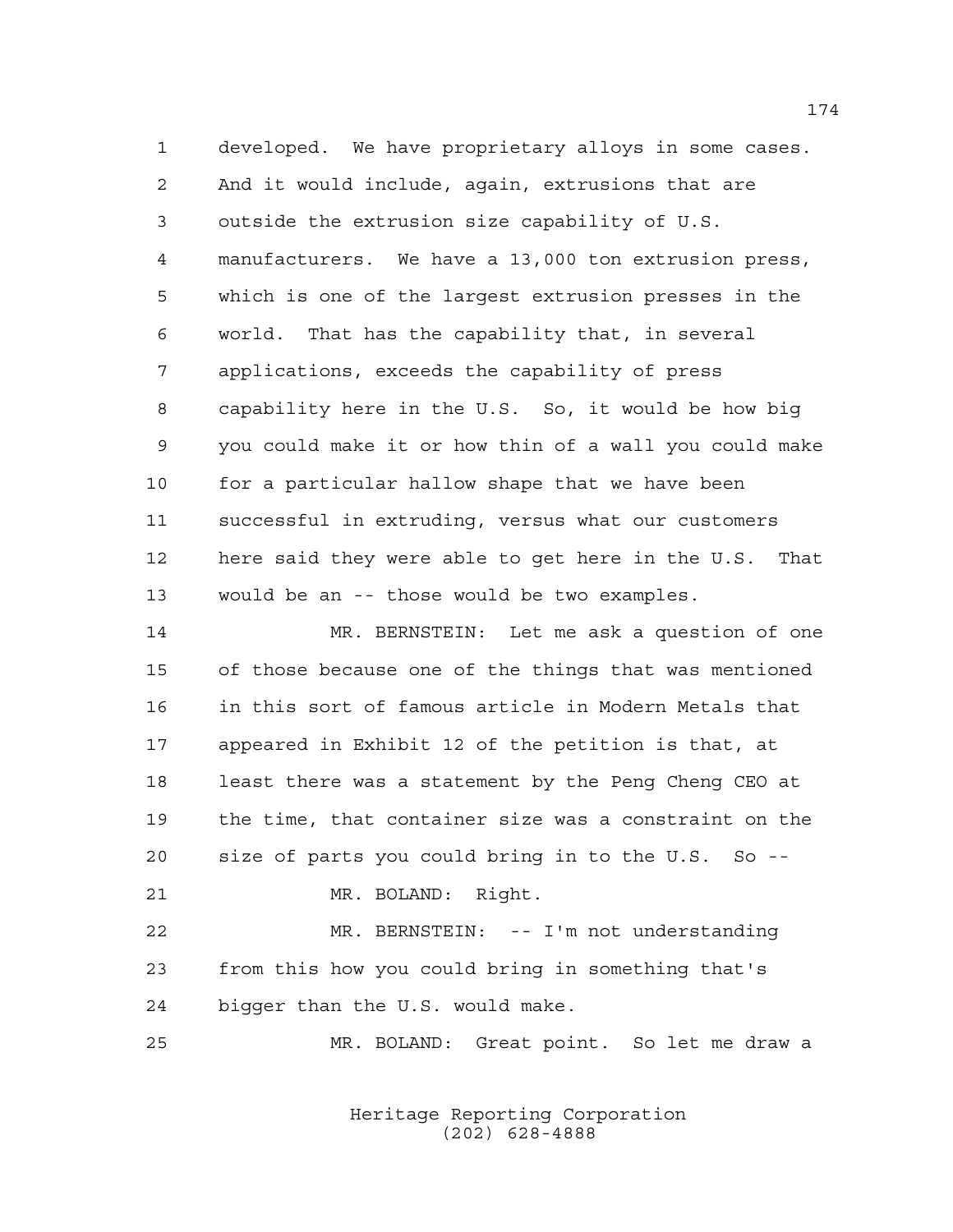distinction between that when I'm talking about size. Circle size is an industry reference point or definition that describes how big of an extrusion you can extrude inside a circle. So, a very small press or a small extruder may have a 3,000 ton press or a 2,000 ton press and capable of extruding a shape that would fit into a five-inch circle. So, that's a small extrusion. That's a press design of the shape.

 There's another dimension that you're alluding to that I didn't comment on and that's length. And so with containers typically being 45- foot long, you're constrained as a marketeer to those extrusions that fit within a certain length requirement. So, there are some industry segments here in the U.S., such as the truck-trailer market, that require 50-, 53-foot lengths. We can't import those products because they won't fit within the parameters of the container. So, that market is virtually categorically off limits from a competitive standpoint.

 MR. BERNSTEIN: Could you, also, elaborate what you mean when you use the term "proprietary alloy?"

 MR. BOLAND: So those might be derivatives of the basic alloys that you heard mentioned this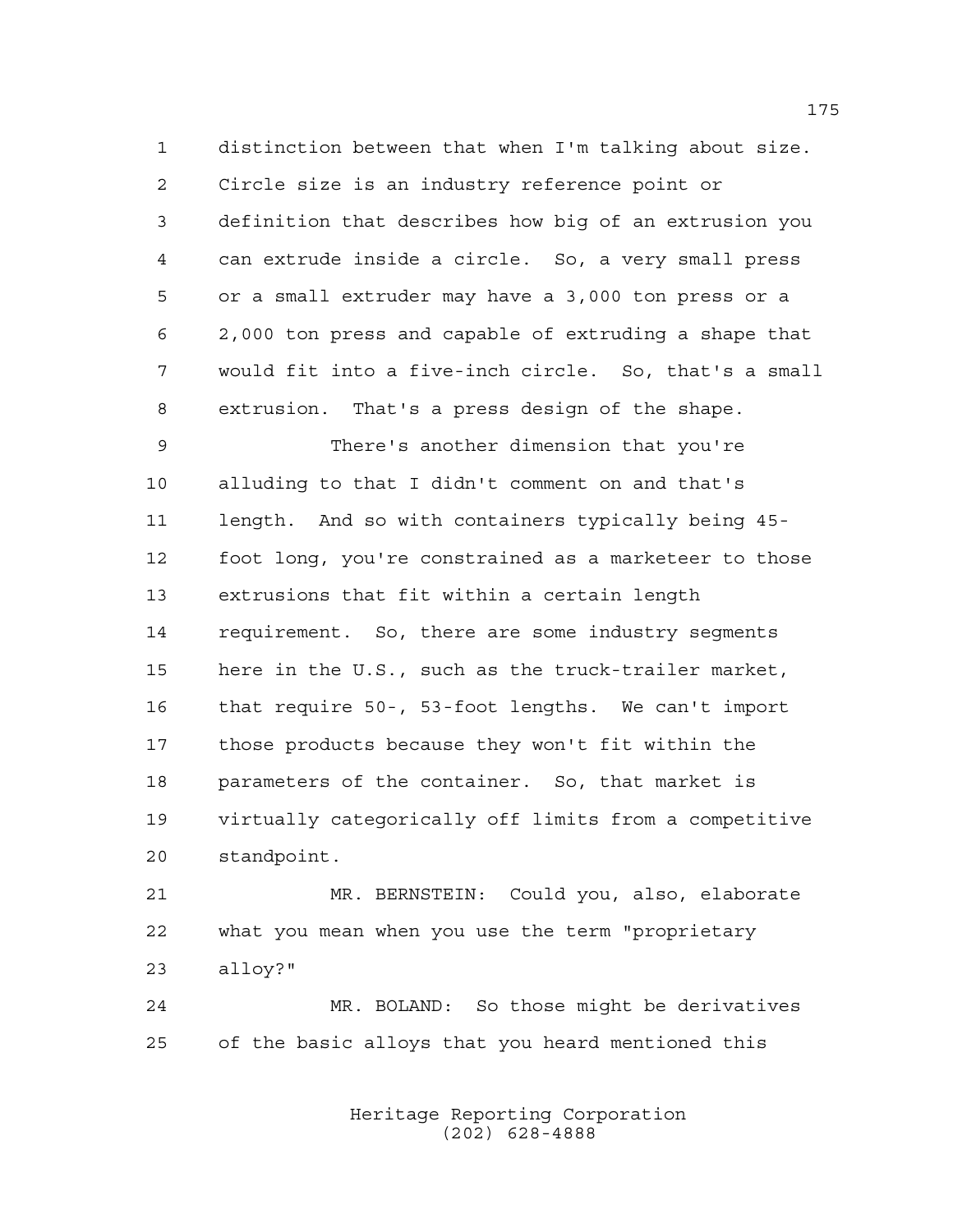morning, such as 6061 or 6063 or some of the other alloys that may have been spelled out that we may have developed a specific chemistry that matches very closely what the customers and requirements are, machinery requirements might be. MR. BERNSTEIN: You mean something proprietary to the customer? 8 MR. BOLAND: Proprietary to us. MR. BERNSTEIN: Proprietary to us. You produce extrusions and alloys that are unique to you - MR. BOLAND: Right. MR. BERNSTEIN: -- than everybody else in the world does? MR. BOLAND: Well, at least unique to us. Now, there may be close substitutes. It doesn't say that it's not substitutable by another product. But, it would be one that we've been able to market the characteristics of the product to the end user to their satisfaction and choice. MR. BERNSTEIN: Okay. Let me go on to another topic. Both in your prepared testimony and your responses to Mr. Duncan's question, you said you had been losing some sales in the U.S. based on dyes. To whom are you losing them?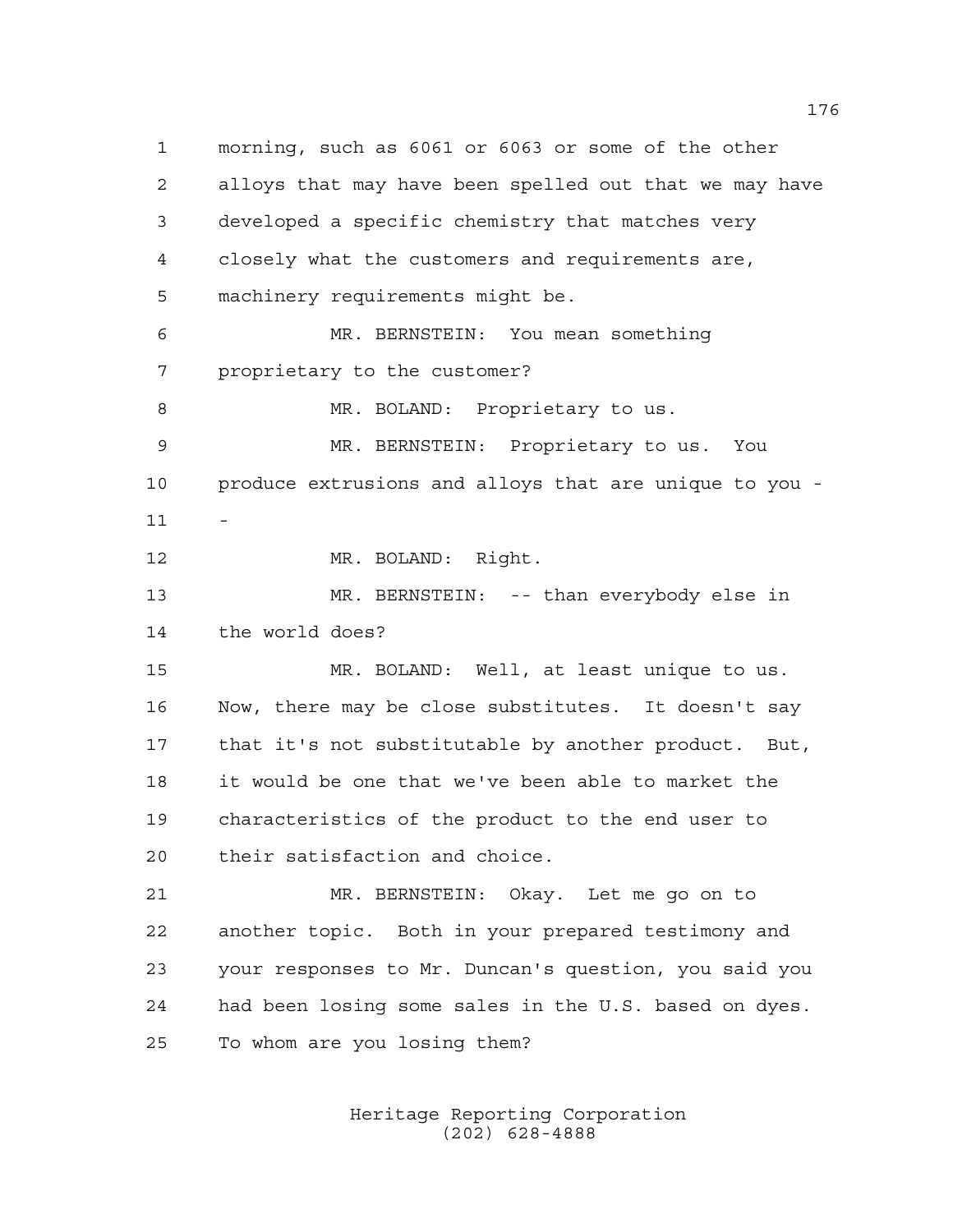MR. BOLAND: We're losing them to, in some cases, to offshore competitors; but in other cases, we're losing them to domestic competitors. MR. BERNSTEIN: Offshore competitors being other Chinese entities? MR. BOLAND: Other Chinese entities and other countries, as well. MR. BERNSTEIN: Okay. So, any particular offshore entities, other than those from China? MR. BOLAND: Russia. MR. BERNSTEIN: Russia. Do you have any impression about what your pricing level is vis-a-vis other Chinese suppliers and how representative it might be of what the Petitioners panel kept referring to as the China price? MR. BOLAND: I don't know how I'd -- I'm not sure I -- MR. BERNSTEIN: Let me try and ask the question another way. Do you perceive yourself as among the universe of Chinese suppliers or relatively higher priced supplier among that universe? MR. BOLAND: I'll give you my view. My view is that we're among the higher priced. MR. BERNSTEIN: Okay, thank you. Let me also ask Mr. Pok a little more -- a few more questions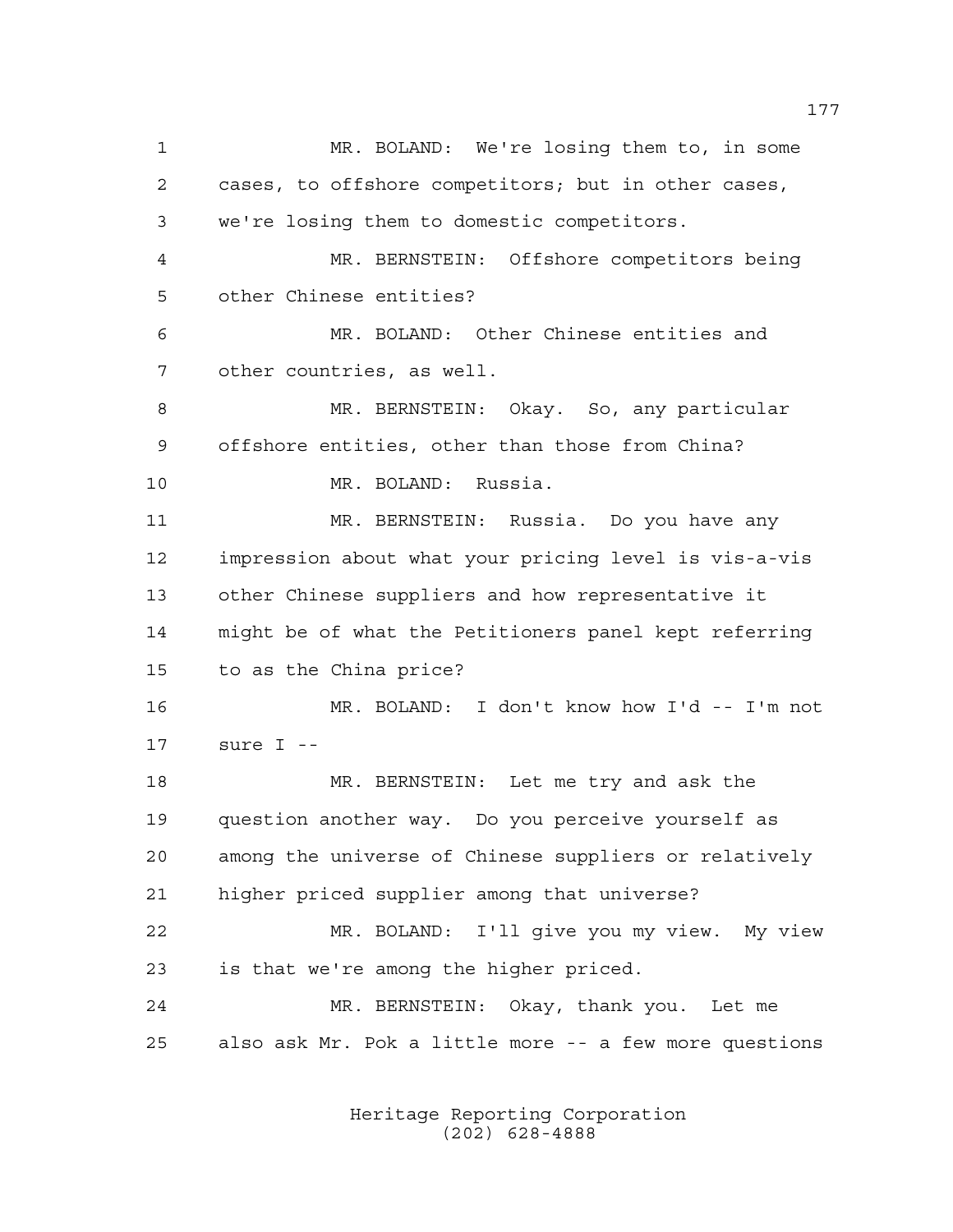about these provisions in your contracts allowing customers to choose the LME price or the SME price. Now, the petition in this case was very, very long. If you happen to look at Volume III of the petition, which was not the part about injury, it was the part about subsidies, there is some discussion by the Petition there as to comparisons, monthly comparisons in 2008 and 2009 between LME prices and SME prices. I won't go through this -- my recollection was it was all public. But, the general allegation was, and this was part of their allegation that this was a countervailable program, was that China basically makes -- reduces the acquisition cost of primary aluminum to extruders in China. They were alleging that in 2008 and 2009, the SME price was consistently lower than the LME price. Is that consistent with your knowledge or experience? MR. POK: Unfortunately, I didn't go to the data to study it. So, I think I have to go back and

understand those data --

MR. BERNSTEIN: Okay.

 MR. POK: -- to give an educated response. MR. BERNSTEIN: Given that, would any customer choose the LME price over the SME price? MR. POK: Because I do not sit down and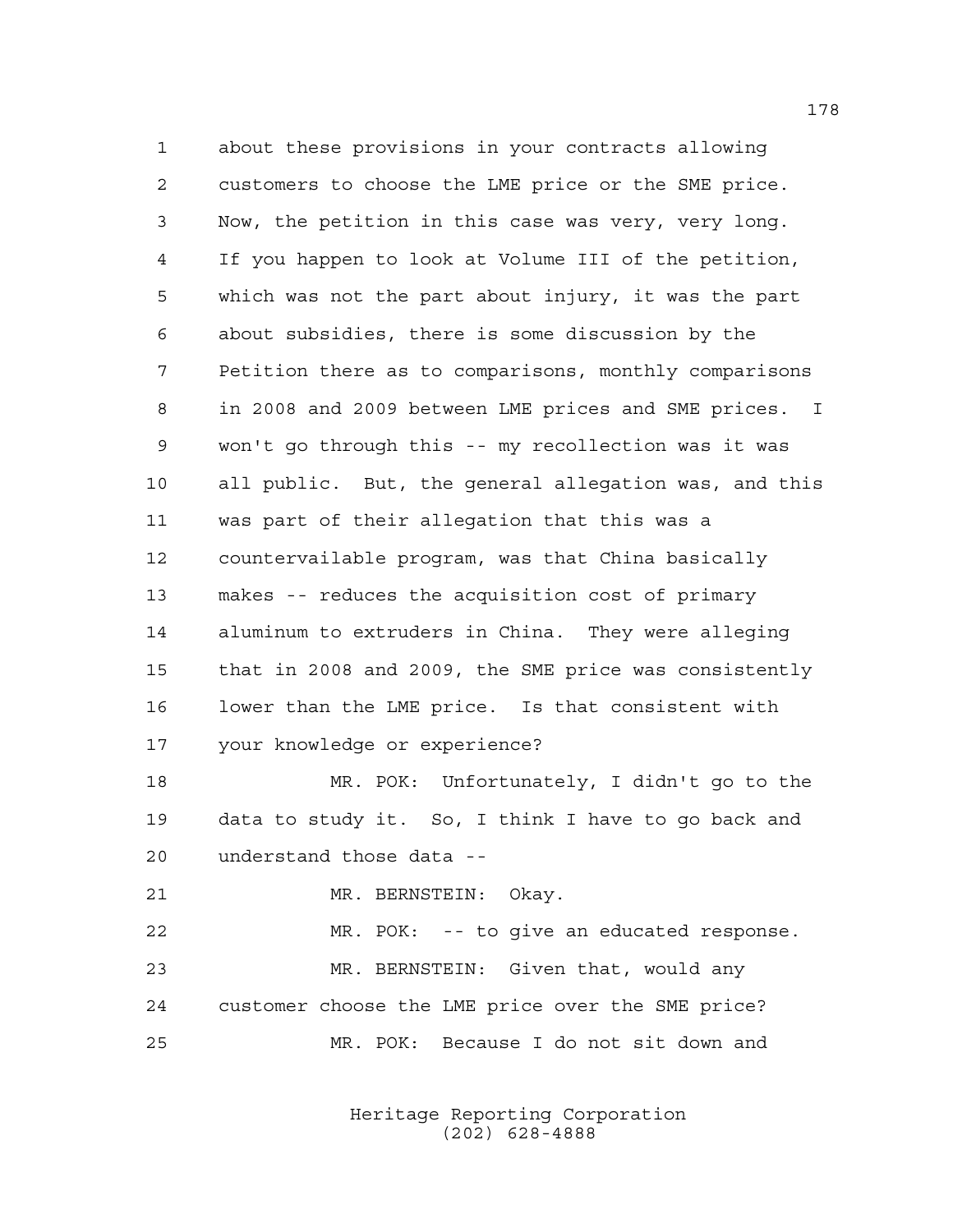negotiate the prices with --

 MR. BOLAND: In my experience, they choose the LME. MR. POK: Yes. MR. BOLAND: They know the LME. MR. JOHNSON: Follow the LME -- MR. BERNSTEIN: Okay. From your U.S. distribution facilities, are these distribution facilities for the U.S. market or for the North American market? Do you only supply the U.S. or do you supply other North American countries from them? MR. POK: At this moment, I believe we only supply the U.S. market. MR. BERNSTEIN: Had you been supplying Canada before -- MR. POK: Canada, no. 17 MR. BERNSTEIN: No? MR. POK: No Canada; no Canada. MR. BERNSTEIN: No Canada. MR. JOHNSON: Maybe Mexico. MR. BERNSTEIN: Mexico; but not Canada? MR. JOHNSON: Not Canada. MR. BERNSTEIN: Okay. MR. POK: We go San Diego down. MR. BERNSTEIN: Okay. No, I was going to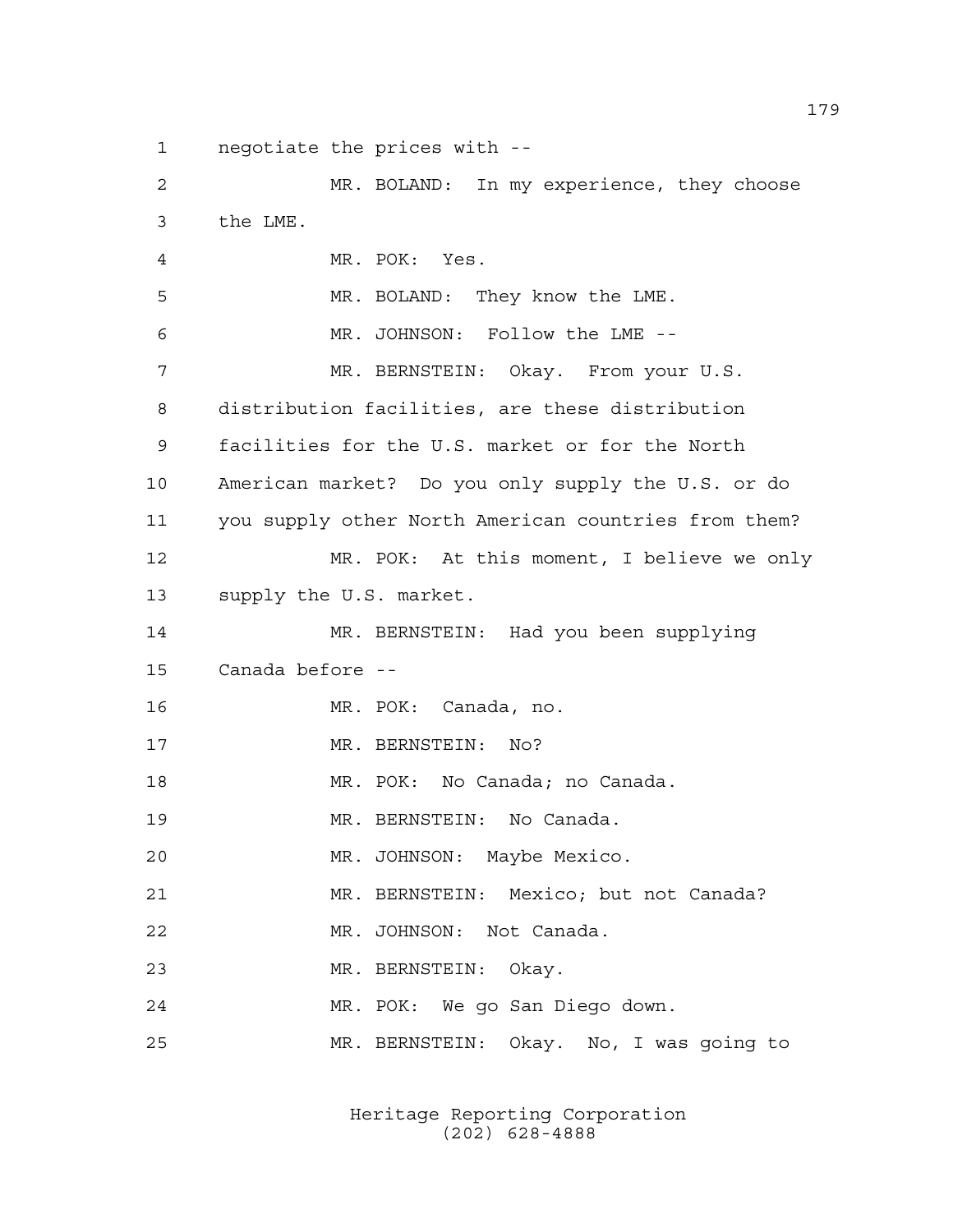have some follow-up questions if you did supply Canada, given their own -- the own trade remedies investigation they have there.

 Let me ask a final series of questions, something that I was a little surprised by your omission in the testimony, is from the Petitioner witnesses, we got a great deal of testimony about effects of the recession; that generally speaking, because of the recession, because much of the customer base of this industry is in products that are affected disproportionately, we will say, by the overall economic conditions, lack of construction, lack of investment in durable goods, they're having some difficulties. I did not hear any testimony of that nature from you. Could you explain to us how the current economic conditions in the U.S. over the past couple of years is having an effect or not having an effect on your business? Because, I got the impression you thought your business was pretty good.

 MR. POK: Well, I would defer the question - - the answer to Mr. Boland. But one thing I want to tell you, before we come into the room, Mr. Boland telling me, you know, I have some fear of losing my job because I'm not turning up the business volume. So, that's more indicative, I think.

> Heritage Reporting Corporation (202) 628-4888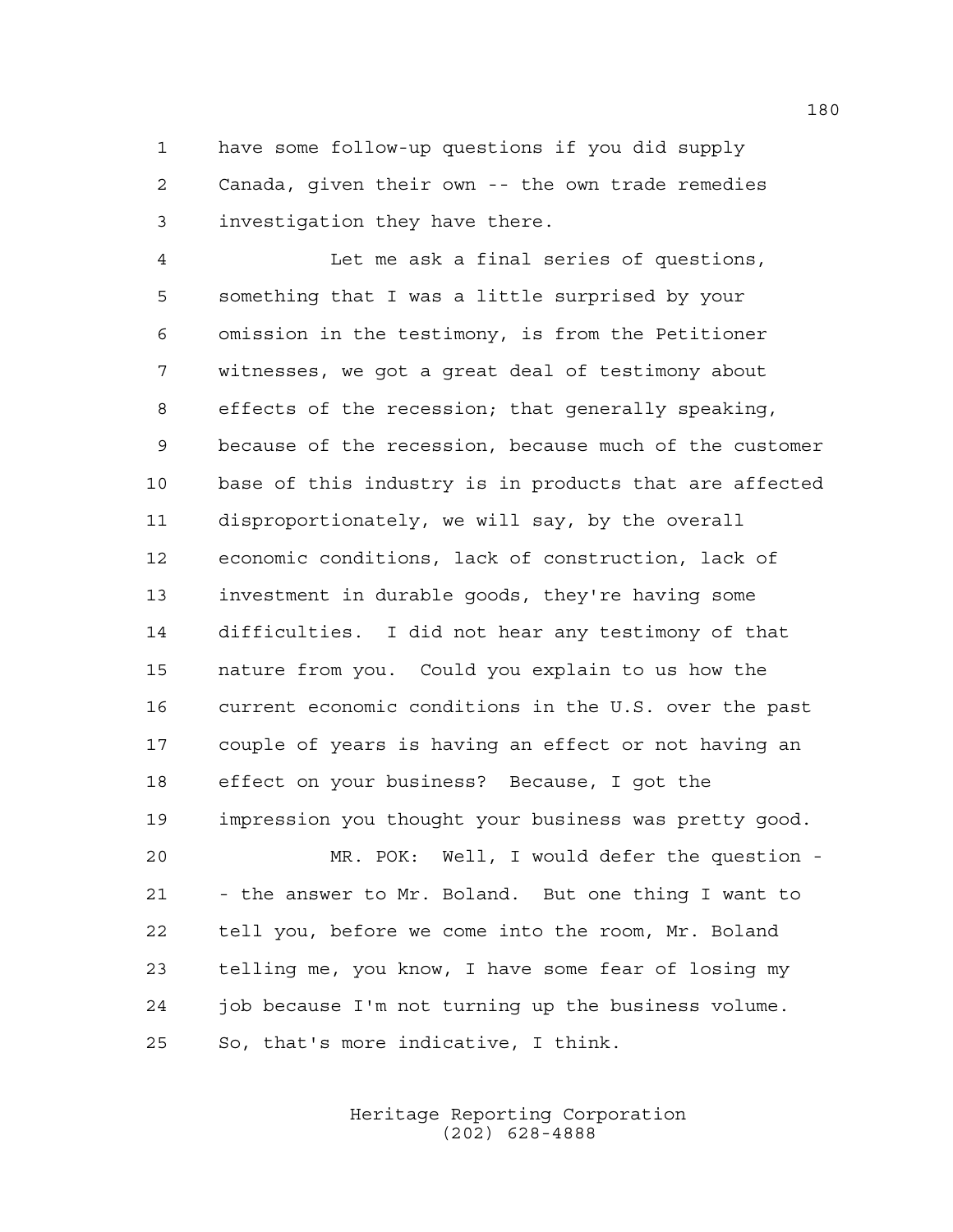MR. BOLAND: Well, you know, I think that Johnson made the comment that our business was pretty much straight line over the past three years. Now, I think if any of these gentlemen would have a marketing department turning in that type of performance, they'd have management turnover pretty quickly. So, yeah, I would say we're not -- we don't think it's any raging success that we have some upward slant here to our business. And, certainly, the recession has impacted things and, you know, it's certainly impacted what markets we feel we can go after successfully. MR. BERNSTEIN: Okay. Thank you for your testimony. MR. BOLAND: You're welcome. MR. BERNSTEIN: I have nothing further. MS. DEFILIPPO: Thank you, Mr. Bernstein. We will now turn to Mr. Fetzer. MR. FETZER: Thanks. Jim Fetzer, Office of Economics. Thanks, again, for joining us this afternoon and to our questions. Mr. Boland, you talked about -- you were making a comment on the testimony from this morning on lead times saying that I believe that there really -- you know, since there is a lot of turnover, they're a lot longer. Can you give me a since of how much longer on average lead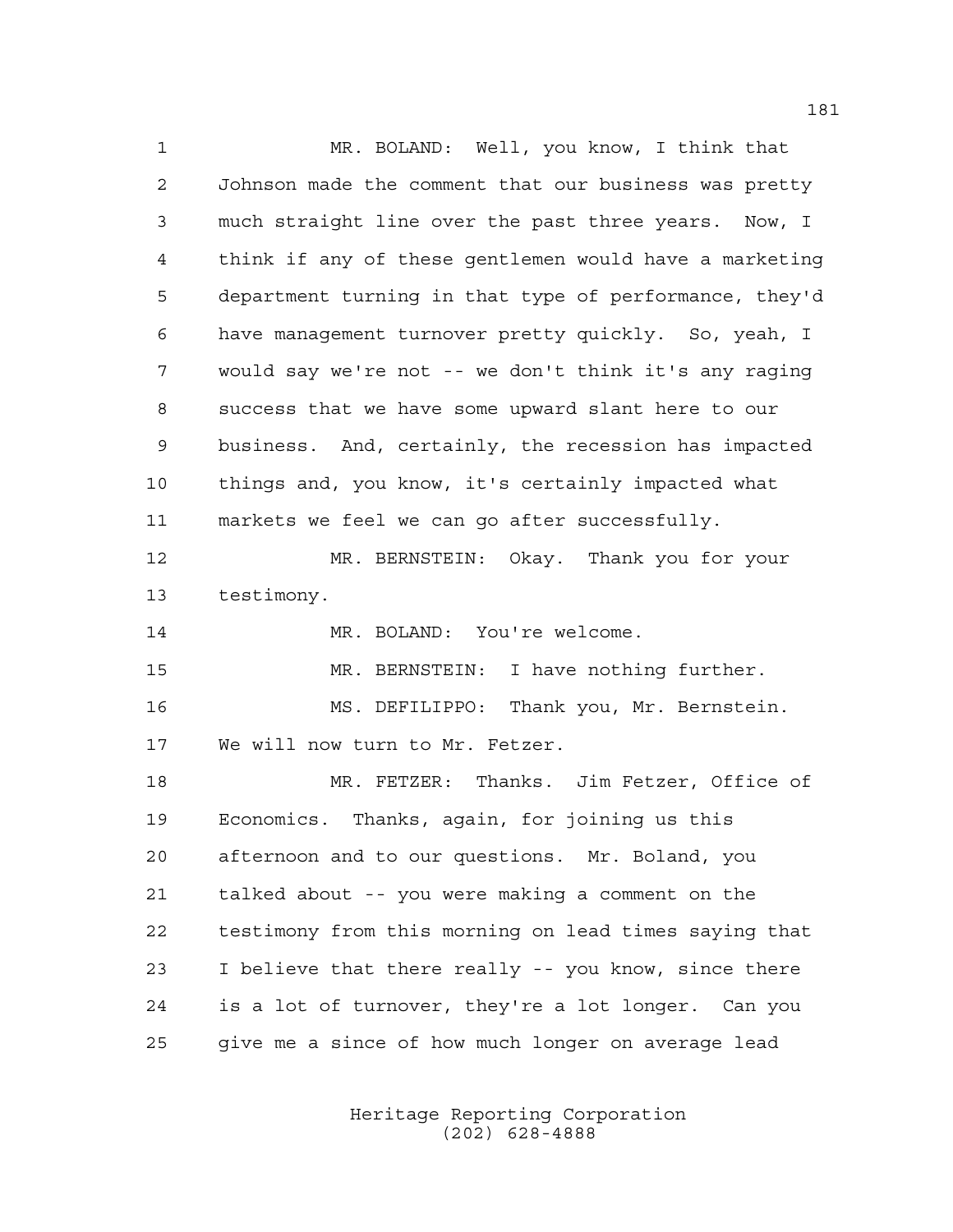times from China would be for the U.S.?

 MR. BOLAND: Initially, it can easily be three months compared to a few weeks from a U.S. producer. MR. FETZER: Okay. MR. POK: I want to add one more thing. This morning, we talked about dyes. In Peng Cheng, we do charge the customers for the dye because we cannot afford to adding on it. So, we charge a pretty high 10 price on the dyes to compensate our cost. MR. FETZER: I think this morning \$1,000 was thrown around. Is it something on that order? A lot more than that? MR. POK: A lot more than that. MR. FETZER: A lot more. MR. POK: A lot more than that, yeah. We lost time. We had a dye cast come close to 200,000. MR. FETZER: Two-hundred-thousand dollars? MR. POK: Yes. MR. FETZER: Okay. MR. POK: That's a contract I saw. MR. FETZER: Okay. MR. BOLAND: That's not representative of all our dye costs. But, I mean, it's an extreme range. But, I can tell you, our dye costs are not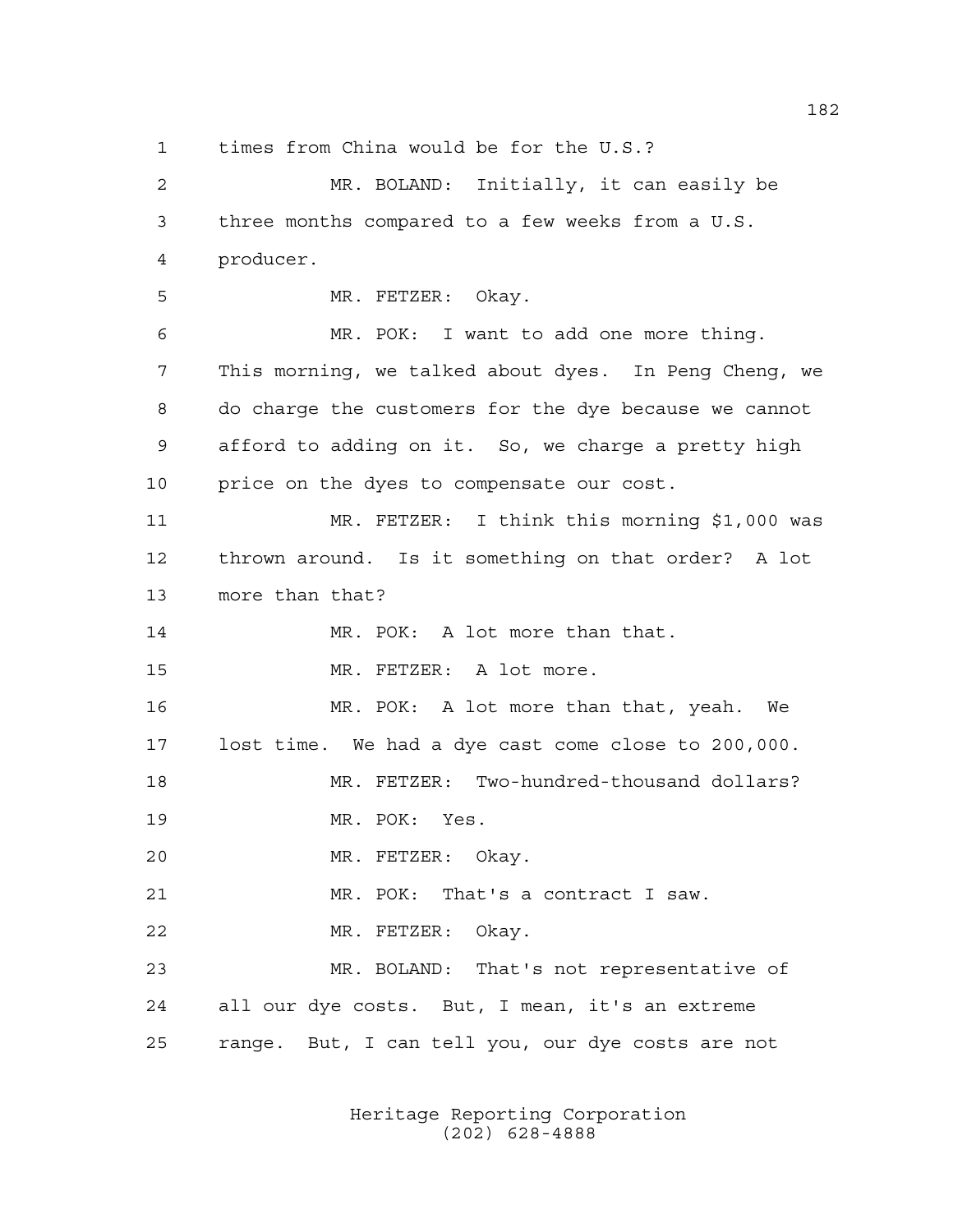competitive.

 MR. FETZER: Is there a reason for that, maybe to secure more business? MR. BOLAND: I can't answer that question. MR. FETZER: Okay. MR. BOLAND: I don't know. Maybe Johnson does. MR. JOHNSON: Before we try to get more business, but it take two years, three years -- this time, we have this money. So, later, we charge our customer. MR. POK: We think it's too high. So, we do have to add up those costs we past on to our customers here. MR. FETZER: Okay. In terms of -- you said price isn't the only issue. Were there any other things -- I mean, we talked about lead times and other issues. Any other issues you would like to throw out there in terms of things that matter other than price? For example, are there differences in quality between your product or even Chinese product in general than the U.S. product, or do you think they're generally interchangeable or similar? MR. JOHNSON: Lead time? MR. FETZER: Sorry?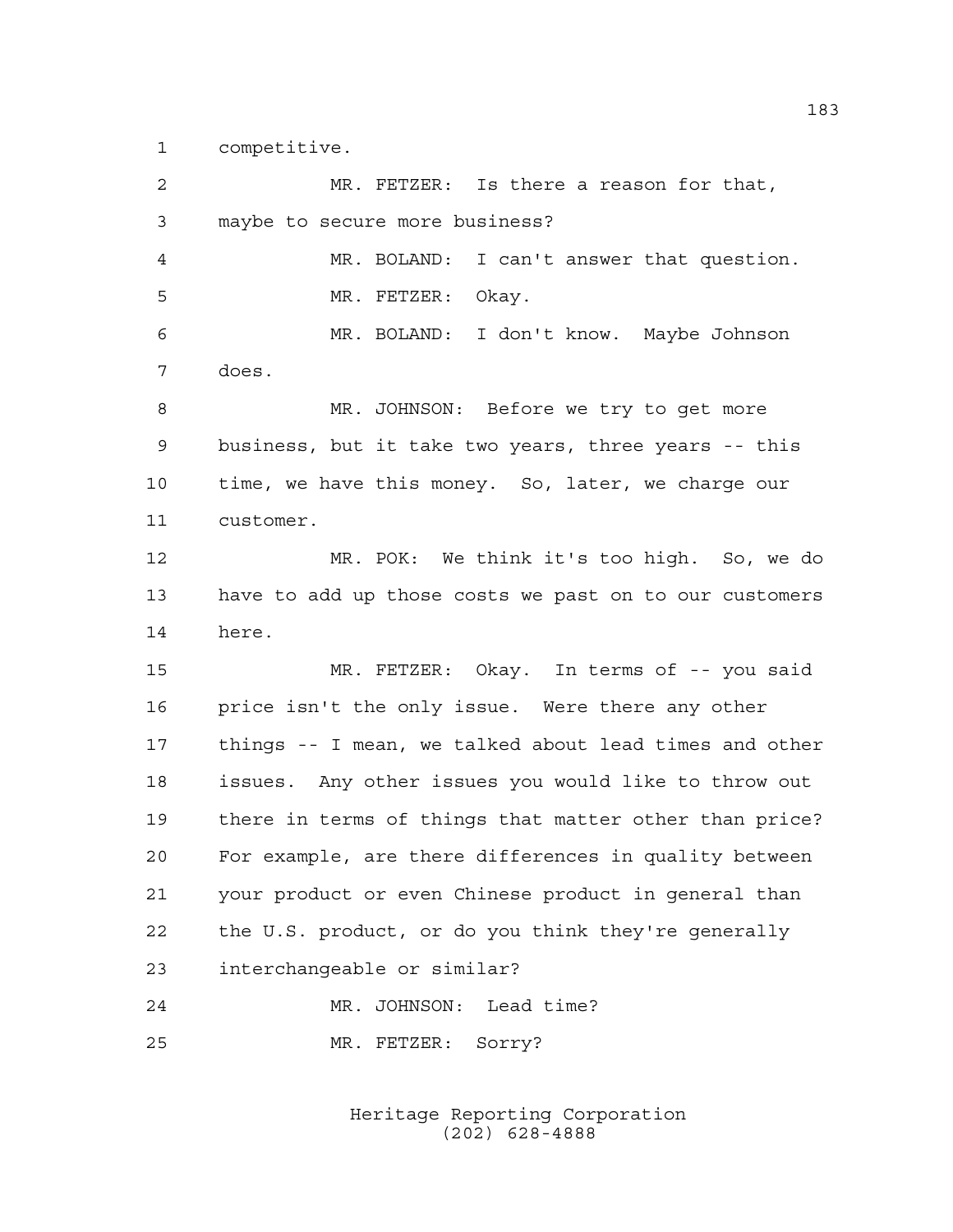MR. BOLAND: Quality of products. MR. JOHNSON: Quality. MR. BOLAND: I would say they're comparable, by and large. In some cases, frankly, the U.S. product is better. MR. FETZER: Okay. MR. POK: For this very simple reason, if there's a little mistake -- little thing in the dye, truth is a fabricator in the U.S., they can change it within a few weeks time. But where it's China, I'm talking about three months down the line and it would delay the whole processing. So, there's a definite advantage of the local business. 14 MR. FETZER: I'm sorry, what's that, quality? MR. POK: Well, I'm talking about the whole  $17 - -$  MR. FETZER: In terms of -- oh, sorry. I went to another question. MR. POK: Yes. MR. FETZER: Okay. MR. POK: The high end, the position of it, is also the quality. MR. FETZER: Okay. MR. POK: Not only the material. If it's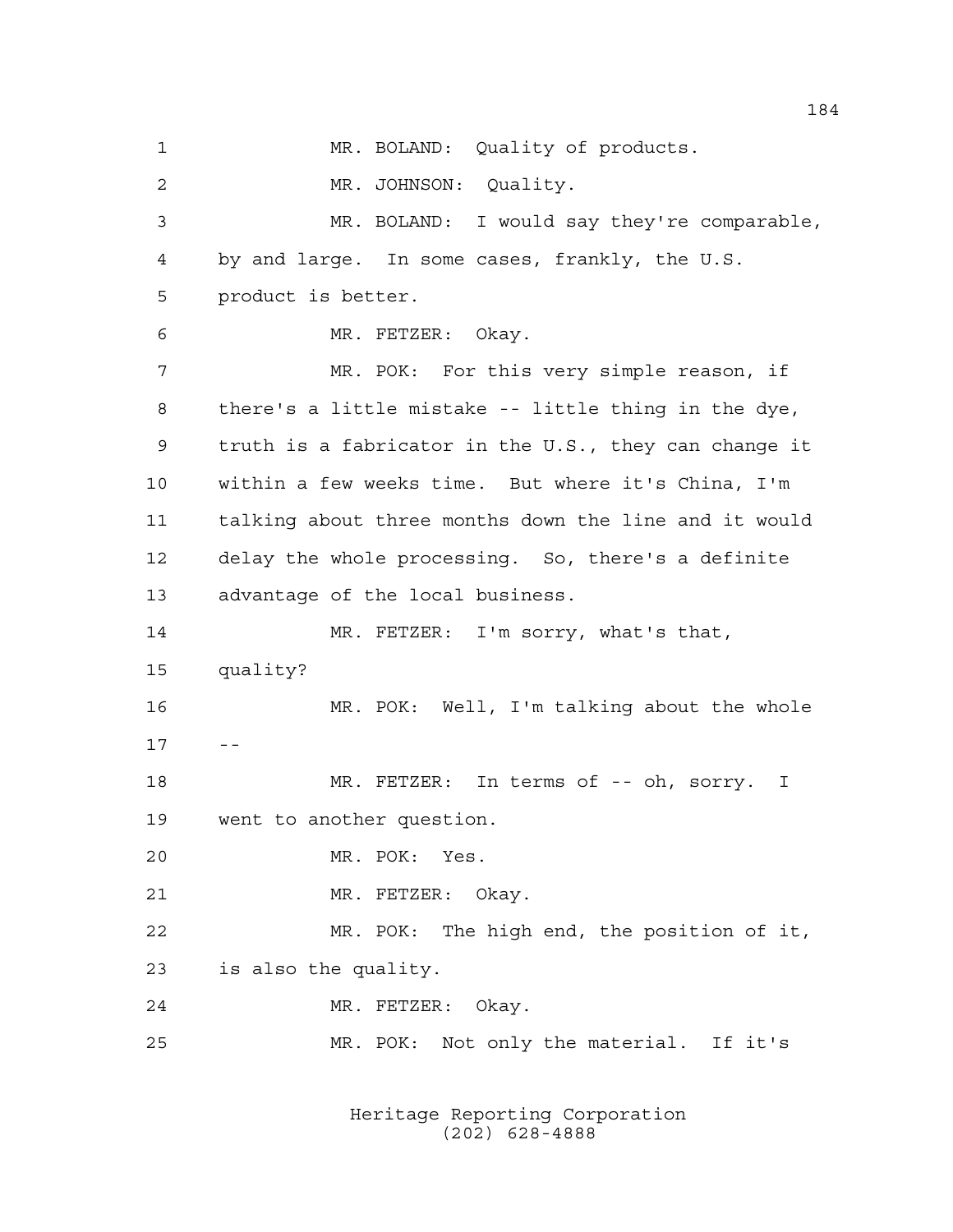100 of one-inch different, it's useless.

| $\overline{2}$ | MR. FETZER: Okay.                                      |
|----------------|--------------------------------------------------------|
| 3              | MR. BOLAND: That's a good point. I'd like              |
| 4              | to just make one comment in terms of capability. From  |
| 5              | my experience, there have been situations where we've  |
| 6              | quoted and received business on the merits of being    |
| 7              | able to hold tolerances that, in some cases, were not  |
| 8              | able to be held by the U.S. manufacturer and that was  |
| 9              | the determining factor in getting the business.        |
| 10             | MR. FETZER: What is --                                 |
| 11             | MR. BOLAND: dimensional tolerance.                     |
| 12             | MR. FETZER: I'm sorry?                                 |
| 13             | MR. BOLAND: Dimensional tolerance.                     |
| 14             | MR. FETZER: Oh, dimension. So, when you                |
| 15             | say "tolerance," you mean it has to be within --       |
| 16             | MR. BOLAND: Its flexibility in terms of x              |
| 17             | thousands. And tolerances typically are very           |
| 18             | important to the end user in terms of their assembly   |
| 19             | or the operation of that component in whatever they're |
| 20             | making.                                                |
| 21             | MR. FETZER: Okay. That's all the questions             |
| 22             | I have for him. Thank you.                             |
| 23             | MR. BOLAND: Thank you.                                 |
| 24             | MR. FETZER: Thank you for your responses.              |
| 25             | MR. BOLAND: You're welcome.                            |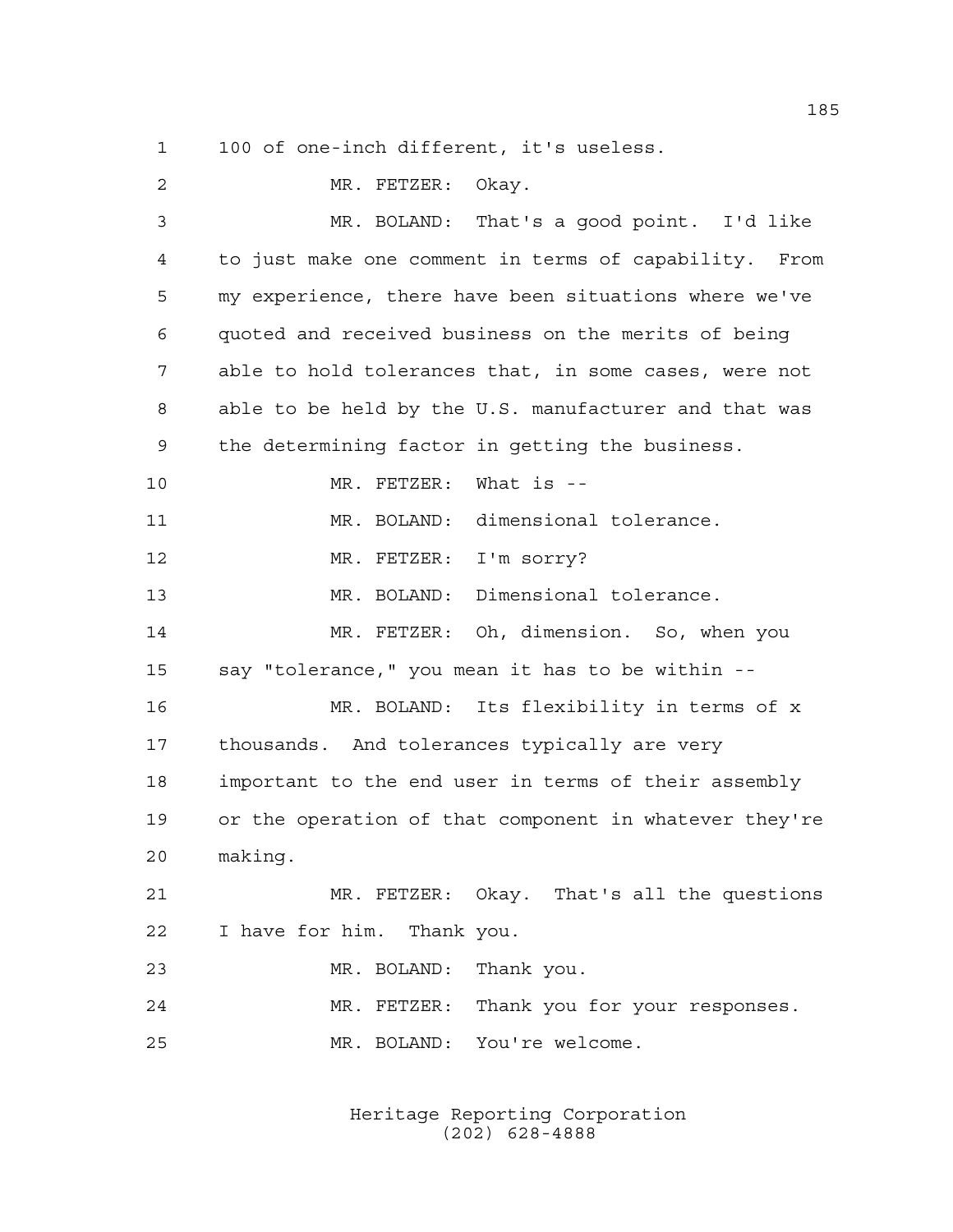MS. DEFILIPPO: Thank you, Mr. Fetzer. Mr. Boyland, do you have any questions for this panel? MR. BOYLAND: Just a couple. MS. DEFILIPPO: Okay. MR. BOYLAND: Thank you for your testimony. I guess one question, and you may have alluded to this, but the dyes, themselves, that you use -- that are used, I mean, we're talking about the manufacturing the extrusion that's taking place in China, correct? MR. BOLAND: Uh-huh. MR. BOYLAND: Extrusions that you are importing? MR. BOLAND: Right, or it could be fabrication, dyes that were utilizing fabricators here in the U.S. MR. BOYLAND: Okay. So, it's sort of a dual -- okay. MR. BOLAND: Right. MR. BOYLAND: I just wanted to clarify that. Thank you. That's all the questions I had. MS. DEFILIPPO: Thank you, Mr. Boyland. Mr. McClure, do you have any questions for this panel? MR. MCCLURE: Jim McClure, Office of Investigations. I have just one. The sense I get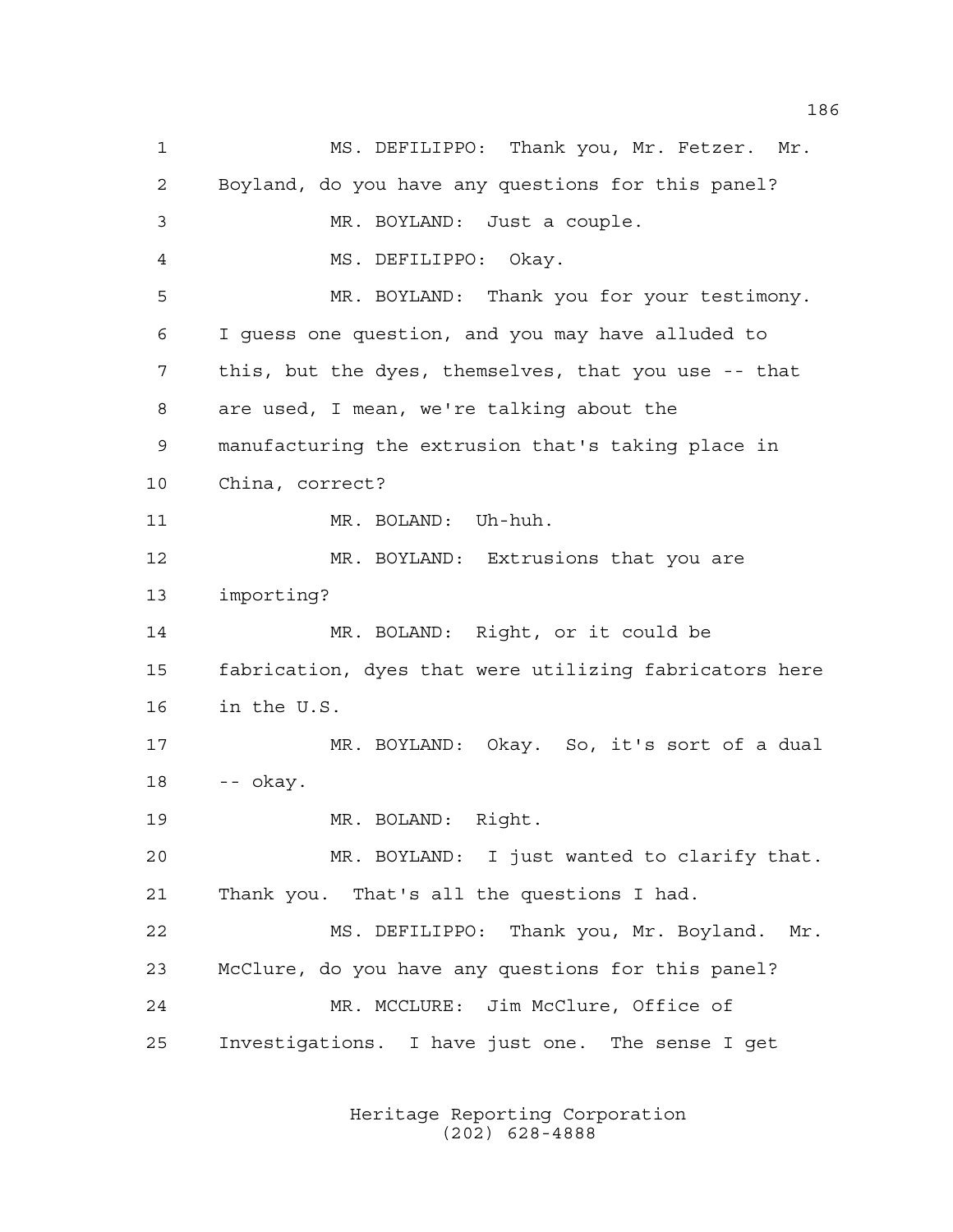from what you're saying is that your operation is atypical of import operations in this country. Would that be correct? Is that what you're trying to tell us?

 MR. BOLAND: I would think so, yes. MR. MCCLURE: And it's in what ways? I mean, what would a typical import operation, a product from China reflect? I mean --

 MR. POK: Well, as you see this morning, there are so many different importers. I don't think we can give you a typical model they operate as to price. Basically, we do not know. We have the same situation when our name pops up was that we, Peng Cheng, we are here to speak for ourselves, and the model is based in the U.S., work with U.S. customers, utilize local community businesses and fabrications. So, unfortunately, I cannot tell you how the other people operate.

 MR. MCCLURE: Would you characterize many of those operations, for want of a better term, as bare bones? They literally get the product in the country and it goes to the end user and you -- I get the sense you're saying that you believe you provide more in the way of service in various items. Is --

MR. BOLAND: Well, I think you used the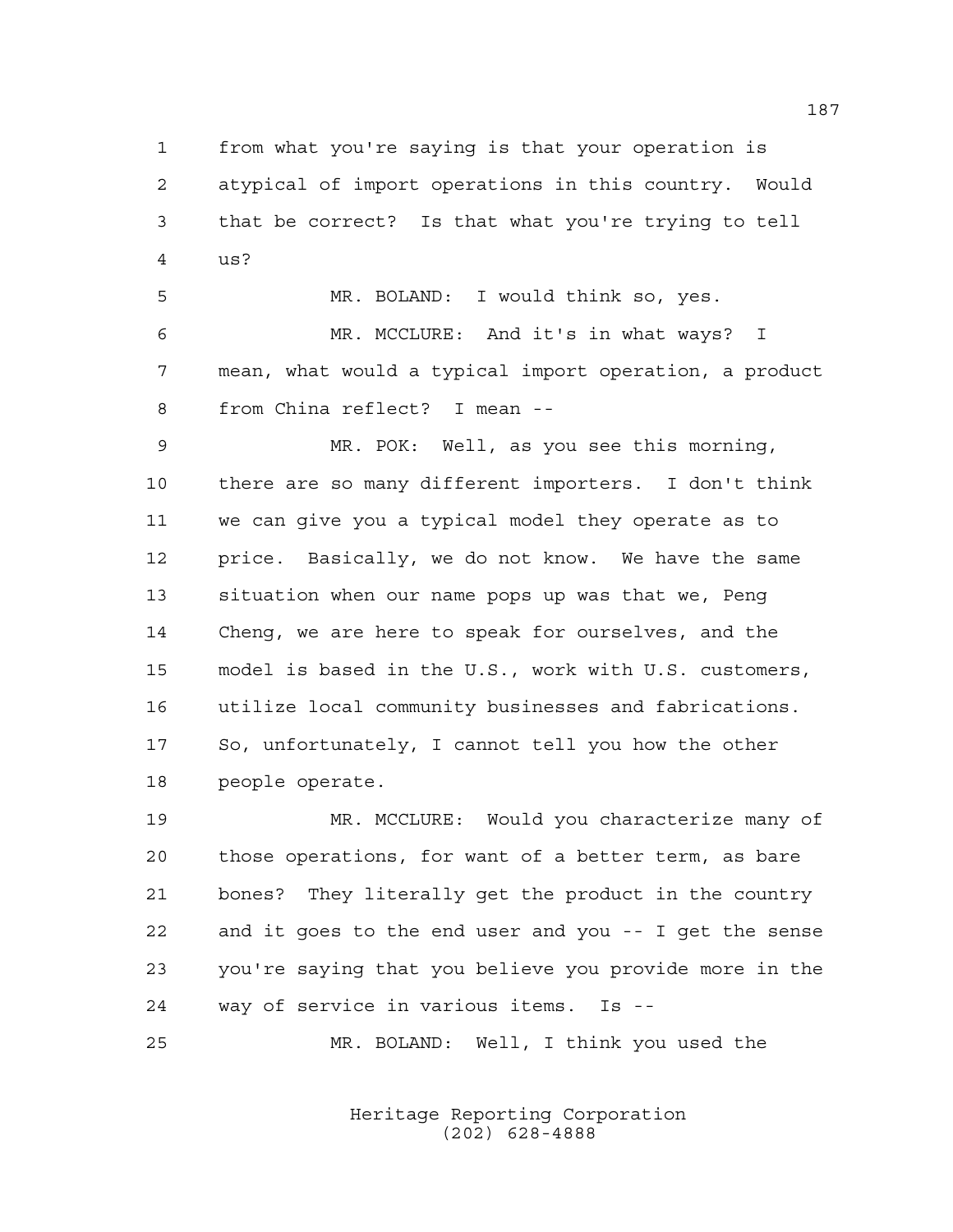qualifier "many." I wouldn't try to quantify it. But, certainly, as a category, there are brokers. There are one-off operators, a number of which, who I have known, have gone out of business over the past couple of years that were importers of extrusions and they're no longer doing that today. But, yeah, try to draw that distinction between somebody sitting in an office somewhere and doing a manufacturing rep type operation compared to what I think we're doing, which is having a physical location, U.S. employees, trying to provide more value services to the market. Yeah, we're different in that sense. MR. MCCLURE: Are you aware of any others? 14 MR. BOLAND: I'm not aware of any others. MR. MCCLURE: You think you are alone in that category? 17 MR. BOLAND: I'm not aware of any others. MR. POK: We're not aware of that, no. We are more U.S. MR. MCCLURE: Okay. All right. Thanks for coming. Thanks again enduring our questions. MR. BOLAND: You're welcome. MR. POK: Thank you for giving us the opportunity to do that. MS. DEFILIPPO: Thank you, Mr. McClure. I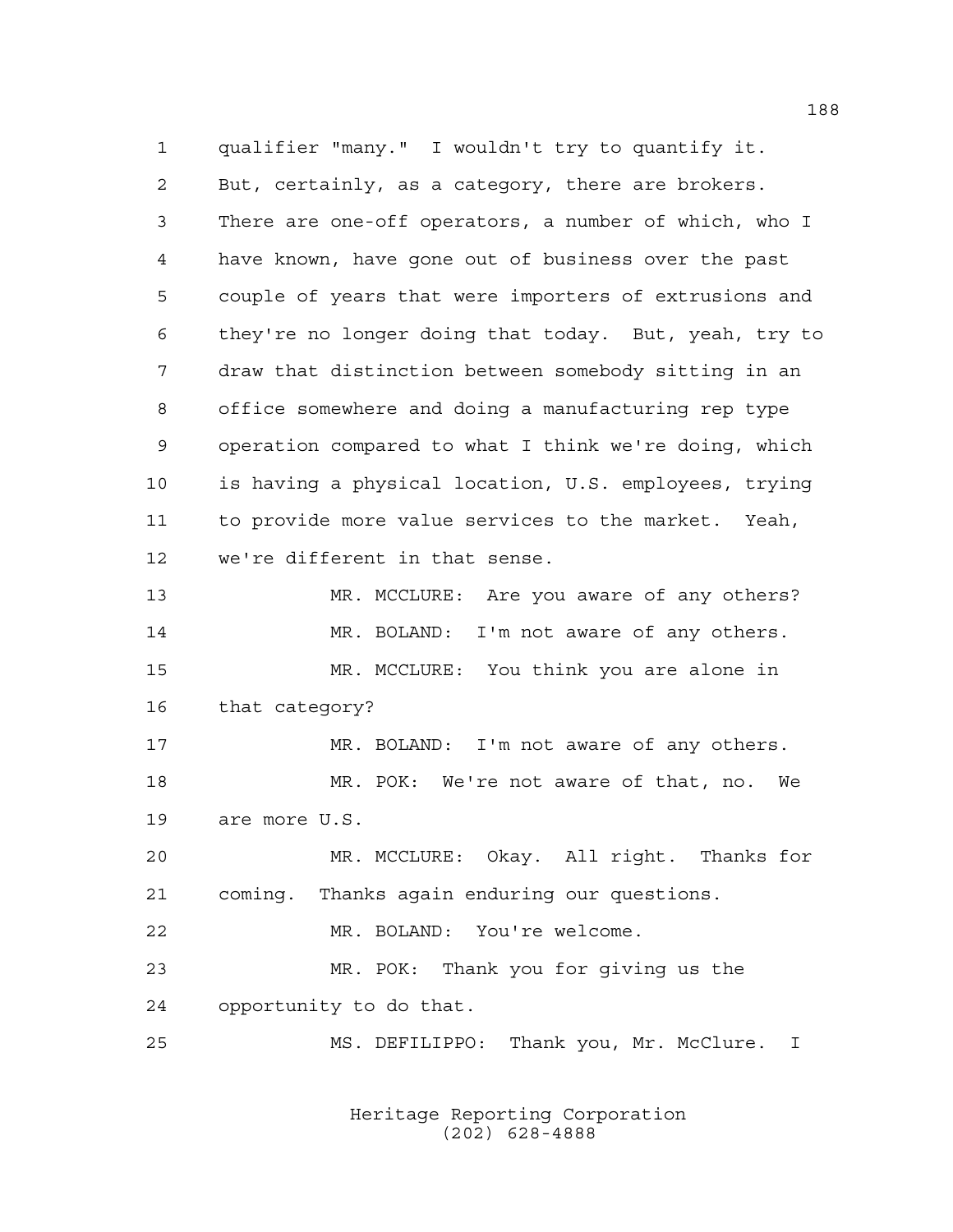just have a couple of quick follow-ups. You're not done yet, no. Earlier, I believe you had indicated that market segments could also affect price levels; that depending on which market segment you are in, price levels could be different. Are there certain market segments that traditionally tend to be higher or could some be higher or lower depending on what's going on in those market segments? MR. BOLAND: Yes. MS. DEFILIPPO: Oops, I asked two questions and I got a yes. (Laughter.) MS. DEFILIPPO: So yes to which part? There are some that are traditionally higher all the time or it can vary? That's traditionally higher? MR. BOLAND: Right. MS. DEFILIPPO: So which would those be? I mean, in your opinion, have you seen which market segments tend to have higher prices for the aluminum extrusion? MR. BOLAND: And I think some of the testimony this morning profiled and described what those markets were; in fact, I think even described them. And so, for example, the truck-trailer market, very high volume, very high volume per extruded shape.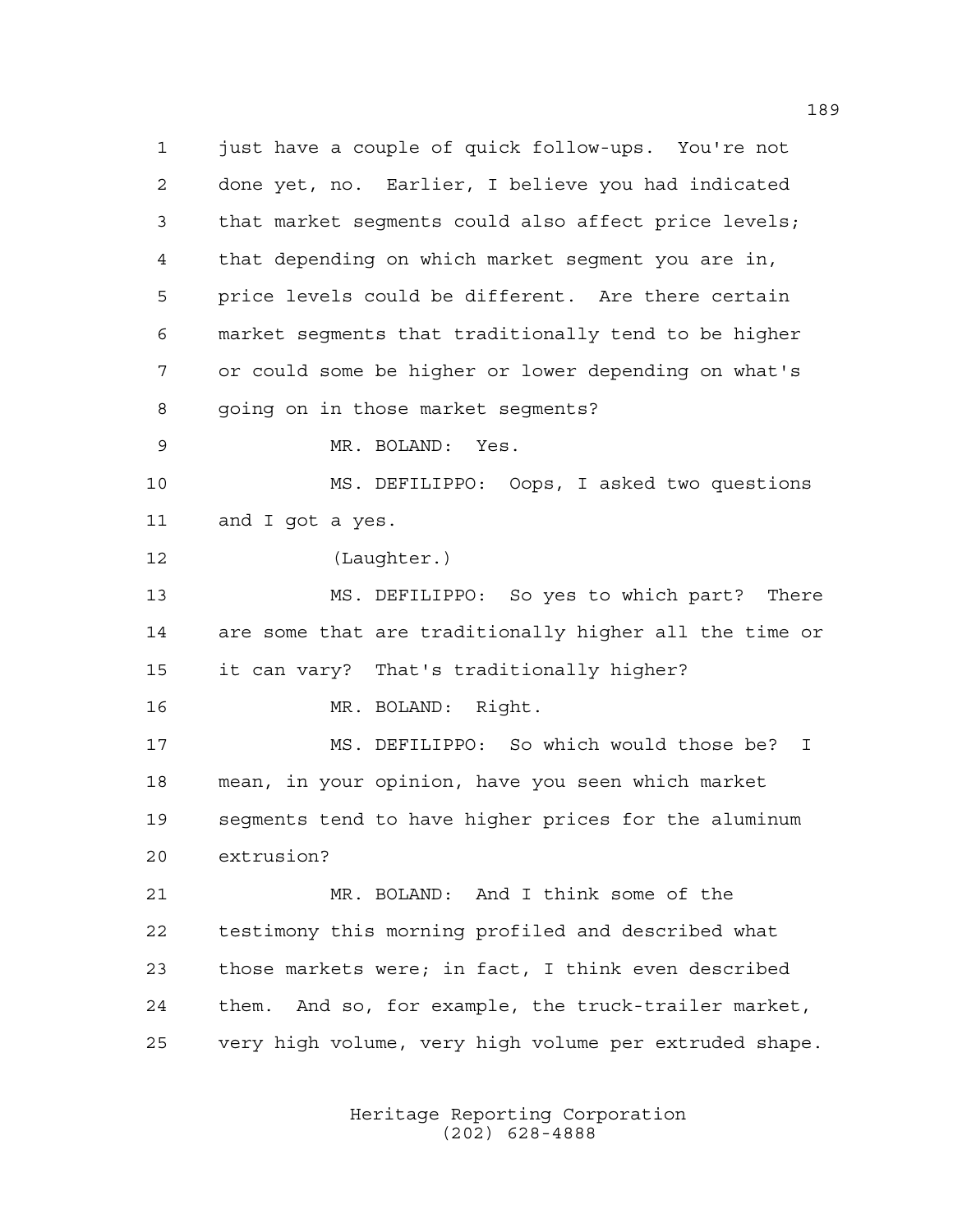Having been in this business 25 years, I can tell you that historically has been one of the most aggressively priced parts of the market. Now, when you go up the scale of complexity and so forth, then the margins change. MS. DEFILIPPO: Okay. MR. BOLAND: And I think you heard that this morning, as well. MS. DEFILIPPO: Okay, thank you. I think Mr. Bernstein was asking this question and I apologize if you got to what I'm asking you again. I don't remember. I remember the first answer. MR. POK: There's no objection, don't worry. MS. DEFILIPPO: Mr. Bernstein had asked about the orders that you had lost, to whom you had lost, whether it was U.S. companies or other imports. And I don't know if you said and, if you did, I apologize, but do you know why you lost? Was it your price was higher? Your quality? Other terms that were indicating you weren't as competitive? MR. BOLAND: It was primarily price. MS. DEFILIPPO: Okay. MR. BOLAND: And I think you heard that this morning, that's obviously a factor and yeah. MS. DEFILIPPO: Okay, thank you. Last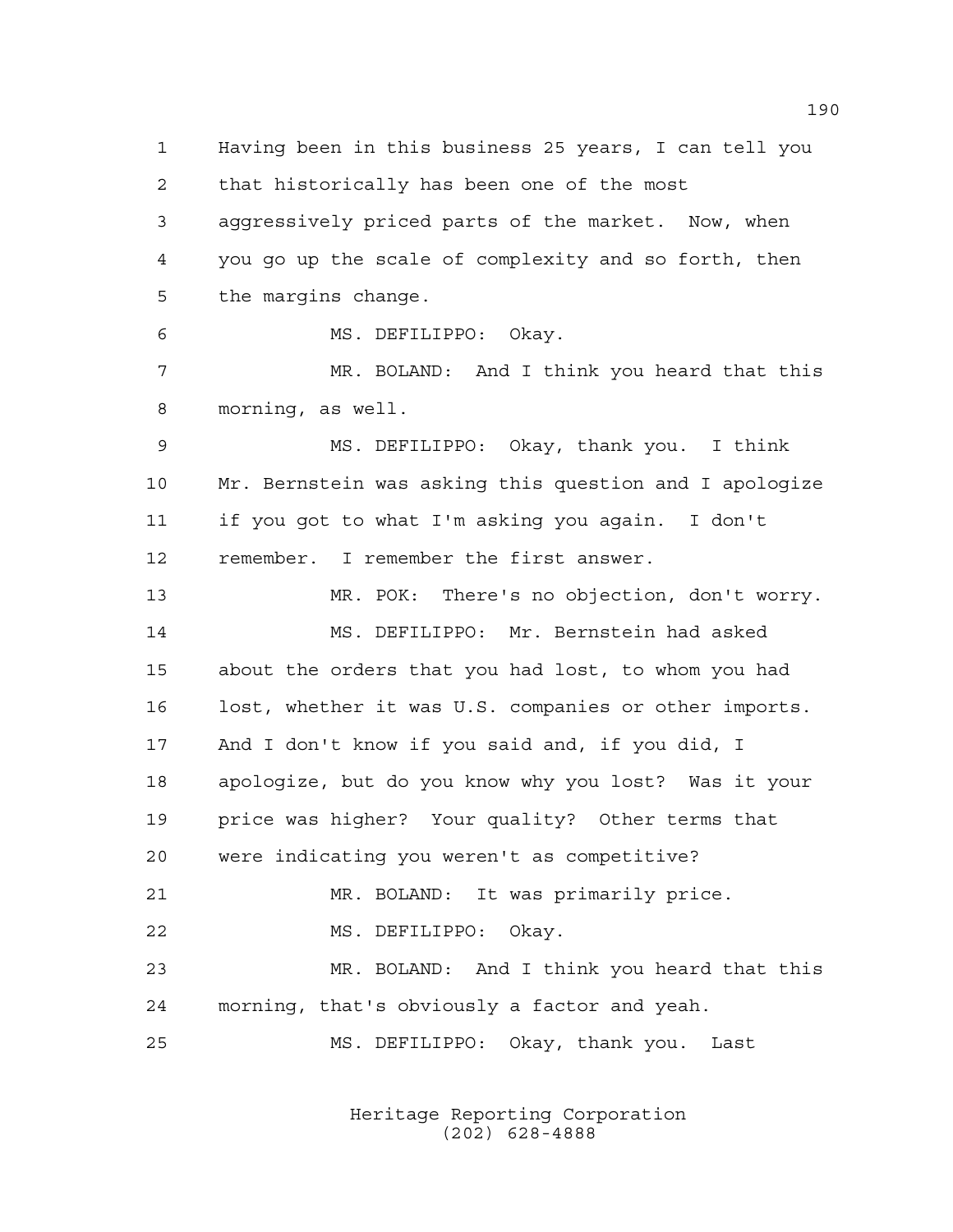question was in terms of any information that you have on the Chinese market, in terms of number of suppliers or is it structured similarly, are there big companies and small companies, are they adding new capacity, anything you could share with us would be helpful. MR. BOLAND: We'll do some research. MS. DEFILIPPO: That would be great. That's fine. Thank you, very much. Any other questions from staff that came up while -- (No further questions from staff.) MS. DEFILIPPO: Well, thank you, very much, for coming and helping us out with our investigation. More information is always better and I appreciate the time you took to come talk with us today. So, thank you. MR. BOLAND: Thank you. 17 MR. POK: Thank you, very much. MR. BOLAND: You're welcome. MS. DEFILIPPO: Mr. Jones, did you want to take a break to confer with your clients before we move to closing remarks? You would be set to go? Great. We'll give this panel a minute or so to move back and then head you move forward, that would be great. Thank you, again. Ready to go. Please feel free to proceed. Thank you.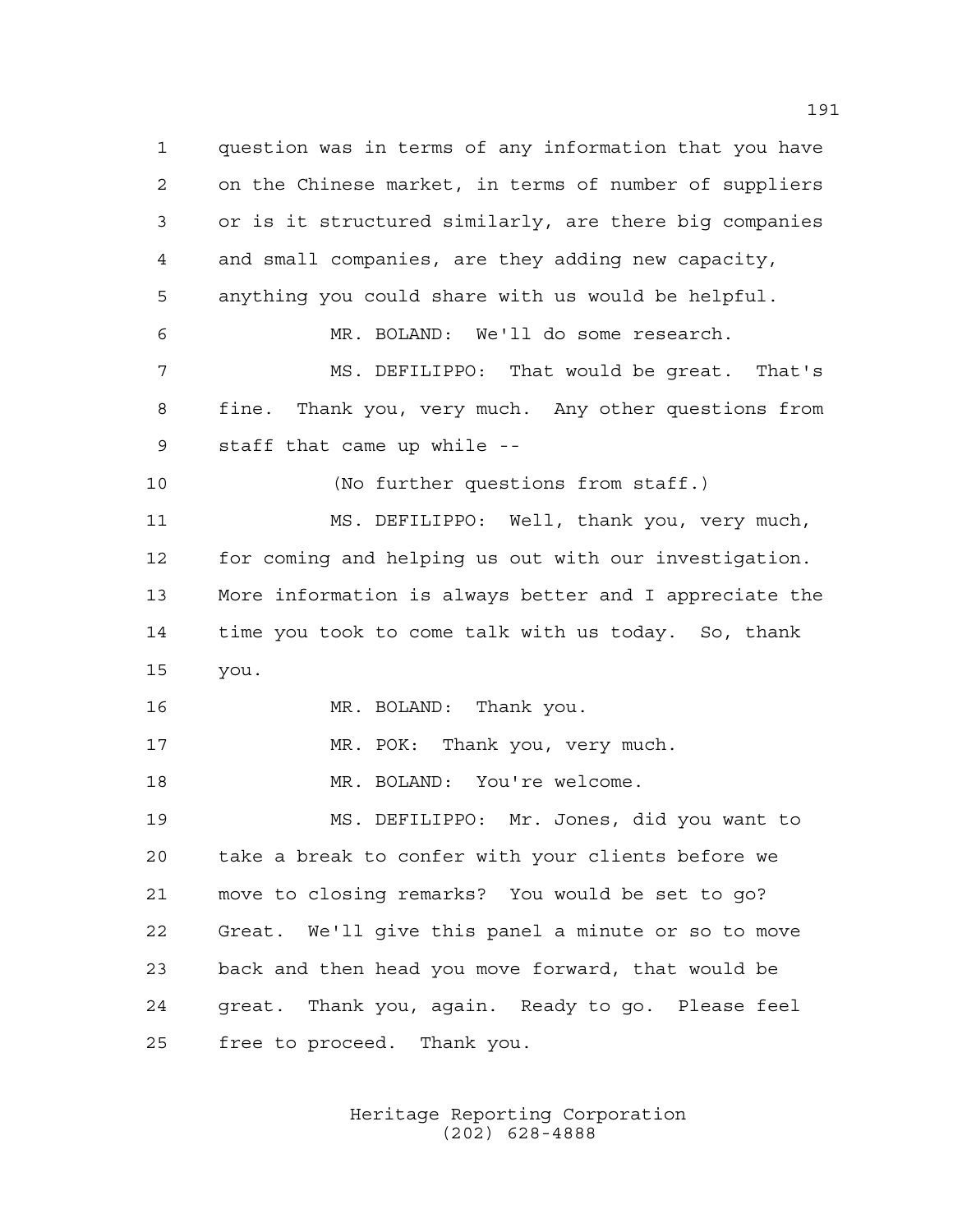MR. JONES: Thank you, Ms. DeFilippo, members of the staff. Again for the record, my name is Steve Jones, counsel to the Petitioners. And at the risk of incurring everyone's wrath, I wondered whether to come up here at all. But, there are a few things that I would like to -- there are a few points that I'd like to make in things that I think are important. And there's a lot to react to there and not a lot of time to do it in. We'll provide much more fulsome reaction in our post-conference brief. But, there are a couple of things I wanted to point out, which I thought are interesting.

 Throughout Peng Cheng's presentation and answers to questions, it came as they're a small importer, high-cost importer. What they didn't mention is that they're the U.S. affiliate of the largest aluminum extrusion company in China. Jon Huang Holdings in northern China bills itself as the largest extruder in China. And to paint -- try to paint a different picture of who they are and what their interests are really, to me, is a little disingenuous.

 I, also, thought it was very interesting that they ran away from this article that's in Exhibit 12 of Volume I of the petition because this is a press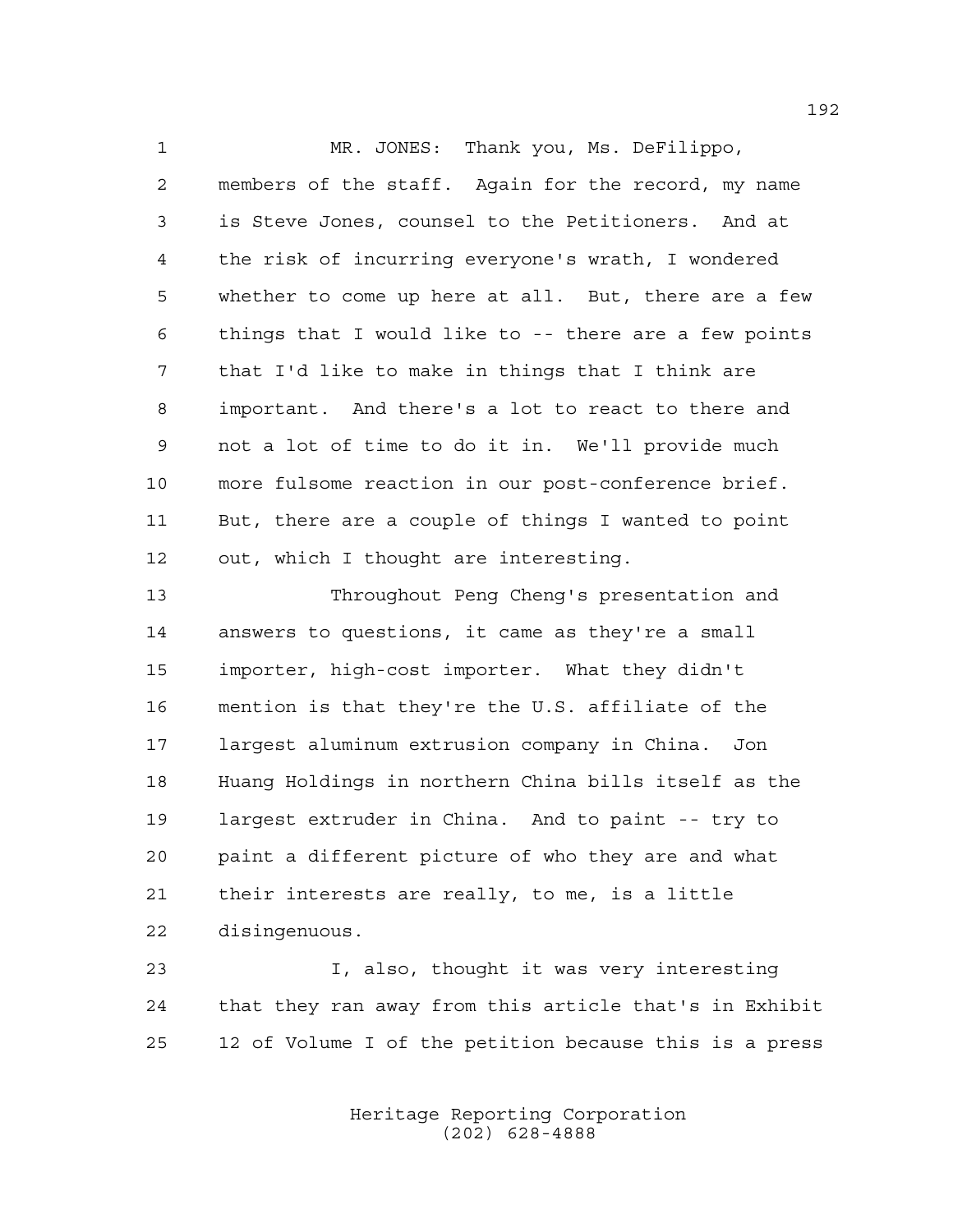article in a magazine called Modern Metals. They did a feature article on Peng Cheng and their business. And this is -- it's a very interesting and complete article about what they do, what they're interested in doing, what their strategy is. And I'm not surprised they're trying to discount this article because it really echos a lot of the arguments that we're making. So to the extent you haven't read it yet, and I know you -- I'm sure you've read a lot of the petition; you may not have gotten to this yet -- I commend it to you because I think you will find it interesting. And I'll come back to that.

 Mr. Boland said he thinks that this is a "complex" situation. Well, we'll admit and we did admit with the panel up here, this is a very diverse industry, a lot of different types of products, a lot of different types of producers. There is some complexity in that. But from an international trade Title VII injury determination perspective, this is not complex. And Mr. Bernstein, we're going to, of course, address this in our brief, but the causal link here is very, very clear. There's a surge in imports in 2009; an increase in market share that on a Mofcom website, the Chinese Government says it's 20 to 25 percent now market share in the United States;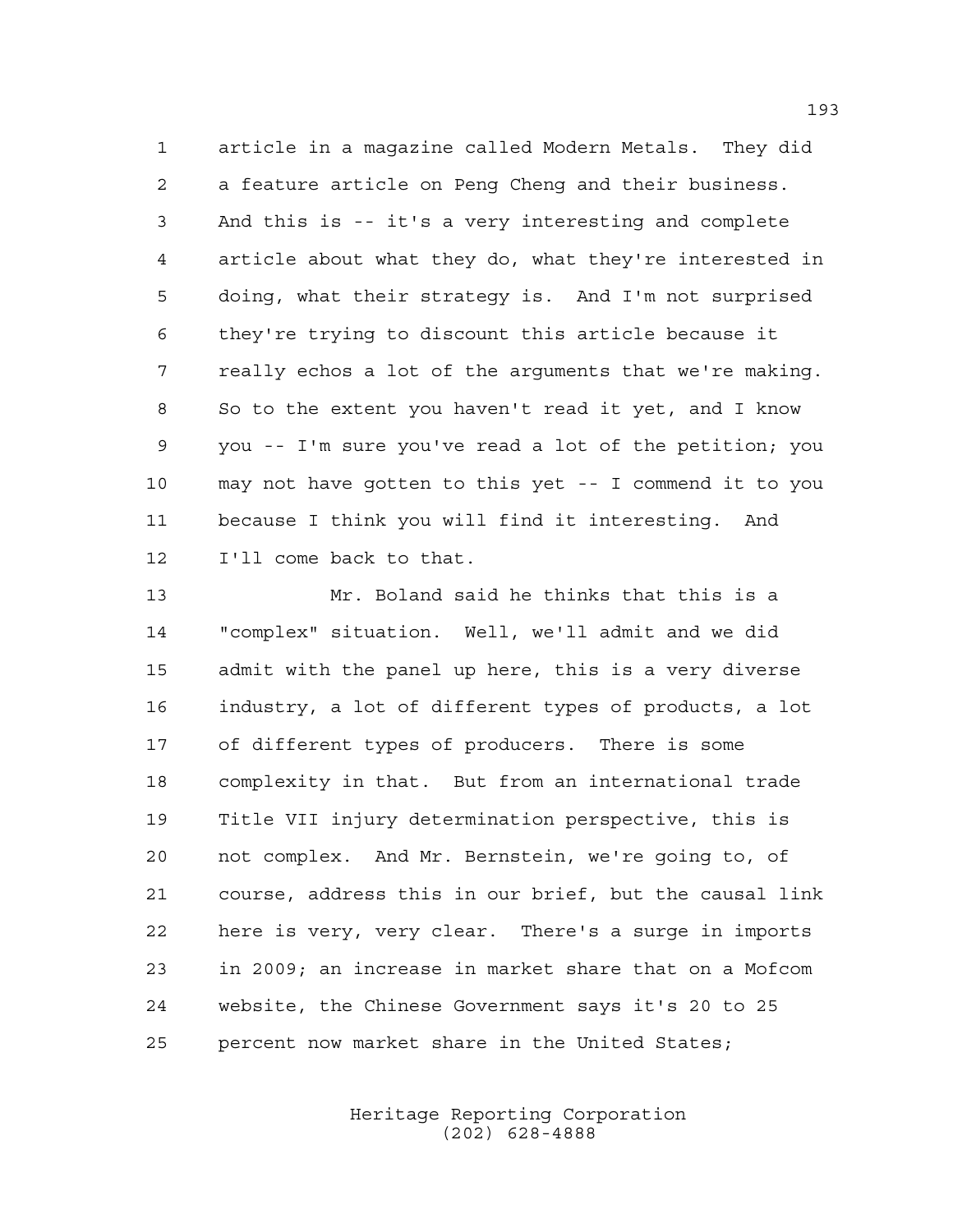millions of dollars of lost sales and lost revenues in this industry; numerous bankruptcies; numerous plant closings; numerous idling of extrusion presses; thousands of employees laid off; very, very distressed industry. No question that there has been a decline in demand. The data show that. The shipment data show that there's been a decline in demand. But, there is also no question that the industry has been injured by imports, that there is present injury cased by subject imports, and the threat case is incredibly strong. I don't think this case gets to threat, frankly. But, if it does, we'll provide enough information in our brief for the Commission to make its affirmative determination on that basis, if it needs to.

 What is coming in from China? Well, everything is coming in from China: all different products, all market segments, standard shapes, custom shapes. It's not just standard shapes. And Peng Cheng's testimony was helpful, in that regard, at least in confirming what we say, that they're trying to do value added. They're trying to fabrication. They're trying to compete for the value added and value added segments of the market. And that's where we're seeing a lot of the competition from China.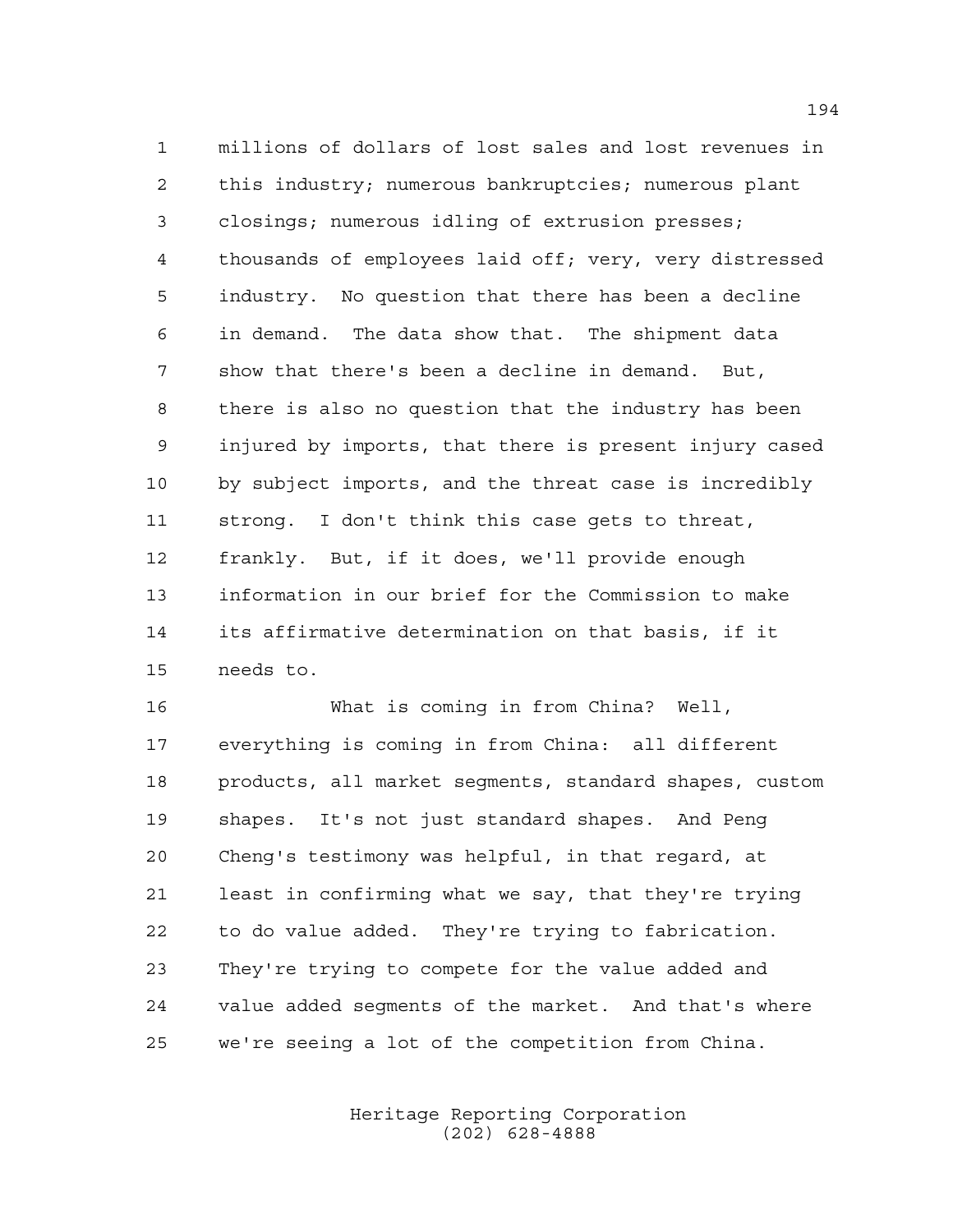They're not the only ones trying to do it. Now as the value of the product increase, the competition intensifies. Mr. Henderson said that this morning and PCA agreed, Peng Cheng agreed. So, I think there's broad agreement on that point.

 In terms of the importance of price, there was testimony about non-price factors. It's general agreement that the quality is the same. There's general agreement -- or Peng Cheng tried to make an argument or did make an argument that they can provide products that are not available in the United States. Our people don't know what those are, what those products are. So, that's news to us. The U.S. industry can make all products that -- this is my understanding, that the United States industry can make all products that are demanded in the U.S. market. We'll look at that and we'll provide some commentary on that for our brief.

 With respect to lead times, Mr. Fetzer asked the question about that. Look at this article, Mr. Fetzer, in this petition. There's a lot in there about Peng Cheng and others are doing this, as well, we think, providing warehousing services and providing what's referred to in here as "JIT," just-in-time programs for customers in the United States. Lead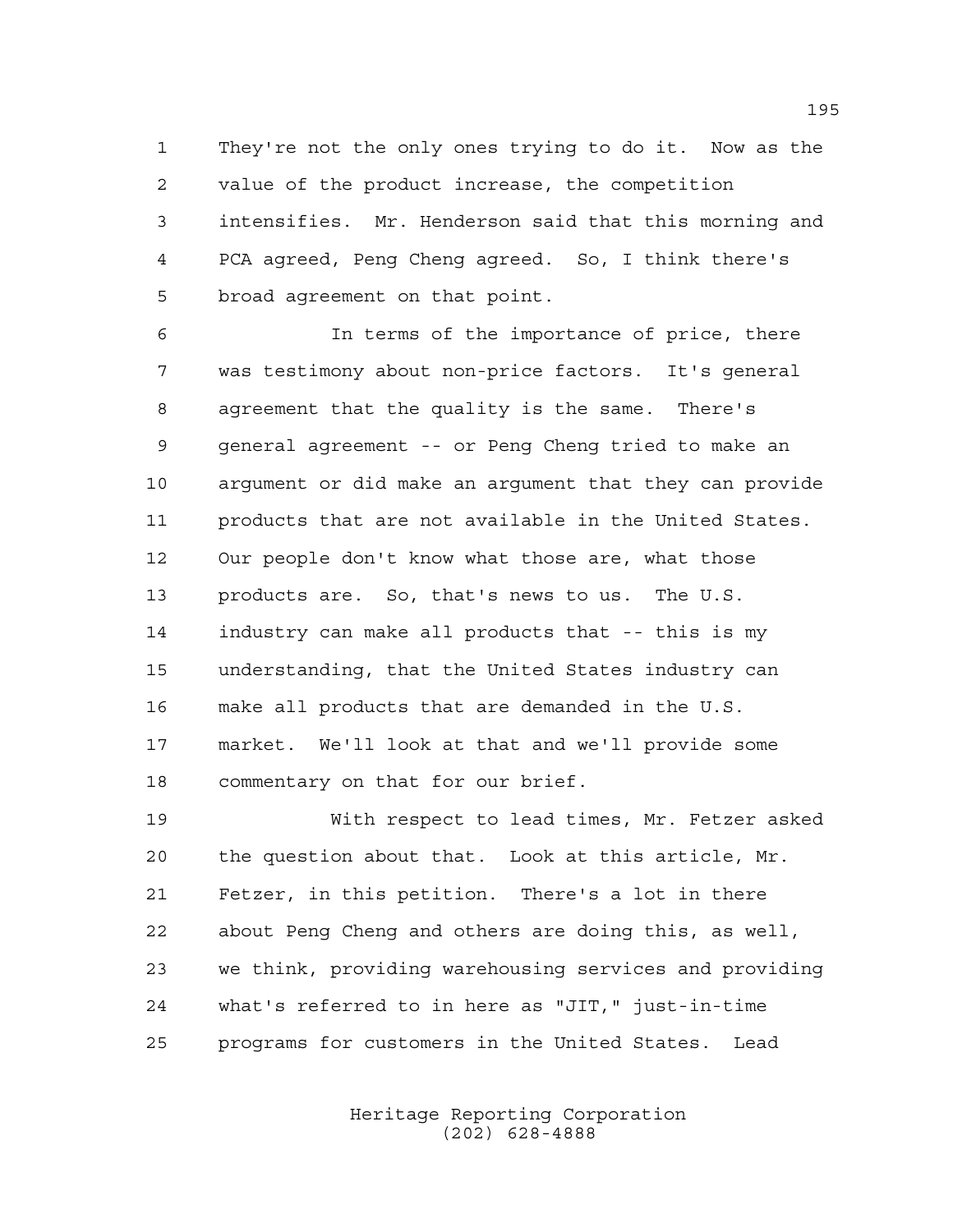time is not a non-price factor in this industry. In short, there are no significant non-price factors. In isolated cases, there may be something that a customer needs or can't find from one producer or another. But, the vast majority of instances is price. It comes down to the price and that's what dictates who gets the business.

 Again, Ms. Johnson, in our panel, talked about the China price. It's strictly price. And there aren't any products that the U.S. industry can't produce. There was mention made of special alloys that Peng Cheng can provide, that the U.S. industry can't. Specialized alloys, providing those to customer are not -- that is not an unusual practice in this industry. U.S. producers can and do do that, as well. So, the suggestion that that's something that Peng Cheng can do, Peng Cheng's affiliate in China can do, that the U.S. producers can't do is false.

 This industry has an incredible amount of production capacity available. And you heard testimony this morning that it can bring idle presses back on line quickly. They haven't been scrapped altogether and there are unfortunately a lot of presses in the industry that have been scrapped. But, there are some that haven't. And it's certainly the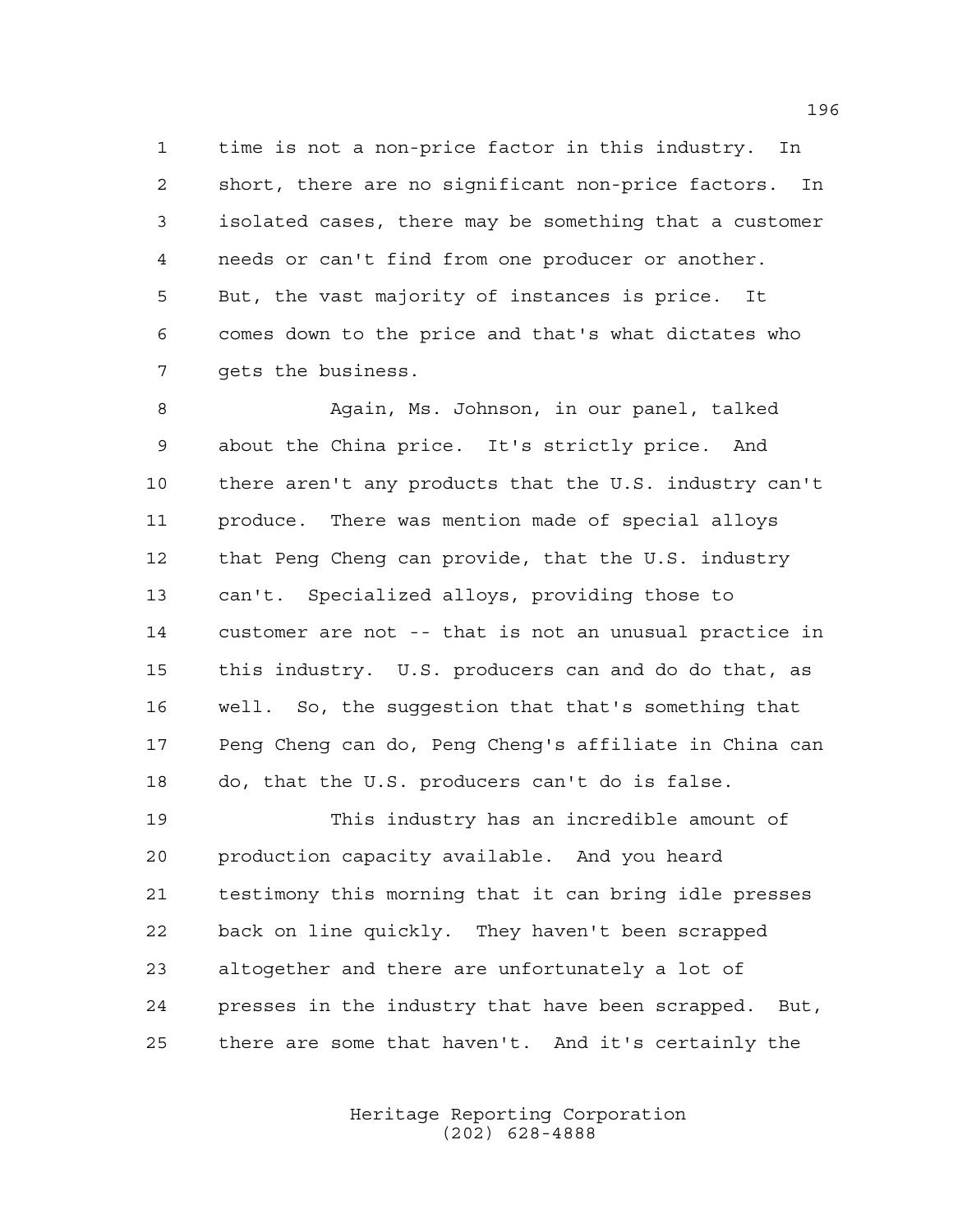industry's hope that with relief imposed from dumped and subsidized imports from China, that those presses can be brought back on line, that people can be called back to work, and the business that rightfully should have been placed here in the first place can be placed here again. And U.S. industry, U.S. companies can make those products and supply those to the market.

 There are a lot of bankruptcies, of course, a lot of companies that have disappeared. But the companies that are still in existence and very good companies and prominent companies, and you met some of the folks from them today, are very, very worried. And they're worried about whether they will be able to continue to stay in business and about the economic viability of some of the investments that they've made. You heard the word "scarey" and you heard that "the ship is getting swamped," and I think that's sums it up. And the industry very much needs to have the law enforced and for determination from the Commission that this industry is being injured by subject imports, for the case to go to Commerce from the investigation, the extent of the unfairness.]

 And we thank you, again, for your attention, for your questions today, for your interest in this industry. We look forward to working with you further

> Heritage Reporting Corporation (202) 628-4888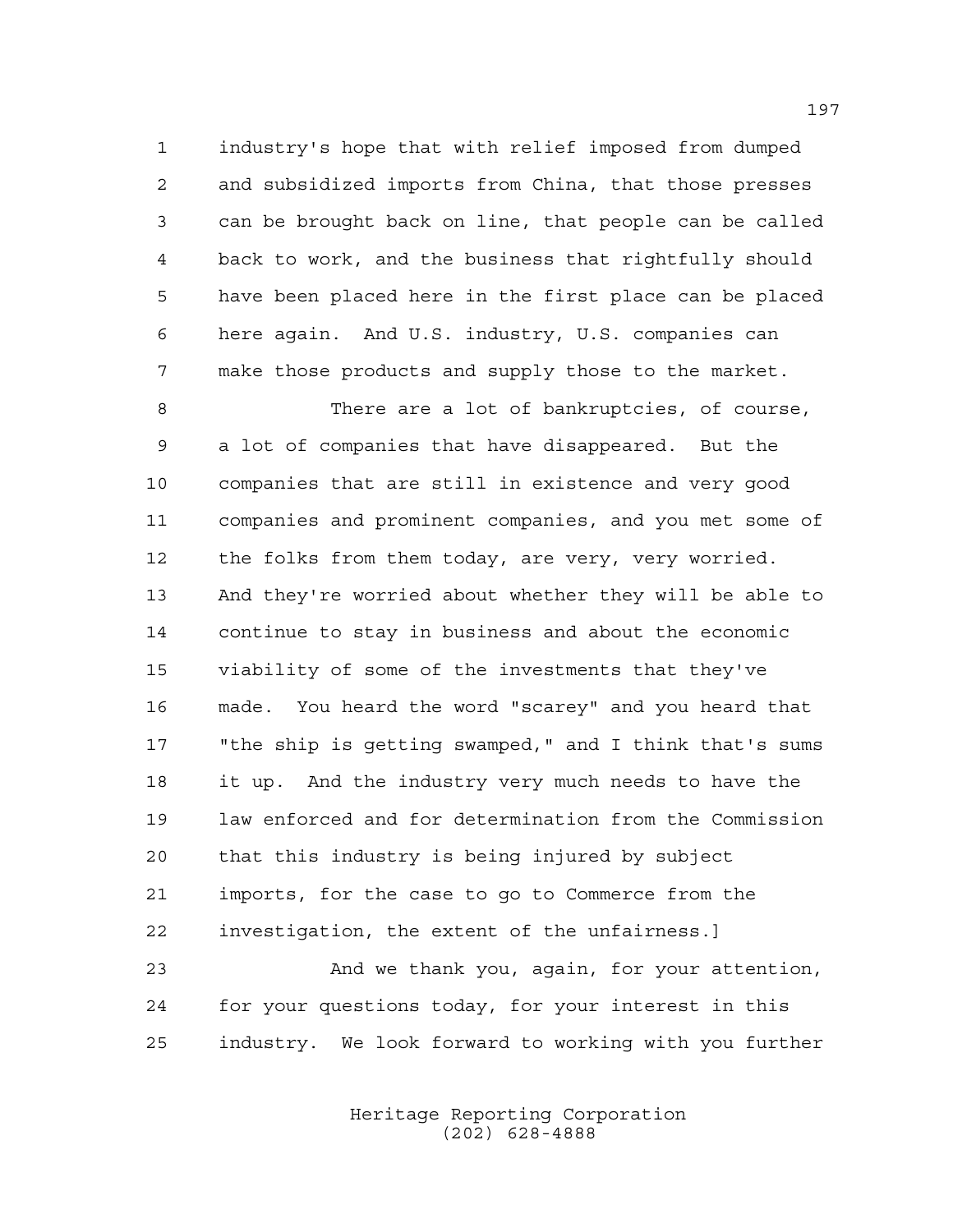on this. Thank you.

| $\mathbf{2}$ | MS. DEFILIPPO: Thank you, very much, Mr.                         |
|--------------|------------------------------------------------------------------|
| 3            | Jones. On behalf of the Commission and the Commission            |
| 4            | staff, I would like to thank the witnesses who came              |
| 5            | here today, as well as counsel, for helping us to gain           |
| 6            | a better understanding of this product and the                   |
| 7            | conditions of competition in the industry. Before                |
| 8            | concluding, let me mention a few dates to keep in                |
| 9            | mind. The deadline for the submission of corrections             |
| 10           | to the transcript and for submission of post-                    |
| 11           | conference briefs in these investigations is Monday,             |
| 12           | April 26 <sup>th</sup> . If briefs contains business proprietary |
| 13           | information, a public version is due on April $27th$ .           |
| 14           | The Commission has tentatively scheduled its vote on             |
| 15           | the investigations for May 14 <sup>th</sup> . It will report its |
| 16           | determinations to the Secretary of Commerce on May               |
| 17           | 17 <sup>th</sup> . Commissioner's opinion will be transmitted to |
| 18           | Commerce on May $24th$ . Thank you all for coming.<br>This       |
| 19           | conference is adjourned.                                         |
| 20           | (Whereupon, at 2:16 p.m., the hearing was                        |
| 21           | concluded.)                                                      |
| 22           | $\frac{1}{2}$                                                    |
|              |                                                                  |

- //
- //
- //